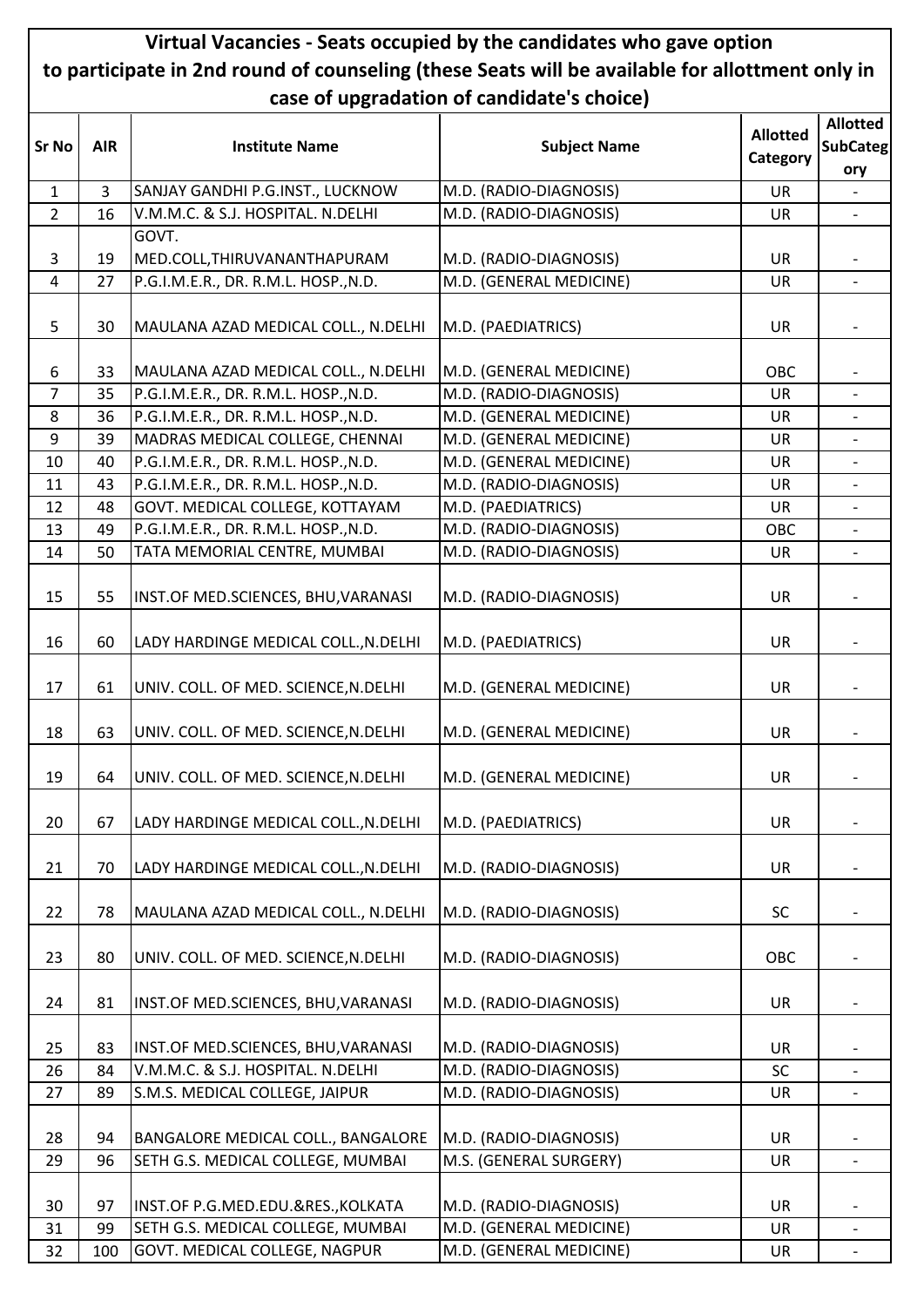| 33 | 109 | TATA MEMORIAL CENTRE, MUMBAI                               | M.D. (RADIO-DIAGNOSIS)                           | <b>UR</b> | $\overline{\phantom{a}}$     |
|----|-----|------------------------------------------------------------|--------------------------------------------------|-----------|------------------------------|
| 34 | 110 | V.M.M.C. & S.J. HOSPITAL. N.DELHI                          | M.S. (GENERAL SURGERY)                           | <b>UR</b> | $\overline{a}$               |
|    |     |                                                            |                                                  |           |                              |
| 35 | 111 | LADY HARDINGE MEDICAL COLL., N.DELHI                       | M.D. (PAEDIATRICS)                               | UR        |                              |
| 36 | 114 | <b>GRANT MEDICAL COLLEGE, MUMBAI</b>                       | M.D. (RADIO-DIAGNOSIS)                           | <b>UR</b> |                              |
| 37 | 118 | SETH G.S. MEDICAL COLLEGE, MUMBAI                          | M.D. (GENERAL MEDICINE)                          | UR        |                              |
|    |     | MADRAS MEDICAL COLLEGE, CHENNAI                            | M.D. (RADIO-DIAGNOSIS)                           |           |                              |
| 38 | 121 |                                                            |                                                  | UR        |                              |
| 39 | 123 | TATA MEMORIAL CENTRE, MUMBAI                               | M.D. (RADIO-DIAGNOSIS)                           | UR        |                              |
| 40 | 130 | MEDICAL COLLEGE, KOLKATA                                   | M.D. (RADIO-DIAGNOSIS)                           | <b>UR</b> | $\overline{\phantom{a}}$     |
|    |     | GOVERMENT MEDICAL COLLEGE,                                 |                                                  |           |                              |
| 41 | 131 | Kozhikode                                                  | M.D. (GENERAL MEDICINE)                          | UR        | $\overline{\phantom{0}}$     |
|    |     |                                                            |                                                  |           |                              |
| 42 | 133 | UNIV. COLL. OF MED. SCIENCE, N. DELHI                      | M.D. (GENERAL MEDICINE)                          | UR        |                              |
| 43 | 134 | S.M.S. MEDICAL COLLEGE, JAIPUR                             | M.D. (RADIO-DIAGNOSIS)                           | <b>UR</b> |                              |
| 44 | 136 | PT. B.D.SHARMA PGIMS., ROHTAK                              | M.D. (RADIO-DIAGNOSIS)                           | <b>UR</b> |                              |
| 45 | 137 | STANLEY MEDICAL COLLEGE, CHENNAI                           | M.D. (PAEDIATRICS)                               | UR        | $\blacksquare$               |
| 46 | 140 | STANLEY MEDICAL COLLEGE, CHENNAI                           | M.D. (RADIO-DIAGNOSIS)                           | UR        |                              |
|    |     | TOPIWALA NATIONAL MED.COLL.,                               |                                                  |           |                              |
| 47 | 145 | <b>MUMBAI</b>                                              | M.D. (GENERAL MEDICINE)                          | <b>UR</b> |                              |
|    |     |                                                            |                                                  |           |                              |
| 48 | 146 | JWAHAR LAL NEHRU M.C. AMU, ALIGARH                         | M.D. (RADIO-DIAGNOSIS)                           | <b>UR</b> |                              |
|    |     | GOVERMENT MEDICAL COLLEGE,                                 |                                                  |           |                              |
| 49 | 151 | Kozhikode                                                  | M.D. (GENERAL MEDICINE)                          | <b>UR</b> |                              |
| 50 | 155 | P.G.I.M.E.R., DR. R.M.L. HOSP., N.D.                       | M.D. (GENERAL MEDICINE)                          | OBC       |                              |
|    |     |                                                            |                                                  |           |                              |
| 51 | 157 | PT. B.D.SHARMA PGIMS., ROHTAK                              | M.D. (RADIO-DIAGNOSIS)                           | UR        |                              |
| 52 | 160 | <b>GOVT. MEDICAL COLLEGE, THRISSUR</b>                     | M.D. (RADIO-DIAGNOSIS)                           | <b>UR</b> |                              |
| 53 | 163 | B.J. MEDICAL COLLEGE, AHMEDABAD                            | M.D. (RADIO-DIAGNOSIS)                           | UR        |                              |
|    |     |                                                            |                                                  |           |                              |
|    |     | TOPIWALA NATIONAL MED.COLL.,                               |                                                  |           |                              |
| 54 | 164 | <b>MUMBAI</b>                                              | M.D. (RADIO-DIAGNOSIS)                           | UR        |                              |
|    |     |                                                            | MD (DERM., VENE. & LEPROSY)/                     |           |                              |
|    |     | GOVERMENT MEDICAL COLLEGE,                                 | (DERMATOLOGY)/(SKIN & VENEREAL                   |           |                              |
| 55 | 166 | Kozhikode                                                  | DISEASES)/(VENEREOLOGY)                          | <b>UR</b> | $\qquad \qquad \blacksquare$ |
| 56 | 169 | S.N. MEDICAL COLLEGE, AGRA                                 | M.D. (RADIO-DIAGNOSIS)                           | <b>UR</b> |                              |
|    |     |                                                            |                                                  |           |                              |
| 57 | 170 | GUWAHATI MEDICAL COLLEGE, GUWAHATI M.D. (GENERAL MEDICINE) |                                                  | UR        | $\overline{\phantom{a}}$     |
| 58 | 172 | <b>B.J. MEDICAL COLLEGE, PUNE</b>                          | M.D. (RADIO-DIAGNOSIS)                           | <b>UR</b> |                              |
|    |     |                                                            |                                                  |           |                              |
| 59 | 177 | KILPAUK MEDICAL COLLEGE, CHENNAI                           | M.D. (RADIO-DIAGNOSIS)<br>M.D. (RADIO-DIAGNOSIS) | UR        |                              |
| 60 | 178 | <b>B.J. MEDICAL COLLEGE, PUNE</b>                          |                                                  | <b>UR</b> |                              |
| 61 | 181 | V.M.M.C. & S.J. HOSPITAL. N.DELHI                          | M.S. (GENERAL SURGERY)                           | UR        | $\overline{a}$               |
| 62 | 182 | P.G.I.M.E.R., DR. R.M.L. HOSP., N.D.                       | M.D. (PAEDIATRICS)                               | <b>UR</b> |                              |
| 63 | 183 | V.M.M.C. & S.J. HOSPITAL. N.DELHI                          | M.D. (GENERAL MEDICINE)                          | UR        |                              |
| 64 | 186 | NEIGRIHMS, SHILLONG                                        | M.D. (RADIO-DIAGNOSIS)                           | UR        | $\overline{\phantom{a}}$     |
| 65 | 187 | B.J. MEDICAL COLLEGE, AHMEDABAD                            | M.D. (RADIO-DIAGNOSIS)                           | <b>UR</b> |                              |
| 66 | 190 | T.D. MEDICAL COLLEGE, ALAPPUZHA                            | M.D. (RADIO-DIAGNOSIS)                           | UR        | $\overline{\phantom{a}}$     |
|    |     |                                                            |                                                  |           |                              |
| 67 | 192 | GOVT. MEDICAL COLLEGE, AURANGABAD                          | M.D. (RADIO-DIAGNOSIS)                           | <b>UR</b> |                              |
| 68 | 193 | GOA MEDICAL COLLEGE, PANAJI, GOA                           | M.D. (RADIO-DIAGNOSIS)                           | UR        | $\overline{\phantom{a}}$     |
|    |     |                                                            |                                                  |           |                              |
| 69 | 195 | MADURAI MEDICAL COLLEGE, MADURAI                           | M.D. (PAEDIATRICS)                               | <b>UR</b> |                              |
| 70 | 198 | T.D. MEDICAL COLLEGE, ALAPPUZHA                            | M.D. (RADIO-DIAGNOSIS)                           | UR        |                              |
| 71 | 200 | G.S.V.M. MEDICAL COLLEGE, KANPUR                           | M.D. (RADIO-DIAGNOSIS)                           | UR        |                              |
| 72 | 201 | SETH G.S. MEDICAL COLLEGE, MUMBAI                          | M.D. (PAEDIATRICS)                               | <b>UR</b> |                              |
| 73 | 206 | S.C.B. MEDICAL COLLEGE, CUTTACK                            | M.D. (RADIO-DIAGNOSIS)                           | UR        |                              |
|    |     |                                                            |                                                  |           |                              |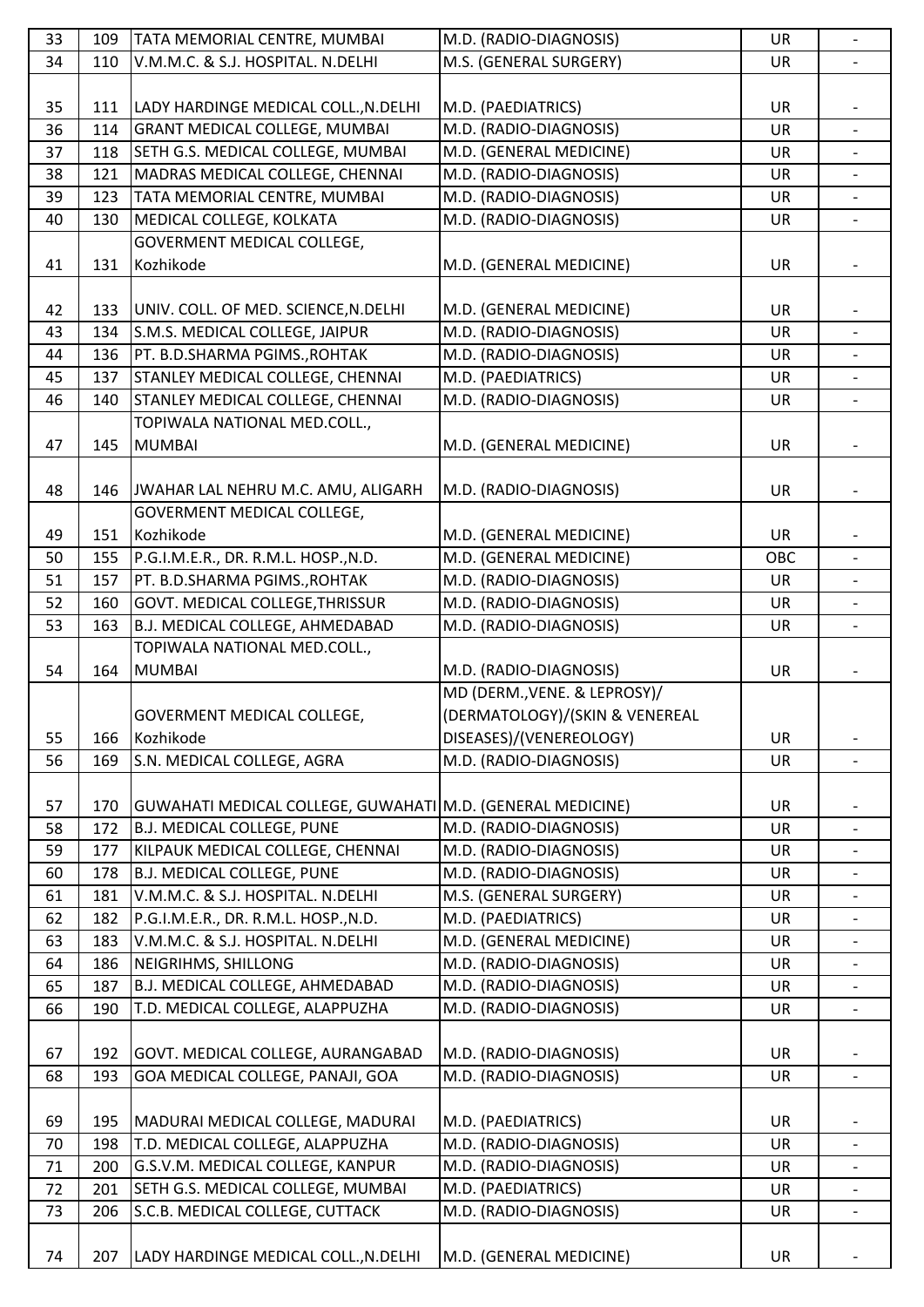| 75  | 208 | MADURAI MEDICAL COLLEGE, MADURAI                          | M.D. (PAEDIATRICS)                                      | <b>UR</b> |                          |
|-----|-----|-----------------------------------------------------------|---------------------------------------------------------|-----------|--------------------------|
| 76  | 212 | GOVT. MEDICAL COLLEGE, KOTTAYAM                           | M.D. (PAEDIATRICS)                                      | <b>UR</b> |                          |
|     |     | GOVT.                                                     |                                                         |           |                          |
| 77  | 213 | MED.COLL, THIRUVANANTHAPURAM                              | M.S. (ORTHOPAEDICS)                                     | <b>UR</b> |                          |
| 78  | 217 | DR. S.N. MEDICAL COLLEGE, JODHPUR                         | M.D. (RADIO-DIAGNOSIS)                                  | <b>UR</b> | $\overline{a}$           |
|     |     |                                                           |                                                         |           |                          |
| 79  | 219 | UNIV. COLL. OF MED. SCIENCE, N. DELHI                     | M.D. (PAEDIATRICS)                                      | <b>UR</b> |                          |
|     |     |                                                           |                                                         |           |                          |
| 80  | 221 | UNIV. COLL. OF MED. SCIENCE, N. DELHI                     | M.S. (GENERAL SURGERY)                                  | <b>UR</b> |                          |
|     |     | GOVT.                                                     |                                                         |           |                          |
| 81  | 222 | MED.COLL, THIRUVANANTHAPURAM                              | M.D. (GENERAL MEDICINE)                                 | <b>UR</b> |                          |
|     |     |                                                           |                                                         |           |                          |
| 82  | 224 | GOVT. MED. COLL. & HOSP., CHANDIGARH                      | M.D. (RADIO-DIAGNOSIS)                                  | <b>UR</b> |                          |
|     |     |                                                           | MD (DERM., VENE. & LEPROSY)/                            |           |                          |
|     |     |                                                           | (DERMATOLOGY)/(SKIN & VENEREAL                          |           |                          |
| 83  | 226 | UNIV. COLL. OF MED. SCIENCE, N. DELHI                     | DISEASES)/(VENEREOLOGY)                                 | OBC       |                          |
|     |     | TOPIWALA NATIONAL MED.COLL.,                              |                                                         |           |                          |
| 84  | 228 | <b>MUMBAI</b>                                             | M.D. (GENERAL MEDICINE)<br>MD (DERM., VENE. & LEPROSY)/ | <b>UR</b> |                          |
|     |     |                                                           | (DERMATOLOGY)/(SKIN & VENEREAL                          |           |                          |
| 85  | 230 | INST.OF MED.SCIENCES, BHU, VARANASI                       | DISEASES)/(VENEREOLOGY)                                 | <b>UR</b> |                          |
| 86  | 232 | S.C.B. MEDICAL COLLEGE, CUTTACK                           | M.D. (RADIO-DIAGNOSIS)                                  | <b>UR</b> |                          |
|     |     |                                                           |                                                         |           |                          |
| 87  | 233 | UNIV. COLL. OF MED. SCIENCE, N. DELHI                     | M.D. (GENERAL MEDICINE)                                 | OBC       |                          |
|     |     |                                                           | MD (DERM., VENE. & LEPROSY)/                            |           |                          |
|     |     |                                                           | (DERMATOLOGY)/(SKIN & VENEREAL                          |           |                          |
| 88  | 234 | P.G.I.M.E.R., DR. R.M.L. HOSP., N.D.                      | DISEASES)/(VENEREOLOGY)                                 | <b>UR</b> |                          |
|     |     |                                                           |                                                         |           |                          |
| 89  | 237 | L.TILAK MUNICIPAL MED.COLL., MUMBAI                       | M.S. (ORTHOPAEDICS)                                     | <b>UR</b> |                          |
|     |     |                                                           | MD (DERM., VENE. & LEPROSY)/                            |           |                          |
|     |     |                                                           | (DERMATOLOGY)/(SKIN & VENEREAL                          |           |                          |
| 90  | 238 | KARNATAKA INSTT. OF MED. SCI. HUBLI                       | DISEASES)/(VENEREOLOGY)                                 | <b>UR</b> |                          |
| 91  | 240 | MADRAS MEDICAL COLLEGE, CHENNAI                           | M.S. (ORTHOPAEDICS)                                     | UR        |                          |
|     |     |                                                           |                                                         |           |                          |
| 92  | 242 | <b>GOVERNMENT MEDICAL COLLEGE, SURAT</b>                  | M.D. (RADIO-DIAGNOSIS)                                  | UR        |                          |
|     |     | TOPIWALA NATIONAL MED.COLL.,                              |                                                         |           |                          |
| 93  | 243 | <b>MUMBAI</b>                                             | M.D. (GENERAL MEDICINE)                                 | <b>UR</b> |                          |
| 94  | 244 | MADRAS MEDICAL COLLEGE, CHENNAI                           | M.D. (GENERAL MEDICINE)                                 | UR        |                          |
| 95  | 247 | STANLEY MEDICAL COLLEGE, CHENNAI                          | M.D. (GENERAL MEDICINE)                                 | <b>UR</b> |                          |
|     |     |                                                           |                                                         |           |                          |
| 96  | 248 | INDIRA GANDHI INST.OF CHILD HEALTH                        | M.D. (PAEDIATRICS)                                      | <b>UR</b> |                          |
| 97  | 249 | GOVT. MEDICAL COLLEGE, KOTTAYAM                           | M.D. (GENERAL MEDICINE)                                 | UR        |                          |
| 98  | 251 | UNIV. COLL. OF MED. SCIENCE, N. DELHI                     | M.S. (GENERAL SURGERY)                                  | <b>UR</b> |                          |
| 99  | 253 | V.M.M.C. & S.J. HOSPITAL. N.DELHI                         | M.S. (ORTHOPAEDICS)                                     | UR        |                          |
|     |     |                                                           |                                                         |           |                          |
| 100 | 254 | GUWAHATI MEDICAL COLLEGE, GUWAHATI M.D. (RADIO-DIAGNOSIS) |                                                         | UR        |                          |
|     |     |                                                           |                                                         |           |                          |
| 101 | 257 | KARNATAKA INSTT. OF MED. SCI. HUBLI                       | M.D. (GENERAL MEDICINE)                                 | <b>UR</b> |                          |
| 102 | 261 | <b>GRANT MEDICAL COLLEGE, MUMBAI</b>                      | M.S. (ORTHOPAEDICS)                                     | UR        | $\overline{\phantom{0}}$ |
|     |     |                                                           |                                                         |           |                          |
| 103 | 262 | UNIV. COLL. OF MED. SCIENCE, N. DELHI                     | M.S. (ORTHOPAEDICS)                                     | UR        |                          |
|     |     |                                                           |                                                         |           |                          |
| 104 | 263 | LADY HARDINGE MEDICAL COLL., N.DELHI                      | M.D. (GENERAL MEDICINE)                                 | UR        |                          |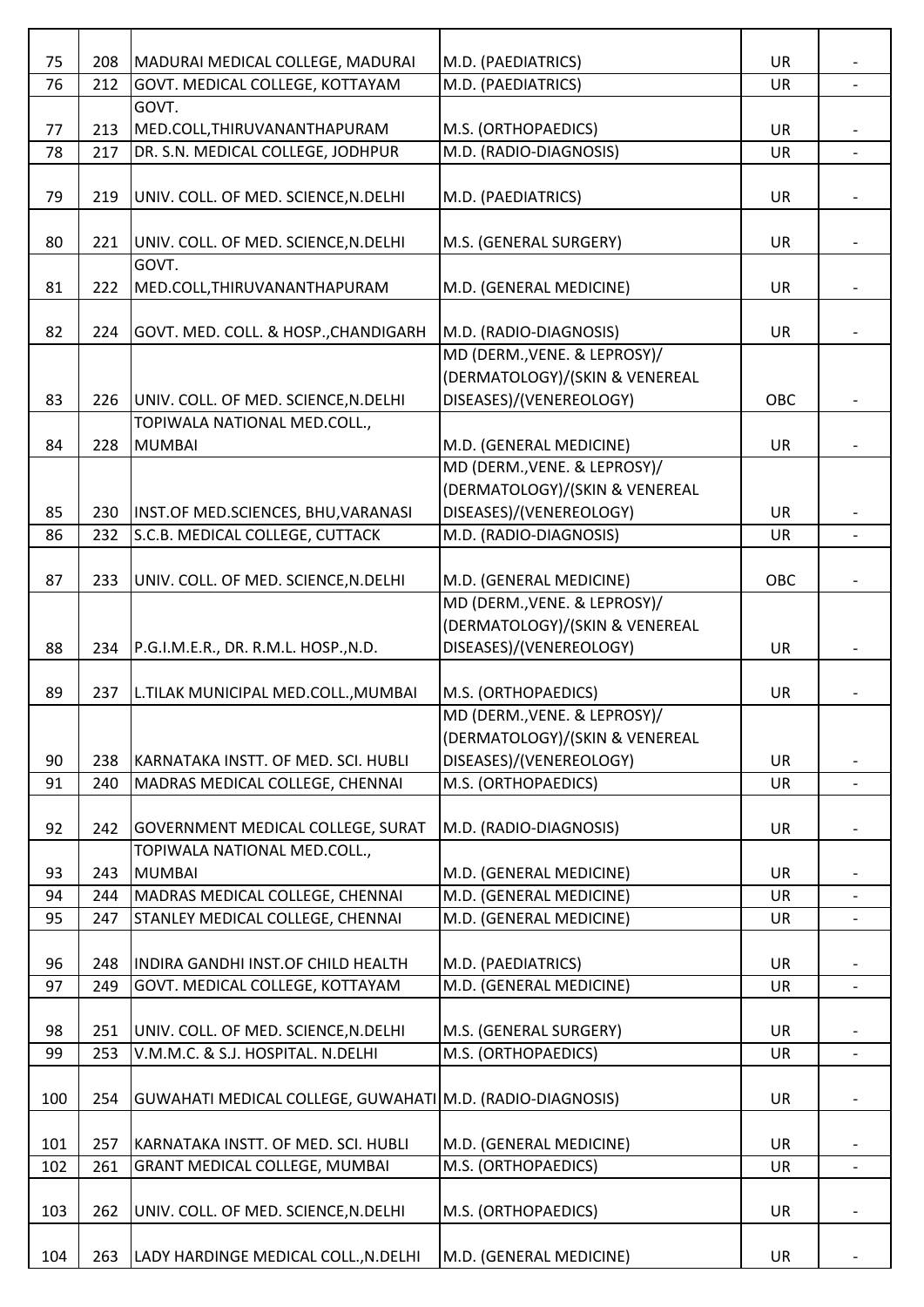|     |     |                                           | MD (DERM., VENE. & LEPROSY)/   |           |                          |
|-----|-----|-------------------------------------------|--------------------------------|-----------|--------------------------|
|     |     |                                           | (DERMATOLOGY)/(SKIN & VENEREAL |           |                          |
| 105 | 264 | MYSORE MED.COLL.& RES.INST., MYSORE       | DISEASES)/(VENEREOLOGY)        | <b>UR</b> |                          |
|     |     |                                           |                                |           |                          |
| 106 | 266 | INST.OF MED.SCIENCES, BHU, VARANASI       | M.D. (GENERAL MEDICINE)        | UR        |                          |
| 107 | 267 | <b>GRANT MEDICAL COLLEGE, MUMBAI</b>      | M.S. (ORTHOPAEDICS)            | <b>UR</b> |                          |
| 108 | 269 | STANLEY MEDICAL COLLEGE, CHENNAI          | M.D. (PAEDIATRICS)             | UR        |                          |
| 109 | 270 | PT. J.N.M. MEDICAL COLLEGE, RAIPUR        | M.D. (RADIO-DIAGNOSIS)         | <b>UR</b> |                          |
| 110 | 272 | GOVT. MEDICAL COLLEGE, THRISSUR           | M.D. (GENERAL MEDICINE)        | UR        |                          |
| 111 | 273 | UNIV. COLL. OF MED. SCIENCE, N. DELHI     | M.D. (PAEDIATRICS)             | UR        |                          |
| 112 | 274 | GOVT. MEDICAL COLLEGE, THRISSUR           | M.D. (GENERAL MEDICINE)        | UR        | $\overline{\phantom{a}}$ |
|     |     |                                           |                                |           |                          |
| 113 | 275 | INST.OF MED.SCIENCES, BHU, VARANASI       | M.D. (GENERAL MEDICINE)        | UR        |                          |
| 114 | 276 | PT. J.N.M. MEDICAL COLLEGE, RAIPUR        | M.D. (RADIO-DIAGNOSIS)         | <b>UR</b> |                          |
| 115 | 278 | PT. B.D.SHARMA PGIMS., ROHTAK             | M.D. (GENERAL MEDICINE)        | <b>UR</b> |                          |
|     |     |                                           | MD (DERM., VENE. & LEPROSY)/   |           |                          |
|     |     |                                           | (DERMATOLOGY)/(SKIN & VENEREAL |           |                          |
| 116 | 280 | SETH G.S. MEDICAL COLLEGE, MUMBAI         | DISEASES)/(VENEREOLOGY)        | UR        |                          |
|     |     |                                           |                                |           |                          |
| 117 | 281 | DARBHANGA MED. COLLG., LAHERIASARAI       | M.D. (RADIO-DIAGNOSIS)         | <b>UR</b> |                          |
| 118 | 282 | T.D. MEDICAL COLLEGE, ALAPPUZHA           | M.D. (PAEDIATRICS)             | <b>UR</b> |                          |
| 119 | 283 | GOVT. MEDICAL COLLEGE, KOTTAYAM           | M.S. (ORTHOPAEDICS)            | UR        |                          |
|     |     |                                           | MD (DERM., VENE. & LEPROSY)/   |           |                          |
|     |     | GOVT.                                     | (DERMATOLOGY)/(SKIN & VENEREAL |           |                          |
| 120 | 285 | MED.COLL, THIRUVANANTHAPURAM              | DISEASES)/(VENEREOLOGY)        | UR        |                          |
| 121 | 288 | GOVT. MEDICAL COLLEGE, THRISSUR           | M.S. (ORTHOPAEDICS)            | UR        |                          |
|     |     |                                           | MD (DERM., VENE. & LEPROSY)/   |           |                          |
|     |     |                                           | (DERMATOLOGY)/(SKIN & VENEREAL |           |                          |
| 122 | 292 | ESI-POST GRAD.INST.MED.SCI.&REC.          | DISEASES)/(VENEREOLOGY)        | <b>UR</b> |                          |
| 123 | 297 | UNIV. COLL. OF MED. SCIENCE, N. DELHI     | M.D. (GENERAL MEDICINE)        | OBC       |                          |
|     |     | TOPIWALA NATIONAL MED.COLL.,              |                                |           |                          |
| 124 | 298 | <b>MUMBAI</b>                             | M.D. (GENERAL MEDICINE)        | <b>UR</b> |                          |
| 125 | 299 | STANLEY MEDICAL COLLEGE, CHENNAI          | M.D. (GENERAL MEDICINE)        | UR        |                          |
| 126 | 300 | V.M.M.C. & S.J. HOSPITAL. N.DELHI         | M.D. (GENERAL MEDICINE)        | OBC       |                          |
|     |     |                                           |                                |           |                          |
| 127 | 301 | <b>BURDWAN MEDICAL COLLEGE, BURDWAN</b>   | M.D. (RADIO-DIAGNOSIS)         | UR        |                          |
| 128 | 302 | P.G.I.M.E.R., DR. R.M.L. HOSP., N.D.      | M.S. (ORTHOPAEDICS)            | <b>UR</b> |                          |
| 129 | 303 | V.M.M.C. & S.J. HOSPITAL. N.DELHI         | M.D. (GENERAL MEDICINE)        | OBC       |                          |
|     |     |                                           | MD (DERM., VENE. & LEPROSY)/   |           |                          |
|     |     |                                           | (DERMATOLOGY)/(SKIN & VENEREAL |           |                          |
| 130 | 305 | <b>GRANT MEDICAL COLLEGE, MUMBAI</b>      | DISEASES)/(VENEREOLOGY)        | <b>UR</b> |                          |
|     |     |                                           |                                |           |                          |
| 131 | 306 | <b>BANGALORE MEDICAL COLL., BANGALORE</b> | M.D. (GENERAL MEDICINE)        | UR        |                          |
|     |     |                                           |                                |           |                          |
| 132 | 308 | UNIV. COLL. OF MED. SCIENCE, N. DELHI     | M.S. (ORTHOPAEDICS)            | <b>UR</b> |                          |
| 133 | 309 | P.G.I.M.E.R., DR. R.M.L. HOSP., N.D.      | M.S. (ORTHOPAEDICS)            | <b>UR</b> | $\blacksquare$           |
|     |     |                                           |                                |           |                          |
| 134 | 312 | SHRI M.P. SHAH MED. COLL., JAMNAGAR       | M.D. (RADIO-DIAGNOSIS)         | UR        |                          |
|     |     |                                           |                                |           |                          |
| 135 | 313 | UNIV. COLL. OF MED. SCIENCE, N. DELHI     | M.D. (PAEDIATRICS)             | UR        |                          |
|     |     |                                           |                                |           |                          |
| 136 | 314 | UNIV. COLL. OF MED. SCIENCE, N. DELHI     | M.D. (PAEDIATRICS)             | UR        |                          |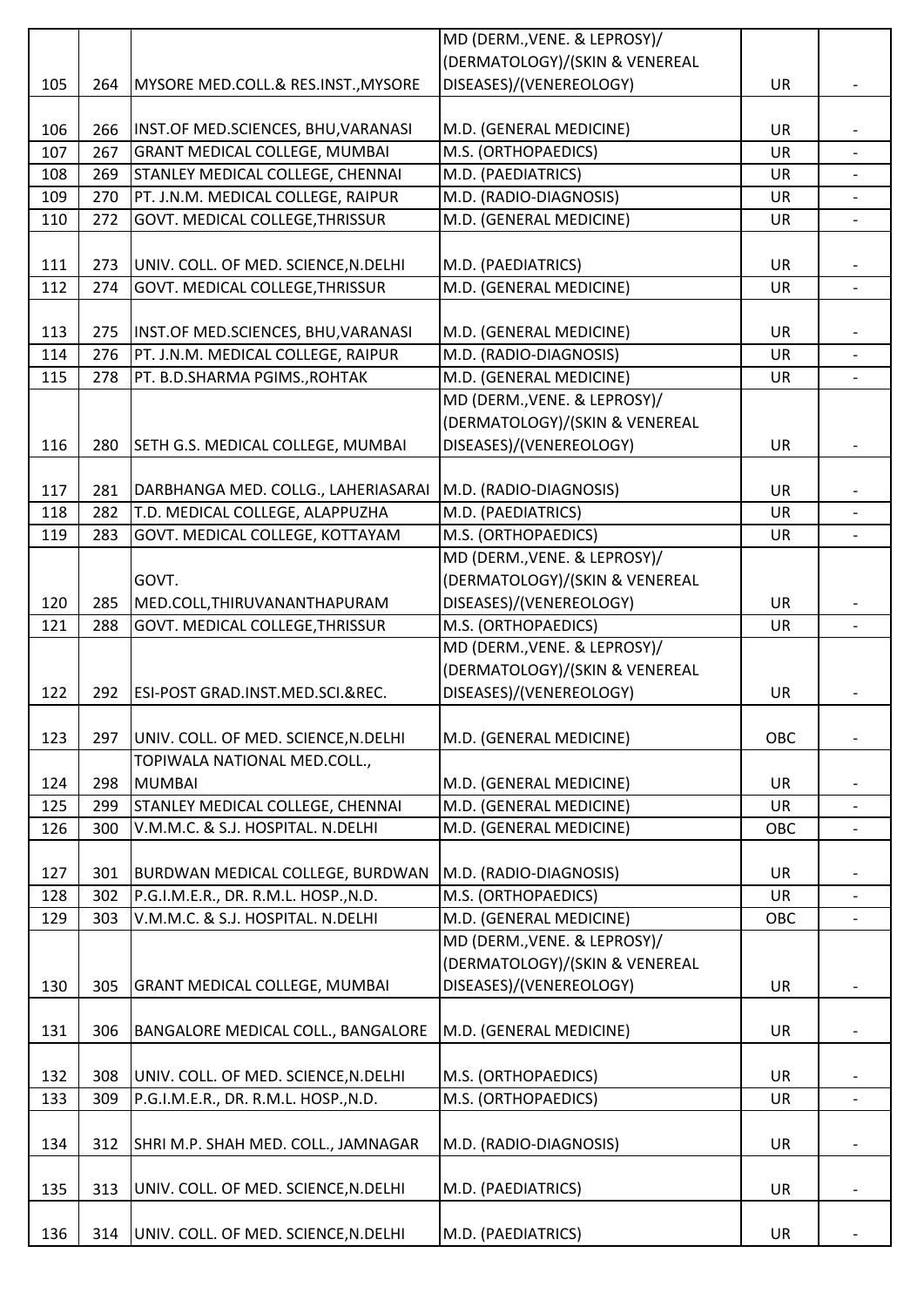| 137        | 317        | UNIV. COLL. OF MED. SCIENCE, N. DELHI                                  | M.D. (OBST. & GYNAE.)                                     | <b>UR</b>       |                |
|------------|------------|------------------------------------------------------------------------|-----------------------------------------------------------|-----------------|----------------|
|            |            |                                                                        |                                                           |                 |                |
| 138        | 320        | <b>BANGALORE MEDICAL COLL., BANGALORE</b>                              | M.S. (ORTHOPAEDICS)                                       | UR              |                |
|            |            |                                                                        |                                                           |                 |                |
| 139        | 322        | GAJA RAJA MEDICAL COLLEGE, GWALIOR                                     | M.D. (RADIO-DIAGNOSIS)                                    | UR              |                |
| 140        | 327        | P.G.I.M.E.R., DR. R.M.L. HOSP., N.D.                                   | M.D. (PAEDIATRICS)                                        | <b>UR</b>       |                |
| 141        | 329        | <b>B.J. MEDICAL COLLEGE, PUNE</b>                                      | M.S. (ORTHOPAEDICS)                                       | UR              |                |
|            |            |                                                                        |                                                           |                 |                |
| 142        | 330        | BANGALORE MEDICAL COLL., BANGALORE                                     | M.D. (GENERAL MEDICINE)                                   | UR              |                |
| 143        | 332        | T.D. MEDICAL COLLEGE, ALAPPUZHA                                        | M.D. (GENERAL MEDICINE)                                   | UR              | $\blacksquare$ |
|            |            |                                                                        |                                                           |                 |                |
| 144<br>145 | 333<br>334 | L.TILAK MUNICIPAL MED.COLL., MUMBAI<br>GOVT. MEDICAL COLLEGE, THRISSUR | M.D. (GENERAL MEDICINE)<br>M.D. (PAEDIATRICS)             | UR<br><b>UR</b> |                |
|            |            |                                                                        | MD (DERM., VENE. & LEPROSY)/                              |                 |                |
|            |            |                                                                        | (DERMATOLOGY)/(SKIN & VENEREAL                            |                 |                |
| 146        | 335        | STANLEY MEDICAL COLLEGE, CHENNAI                                       | DISEASES)/(VENEREOLOGY)                                   | UR              |                |
| 147        | 337        | V.M.M.C. & S.J. HOSPITAL. N.DELHI                                      | M.D. (PAEDIATRICS)                                        | UR              |                |
| 148        | 338        | SETH G.S. MEDICAL COLLEGE, MUMBAI                                      | M.D. (PAEDIATRICS)                                        | UR              |                |
|            |            |                                                                        |                                                           |                 |                |
| 149        | 340        | L.TILAK MUNICIPAL MED.COLL., MUMBAI                                    | M.D. (GENERAL MEDICINE)                                   | UR              |                |
|            |            |                                                                        |                                                           |                 |                |
| 150        | 343        | GUWAHATI MEDICAL COLLEGE, GUWAHATI M.D. (RADIO-DIAGNOSIS)              |                                                           | UR              |                |
| 151        | 344        | R.N.T. MEDICAL COLLEGE, UDAIPUR                                        | M.D. (RADIO-DIAGNOSIS)                                    | UR              |                |
|            |            |                                                                        | MD (DERM., VENE. & LEPROSY)/                              |                 |                |
|            |            |                                                                        | (DERMATOLOGY)/(SKIN & VENEREAL                            |                 |                |
| 152        | 345        | L.TILAK MUNICIPAL MED.COLL., MUMBAI                                    | DISEASES)/(VENEREOLOGY)                                   | <b>UR</b>       |                |
| 153        | 347        | GOVT. MEDICAL COLLEGE, KOTA                                            | M.D. (RADIO-DIAGNOSIS)                                    | UR              |                |
|            |            |                                                                        |                                                           |                 |                |
| 154        | 348        | LADY HARDINGE MEDICAL COLL., N.DELHI                                   | M.D. (PAEDIATRICS)                                        | <b>OBC</b>      |                |
|            |            |                                                                        |                                                           |                 |                |
| 155        | 349        | UNIV. COLL. OF MED. SCIENCE, N. DELHI                                  | M.D. (PAEDIATRICS)                                        | OBC             |                |
|            |            | BANKURA SAMMILANI MED.COLL,                                            |                                                           |                 |                |
| 156        | 350        | <b>BANKURA</b>                                                         | M.D. (RADIO-DIAGNOSIS)                                    | UR              |                |
| 157        | 352        | STANLEY MEDICAL COLLEGE, CHENNAI                                       | M.D. (GENERAL MEDICINE)                                   | <b>UR</b>       |                |
| 158        | 353        | MEDICAL COLLEGE, KOLKATA                                               | M.S. (OPHTHALMOLOGY)                                      |                 |                |
|            |            |                                                                        |                                                           | <b>UR</b>       |                |
| 159        |            |                                                                        |                                                           |                 |                |
|            | 358        | SHRI M.P. SHAH MED. COLL., JAMNAGAR                                    | M.D. (RADIO-DIAGNOSIS)                                    | <b>UR</b>       |                |
| 160        | 359        | K.G MEDICAL UNIV, LUCKNOW                                              | M.D. (GENERAL MEDICINE)                                   | <b>UR</b>       |                |
|            |            |                                                                        |                                                           |                 |                |
| 161        | 360        | L.TILAK MUNICIPAL MED.COLL., MUMBAI                                    | M.D. (GENERAL MEDICINE)                                   | UR              |                |
|            |            |                                                                        |                                                           |                 |                |
| 162        | 362        | UNIV. COLL. OF MED. SCIENCE, N. DELHI                                  | M.D. (OBST. & GYNAE.)                                     | UR              |                |
|            |            |                                                                        |                                                           |                 |                |
| 163        | 363        | GAJA RAJA MEDICAL COLLEGE, GWALIOR                                     | M.D. (RADIO-DIAGNOSIS)                                    | <b>UR</b>       |                |
| 164        | 364        | T.D. MEDICAL COLLEGE, ALAPPUZHA                                        | M.D. (GENERAL MEDICINE)                                   | UR              |                |
|            |            |                                                                        |                                                           |                 |                |
| 165        | 365        | GUWAHATI MEDICAL COLLEGE, GUWAHATI M.D. (RADIO-DIAGNOSIS)              |                                                           | <b>UR</b>       |                |
|            |            |                                                                        |                                                           |                 |                |
| 166        | 367        | GOVT. MED. COLL. & HOSP., CHANDIGARH                                   | M.S. (ORTHOPAEDICS)                                       | <b>UR</b>       |                |
| 167        | 368        | PATNA MEDICAL COLLEGE                                                  | M.D. (GENERAL MEDICINE)                                   | UR              |                |
|            |            |                                                                        | MD (DERM., VENE. & LEPROSY)/                              |                 |                |
| 168        | 369        | TOPIWALA NATIONAL MED.COLL.,<br><b>MUMBAI</b>                          | (DERMATOLOGY)/(SKIN & VENEREAL<br>DISEASES)/(VENEREOLOGY) | UR              |                |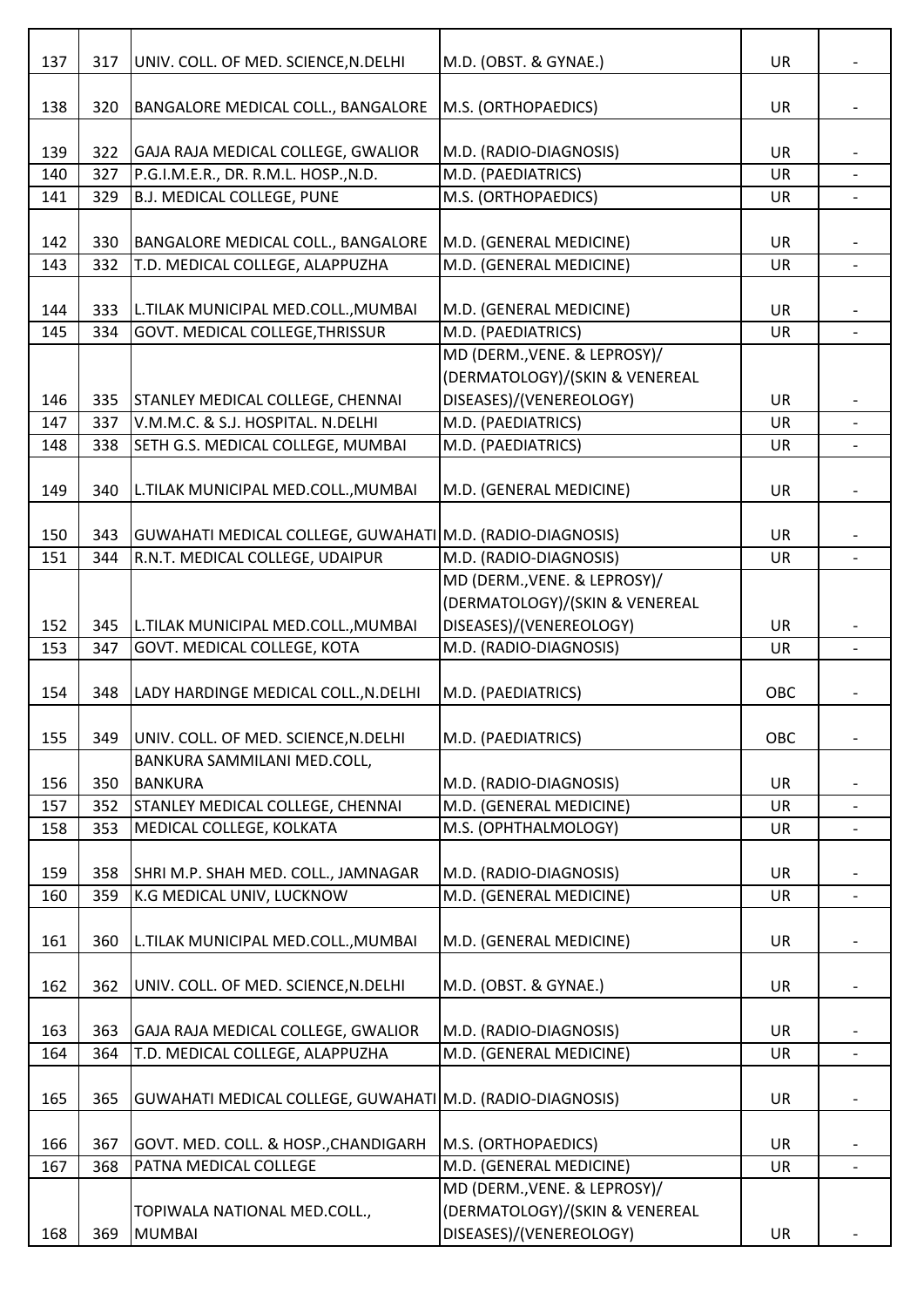| 169<br>371<br>M.S. (ORTHOPAEDICS)<br>LADY HARDINGE MEDICAL COLL., N.DELHI<br>KARNATAKA INSTT. OF MED. SCI. HUBLI<br>M.D. (GENERAL MEDICINE)<br>170<br>372 |           |                          |
|-----------------------------------------------------------------------------------------------------------------------------------------------------------|-----------|--------------------------|
|                                                                                                                                                           | <b>UR</b> |                          |
|                                                                                                                                                           | UR        |                          |
| M.D. (GENERAL MEDICINE)<br>171<br>373<br><b>GRANT MEDICAL COLLEGE, MUMBAI</b>                                                                             | <b>UR</b> |                          |
| TOPIWALA NATIONAL MED.COLL.,                                                                                                                              |           |                          |
| M.D. (PAEDIATRICS)<br>172<br>374<br><b>MUMBAI</b>                                                                                                         | <b>UR</b> |                          |
| MD (DERM., VENE. & LEPROSY)/                                                                                                                              |           |                          |
| (DERMATOLOGY)/(SKIN & VENEREAL                                                                                                                            |           |                          |
| DISEASES)/(VENEREOLOGY)<br>173<br>375<br><b>GOVT. MEDICAL COLLEGE, THRISSUR</b>                                                                           | <b>UR</b> |                          |
|                                                                                                                                                           |           |                          |
| ASSAM MEDICAL COLLEGE, DIBRUGARH<br>M.D. (RADIO-DIAGNOSIS)<br>174<br>377                                                                                  | <b>UR</b> |                          |
| 175<br>PATNA MEDICAL COLLEGE<br>M.S. (ORTHOPAEDICS)<br>379                                                                                                | <b>UR</b> |                          |
| MD (DERM., VENE. & LEPROSY)/                                                                                                                              |           |                          |
| (DERMATOLOGY)/(SKIN & VENEREAL                                                                                                                            |           |                          |
| DISEASES)/(VENEREOLOGY)<br>176<br>380<br>B.J. MEDICAL COLLEGE, PUNE                                                                                       | UR        |                          |
| STANLEY MEDICAL COLLEGE, CHENNAI<br>M.D. (GENERAL MEDICINE)<br>177<br>381                                                                                 | UR        |                          |
| M.D. (GENERAL MEDICINE)<br>STANLEY MEDICAL COLLEGE, CHENNAI<br>178<br>382                                                                                 | UR        | $\overline{\phantom{0}}$ |
| MD (DERM., VENE. & LEPROSY)/                                                                                                                              |           |                          |
| (DERMATOLOGY)/(SKIN & VENEREAL                                                                                                                            |           |                          |
| DISEASES)/(VENEREOLOGY)<br>179<br>STANLEY MEDICAL COLLEGE, CHENNAI<br>384                                                                                 | UR        |                          |
| K.G MEDICAL UNIV, LUCKNOW<br>M.D. (GENERAL MEDICINE)<br>180<br>386                                                                                        | UR        |                          |
|                                                                                                                                                           |           |                          |
| 181<br>387<br>MADURAI MEDICAL COLLEGE, MADURAI<br>M.D. (GENERAL MEDICINE)                                                                                 | <b>UR</b> |                          |
| MD (DERM., VENE. & LEPROSY)/                                                                                                                              |           |                          |
| (DERMATOLOGY)/(SKIN & VENEREAL                                                                                                                            |           |                          |
| GOVT. MEDICAL COLLEGE, NAGPUR<br>DISEASES)/(VENEREOLOGY)<br>182<br>392                                                                                    | <b>UR</b> |                          |
|                                                                                                                                                           |           |                          |
| 183<br>396<br>M.D. (PAEDIATRICS)<br>INDIRA GANDHI INST.OF CHILD HEALTH                                                                                    | <b>UR</b> |                          |
|                                                                                                                                                           |           |                          |
| 184<br>397   INST.OF MED.SCIENCES, BHU, VARANASI<br>M.S. (ORTHOPAEDICS)                                                                                   | <b>UR</b> |                          |
| 185<br>398<br><b>STANLEY MEDICAL COLLEGE, CHENNAI</b><br>M.D. (GENERAL MEDICINE)                                                                          | UR        | $\overline{\phantom{0}}$ |
| S.M.S. MEDICAL COLLEGE, JAIPUR<br>M.D. (GENERAL MEDICINE)<br>186<br>400                                                                                   | <b>UR</b> |                          |
|                                                                                                                                                           |           |                          |
| 187<br>Pt.DEENDAYAL UPAD.MED.COLL, RAJKOT<br>M.D. (RADIO-DIAGNOSIS)<br>401                                                                                | UR        |                          |
|                                                                                                                                                           |           |                          |
| 188<br>405<br>INST.OF MED.SCIENCES, BHU, VARANASI<br>M.S. (ORTHOPAEDICS)                                                                                  | UR        |                          |
|                                                                                                                                                           |           |                          |
| 189<br>406<br>LADY HARDINGE MEDICAL COLL., N.DELHI<br>M.D. (GENERAL MEDICINE)                                                                             | OBC       |                          |
| 409<br>S.C.B. MEDICAL COLLEGE, CUTTACK<br>M.D. (PAEDIATRICS)<br>190                                                                                       | <b>UR</b> | $\overline{\phantom{a}}$ |
| 411<br>K.G MEDICAL UNIV, LUCKNOW<br>M.D. (GENERAL MEDICINE)<br>191                                                                                        | UR        |                          |
|                                                                                                                                                           |           |                          |
| 192<br>BANGALORE MEDICAL COLL., BANGALORE<br>M.D. (GENERAL MEDICINE)<br>413                                                                               | <b>UR</b> |                          |
| 193<br>GOVT. MEDICAL COLLEGE, THRISSUR<br>M.D. (PAEDIATRICS)<br>414                                                                                       | UR        |                          |
| M.D. (GENERAL MEDICINE)<br><b>GRANT MEDICAL COLLEGE, MUMBAI</b><br>194<br>415                                                                             | <b>UR</b> |                          |
|                                                                                                                                                           | UR        |                          |
|                                                                                                                                                           | <b>UR</b> |                          |
| GOVT. MEDICAL COLLEGE, NAGPUR<br>M.D. (GENERAL MEDICINE)<br>195<br>416                                                                                    |           |                          |
| <b>GRANT MEDICAL COLLEGE, MUMBAI</b><br>M.D. (PAEDIATRICS)<br>196<br>418                                                                                  |           |                          |
| M.D. (TUBERCULOSIS & RESP. DISEASES)/<br>GOVT.                                                                                                            |           |                          |
| PULMONARY MEDICINE<br>MED.COLL, THIRUVANANTHAPURAM<br>197<br>419                                                                                          | UR        |                          |
| 198<br>421<br>GOVT. MEDICAL COLLEGE, THRISSUR<br>M.D. (PAEDIATRICS)                                                                                       | <b>UR</b> |                          |
|                                                                                                                                                           |           |                          |
| 199<br><b>BANGALORE MEDICAL COLL., BANGALORE</b><br>M.S. (ORTHOPAEDICS)<br>422                                                                            | <b>UR</b> |                          |
| M.D. (GENERAL MEDICINE)<br><b>GRANT MEDICAL COLLEGE, MUMBAI</b><br>200<br>424                                                                             | UR        |                          |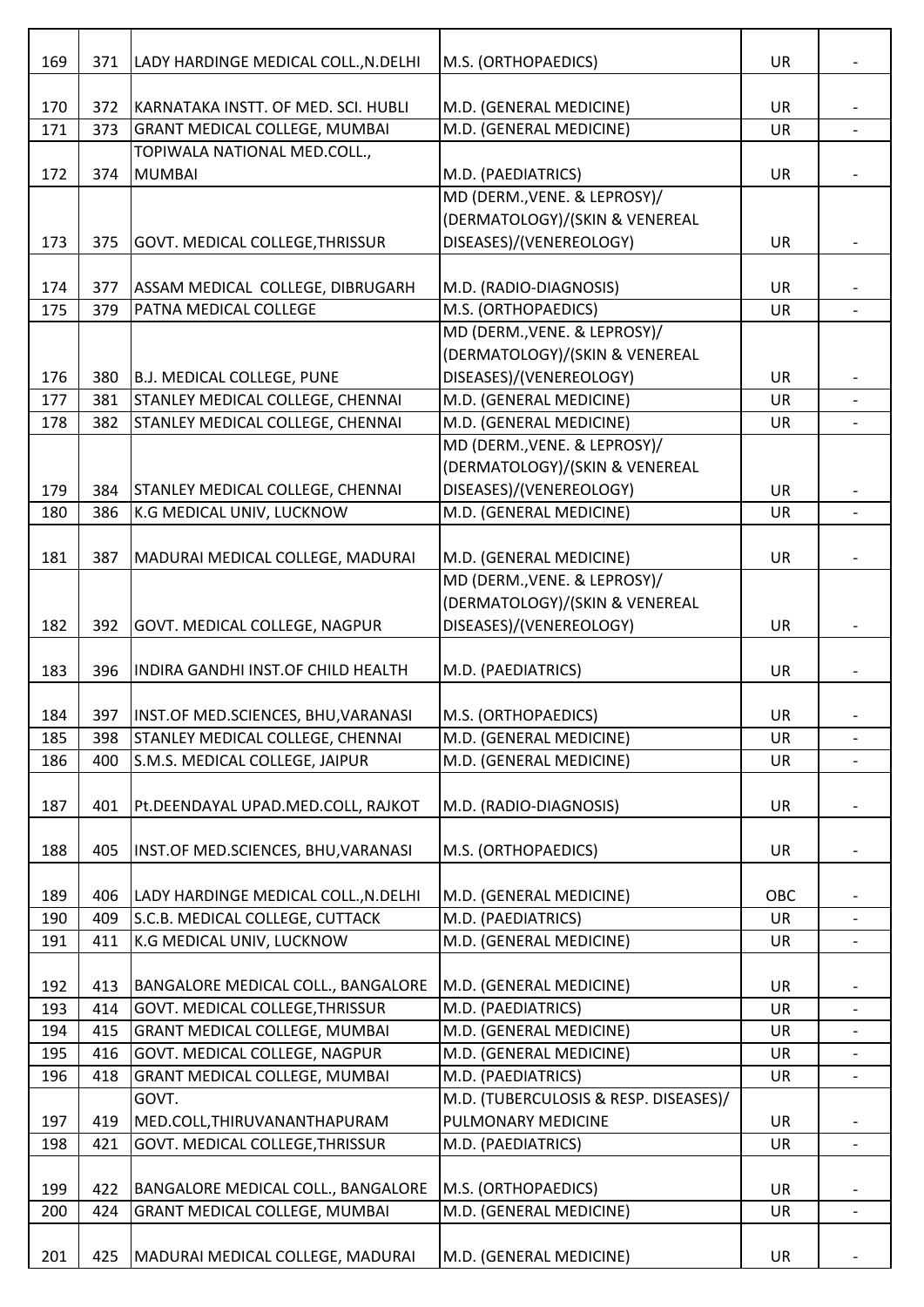| 202 | 431 | KARNATAKA INSTT. OF MED. SCI. HUBLI       | M.D. (GENERAL MEDICINE)               | <b>UR</b> |                          |
|-----|-----|-------------------------------------------|---------------------------------------|-----------|--------------------------|
| 203 | 432 | GOVT. MEDICAL COLLEGE, KOTA               | M.D. (RADIO-DIAGNOSIS)                | UR        |                          |
| 204 | 434 | P.G.I.M.E.R., DR. R.M.L. HOSP., N.D.      | M.S. (GENERAL SURGERY)                | UR        |                          |
| 205 | 435 | KILPAUK MEDICAL COLLEGE, CHENNAI          | M.D. (GENERAL MEDICINE)               | UR        |                          |
|     |     |                                           | MD (DERM., VENE. & LEPROSY)/          |           |                          |
|     |     |                                           | (DERMATOLOGY)/(SKIN & VENEREAL        |           |                          |
| 206 | 436 | B.J. MEDICAL COLLEGE, PUNE                | DISEASES)/(VENEREOLOGY)               | UR        |                          |
|     |     | GOVT.                                     | M.D. (TUBERCULOSIS & RESP. DISEASES)/ |           |                          |
| 207 | 438 | MED.COLL, THIRUVANANTHAPURAM              | PULMONARY MEDICINE                    | UR        |                          |
| 208 | 440 | P.G.I.M.E.R., DR. R.M.L. HOSP., N.D.      | M.D. (PAEDIATRICS)                    | OBC       |                          |
|     |     |                                           |                                       |           |                          |
| 209 | 442 | INST.OF MED.SCIENCES, BHU, VARANASI       | M.D. (PAEDIATRICS)                    | UR        |                          |
| 210 | 447 | PT. B.D.SHARMA PGIMS., ROHTAK             | M.D. (GENERAL MEDICINE)               | UR        |                          |
|     |     |                                           |                                       |           |                          |
| 211 | 448 | BANGALORE MEDICAL COLL., BANGALORE        | M.D. (GENERAL MEDICINE)               | UR        |                          |
| 212 | 451 | K.G MEDICAL UNIV, LUCKNOW                 | M.D. (GENERAL MEDICINE)               | UR        |                          |
| 213 | 452 | PT. B.D.SHARMA PGIMS., ROHTAK             | M.D. (GENERAL MEDICINE)               | UR        |                          |
| 214 | 455 | <b>GMC HALDWANI</b>                       | M.D. (RADIO-DIAGNOSIS)                | UR        |                          |
|     |     |                                           |                                       |           |                          |
| 215 | 456 | ASSAM MEDICAL COLLEGE, DIBRUGARH          | M.D. (RADIO-DIAGNOSIS)                | <b>UR</b> |                          |
| 216 | 458 | SILCHAR MEDICAL COLLEGE, SILCHAR          | M.D. (RADIO-DIAGNOSIS)                | UR        |                          |
| 217 | 460 |                                           |                                       | UR        |                          |
|     |     | BANGALORE MEDICAL COLL., BANGALORE        | M.D. (PAEDIATRICS)                    |           |                          |
| 218 | 468 | PT. B.D.SHARMA PGIMS., ROHTAK             | M.D. (GENERAL MEDICINE)               | UR        | $\overline{\phantom{0}}$ |
| 219 | 469 | BANGALORE MEDICAL COLL., BANGALORE        | M.D. (PAEDIATRICS)                    | <b>UR</b> |                          |
|     |     |                                           |                                       |           |                          |
| 220 | 471 | BANGALORE MEDICAL COLL., BANGALORE        | M.D. (PAEDIATRICS)                    | UR        |                          |
|     |     |                                           |                                       |           |                          |
| 221 |     | 476   INST.OF MED.SCIENCES, BHU, VARANASI | M.D. (GENERAL MEDICINE)               | OBC       |                          |
| 222 | 477 | MADRAS MEDICAL COLLEGE, CHENNAI           | M.S. (ORTHOPAEDICS)                   | UR        | $\qquad \qquad -$        |
| 223 | 479 | GOVT. MEDICAL COLLEGE, KOTTAYAM           | M.S. (GENERAL SURGERY)                | <b>UR</b> |                          |
| 224 | 481 | PT. B.D.SHARMA PGIMS., ROHTAK             | M.D. (PAEDIATRICS)                    | UR        |                          |
| 225 | 482 | PT. B.D.SHARMA PGIMS., ROHTAK             | M.D. (GENERAL MEDICINE)               | UR        | $\overline{\phantom{a}}$ |
| 226 | 483 | MADRAS MEDICAL COLLEGE, CHENNAI           | M.S. (ORTHOPAEDICS)                   | UR        |                          |
|     |     |                                           |                                       |           |                          |
| 227 | 485 | INST.OF MED.SCIENCES, BHU, VARANASI       | M.S. (ORTHOPAEDICS)                   | OBC       |                          |
| 228 | 487 | PATNA MEDICAL COLLEGE                     | M.D. (GENERAL MEDICINE)               | <b>UR</b> |                          |
|     |     |                                           |                                       |           |                          |
| 229 | 489 | JWAHAR LAL NEHRU M.C. AMU, ALIGARH        | M.S. (ORTHOPAEDICS)                   | UR        |                          |
|     |     |                                           |                                       |           |                          |
| 230 | 490 | NORTH BENGAL MED. COLL, DARJEELING        | M.D. (RADIO-DIAGNOSIS)                | UR        |                          |
|     |     |                                           |                                       |           |                          |
| 231 | 491 | NILRATNAM SIRCAR MED. COLL, KOLKATA       | M.S. (ORTHOPAEDICS)                   | UR        |                          |
|     |     |                                           |                                       |           |                          |
| 232 | 492 | UNIV. COLL. OF MED. SCIENCE, N. DELHI     | M.S. (ORTHOPAEDICS)                   | OBC       |                          |
|     |     |                                           |                                       |           |                          |
| 233 | 499 | NILRATNAM SIRCAR MED. COLL, KOLKATA       | M.S. (ORTHOPAEDICS)                   | UR        |                          |
|     |     |                                           |                                       |           |                          |
| 234 | 500 | COIMBATORE MED. COLL., COIMBATORE         | M.D. (GENERAL MEDICINE)               | <b>UR</b> |                          |
| 235 | 501 | B.J. MEDICAL COLLEGE, AHMEDABAD           | M.S. (ORTHOPAEDICS)                   | <b>UR</b> |                          |
| 236 | 502 | SILCHAR MEDICAL COLLEGE, SILCHAR          | M.D. (RADIO-DIAGNOSIS)                | UR        |                          |
| 237 | 504 | PT. B.D.SHARMA PGIMS., ROHTAK             | M.S. (ORTHOPAEDICS)                   | UR        | $\overline{\phantom{a}}$ |
| 238 | 505 | P.G.I.M.E.R., DR. R.M.L. HOSP., N.D.      | M.S. (ORTHOPAEDICS)                   | OBC       |                          |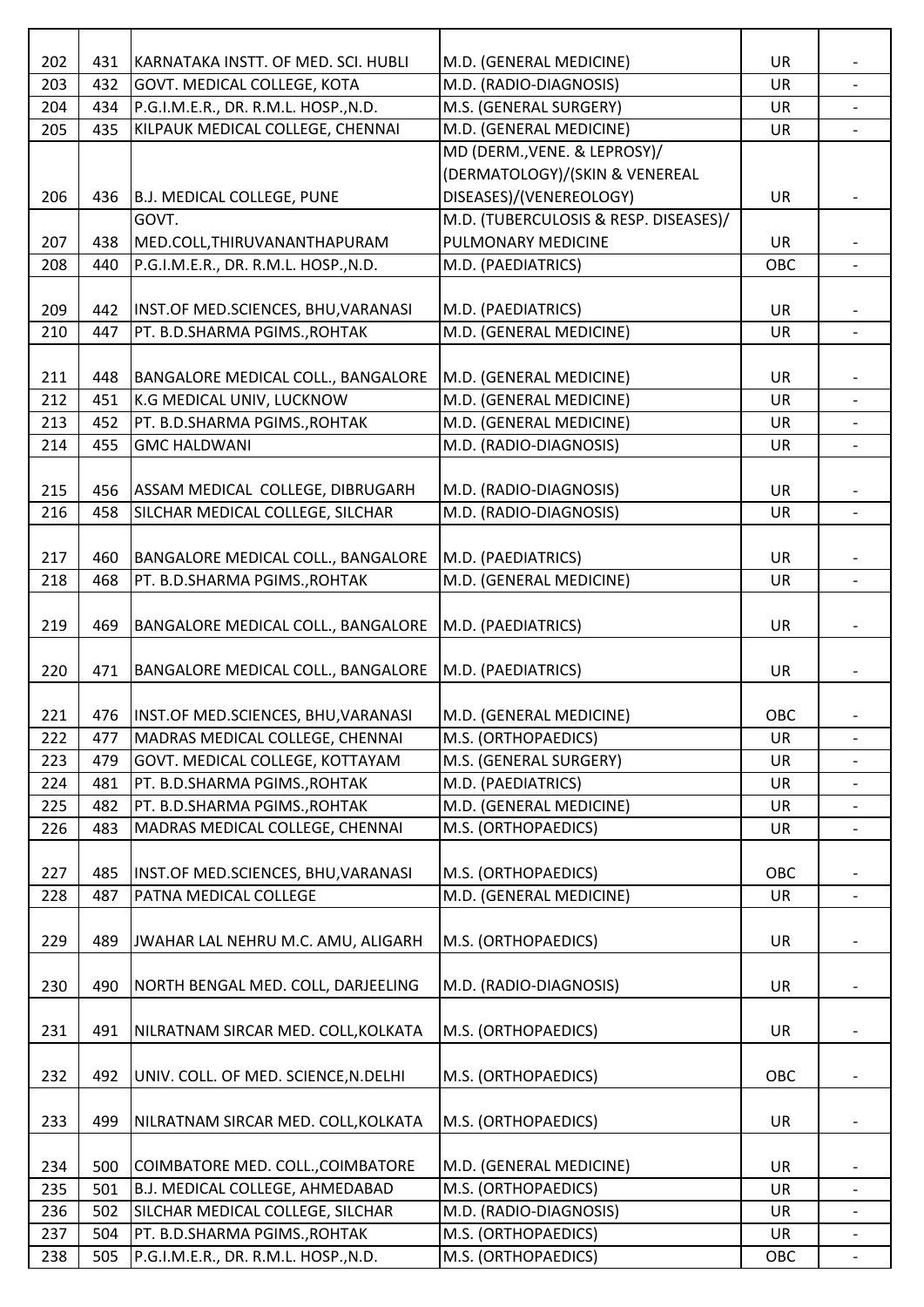| 239 |     |                                                           |                                |           |                          |
|-----|-----|-----------------------------------------------------------|--------------------------------|-----------|--------------------------|
|     | 507 | B.J. MEDICAL COLLEGE, AHMEDABAD                           | M.D. (GENERAL MEDICINE)        | UR        | $\overline{\phantom{0}}$ |
|     |     |                                                           |                                |           |                          |
| 240 | 510 | INST.OF MED.SCIENCES, BHU, VARANASI                       | M.D. (PAEDIATRICS)             | OBC       |                          |
|     |     |                                                           | MD (DERM., VENE. & LEPROSY)/   |           |                          |
|     |     |                                                           | (DERMATOLOGY)/(SKIN & VENEREAL |           |                          |
| 241 | 511 | MADURAI MEDICAL COLLEGE, MADURAI                          | DISEASES)/(VENEREOLOGY)        | <b>UR</b> |                          |
| 242 | 512 | MEDICAL COLLEGE, KOLKATA                                  | M.D. (PAEDIATRICS)             | UR        |                          |
| 243 | 514 | <b>B.J. MEDICAL COLLEGE, PUNE</b>                         | M.D. (GENERAL MEDICINE)        | UR        |                          |
| 244 | 515 | K.G MEDICAL UNIV, LUCKNOW<br>TOPIWALA NATIONAL MED.COLL., | M.D. (PAEDIATRICS)             | UR        |                          |
| 245 | 516 | <b>MUMBAI</b>                                             | M.D. (PAEDIATRICS)             | <b>UR</b> |                          |
|     |     |                                                           |                                |           |                          |
| 246 | 517 | MYSORE MED.COLL.& RES.INST., MYSORE                       | M.D. (GENERAL MEDICINE)        | <b>UR</b> |                          |
| 247 | 518 | SETH G.S. MEDICAL COLLEGE, MUMBAI                         | DIP.IN MEDICAL RADIO-DIAGNOSIS | UR        |                          |
|     |     |                                                           | MD (DERM., VENE. & LEPROSY)/   |           |                          |
|     |     |                                                           | (DERMATOLOGY)/(SKIN & VENEREAL |           |                          |
| 248 | 519 | VIJAYNAGAR INST. OF M.S., BELLARY                         | DISEASES)/(VENEREOLOGY)        | <b>UR</b> |                          |
| 249 | 520 | <b>B.J. MEDICAL COLLEGE, AHMEDABAD</b>                    | M.D. (GENERAL MEDICINE)        | <b>UR</b> |                          |
| 250 | 521 | K.G MEDICAL UNIV, LUCKNOW                                 | M.D. (PAEDIATRICS)             | <b>UR</b> |                          |
|     |     |                                                           | MD (DERM., VENE. & LEPROSY)/   |           |                          |
|     |     |                                                           | (DERMATOLOGY)/(SKIN & VENEREAL |           |                          |
| 251 | 522 | S.N. MEDICAL COLLEGE, AGRA                                | DISEASES)/(VENEREOLOGY)        | UR        |                          |
| 252 | 524 | SILCHAR MEDICAL COLLEGE, SILCHAR                          | M.D. (RADIO-DIAGNOSIS)         | UR        |                          |
|     |     |                                                           |                                |           |                          |
| 253 | 525 | MADURAI MEDICAL COLLEGE, MADURAI                          | M.D. (GENERAL MEDICINE)        | <b>UR</b> |                          |
| 254 | 526 | PT. B.D.SHARMA PGIMS., ROHTAK                             | M.D. (GENERAL MEDICINE)        | UR        |                          |
| 255 | 527 | PT. B.D.SHARMA PGIMS., ROHTAK                             | M.S. (ORTHOPAEDICS)            | UR        |                          |
|     |     |                                                           |                                |           |                          |
| 256 | 533 | MYSORE MED.COLL.& RES.INST., MYSORE                       | M.D. (GENERAL MEDICINE)        | UR        |                          |
|     |     |                                                           | MD (DERM., VENE. & LEPROSY)/   |           |                          |
|     |     |                                                           | (DERMATOLOGY)/(SKIN & VENEREAL |           |                          |
| 257 | 536 | B.J. MEDICAL COLLEGE, AHMEDABAD                           | DISEASES)/(VENEREOLOGY)        | <b>UR</b> |                          |
| 258 | 537 | GOVT. MEDICAL COLLEGE, NAGPUR                             | M.S. (ORTHOPAEDICS)            | UR        |                          |
| 259 | 538 | S.M.S. MEDICAL COLLEGE, JAIPUR                            | M.D. (GENERAL MEDICINE)        | UR        |                          |
|     |     |                                                           |                                |           |                          |
| 260 | 540 | JWAHAR LAL NEHRU M.C. AMU, ALIGARH                        | M.D. (GENERAL MEDICINE)        | <b>UR</b> |                          |
|     |     |                                                           |                                |           |                          |
| 261 | 541 | MADURAI MEDICAL COLLEGE, MADURAI                          | M.S. (ORTHOPAEDICS)            | UR        |                          |
|     |     |                                                           |                                |           |                          |
| 262 | 542 | <b>B.J. MEDICAL COLLEGE, PUNE</b>                         | M.D. (GENERAL MEDICINE)        | UR        | $\overline{\phantom{0}}$ |
| 263 | 547 | <b>B.J. MEDICAL COLLEGE, AHMEDABAD</b>                    | M.D. (GENERAL MEDICINE)        | <b>UR</b> |                          |
| 264 | 548 | S.C.B. MEDICAL COLLEGE, CUTTACK                           | M.D. (GENERAL MEDICINE)        | <b>UR</b> | $\overline{\phantom{a}}$ |
|     |     |                                                           |                                |           |                          |
| 265 | 549 | JWAHAR LAL NEHRU M.C. AMU, ALIGARH                        | M.D. (GENERAL MEDICINE)        | <b>UR</b> |                          |
| 266 | 551 | S.M.S. MEDICAL COLLEGE, JAIPUR                            | M.D. (GENERAL MEDICINE)        | <b>UR</b> | $\overline{\phantom{a}}$ |
|     |     |                                                           |                                |           |                          |
| 267 | 552 | JWAHAR LAL NEHRU M.C. AMU, ALIGARH                        | M.D. (GENERAL MEDICINE)        | <b>UR</b> |                          |
| 268 | 556 | MEDICAL COLLEGE, KOLKATA                                  | M.D. (PAEDIATRICS)             | UR        |                          |
|     |     |                                                           |                                |           |                          |
| 269 | 557 | L.TILAK MUNICIPAL MED.COLL., MUMBAI                       | M.D. (PAEDIATRICS)             | <b>UR</b> |                          |
|     |     |                                                           | MD (DERM., VENE. & LEPROSY)/   |           |                          |
|     |     |                                                           | (DERMATOLOGY)/(SKIN & VENEREAL |           |                          |
| 270 | 559 | INST.OF P.G.MED.EDU.&RES., KOLKATA                        | DISEASES)/(VENEREOLOGY)        | <b>UR</b> |                          |
| 271 | 562 | GOVT. MEDICAL COLLEGE, NAGPUR                             | M.D. (GENERAL MEDICINE)        | <b>UR</b> |                          |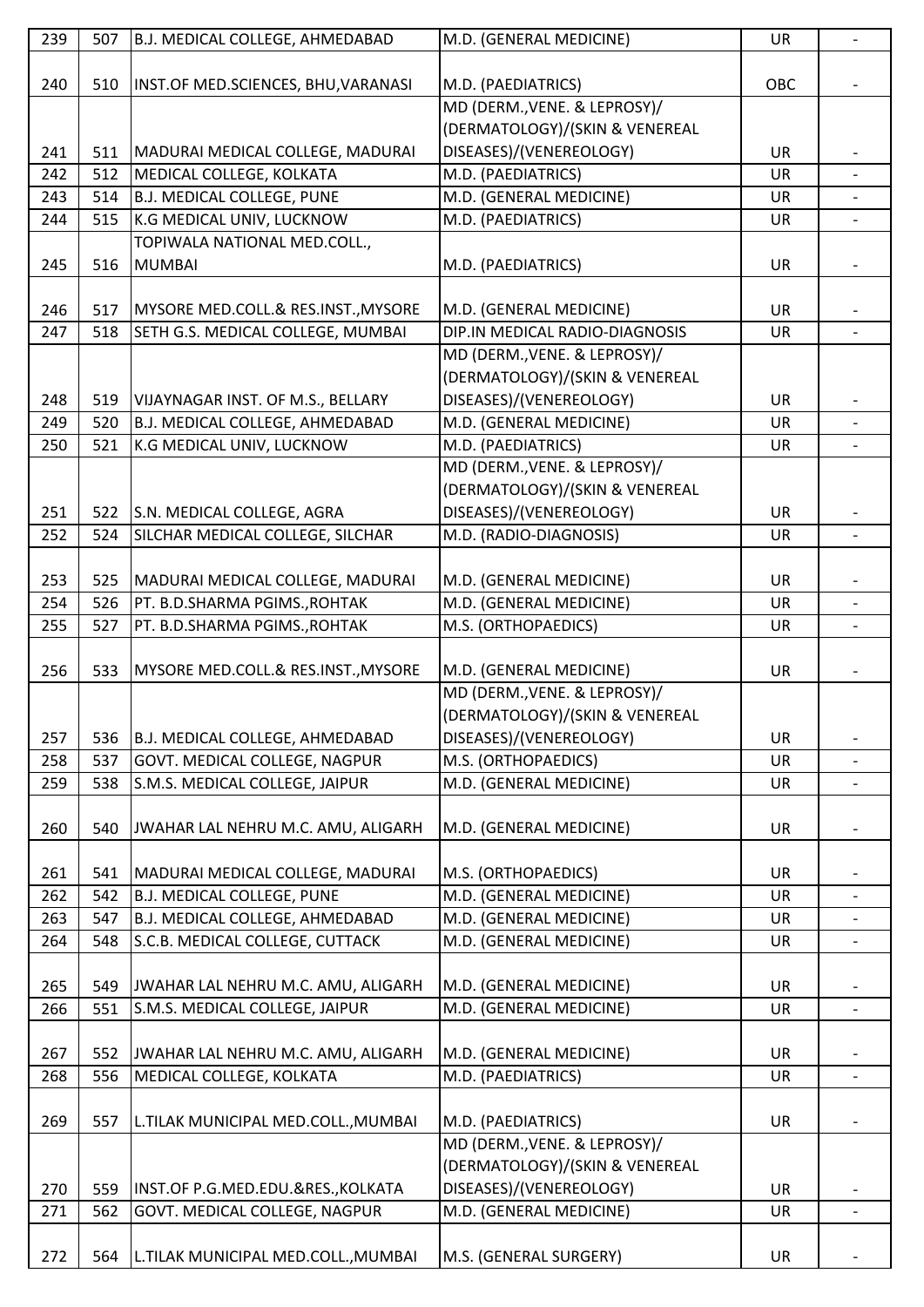|     |     |                                                                             | MD (DERM., VENE. & LEPROSY)/   |           |                |
|-----|-----|-----------------------------------------------------------------------------|--------------------------------|-----------|----------------|
|     |     |                                                                             | (DERMATOLOGY)/(SKIN & VENEREAL |           |                |
| 273 | 568 | GOVT. MEDICAL COLLEGE, NAGPUR                                               | DISEASES)/(VENEREOLOGY)        | UR        |                |
|     |     |                                                                             |                                |           |                |
| 274 | 569 | MADURAI MEDICAL COLLEGE, MADURAI                                            | M.D. (GENERAL MEDICINE)        | UR        |                |
| 275 | 570 | GOVT. MEDICAL COLLEGE, NAGPUR                                               | M.S. (ORTHOPAEDICS)            | UR        |                |
|     |     | Agartala Govt. Medical College & G.B. Pant                                  |                                |           |                |
| 276 | 571 | Hospital, Agartala                                                          | M.D. (RADIO-DIAGNOSIS)         | UR        |                |
| 277 | 575 | <b>GRANT MEDICAL COLLEGE, MUMBAI</b>                                        | M.S. (GENERAL SURGERY)         | UR        |                |
|     |     |                                                                             |                                |           |                |
| 278 | 579 | THANJAVUR MED. COLLEGE, THANJAVUR                                           | M.D. (PAEDIATRICS)             | <b>UR</b> |                |
| 279 | 580 | GOVT. MEDICAL COLLEGE, NAGPUR                                               | M.D. (GENERAL MEDICINE)        | UR        |                |
|     |     |                                                                             |                                |           |                |
| 280 | 583 | <b>GRANT MEDICAL COLLEGE, MUMBAI</b>                                        | M.D. (PAEDIATRICS)             | UR        |                |
|     |     |                                                                             | MD (DERM., VENE. & LEPROSY)/   |           |                |
|     |     |                                                                             | (DERMATOLOGY)/(SKIN & VENEREAL |           |                |
| 281 | 586 | INST.OF MED.SCIENCES, BHU, VARANASI                                         | DISEASES)/(VENEREOLOGY)        | OBC       |                |
|     |     |                                                                             |                                |           |                |
| 282 | 587 | THANJAVUR MED. COLLEGE, THANJAVUR                                           | M.D. (GENERAL MEDICINE)        | UR        |                |
|     |     | GOVT.                                                                       |                                |           |                |
| 283 | 588 | MED.COLL, THIRUVANANTHAPURAM                                                | M.S. (GENERAL SURGERY)         | UR        |                |
| 284 | 591 | S.M.S. MEDICAL COLLEGE, JAIPUR                                              | M.S. (ORTHOPAEDICS)            | <b>UR</b> |                |
|     |     |                                                                             |                                |           |                |
| 285 | 593 | COIMBATORE MED. COLL., COIMBATORE                                           | M.D. (PAEDIATRICS)             | <b>UR</b> |                |
| 286 | 594 | MEDICAL COLLEGE, KOLKATA                                                    | M.D. (PAEDIATRICS)             | UR        |                |
|     |     |                                                                             | MD (DERM., VENE. & LEPROSY)/   |           |                |
|     |     |                                                                             | (DERMATOLOGY)/(SKIN & VENEREAL |           |                |
| 287 | 595 | R.N.T. MEDICAL COLLEGE, UDAIPUR                                             | DISEASES)/(VENEREOLOGY)        | UR        |                |
|     |     |                                                                             |                                |           |                |
| 288 | 596 | KARNATAKA INSTT. OF MED. SCI. HUBLI                                         | M.D. (GENERAL MEDICINE)        | UR        |                |
|     |     |                                                                             |                                |           |                |
| 289 |     |                                                                             |                                | <b>UR</b> |                |
| 290 | 599 | 597   L.TILAK MUNICIPAL MED.COLL., MUMBAI<br>S.M.S. MEDICAL COLLEGE, JAIPUR | M.D. (PAEDIATRICS)             | UR        |                |
|     |     |                                                                             | M.D. (GENERAL MEDICINE)        |           |                |
|     |     |                                                                             |                                |           |                |
| 291 | 600 | MADURAI MEDICAL COLLEGE, MADURAI                                            | M.S. (ORTHOPAEDICS)            | UR        |                |
|     |     | TOPIWALA NATIONAL MED.COLL.,                                                |                                |           |                |
| 292 | 601 | <b>MUMBAI</b>                                                               | M.D. (PAEDIATRICS)             | <b>UR</b> |                |
|     |     |                                                                             |                                |           |                |
| 293 | 602 | COIMBATORE MED. COLL., COIMBATORE                                           | M.D. (GENERAL MEDICINE)        | UR        |                |
|     |     |                                                                             |                                |           |                |
| 294 | 603 | CHENGALPATTU M. C., CHENGALPATTU                                            | M.D. (PAEDIATRICS)             | <b>UR</b> |                |
|     |     |                                                                             |                                |           |                |
| 295 | 607 | UNIV. COLL. OF MED. SCIENCE, N. DELHI                                       | M.D. (OBST. & GYNAE.)          | <b>UR</b> |                |
| 296 | 609 | V.M.M.C. & S.J. HOSPITAL. N.DELHI                                           | M.S. (GENERAL SURGERY)         | OBC       |                |
| 297 | 612 | SETH G.S. MEDICAL COLLEGE, MUMBAI                                           | M.D. (OBST. & GYNAE.)          | <b>UR</b> |                |
| 298 | 619 | S.M.S. MEDICAL COLLEGE, JAIPUR                                              | M.D. (GENERAL MEDICINE)        | UR        |                |
|     |     |                                                                             | MD (DERM., VENE. & LEPROSY)/   |           |                |
|     |     |                                                                             | (DERMATOLOGY)/(SKIN & VENEREAL |           |                |
| 299 | 621 | INDRA GANDHI MED. COLL., SHIMLA                                             | DISEASES)/(VENEREOLOGY)        | <b>UR</b> |                |
| 300 | 624 | GOVT. MEDICAL COLLEGE, NAGPUR                                               | M.D. (GENERAL MEDICINE)        | <b>UR</b> | $\overline{a}$ |
|     |     |                                                                             |                                |           |                |
| 301 | 628 | KARNATAKA INSTT. OF MED. SCI. HUBLI                                         | M.D. (GENERAL MEDICINE)        | UR        |                |
|     |     |                                                                             | M.D. (GENERAL MEDICINE)        |           |                |
| 302 | 629 | G.S.V.M. MEDICAL COLLEGE, KANPUR                                            |                                | <b>UR</b> |                |
|     |     |                                                                             |                                |           |                |
| 303 | 630 | THANJAVUR MED. COLLEGE, THANJAVUR                                           | M.D. (GENERAL MEDICINE)        | <b>UR</b> |                |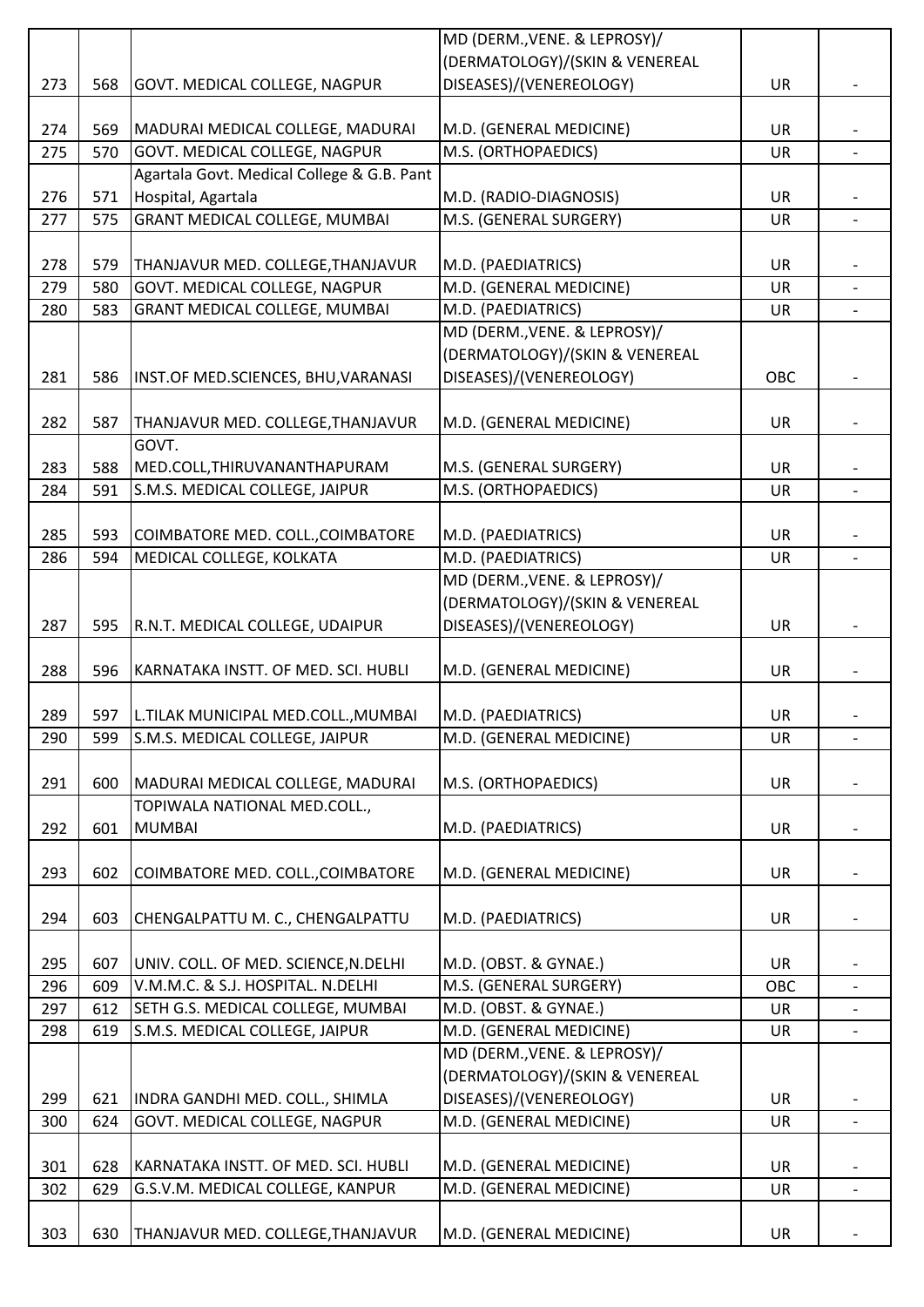| 631<br>JWAHAR LAL NEHRU M.C. AMU, ALIGARH<br>DIP.IN MEDICAL RADIO-DIAGNOSIS<br>UR<br>305<br>633<br>K.G MEDICAL UNIV, LUCKNOW<br>UR<br>M.D. (PAEDIATRICS)<br>SETH G.S. MEDICAL COLLEGE, MUMBAI<br>M.D. (OBST. & GYNAE.)<br>306<br>636<br>UR<br>307<br>637<br>PT. B.D.SHARMA PGIMS., ROHTAK<br>M.D. (PAEDIATRICS)<br>UR<br>PATNA MEDICAL COLLEGE<br>M.D. (GENERAL MEDICINE)<br>308<br>638<br>UR<br>309<br>KARNATAKA INSTT. OF MED. SCI. HUBLI<br>M.D. (PAEDIATRICS)<br>641<br>UR<br>M.S. (ORTHOPAEDICS)<br>310<br>642<br>PATNA MEDICAL COLLEGE<br>UR<br>$\overline{\phantom{a}}$<br>311<br>644<br>COIMBATORE MED. COLL., COIMBATORE<br>M.D. (GENERAL MEDICINE)<br>UR<br>312<br>CHENGALPATTU M. C., CHENGALPATTU<br>M.D. (PAEDIATRICS)<br>UR<br>645<br>MEDICAL COLLEGE, KOLKATA<br>M.D. (GENERAL MEDICINE)<br>313<br><b>UR</b><br>647<br>$\overline{a}$<br>314<br>S.C.B. MEDICAL COLLEGE, CUTTACK<br>M.S. (ORTHOPAEDICS)<br>648<br>UR<br>315<br><b>GRANT MEDICAL COLLEGE, MUMBAI</b><br>M.S. (GENERAL SURGERY)<br>649<br>UR<br>316<br>M.D. (GENERAL MEDICINE)<br>651<br>THANJAVUR MED. COLLEGE, THANJAVUR<br>UR<br>G.S.V.M. MEDICAL COLLEGE, KANPUR<br>M.S. (ORTHOPAEDICS)<br>317<br>652<br>UR<br>S.M.S. MEDICAL COLLEGE, JAIPUR<br>M.S. (ORTHOPAEDICS)<br>318<br>653<br>UR<br>VIJAYNAGAR INST. OF M.S., BELLARY<br>M.D. (GENERAL MEDICINE)<br>319<br>654<br>UR<br>$\overline{\phantom{0}}$<br>INDIRA GANDHI GOVT.MED.COLL, NAGPUR<br>M.D. (GENERAL MEDICINE)<br>320<br>655<br>UR<br>321<br>658<br>M.S. (ORTHOPAEDICS)<br><b>BURDWAN MEDICAL COLLEGE, BURDWAN</b><br>UR<br>TIRUNELVELI MED. COLL., TIRUNELVELI<br>M.D. (PAEDIATRICS)<br>322<br>661<br>UR<br>S.M.S. MEDICAL COLLEGE, JAIPUR<br>M.S. (ORTHOPAEDICS)<br>323<br>662<br>UR<br>324<br>M.D. (PAEDIATRICS)<br>UR<br>663<br>GOVT. M. K. MEDICAL COLLEGE, SELAM<br>DIP.IN MEDICAL RADIO-DIAGNOSIS<br>MADRAS MEDICAL COLLEGE, CHENNAI<br>325<br>669<br>UR<br>$\overline{a}$<br>326<br>670<br>COIMBATORE MED. COLL., COIMBATORE<br>M.D. (GENERAL MEDICINE)<br><b>UR</b><br>M.S. (ORTHOPAEDICS)<br>S.M.S. MEDICAL COLLEGE, JAIPUR<br>327<br>673<br><b>UR</b><br>P.G.I.M.E.R., DR. R.M.L. HOSP., N.D.<br>M.D. (OBST. & GYNAE.)<br>328<br>674<br>UR<br>329<br>675<br>MAHATMA GANDHI MEMO. M.C., INDORE<br>M.D. (GENERAL MEDICINE)<br><b>UR</b><br>MD (DERM., VENE. & LEPROSY)/<br>(DERMATOLOGY)/(SKIN & VENEREAL<br>330<br>DISEASES)/(VENEREOLOGY)<br>INDRA GANDHI MED. COLL., SHIMLA<br><b>UR</b><br>677<br>331<br>679<br>Govt Medical College, Ernakulam<br>M.D. (GENERAL MEDICINE)<br><b>UR</b><br>MAULANA AZAD MEDICAL COLL., N.DELHI<br>M.D. (OBST. & GYNAE.)<br>332<br>680<br>OBC<br>333<br>683<br>L.TILAK MUNICIPAL MED.COLL., MUMBAI<br>M.D. (PAEDIATRICS)<br><b>UR</b><br>MD (DERM., VENE. & LEPROSY)/<br>(DERMATOLOGY)/(SKIN & VENEREAL<br>Belgaum Institute of Medical Sciences,<br>684<br>DISEASES)/(VENEREOLOGY)<br>334<br>Belgaum<br>UR<br>MAHATMA GANDHI MEMO. M.C., INDORE<br>M.D. (GENERAL MEDICINE)<br>335<br>685<br>UR<br>336<br>MEDICAL COLLEGE, KOLKATA<br>M.D. (GENERAL MEDICINE)<br>686<br><b>UR</b><br>337<br>M.D. (GENERAL MEDICINE)<br>687<br>MOTI LAL NEHRU MED. COLL, ALLAHABAD<br><b>UR</b><br>MD (DERM., VENE. & LEPROSY)/<br>(DERMATOLOGY)/(SKIN & VENEREAL<br>DISEASES)/(VENEREOLOGY)<br>338<br>689<br>S.C.B. MEDICAL COLLEGE, CUTTACK<br><b>UR</b> |     |  |  |  |
|-----------------------------------------------------------------------------------------------------------------------------------------------------------------------------------------------------------------------------------------------------------------------------------------------------------------------------------------------------------------------------------------------------------------------------------------------------------------------------------------------------------------------------------------------------------------------------------------------------------------------------------------------------------------------------------------------------------------------------------------------------------------------------------------------------------------------------------------------------------------------------------------------------------------------------------------------------------------------------------------------------------------------------------------------------------------------------------------------------------------------------------------------------------------------------------------------------------------------------------------------------------------------------------------------------------------------------------------------------------------------------------------------------------------------------------------------------------------------------------------------------------------------------------------------------------------------------------------------------------------------------------------------------------------------------------------------------------------------------------------------------------------------------------------------------------------------------------------------------------------------------------------------------------------------------------------------------------------------------------------------------------------------------------------------------------------------------------------------------------------------------------------------------------------------------------------------------------------------------------------------------------------------------------------------------------------------------------------------------------------------------------------------------------------------------------------------------------------------------------------------------------------------------------------------------------------------------------------------------------------------------------------------------------------------------------------------------------------------------------------------------------------------------------------------------------------------------------------------------------------------------------------------------------------------------------------------------------------------------------------------------------------------------------------------------------------------------------------------------------------------------------------------------------------------------------------------------------------------------------------------------------------------------------------------------------------------------------|-----|--|--|--|
|                                                                                                                                                                                                                                                                                                                                                                                                                                                                                                                                                                                                                                                                                                                                                                                                                                                                                                                                                                                                                                                                                                                                                                                                                                                                                                                                                                                                                                                                                                                                                                                                                                                                                                                                                                                                                                                                                                                                                                                                                                                                                                                                                                                                                                                                                                                                                                                                                                                                                                                                                                                                                                                                                                                                                                                                                                                                                                                                                                                                                                                                                                                                                                                                                                                                                                                                   | 304 |  |  |  |
|                                                                                                                                                                                                                                                                                                                                                                                                                                                                                                                                                                                                                                                                                                                                                                                                                                                                                                                                                                                                                                                                                                                                                                                                                                                                                                                                                                                                                                                                                                                                                                                                                                                                                                                                                                                                                                                                                                                                                                                                                                                                                                                                                                                                                                                                                                                                                                                                                                                                                                                                                                                                                                                                                                                                                                                                                                                                                                                                                                                                                                                                                                                                                                                                                                                                                                                                   |     |  |  |  |
|                                                                                                                                                                                                                                                                                                                                                                                                                                                                                                                                                                                                                                                                                                                                                                                                                                                                                                                                                                                                                                                                                                                                                                                                                                                                                                                                                                                                                                                                                                                                                                                                                                                                                                                                                                                                                                                                                                                                                                                                                                                                                                                                                                                                                                                                                                                                                                                                                                                                                                                                                                                                                                                                                                                                                                                                                                                                                                                                                                                                                                                                                                                                                                                                                                                                                                                                   |     |  |  |  |
|                                                                                                                                                                                                                                                                                                                                                                                                                                                                                                                                                                                                                                                                                                                                                                                                                                                                                                                                                                                                                                                                                                                                                                                                                                                                                                                                                                                                                                                                                                                                                                                                                                                                                                                                                                                                                                                                                                                                                                                                                                                                                                                                                                                                                                                                                                                                                                                                                                                                                                                                                                                                                                                                                                                                                                                                                                                                                                                                                                                                                                                                                                                                                                                                                                                                                                                                   |     |  |  |  |
|                                                                                                                                                                                                                                                                                                                                                                                                                                                                                                                                                                                                                                                                                                                                                                                                                                                                                                                                                                                                                                                                                                                                                                                                                                                                                                                                                                                                                                                                                                                                                                                                                                                                                                                                                                                                                                                                                                                                                                                                                                                                                                                                                                                                                                                                                                                                                                                                                                                                                                                                                                                                                                                                                                                                                                                                                                                                                                                                                                                                                                                                                                                                                                                                                                                                                                                                   |     |  |  |  |
|                                                                                                                                                                                                                                                                                                                                                                                                                                                                                                                                                                                                                                                                                                                                                                                                                                                                                                                                                                                                                                                                                                                                                                                                                                                                                                                                                                                                                                                                                                                                                                                                                                                                                                                                                                                                                                                                                                                                                                                                                                                                                                                                                                                                                                                                                                                                                                                                                                                                                                                                                                                                                                                                                                                                                                                                                                                                                                                                                                                                                                                                                                                                                                                                                                                                                                                                   |     |  |  |  |
|                                                                                                                                                                                                                                                                                                                                                                                                                                                                                                                                                                                                                                                                                                                                                                                                                                                                                                                                                                                                                                                                                                                                                                                                                                                                                                                                                                                                                                                                                                                                                                                                                                                                                                                                                                                                                                                                                                                                                                                                                                                                                                                                                                                                                                                                                                                                                                                                                                                                                                                                                                                                                                                                                                                                                                                                                                                                                                                                                                                                                                                                                                                                                                                                                                                                                                                                   |     |  |  |  |
|                                                                                                                                                                                                                                                                                                                                                                                                                                                                                                                                                                                                                                                                                                                                                                                                                                                                                                                                                                                                                                                                                                                                                                                                                                                                                                                                                                                                                                                                                                                                                                                                                                                                                                                                                                                                                                                                                                                                                                                                                                                                                                                                                                                                                                                                                                                                                                                                                                                                                                                                                                                                                                                                                                                                                                                                                                                                                                                                                                                                                                                                                                                                                                                                                                                                                                                                   |     |  |  |  |
|                                                                                                                                                                                                                                                                                                                                                                                                                                                                                                                                                                                                                                                                                                                                                                                                                                                                                                                                                                                                                                                                                                                                                                                                                                                                                                                                                                                                                                                                                                                                                                                                                                                                                                                                                                                                                                                                                                                                                                                                                                                                                                                                                                                                                                                                                                                                                                                                                                                                                                                                                                                                                                                                                                                                                                                                                                                                                                                                                                                                                                                                                                                                                                                                                                                                                                                                   |     |  |  |  |
|                                                                                                                                                                                                                                                                                                                                                                                                                                                                                                                                                                                                                                                                                                                                                                                                                                                                                                                                                                                                                                                                                                                                                                                                                                                                                                                                                                                                                                                                                                                                                                                                                                                                                                                                                                                                                                                                                                                                                                                                                                                                                                                                                                                                                                                                                                                                                                                                                                                                                                                                                                                                                                                                                                                                                                                                                                                                                                                                                                                                                                                                                                                                                                                                                                                                                                                                   |     |  |  |  |
|                                                                                                                                                                                                                                                                                                                                                                                                                                                                                                                                                                                                                                                                                                                                                                                                                                                                                                                                                                                                                                                                                                                                                                                                                                                                                                                                                                                                                                                                                                                                                                                                                                                                                                                                                                                                                                                                                                                                                                                                                                                                                                                                                                                                                                                                                                                                                                                                                                                                                                                                                                                                                                                                                                                                                                                                                                                                                                                                                                                                                                                                                                                                                                                                                                                                                                                                   |     |  |  |  |
|                                                                                                                                                                                                                                                                                                                                                                                                                                                                                                                                                                                                                                                                                                                                                                                                                                                                                                                                                                                                                                                                                                                                                                                                                                                                                                                                                                                                                                                                                                                                                                                                                                                                                                                                                                                                                                                                                                                                                                                                                                                                                                                                                                                                                                                                                                                                                                                                                                                                                                                                                                                                                                                                                                                                                                                                                                                                                                                                                                                                                                                                                                                                                                                                                                                                                                                                   |     |  |  |  |
|                                                                                                                                                                                                                                                                                                                                                                                                                                                                                                                                                                                                                                                                                                                                                                                                                                                                                                                                                                                                                                                                                                                                                                                                                                                                                                                                                                                                                                                                                                                                                                                                                                                                                                                                                                                                                                                                                                                                                                                                                                                                                                                                                                                                                                                                                                                                                                                                                                                                                                                                                                                                                                                                                                                                                                                                                                                                                                                                                                                                                                                                                                                                                                                                                                                                                                                                   |     |  |  |  |
|                                                                                                                                                                                                                                                                                                                                                                                                                                                                                                                                                                                                                                                                                                                                                                                                                                                                                                                                                                                                                                                                                                                                                                                                                                                                                                                                                                                                                                                                                                                                                                                                                                                                                                                                                                                                                                                                                                                                                                                                                                                                                                                                                                                                                                                                                                                                                                                                                                                                                                                                                                                                                                                                                                                                                                                                                                                                                                                                                                                                                                                                                                                                                                                                                                                                                                                                   |     |  |  |  |
|                                                                                                                                                                                                                                                                                                                                                                                                                                                                                                                                                                                                                                                                                                                                                                                                                                                                                                                                                                                                                                                                                                                                                                                                                                                                                                                                                                                                                                                                                                                                                                                                                                                                                                                                                                                                                                                                                                                                                                                                                                                                                                                                                                                                                                                                                                                                                                                                                                                                                                                                                                                                                                                                                                                                                                                                                                                                                                                                                                                                                                                                                                                                                                                                                                                                                                                                   |     |  |  |  |
|                                                                                                                                                                                                                                                                                                                                                                                                                                                                                                                                                                                                                                                                                                                                                                                                                                                                                                                                                                                                                                                                                                                                                                                                                                                                                                                                                                                                                                                                                                                                                                                                                                                                                                                                                                                                                                                                                                                                                                                                                                                                                                                                                                                                                                                                                                                                                                                                                                                                                                                                                                                                                                                                                                                                                                                                                                                                                                                                                                                                                                                                                                                                                                                                                                                                                                                                   |     |  |  |  |
|                                                                                                                                                                                                                                                                                                                                                                                                                                                                                                                                                                                                                                                                                                                                                                                                                                                                                                                                                                                                                                                                                                                                                                                                                                                                                                                                                                                                                                                                                                                                                                                                                                                                                                                                                                                                                                                                                                                                                                                                                                                                                                                                                                                                                                                                                                                                                                                                                                                                                                                                                                                                                                                                                                                                                                                                                                                                                                                                                                                                                                                                                                                                                                                                                                                                                                                                   |     |  |  |  |
|                                                                                                                                                                                                                                                                                                                                                                                                                                                                                                                                                                                                                                                                                                                                                                                                                                                                                                                                                                                                                                                                                                                                                                                                                                                                                                                                                                                                                                                                                                                                                                                                                                                                                                                                                                                                                                                                                                                                                                                                                                                                                                                                                                                                                                                                                                                                                                                                                                                                                                                                                                                                                                                                                                                                                                                                                                                                                                                                                                                                                                                                                                                                                                                                                                                                                                                                   |     |  |  |  |
|                                                                                                                                                                                                                                                                                                                                                                                                                                                                                                                                                                                                                                                                                                                                                                                                                                                                                                                                                                                                                                                                                                                                                                                                                                                                                                                                                                                                                                                                                                                                                                                                                                                                                                                                                                                                                                                                                                                                                                                                                                                                                                                                                                                                                                                                                                                                                                                                                                                                                                                                                                                                                                                                                                                                                                                                                                                                                                                                                                                                                                                                                                                                                                                                                                                                                                                                   |     |  |  |  |
|                                                                                                                                                                                                                                                                                                                                                                                                                                                                                                                                                                                                                                                                                                                                                                                                                                                                                                                                                                                                                                                                                                                                                                                                                                                                                                                                                                                                                                                                                                                                                                                                                                                                                                                                                                                                                                                                                                                                                                                                                                                                                                                                                                                                                                                                                                                                                                                                                                                                                                                                                                                                                                                                                                                                                                                                                                                                                                                                                                                                                                                                                                                                                                                                                                                                                                                                   |     |  |  |  |
|                                                                                                                                                                                                                                                                                                                                                                                                                                                                                                                                                                                                                                                                                                                                                                                                                                                                                                                                                                                                                                                                                                                                                                                                                                                                                                                                                                                                                                                                                                                                                                                                                                                                                                                                                                                                                                                                                                                                                                                                                                                                                                                                                                                                                                                                                                                                                                                                                                                                                                                                                                                                                                                                                                                                                                                                                                                                                                                                                                                                                                                                                                                                                                                                                                                                                                                                   |     |  |  |  |
|                                                                                                                                                                                                                                                                                                                                                                                                                                                                                                                                                                                                                                                                                                                                                                                                                                                                                                                                                                                                                                                                                                                                                                                                                                                                                                                                                                                                                                                                                                                                                                                                                                                                                                                                                                                                                                                                                                                                                                                                                                                                                                                                                                                                                                                                                                                                                                                                                                                                                                                                                                                                                                                                                                                                                                                                                                                                                                                                                                                                                                                                                                                                                                                                                                                                                                                                   |     |  |  |  |
|                                                                                                                                                                                                                                                                                                                                                                                                                                                                                                                                                                                                                                                                                                                                                                                                                                                                                                                                                                                                                                                                                                                                                                                                                                                                                                                                                                                                                                                                                                                                                                                                                                                                                                                                                                                                                                                                                                                                                                                                                                                                                                                                                                                                                                                                                                                                                                                                                                                                                                                                                                                                                                                                                                                                                                                                                                                                                                                                                                                                                                                                                                                                                                                                                                                                                                                                   |     |  |  |  |
|                                                                                                                                                                                                                                                                                                                                                                                                                                                                                                                                                                                                                                                                                                                                                                                                                                                                                                                                                                                                                                                                                                                                                                                                                                                                                                                                                                                                                                                                                                                                                                                                                                                                                                                                                                                                                                                                                                                                                                                                                                                                                                                                                                                                                                                                                                                                                                                                                                                                                                                                                                                                                                                                                                                                                                                                                                                                                                                                                                                                                                                                                                                                                                                                                                                                                                                                   |     |  |  |  |
|                                                                                                                                                                                                                                                                                                                                                                                                                                                                                                                                                                                                                                                                                                                                                                                                                                                                                                                                                                                                                                                                                                                                                                                                                                                                                                                                                                                                                                                                                                                                                                                                                                                                                                                                                                                                                                                                                                                                                                                                                                                                                                                                                                                                                                                                                                                                                                                                                                                                                                                                                                                                                                                                                                                                                                                                                                                                                                                                                                                                                                                                                                                                                                                                                                                                                                                                   |     |  |  |  |
|                                                                                                                                                                                                                                                                                                                                                                                                                                                                                                                                                                                                                                                                                                                                                                                                                                                                                                                                                                                                                                                                                                                                                                                                                                                                                                                                                                                                                                                                                                                                                                                                                                                                                                                                                                                                                                                                                                                                                                                                                                                                                                                                                                                                                                                                                                                                                                                                                                                                                                                                                                                                                                                                                                                                                                                                                                                                                                                                                                                                                                                                                                                                                                                                                                                                                                                                   |     |  |  |  |
|                                                                                                                                                                                                                                                                                                                                                                                                                                                                                                                                                                                                                                                                                                                                                                                                                                                                                                                                                                                                                                                                                                                                                                                                                                                                                                                                                                                                                                                                                                                                                                                                                                                                                                                                                                                                                                                                                                                                                                                                                                                                                                                                                                                                                                                                                                                                                                                                                                                                                                                                                                                                                                                                                                                                                                                                                                                                                                                                                                                                                                                                                                                                                                                                                                                                                                                                   |     |  |  |  |
|                                                                                                                                                                                                                                                                                                                                                                                                                                                                                                                                                                                                                                                                                                                                                                                                                                                                                                                                                                                                                                                                                                                                                                                                                                                                                                                                                                                                                                                                                                                                                                                                                                                                                                                                                                                                                                                                                                                                                                                                                                                                                                                                                                                                                                                                                                                                                                                                                                                                                                                                                                                                                                                                                                                                                                                                                                                                                                                                                                                                                                                                                                                                                                                                                                                                                                                                   |     |  |  |  |
|                                                                                                                                                                                                                                                                                                                                                                                                                                                                                                                                                                                                                                                                                                                                                                                                                                                                                                                                                                                                                                                                                                                                                                                                                                                                                                                                                                                                                                                                                                                                                                                                                                                                                                                                                                                                                                                                                                                                                                                                                                                                                                                                                                                                                                                                                                                                                                                                                                                                                                                                                                                                                                                                                                                                                                                                                                                                                                                                                                                                                                                                                                                                                                                                                                                                                                                                   |     |  |  |  |
|                                                                                                                                                                                                                                                                                                                                                                                                                                                                                                                                                                                                                                                                                                                                                                                                                                                                                                                                                                                                                                                                                                                                                                                                                                                                                                                                                                                                                                                                                                                                                                                                                                                                                                                                                                                                                                                                                                                                                                                                                                                                                                                                                                                                                                                                                                                                                                                                                                                                                                                                                                                                                                                                                                                                                                                                                                                                                                                                                                                                                                                                                                                                                                                                                                                                                                                                   |     |  |  |  |
|                                                                                                                                                                                                                                                                                                                                                                                                                                                                                                                                                                                                                                                                                                                                                                                                                                                                                                                                                                                                                                                                                                                                                                                                                                                                                                                                                                                                                                                                                                                                                                                                                                                                                                                                                                                                                                                                                                                                                                                                                                                                                                                                                                                                                                                                                                                                                                                                                                                                                                                                                                                                                                                                                                                                                                                                                                                                                                                                                                                                                                                                                                                                                                                                                                                                                                                                   |     |  |  |  |
|                                                                                                                                                                                                                                                                                                                                                                                                                                                                                                                                                                                                                                                                                                                                                                                                                                                                                                                                                                                                                                                                                                                                                                                                                                                                                                                                                                                                                                                                                                                                                                                                                                                                                                                                                                                                                                                                                                                                                                                                                                                                                                                                                                                                                                                                                                                                                                                                                                                                                                                                                                                                                                                                                                                                                                                                                                                                                                                                                                                                                                                                                                                                                                                                                                                                                                                                   |     |  |  |  |
|                                                                                                                                                                                                                                                                                                                                                                                                                                                                                                                                                                                                                                                                                                                                                                                                                                                                                                                                                                                                                                                                                                                                                                                                                                                                                                                                                                                                                                                                                                                                                                                                                                                                                                                                                                                                                                                                                                                                                                                                                                                                                                                                                                                                                                                                                                                                                                                                                                                                                                                                                                                                                                                                                                                                                                                                                                                                                                                                                                                                                                                                                                                                                                                                                                                                                                                                   |     |  |  |  |
|                                                                                                                                                                                                                                                                                                                                                                                                                                                                                                                                                                                                                                                                                                                                                                                                                                                                                                                                                                                                                                                                                                                                                                                                                                                                                                                                                                                                                                                                                                                                                                                                                                                                                                                                                                                                                                                                                                                                                                                                                                                                                                                                                                                                                                                                                                                                                                                                                                                                                                                                                                                                                                                                                                                                                                                                                                                                                                                                                                                                                                                                                                                                                                                                                                                                                                                                   |     |  |  |  |
|                                                                                                                                                                                                                                                                                                                                                                                                                                                                                                                                                                                                                                                                                                                                                                                                                                                                                                                                                                                                                                                                                                                                                                                                                                                                                                                                                                                                                                                                                                                                                                                                                                                                                                                                                                                                                                                                                                                                                                                                                                                                                                                                                                                                                                                                                                                                                                                                                                                                                                                                                                                                                                                                                                                                                                                                                                                                                                                                                                                                                                                                                                                                                                                                                                                                                                                                   |     |  |  |  |
|                                                                                                                                                                                                                                                                                                                                                                                                                                                                                                                                                                                                                                                                                                                                                                                                                                                                                                                                                                                                                                                                                                                                                                                                                                                                                                                                                                                                                                                                                                                                                                                                                                                                                                                                                                                                                                                                                                                                                                                                                                                                                                                                                                                                                                                                                                                                                                                                                                                                                                                                                                                                                                                                                                                                                                                                                                                                                                                                                                                                                                                                                                                                                                                                                                                                                                                                   |     |  |  |  |
|                                                                                                                                                                                                                                                                                                                                                                                                                                                                                                                                                                                                                                                                                                                                                                                                                                                                                                                                                                                                                                                                                                                                                                                                                                                                                                                                                                                                                                                                                                                                                                                                                                                                                                                                                                                                                                                                                                                                                                                                                                                                                                                                                                                                                                                                                                                                                                                                                                                                                                                                                                                                                                                                                                                                                                                                                                                                                                                                                                                                                                                                                                                                                                                                                                                                                                                                   |     |  |  |  |
|                                                                                                                                                                                                                                                                                                                                                                                                                                                                                                                                                                                                                                                                                                                                                                                                                                                                                                                                                                                                                                                                                                                                                                                                                                                                                                                                                                                                                                                                                                                                                                                                                                                                                                                                                                                                                                                                                                                                                                                                                                                                                                                                                                                                                                                                                                                                                                                                                                                                                                                                                                                                                                                                                                                                                                                                                                                                                                                                                                                                                                                                                                                                                                                                                                                                                                                                   |     |  |  |  |
|                                                                                                                                                                                                                                                                                                                                                                                                                                                                                                                                                                                                                                                                                                                                                                                                                                                                                                                                                                                                                                                                                                                                                                                                                                                                                                                                                                                                                                                                                                                                                                                                                                                                                                                                                                                                                                                                                                                                                                                                                                                                                                                                                                                                                                                                                                                                                                                                                                                                                                                                                                                                                                                                                                                                                                                                                                                                                                                                                                                                                                                                                                                                                                                                                                                                                                                                   |     |  |  |  |
|                                                                                                                                                                                                                                                                                                                                                                                                                                                                                                                                                                                                                                                                                                                                                                                                                                                                                                                                                                                                                                                                                                                                                                                                                                                                                                                                                                                                                                                                                                                                                                                                                                                                                                                                                                                                                                                                                                                                                                                                                                                                                                                                                                                                                                                                                                                                                                                                                                                                                                                                                                                                                                                                                                                                                                                                                                                                                                                                                                                                                                                                                                                                                                                                                                                                                                                                   |     |  |  |  |
|                                                                                                                                                                                                                                                                                                                                                                                                                                                                                                                                                                                                                                                                                                                                                                                                                                                                                                                                                                                                                                                                                                                                                                                                                                                                                                                                                                                                                                                                                                                                                                                                                                                                                                                                                                                                                                                                                                                                                                                                                                                                                                                                                                                                                                                                                                                                                                                                                                                                                                                                                                                                                                                                                                                                                                                                                                                                                                                                                                                                                                                                                                                                                                                                                                                                                                                                   |     |  |  |  |
|                                                                                                                                                                                                                                                                                                                                                                                                                                                                                                                                                                                                                                                                                                                                                                                                                                                                                                                                                                                                                                                                                                                                                                                                                                                                                                                                                                                                                                                                                                                                                                                                                                                                                                                                                                                                                                                                                                                                                                                                                                                                                                                                                                                                                                                                                                                                                                                                                                                                                                                                                                                                                                                                                                                                                                                                                                                                                                                                                                                                                                                                                                                                                                                                                                                                                                                                   |     |  |  |  |
|                                                                                                                                                                                                                                                                                                                                                                                                                                                                                                                                                                                                                                                                                                                                                                                                                                                                                                                                                                                                                                                                                                                                                                                                                                                                                                                                                                                                                                                                                                                                                                                                                                                                                                                                                                                                                                                                                                                                                                                                                                                                                                                                                                                                                                                                                                                                                                                                                                                                                                                                                                                                                                                                                                                                                                                                                                                                                                                                                                                                                                                                                                                                                                                                                                                                                                                                   |     |  |  |  |
|                                                                                                                                                                                                                                                                                                                                                                                                                                                                                                                                                                                                                                                                                                                                                                                                                                                                                                                                                                                                                                                                                                                                                                                                                                                                                                                                                                                                                                                                                                                                                                                                                                                                                                                                                                                                                                                                                                                                                                                                                                                                                                                                                                                                                                                                                                                                                                                                                                                                                                                                                                                                                                                                                                                                                                                                                                                                                                                                                                                                                                                                                                                                                                                                                                                                                                                                   |     |  |  |  |
|                                                                                                                                                                                                                                                                                                                                                                                                                                                                                                                                                                                                                                                                                                                                                                                                                                                                                                                                                                                                                                                                                                                                                                                                                                                                                                                                                                                                                                                                                                                                                                                                                                                                                                                                                                                                                                                                                                                                                                                                                                                                                                                                                                                                                                                                                                                                                                                                                                                                                                                                                                                                                                                                                                                                                                                                                                                                                                                                                                                                                                                                                                                                                                                                                                                                                                                                   |     |  |  |  |
|                                                                                                                                                                                                                                                                                                                                                                                                                                                                                                                                                                                                                                                                                                                                                                                                                                                                                                                                                                                                                                                                                                                                                                                                                                                                                                                                                                                                                                                                                                                                                                                                                                                                                                                                                                                                                                                                                                                                                                                                                                                                                                                                                                                                                                                                                                                                                                                                                                                                                                                                                                                                                                                                                                                                                                                                                                                                                                                                                                                                                                                                                                                                                                                                                                                                                                                                   |     |  |  |  |
|                                                                                                                                                                                                                                                                                                                                                                                                                                                                                                                                                                                                                                                                                                                                                                                                                                                                                                                                                                                                                                                                                                                                                                                                                                                                                                                                                                                                                                                                                                                                                                                                                                                                                                                                                                                                                                                                                                                                                                                                                                                                                                                                                                                                                                                                                                                                                                                                                                                                                                                                                                                                                                                                                                                                                                                                                                                                                                                                                                                                                                                                                                                                                                                                                                                                                                                                   |     |  |  |  |
|                                                                                                                                                                                                                                                                                                                                                                                                                                                                                                                                                                                                                                                                                                                                                                                                                                                                                                                                                                                                                                                                                                                                                                                                                                                                                                                                                                                                                                                                                                                                                                                                                                                                                                                                                                                                                                                                                                                                                                                                                                                                                                                                                                                                                                                                                                                                                                                                                                                                                                                                                                                                                                                                                                                                                                                                                                                                                                                                                                                                                                                                                                                                                                                                                                                                                                                                   |     |  |  |  |
|                                                                                                                                                                                                                                                                                                                                                                                                                                                                                                                                                                                                                                                                                                                                                                                                                                                                                                                                                                                                                                                                                                                                                                                                                                                                                                                                                                                                                                                                                                                                                                                                                                                                                                                                                                                                                                                                                                                                                                                                                                                                                                                                                                                                                                                                                                                                                                                                                                                                                                                                                                                                                                                                                                                                                                                                                                                                                                                                                                                                                                                                                                                                                                                                                                                                                                                                   |     |  |  |  |
|                                                                                                                                                                                                                                                                                                                                                                                                                                                                                                                                                                                                                                                                                                                                                                                                                                                                                                                                                                                                                                                                                                                                                                                                                                                                                                                                                                                                                                                                                                                                                                                                                                                                                                                                                                                                                                                                                                                                                                                                                                                                                                                                                                                                                                                                                                                                                                                                                                                                                                                                                                                                                                                                                                                                                                                                                                                                                                                                                                                                                                                                                                                                                                                                                                                                                                                                   |     |  |  |  |
|                                                                                                                                                                                                                                                                                                                                                                                                                                                                                                                                                                                                                                                                                                                                                                                                                                                                                                                                                                                                                                                                                                                                                                                                                                                                                                                                                                                                                                                                                                                                                                                                                                                                                                                                                                                                                                                                                                                                                                                                                                                                                                                                                                                                                                                                                                                                                                                                                                                                                                                                                                                                                                                                                                                                                                                                                                                                                                                                                                                                                                                                                                                                                                                                                                                                                                                                   |     |  |  |  |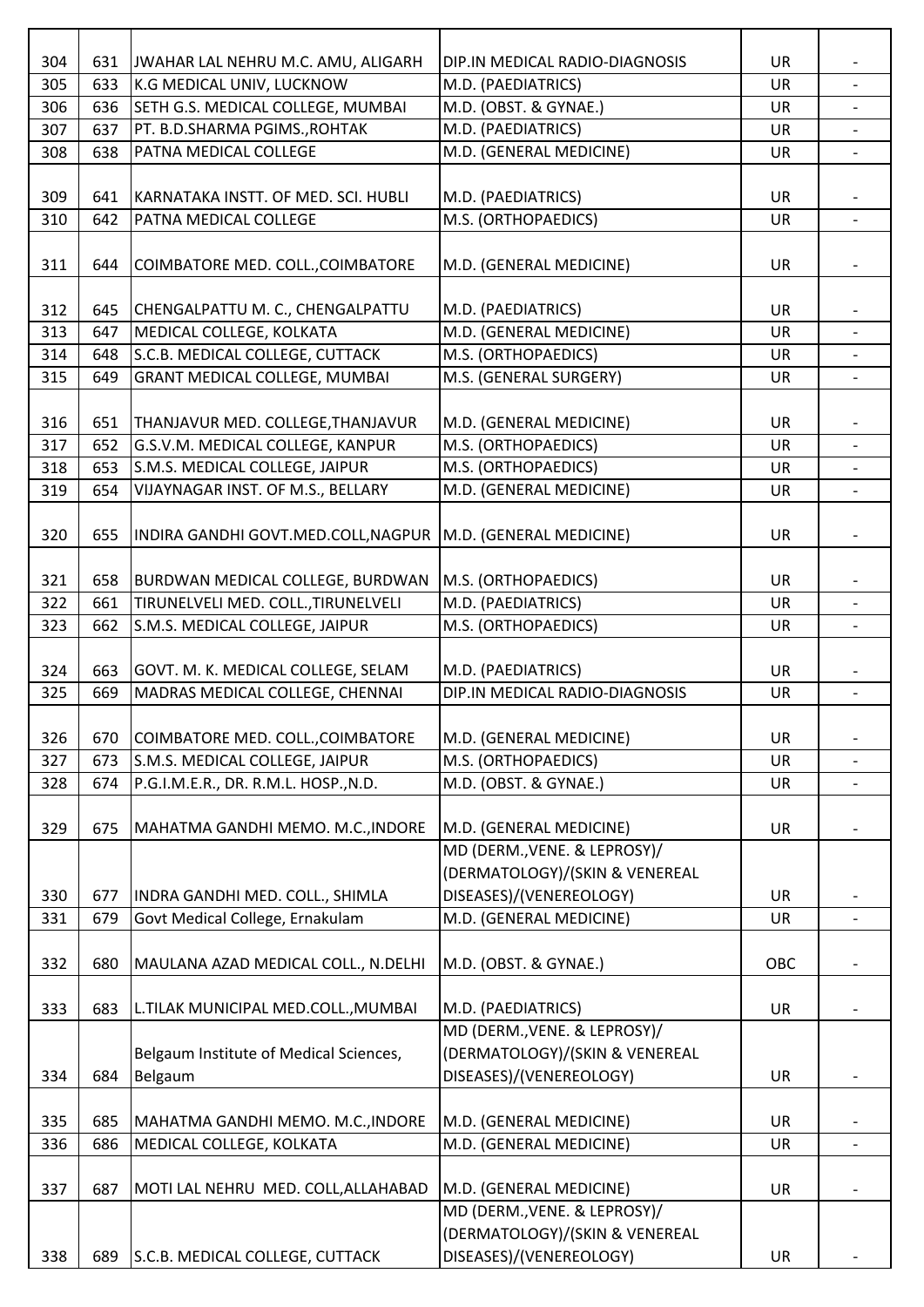| 339        | 690        | MYSORE MED.COLL.& RES.INST., MYSORE                                      | M.S. (ORTHOPAEDICS)                              | UR                     |                          |
|------------|------------|--------------------------------------------------------------------------|--------------------------------------------------|------------------------|--------------------------|
|            |            |                                                                          |                                                  |                        |                          |
| 340        | 691        | LADY HARDINGE MEDICAL COLL., N.DELHI                                     | M.S. (GENERAL SURGERY)                           | <b>UR</b>              |                          |
|            |            |                                                                          |                                                  |                        |                          |
| 341        | 692        | UNIV. COLL. OF MED. SCIENCE, N. DELHI                                    | M.D. (OBST. & GYNAE.)                            | <b>UR</b>              |                          |
|            |            |                                                                          | MD (DERM., VENE. & LEPROSY)/                     |                        |                          |
|            |            |                                                                          | (DERMATOLOGY)/(SKIN & VENEREAL                   |                        |                          |
| 342        | 693        | DR. S.N. MEDICAL COLLEGE, JODHPUR                                        | DISEASES)/(VENEREOLOGY)                          | <b>UR</b>              |                          |
| 343        | 694        | GOA MEDICAL COLLEGE, PANAJI, GOA<br>B.J. MEDICAL COLLEGE, AHMEDABAD      | M.D. (PAEDIATRICS)<br>M.D. (GENERAL MEDICINE)    | UR                     |                          |
| 344<br>345 | 698<br>699 | MEDICAL COLLEGE, KOLKATA                                                 | M.D. (GENERAL MEDICINE)                          | <b>UR</b><br><b>UR</b> |                          |
|            |            |                                                                          | MD (DERM., VENE. & LEPROSY)/                     |                        |                          |
|            |            |                                                                          | (DERMATOLOGY)/(SKIN & VENEREAL                   |                        |                          |
| 346        | 700        | GUWAHATI MEDICAL COLLEGE, GUWAHATI DISEASES)/(VENEREOLOGY)               |                                                  | <b>UR</b>              |                          |
|            |            |                                                                          |                                                  |                        |                          |
| 347        | 702        | KARNATAKA INSTT. OF MED. SCI. HUBLI                                      | M.D. (PAEDIATRICS)                               | <b>UR</b>              |                          |
|            |            |                                                                          | M.D. (TUBERCULOSIS & RESP. DISEASES)/            |                        |                          |
| 348        | 703        | MADRAS MEDICAL COLLEGE, CHENNAI                                          | PULMONARY MEDICINE                               | <b>UR</b>              |                          |
|            |            | TOPIWALA NATIONAL MED.COLL.,                                             |                                                  |                        |                          |
| 349        | 704        | <b>MUMBAI</b>                                                            | M.D. (PAEDIATRICS)                               | <b>UR</b>              |                          |
| 350        | 709        | <b>PATNA MEDICAL COLLEGE</b>                                             | M.D. (GENERAL MEDICINE)                          | <b>UR</b>              |                          |
| 351        | 713        | S.C.B. MEDICAL COLLEGE, CUTTACK                                          | M.D. (GENERAL MEDICINE)                          | UR                     |                          |
| 352        | 714        | S.M.S. MEDICAL COLLEGE, JAIPUR                                           | M.D. (PAEDIATRICS)                               | UR                     |                          |
|            |            |                                                                          | MD (DERM., VENE. & LEPROSY)/                     |                        |                          |
|            |            |                                                                          | (DERMATOLOGY)/(SKIN & VENEREAL                   |                        |                          |
| 353        | 715        | SCHOOL OF TROPICAL MED., KOLKATA                                         | DISEASES)/(VENEREOLOGY)                          | <b>UR</b>              |                          |
|            |            |                                                                          |                                                  |                        |                          |
| 354        | 717        | INDIRA GANDHI GOVT.MED.COLL, NAGPUR   M.D. (GENERAL MEDICINE)            |                                                  | <b>UR</b>              |                          |
| 355        | 718        | S.M.S. MEDICAL COLLEGE, JAIPUR                                           | M.S. (ORTHOPAEDICS)                              | <b>UR</b>              |                          |
|            |            |                                                                          |                                                  |                        |                          |
| 356        | 719        | GOVT. MEDICAL COLLEGE, AURANGABAD                                        | DIP.IN MEDICAL RADIO-DIAGNOSIS                   | UR                     |                          |
|            |            |                                                                          |                                                  |                        |                          |
| 357        | 720        | MOTI LAL NEHRU MED. COLL, ALLAHABAD                                      | M.D. (GENERAL MEDICINE)                          | UR                     |                          |
| 358        | 722        | GOVT. MEDICAL COLLEGE, NAGPUR                                            | M.D. (PAEDIATRICS)                               | <b>UR</b>              | $\blacksquare$           |
|            |            |                                                                          | MD (DERM., VENE. & LEPROSY)/                     |                        |                          |
|            |            |                                                                          | (DERMATOLOGY)/(SKIN & VENEREAL                   |                        |                          |
| 359        | 725        | DR. S.N. MEDICAL COLLEGE, JODHPUR                                        | DISEASES)/(VENEREOLOGY)                          | <b>UR</b>              |                          |
|            |            |                                                                          |                                                  |                        |                          |
| 360        | 726        | MOTI LAL NEHRU MED. COLL, ALLAHABAD<br>SETH G.S. MEDICAL COLLEGE, MUMBAI | M.D. (GENERAL MEDICINE)<br>M.D. (OBST. & GYNAE.) | <b>UR</b>              |                          |
| 361        | 729<br>731 | <b>GRANT MEDICAL COLLEGE, MUMBAI</b>                                     | M.S. (GENERAL SURGERY)                           | UR                     |                          |
| 362<br>363 | 732        | <b>PATNA MEDICAL COLLEGE</b>                                             | M.D. (OBST. & GYNAE.)                            | UR<br><b>UR</b>        |                          |
| 364        | 733        | <b>GRANT MEDICAL COLLEGE, MUMBAI</b>                                     | M.S. (GENERAL SURGERY)                           | UR                     | $\overline{\phantom{a}}$ |
| 365        | 735        | KILPAUK MEDICAL COLLEGE, CHENNAI                                         | M.D. (GENERAL MEDICINE)                          | <b>UR</b>              |                          |
| 366        | 736        | GOA MEDICAL COLLEGE, PANAJI, GOA                                         | M.D. (GENERAL MEDICINE)                          | UR                     |                          |
|            |            |                                                                          |                                                  |                        |                          |
| 367        | 737        | JWAHAR LAL NEHRU M.C. AMU, ALIGARH                                       | DIP.IN MEDICAL RADIO-DIAGNOSIS                   | <b>UR</b>              |                          |
| 368        | 738        | KILPAUK MEDICAL COLLEGE, CHENNAI                                         | M.D. (GENERAL MEDICINE)                          | UR                     | $\overline{\phantom{a}}$ |
| 369        | 742        | G.S.V.M. MEDICAL COLLEGE, KANPUR                                         | M.D. (PAEDIATRICS)                               | <b>UR</b>              |                          |
| 370        | 743        | SETH G.S. MEDICAL COLLEGE, MUMBAI                                        | DIP.IN MEDICAL RADIO-DIAGNOSIS                   | UR                     |                          |
|            |            |                                                                          | MD (DERM., VENE. & LEPROSY)/                     |                        |                          |
|            |            |                                                                          | (DERMATOLOGY)/(SKIN & VENEREAL                   |                        |                          |
| 371        | 744        | B.R.D. MEDICAL COLLEGE, GORAKHPUR                                        | DISEASES)/(VENEREOLOGY)                          | UR                     |                          |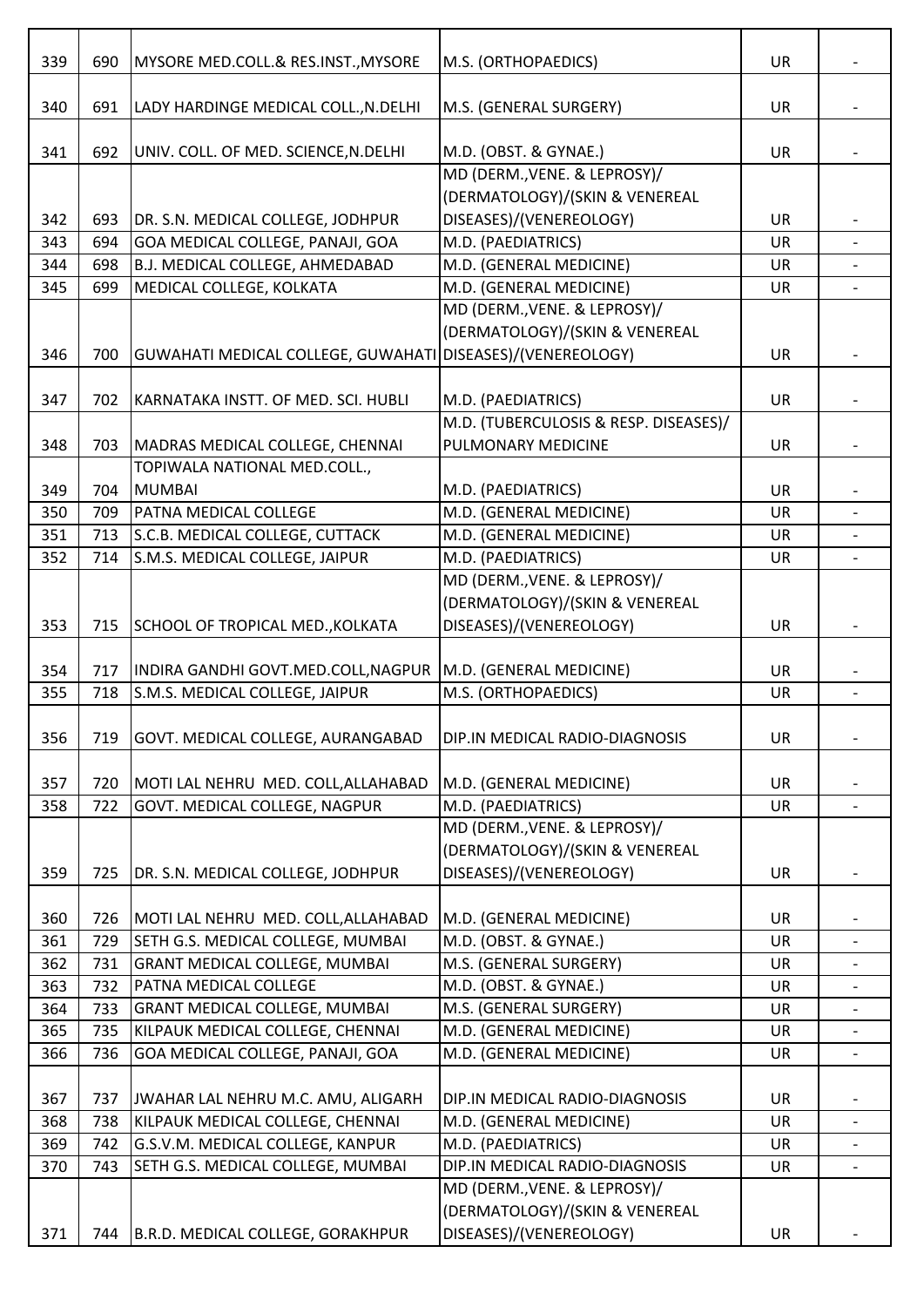| 372 | 747 | INDIRA GANDHI GOVT.MED.COLL, NAGPUR  | M.D. (GENERAL MEDICINE)        | <b>UR</b> |                          |
|-----|-----|--------------------------------------|--------------------------------|-----------|--------------------------|
|     |     |                                      | MD (DERM., VENE. & LEPROSY)/   |           |                          |
|     |     |                                      | (DERMATOLOGY)/(SKIN & VENEREAL |           |                          |
| 373 | 749 | <b>PATNA MEDICAL COLLEGE</b>         | DISEASES)/(VENEREOLOGY)        | <b>UR</b> |                          |
| 374 | 751 | R.N.T. MEDICAL COLLEGE, UDAIPUR      | M.D. (GENERAL MEDICINE)        | <b>UR</b> |                          |
| 375 | 752 | BANGALORE MEDICAL COLL., BANGALORE   | M.S. (OPHTHALMOLOGY)           | <b>UR</b> |                          |
| 376 | 753 | KILPAUK MEDICAL COLLEGE, CHENNAI     | M.D. (GENERAL MEDICINE)        | <b>UR</b> | $\blacksquare$           |
| 377 | 754 | R.G. KAR MEDICAL COLLEGE, KOLKATA    | M.D. (GENERAL MEDICINE)        | UR        |                          |
|     |     |                                      |                                |           |                          |
| 378 | 756 | NILRATNAM SIRCAR MED. COLL, KOLKATA  | M.D. (GENERAL MEDICINE)        | <b>UR</b> |                          |
|     |     | GOVT.                                |                                |           |                          |
| 379 | 758 | MED.COLL, THIRUVANANTHAPURAM         | M.S. (GENERAL SURGERY)         | <b>UR</b> |                          |
| 380 | 759 | R.G. KAR MEDICAL COLLEGE, KOLKATA    | M.D. (GENERAL MEDICINE)        | UR        |                          |
| 381 | 761 | KILPAUK MEDICAL COLLEGE, CHENNAI     | M.D. (GENERAL MEDICINE)        | <b>UR</b> |                          |
|     |     |                                      |                                |           |                          |
| 382 | 764 | COIMBATORE MED. COLL., COIMBATORE    | M.D. (GENERAL MEDICINE)        | <b>UR</b> |                          |
| 383 | 765 | MADURAI MEDICAL COLLEGE, MADURAI     | M.S. (ORTHOPAEDICS)            | <b>UR</b> |                          |
| 384 | 766 | S.C.B. MEDICAL COLLEGE, CUTTACK      | M.D. (RADIO-DIAGNOSIS)         | SC        |                          |
|     |     |                                      |                                |           |                          |
| 385 | 769 | COIMBATORE MED. COLL., COIMBATORE    | M.D. (GENERAL MEDICINE)        | <b>UR</b> |                          |
| 386 | 771 | PATNA MEDICAL COLLEGE                | M.D. (GENERAL MEDICINE)        | UR        |                          |
|     |     |                                      |                                |           |                          |
| 387 | 772 | GOVERNMENT MEDICAL COLL., BARODA     | M.D. (GENERAL MEDICINE)        | <b>UR</b> |                          |
|     |     | GOVERMENT MEDICAL COLLEGE,           |                                |           |                          |
| 388 | 773 | Kozhikode                            | M.S. (E.N.T.)                  | UR        |                          |
|     |     |                                      |                                |           |                          |
| 389 | 774 | L.TILAK MUNICIPAL MED.COLL., MUMBAI  | M.S. (GENERAL SURGERY)         | <b>UR</b> |                          |
|     |     |                                      |                                |           |                          |
| 390 | 776 | MAHATMA GANDHI MEMO. M.C., INDORE    | M.D. (GENERAL MEDICINE)        | <b>UR</b> |                          |
| 391 | 777 | KILPAUK MEDICAL COLLEGE, CHENNAI     | M.S. (ORTHOPAEDICS)            | <b>UR</b> |                          |
|     |     |                                      |                                |           |                          |
| 392 | 778 | KARNATAKA INSTT. OF MED. SCI. HUBLI  | M.D. (OBST. & GYNAE.)          | UR        |                          |
| 393 | 779 | JWAHAR LAL NEHRU M.C. AMU, ALIGARH   | M.D. (GENERAL MEDICINE)        | OBC       |                          |
| 394 | 782 | DR. S.N. MEDICAL COLLEGE, JODHPUR    | M.S. (ORTHOPAEDICS)            | <b>UR</b> |                          |
| 395 | 783 | KASTURBA HOSPITAL, NEW DELHI         | M.D. (OBST. & GYNAE.)          | UR        |                          |
| 396 | 785 | K.G MEDICAL UNIV, LUCKNOW            | M.D. (OBST. & GYNAE.)          | <b>UR</b> |                          |
|     |     |                                      |                                |           |                          |
| 397 | 790 | SHRI M.P. SHAH MED. COLL., JAMNAGAR  | M.D. (GENERAL MEDICINE)        | <b>UR</b> |                          |
| 398 | 791 | S.M.S. MEDICAL COLLEGE, JAIPUR       | DIP.IN MEDICAL RADIO-DIAGNOSIS | <b>UR</b> |                          |
| 399 | 792 | TIRUNELVELI MED. COLL., TIRUNELVELI  | M.D. (GENERAL MEDICINE)        | UR        | $\overline{\phantom{a}}$ |
| 400 | 794 | GOA MEDICAL COLLEGE, PANAJI, GOA     | M.D. (GENERAL MEDICINE)        | <b>UR</b> |                          |
|     |     |                                      | MD (DERM., VENE. & LEPROSY)/   |           |                          |
|     |     |                                      | (DERMATOLOGY)/(SKIN & VENEREAL |           |                          |
| 401 | 795 | S.C.B. MEDICAL COLLEGE, CUTTACK      | DISEASES)/(VENEREOLOGY)        | <b>UR</b> |                          |
|     |     |                                      |                                |           |                          |
| 402 | 796 | JWAHAR LAL NEHRU M.C. AMU, ALIGARH   | DIP.IN MEDICAL RADIO-DIAGNOSIS | OBC       |                          |
| 403 | 798 | PATNA MEDICAL COLLEGE                | DIP.IN MEDICAL RADIO-DIAGNOSIS | <b>UR</b> |                          |
| 404 | 799 | GOVT. MEDICAL COLLEGE, THRISSUR      | M.S. (ORTHOPAEDICS)            | <b>UR</b> | $\overline{a}$           |
| 405 | 802 | L.TILAK MUNICIPAL MED.COLL., MUMBAI  | M.S. (GENERAL SURGERY)         | UR        |                          |
| 406 | 803 | P.G.I.M.E.R., DR. R.M.L. HOSP., N.D. | M.S. (GENERAL SURGERY)         | UR        |                          |
|     |     |                                      |                                |           |                          |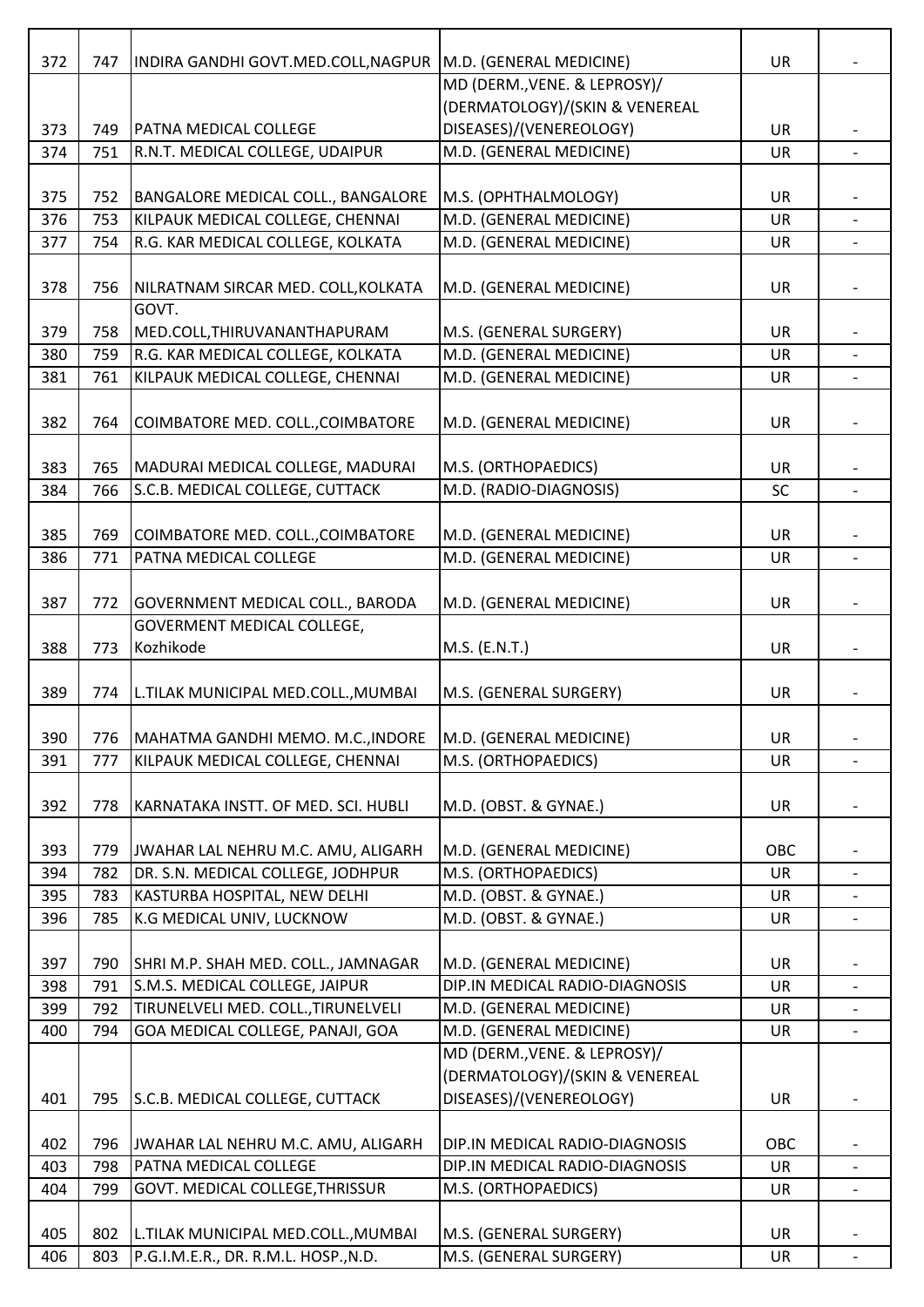| 407 | 804 | VIJAYNAGAR INST. OF M.S., BELLARY     | M.S. (ORTHOPAEDICS)                   | <b>UR</b> | $\overline{a}$ |
|-----|-----|---------------------------------------|---------------------------------------|-----------|----------------|
| 408 | 805 | TIRUNELVELI MED. COLL., TIRUNELVELI   | M.D. (GENERAL MEDICINE)               | <b>UR</b> |                |
|     |     | <b>GOVERMENT MEDICAL COLLEGE,</b>     | M.D. (TUBERCULOSIS & RESP. DISEASES)/ |           |                |
| 409 | 808 | Kozhikode                             | PULMONARY MEDICINE                    | UR        |                |
| 410 | 809 | GOVT. MEDICAL COLLEGE, NAGPUR         | M.D. (PAEDIATRICS)                    | UR        |                |
|     |     |                                       |                                       |           |                |
| 411 | 810 | CHENGALPATTU M. C., CHENGALPATTU      | M.D. (GENERAL MEDICINE)               | <b>UR</b> |                |
|     |     |                                       |                                       |           |                |
| 412 | 815 | INST.OF MED.SCIENCES, BHU, VARANASI   | M.S. (GENERAL SURGERY)                | UR        |                |
| 413 | 817 | GOA MEDICAL COLLEGE, PANAJI, GOA      | M.D. (GENERAL MEDICINE)               | <b>UR</b> |                |
| 414 | 818 | G.S.V.M. MEDICAL COLLEGE, KANPUR      | M.D. (GENERAL MEDICINE)               | <b>UR</b> |                |
| 415 | 820 | DR. S.N. MEDICAL COLLEGE, JODHPUR     | M.D. (GENERAL MEDICINE)               | UR        |                |
|     |     |                                       |                                       |           |                |
| 416 | 823 | MAULANA AZAD MEDICAL COLL., N.DELHI   | M.D. (ANAESTHESIOLOGY)                | <b>UR</b> |                |
| 417 | 826 | INDRA GANDHI MED. COLL., SHIMLA       | M.D. (GENERAL MEDICINE)               | UR        |                |
|     |     |                                       | M.D. (TUBERCULOSIS & RESP. DISEASES)/ |           |                |
| 418 | 827 | GOVT. MEDICAL COLLEGE, KOTTAYAM       | PULMONARY MEDICINE                    | <b>UR</b> |                |
|     |     |                                       |                                       |           |                |
| 419 | 829 | LADY HARDINGE MEDICAL COLL., N.DELHI  | M.D. (OBST. & GYNAE.)                 | OBC       |                |
|     |     |                                       | MD (DERM., VENE. & LEPROSY)/          |           |                |
|     |     |                                       | (DERMATOLOGY)/(SKIN & VENEREAL        |           |                |
| 420 | 832 | RAJENDRA INST. OF MED. SC., RANCHI    | DISEASES)/(VENEREOLOGY)               | UR        |                |
| 421 | 834 | <b>B.J. MEDICAL COLLEGE, PUNE</b>     | M.D. (PAEDIATRICS)                    | <b>UR</b> |                |
| 422 | 835 | V.M.M.C. & S.J. HOSPITAL. N.DELHI     | M.D. (OBST. & GYNAE.)                 | OBC       |                |
|     |     |                                       |                                       |           |                |
| 423 | 836 | MAHATMA GANDHI MEMO. M.C., INDORE     | M.D. (GENERAL MEDICINE)               | <b>UR</b> |                |
|     |     |                                       |                                       |           |                |
| 424 |     |                                       | M.D. (OBST. & GYNAE.)                 | OBC       |                |
|     | 837 | UNIV. COLL. OF MED. SCIENCE, N. DELHI |                                       |           |                |
|     |     | GOVT. M. K. MEDICAL COLLEGE, SELAM    |                                       |           |                |
| 425 | 840 |                                       | M.D. (GENERAL MEDICINE)               | UR        |                |
| 426 | 842 | MYSORE MED.COLL.& RES.INST., MYSORE   | M.S. (ORTHOPAEDICS)                   | UR        |                |
|     |     |                                       | MD (DERM., VENE. & LEPROSY)/          |           |                |
|     |     |                                       | (DERMATOLOGY)/(SKIN & VENEREAL        |           |                |
|     |     |                                       | DISEASES)/(VENEREOLOGY)               |           |                |
| 427 | 843 | SARDAR PATEL MED. COLLEGE, BIKANER    |                                       | UR        |                |
| 428 | 846 | V.M.M.C. & S.J. HOSPITAL. N.DELHI     | M.S. (OPHTHALMOLOGY)                  | UR        |                |
|     |     |                                       | M.S. (ORTHOPAEDICS)                   |           |                |
| 429 | 847 | INST.OF P.G.MED.EDU.&RES., KOLKATA    |                                       | <b>UR</b> |                |
| 430 | 848 | K.A.P.V.G.M.COLL,TIRUCHIRAPPALLLI     | M.D. (GENERAL MEDICINE)               | UR        |                |
|     |     |                                       |                                       |           |                |
| 431 | 850 | MAHATMA GANDHI MEMO. M.C., INDORE     | M.S. (ORTHOPAEDICS)                   | UR        |                |
|     |     |                                       |                                       |           |                |
| 432 | 853 | GOVT. M. K. MEDICAL COLLEGE, SELAM    | M.D. (GENERAL MEDICINE)               | <b>UR</b> |                |
|     |     |                                       |                                       |           |                |
| 433 | 854 | MAHATMA GANDHI MEMO. M.C., INDORE     | M.D. (PAEDIATRICS)                    | <b>UR</b> |                |
| 434 | 859 | R.G. KAR MEDICAL COLLEGE, KOLKATA     | M.D. (GENERAL MEDICINE)               | UR        |                |
| 435 | 860 | S.M.S. MEDICAL COLLEGE, JAIPUR        | M.D. (PAEDIATRICS)                    | UR        |                |
|     |     |                                       |                                       |           |                |
| 436 | 861 | MOTI LAL NEHRU MED. COLL, ALLAHABAD   | M.S. (ORTHOPAEDICS)                   | <b>UR</b> |                |
|     |     |                                       |                                       |           |                |
| 437 | 864 | NILRATNAM SIRCAR MED. COLL, KOLKATA   | M.D. (GENERAL MEDICINE)               | <b>UR</b> |                |
|     |     |                                       | MD (DERM., VENE. & LEPROSY)/          |           |                |
|     |     |                                       | (DERMATOLOGY)/(SKIN & VENEREAL        |           |                |
| 438 | 865 | BURDWAN MEDICAL COLLEGE, BURDWAN      | DISEASES)/(VENEREOLOGY)               | UR        |                |
| 439 | 869 | PATNA MEDICAL COLLEGE                 | M.D. (GENERAL MEDICINE)               | UR        |                |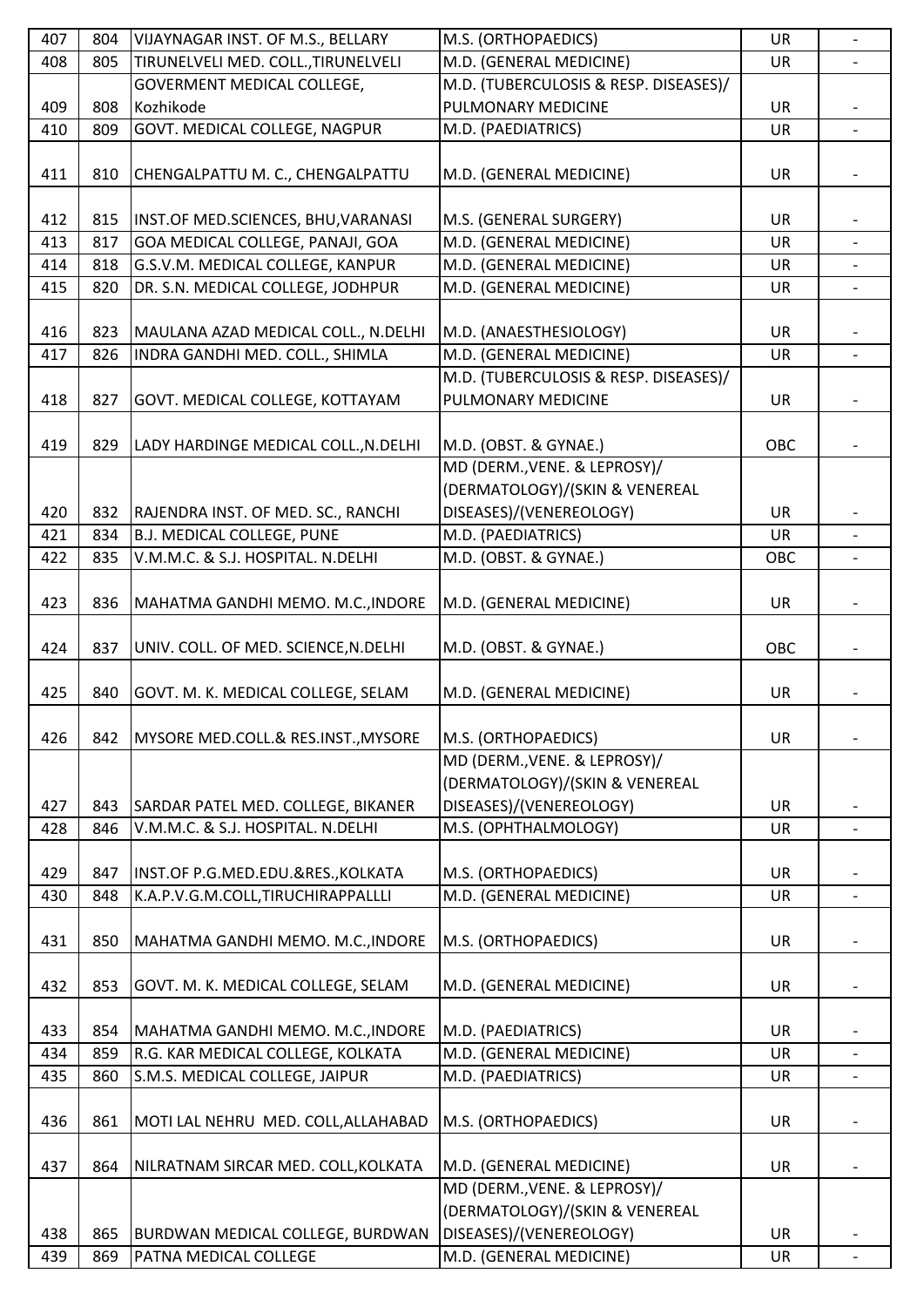| 440 | 871 | GOVT. M. K. MEDICAL COLLEGE, SELAM       | M.D. (GENERAL MEDICINE)                                        | UR        |                          |
|-----|-----|------------------------------------------|----------------------------------------------------------------|-----------|--------------------------|
| 441 | 872 | <b>GRANT MEDICAL COLLEGE, MUMBAI</b>     | DIP.IN MEDICAL RADIO-DIAGNOSIS                                 | UR        |                          |
| 442 | 873 | E.S.I.- P.G.I.M.S.R., BANGLORE           | M.D. (GENERAL MEDICINE)                                        | OBC       |                          |
| 443 | 874 | STANLEY MEDICAL COLLEGE, CHENNAI         | DIP.IN MEDICAL RADIO-DIAGNOSIS                                 | UR        |                          |
|     |     |                                          |                                                                |           |                          |
| 444 | 876 | LADY HARDINGE MEDICAL COLL., N.DELHI     | M.S. (ORTHOPAEDICS)                                            | OBC       |                          |
| 445 | 879 | G.S.V.M. MEDICAL COLLEGE, KANPUR         | M.S. (ORTHOPAEDICS)                                            | <b>UR</b> | $\blacksquare$           |
|     |     |                                          |                                                                |           |                          |
| 446 | 880 | INST.OF P.G.MED.EDU.&RES., KOLKATA       | M.S. (ORTHOPAEDICS)                                            | UR        |                          |
| 447 | 882 | Govt Theni Medical College, Theni        | M.D. (PAEDIATRICS)                                             | <b>UR</b> |                          |
| 448 | 884 | Govt Vellore Medical College, Vellore    | M.D. (GENERAL MEDICINE)                                        | <b>UR</b> |                          |
|     |     |                                          | MD (DERM., VENE. & LEPROSY)/<br>(DERMATOLOGY)/(SKIN & VENEREAL |           |                          |
| 449 | 886 | <b>GOVT.MEDICAL COLLEGE, AMRITSAR</b>    | DISEASES)/(VENEREOLOGY)                                        | UR        |                          |
| 450 | 887 | R.G. KAR MEDICAL COLLEGE, KOLKATA        | M.D. (PAEDIATRICS)                                             | UR        |                          |
|     |     |                                          |                                                                |           |                          |
| 451 | 889 | L.TILAK MUNICIPAL MED.COLL., MUMBAI      | M.S. (GENERAL SURGERY)                                         | <b>UR</b> |                          |
| 452 | 892 | G.S.V.M. MEDICAL COLLEGE, KANPUR         | M.S. (ORTHOPAEDICS)                                            | UR        |                          |
|     |     |                                          |                                                                |           |                          |
| 453 | 893 | UNIV. COLL. OF MED. SCIENCE, N. DELHI    | M.S. (GENERAL SURGERY)                                         | OBC       |                          |
| 454 | 894 | GOVT.MEDICAL COLLEGE, AMRITSAR           | M.D. (GENERAL MEDICINE)                                        | <b>UR</b> |                          |
| 455 | 896 | GANDHI MEDICAL COLLEGE, BHOPAL           | M.D. (GENERAL MEDICINE)                                        | <b>UR</b> |                          |
|     |     |                                          |                                                                |           |                          |
| 456 | 897 | MAHARANI LAXMI BAI MED. COLL, JHANSI     | M.S. (ORTHOPAEDICS)                                            | <b>UR</b> | $\overline{\phantom{0}}$ |
|     |     | GOVERMENT MEDICAL COLLEGE,               |                                                                |           |                          |
| 457 | 898 | Kozhikode                                | M.S. (GENERAL SURGERY)                                         | <b>UR</b> |                          |
| 458 | 899 | E.S.I.- P.G.I.M.S.R., BANGLORE           | M.D. (PAEDIATRICS)                                             | OBC       |                          |
| 459 | 903 | V.S.S. MEDICAL COLLEGE, BURLA            | M.S. (ORTHOPAEDICS)                                            | UR        |                          |
| 460 | 908 | STANLEY MEDICAL COLLEGE, CHENNAI         | M.D. (OBST. & GYNAE.)                                          | <b>UR</b> | $\overline{a}$           |
| 461 | 910 | SHRI M.P. SHAH MED. COLL., JAMNAGAR      | M.D. (GENERAL MEDICINE)                                        | UR        |                          |
| 462 | 912 | R.G. KAR MEDICAL COLLEGE, KOLKATA        | M.D. (GENERAL MEDICINE)                                        | <b>UR</b> |                          |
|     |     |                                          | M.D. (TUBERCULOSIS & RESP. DISEASES)/                          |           |                          |
| 463 | 916 | MADRAS MEDICAL COLLEGE, CHENNAI          | PULMONARY MEDICINE                                             | <b>UR</b> |                          |
| 464 | 918 | GOVT. MEDICAL COLLEGE, PATIALA           | M.S. (ORTHOPAEDICS)                                            | <b>UR</b> |                          |
|     |     |                                          |                                                                |           |                          |
| 465 | 919 | <b>GOVT. MEDICAL COLLEGE, AURANGABAD</b> | M.D. (GENERAL MEDICINE)                                        | UR        |                          |
| 466 | 920 | S.N. MEDICAL COLLEGE, AGRA               | M.S. (ORTHOPAEDICS)                                            | UR        | $\overline{\phantom{a}}$ |
|     |     |                                          |                                                                |           |                          |
| 467 | 925 | L.TILAK MUNICIPAL MED.COLL., MUMBAI      | M.D. (OBST. & GYNAE.)                                          | UR        |                          |
| 468 | 929 | Govt Vellore Medical College, Vellore    | M.D. (GENERAL MEDICINE)                                        | <b>UR</b> |                          |
| 469 | 930 | R.G. KAR MEDICAL COLLEGE, KOLKATA        | M.D. (PAEDIATRICS)                                             | UR        |                          |
| 470 | 933 | P.G.I.M.E.R., DR. R.M.L. HOSP., N.D.     | M.S. (GENERAL SURGERY)                                         | OBC       |                          |
| 471 | 935 | JWAHAR LAL NEHRU M.C. AMU, ALIGARH       | M.D. (GENERAL MEDICINE)                                        | OBC       |                          |
| 472 | 937 | INST.OF MED.SCIENCES, BHU, VARANASI      | M.S. (GENERAL SURGERY)                                         | UR        |                          |
| 473 | 938 | ASSAM MEDICAL COLLEGE, DIBRUGARH         | M.D. (GENERAL MEDICINE)                                        | UR        |                          |
|     |     |                                          | MD (DERM., VENE. & LEPROSY)/                                   |           |                          |
|     |     |                                          | (DERMATOLOGY)/(SKIN & VENEREAL                                 |           |                          |
| 474 | 940 | SHRI M.P. SHAH MED. COLL., JAMNAGAR      | DISEASES)/(VENEREOLOGY)                                        | UR        |                          |
| 475 | 941 | JWAHAR LAL NEHRU M.C. AMU, ALIGARH       | M.D. (OBST. & GYNAE.)                                          | <b>UR</b> |                          |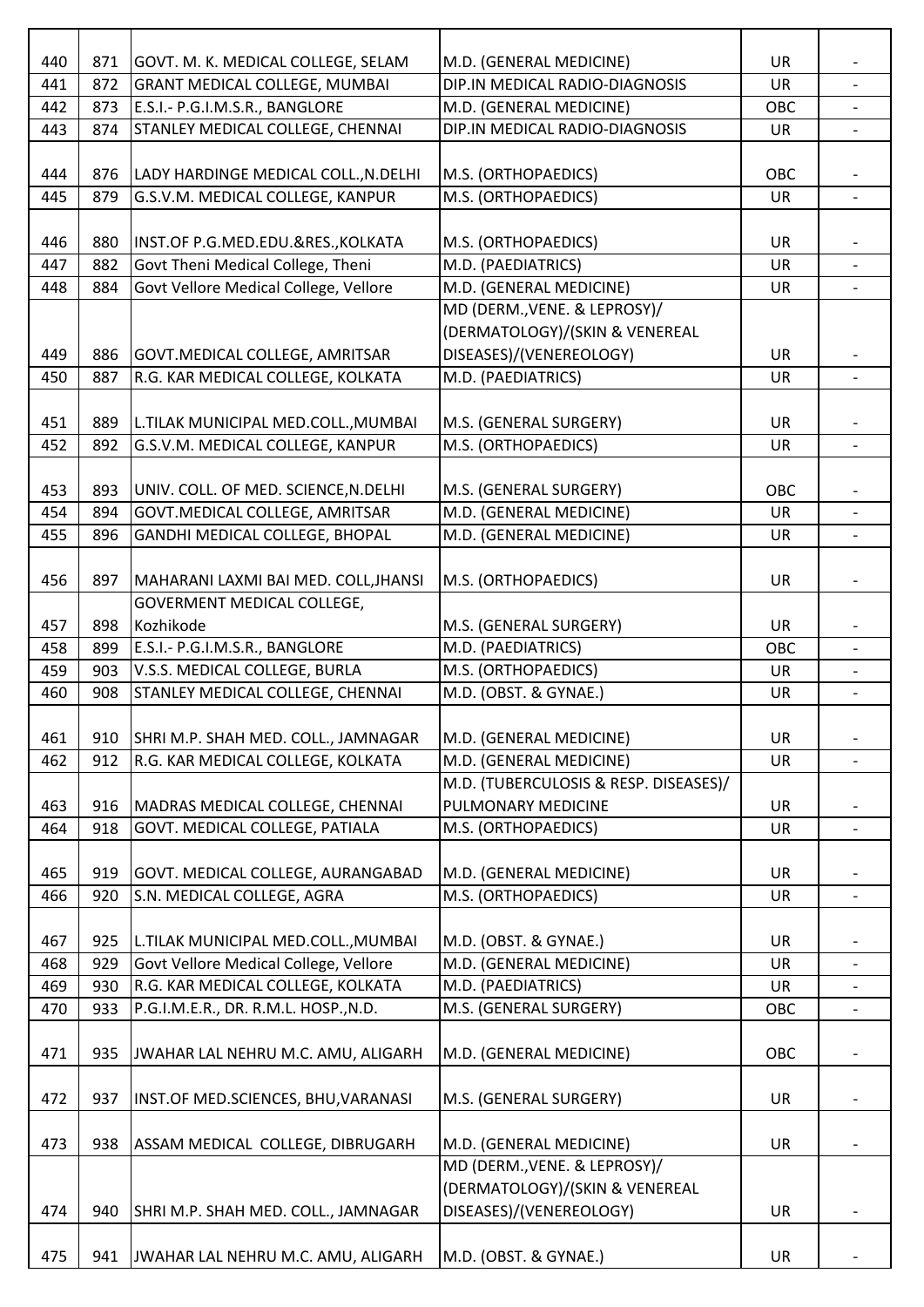| 476 | 944  | Kanyakumari Medical College, Nagercoil      | M.D. (GENERAL MEDICINE)               | <b>UR</b> |                          |
|-----|------|---------------------------------------------|---------------------------------------|-----------|--------------------------|
| 477 | 946  | TATA MEMORIAL CENTRE, MUMBAI                | M.D. (PATHOLOGY)                      | UR        |                          |
|     |      | TOPIWALA NATIONAL MED.COLL.,                |                                       |           |                          |
| 478 | 947  | <b>MUMBAI</b>                               | M.S. (GENERAL SURGERY)                | UR        |                          |
|     |      |                                             |                                       |           |                          |
| 479 | 948  | <b>GOVERNMENT MEDICAL COLL., BARODA</b>     | M.D. (GENERAL MEDICINE)               | <b>UR</b> |                          |
|     |      |                                             | MD (DERM., VENE. & LEPROSY)/          |           |                          |
|     |      | BANKURA SAMMILANI MED.COLL,                 | (DERMATOLOGY)/(SKIN & VENEREAL        |           |                          |
| 480 | 949  | <b>BANKURA</b>                              | DISEASES)/(VENEREOLOGY)               | <b>UR</b> |                          |
|     |      |                                             |                                       |           |                          |
| 481 | 951  | LADY HARDINGE MEDICAL COLL., N.DELHI        | M.D. (OBST. & GYNAE.)                 | OBC       |                          |
|     |      |                                             |                                       |           |                          |
| 482 | 952  | LADY HARDINGE MEDICAL COLL., N.DELHI        | M.S. (GENERAL SURGERY)                | OBC       |                          |
| 483 | 954  | R.G. KAR MEDICAL COLLEGE, KOLKATA           | $\overline{M}$ .D. (PAEDIATRICS)      | <b>UR</b> |                          |
| 484 | 955  | R.N.T. MEDICAL COLLEGE, UDAIPUR             | M.D. (GENERAL MEDICINE)               | UR        |                          |
| 485 | 956  | GOVT. MEDICAL COLLEGE, NAGPUR               | DIP.IN MEDICAL RADIO-DIAGNOSIS        | UR        |                          |
| 486 | 957  | GOVT. MEDICAL COLLEGE, KOTTAYAM             | M.D. (OBST. & GYNAE.)                 | UR        | $\blacksquare$           |
|     |      |                                             |                                       |           |                          |
| 487 | 958  | M.K.C.G.MEDICAL COLLEGE, BRAHMAPUR          | M.D. (GENERAL MEDICINE)               | UR        |                          |
|     |      |                                             |                                       |           |                          |
| 488 | 964  | M.K.C.G.MEDICAL COLLEGE, BRAHMAPUR          | M.D. (GENERAL MEDICINE)               | UR        |                          |
| 489 | 966  | STANLEY MEDICAL COLLEGE, CHENNAI            | M.S. (ORTHOPAEDICS)                   | UR        | $\overline{\phantom{a}}$ |
| 490 | 967  | V.M.M.C. & S.J. HOSPITAL. N.DELHI           | M.S. (OPHTHALMOLOGY)                  | UR        |                          |
| 491 | 971  | GANDHI MEDICAL COLLEGE, BHOPAL              | M.D. (GENERAL MEDICINE)               | UR        |                          |
|     |      |                                             |                                       |           |                          |
| 492 | 974  | GOVT. MEDICAL COLLEGE, AURANGABAD           | M.D. (GENERAL MEDICINE)               | <b>UR</b> |                          |
|     |      |                                             | MD (DERM., VENE. & LEPROSY)/          |           |                          |
|     |      |                                             | (DERMATOLOGY)/(SKIN & VENEREAL        |           |                          |
| 493 | 975  | JAWAHAR LAL NEHRU MED.COLL., AJMER          | DISEASES)/(VENEREOLOGY)               | UR        |                          |
|     |      | GOVT.                                       |                                       |           |                          |
| 494 | 977  | MED.COLL, THIRUVANANTHAPURAM                | M.D. (OBST. & GYNAE.)                 | UR        |                          |
| 495 | 979  | DR. V.M. GOVT. MEDICAL COLLEGE              | M.D. (PAEDIATRICS)                    | <b>UR</b> |                          |
| 496 | 980  | V.M.M.C. & S.J. HOSPITAL. N.DELHI           | M.D. (ANAESTHESIOLOGY)                | <b>UR</b> |                          |
| 497 | 982  | R.G. KAR MEDICAL COLLEGE, KOLKATA           | M.D. (GENERAL MEDICINE)               | UR        | $\overline{\phantom{a}}$ |
| 498 | 985  | PT. J.N.M. MEDICAL COLLEGE, RAIPUR          | M.D. (GENERAL MEDICINE)               | UR        |                          |
| 499 | 987  | GANDHI MEDICAL COLLEGE, BHOPAL              | M.D. (GENERAL MEDICINE)               | UR        | $\overline{\phantom{a}}$ |
|     |      |                                             |                                       |           |                          |
| 500 | 988  | L.TILAK MUNICIPAL MED.COLL., MUMBAI         | M.D. (OBST. & GYNAE.)                 | UR        |                          |
|     |      | REGIONAL INST OF MEDICAL SCIENCE,           |                                       |           |                          |
| 501 | 990  | <b>IMPHAL</b>                               | M.D. (GENERAL MEDICINE)               | UR        |                          |
| 502 | 991  | S.N. MEDICAL COLLEGE, AGRA                  | M.D. (GENERAL MEDICINE)               | <b>UR</b> |                          |
| 503 | 992  | RAJENDRA INST. OF MED. SC., RANCHI          | M.D. (GENERAL MEDICINE)               | UR        |                          |
|     |      | GOVT.                                       |                                       |           |                          |
| 504 | 993  | MED.COLL, THIRUVANANTHAPURAM                | M.D. (OBST. & GYNAE.)                 | <b>UR</b> |                          |
|     |      |                                             |                                       |           |                          |
| 505 | 995  | NILRATNAM SIRCAR MED. COLL, KOLKATA         | M.D. (GENERAL MEDICINE)               | UR        |                          |
|     |      |                                             |                                       |           |                          |
| 506 | 998  | INST.OF P.G.MED.EDU.&RES., KOLKATA          | M.S. (ORTHOPAEDICS)                   | UR        |                          |
| 507 | 1002 | GANDHI MEDICAL COLLEGE, BHOPAL              | M.D. (GENERAL MEDICINE)               | UR        |                          |
| 508 | 1003 | S.C.B. MEDICAL COLLEGE, CUTTACK             | M.D. (PAEDIATRICS)                    | UR        |                          |
|     |      |                                             | M.D. (TUBERCULOSIS & RESP. DISEASES)/ |           |                          |
| 509 |      | 1004   VALLABHBHAI PATEL CHEST INST., DELHI | PULMONARY MEDICINE                    | <b>UR</b> |                          |
|     |      |                                             |                                       |           |                          |
| 510 |      | 1005 GOVT. MED. COLL. & HOSP., CHANDIGARH   | M.D. (OBST. & GYNAE.)                 | UR        |                          |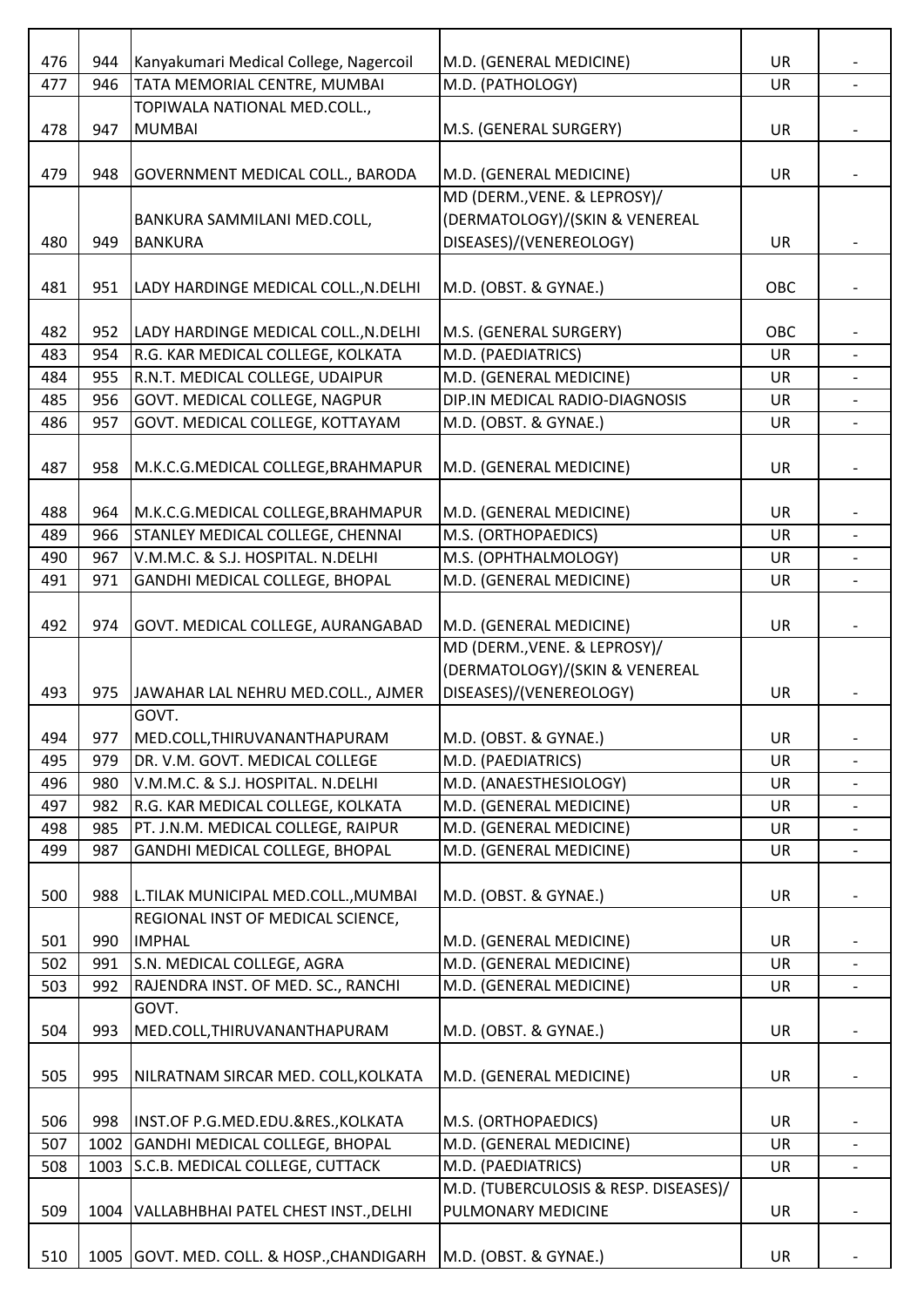| 511 |      | 1007 RAJENDRA INST. OF MED. SC., RANCHI    | M.D. (GENERAL MEDICINE)                                     | UR        |                          |
|-----|------|--------------------------------------------|-------------------------------------------------------------|-----------|--------------------------|
| 512 |      | 1008   DR. S.N. MEDICAL COLLEGE, JODHPUR   | M.D. (GENERAL MEDICINE)                                     | <b>UR</b> |                          |
| 513 |      | 1012 S.N. MEDICAL COLLEGE, AGRA            | M.D. (GENERAL MEDICINE)                                     | <b>UR</b> |                          |
| 514 |      | 1013 S.N. MEDICAL COLLEGE, AGRA            | M.D. (GENERAL MEDICINE)                                     | UR        | $\overline{\phantom{a}}$ |
| 515 | 1017 | <b>GANDHI MEDICAL COLLEGE, BHOPAL</b>      | M.S. (ORTHOPAEDICS)                                         | <b>UR</b> |                          |
|     |      |                                            |                                                             |           |                          |
| 516 |      | 1018 GOVT. MEDICAL COLLEGE, AURANGABAD     | M.S. (ORTHOPAEDICS)                                         | <b>UR</b> |                          |
| 517 |      | 1019 S.C.B. MEDICAL COLLEGE, CUTTACK       | M.D. (PAEDIATRICS)                                          | UR        |                          |
|     |      | TOPIWALA NATIONAL MED.COLL.,               |                                                             |           |                          |
| 518 |      | 1021 MUMBAI                                | M.S. (GENERAL SURGERY)                                      | <b>UR</b> |                          |
| 519 |      | 1022 MEDICAL COLLEGE, KOLKATA              | M.S. (ORTHOPAEDICS)                                         | UR        | $\overline{\phantom{0}}$ |
| 520 |      | 1023 GANDHI MEDICAL COLLEGE, BHOPAL        | M.S. (ORTHOPAEDICS)                                         | <b>UR</b> |                          |
| 521 |      | 1024 SETH G.S. MEDICAL COLLEGE, MUMBAI     | M.S. (OPHTHALMOLOGY)                                        | UR        |                          |
|     |      | TOPIWALA NATIONAL MED.COLL.,               |                                                             |           |                          |
| 522 |      | 1025 MUMBAI                                | M.S. (GENERAL SURGERY)                                      | <b>UR</b> |                          |
| 523 |      | 1026 GOVT. MEDICAL COLLEGE, THRISSUR       | M.S. (E.N.T.)                                               | UR        | $\overline{\phantom{a}}$ |
| 524 |      | 1027 R.N.T. MEDICAL COLLEGE, UDAIPUR       | M.D. (GENERAL MEDICINE)                                     | <b>UR</b> |                          |
| 525 |      | 1028 NETAJI S.C. BOSE G.M.C, JABALPUR      |                                                             |           |                          |
|     |      |                                            | M.S. (ORTHOPAEDICS)                                         | UR        | $\overline{\phantom{a}}$ |
|     |      |                                            |                                                             |           |                          |
| 526 |      | 1029 GOVT. M. K. MEDICAL COLLEGE, SELAM    | M.S. (ORTHOPAEDICS)                                         | UR        |                          |
| 527 |      | 1032   ESI-PGIMSR, ANDHERI (E), MUMBAI     | M.D. (PAEDIATRICS)                                          | UR        | $\overline{\phantom{a}}$ |
| 528 |      | 1033 SETH G.S. MEDICAL COLLEGE, MUMBAI     | M.D. (OBST. & GYNAE.)                                       | <b>UR</b> |                          |
| 529 |      | 1034 S.N. MEDICAL COLLEGE, AGRA            | M.D. (GENERAL MEDICINE)                                     | UR        | $\overline{\phantom{a}}$ |
|     |      |                                            |                                                             |           |                          |
| 530 |      | 1035  INST.OF P.G.MED.EDU.&RES., KOLKATA   | M.D. (PAEDIATRICS)                                          | <b>UR</b> |                          |
|     |      |                                            |                                                             |           |                          |
| 531 |      | 1038 JWAHAR LAL NEHRU M.C. AMU, ALIGARH    | M.D. (PAEDIATRICS)                                          | OBC       |                          |
|     |      | TOPIWALA NATIONAL MED.COLL.,               |                                                             |           |                          |
| 532 |      | 1039 MUMBAI                                | M.S. (GENERAL SURGERY)                                      | <b>UR</b> |                          |
| 533 |      | 1041 S.C.B. MEDICAL COLLEGE, CUTTACK       | M.D. (PAEDIATRICS)                                          | UR        | $\qquad \qquad -$        |
|     |      |                                            |                                                             |           |                          |
| 534 |      | 1042 GOVERNMENT MEDICAL COLL., BARODA      | M.S. (ORTHOPAEDICS)                                         | UR        |                          |
|     |      |                                            | M.D. (TUBERCULOSIS & RESP. DISEASES)/                       |           |                          |
| 535 |      | 1043 K.G MEDICAL UNIV, LUCKNOW             | PULMONARY MEDICINE                                          | <b>UR</b> |                          |
|     |      | UP Rural Inst. of Medical Sciences, SAFAI, |                                                             |           |                          |
| 536 |      | 1044 ETAWAH                                | M.S. (ORTHOPAEDICS)                                         | <b>UR</b> |                          |
| 537 |      | 1045   PT. B.D.SHARMA PGIMS., ROHTAK       | M.D. (FORENSIC MEDICINE)                                    | UR        |                          |
| 538 |      | 1046 GOVT. MEDICAL COLLEGE, KOTTAYAM       | M.D. (OBST. & GYNAE.)                                       | <b>UR</b> |                          |
| 539 |      | 1050 S.C.B. MEDICAL COLLEGE, CUTTACK       | M.D. (OBST. & GYNAE.)                                       | UR        |                          |
| 540 | 1051 | NETAJI S.C. BOSE G.M.C, JABALPUR           | M.D. (GENERAL MEDICINE)                                     | UR        |                          |
|     |      |                                            |                                                             |           |                          |
| 541 |      | 1052 COIMBATORE MED. COLL., COIMBATORE     | M.S. (ORTHOPAEDICS)                                         | <b>UR</b> |                          |
| 542 |      | 1053 MEDICAL COLLEGE, KOLKATA              | M.S. (ORTHOPAEDICS)                                         | <b>UR</b> |                          |
| 543 |      | 1054 B.J. MEDICAL COLLEGE, PUNE            | M.D. (GENERAL MEDICINE)                                     | <b>SC</b> |                          |
| 544 | 1055 | RAJENDRA INST. OF MED. SC., RANCHI         | M.D. (GENERAL MEDICINE)                                     | <b>UR</b> | $\overline{\phantom{0}}$ |
|     |      |                                            |                                                             |           |                          |
| 545 |      | 1057 B.R.D. MEDICAL COLLEGE, GORAKHPUR     | M.D. (GENERAL MEDICINE)                                     | UR        |                          |
|     |      |                                            |                                                             |           |                          |
| 546 |      | 1058 SHRI M.P. SHAH MED. COLL., JAMNAGAR   | M.D. (GENERAL MEDICINE)                                     | <b>UR</b> |                          |
| 547 |      | 1059 RAJENDRA INST. OF MED. SC., RANCHI    | M.D. (GENERAL MEDICINE)                                     | <b>UR</b> | $\overline{a}$           |
|     |      |                                            |                                                             |           |                          |
| 548 |      |                                            |                                                             |           |                          |
|     |      | 1060 NILRATNAM SIRCAR MED. COLL, KOLKATA   | M.D. (GENERAL MEDICINE)                                     | UR        |                          |
|     |      |                                            | M.D. (TUBERCULOSIS & RESP. DISEASES)/<br>PULMONARY MEDICINE | UR        |                          |
| 549 |      | 1063 SETH G.S. MEDICAL COLLEGE, MUMBAI     |                                                             |           |                          |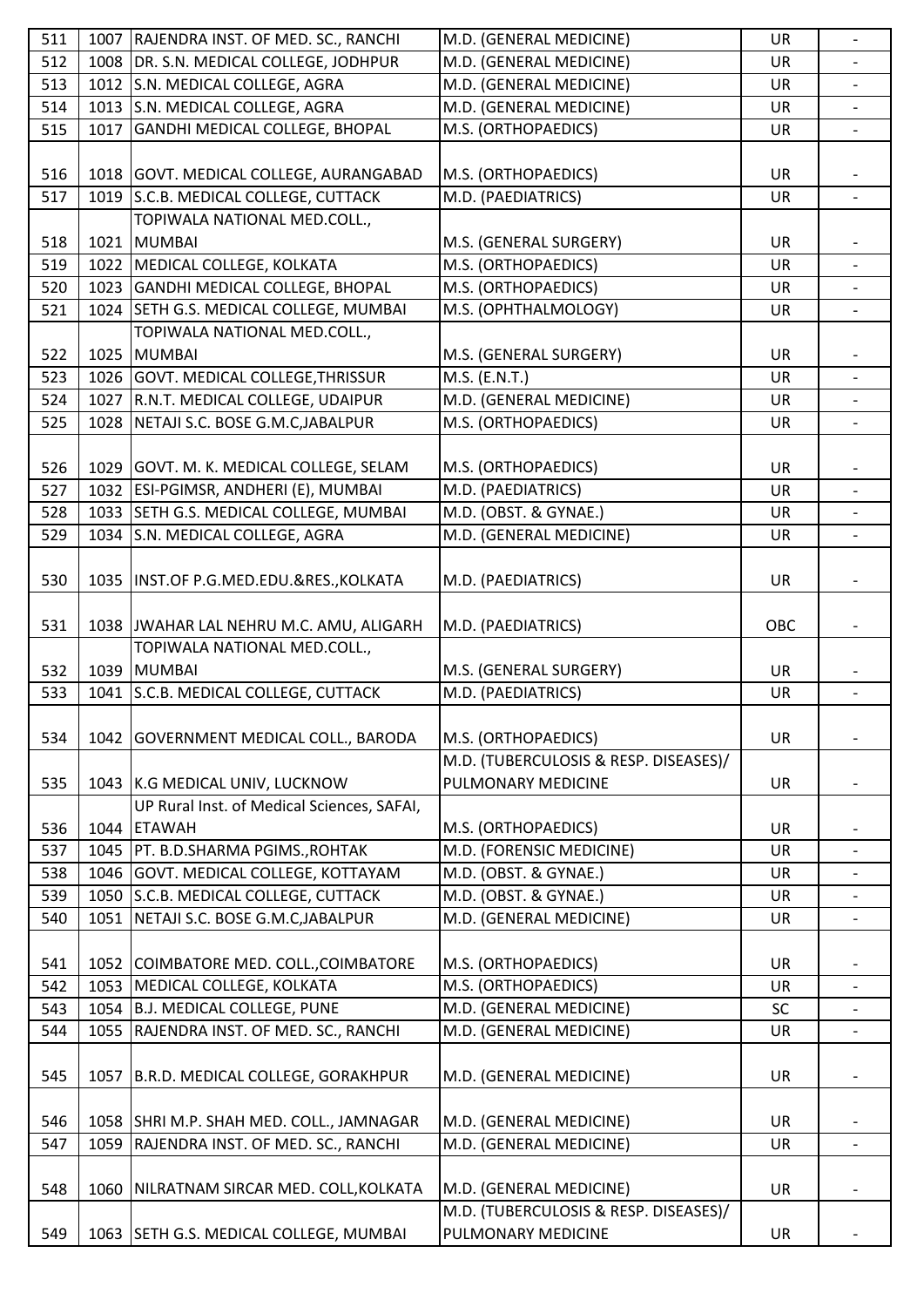| 550 | 1065   GOVERNMENT MEDICAL COLLEGE, MIRAJ   | M.D. (GENERAL MEDICINE)               | UR        |                          |
|-----|--------------------------------------------|---------------------------------------|-----------|--------------------------|
| 551 | 1069 R.G. KAR MEDICAL COLLEGE, KOLKATA     | M.D. (OBST. & GYNAE.)                 | <b>UR</b> |                          |
| 552 | 1070 B.J. MEDICAL COLLEGE, AHMEDABAD       | M.D. (PAEDIATRICS)                    | UR        |                          |
| 553 | 1071 R.N.T. MEDICAL COLLEGE, UDAIPUR       | M.D. (GENERAL MEDICINE)               | UR        |                          |
|     |                                            |                                       |           |                          |
| 554 | 1072 GOVT. MEDICAL COLLEGE, AURANGABAD     | M.D. (PAEDIATRICS)                    | <b>UR</b> |                          |
| 555 | 1073 R.N.T. MEDICAL COLLEGE, UDAIPUR       | M.D. (GENERAL MEDICINE)               | <b>UR</b> |                          |
| 556 | 1074 GOVT.MEDICAL COLLEGE, AMRITSAR        | M.D. (GENERAL MEDICINE)               | UR        | $\overline{\phantom{a}}$ |
|     |                                            |                                       |           |                          |
| 557 | 1075   M.K.C.G. MEDICAL COLLEGE, BRAHMAPUR | M.D. (GENERAL MEDICINE)               | UR        |                          |
|     |                                            |                                       |           |                          |
| 558 | 1076 GOVERNMENT MEDICAL COLLEGE, SURAT     | M.D. (GENERAL MEDICINE)               | UR        |                          |
|     |                                            |                                       |           |                          |
| 559 | 1078   M.K.C.G. MEDICAL COLLEGE, BRAHMAPUR | M.D. (GENERAL MEDICINE)               | UR        |                          |
|     | <b>GOVERMENT MEDICAL COLLEGE,</b>          |                                       |           |                          |
| 560 | 1081 Kozhikode                             | DIP.IN MEDICAL RADIO-DIAGNOSIS        | UR        |                          |
| 561 | 1083 VIJAYNAGAR INST. OF M.S., BELLARY     | M.D. (OBST. & GYNAE.)                 | UR        | $\overline{\phantom{0}}$ |
|     | GOVT.                                      |                                       |           |                          |
| 562 | 1084 MED.COLL, THIRUVANANTHAPURAM          | DIP.IN MEDICAL RADIO-DIAGNOSIS        | UR        |                          |
|     |                                            |                                       |           |                          |
| 563 | 1085 GAJA RAJA MEDICAL COLLEGE, GWALIOR    | M.S. (ORTHOPAEDICS)                   | UR        |                          |
| 564 | 1086 L.L.R.M. MEDICAL COLLEGE, MEERUT      | M.D. (GENERAL MEDICINE)               | UR        |                          |
|     | REGIONAL INST OF MEDICAL SCIENCE,          |                                       |           |                          |
| 565 | 1088 IMPHAL                                | M.D. (GENERAL MEDICINE)               | UR        |                          |
| 566 | 1089   DR. S.N. MEDICAL COLLEGE, JODHPUR   | M.D. (GENERAL MEDICINE)               | UR        |                          |
|     |                                            |                                       |           |                          |
| 567 | 1090 CALCUTTA NATIONAL MED.COLL, KOLKATA   | M.D. (GENERAL MEDICINE)               | UR        |                          |
|     |                                            |                                       |           |                          |
| 568 | 1092   M.K.C.G. MEDICAL COLLEGE, BRAHMAPUR | M.D. (GENERAL MEDICINE)               | UR        |                          |
|     |                                            |                                       |           |                          |
| 569 | 1093 COIMBATORE MED. COLL., COIMBATORE     | M.S. (ORTHOPAEDICS)                   | <b>UR</b> |                          |
|     |                                            |                                       |           |                          |
| 570 | 1094 SARDAR PATEL MED. COLLEGE, BIKANER    | M.D. (PAEDIATRICS)                    | UR        |                          |
| 571 | 1096 GOVT. MEDICAL COLLEGE, KOTA           | M.S. (ORTHOPAEDICS)                   | <b>UR</b> |                          |
| 572 | 1097   MADRAS MEDICAL COLLEGE, CHENNAI     | M.S. (GENERAL SURGERY)                | <b>UR</b> |                          |
|     |                                            | MD (DERM., VENE. & LEPROSY)/          |           |                          |
|     |                                            | (DERMATOLOGY)/(SKIN & VENEREAL        |           |                          |
| 573 | 1099 GURU GOVIND SINGH MED. C. FARIDKOT    | DISEASES)/(VENEREOLOGY)               | <b>UR</b> |                          |
|     |                                            | M.D. (TUBERCULOSIS & RESP. DISEASES)/ |           |                          |
| 574 | 1100 STANLEY MEDICAL COLLEGE, CHENNAI      | PULMONARY MEDICINE                    | UR        |                          |
|     | REGIONAL INST OF MEDICAL SCIENCE,          |                                       |           |                          |
| 575 | 1101  IMPHAL                               | M.D. (GENERAL MEDICINE)               | UR        |                          |
| 576 | 1105 PATNA MEDICAL COLLEGE                 | M.D. (OBST. & GYNAE.)                 | UR        | $\overline{\phantom{a}}$ |
| 577 | 1107 GOVT. MEDICAL COLLEGE, PATIALA        | M.D. (GENERAL MEDICINE)               | <b>UR</b> |                          |
| 578 | 1110 RAJENDRA INST. OF MED. SC., RANCHI    | M.S. (ORTHOPAEDICS)                   | UR        |                          |
|     |                                            |                                       |           |                          |
| 579 | 1111 JAWAHAR LAL NEHRU MED.COLL., AJMER    | M.D. (GENERAL MEDICINE)               | <b>UR</b> |                          |
| 580 | 1113 KILPAUK MEDICAL COLLEGE, CHENNAI      | M.D. (OBST. & GYNAE.)                 | UR        | $\overline{\phantom{a}}$ |
|     |                                            |                                       |           |                          |
| 581 | 1115  INST.OF P.G.MED.EDU.&RES., KOLKATA   | M.D. (PAEDIATRICS)                    | UR        |                          |
| 582 | 1116 RAJENDRA INST. OF MED. SC., RANCHI    | M.D. (PAEDIATRICS)                    | <b>UR</b> | $\overline{\phantom{0}}$ |
|     |                                            |                                       |           |                          |
|     |                                            |                                       |           |                          |
| 583 | 1118   L.TILAK MUNICIPAL MED.COLL., MUMBAI | M.D. (OBST. & GYNAE.)                 | <b>UR</b> |                          |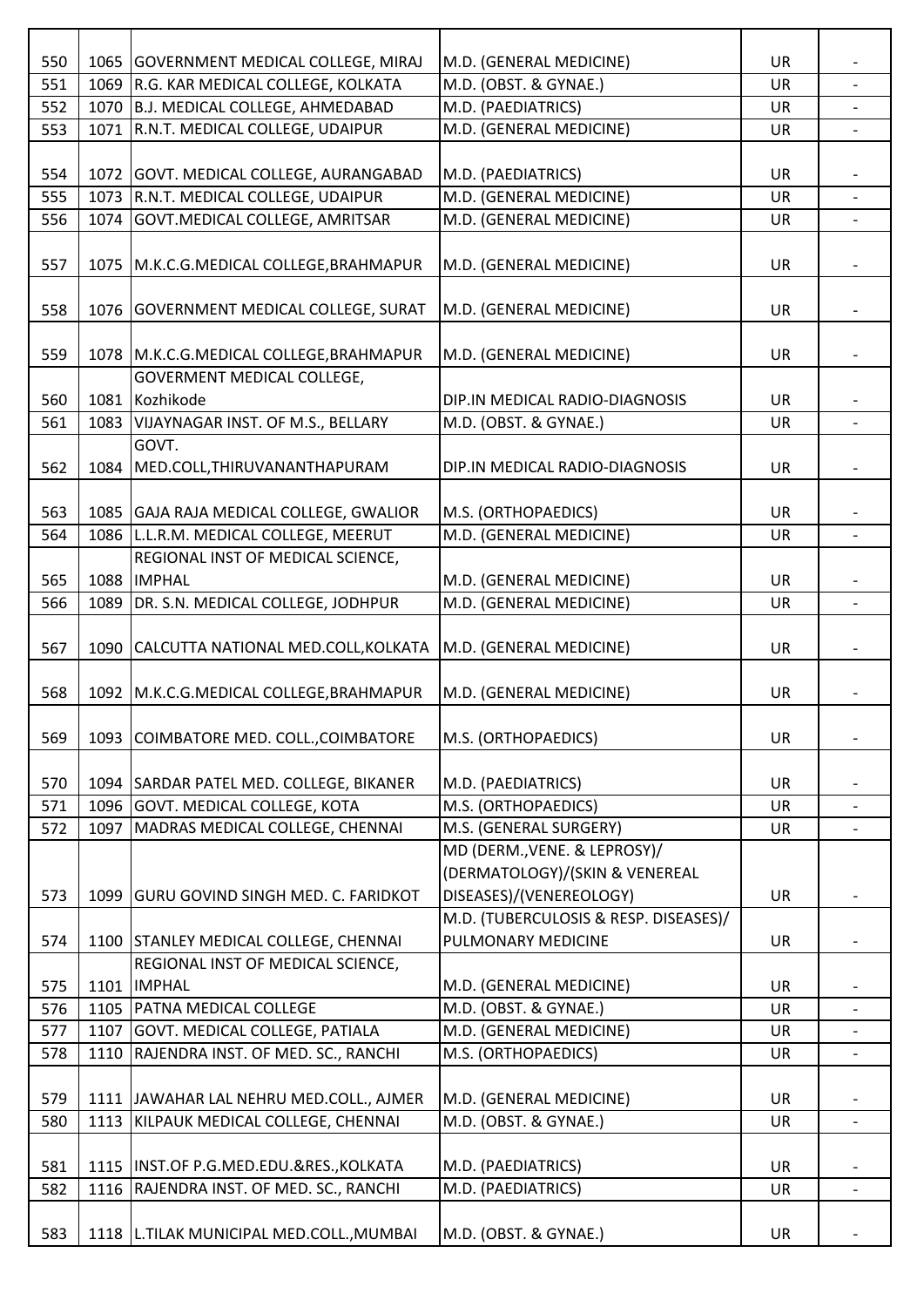|     |      | GOVT.                                      |                                |           |                          |
|-----|------|--------------------------------------------|--------------------------------|-----------|--------------------------|
| 584 | 1119 | MED.COLL, THIRUVANANTHAPURAM               | M.S. (GENERAL SURGERY)         | UR        |                          |
| 585 | 1120 | S.C.B. MEDICAL COLLEGE, CUTTACK            | M.D. (PAEDIATRICS)             | UR        |                          |
| 586 | 1121 | DR. S.N. MEDICAL COLLEGE, JODHPUR          | M.D. (PAEDIATRICS)             | <b>UR</b> |                          |
|     |      |                                            |                                |           |                          |
| 587 |      | 1122 CALCUTTA NATIONAL MED.COLL, KOLKATA   | M.D. (GENERAL MEDICINE)        | UR        |                          |
|     |      |                                            |                                |           |                          |
| 588 |      | 1124 GOVERNMENT MEDICAL COLLEGE, SURAT     | M.D. (GENERAL MEDICINE)        | UR        |                          |
|     |      |                                            |                                |           |                          |
| 589 |      | 1126 GOVERNMENT MEDICAL COLL., BARODA      | M.S. (ORTHOPAEDICS)            | UR        |                          |
| 590 | 1127 | NEIGRIHMS, SHILLONG                        | M.D. (ANAESTHESIOLOGY)         | UR        | $\blacksquare$           |
|     |      |                                            |                                |           |                          |
| 591 |      | 1129   L.TILAK MUNICIPAL MED.COLL., MUMBAI | M.S. (OPHTHALMOLOGY)           | UR        |                          |
| 592 | 1130 | NETAJI S.C. BOSE G.M.C, JABALPUR           | M.D. (GENERAL MEDICINE)        | UR        |                          |
| 593 | 1131 | B.J. MEDICAL COLLEGE, AHMEDABAD            | M.D. (PAEDIATRICS)             | UR        |                          |
| 594 |      | 1132 GRANT MEDICAL COLLEGE, MUMBAI         | M.D. (OBST. & GYNAE.)          | <b>UR</b> |                          |
| 595 | 1133 | PT. J.N.M. MEDICAL COLLEGE, RAIPUR         | M.D. (GENERAL MEDICINE)        | UR        |                          |
| 596 |      | 1134 K.G MEDICAL UNIV, LUCKNOW             | M.S. (GENERAL SURGERY)         | UR        | $\overline{\phantom{a}}$ |
|     |      |                                            |                                |           |                          |
| 597 |      | 1135 SHRI M.P. SHAH MED. COLL., JAMNAGAR   | M.D. (GENERAL MEDICINE)        | UR        |                          |
|     |      |                                            |                                |           |                          |
|     |      |                                            |                                |           |                          |
| 598 |      | 1136 NILRATNAM SIRCAR MED. COLL, KOLKATA   | M.S. (GENERAL SURGERY)         | <b>UR</b> |                          |
|     |      |                                            | MD (DERM., VENE. & LEPROSY)/   |           |                          |
|     |      |                                            | (DERMATOLOGY)/(SKIN & VENEREAL |           |                          |
| 599 |      | 1138 DR. R.P.G. MEDICAL COLLEGE, TANDA     | DISEASES)/(VENEREOLOGY)        | UR        |                          |
| 600 | 1139 | GOVT. MEDICAL COLLEGE, NANDED              | M.D. (GENERAL MEDICINE)        | UR        |                          |
|     |      |                                            |                                |           |                          |
| 601 |      | 1141 CALCUTTA NATIONAL MED.COLL, KOLKATA   | M.D. (GENERAL MEDICINE)        | <b>UR</b> |                          |
| 602 |      | 1142 VIJAYNAGAR INST. OF M.S., BELLARY     | M.D. (OBST. & GYNAE.)          | <b>UR</b> |                          |
| 603 | 1143 | S.N. MEDICAL COLLEGE, AGRA                 | M.D. (OBST. & GYNAE.)          | UR        |                          |
|     |      |                                            |                                |           |                          |
| 604 |      | 1144 CALCUTTA NATIONAL MED.COLL, KOLKATA   | M.D. (GENERAL MEDICINE)        | UR        |                          |
| 605 | 1147 | V.S.S. MEDICAL COLLEGE, BURLA              | M.D. (GENERAL MEDICINE)        | UR        |                          |
|     |      | TOPIWALA NATIONAL MED.COLL.,               |                                |           |                          |
| 606 |      | 1148 MUMBAI                                | M.D. (OBST. & GYNAE.)          | <b>UR</b> |                          |
|     |      |                                            |                                |           |                          |
| 607 |      | 1149   B.R.D. MEDICAL COLLEGE, GORAKHPUR   | M.D. (GENERAL MEDICINE)        | <b>UR</b> |                          |
|     |      |                                            |                                |           |                          |
| 608 |      | 1154   GOVT. M. K. MEDICAL COLLEGE, SELAM  | M.S. (ORTHOPAEDICS)            | UR        |                          |
|     |      |                                            | MD (DERM., VENE. & LEPROSY)/   |           |                          |
|     |      |                                            | (DERMATOLOGY)/(SKIN & VENEREAL |           |                          |
| 609 |      | 1155 V.S.S. MEDICAL COLLEGE, BURLA         | DISEASES)/(VENEREOLOGY)        | <b>UR</b> |                          |
|     |      |                                            |                                |           |                          |
| 610 |      | 1156   THANJAVUR MED. COLLEGE, THANJAVUR   | M.D. (OBST. & GYNAE.)          | UR        |                          |
|     |      |                                            |                                |           |                          |
| 611 | 1157 | M.K.C.G.MEDICAL COLLEGE, BRAHMAPUR         | M.D. (PAEDIATRICS)             | UR        |                          |
|     |      |                                            |                                |           |                          |
| 612 |      | 1158   MADURAI MEDICAL COLLEGE, MADURAI    | M.S. (GENERAL SURGERY)         | <b>UR</b> |                          |
|     |      |                                            |                                |           |                          |
| 613 |      | 1159 GAJA RAJA MEDICAL COLLEGE, GWALIOR    | M.D. (GENERAL MEDICINE)        | UR        |                          |
| 614 | 1160 | V.S.S. MEDICAL COLLEGE, BURLA              | M.D. (GENERAL MEDICINE)        | UR        |                          |
| 615 | 1165 | NETAJI S.C. BOSE G.M.C, JABALPUR           | M.D. (GENERAL MEDICINE)        | UR        |                          |
|     |      |                                            |                                |           |                          |
| 616 |      | 1166 S.R.T.R. MEDICAL COLLEGE, AMBAJOGAI   | M.D. (GENERAL MEDICINE)        | <b>UR</b> |                          |
|     |      |                                            |                                |           |                          |
| 617 |      | 1167 GOVT. MEDICAL COLLEGE, PATIALA        | M.D. (GENERAL MEDICINE)        | UR        |                          |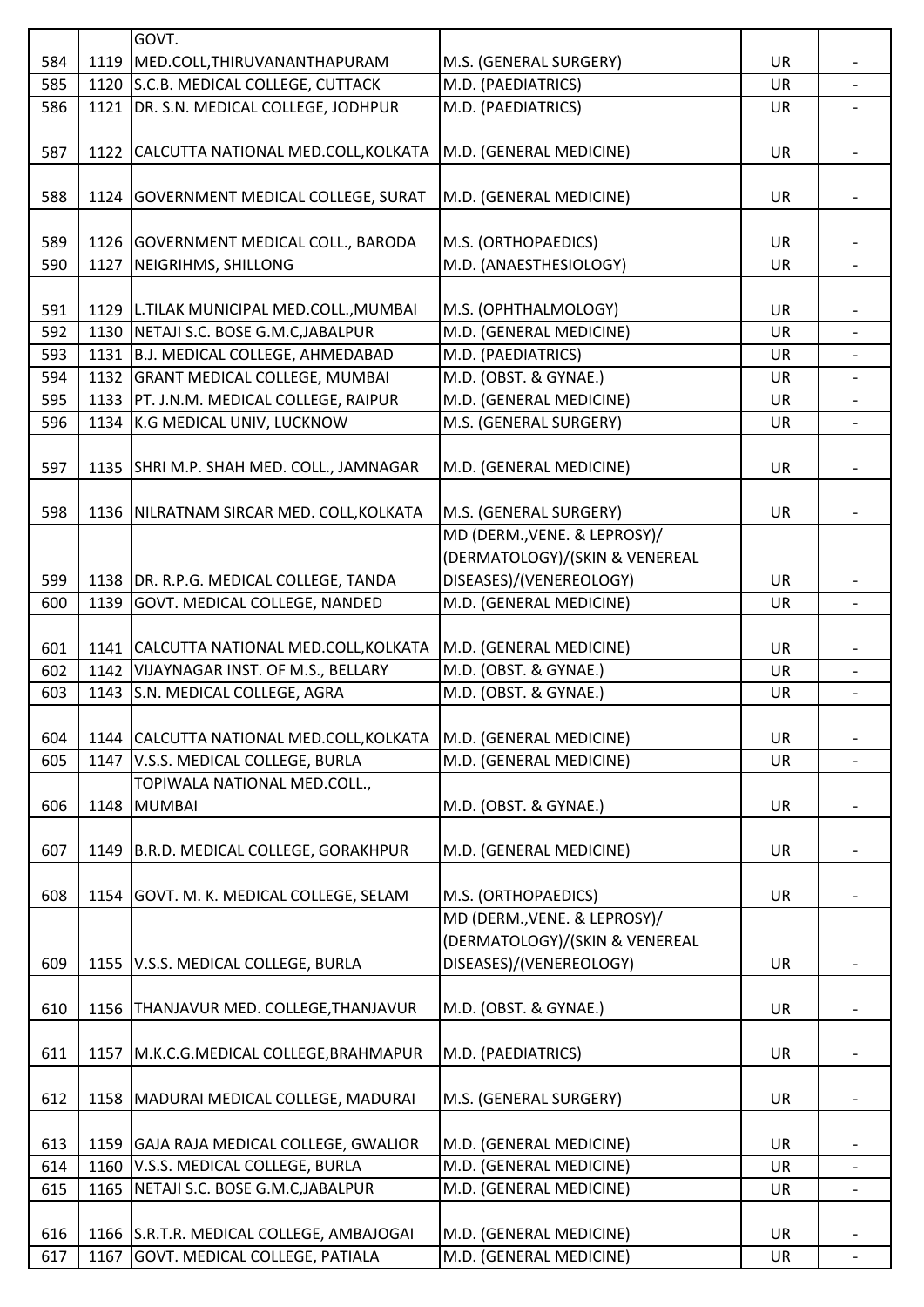| 618 |      | 1168   PT. J.N.M. MEDICAL COLLEGE, RAIPUR                            | M.D. (GENERAL MEDICINE)               | UR        | $\blacksquare$           |
|-----|------|----------------------------------------------------------------------|---------------------------------------|-----------|--------------------------|
| 619 | 1170 | <b>GMC HALDWANI</b>                                                  | M.D. (GENERAL MEDICINE)               | UR        |                          |
|     |      |                                                                      |                                       |           |                          |
| 620 |      | 1172 CENTRAL INST. OF PSYCHIATRY, RANCHI                             | M.D. (PSYCHIATRY)                     | <b>UR</b> |                          |
|     |      |                                                                      |                                       |           |                          |
| 621 |      | 1173   BURDWAN MEDICAL COLLEGE, BURDWAN                              | M.D. (GENERAL MEDICINE)               | <b>UR</b> |                          |
| 622 | 1174 | NETAJI S.C. BOSE G.M.C, JABALPUR                                     | M.D. (GENERAL MEDICINE)               | <b>UR</b> | $\overline{a}$           |
| 623 | 1175 | <b>REGIONAL CANCER CENTRE</b>                                        | M.D. (RADIO-THERAPY)                  | UR        |                          |
|     |      | GOVT.                                                                |                                       |           |                          |
| 624 | 1176 | MED.COLL, THIRUVANANTHAPURAM                                         |                                       | UR        |                          |
|     |      |                                                                      | M.S. (OPHTHALMOLOGY)                  |           |                          |
|     |      |                                                                      |                                       |           |                          |
| 625 | 1177 | CALCUTTA NATIONAL MED.COLL, KOLKATA                                  | M.D. (PAEDIATRICS)                    | <b>UR</b> |                          |
|     |      |                                                                      |                                       |           |                          |
| 626 |      | 1178   DARBHANGA MED. COLLG., LAHERIASARAI   M.D. (GENERAL MEDICINE) |                                       | UR        |                          |
|     |      |                                                                      |                                       |           |                          |
| 627 |      | 1180   BANGALORE MEDICAL COLL., BANGALORE                            | M.S. (GENERAL SURGERY)                | <b>UR</b> |                          |
| 628 | 1182 | G.S.V.M. MEDICAL COLLEGE, KANPUR                                     | M.D. (PAEDIATRICS)                    | <b>UR</b> |                          |
| 629 | 1183 | PT. B.D.SHARMA PGIMS., ROHTAK                                        | M.S. (GENERAL SURGERY)                | <b>UR</b> | $\qquad \qquad -$        |
|     |      |                                                                      | M.D. (TUBERCULOSIS & RESP. DISEASES)/ |           |                          |
| 630 |      | 1184 KILPAUK MEDICAL COLLEGE, CHENNAI                                | PULMONARY MEDICINE                    | UR        |                          |
|     |      |                                                                      |                                       |           |                          |
| 631 |      | 1185   MADURAI MEDICAL COLLEGE, MADURAI                              | DIP.IN MEDICAL RADIO-DIAGNOSIS        | UR        |                          |
| 632 | 1187 | GOVT. MEDICAL COLLEGE, PATIALA                                       | M.D. (GENERAL MEDICINE)               | <b>UR</b> | $\overline{\phantom{a}}$ |
|     |      | Dr. B.C. Roy Post Graduate Inst. of Pediatric                        |                                       |           |                          |
| 633 | 1189 | Sciences, Kolkata                                                    | M.D. (PAEDIATRICS)                    | <b>UR</b> |                          |
|     |      |                                                                      |                                       |           |                          |
| 634 |      | 1190   MOTI LAL NEHRU MED. COLL, ALLAHABAD                           | M.D. (PAEDIATRICS)                    | <b>UR</b> |                          |
| 635 | 1191 | STANLEY MEDICAL COLLEGE, CHENNAI                                     | M.S. (GENERAL SURGERY)                | <b>UR</b> |                          |
|     |      |                                                                      |                                       |           |                          |
|     |      | 1194   INST.OF MED.SCIENCES, BHU, VARANASI                           | M.S. (GENERAL SURGERY)                |           |                          |
| 636 |      |                                                                      |                                       | UR        |                          |
|     |      | GOVERMENT MEDICAL COLLEGE,                                           |                                       |           |                          |
| 637 | 1195 | Kozhikode                                                            | M.D. (PATHOLOGY)                      | UR        |                          |
|     |      |                                                                      |                                       |           |                          |
| 638 |      | 1196   INDIRA GANDHI GOVT.MED.COLL, NAGPUR                           | M.D. (PAEDIATRICS)                    | <b>UR</b> |                          |
|     |      |                                                                      |                                       |           |                          |
| 639 | 1197 | <b>GOVERNMENT MEDICAL COLLEGE, MIRAJ</b>                             | M.D. (PAEDIATRICS)                    | <b>UR</b> |                          |
|     |      |                                                                      |                                       |           |                          |
| 640 |      | 1198 GAJA RAJA MEDICAL COLLEGE, GWALIOR                              | M.D. (GENERAL MEDICINE)               | <b>UR</b> |                          |
| 641 | 1199 | V.S.S. MEDICAL COLLEGE, BURLA                                        | M.D. (GENERAL MEDICINE)               | UR        |                          |
| 642 | 1200 | GOVT. MEDICAL COLLEGE, PATIALA                                       | M.D. (GENERAL MEDICINE)               | UR        |                          |
|     |      |                                                                      |                                       |           |                          |
| 643 |      | 1201   MAHARANI LAXMI BAI MED. COLL, JHANSI                          | M.D. (GENERAL MEDICINE)               | <b>UR</b> |                          |
| 644 | 1202 | V.S.S. MEDICAL COLLEGE, BURLA                                        | M.D. (PAEDIATRICS)                    | <b>UR</b> |                          |
| 645 | 1203 | PT. J.N.M. MEDICAL COLLEGE, RAIPUR                                   | M.D. (GENERAL MEDICINE)               | UR        |                          |
| 646 | 1206 | INDRA GANDHI MED. COLL., SHIMLA                                      | M.D. (PAEDIATRICS)                    | <b>UR</b> |                          |
|     |      |                                                                      |                                       |           |                          |
| 647 | 1207 | JAWAHAR LAL NEHRU MED.COLL., AJMER                                   | M.D. (PAEDIATRICS)                    | <b>UR</b> |                          |
|     |      | UP Rural Inst. of Medical Sciences, SAFAI,                           |                                       |           |                          |
| 648 | 1208 | <b>ETAWAH</b>                                                        | M.S. (ORTHOPAEDICS)                   | <b>UR</b> |                          |
|     |      |                                                                      |                                       |           |                          |
|     |      |                                                                      | DIP. IN DERM. VENEREOLOGY &           |           |                          |
|     |      |                                                                      | LEPROSY/DERMATOLOGY /VENEREOLOGY      |           |                          |
|     |      |                                                                      | & DERMATOLOGY/LEPROSY/VENEREAL        |           |                          |
| 649 |      | 1210   BANGALORE MEDICAL COLL., BANGALORE                            | <b>DISEASE &amp; LEPROSY</b>          | <b>UR</b> |                          |
|     |      |                                                                      |                                       |           |                          |
| 650 |      | 1211 V.S.S. MEDICAL COLLEGE, BURLA                                   | M.D. (GENERAL MEDICINE)               | UR        |                          |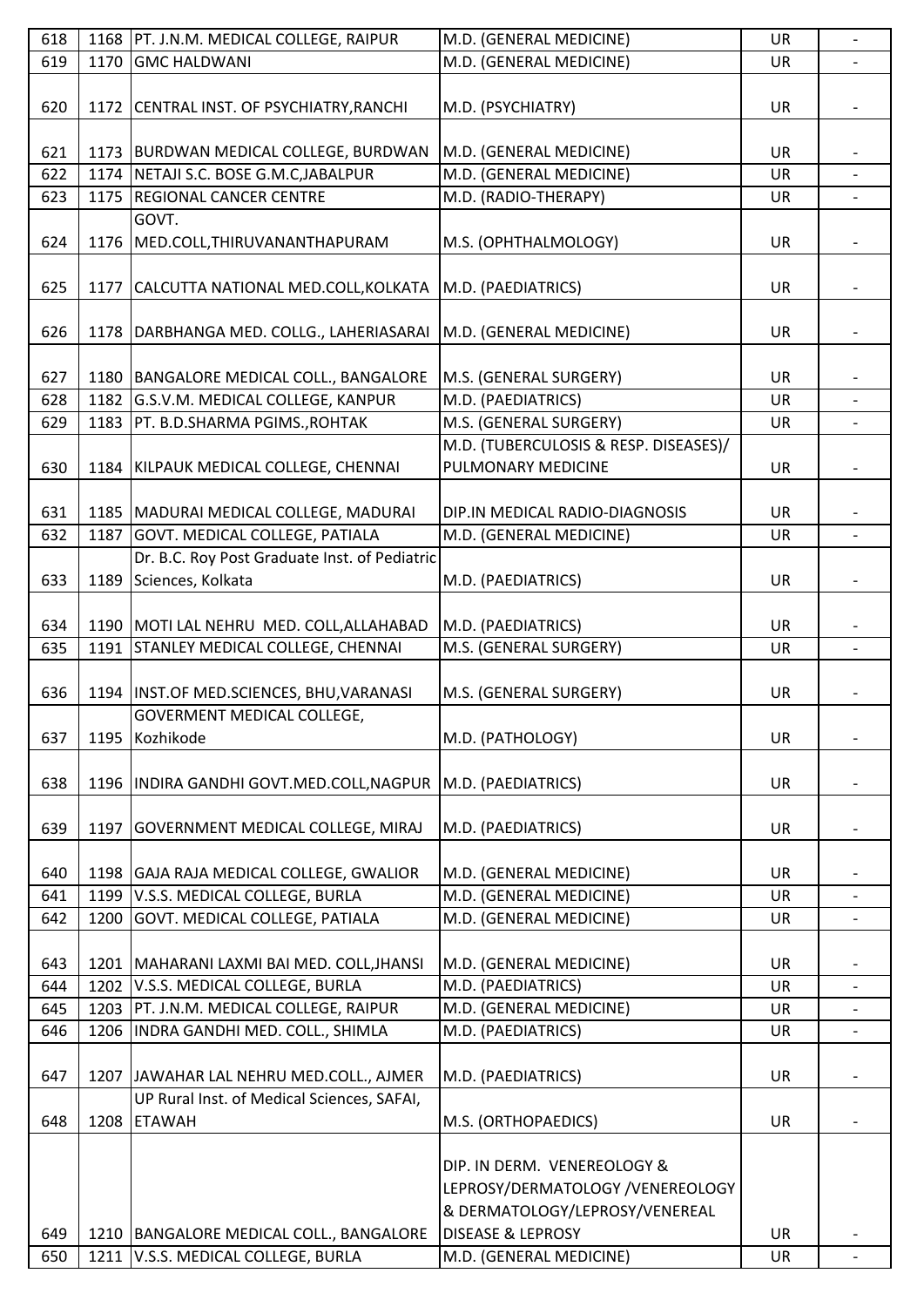| 651 |      | 1215 B.J. MEDICAL COLLEGE, PUNE             | M.S. (GENERAL SURGERY)                | UR        |                          |
|-----|------|---------------------------------------------|---------------------------------------|-----------|--------------------------|
|     |      | GOVT.                                       |                                       |           |                          |
| 652 | 1216 | MED.COLL, THIRUVANANTHAPURAM                | M.S. (E.N.T.)                         | UR        |                          |
| 653 | 1217 | GOVT. MEDICAL COLLEGE, NAGPUR               | DIP.IN MEDICAL RADIO-DIAGNOSIS        | UR        | $\overline{\phantom{a}}$ |
|     |      |                                             |                                       |           |                          |
| 654 |      | 1218   MADURAI MEDICAL COLLEGE, MADURAI     | M.D. (ANAESTHESIOLOGY)                | <b>UR</b> |                          |
|     |      |                                             | MD (DERM., VENE. & LEPROSY)/          |           |                          |
|     |      |                                             | (DERMATOLOGY)/(SKIN & VENEREAL        |           |                          |
| 655 |      | 1223 V.S.S. MEDICAL COLLEGE, BURLA          | DISEASES)/(VENEREOLOGY)               | <b>UR</b> |                          |
| 656 | 1225 | NALANDA MEDICAL COLLEGE, PATNA              | M.S. (ORTHOPAEDICS)                   | <b>UR</b> |                          |
| 657 | 1226 | GOVT. MEDICAL COLLEGE, PATIALA              | M.D. (GENERAL MEDICINE)               | <b>UR</b> |                          |
|     |      | GOVERMENT MEDICAL COLLEGE,                  |                                       |           |                          |
| 658 | 1227 | Kozhikode                                   | M.S. (GENERAL SURGERY)                | UR        |                          |
|     |      |                                             |                                       |           |                          |
| 659 |      | 1231   MADURAI MEDICAL COLLEGE, MADURAI     | M.D. (OBST. & GYNAE.)                 | UR        |                          |
|     |      |                                             | M.D. (OBST. & GYNAE.)                 |           |                          |
| 660 | 1233 | P.G.I.M.E.R., DR. R.M.L. HOSP., N.D.        |                                       | OBC       | $\overline{\phantom{a}}$ |
| 661 | 1234 | GOVT. MEDICAL COLLEGE, AMRITSAR             | M.D. (GENERAL MEDICINE)               | <b>UR</b> |                          |
|     |      |                                             |                                       |           |                          |
| 662 |      | 1235 GOVERNMENT MEDICAL COLLEGE, SURAT      | M.D. (GENERAL MEDICINE)               | <b>UR</b> |                          |
| 663 |      | 1236 RAJENDRA INST. OF MED. SC., RANCHI     | M.S. (ORTHOPAEDICS)                   | UR        |                          |
|     |      |                                             |                                       |           |                          |
| 664 | 1237 | SARDAR PATEL MED. COLLEGE, BIKANER          | M.D. (GENERAL MEDICINE)               | <b>UR</b> |                          |
|     |      |                                             |                                       |           |                          |
| 665 |      | 1238 GAJA RAJA MEDICAL COLLEGE, GWALIOR     | M.D. (GENERAL MEDICINE)               | <b>UR</b> |                          |
| 666 | 1240 | T.D. MEDICAL COLLEGE, ALAPPUZHA             | M.D. (OBST. & GYNAE.)                 | UR        |                          |
|     |      | TOPIWALA NATIONAL MED.COLL.,                |                                       |           |                          |
| 667 | 1242 | <b>MUMBAI</b>                               | M.D. (OBST. & GYNAE.)                 | <b>UR</b> |                          |
|     |      |                                             |                                       |           |                          |
| 668 |      | 1243   MOTI LAL NEHRU MED. COLL, ALLAHABAD  | M.D. (PAEDIATRICS)                    | <b>UR</b> |                          |
| 669 | 1245 | GOA MEDICAL COLLEGE, PANAJI, GOA            | DIP.IN MEDICAL RADIO-DIAGNOSIS        | UR        | $\overline{\phantom{0}}$ |
|     |      |                                             |                                       |           |                          |
| 670 |      | 1246   INST.OF MED.SCIENCES, BHU, VARANASI  | M.S. (OPHTHALMOLOGY)                  | UR        |                          |
|     |      | TOPIWALA NATIONAL MED.COLL.,                |                                       |           |                          |
| 671 | 1247 | <b>MUMBAI</b>                               | M.D. (OBST. & GYNAE.)                 | UR        |                          |
| 672 | 1249 | B.J. MEDICAL COLLEGE, AHMEDABAD             | M.S. (OPHTHALMOLOGY)                  | UR        | $\overline{\phantom{a}}$ |
|     |      |                                             |                                       |           |                          |
| 673 |      | 1251   MAHATMA GANDHI MEMO. M.C., INDORE    | DIP.IN MEDICAL RADIO-DIAGNOSIS        | <b>UR</b> |                          |
|     |      |                                             | M.D. (TUBERCULOSIS & RESP. DISEASES)/ |           |                          |
| 674 |      | 1252 GOA MEDICAL COLLEGE, PANAJI, GOA       | PULMONARY MEDICINE                    | UR        |                          |
| 675 | 1253 | PT. B.D.SHARMA PGIMS., ROHTAK               | M.D. (OBST. & GYNAE.)                 | UR        | $\overline{\phantom{0}}$ |
| 676 |      | 1256 B.J. MEDICAL COLLEGE, PUNE             | M.S. (GENERAL SURGERY)                | UR        |                          |
| 677 | 1257 | <b>TATA MEMORIAL CENTRE, MUMBAI</b>         | M.D. IN NUCLEAR MEDICINE              | UR        |                          |
|     |      |                                             |                                       |           |                          |
|     |      |                                             |                                       |           |                          |
| 678 | 1260 | SARDAR PATEL MED. COLLEGE, BIKANER          | M.D. (GENERAL MEDICINE)               | UR        |                          |
|     |      |                                             |                                       |           |                          |
| 679 |      | 1262   MAHARANI LAXMI BAI MED. COLL, JHANSI | M.D. (GENERAL MEDICINE)               | UR        |                          |
| 680 | 1263 | K.G MEDICAL UNIV, LUCKNOW                   | M.D. (OBST. & GYNAE.)                 | UR        | $\overline{\phantom{0}}$ |
|     |      |                                             |                                       |           |                          |
| 681 | 1269 | SHRI M.P. SHAH MED. COLL., JAMNAGAR         | M.D. (GENERAL MEDICINE)               | UR        |                          |
| 682 | 1271 | V.M.M.C. & S.J. HOSPITAL. N.DELHI           | M.D. (ANAESTHESIOLOGY)                | <b>UR</b> |                          |
| 683 | 1273 | <b>STANLEY MEDICAL COLLEGE, CHENNAI</b>     | M.S. (GENERAL SURGERY)                | <b>UR</b> |                          |
| 684 | 1274 | K.G MEDICAL UNIV, LUCKNOW                   | M.D. (OBST. & GYNAE.)                 | UR        | $\overline{\phantom{0}}$ |
| 685 | 1279 | <b>PATNA MEDICAL COLLEGE</b>                | M.D. (PAEDIATRICS)                    | UR        |                          |
|     | 1281 | K.G MEDICAL UNIV, LUCKNOW                   | M.D. (OBST. & GYNAE.)                 | UR        | $\overline{\phantom{0}}$ |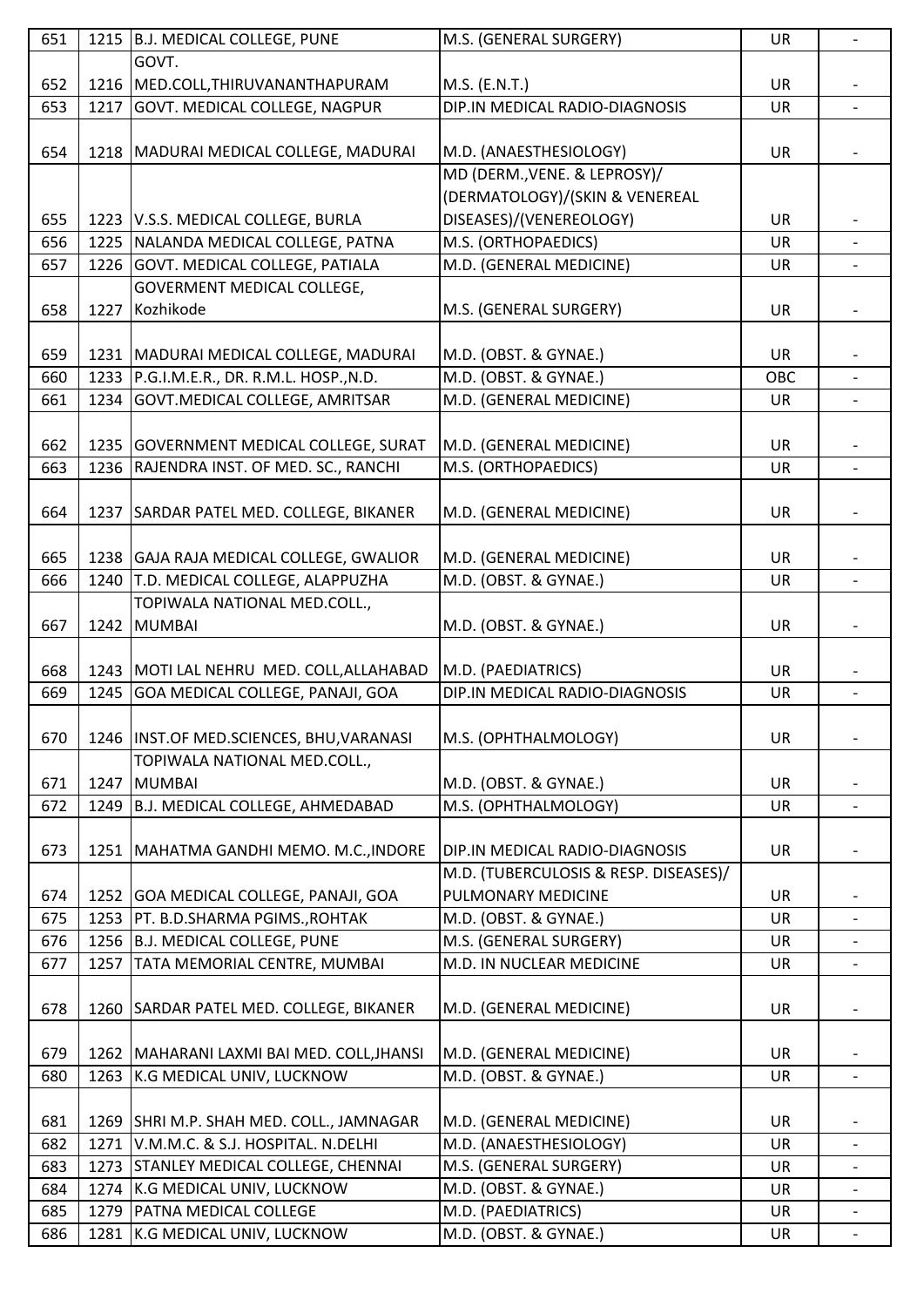| 687 |      | 1282 B.R.D. MEDICAL COLLEGE, GORAKHPUR                             | M.D. (PAEDIATRICS)                    | <b>UR</b> |                          |
|-----|------|--------------------------------------------------------------------|---------------------------------------|-----------|--------------------------|
| 688 | 1284 | <b>PATNA MEDICAL COLLEGE</b>                                       | M.D. (OBST. & GYNAE.)                 | UR        |                          |
|     |      |                                                                    |                                       |           |                          |
| 689 |      | 1285 B.R.D. MEDICAL COLLEGE, GORAKHPUR                             | M.S. (ORTHOPAEDICS)                   | UR        |                          |
| 690 | 1286 | GOVT.MEDICAL COLLEGE, AMRITSAR                                     | M.S. (ORTHOPAEDICS)                   | UR        |                          |
| 691 | 1287 | B.J. MEDICAL COLLEGE, PUNE                                         | M.S. (GENERAL SURGERY)                | UR        |                          |
|     |      |                                                                    |                                       |           |                          |
| 692 | 1288 | DARBHANGA MED. COLLG., LAHERIASARAI   M.S. (ORTHOPAEDICS)          |                                       | UR        |                          |
|     |      |                                                                    |                                       |           |                          |
| 693 |      | 1289   MADURAI MEDICAL COLLEGE, MADURAI                            | M.D. (OBST. & GYNAE.)                 | UR        |                          |
|     |      |                                                                    |                                       |           |                          |
| 694 |      | 1290 SHRI M.P. SHAH MED. COLL., JAMNAGAR                           | M.D. (GENERAL MEDICINE)               | <b>UR</b> |                          |
| 695 | 1292 | TIRUNELVELI MED. COLL., TIRUNELVELI                                | M.D. (OBST. & GYNAE.)                 | <b>UR</b> |                          |
|     |      | GOVT.                                                              |                                       |           |                          |
| 696 | 1294 | MED.COLL, THIRUVANANTHAPURAM                                       | M.S. (GENERAL SURGERY)                | UR        |                          |
|     |      | Chittaranjan Seva Sadan Sishu Sadan                                |                                       |           |                          |
| 697 |      | 1296 College of Obset., Kolkata                                    | M.D. (PAEDIATRICS)                    | UR        |                          |
|     |      | GOVT.                                                              |                                       |           |                          |
| 698 | 1299 | MED.COLL, THIRUVANANTHAPURAM                                       | M.D. (PATHOLOGY)                      | <b>UR</b> |                          |
| 699 | 1304 | <b>GMC HALDWANI</b>                                                | M.D. (GENERAL MEDICINE)               | <b>UR</b> | $\overline{a}$           |
|     |      |                                                                    |                                       |           |                          |
| 700 |      | 1308 JAWAHAR LAL NEHRU MED.COLL., AJMER                            | M.S. (ORTHOPAEDICS)                   | UR        |                          |
|     |      |                                                                    | M.D. (TUBERCULOSIS & RESP. DISEASES)/ |           |                          |
| 701 | 1309 |                                                                    | PULMONARY MEDICINE                    |           |                          |
|     |      | L.TILAK MUNICIPAL MED.COLL., MUMBAI<br>BANKURA SAMMILANI MED.COLL, |                                       | UR        |                          |
|     |      |                                                                    |                                       |           |                          |
| 702 | 1310 | <b>BANKURA</b>                                                     | M.S. (ORTHOPAEDICS)                   | UR        |                          |
|     |      |                                                                    |                                       |           |                          |
| 703 |      | 1311 UNIV. COLL. OF MED. SCIENCE, N.DELHI                          | M.D. (RADIO-DIAGNOSIS)                | <b>SC</b> |                          |
|     |      |                                                                    |                                       |           |                          |
| 704 |      | 1314   MYSORE MED.COLL.& RES.INST., MYSORE                         | M.S. (OPHTHALMOLOGY)                  | <b>UR</b> |                          |
| 705 |      | 1315 T.D. MEDICAL COLLEGE, ALAPPUZHA                               | M.D. (OBST. & GYNAE.)                 | <b>UR</b> | $\overline{\phantom{0}}$ |
|     |      |                                                                    |                                       |           |                          |
| 706 |      | 1316 COIMBATORE MED. COLL., COIMBATORE                             | M.S. (E.N.T.)                         | <b>UR</b> |                          |
|     |      |                                                                    |                                       |           |                          |
| 707 |      | 1317 CHENGALPATTU M. C., CHENGALPATTU                              | M.D. (OBST. & GYNAE.)                 | UR        |                          |
|     |      |                                                                    |                                       |           |                          |
| 708 |      | 1318   MADURAI MEDICAL COLLEGE, MADURAI                            | M.D. (ANAESTHESIOLOGY)                | <b>UR</b> |                          |
| 709 | 1319 | <b>GRANT MEDICAL COLLEGE, MUMBAI</b>                               | M.D. (OBST. & GYNAE.)                 | <b>UR</b> |                          |
| 710 | 1320 | GANDHI MEDICAL COLLEGE, BHOPAL                                     | DIP.IN MEDICAL RADIO-DIAGNOSIS        | <b>UR</b> |                          |
| 711 | 1321 | R.N.T. MEDICAL COLLEGE, UDAIPUR                                    | M.D. (PAEDIATRICS)                    | UR        |                          |
| 712 | 1324 | INDRA GANDHI MED. COLL., SHIMLA                                    | M.S. (ORTHOPAEDICS)                   | <b>UR</b> | $\overline{\phantom{0}}$ |
|     |      |                                                                    |                                       |           |                          |
| 713 |      | 1326 THANJAVUR MED. COLLEGE, THANJAVUR                             | M.D. (OBST. & GYNAE.)                 | UR        |                          |
| 714 | 1327 | R.G. KAR MEDICAL COLLEGE, KOLKATA                                  | M.S. (GENERAL SURGERY)                | UR        |                          |
|     |      |                                                                    |                                       |           |                          |
| 715 |      | 1328 SARDAR PATEL MED. COLLEGE, BIKANER                            | M.D. (GENERAL MEDICINE)               | <b>UR</b> |                          |
|     |      |                                                                    |                                       |           |                          |
| 716 |      | 1330   Pt. DEENDAYAL UPAD. MED. COLL, RAJKOT                       | M.S. (ORTHOPAEDICS)                   | UR        |                          |
|     |      | TOPIWALA NATIONAL MED.COLL.,                                       | M.D. (TUBERCULOSIS & RESP. DISEASES)/ |           |                          |
| 717 | 1333 | <b>MUMBAI</b>                                                      | PULMONARY MEDICINE                    | <b>UR</b> |                          |
|     |      |                                                                    |                                       |           |                          |
| 718 |      | 1336 NORTH BENGAL MED. COLL, DARJEELING                            | M.D. (GENERAL MEDICINE)               | <b>UR</b> |                          |
| 719 | 1338 | GANDHI MEDICAL COLLEGE, BHOPAL                                     | DIP.IN MEDICAL RADIO-DIAGNOSIS        | UR        | $\overline{\phantom{a}}$ |
| 720 | 1339 | GOVT. MEDICAL COLLEGE, KOTA                                        | M.S. (ORTHOPAEDICS)                   | UR        |                          |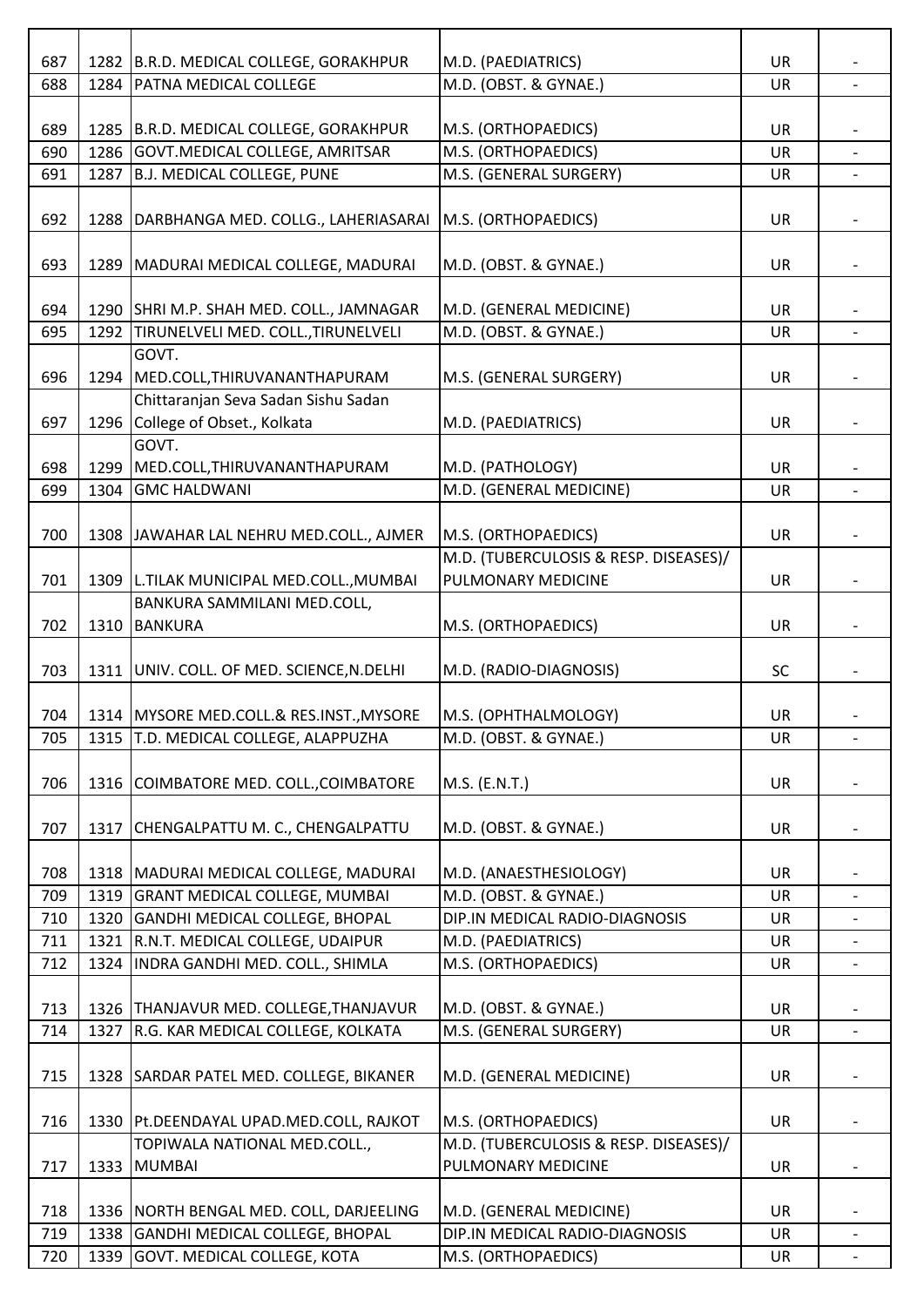| 721 |      | 1340   INST.OF MED.SCIENCES, BHU, VARANASI | M.D. (OBST. & GYNAE.)          | OBC       |                          |
|-----|------|--------------------------------------------|--------------------------------|-----------|--------------------------|
| 722 |      | 1341 V.S.S. MEDICAL COLLEGE, BURLA         | M.D. (GENERAL MEDICINE)        | UR        |                          |
| 723 |      | 1342   PATNA MEDICAL COLLEGE               | M.D. (PAEDIATRICS)             | UR        |                          |
| 724 |      | 1343 S.M.S. MEDICAL COLLEGE, JAIPUR        | M.D. (OBST. & GYNAE.)          | <b>UR</b> |                          |
|     |      | REGIONAL INST OF MEDICAL SCIENCE,          |                                |           |                          |
| 725 |      | 1346  IMPHAL                               | M.S. (ORTHOPAEDICS)            | <b>UR</b> |                          |
| 726 |      | 1347   PATNA MEDICAL COLLEGE               | M.D. (OBST. & GYNAE.)          | UR        |                          |
|     |      |                                            |                                |           |                          |
| 727 |      | 1348   M.K.C.G.MEDICAL COLLEGE, BRAHMAPUR  | M.D. (PAEDIATRICS)             | UR        |                          |
|     |      | GOVT.                                      |                                |           |                          |
| 728 |      | 1352 MED.COLL, THIRUVANANTHAPURAM          | M.S. (E.N.T.)                  | UR        |                          |
| 729 |      | 1354   MADRAS MEDICAL COLLEGE, CHENNAI     | M.S. (OPHTHALMOLOGY)           | UR        |                          |
| 730 |      | 1356   PT. J.N.M. MEDICAL COLLEGE, RAIPUR  | M.S. (ORTHOPAEDICS)            | UR        |                          |
| 731 |      | 1357 STANLEY MEDICAL COLLEGE, CHENNAI      | M.S. (GENERAL SURGERY)         | UR        |                          |
| 732 |      | 1358   INDRA GANDHI MED. COLL., SHIMLA     | M.S. (ORTHOPAEDICS)            | UR        | $\blacksquare$           |
| 733 |      | 1360 RAJENDRA INST. OF MED. SC., RANCHI    | DIP.IN MEDICAL RADIO-DIAGNOSIS | <b>UR</b> |                          |
| 734 |      | 1362 GANDHI MEDICAL COLLEGE, BHOPAL        | M.D. (PAEDIATRICS)             | UR        | $\blacksquare$           |
|     |      |                                            |                                |           |                          |
| 735 |      | 1363 KARNATAKA INSTT. OF MED. SCI. HUBLI   | M.S. (GENERAL SURGERY)         | UR        |                          |
|     |      |                                            |                                |           |                          |
| 736 |      | 1366 SARDAR PATEL MED. COLLEGE, BIKANER    | M.D. (GENERAL MEDICINE)        | UR        |                          |
|     |      |                                            |                                |           |                          |
| 737 |      | 1368   M.K.C.G.MEDICAL COLLEGE, BRAHMAPUR  | M.D. (PAEDIATRICS)             | UR        |                          |
|     |      | REGIONAL INST OF MEDICAL SCIENCE,          |                                |           |                          |
| 738 |      | 1369  IMPHAL                               | M.D. (GENERAL MEDICINE)        | <b>UR</b> |                          |
|     |      |                                            |                                |           |                          |
| 739 |      | 1370   M.K.C.G.MEDICAL COLLEGE, BRAHMAPUR  | M.D. (PAEDIATRICS)             | <b>UR</b> |                          |
|     |      |                                            |                                |           |                          |
| 740 |      | 1371   SHRI M.P. SHAH MED. COLL., JAMNAGAR | M.D. (PAEDIATRICS)             | UR        |                          |
|     |      |                                            |                                |           |                          |
| 741 |      | 1374 JAWAHAR LAL NEHRU MED.COLL., AJMER    | M.D. (GENERAL MEDICINE)        | <b>UR</b> | $\overline{\phantom{0}}$ |
| 742 |      |                                            | M.D. (GENERAL MEDICINE)        |           |                          |
|     |      | 1375   SARDAR PATEL MED. COLLEGE, BIKANER  |                                | UR        |                          |
| 743 |      | 1377 JAWAHAR LAL NEHRU MED.COLL., AJMER    |                                | <b>UR</b> |                          |
|     |      |                                            | M.D. (GENERAL MEDICINE)        |           |                          |
| 744 |      | 1378   DARBHANGA MED. COLLG., LAHERIASARAI | M.D. (GENERAL MEDICINE)        | <b>UR</b> |                          |
| 745 | 1379 | B.J. MEDICAL COLLEGE, PUNE                 | M.D. (OBST. & GYNAE.)          | <b>UR</b> |                          |
| 746 | 1380 | V.S.S. MEDICAL COLLEGE, BURLA              | M.D. (PAEDIATRICS)             | <b>UR</b> |                          |
| 747 | 1381 | GANDHI MEDICAL COLLEGE, BHOPAL             | M.D. (PAEDIATRICS)             | UR        |                          |
| 748 | 1382 | <b>PATNA MEDICAL COLLEGE</b>               | M.D. (PAEDIATRICS)             | UR        | $\overline{\phantom{0}}$ |
|     |      |                                            |                                |           |                          |
| 749 |      | 1383 SARDAR PATEL MED. COLLEGE, BIKANER    | M.D. (GENERAL MEDICINE)        | UR        |                          |
| 750 |      | 1385 SHRI V.N.G.MEDICAL C., YAVATMAL       | M.D. (GENERAL MEDICINE)        | <b>UR</b> |                          |
| 751 |      | 1390 GOVT. MEDICAL COLLEGE, NAGPUR         | M.S. (GENERAL SURGERY)         | UR        |                          |
|     |      | UP Rural Inst. of Medical Sciences, SAFAI, |                                |           |                          |
| 752 |      | 1392 ETAWAH                                | M.D. (PAEDIATRICS)             | UR        |                          |
|     |      | UP Rural Inst. of Medical Sciences, SAFAI, |                                |           |                          |
| 753 |      | 1393 ETAWAH                                | M.D. (GENERAL MEDICINE)        | <b>UR</b> |                          |
| 754 |      | 1396 G.S.V.M. MEDICAL COLLEGE, KANPUR      | M.D. (OBST. & GYNAE.)          | UR        |                          |
| 755 |      | 1397   NEIGRIHMS, SHILLONG                 | M.D. (OBST. & GYNAE.)          | <b>UR</b> |                          |
| 756 |      | 1398 GOVT. MED. COLLEGE, BHAVNAGAR         | M.D. (GENERAL MEDICINE)        | <b>UR</b> |                          |
| 757 |      | 1399 S.C.B. MEDICAL COLLEGE, CUTTACK       | M.D. (OBST. & GYNAE.)          | UR        |                          |
|     |      |                                            |                                |           |                          |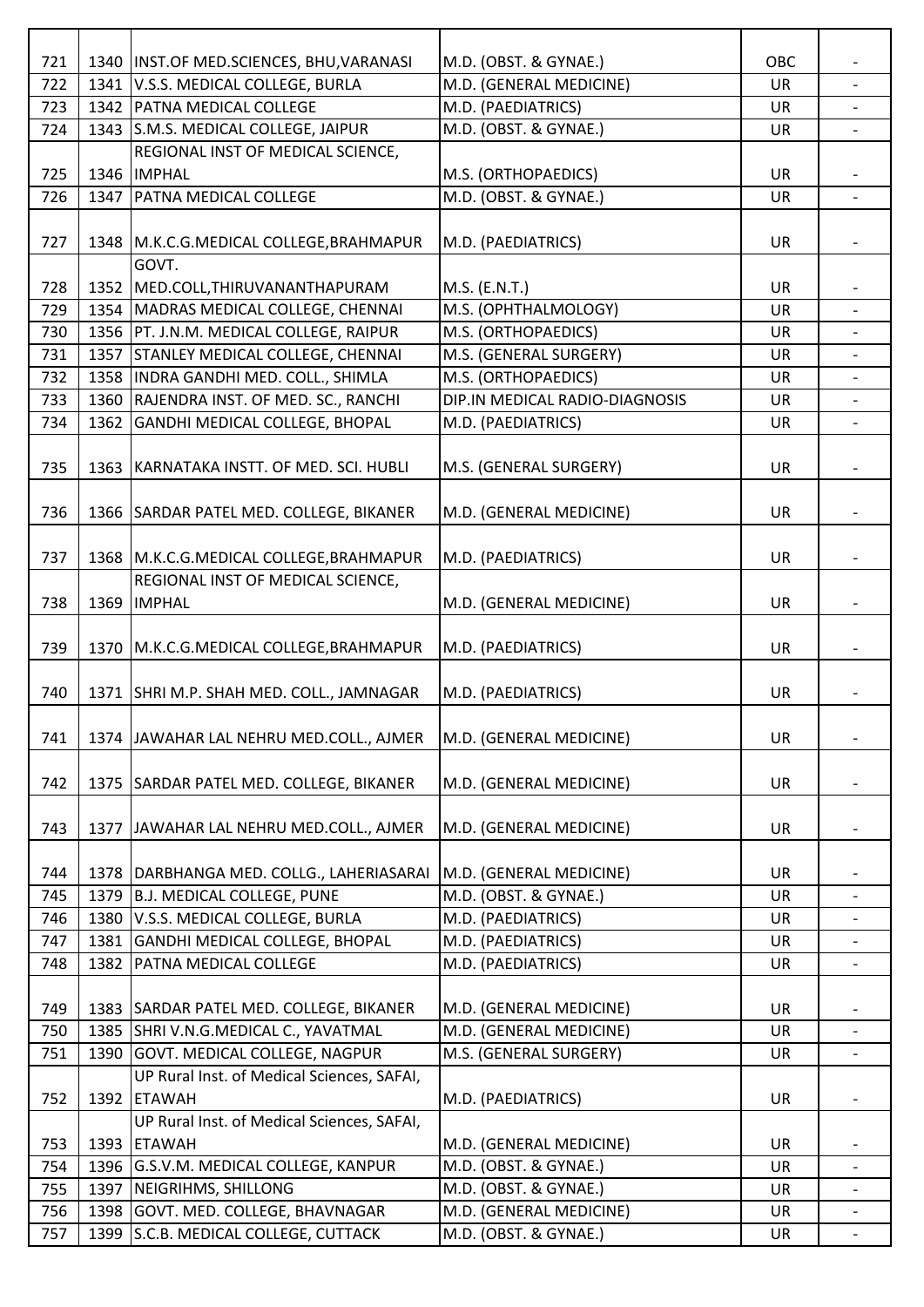| 758 | 1400 | BURDWAN MEDICAL COLLEGE, BURDWAN            | M.D. (PAEDIATRICS)                    | UR        |                          |
|-----|------|---------------------------------------------|---------------------------------------|-----------|--------------------------|
|     |      | BANKURA SAMMILANI MED.COLL,                 |                                       |           |                          |
| 759 | 1402 | <b>BANKURA</b>                              | M.D. (GENERAL MEDICINE)               | <b>UR</b> |                          |
|     |      |                                             | MD (DERM., VENE. & LEPROSY)/          |           |                          |
|     |      |                                             | (DERMATOLOGY)/(SKIN & VENEREAL        |           |                          |
| 760 |      | 1404 ASSAM MEDICAL COLLEGE, DIBRUGARH       | DISEASES)/(VENEREOLOGY)               | UR        |                          |
|     |      | UP Rural Inst. of Medical Sciences, SAFAI,  |                                       |           |                          |
| 761 | 1405 | <b>ETAWAH</b>                               | M.D. (GENERAL MEDICINE)               | <b>UR</b> |                          |
| 762 | 1407 | <b>PATNA MEDICAL COLLEGE</b>                | M.D. (PAEDIATRICS)                    | <b>UR</b> |                          |
|     |      |                                             |                                       |           |                          |
| 763 |      | 1408   LADY HARDINGE MEDICAL COLL., N.DELHI | M.D. (RADIO-DIAGNOSIS)                | <b>SC</b> |                          |
|     |      |                                             |                                       |           |                          |
|     |      |                                             | DIP. IN DERM. VENEREOLOGY &           |           |                          |
|     |      |                                             | LEPROSY/DERMATOLOGY /VENEREOLOGY      |           |                          |
|     |      |                                             | & DERMATOLOGY/LEPROSY/VENEREAL        |           |                          |
| 764 | 1410 | GOVERNMENT MEDICAL COLLEGE, SURAT           | <b>DISEASE &amp; LEPROSY</b>          | <b>UR</b> |                          |
|     |      |                                             |                                       |           |                          |
| 765 |      | 1411   Pt.DEENDAYAL UPAD.MED.COLL, RAJKOT   | M.D. (GENERAL MEDICINE)               | UR        |                          |
| 766 |      | 1413 GOVT. MEDICAL COLLEGE, KOTTAYAM        | M.S. (GENERAL SURGERY)                | <b>UR</b> |                          |
| 767 | 1414 | MADRAS MEDICAL COLLEGE, CHENNAI             | M.D. (ANAESTHESIOLOGY)                | <b>UR</b> |                          |
|     |      |                                             |                                       |           |                          |
| 768 |      | 1419 COIMBATORE MED. COLL., COIMBATORE      | M.D. (OBST. & GYNAE.)                 | <b>UR</b> |                          |
|     |      | GOVERMENT MEDICAL COLLEGE,                  |                                       |           |                          |
| 769 | 1421 | Kozhikode                                   | M.D. (ANAESTHESIOLOGY)                | <b>UR</b> |                          |
|     |      |                                             |                                       |           |                          |
| 770 | 1422 | MADURAI MEDICAL COLLEGE, MADURAI            | M.S. (GENERAL SURGERY)                | <b>UR</b> |                          |
| 771 |      | 1424 SHRI M.P. SHAH MED. COLL., JAMNAGAR    | M.S. (ORTHOPAEDICS)                   | <b>UR</b> |                          |
|     |      |                                             |                                       |           |                          |
| 772 |      | 1426   THANJAVUR MED. COLLEGE, THANJAVUR    | M.D. (OBST. & GYNAE.)                 | UR        |                          |
| 773 |      | 1428 GOVT.MEDICAL COLLEGE, AMRITSAR         | M.S. (ORTHOPAEDICS)                   | <b>UR</b> |                          |
| 774 |      | 1429 GOVT. MED. COLLEGE, BHAVNAGAR          | M.D. (GENERAL MEDICINE)               | UR        |                          |
| 775 |      | 1431 L.L.R.M. MEDICAL COLLEGE, MEERUT       | M.D. (PAEDIATRICS)                    | UR        |                          |
| 776 | 1432 | B.J. MEDICAL COLLEGE, AHMEDABAD             | M.S. (OPHTHALMOLOGY)                  | UR        | $\overline{\phantom{a}}$ |
| 777 | 1433 | L.L.R.M. MEDICAL COLLEGE, MEERUT            | M.D. (PAEDIATRICS)                    | <b>UR</b> |                          |
|     |      |                                             | M.D. (TUBERCULOSIS & RESP. DISEASES)/ |           |                          |
| 778 |      | 1435 S.C.B. MEDICAL COLLEGE, CUTTACK        | PULMONARY MEDICINE                    | <b>UR</b> |                          |
|     |      | REGIONAL INST OF MEDICAL SCIENCE,           |                                       |           |                          |
| 779 | 1438 | <b>IMPHAL</b>                               | M.S. (ORTHOPAEDICS)                   | UR        |                          |
| 780 | 1439 | GOVT. MEDICAL COLLEGE, AMRITSAR             | M.D. (GENERAL MEDICINE)               | UR        |                          |
|     |      |                                             |                                       |           |                          |
| 781 |      | 1440 GOVERNMENT MEDICAL COLLEGE, SURAT      | M.S. (GENERAL SURGERY)                | <b>UR</b> |                          |
| 782 | 1442 | NETAJI S.C. BOSE G.M.C, JABALPUR            | M.D. (PAEDIATRICS)                    | UR        |                          |
| 783 | 1444 | B.J. MEDICAL COLLEGE, PUNE                  | M.D. (OBST. & GYNAE.)                 | <b>UR</b> |                          |
| 784 | 1446 | S.C.B. MEDICAL COLLEGE, CUTTACK             | M.D. (OBST. & GYNAE.)                 | <b>UR</b> |                          |
| 785 | 1447 | <b>GOVT. MEDICAL COLLEGE, NAGPUR</b>        | M.D. (OBST. & GYNAE.)                 | UR        |                          |
|     |      |                                             |                                       |           |                          |
| 786 | 1448 | DARBHANGA MED. COLLG., LAHERIASARAI         | M.D. (GENERAL MEDICINE)               | <b>UR</b> |                          |
|     |      |                                             |                                       |           |                          |
|     |      |                                             | DIP. IN DERM. VENEREOLOGY &           |           |                          |
|     |      |                                             | LEPROSY/DERMATOLOGY /VENEREOLOGY      |           |                          |
|     |      | GOVERMENT MEDICAL COLLEGE,                  | & DERMATOLOGY/LEPROSY/VENEREAL        |           |                          |
| 787 | 1449 | Kozhikode                                   | DISEASE & LEPROSY                     | UR        |                          |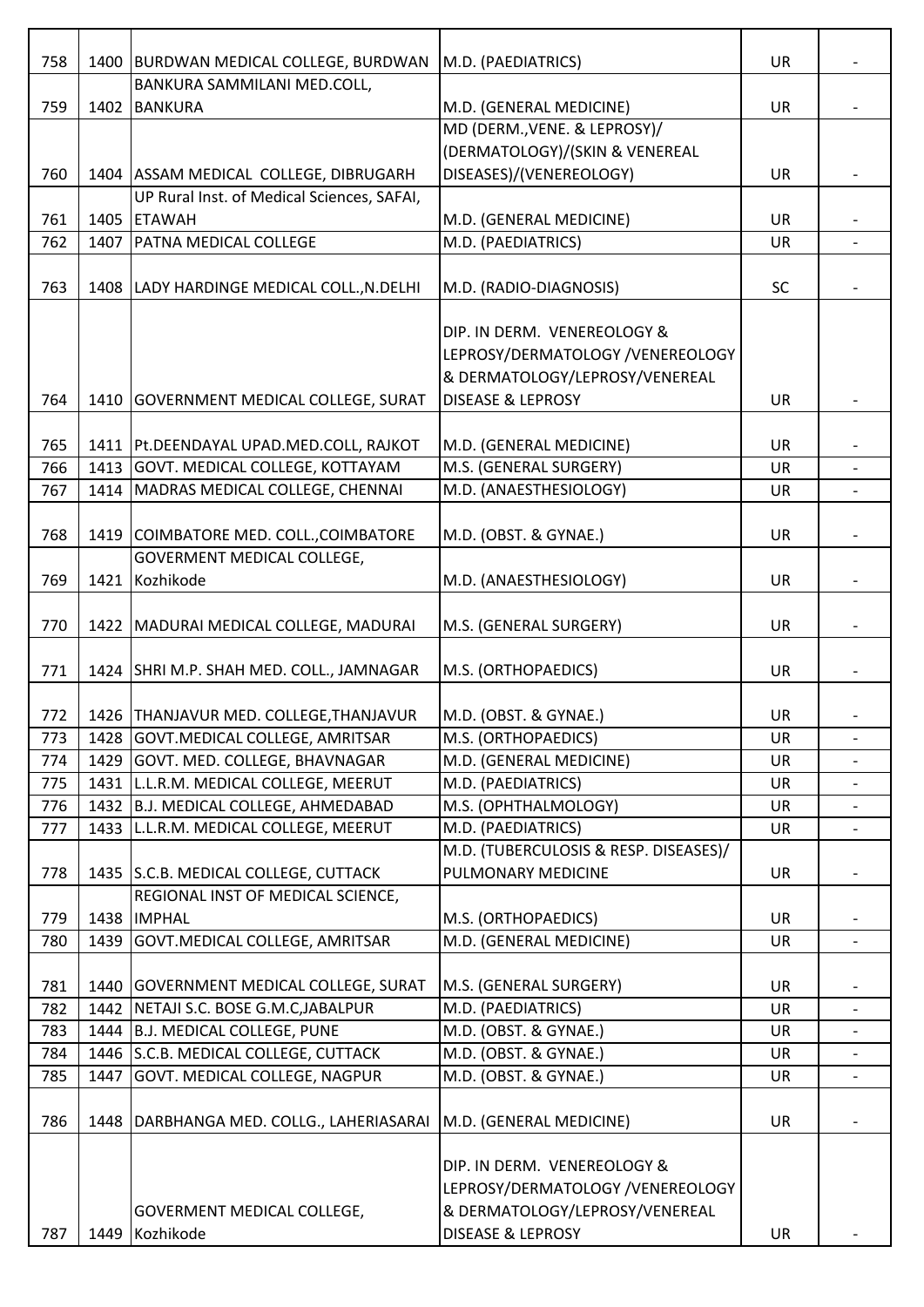| 788 | 1450 | MOTI LAL NEHRU MED. COLL, ALLAHABAD                                      | M.S. (GENERAL SURGERY)           | <b>UR</b> |                          |
|-----|------|--------------------------------------------------------------------------|----------------------------------|-----------|--------------------------|
|     |      |                                                                          |                                  |           |                          |
| 789 |      | 1451 UNIV. COLL. OF MED. SCIENCE, N.DELHI                                | M.D. (ANAESTHESIOLOGY)           | <b>UR</b> |                          |
| 790 |      | 1452 JAWAHAR LAL NEHRU MED.COLL., AJMER                                  | M.D. (GENERAL MEDICINE)          | UR        |                          |
| 791 |      | 1453 TATA MEMORIAL CENTRE, MUMBAI                                        | M.D. (RADIO-THERAPY)             | <b>UR</b> |                          |
| 792 | 1454 | R.G. KAR MEDICAL COLLEGE, KOLKATA                                        | M.D. (OBST. & GYNAE.)            | <b>UR</b> | $\overline{\phantom{0}}$ |
|     |      |                                                                          |                                  |           |                          |
| 793 |      | 1455 SARDAR PATEL MED. COLLEGE, BIKANER                                  | M.S. (ORTHOPAEDICS)              | <b>UR</b> |                          |
| 794 | 1461 | RAJENDRA INST. OF MED. SC., RANCHI                                       | M.D. (PAEDIATRICS)               | <b>UR</b> |                          |
| 795 | 1464 | R.G. KAR MEDICAL COLLEGE, KOLKATA                                        | M.D. (OBST. & GYNAE.)            | <b>UR</b> |                          |
| 796 | 1465 | GOVT. MEDICAL COLLEGE, AMRITSAR                                          | M.D. (GENERAL MEDICINE)          | UR        |                          |
| 797 | 1466 | R.N.T. MEDICAL COLLEGE, UDAIPUR                                          | M.S. (ORTHOPAEDICS)              | <b>UR</b> |                          |
| 798 | 1469 | GOVT. MEDICAL COLLEGE, NAGPUR                                            | M.D. (OBST. & GYNAE.)            | UR        |                          |
| 799 | 1470 | R.N.T. MEDICAL COLLEGE, UDAIPUR                                          | M.S. (ORTHOPAEDICS)              | <b>UR</b> |                          |
| 800 | 1473 | REGIONAL INST OF MEDICAL SCIENCE,<br><b>IMPHAL</b>                       | M.D. (GENERAL MEDICINE)          | OBC       |                          |
| 801 |      | 1476 TATA MEMORIAL CENTRE, MUMBAI                                        | M.D. IN NUCLEAR MEDICINE         | <b>UR</b> |                          |
|     |      | REGIONAL INST OF MEDICAL SCIENCE,                                        |                                  |           |                          |
| 802 | 1477 | <b>IMPHAL</b>                                                            | M.D. (GENERAL MEDICINE)          | OBC       |                          |
| 803 | 1480 | MEDICAL COLLEGE, KOLKATA                                                 | M.S. (OPHTHALMOLOGY)             | <b>UR</b> | $\overline{\phantom{0}}$ |
|     |      |                                                                          |                                  |           |                          |
|     |      |                                                                          | DIP. IN DERM. VENEREOLOGY &      |           |                          |
|     |      |                                                                          | LEPROSY/DERMATOLOGY /VENEREOLOGY |           |                          |
|     |      |                                                                          | & DERMATOLOGY/LEPROSY/VENEREAL   |           |                          |
| 804 |      | 1481 SETH G.S. MEDICAL COLLEGE, MUMBAI                                   | <b>DISEASE &amp; LEPROSY</b>     | <b>UR</b> |                          |
|     |      |                                                                          |                                  |           |                          |
| 805 |      | 1482 GOVERNMENT MEDICAL COLLEGE, SURAT                                   | M.D. (PAEDIATRICS)               | <b>UR</b> |                          |
| 806 | 1485 | S.S. MEDICAL COLLEGE, REWA                                               | M.D. (GENERAL MEDICINE)          | <b>UR</b> | $\overline{a}$           |
| 807 | 1487 | KARNATAKA INSTT. OF MED. SCI. HUBLI                                      | M.S. (OPHTHALMOLOGY)             | UR        |                          |
|     |      | GOVT.                                                                    |                                  |           |                          |
| 808 | 1488 | MED.COLL, THIRUVANANTHAPURAM                                             | M.D. (ANAESTHESIOLOGY)           | <b>UR</b> |                          |
| 809 | 1489 | GOVT. MEDICAL COLLEGE, KOTA                                              | M.D. (GENERAL MEDICINE)          | <b>UR</b> |                          |
|     |      |                                                                          |                                  |           |                          |
| 810 |      | 1490 JAWAHAR LAL NEHRU MED.COLL., AJMER                                  | M.D. (GENERAL MEDICINE)          | UR        |                          |
|     |      |                                                                          |                                  |           |                          |
| 811 |      | 1491 GAJA RAJA MEDICAL COLLEGE, GWALIOR                                  | DIP.IN MEDICAL RADIO-DIAGNOSIS   | <b>UR</b> |                          |
|     |      |                                                                          |                                  |           |                          |
| 812 |      | 1496 UNIV. COLL. OF MED. SCIENCE, N. DELHI                               | M.D. (ANAESTHESIOLOGY)           | <b>UR</b> |                          |
|     |      |                                                                          |                                  |           |                          |
| 813 | 1497 | DARBHANGA MED. COLLG., LAHERIASARAI                                      | M.D. (PAEDIATRICS)               | UR        |                          |
| 814 |      |                                                                          | M.S. (GENERAL SURGERY)           | OBC       |                          |
|     |      | 1498  INST.OF MED.SCIENCES, BHU, VARANASI<br>BANKURA SAMMILANI MED.COLL, |                                  |           |                          |
| 815 | 1499 | <b>BANKURA</b>                                                           | M.D. (GENERAL MEDICINE)          | UR        |                          |
|     |      |                                                                          |                                  |           |                          |
| 816 | 1500 | Pt.DEENDAYAL UPAD.MED.COLL, RAJKOT                                       | M.S. (ORTHOPAEDICS)              | <b>UR</b> |                          |
| 817 | 1503 | S.M.S. MEDICAL COLLEGE, JAIPUR                                           | M.D. (OBST. & GYNAE.)            | UR        |                          |
| 818 | 1504 | GOVT. MEDICAL COLLEGE, PATIALA                                           | M.D. (PAEDIATRICS)               | UR        |                          |
|     |      |                                                                          |                                  |           |                          |
| 819 | 1507 | GOVERNMENT MEDICAL COLL., BARODA                                         | M.D. (PAEDIATRICS)               | <b>UR</b> |                          |
| 820 | 1508 | RAJENDRA INST. OF MED. SC., RANCHI                                       | M.D. (OBST. & GYNAE.)            | <b>UR</b> |                          |
| 821 | 1509 | S.S. MEDICAL COLLEGE, REWA                                               | M.D. (GENERAL MEDICINE)          | UR        |                          |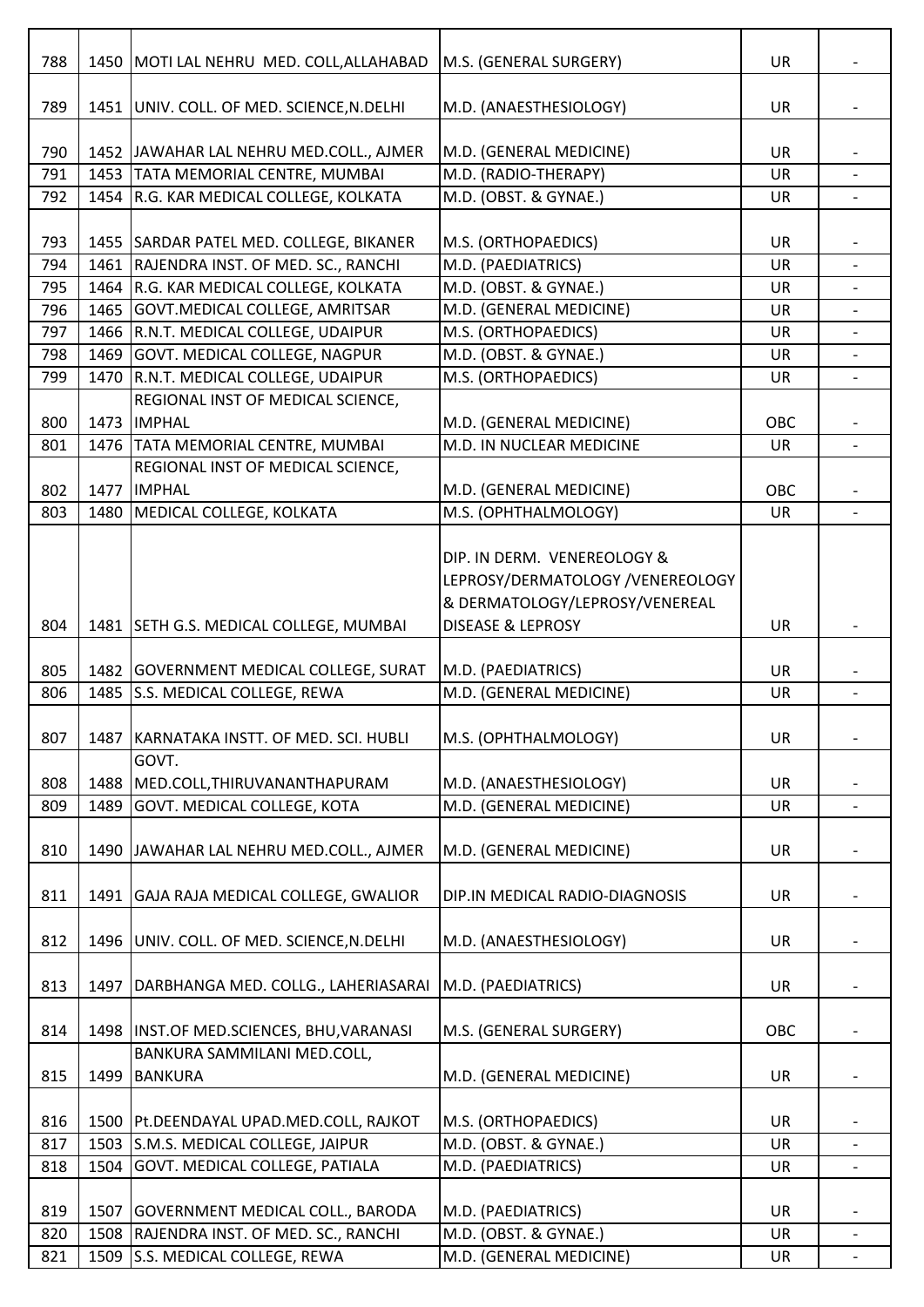| 822 |      | 1511   PT. B.D.SHARMA PGIMS., ROHTAK                           | M.S. (GENERAL SURGERY)                | UR        |                          |
|-----|------|----------------------------------------------------------------|---------------------------------------|-----------|--------------------------|
| 823 |      | 1512 L.L.R.M. MEDICAL COLLEGE, MEERUT                          | M.D. (OBST. & GYNAE.)                 | UR        |                          |
| 824 |      | 1517   SHRI M.P. SHAH MED. COLL., JAMNAGAR                     | M.S. (ORTHOPAEDICS)                   | UR        |                          |
|     |      |                                                                |                                       |           |                          |
| 825 |      | 1520 GOVT. M. K. MEDICAL COLLEGE, SELAM                        | M.D. (OBST. & GYNAE.)                 | UR        |                          |
| 826 |      | 1521 GAJA RAJA MEDICAL COLLEGE, GWALIOR                        | M.D. (PAEDIATRICS)                    | <b>UR</b> |                          |
| 827 |      | 1523 M.G.M. MEDICAL COLLEGE, JAMSHEDPUR                        | DIP.IN MEDICAL RADIO-DIAGNOSIS        | UR        |                          |
|     |      |                                                                |                                       |           |                          |
| 828 |      | 1524   GOVERNMENT MEDICAL COLLEGE, SURAT                       | M.D. (PAEDIATRICS)                    | UR        |                          |
| 829 |      | 1525 S.M.S. MEDICAL COLLEGE, JAIPUR                            | M.D. (OBST. & GYNAE.)                 | UR        |                          |
| 830 | 1528 | S.C.B. MEDICAL COLLEGE, CUTTACK                                | M.S. (GENERAL SURGERY)                | UR        |                          |
| 831 | 1529 | PT. B.D.SHARMA PGIMS., ROHTAK                                  | M.S. (GENERAL SURGERY)                | UR        |                          |
| 832 |      | 1532 R.N.T. MEDICAL COLLEGE, UDAIPUR                           | M.S. (ORTHOPAEDICS)                   | UR        | $\overline{\phantom{0}}$ |
| 833 | 1534 | TIRUNELVELI MED. COLL., TIRUNELVELI                            | M.D. (OBST. & GYNAE.)                 | <b>UR</b> |                          |
|     |      |                                                                | MD (DERM., VENE. & LEPROSY)/          |           |                          |
|     |      |                                                                | (DERMATOLOGY)/(SKIN & VENEREAL        |           |                          |
|     |      |                                                                |                                       |           |                          |
| 834 |      | 1536 V.M.M.C. & S.J. HOSPITAL. N.DELHI                         | DISEASES)/(VENEREOLOGY)               | SC        |                          |
| 835 |      | 1537 JAWAHAR LAL NEHRU MED.COLL., AJMER                        | M.S. (ORTHOPAEDICS)                   | UR        |                          |
| 836 | 1542 | GOVT. MEDICAL COLLEGE, KOTTAYAM                                | M.S. (E.N.T.)                         | <b>UR</b> | $\overline{\phantom{0}}$ |
| 837 | 1545 | MADRAS MEDICAL COLLEGE, CHENNAI                                | M.D. (PSYCHIATRY)                     | <b>UR</b> |                          |
|     |      |                                                                |                                       |           |                          |
| 838 |      | 1546 T.D. MEDICAL COLLEGE, ALAPPUZHA                           | M.S. (GENERAL SURGERY)                | UR        |                          |
|     |      |                                                                |                                       |           |                          |
| 839 |      | 1547   GUWAHATI MEDICAL COLLEGE, GUWAHATI   M.D. (PAEDIATRICS) |                                       | UR        |                          |
| 840 | 1548 | PT. B.D.SHARMA PGIMS., ROHTAK                                  | M.S. (GENERAL SURGERY)                | UR        | $\overline{\phantom{a}}$ |
| 841 | 1549 | GOVT. MEDICAL COLLEGE, NAGPUR                                  | M.D. (OBST. & GYNAE.)                 | UR        |                          |
|     |      |                                                                |                                       |           |                          |
| 842 |      | 1551 JAWAHAR LAL NEHRU MED.COLL., AJMER                        | M.S. (ORTHOPAEDICS)                   | <b>UR</b> |                          |
| 843 |      | 1552 GOVT. MEDICAL COLLEGE, NAGPUR                             | M.D. (OBST. & GYNAE.)                 | UR        |                          |
|     |      |                                                                | M.D. (TUBERCULOSIS & RESP. DISEASES)/ |           |                          |
| 844 |      | 1555 V.S.S. MEDICAL COLLEGE, BURLA                             | PULMONARY MEDICINE                    | UR        |                          |
|     |      |                                                                | M.D. (TUBERCULOSIS & RESP. DISEASES)/ |           |                          |
| 845 |      | 1556 JWAHAR LAL NEHRU M.C. AMU, ALIGARH                        | PULMONARY MEDICINE                    | UR        |                          |
|     |      |                                                                |                                       |           |                          |
| 846 | 1557 | ASSAM MEDICAL COLLEGE, DIBRUGARH                               | M.D. (GENERAL MEDICINE)               | <b>UR</b> |                          |
|     |      |                                                                |                                       |           |                          |
| 847 |      | 1560   LADY HARDINGE MEDICAL COLL., N.DELHI                    | M.D. (ANAESTHESIOLOGY)                | UR        |                          |
|     |      |                                                                |                                       |           |                          |
| 848 |      | 1562 ASSAM MEDICAL COLLEGE, DIBRUGARH                          | M.D. (GENERAL MEDICINE)               | <b>UR</b> |                          |
|     |      |                                                                | M.D. (TUBERCULOSIS & RESP. DISEASES)/ |           |                          |
| 849 |      | 1563 GOVT. MED. COLL. & HOSP., CHANDIGARH                      | PULMONARY MEDICINE                    | UR        |                          |
| 850 |      | 1566 TATA MEMORIAL CENTRE, MUMBAI                              | M.D. (RADIO-THERAPY)                  | UR        |                          |
| 851 | 1567 | S.M.S. MEDICAL COLLEGE, JAIPUR                                 | M.S. (GENERAL SURGERY)                | UR        |                          |
| 852 |      | 1568 S.C.B. MEDICAL COLLEGE, CUTTACK                           | M.D. (OBST. & GYNAE.)                 | UR        |                          |
| 853 | 1569 | ASSAM MEDICAL COLLEGE, DIBRUGARH                               | M.D. (GENERAL MEDICINE)               | <b>UR</b> |                          |
|     |      |                                                                |                                       |           |                          |
| 854 | 1570 | MADURAI MEDICAL COLLEGE, MADURAI                               | M.S. (GENERAL SURGERY)                | UR        |                          |
|     |      |                                                                |                                       |           |                          |
| 855 | 1571 | INST. OF HUMAN BEH. ALLIED SCIENCES                            | M.D. (PSYCHIATRY)                     | UR        |                          |
|     |      |                                                                |                                       |           |                          |
| 856 |      | 1575 GOVT. MEDICAL COLLEGE, AURANGABAD                         | M.D. (OBST. & GYNAE.)                 | UR        |                          |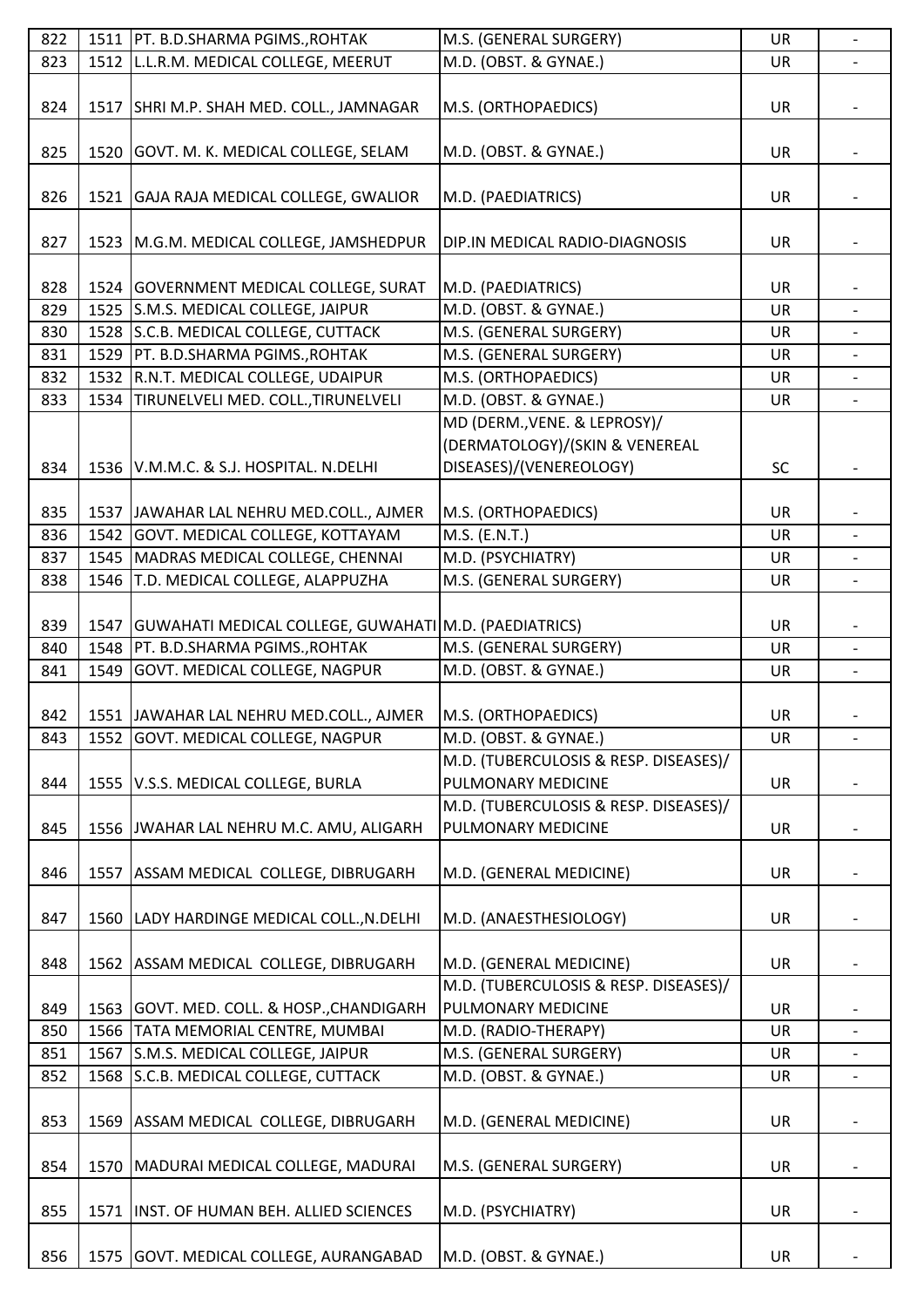| 857 |      | 1576   PT. B.D.SHARMA PGIMS., ROHTAK                               | M.S. (GENERAL SURGERY)               | UR        | $\overline{\phantom{0}}$ |
|-----|------|--------------------------------------------------------------------|--------------------------------------|-----------|--------------------------|
| 858 |      | 1577 K.G MEDICAL UNIV, LUCKNOW                                     | M.S. (OPHTHALMOLOGY)                 | UR        |                          |
| 859 |      | 1578 Govt Theni Medical College, Theni                             | M.D. (OBST. & GYNAE.)                | UR        |                          |
| 860 | 1579 | S.M.S. MEDICAL COLLEGE, JAIPUR                                     | M.S. (OPHTHALMOLOGY)                 | UR        | $\overline{\phantom{a}}$ |
|     |      |                                                                    |                                      |           |                          |
| 861 |      | 1580 GURU GOVIND SINGH MED. C. FARIDKOT                            | M.D. (GENERAL MEDICINE)              | UR        |                          |
|     |      |                                                                    |                                      |           |                          |
| 862 |      | 1582  LADY HARDINGE MEDICAL COLL., N.DELHI                         | M.D. (ANAESTHESIOLOGY)               | UR        |                          |
| 863 |      | 1583 S.M.S. MEDICAL COLLEGE, JAIPUR                                | M.D. (OBST. & GYNAE.)                | UR        |                          |
|     |      |                                                                    |                                      |           |                          |
| 864 |      | 1585 JJHALAWAR MEDICAL COLLEGE, JHALAWAR   M.D. (GENERAL MEDICINE) |                                      | UR        |                          |
| 865 | 1587 | GOVT. MED. COLLEGE, BHAVNAGAR                                      | M.D. (PAEDIATRICS)                   | <b>UR</b> |                          |
|     |      |                                                                    |                                      |           |                          |
| 866 |      | 1588 JAWAHAR LAL NEHRU MED.COLL., AJMER                            | M.D. (PAEDIATRICS)                   | UR        |                          |
|     |      |                                                                    |                                      |           |                          |
| 867 |      | 1589 MOTI LAL NEHRU MED. COLL, ALLAHABAD                           | M.S. (GENERAL SURGERY)               | UR        |                          |
| 868 |      | 1590 DR. R.P.G. MEDICAL COLLEGE, TANDA                             | M.S. (ORTHOPAEDICS)                  | UR        |                          |
| 869 | 1593 | PT. B.D.SHARMA PGIMS., ROHTAK                                      | M.S. (GENERAL SURGERY)               | UR        | $\overline{\phantom{a}}$ |
|     |      |                                                                    |                                      |           |                          |
| 870 |      | 1594 SARDAR PATEL MED. COLLEGE, BIKANER                            | M.D. (PAEDIATRICS)                   | UR        |                          |
| 871 | 1597 | GOVT. MEDICAL COLLEGE, NAGPUR                                      | M.S. (GENERAL SURGERY)               | <b>UR</b> | $\overline{\phantom{a}}$ |
|     |      |                                                                    |                                      |           |                          |
|     |      | 1599 SARDAR PATEL MED. COLLEGE, BIKANER                            |                                      |           |                          |
| 872 |      |                                                                    | M.D. (PAEDIATRICS)                   | UR        |                          |
| 873 | 1601 | GOA MEDICAL COLLEGE, PANAJI, GOA                                   | M.D. (OBST. & GYNAE.)                | <b>UR</b> |                          |
| 874 | 1603 | <b>GOVT. MEDICAL COLLEGE, KOTTAYAM</b>                             | M.S. (GENERAL SURGERY)               | UR        |                          |
|     |      |                                                                    |                                      |           |                          |
| 875 |      | 1605 ASSAM MEDICAL COLLEGE, DIBRUGARH                              | M.D. (GENERAL MEDICINE)              | UR        |                          |
| 876 |      | 1606 S.C.B. MEDICAL COLLEGE, CUTTACK                               | M.D. (OBST. & GYNAE.)                | UR        | $\blacksquare$           |
|     |      |                                                                    |                                      |           |                          |
| 877 |      | 1608   INDIRA GANDHI GOVT.MED.COLL, NAGPUR   M.D. (OBST. & GYNAE.) |                                      | UR        |                          |
| 878 |      | 1609 SILCHAR MEDICAL COLLEGE, SILCHAR                              | M.D. (GENERAL MEDICINE)              | <b>UR</b> |                          |
| 879 |      | 1611 S.C.B. MEDICAL COLLEGE, CUTTACK                               | M.D. (OBST. & GYNAE.)                | UR        | $\overline{\phantom{0}}$ |
| 880 | 1612 | GOVT. MEDICAL COLLEGE, KOTTAYAM                                    | M.S. (GENERAL SURGERY)               | UR        |                          |
| 881 |      | 1613 S.M.S. MEDICAL COLLEGE, JAIPUR                                | M.D. (OBST. & GYNAE.)                | UR        |                          |
| 882 | 1621 | GOVT. MEDICAL COLLEGE, KOTTAYAM                                    | M.D. (ANAESTHESIOLOGY)               | UR        | $\overline{a}$           |
|     |      |                                                                    |                                      |           |                          |
| 883 |      | 1623   BANGALORE MEDICAL COLL., BANGALORE                          | M.S. (GENERAL SURGERY)               | UR        |                          |
| 884 | 1624 | RAJENDRA INST. OF MED. SC., RANCHI                                 | M.D. (OBST. & GYNAE.)                | <b>UR</b> |                          |
|     |      |                                                                    |                                      |           |                          |
| 885 |      | 1625   ASSAM MEDICAL COLLEGE, DIBRUGARH                            | M.S. (ORTHOPAEDICS)                  | UR        |                          |
|     |      |                                                                    |                                      |           |                          |
| 886 |      | 1626   MADRAS MEDICAL COLLEGE, CHENNAI                             | DIPLOMA IN CHILD HEALTH/ PAEDIATRICS | UR        |                          |
|     |      |                                                                    |                                      |           |                          |
| 887 |      | 1630 JHALAWAR MEDICAL COLLEGE, JHALAWAR M.D. (GENERAL MEDICINE)    |                                      | UR        |                          |
|     |      |                                                                    |                                      |           |                          |
| 888 |      | 1631   BURDWAN MEDICAL COLLEGE, BURDWAN                            | M.D. (PAEDIATRICS)                   | UR        |                          |
|     |      |                                                                    |                                      |           |                          |
| 889 |      | 1634   BANGALORE MEDICAL COLL., BANGALORE                          | M.S. (GENERAL SURGERY)               | UR        |                          |
|     |      |                                                                    |                                      |           |                          |
| 890 |      | 1636 BURDWAN MEDICAL COLLEGE, BURDWAN                              | M.D. (PAEDIATRICS)                   | UR        |                          |
|     |      |                                                                    |                                      |           |                          |
|     |      |                                                                    |                                      |           |                          |
| 891 |      | 1637  INDIRA GANDHI GOVT.MED.COLL, NAGPUR                          | M.D. (OBST. & GYNAE.)                | UR        |                          |
| 892 |      | 1638 DR. R.P.G. MEDICAL COLLEGE, TANDA                             | M.S. (ORTHOPAEDICS)                  | UR        |                          |
| 893 |      | 1642 REGIONAL CANCER CENTRE                                        | M.D. (RADIO-THERAPY)                 | UR        | $\qquad \qquad -$        |
| 894 |      | 1643 B.J. MEDICAL COLLEGE, AHMEDABAD                               | M.S. (OPHTHALMOLOGY)                 | UR        |                          |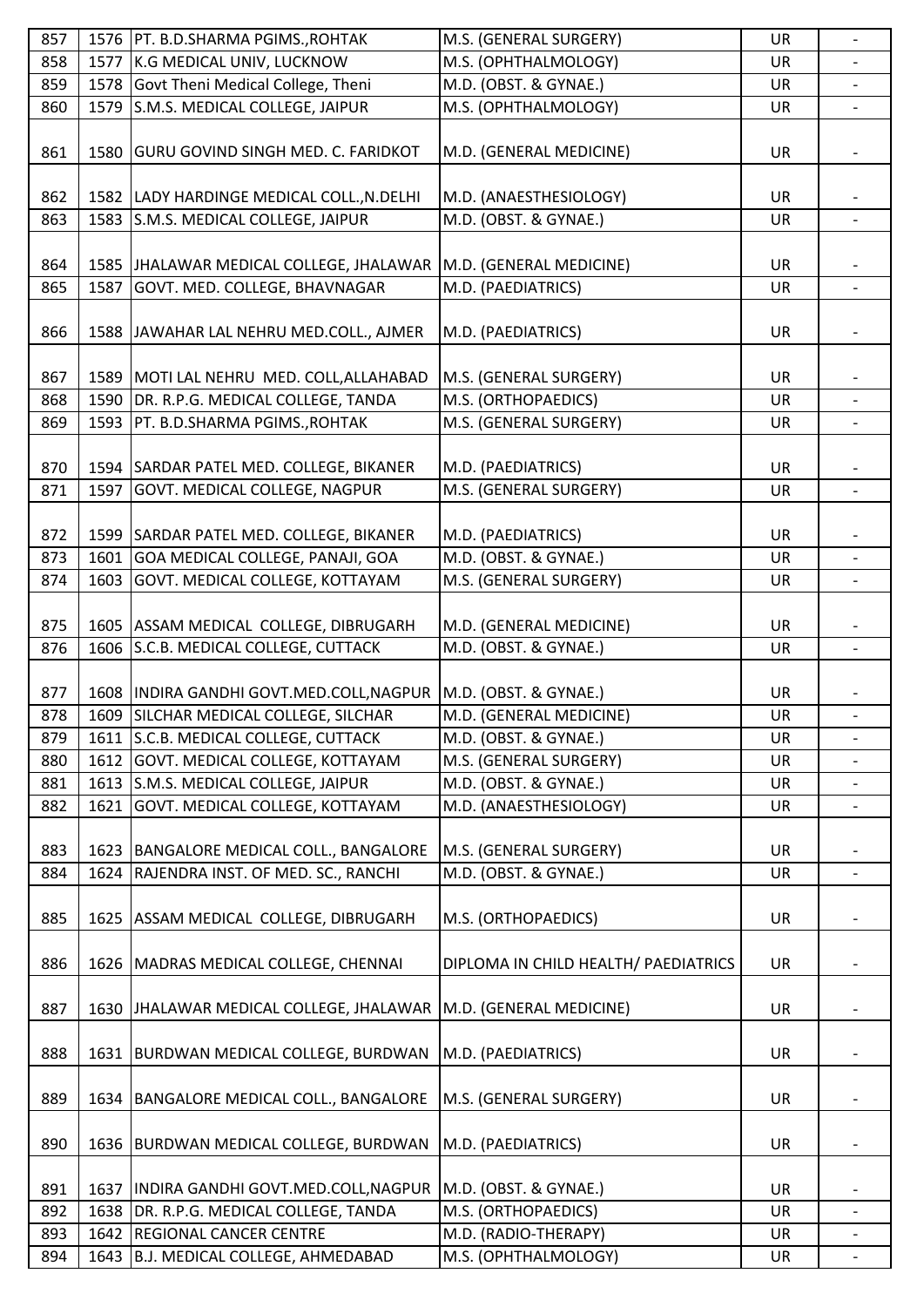| 895 |      | 1644   INST.OF P.G.MED.EDU.&RES., KOLKATA  | M.D. (OBST. & GYNAE.)                 | <b>UR</b> |                          |
|-----|------|--------------------------------------------|---------------------------------------|-----------|--------------------------|
| 896 | 1647 | GOVT. MEDICAL COLLEGE, NAGPUR              | M.S. (GENERAL SURGERY)                | <b>UR</b> |                          |
| 897 |      | 1648 GOVT. MEDICAL COLLEGE, THRISSUR       | M.S. (GENERAL SURGERY)                | UR        |                          |
|     |      |                                            | M.D. (TUBERCULOSIS & RESP. DISEASES)/ |           |                          |
| 898 |      | 1650 R.G. KAR MEDICAL COLLEGE, KOLKATA     | PULMONARY MEDICINE                    | <b>UR</b> |                          |
| 899 |      | 1652 B.J. MEDICAL COLLEGE, AHMEDABAD       | M.D. (RADIO-DIAGNOSIS)                | SC        |                          |
| 900 | 1657 | SILCHAR MEDICAL COLLEGE, SILCHAR           | M.D. (GENERAL MEDICINE)               | UR        |                          |
| 901 |      | 1658 DR. R.P.G. MEDICAL COLLEGE, TANDA     | M.D. (GENERAL MEDICINE)               | <b>UR</b> |                          |
|     |      |                                            |                                       |           |                          |
| 902 |      | 1659 COIMBATORE MED. COLL., COIMBATORE     | M.D. (RADIO-DIAGNOSIS)                | <b>SC</b> |                          |
| 903 |      | 1660 Govt Theni Medical College, Theni     | M.D. (OBST. & GYNAE.)                 | UR        |                          |
| 904 | 1661 | E.S.I.- P.G.I.M.S.R., BANGLORE             | M.D. (OBST. & GYNAE.)                 | UR        |                          |
| 905 | 1663 | S.S. MEDICAL COLLEGE, REWA                 | M.S. (ORTHOPAEDICS)                   | <b>UR</b> |                          |
| 906 | 1664 | NALANDA MEDICAL COLLEGE, PATNA             | M.D. (OBST. & GYNAE.)                 | UR        |                          |
| 907 | 1665 | VIJAYNAGAR INST. OF M.S., BELLARY          | M.S. (GENERAL SURGERY)                | <b>UR</b> |                          |
|     |      | Agartala Govt. Medical College & G.B. Pant |                                       |           |                          |
| 908 |      | 1666 Hospital, Agartala                    | M.D. (GENERAL MEDICINE)               | UR        |                          |
|     |      |                                            |                                       |           |                          |
| 909 |      | 1670 GURU GOVIND SINGH MED. C. FARIDKOT    | M.D. (PAEDIATRICS)                    | UR        |                          |
| 910 | 1671 | <b>GOVT. MEDICAL COLLEGE, THRISSUR</b>     | M.S. (GENERAL SURGERY)                | UR        |                          |
|     |      |                                            | M.D. (TUBERCULOSIS & RESP. DISEASES)/ |           |                          |
| 911 |      | 1674   INST.OF MED.SCIENCES, BHU, VARANASI | PULMONARY MEDICINE                    | <b>UR</b> |                          |
| 912 |      | 1676 KASTURBA HOSPITAL, NEW DELHI          | M.D. (OBST. & GYNAE.)                 | OBC       |                          |
|     |      |                                            |                                       |           |                          |
| 913 |      | 1677   BANGALORE MEDICAL COLL., BANGALORE  | M.S. (GENERAL SURGERY)                | <b>UR</b> |                          |
| 914 |      | 1678 GOVT. MEDICAL COLLEGE, THRISSUR       | M.S. (OPHTHALMOLOGY)                  | <b>UR</b> | $\overline{\phantom{a}}$ |
| 915 | 1680 | PT. B.D.SHARMA PGIMS., ROHTAK              | M.D. (RADIO-DIAGNOSIS)                | SC        |                          |
|     |      |                                            |                                       |           |                          |
| 916 |      | 1681 GURU GOVIND SINGH MED. C. FARIDKOT    | M.S. (ORTHOPAEDICS)                   | <b>UR</b> |                          |
| 917 |      | 1682 R.G. KAR MEDICAL COLLEGE, KOLKATA     | M.S. (GENERAL SURGERY)                | <b>UR</b> |                          |
| 918 |      | 1684 S.M.S. MEDICAL COLLEGE, JAIPUR        | M.S. (GENERAL SURGERY)                | UR        |                          |
| 919 |      | 1686 P.G.I.M.E.R., DR. R.M.L. HOSP., N.D.  | M.D. (GENERAL MEDICINE)               | <b>SC</b> |                          |
|     |      | Agartala Govt. Medical College & G.B. Pant |                                       |           |                          |
| 920 | 1687 | Hospital, Agartala                         | M.D. (GENERAL MEDICINE)               | <b>UR</b> |                          |
|     |      |                                            |                                       |           |                          |
| 921 |      | 1690   DARBHANGA MED. COLLG., LAHERIASARAI | M.D. (OBST. & GYNAE.)                 | UR        |                          |
|     |      |                                            |                                       |           |                          |
| 922 |      | 1691   INST.OF P.G.MED.EDU.&RES., KOLKATA  | M.D. (OBST. & GYNAE.)                 | UR        |                          |
| 923 |      | 1692 NILRATNAM SIRCAR MED. COLL, KOLKATA   | M.D. (OBST. & GYNAE.)                 | <b>UR</b> |                          |
|     |      | BANKURA SAMMILANI MED.COLL,                |                                       |           |                          |
| 924 |      | 1695 BANKURA                               | M.D. (PAEDIATRICS)                    | UR        |                          |
|     |      |                                            |                                       |           |                          |
| 925 |      | 1696 ASSAM MEDICAL COLLEGE, DIBRUGARH      | M.D. (PAEDIATRICS)                    | <b>UR</b> |                          |
| 926 |      | 1697 S.M.S. MEDICAL COLLEGE, JAIPUR        | M.S. (GENERAL SURGERY)                | UR        |                          |
| 927 |      | 1699 SILCHAR MEDICAL COLLEGE, SILCHAR      | M.S. (ORTHOPAEDICS)                   | UR        |                          |
|     |      |                                            |                                       |           |                          |
| 928 |      | 1700   MOTI LAL NEHRU MED. COLL, ALLAHABAD | M.D. (OBST. & GYNAE.)                 | <b>UR</b> |                          |
|     |      |                                            |                                       |           |                          |
| 929 |      | 1701   BANGALORE MEDICAL COLL., BANGALORE  | M.S. (GENERAL SURGERY)                | UR        |                          |
| 930 | 1702 | <b>GOVT. MEDICAL COLLEGE, THRISSUR</b>     | M.S. (GENERAL SURGERY)                | <b>UR</b> |                          |
|     |      |                                            |                                       |           |                          |
| 931 |      | 1703   MOTI LAL NEHRU MED. COLL, ALLAHABAD | M.S. (GENERAL SURGERY)                | <b>UR</b> |                          |
| 932 |      | 1704 KILPAUK MEDICAL COLLEGE, CHENNAI      | M.S. (GENERAL SURGERY)                | UR        |                          |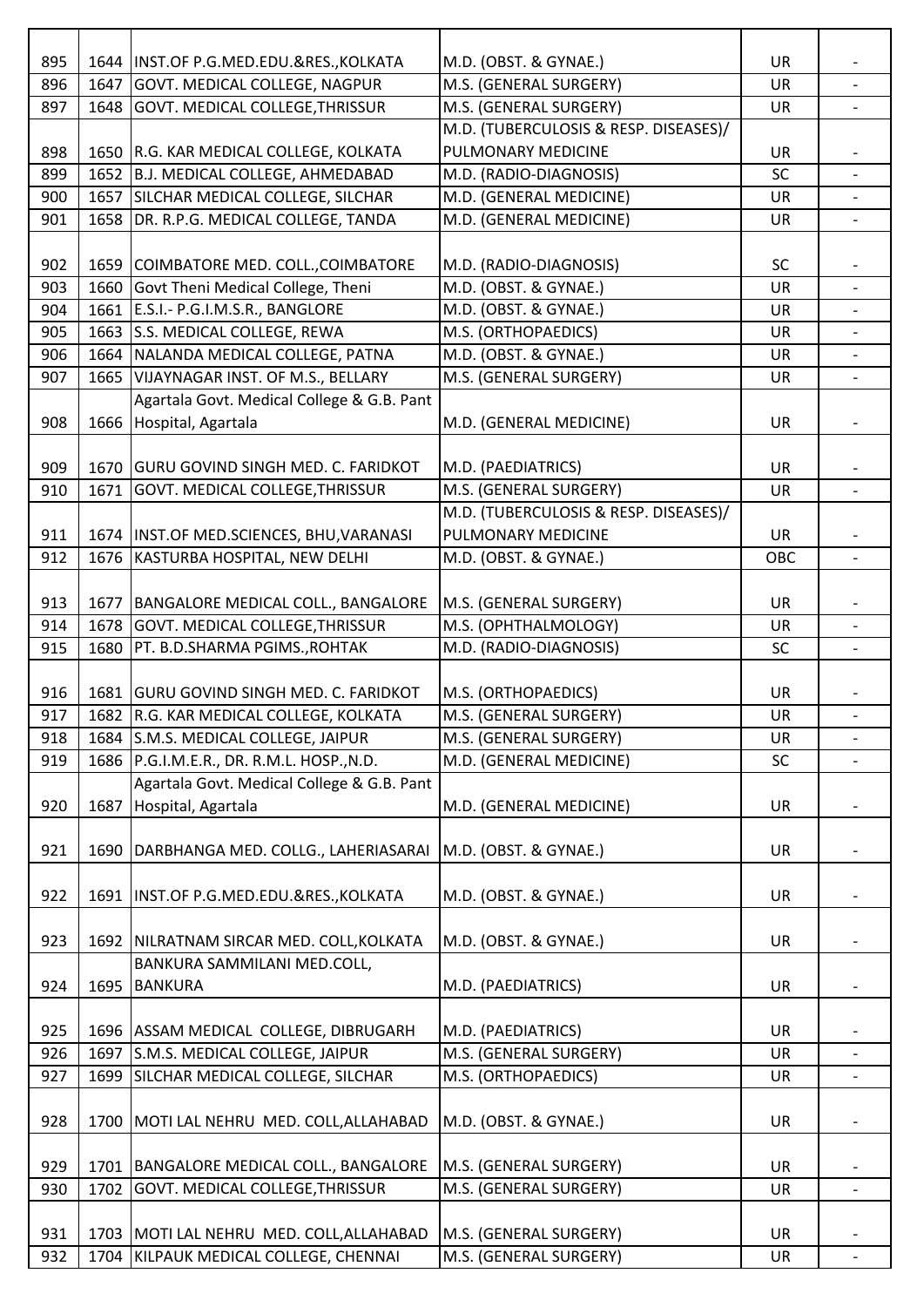| 933 |      | 1707 S.M.S. MEDICAL COLLEGE, JAIPUR        | M.D. (OBST. & GYNAE.)                 | UR        | $\overline{\phantom{0}}$ |
|-----|------|--------------------------------------------|---------------------------------------|-----------|--------------------------|
|     |      |                                            |                                       |           |                          |
| 934 |      | 1710 GOVERNMENT MEDICAL COLLEGE, MIRAJ     | M.D. (OBST. & GYNAE.)                 | UR        |                          |
| 935 |      | 1711 B.J. MEDICAL COLLEGE, AHMEDABAD       | M.S. (GENERAL SURGERY)                | UR        |                          |
| 936 |      | 1712 KILPAUK MEDICAL COLLEGE, CHENNAI      | M.S. (GENERAL SURGERY)                | UR        |                          |
|     |      |                                            |                                       |           |                          |
| 937 |      | 1714   MADURAI MEDICAL COLLEGE, MADURAI    | M.S. (GENERAL SURGERY)                | <b>UR</b> |                          |
|     |      |                                            |                                       |           |                          |
| 938 |      | 1718   ASSAM MEDICAL COLLEGE, DIBRUGARH    | M.D. (PAEDIATRICS)                    | UR        |                          |
|     |      |                                            | M.D. (TUBERCULOSIS & RESP. DISEASES)/ |           |                          |
| 939 |      | 1719   INST.OF P.G.MED.EDU.&RES., KOLKATA  | PULMONARY MEDICINE                    | UR        |                          |
| 940 | 1720 | <b>GRANT MEDICAL COLLEGE, MUMBAI</b>       | M.S. (GENERAL SURGERY)                | SC        |                          |
|     |      |                                            |                                       |           |                          |
| 941 |      | 1724 NILRATNAM SIRCAR MED. COLL, KOLKATA   | M.D. (OBST. & GYNAE.)                 | <b>UR</b> |                          |
| 942 |      | 1726 S.M.S. MEDICAL COLLEGE, JAIPUR        | M.S. (GENERAL SURGERY)                | UR        |                          |
|     |      |                                            |                                       |           |                          |
| 943 |      | 1727   MOTI LAL NEHRU MED. COLL, ALLAHABAD | M.S. (GENERAL SURGERY)                | UR        |                          |
|     |      |                                            |                                       |           |                          |
| 944 |      | 1730   BANGALORE MEDICAL COLL., BANGALORE  | M.D. (ANAESTHESIOLOGY)                | UR        |                          |
| 945 |      | 1731 KILPAUK MEDICAL COLLEGE, CHENNAI      | M.S. (GENERAL SURGERY)                | UR        |                          |
| 946 |      | 1732 B.J. MEDICAL COLLEGE, AHMEDABAD       | M.D. (OBST. & GYNAE.)                 | UR        |                          |
| 947 |      | 1733 MEDICAL COLLEGE, KOLKATA              | M.S. (OPHTHALMOLOGY)                  | <b>UR</b> |                          |
| 948 |      | 1734 S.C.B. MEDICAL COLLEGE, CUTTACK       | M.S. (GENERAL SURGERY)                | UR        |                          |
|     |      |                                            |                                       |           |                          |
| 949 |      | 1735   BANGALORE MEDICAL COLL., BANGALORE  | M.S. (E.N.T.)                         | UR        |                          |
| 950 |      | 1736 GMC HALDWANI                          | M.D. (PAEDIATRICS)                    | <b>UR</b> |                          |
|     |      | S.M.S. MEDICAL COLLEGE, JAIPUR             | M.S. (GENERAL SURGERY)                |           |                          |
| 951 | 1737 |                                            | M.D. (TUBERCULOSIS & RESP. DISEASES)/ | UR        |                          |
| 952 |      | 1739 S.M.S. MEDICAL COLLEGE, JAIPUR        | PULMONARY MEDICINE                    | UR        |                          |
|     |      |                                            |                                       |           |                          |
| 953 |      | 1740 NILRATNAM SIRCAR MED. COLL, KOLKATA   | M.D. (OBST. & GYNAE.)                 | <b>UR</b> |                          |
| 954 | 1742 | GANDHI MEDICAL COLLEGE, BHOPAL             | M.D. (OBST. & GYNAE.)                 | UR        |                          |
| 955 |      | 1743 DR. V.M. GOVT. MEDICAL COLLEGE        | M.D. (OBST. & GYNAE.)                 | <b>UR</b> |                          |
| 956 | 1748 | <b>PATNA MEDICAL COLLEGE</b>               | M.S. (GENERAL SURGERY)                | UR        |                          |
|     |      |                                            | M.D. (TUBERCULOSIS & RESP. DISEASES)/ |           |                          |
| 957 |      |                                            | PULMONARY MEDICINE                    | UR        |                          |
|     |      | 1749   PT. B.D.SHARMA PGIMS., ROHTAK       |                                       |           |                          |
| 958 |      | 1751 BANGALORE MEDICAL COLL., BANGALORE    | M.S. (GENERAL SURGERY)                | <b>UR</b> |                          |
| 959 | 1752 | S.C.B. MEDICAL COLLEGE, CUTTACK            | M.D. (OBST. & GYNAE.)                 | <b>UR</b> |                          |
|     |      |                                            |                                       |           |                          |
| 960 |      | 1753   MADURAI MEDICAL COLLEGE, MADURAI    | M.S. (GENERAL SURGERY)                | <b>UR</b> |                          |
|     |      |                                            |                                       |           |                          |
| 961 |      | 1754   MADURAI MEDICAL COLLEGE, MADURAI    | M.S. (OPHTHALMOLOGY)                  | <b>UR</b> |                          |
|     |      |                                            |                                       |           |                          |
| 962 |      | 1756 GOVT. MEDICAL COLLEGE, AURANGABAD     | M.S. (GENERAL SURGERY)                | UR        |                          |
|     |      |                                            | M.D. (TUBERCULOSIS & RESP. DISEASES)/ |           |                          |
| 963 |      | 1757 S.N. MEDICAL COLLEGE, AGRA            | PULMONARY MEDICINE                    | UR        |                          |
|     |      |                                            |                                       |           |                          |
| 964 |      | 1758 MOTI LAL NEHRU MED. COLL, ALLAHABAD   | M.S. (GENERAL SURGERY)                | UR        |                          |
| 965 | 1760 | MADRAS MEDICAL COLLEGE, CHENNAI            | M.D. (ANAESTHESIOLOGY)                | <b>UR</b> |                          |
| 966 | 1765 | MADRAS MEDICAL COLLEGE, CHENNAI            | M.S. (E.N.T.)                         | UR        |                          |
|     |      |                                            |                                       |           |                          |
| 967 |      | 1768 MYSORE MED.COLL.& RES.INST., MYSORE   | M.S. (GENERAL SURGERY)                | UR        |                          |
| 968 |      | 1769 SETH G.S. MEDICAL COLLEGE, MUMBAI     | M.D. (ANAESTHESIOLOGY)                | UR        | $\overline{\phantom{a}}$ |
| 969 | 1770 | S.M.S. MEDICAL COLLEGE, JAIPUR             | M.S. (GENERAL SURGERY)                | UR        |                          |
|     |      |                                            |                                       |           |                          |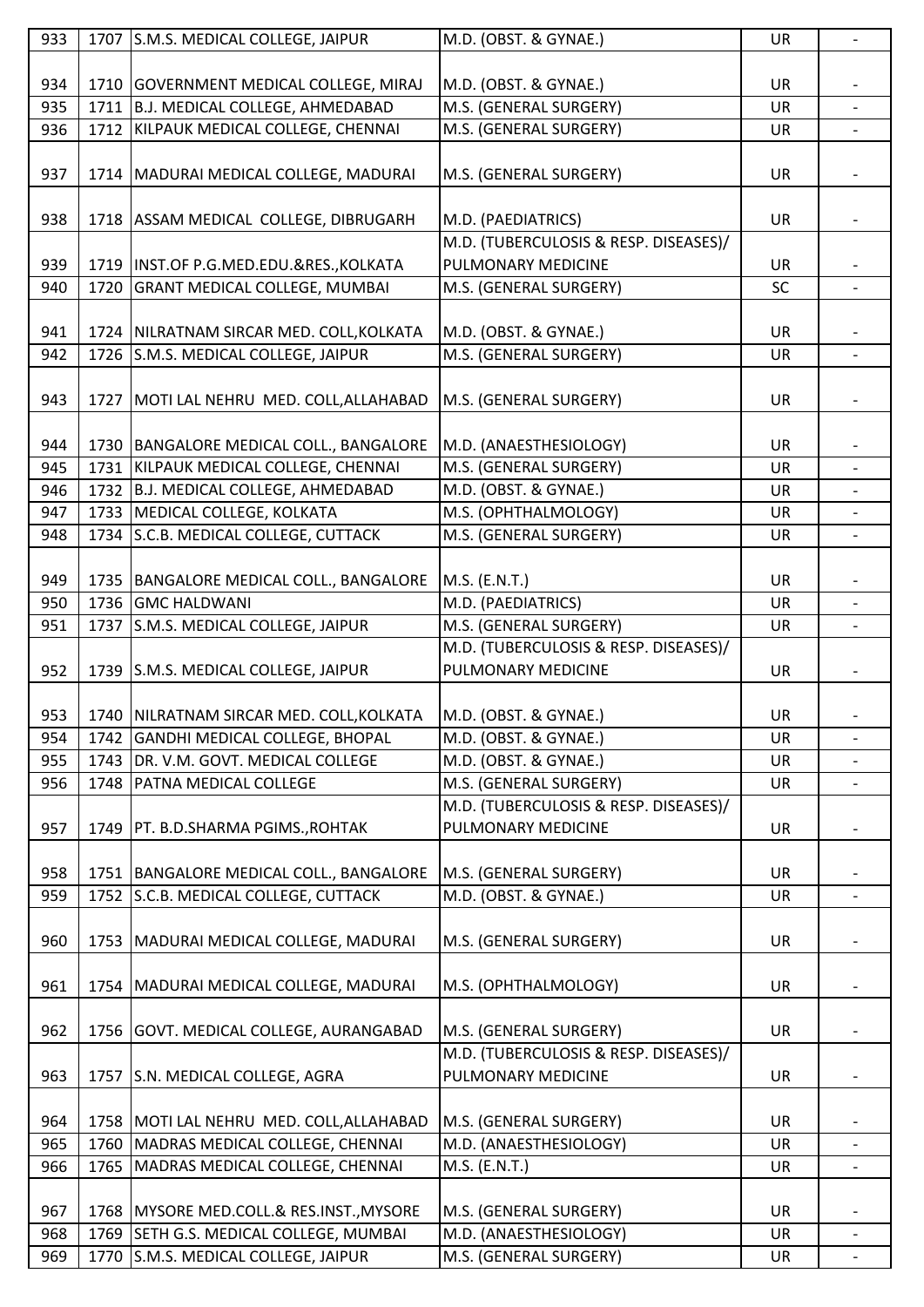| 970  |      | 1771 STANLEY MEDICAL COLLEGE, CHENNAI                             | M.S. (E.N.T.)                         | UR        | $\overline{\phantom{a}}$ |
|------|------|-------------------------------------------------------------------|---------------------------------------|-----------|--------------------------|
|      |      |                                                                   |                                       |           |                          |
| 971  |      | 1772   INDIRA GANDHI GOVT.MED.COLL, NAGPUR   M.S. (OPHTHALMOLOGY) |                                       | <b>UR</b> |                          |
| 972  | 1773 | MADRAS MEDICAL COLLEGE, CHENNAI                                   | M.D. (ANAESTHESIOLOGY)                | <b>UR</b> |                          |
|      |      |                                                                   |                                       |           |                          |
| 973  |      | 1779   MOTI LAL NEHRU MED. COLL, ALLAHABAD                        | M.D. (OBST. & GYNAE.)                 | UR        |                          |
| 974  |      | 1782 G.S.V.M. MEDICAL COLLEGE, KANPUR                             | M.S. (GENERAL SURGERY)                | UR        |                          |
| 975  |      | 1785 STANLEY MEDICAL COLLEGE, CHENNAI                             | M.S. (OPHTHALMOLOGY)                  | UR        | $\overline{\phantom{a}}$ |
|      |      |                                                                   |                                       |           |                          |
| 976  |      | 1786 M.K.C.G.MEDICAL COLLEGE, BRAHMAPUR                           | M.D. (OBST. & GYNAE.)                 | UR        |                          |
| 977  |      | 1789   PT. J.N.M. MEDICAL COLLEGE, RAIPUR                         | M.S. (OPHTHALMOLOGY)                  | <b>UR</b> | $\overline{\phantom{0}}$ |
| 978  |      | 1790 S.M.S. MEDICAL COLLEGE, JAIPUR                               | M.S. (OPHTHALMOLOGY)                  | UR        |                          |
|      |      |                                                                   | M.D. (TUBERCULOSIS & RESP. DISEASES)/ |           |                          |
| 979  |      | 1791 S.M.S. MEDICAL COLLEGE, JAIPUR                               | PULMONARY MEDICINE                    | UR        |                          |
| 980  |      | 1792 MADRAS MEDICAL COLLEGE, CHENNAI                              | M.D. (ANAESTHESIOLOGY)                | UR        |                          |
| 981  |      | 1793 S.C.B. MEDICAL COLLEGE, CUTTACK                              | M.S. (OPHTHALMOLOGY)                  | <b>UR</b> |                          |
|      |      |                                                                   |                                       |           |                          |
| 982  |      | 1794   MADURAI MEDICAL COLLEGE, MADURAI                           | M.S. (GENERAL SURGERY)                | UR        |                          |
|      |      |                                                                   | M.D. (TUBERCULOSIS & RESP. DISEASES)/ |           |                          |
| 983  |      | 1796 K.G MEDICAL UNIV, LUCKNOW                                    | PULMONARY MEDICINE                    | UR        |                          |
| 984  |      | 1797 S.C.B. MEDICAL COLLEGE, CUTTACK                              | M.S. (GENERAL SURGERY)                | <b>UR</b> |                          |
| 985  |      | 1798 S.M.S. MEDICAL COLLEGE, JAIPUR                               | M.D. (OBST. & GYNAE.)                 | UR        |                          |
|      |      |                                                                   |                                       |           |                          |
| 986  |      | 1801   MADURAI MEDICAL COLLEGE, MADURAI                           | M.S. (GENERAL SURGERY)                | UR        |                          |
|      |      | Agartala Govt. Medical College & G.B. Pant                        |                                       |           |                          |
| 987  |      | 1804 Hospital, Agartala                                           | M.D. (PAEDIATRICS)                    | <b>UR</b> |                          |
| 988  |      | 1806 GOVT. MEDICAL COLLEGE, PATIALA                               | M.D. (OBST. & GYNAE.)                 | UR        | $\overline{\phantom{a}}$ |
|      |      |                                                                   | M.D. (TUBERCULOSIS & RESP. DISEASES)/ |           |                          |
| 989  |      | 1807 B.J. MEDICAL COLLEGE, AHMEDABAD                              | PULMONARY MEDICINE                    | <b>UR</b> |                          |
| 990  |      | 1808   PT. B.D.SHARMA PGIMS., ROHTAK                              | M.D. (ANAESTHESIOLOGY)                | <b>UR</b> | $\blacksquare$           |
| 991  |      | 1809 R.G. KAR MEDICAL COLLEGE, KOLKATA                            | M.S. (GENERAL SURGERY)                | <b>UR</b> |                          |
| 992  |      | 1811   KILPAUK MEDICAL COLLEGE, CHENNAI                           | M.S. (GENERAL SURGERY)                | UR        |                          |
|      |      |                                                                   |                                       |           |                          |
| 993  |      | 1814 COIMBATORE MED. COLL., COIMBATORE                            | M.S. (E.N.T.)                         | UR        |                          |
| 994  |      | 1815   PT. J.N.M. MEDICAL COLLEGE, RAIPUR                         | M.D. (OBST. & GYNAE.)                 | <b>UR</b> |                          |
| 995  | 1817 | ESI-PGIMSR, ANDHERI (E), MUMBAI                                   | M.D. (OBST. & GYNAE.)                 | OBC       |                          |
| 996  | 1819 | S.C.B. MEDICAL COLLEGE, CUTTACK                                   | M.S. (GENERAL SURGERY)                | UR        |                          |
|      |      |                                                                   |                                       |           |                          |
| 997  |      | 1821   MAULANA AZAD MEDICAL COLL., N.DELHI                        | DIPLOMA IN CHILD HEALTH/ PAEDIATRICS  | UR        |                          |
|      |      |                                                                   |                                       |           |                          |
| 998  |      | 1823   MADURAI MEDICAL COLLEGE, MADURAI                           | M.S. (GENERAL SURGERY)                | <b>UR</b> |                          |
|      |      |                                                                   |                                       |           |                          |
| 999  |      | 1824 THANJAVUR MED. COLLEGE, THANJAVUR                            | M.S. (GENERAL SURGERY)                | UR        |                          |
| 1000 |      | 1826 G.S.V.M. MEDICAL COLLEGE, KANPUR                             | M.D. (OBST. & GYNAE.)                 | UR        | $\overline{\phantom{a}}$ |
|      |      | REGIONAL INST OF MEDICAL SCIENCE,                                 | M.D. (TUBERCULOSIS & RESP. DISEASES)/ |           |                          |
| 1001 |      | 1828  IMPHAL                                                      | PULMONARY MEDICINE                    | UR        |                          |
|      |      |                                                                   | M.D. (TUBERCULOSIS & RESP. DISEASES)/ |           |                          |
| 1002 | 1830 | INDIRA GANDHI GOVT.MED.COLL, NAGPUR                               | PULMONARY MEDICINE                    | <b>UR</b> |                          |
| 1003 | 1836 | KILPAUK MEDICAL COLLEGE, CHENNAI                                  | M.S. (GENERAL SURGERY)                | <b>UR</b> | $\overline{\phantom{a}}$ |
|      |      |                                                                   | M.D. (TUBERCULOSIS & RESP. DISEASES)/ |           |                          |
| 1004 |      | 1837 G.S.V.M. MEDICAL COLLEGE, KANPUR                             | PULMONARY MEDICINE                    | UR        |                          |
|      |      | GOVERMENT MEDICAL COLLEGE,                                        |                                       |           |                          |
| 1005 |      | 1838 Kozhikode                                                    | DIPLOMA IN CHILD HEALTH/ PAEDIATRICS  | UR        |                          |
| 1006 |      | 1841 GOVT. MEDICAL COLLEGE, KOTTAYAM                              | M.D. (ANAESTHESIOLOGY)                | <b>UR</b> |                          |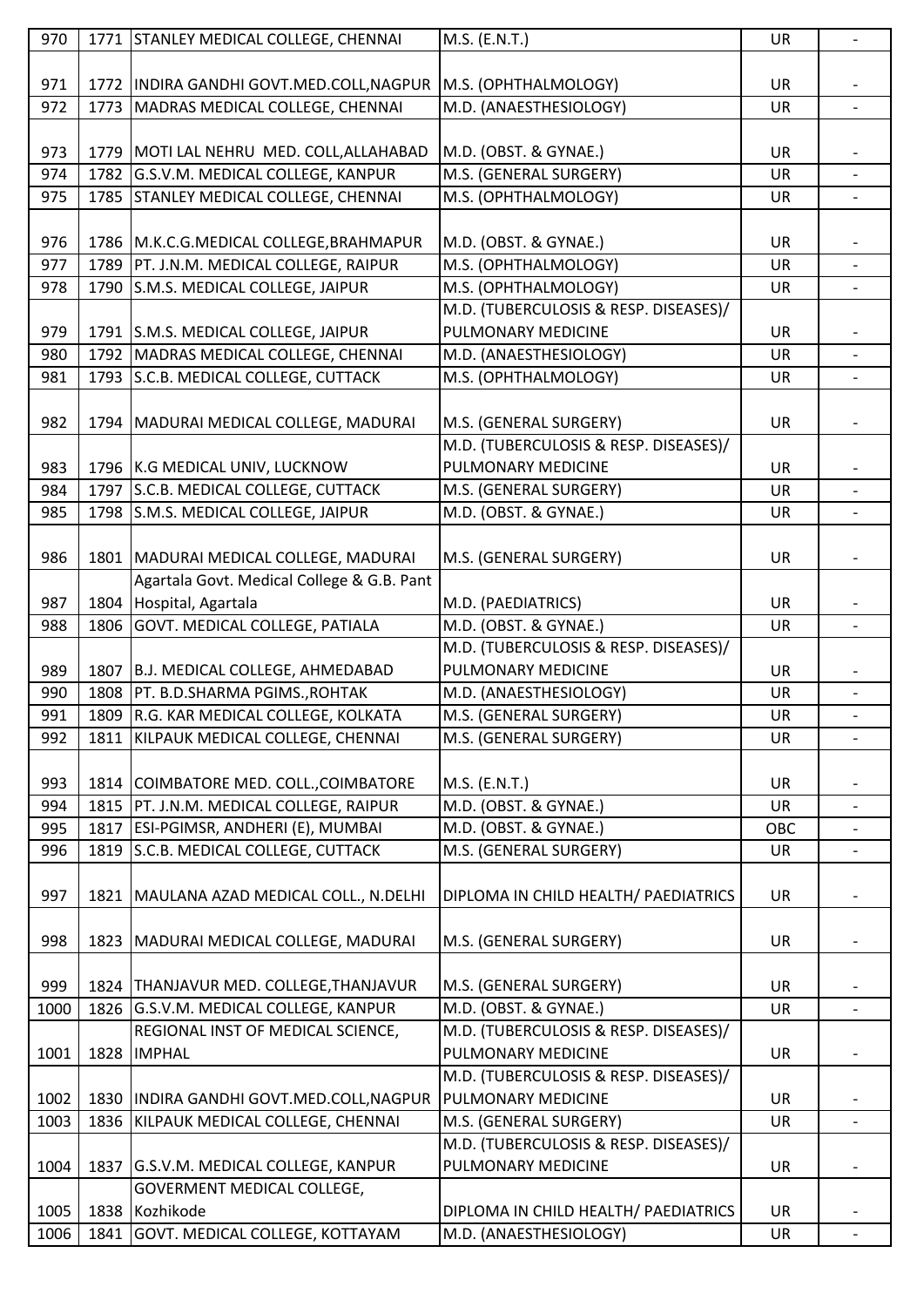| 1007         |      | 1842 JWAHAR LAL NEHRU M.C. AMU, ALIGARH                                             | M.S. (GENERAL SURGERY)                                      | <b>UR</b> |                          |
|--------------|------|-------------------------------------------------------------------------------------|-------------------------------------------------------------|-----------|--------------------------|
| 1008         |      | 1848 TIRUNELVELI MED. COLL., TIRUNELVELI                                            | M.S. (GENERAL SURGERY)                                      | UR        |                          |
| 1009         |      | 1850 S.C.B. MEDICAL COLLEGE, CUTTACK                                                | M.S. (GENERAL SURGERY)                                      | UR        |                          |
|              |      |                                                                                     |                                                             |           |                          |
| 1010         |      | 1858   DARBHANGA MED. COLLG., LAHERIASARAI                                          | M.S. (GENERAL SURGERY)                                      | UR        |                          |
| 1011         |      | 1860 DR. S.N. MEDICAL COLLEGE, JODHPUR                                              | M.S. (GENERAL SURGERY)                                      | UR        |                          |
|              |      |                                                                                     |                                                             |           |                          |
| 1012         |      | 1861 S.R.T.R. MEDICAL COLLEGE, AMBAJOGAI                                            | M.S. (OPHTHALMOLOGY)                                        | UR        |                          |
| 1013         |      | 1863 G.S.V.M. MEDICAL COLLEGE, KANPUR                                               | M.S. (GENERAL SURGERY)                                      | <b>UR</b> |                          |
| 1014         |      | 1867 GRANT MEDICAL COLLEGE, MUMBAI                                                  | M.S. (OPHTHALMOLOGY)                                        | UR        |                          |
| 1015         |      | 1868   DR. S.N. MEDICAL COLLEGE, JODHPUR                                            | M.D. (OBST. & GYNAE.)                                       | UR        |                          |
| 1016         |      | 1869 B.J. MEDICAL COLLEGE, AHMEDABAD                                                | M.D. (OBST. & GYNAE.)                                       | UR        | $\overline{\phantom{a}}$ |
|              |      |                                                                                     |                                                             |           |                          |
| 1017         |      | 1870 M.K.C.G.MEDICAL COLLEGE, BRAHMAPUR                                             | M.D. (OBST. & GYNAE.)                                       | UR        |                          |
|              |      |                                                                                     |                                                             |           |                          |
| 1018         |      | 1874   MAHATMA GANDHI MEMO. M.C., INDORE                                            | M.S. (GENERAL SURGERY)                                      | UR        |                          |
|              |      |                                                                                     |                                                             |           |                          |
| 1019         |      | 1876   M.K.C.G.MEDICAL COLLEGE, BRAHMAPUR                                           | M.D. (OBST. & GYNAE.)                                       | UR        |                          |
| 1020         | 1877 | <b>GOVT.MEDICAL COLLEGE, AMRITSAR</b>                                               | M.D. (OBST. & GYNAE.)                                       | UR        |                          |
|              |      |                                                                                     |                                                             |           |                          |
| 1021         |      | 1879 MYSORE MED.COLL.& RES.INST., MYSORE                                            | M.S. (GENERAL SURGERY)                                      | <b>UR</b> |                          |
| 1022         | 1880 | B.J. MEDICAL COLLEGE, AHMEDABAD                                                     | M.D. (OBST. & GYNAE.)                                       | UR        | $\overline{\phantom{a}}$ |
|              |      | GOVERMENT MEDICAL COLLEGE,                                                          |                                                             |           |                          |
| 1023         |      | 1881 Kozhikode                                                                      | DIPLOMA IN CHILD HEALTH/ PAEDIATRICS                        | UR        |                          |
| 1024         |      | 1882 B.J. MEDICAL COLLEGE, AHMEDABAD                                                | M.D. (OBST. & GYNAE.)                                       | UR        |                          |
|              |      |                                                                                     |                                                             |           |                          |
| 1025         | 1883 | DARBHANGA MED. COLLG., LAHERIASARAI                                                 | M.S. (GENERAL SURGERY)                                      | <b>UR</b> |                          |
|              |      |                                                                                     |                                                             |           |                          |
| 1026         |      | 1884   MAULANA AZAD MEDICAL COLL., N.DELHI                                          | M.S. (OPHTHALMOLOGY)                                        | OBC       |                          |
|              |      |                                                                                     |                                                             |           |                          |
| 1027         |      | 1886   INST.OF MED.SCIENCES, BHU, VARANASI                                          | M.S. (OPHTHALMOLOGY)                                        | UR        |                          |
|              |      |                                                                                     |                                                             |           |                          |
| 1028         |      | 1887 JWAHAR LAL NEHRU M.C. AMU, ALIGARH                                             | M.S. (GENERAL SURGERY)                                      | UR        |                          |
|              |      |                                                                                     |                                                             |           |                          |
|              |      |                                                                                     | DIP. IN DERM. VENEREOLOGY &                                 |           |                          |
|              |      |                                                                                     | LEPROSY/DERMATOLOGY /VENEREOLOGY                            |           |                          |
|              |      |                                                                                     | & DERMATOLOGY/LEPROSY/VENEREAL                              |           |                          |
| 1029         |      | 1888   L.TILAK MUNICIPAL MED.COLL., MUMBAI                                          | <b>DISEASE &amp; LEPROSY</b>                                | <b>UR</b> |                          |
| 1030         |      | 1894 K.G MEDICAL UNIV, LUCKNOW                                                      | M.S. (OPHTHALMOLOGY)                                        | <b>UR</b> |                          |
|              |      |                                                                                     |                                                             |           |                          |
| 1031         |      | 1896   THANJAVUR MED. COLLEGE, THANJAVUR                                            | M.S. (GENERAL SURGERY)                                      | UR        |                          |
|              |      |                                                                                     |                                                             |           |                          |
| 1032<br>1033 |      | 1897 UNIV. COLL. OF MED. SCIENCE, N. DELHI<br>1898 G.S.V.M. MEDICAL COLLEGE, KANPUR | M.S. (OPHTHALMOLOGY)<br>M.D. (OBST. & GYNAE.)               | OBC       |                          |
|              |      |                                                                                     |                                                             | UR        |                          |
| 1034         |      | 1899   MEDICAL COLLEGE, KOLKATA                                                     | M.S. (OPHTHALMOLOGY)                                        | <b>UR</b> |                          |
| 1035         |      | 1900 G.S.V.M. MEDICAL COLLEGE, KANPUR                                               | M.S. (GENERAL SURGERY)                                      | <b>UR</b> |                          |
| 1036         |      | 1902 GRANT MEDICAL COLLEGE, MUMBAI                                                  | M.S. (OPHTHALMOLOGY)                                        | UR        |                          |
|              |      |                                                                                     | M.D. (TUBERCULOSIS & RESP. DISEASES)/                       |           |                          |
| 1037         |      | 1903 S.M.S. MEDICAL COLLEGE, JAIPUR                                                 | PULMONARY MEDICINE                                          | UR        |                          |
|              |      |                                                                                     |                                                             |           |                          |
| 1038         |      | 1904   MYSORE MED.COLL.& RES.INST., MYSORE                                          | M.S. (GENERAL SURGERY)                                      | <b>UR</b> |                          |
| 1039         |      | 1905 R.G. KAR MEDICAL COLLEGE, KOLKATA                                              | M.D. (TUBERCULOSIS & RESP. DISEASES)/<br>PULMONARY MEDICINE | UR        |                          |
|              |      |                                                                                     |                                                             |           |                          |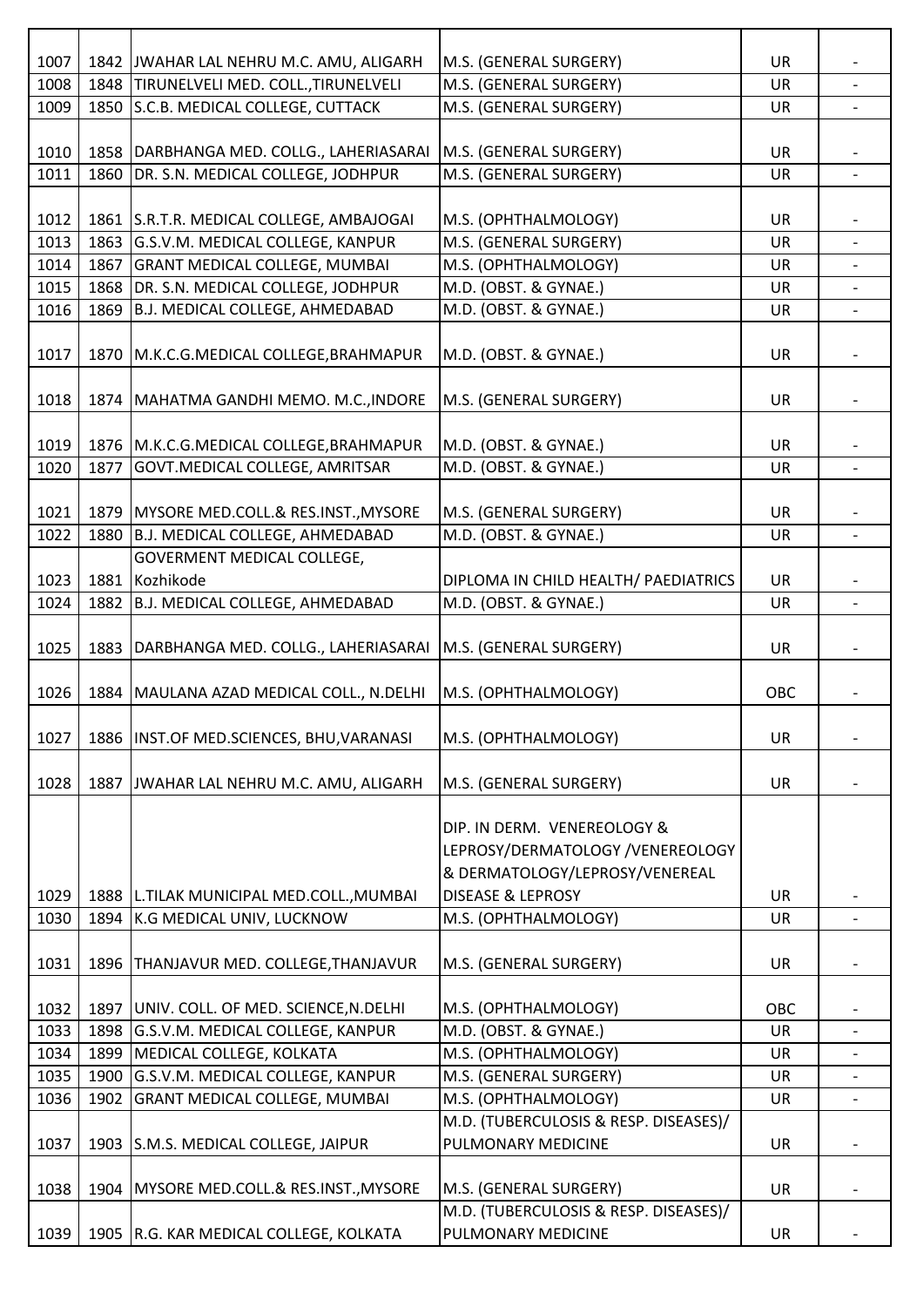| 1040 | 1907 | NILRATNAM SIRCAR MED. COLL, KOLKATA                   | M.S. (GENERAL SURGERY)                                         | UR        |                          |
|------|------|-------------------------------------------------------|----------------------------------------------------------------|-----------|--------------------------|
| 1041 |      | 1908 GAJA RAJA MEDICAL COLLEGE, GWALIOR               | M.D. (OBST. & GYNAE.)                                          | <b>UR</b> |                          |
| 1042 | 1909 | GUWAHATI MEDICAL COLLEGE, GUWAHATI PULMONARY MEDICINE | M.D. (TUBERCULOSIS & RESP. DISEASES)/                          | UR        |                          |
| 1043 | 1910 | COIMBATORE MED. COLL., COIMBATORE                     | M.S. (GENERAL SURGERY)                                         | <b>UR</b> |                          |
| 1044 |      | 1913 GOVERNMENT MEDICAL COLL., BARODA                 | M.S. (GENERAL SURGERY)                                         | UR        |                          |
| 1045 |      | 1914 JWAHAR LAL NEHRU M.C. AMU, ALIGARH               | M.S. (GENERAL SURGERY)                                         | OBC       |                          |
| 1046 |      | 1915   PT. J.N.M. MEDICAL COLLEGE, RAIPUR             | M.D. (OBST. & GYNAE.)                                          | UR        |                          |
|      |      |                                                       |                                                                |           |                          |
| 1047 |      | 1917 JAWAHAR LAL NEHRU MED.COLL., AJMER               | M.S. (GENERAL SURGERY)                                         | UR        |                          |
| 1048 | 1920 | VIJAYNAGAR INST. OF M.S., BELLARY                     | M.S. (GENERAL SURGERY)                                         | UR        |                          |
|      |      |                                                       | M.D. (TUBERCULOSIS & RESP. DISEASES)/                          |           |                          |
| 1049 |      | 1925 S.M.S. MEDICAL COLLEGE, JAIPUR                   | PULMONARY MEDICINE                                             | UR        |                          |
|      |      |                                                       |                                                                |           |                          |
| 1050 |      | 1926 GAJA RAJA MEDICAL COLLEGE, GWALIOR               | M.D. (OBST. & GYNAE.)                                          | UR        |                          |
|      |      |                                                       | M.D. (TUBERCULOSIS & RESP. DISEASES)/                          |           |                          |
| 1051 |      | 1930   NILRATNAM SIRCAR MED. COLL, KOLKATA            | PULMONARY MEDICINE                                             | UR        |                          |
| 1052 | 1933 | L.L.R.M. MEDICAL COLLEGE, MEERUT                      | M.D. (OBST. & GYNAE.)                                          | <b>UR</b> | $\overline{\phantom{a}}$ |
|      |      |                                                       |                                                                |           |                          |
| 1053 |      | 1934 UNIV. COLL. OF MED. SCIENCE, N.DELHI             | M.D. (ANAESTHESIOLOGY)                                         | OBC       |                          |
| 1054 | 1935 | GOVT. MEDICAL COLLEGE, THRISSUR                       | M.D. (ANAESTHESIOLOGY)                                         | <b>UR</b> | $\overline{a}$           |
| 1055 | 1936 | <b>REGIONAL CANCER CENTRE</b>                         | M.D. (ANAESTHESIOLOGY)                                         | UR        |                          |
| 1056 | 1940 | MADURAI MEDICAL COLLEGE, MADURAI                      | M.D. (ANAESTHESIOLOGY)                                         | UR        |                          |
| 1057 |      | 1942   THANJAVUR MED. COLLEGE, THANJAVUR              | M.S. (GENERAL SURGERY)                                         | <b>UR</b> |                          |
|      |      |                                                       |                                                                |           |                          |
| 1058 |      | 1944   INST.OF P.G.MED.EDU.&RES., KOLKATA             | M.S. (GENERAL SURGERY)                                         | UR        |                          |
| 1059 | 1950 | P.G.I.M.E.R., DR. R.M.L. HOSP., N.D.                  | M.D. (ANAESTHESIOLOGY)                                         | OBC       |                          |
| 1060 | 1953 | RAJENDRA INST. OF MED. SC., RANCHI                    | M.S. (GENERAL SURGERY)                                         | <b>UR</b> |                          |
|      |      |                                                       | M.D. (TUBERCULOSIS & RESP. DISEASES)/                          |           |                          |
| 1061 |      | 1954 R.N.T. MEDICAL COLLEGE, UDAIPUR                  | PULMONARY MEDICINE                                             | <b>UR</b> |                          |
| 1062 | 1957 | JWAHAR LAL NEHRU M.C. AMU, ALIGARH                    | M.S. (GENERAL SURGERY)                                         | OBC       |                          |
| 1063 | 1958 | INDIRA GANDHI GOVT.MED.COLL, NAGPUR                   | M.S. (GENERAL SURGERY)                                         | <b>UR</b> |                          |
|      |      |                                                       |                                                                |           |                          |
| 1064 | 1959 | CHENGALPATTU M. C., CHENGALPATTU                      | M.S. (GENERAL SURGERY)                                         | <b>UR</b> |                          |
| 1065 | 1962 | V.S.S. MEDICAL COLLEGE, BURLA                         | M.D. (OBST. & GYNAE.)                                          | <b>UR</b> |                          |
| 1066 | 1963 | NETAJI S.C. BOSE G.M.C, JABALPUR                      | M.S. (GENERAL SURGERY)                                         | <b>UR</b> |                          |
|      |      |                                                       | M.D. (TUBERCULOSIS & RESP. DISEASES)/                          |           |                          |
| 1067 |      | 1966 G.S.V.M. MEDICAL COLLEGE, KANPUR                 | PULMONARY MEDICINE                                             | <b>UR</b> |                          |
|      |      | GOVT.                                                 | MD (DERM., VENE. & LEPROSY)/<br>(DERMATOLOGY)/(SKIN & VENEREAL |           |                          |
| 1068 | 1967 | MED.COLL, THIRUVANANTHAPURAM                          | DISEASES)/(VENEREOLOGY)                                        | SC        |                          |
| 1069 | 1968 | R.N.T. MEDICAL COLLEGE, UDAIPUR                       | M.D. (OBST. & GYNAE.)                                          | <b>UR</b> |                          |
| 1070 | 1969 | NETAJI S.C. BOSE G.M.C, JABALPUR                      | M.S. (GENERAL SURGERY)                                         | UR        |                          |
|      |      |                                                       |                                                                |           |                          |
| 1071 |      | 1970 L.TILAK MUNICIPAL MED.COLL., MUMBAI              | M.D. (ANAESTHESIOLOGY)                                         | <b>UR</b> |                          |
| 1072 |      | 1971 V.S.S. MEDICAL COLLEGE, BURLA                    | M.D. (OBST. & GYNAE.)                                          | UR        |                          |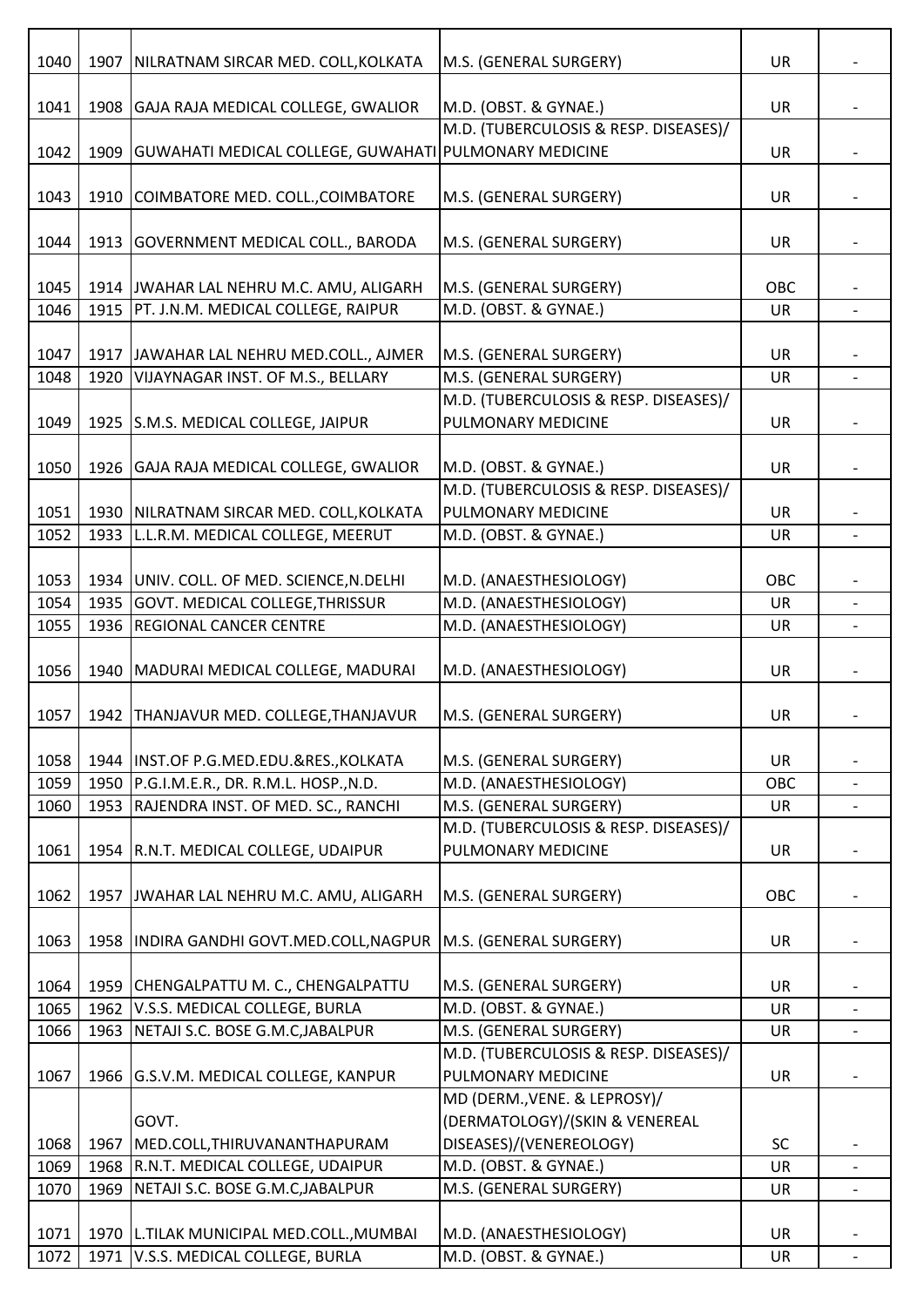| 1073         |      | 1976   L.L.R.M. MEDICAL COLLEGE, MEERUT                                  | M.D. (OBST. & GYNAE.)                          | UR              | $\overline{\phantom{a}}$ |
|--------------|------|--------------------------------------------------------------------------|------------------------------------------------|-----------------|--------------------------|
| 1074         |      | 1978 NALANDA MEDICAL COLLEGE, PATNA                                      | M.S. (GENERAL SURGERY)                         | UR              |                          |
| 1075         | 1979 | SETH G.S. MEDICAL COLLEGE, MUMBAI                                        | M.D. (ANAESTHESIOLOGY)                         | <b>UR</b>       |                          |
|              |      |                                                                          |                                                |                 |                          |
| 1076         |      | 1981 KARNATAKA INSTT. OF MED. SCI. HUBLI                                 | M.S. (OPHTHALMOLOGY)                           | UR              |                          |
| 1077         | 1984 | V.S.S. MEDICAL COLLEGE, BURLA                                            | M.D. (OBST. & GYNAE.)                          | UR              |                          |
| 1078         |      | 1986 TIRUNELVELI MED. COLL., TIRUNELVELI                                 | M.S. (GENERAL SURGERY)                         | UR              |                          |
| 1079         | 1990 | RAJENDRA INST. OF MED. SC., RANCHI                                       | M.S. (GENERAL SURGERY)                         | UR              | $\overline{\phantom{a}}$ |
|              |      |                                                                          |                                                |                 |                          |
| 1080         |      | 1991 COIMBATORE MED. COLL., COIMBATORE                                   | M.S. (GENERAL SURGERY)                         | UR              |                          |
|              |      |                                                                          | M.D. (PREVENTIVE & SOCIAL MEDICINE)/           |                 |                          |
| 1081         |      | 1993   MAULANA AZAD MEDICAL COLL., N.DELHI                               | <b>COMMUNITY MEDICINE</b>                      | UR              |                          |
|              |      |                                                                          |                                                |                 |                          |
| 1082         |      | 1997 COIMBATORE MED. COLL., COIMBATORE                                   | M.S. (GENERAL SURGERY)                         | UR              |                          |
| 1083         | 2004 | ESI-POST GRAD.INST.MED.SCI.&REC.                                         | M.S. (GENERAL SURGERY)                         | OBC             |                          |
|              |      |                                                                          | M.D. (TUBERCULOSIS & RESP. DISEASES)/          |                 |                          |
|              |      |                                                                          | PULMONARY MEDICINE                             | UR              |                          |
| 1084         |      | 2005   MOTI LAL NEHRU MED. COLL, ALLAHABAD                               | M.D. (TUBERCULOSIS & RESP. DISEASES)/          |                 |                          |
|              |      |                                                                          |                                                |                 |                          |
| 1085         |      | 2006 GOVT. MEDICAL COLLEGE, PATIALA                                      | PULMONARY MEDICINE                             | UR              |                          |
|              |      |                                                                          |                                                |                 |                          |
| 1086         |      | 2008 COIMBATORE MED. COLL., COIMBATORE                                   | M.S. (GENERAL SURGERY)                         | UR              |                          |
|              |      |                                                                          |                                                |                 |                          |
| 1087         |      | 2010 GOVERNMENT MEDICAL COLL., BARODA                                    | M.D. (OBST. & GYNAE.)                          | UR              |                          |
|              |      |                                                                          |                                                |                 |                          |
| 1088         |      | 2011   MYSORE MED.COLL.& RES.INST., MYSORE                               | M.S. (GENERAL SURGERY)                         | UR              |                          |
| 1089         |      | 2018 S.C.B. MEDICAL COLLEGE, CUTTACK                                     | M.S. (GENERAL SURGERY)                         | <b>UR</b>       |                          |
| 1090         | 2019 | TIRUNELVELI MED. COLL., TIRUNELVELI                                      | M.S. (GENERAL SURGERY)                         | UR              | $\overline{\phantom{a}}$ |
|              |      |                                                                          |                                                |                 |                          |
|              |      |                                                                          |                                                |                 |                          |
| 1091         |      | 2020 GOVT. MEDICAL COLLEGE, AURANGABAD                                   | M.S. (GENERAL SURGERY)                         | <b>UR</b>       |                          |
| 1092         | 2021 | VIJAYNAGAR INST. OF M.S., BELLARY                                        | M.S. (OPHTHALMOLOGY)                           | UR              | $\blacksquare$           |
|              |      |                                                                          |                                                |                 |                          |
| 1093         |      | 2023 LADY HARDINGE MEDICAL COLL., N.DELHI                                | M.D. (ANAESTHESIOLOGY)                         | OBC             |                          |
| 1094         |      | 2024 GOVT. MEDICAL COLLEGE, THRISSUR                                     | M.D. (RADIO-THERAPY)                           | <b>UR</b>       |                          |
|              |      |                                                                          |                                                |                 |                          |
| 1095         |      | 2025   INST.OF P.G.MED.EDU.&RES., KOLKATA                                | M.S. (GENERAL SURGERY)                         | <b>UR</b>       |                          |
| 1096         |      | 2026 GOVT. MEDICAL COLLEGE, THRISSUR                                     | M.D. (ANAESTHESIOLOGY)                         | UR              |                          |
|              |      |                                                                          |                                                |                 |                          |
| 1097         |      | 2028   INST.OF MED.SCIENCES, BHU, VARANASI                               | M.D. (ANAESTHESIOLOGY)                         | <b>UR</b>       |                          |
| 1098         | 2029 | GOA MEDICAL COLLEGE, PANAJI, GOA                                         | M.S. (GENERAL SURGERY)                         | UR              | $\overline{\phantom{a}}$ |
|              |      |                                                                          |                                                |                 |                          |
| 1099         |      | 2031   M.K.C.G.MEDICAL COLLEGE, BRAHMAPUR                                | M.S. (GENERAL SURGERY)                         | UR              |                          |
|              |      | 2032 STANLEY MEDICAL COLLEGE, CHENNAI                                    | M.D. (ANAESTHESIOLOGY)                         | <b>UR</b>       |                          |
| 1100<br>1101 |      |                                                                          |                                                |                 |                          |
|              |      | 2033 NETAJI S.C. BOSE G.M.C, JABALPUR                                    | M.S. (GENERAL SURGERY)                         | UR              |                          |
|              |      |                                                                          | M.D. (TUBERCULOSIS & RESP. DISEASES)/          |                 |                          |
| 1102         |      | 2034 DR. S.N. MEDICAL COLLEGE, JODHPUR                                   | PULMONARY MEDICINE                             | <b>UR</b>       |                          |
| 1103         |      | 2035 R.G. KAR MEDICAL COLLEGE, KOLKATA                                   | M.S. (GENERAL SURGERY)                         | UR              |                          |
| 1104         |      | 2036 RAJENDRA INST. OF MED. SC., RANCHI                                  | M.S. (GENERAL SURGERY)                         | <b>UR</b>       |                          |
|              |      |                                                                          |                                                |                 |                          |
| 1105         |      | 2038   GOVERNMENT MEDICAL COLLEGE, MIRAJ                                 | M.S. (GENERAL SURGERY)                         | UR              |                          |
| 1106         |      | 2039 GANDHI MEDICAL COLLEGE, BHOPAL                                      | M.S. (GENERAL SURGERY)                         | UR              |                          |
| 1107         |      | 2041   TATA MEMORIAL CENTRE, MUMBAI                                      | M.D. (ANAESTHESIOLOGY)                         | UR              |                          |
| 1108         |      | 2042 RAJENDRA INST. OF MED. SC., RANCHI                                  | M.S. (GENERAL SURGERY)                         | <b>UR</b>       |                          |
| 1109         | 2043 | S.N. MEDICAL COLLEGE, AGRA                                               | M.S. (GENERAL SURGERY)                         | UR              | $\overline{\phantom{a}}$ |
| 1110<br>1111 |      | 2044 DR. S.N. MEDICAL COLLEGE, JODHPUR<br>2046 K.G MEDICAL UNIV, LUCKNOW | M.S. (GENERAL SURGERY)<br>M.S. (OPHTHALMOLOGY) | <b>UR</b><br>UR |                          |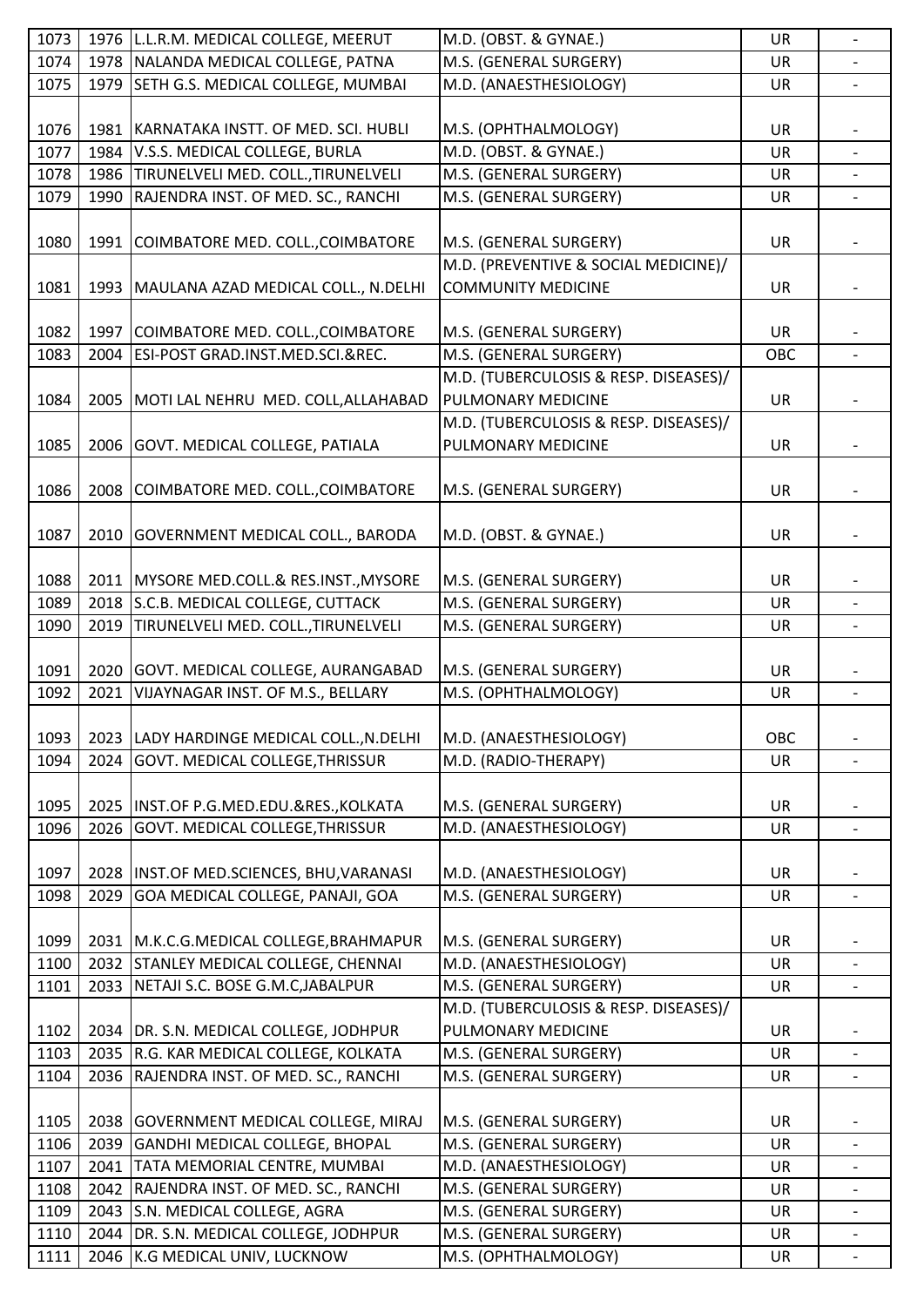| 1112 |      | 2048   PT. B.D.SHARMA PGIMS., ROHTAK        | M.S. (OPHTHALMOLOGY)                  | UR        |                          |
|------|------|---------------------------------------------|---------------------------------------|-----------|--------------------------|
|      |      |                                             |                                       |           |                          |
| 1113 |      | 2049   BANGALORE MEDICAL COLL., BANGALORE   | M.S. (E.N.T.)                         | UR        |                          |
| 1114 |      | 2050 GOVT. MEDICAL COLLEGE, PATIALA         | M.S. (GENERAL SURGERY)                | UR        | $\overline{\phantom{a}}$ |
| 1115 |      | 2051 DR. S.N. MEDICAL COLLEGE, JODHPUR      | M.D. (OBST. & GYNAE.)                 | <b>UR</b> |                          |
| 1116 |      | 2053 MEDICAL COLLEGE, KOLKATA               | M.D. (OBST. & GYNAE.)                 | UR        |                          |
| 1117 |      | 2055 S.N. MEDICAL COLLEGE, AGRA             | M.D. (OBST. & GYNAE.)                 | <b>UR</b> |                          |
|      |      |                                             |                                       |           |                          |
|      |      |                                             |                                       |           |                          |
| 1118 |      | 2056 NILRATNAM SIRCAR MED. COLL, KOLKATA    | M.D. (OBST. & GYNAE.)                 | <b>UR</b> |                          |
| 1119 |      | 2057 RAJENDRA INST. OF MED. SC., RANCHI     | M.D. (OBST. & GYNAE.)                 | UR        |                          |
|      |      |                                             |                                       |           |                          |
| 1120 |      | 2058   PT. B.D.SHARMA PGIMS., ROHTAK        | DIPLOMA IN CHILD HEALTH/ PAEDIATRICS  | UR        |                          |
| 1121 |      | 2059 S.S. MEDICAL COLLEGE, REWA             | M.D. (OBST. & GYNAE.)                 | <b>UR</b> | $\overline{\phantom{a}}$ |
|      |      |                                             |                                       |           |                          |
| 1122 |      | 2062 MYSORE MED.COLL.& RES.INST., MYSORE    | M.S. (GENERAL SURGERY)                | <b>UR</b> |                          |
|      |      |                                             |                                       |           |                          |
| 1123 |      | 2066 MYSORE MED.COLL.& RES.INST., MYSORE    | M.S. (GENERAL SURGERY)                | UR        |                          |
| 1124 |      | 2067 R.N.T. MEDICAL COLLEGE, UDAIPUR        | M.D. (OBST. & GYNAE.)                 | UR        | $\overline{\phantom{a}}$ |
| 1125 |      | 2072 MEDICAL COLLEGE, KOLKATA               | M.S. (GENERAL SURGERY)                | UR        |                          |
| 1126 |      | 2075 L.L.R.M. MEDICAL COLLEGE, MEERUT       | M.S. (GENERAL SURGERY)                | UR        |                          |
| 1127 | 2077 | V.M.M.C. & S.J. HOSPITAL. N.DELHI           | M.S. (OPHTHALMOLOGY)                  | OBC       | ÷.                       |
|      |      |                                             |                                       |           |                          |
| 1128 |      | 2079 GAJA RAJA MEDICAL COLLEGE, GWALIOR     | M.S. (GENERAL SURGERY)                | <b>UR</b> |                          |
|      |      |                                             |                                       |           |                          |
| 1129 |      | 2081 INDRA GANDHI MED. COLL., SHIMLA        | M.S. (GENERAL SURGERY)                | UR        |                          |
|      |      |                                             | M.D. (TUBERCULOSIS & RESP. DISEASES)/ |           |                          |
| 1130 |      | 2082 R.N.T. MEDICAL COLLEGE, UDAIPUR        | PULMONARY MEDICINE                    | <b>UR</b> |                          |
| 1131 |      | 2083 S.N. MEDICAL COLLEGE, AGRA             | M.S. (GENERAL SURGERY)                | <b>UR</b> |                          |
| 1132 | 2091 | S.N. MEDICAL COLLEGE, AGRA                  | M.S. (GENERAL SURGERY)                | <b>UR</b> |                          |
|      |      |                                             |                                       |           |                          |
| 1133 |      | 2093 MADRAS MEDICAL COLLEGE, CHENNAI        | DIPLOMA IN CHILD HEALTH/ PAEDIATRICS  | <b>UR</b> |                          |
| 1134 |      | 2094   MEDICAL COLLEGE, KOLKATA             | M.D. (OBST. & GYNAE.)                 | <b>UR</b> |                          |
| 1135 |      | 2095 TIRUNELVELI MED. COLL., TIRUNELVELI    | M.S. (GENERAL SURGERY)                | <b>UR</b> | $\overline{\phantom{a}}$ |
|      |      |                                             | M.D. (PREVENTIVE & SOCIAL MEDICINE)/  |           |                          |
| 1136 |      | 2098 ALL INDIA INS OF HYG. & PUB. HEALTH    | <b>COMMUNITY MEDICINE</b>             | <b>UR</b> |                          |
|      |      |                                             |                                       |           |                          |
| 1137 |      | 2099 MYSORE MED.COLL.& RES.INST., MYSORE    | M.S. (GENERAL SURGERY)                | <b>UR</b> |                          |
|      |      |                                             |                                       |           |                          |
| 1138 |      |                                             |                                       |           |                          |
| 1139 |      | 2102 COIMBATORE MED. COLL., COIMBATORE      | M.S. (GENERAL SURGERY)                | <b>UR</b> |                          |
|      |      | 2104 V.S.S. MEDICAL COLLEGE, BURLA          | M.D. (OBST. & GYNAE.)                 | UR        |                          |
| 1140 |      | 2105 TIRUNELVELI MED. COLL., TIRUNELVELI    | M.S. (OPHTHALMOLOGY)                  | <b>UR</b> |                          |
|      |      | 2106 GOVT. MEDICAL COLLEGE, THRISSUR        | M.D. (ANAESTHESIOLOGY)                | UR        |                          |
| 1141 |      |                                             |                                       |           | $\overline{\phantom{a}}$ |
| 1142 |      | 2107 GOVT. MEDICAL COLLEGE, PATIALA         | M.S. (GENERAL SURGERY)                | <b>UR</b> |                          |
| 1143 | 2109 | MEDICAL COLLEGE, KOLKATA                    | M.D. (OBST. & GYNAE.)                 | UR        |                          |
|      |      |                                             |                                       |           |                          |
| 1144 |      | 2110 KARNATAKA INSTT. OF MED. SCI. HUBLI    | M.S. (GENERAL SURGERY)                | <b>UR</b> |                          |
| 1145 |      | 2111 KILPAUK MEDICAL COLLEGE, CHENNAI       | M.S. (E.N.T.)                         | UR        |                          |
| 1146 |      | 2112 MEDICAL COLLEGE, KOLKATA               | M.D. (OBST. & GYNAE.)                 | <b>UR</b> |                          |
| 1147 |      | 2113 K.A.P.V.G.M.COLL,TIRUCHIRAPPALLLI      | M.S. (GENERAL SURGERY)                | UR        |                          |
|      |      |                                             |                                       |           |                          |
| 1148 |      | 2116 GOVT. M. K. MEDICAL COLLEGE, SELAM     | M.S. (GENERAL SURGERY)                | <b>UR</b> |                          |
| 1149 |      | 2118 V.M.M.C. & S.J. HOSPITAL. N.DELHI      | <b>MD Sports Medicine</b>             | UR        | $\overline{\phantom{0}}$ |
|      |      |                                             |                                       |           |                          |
| 1150 |      | 2121   MAHARANI LAXMI BAI MED. COLL, JHANSI | M.D. (OBST. & GYNAE.)                 | <b>UR</b> |                          |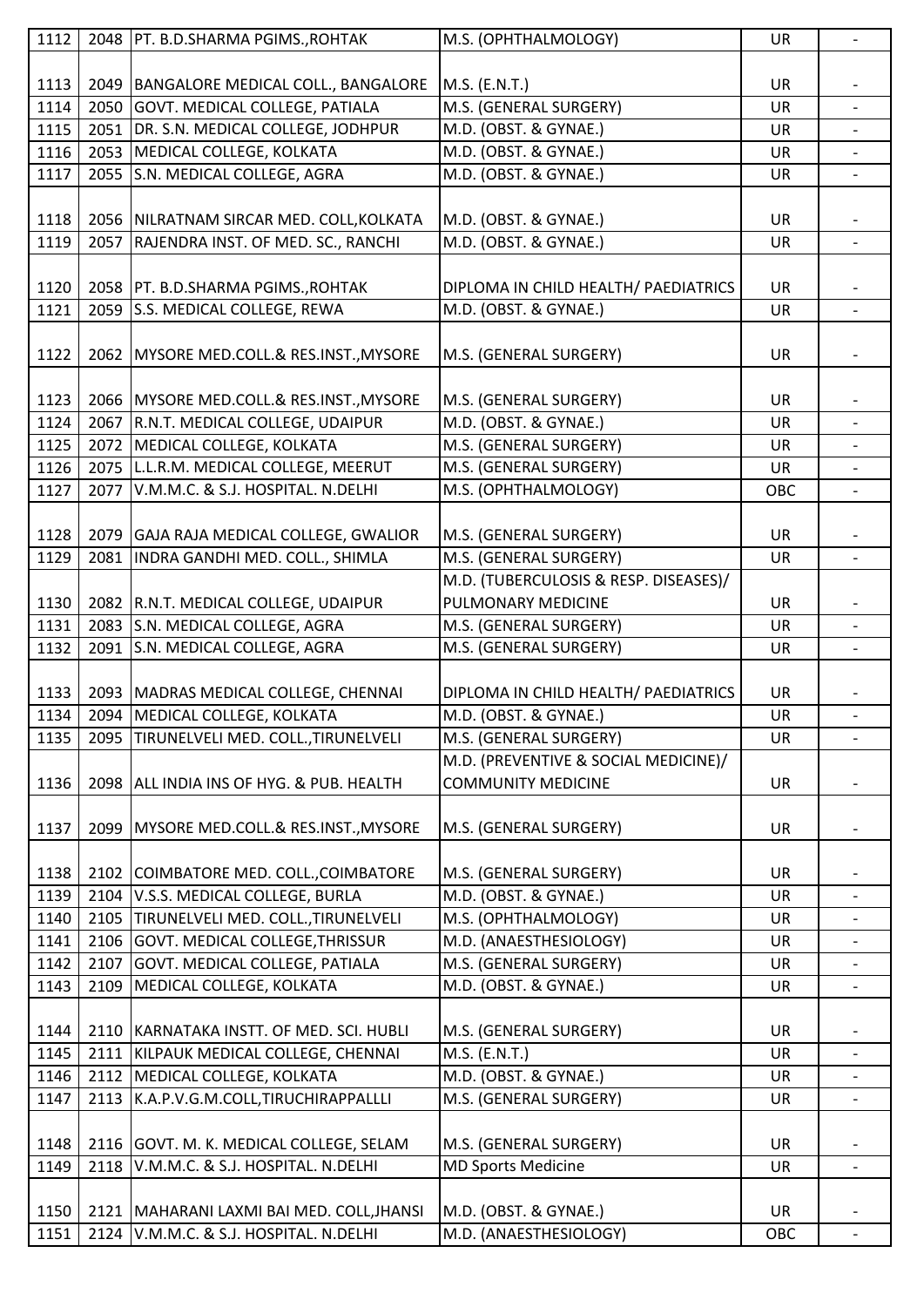| 1152         |      | 2126   MAHARANI LAXMI BAI MED. COLL, JHANSI                           | M.D. (OBST. & GYNAE.)                                           | <b>UR</b> |                          |
|--------------|------|-----------------------------------------------------------------------|-----------------------------------------------------------------|-----------|--------------------------|
|              |      |                                                                       |                                                                 |           |                          |
| 1153         |      | 2127 GOVT. M. K. MEDICAL COLLEGE, SELAM                               | M.S. (GENERAL SURGERY)                                          | UR        |                          |
| 1154         |      | 2133 VIJAYNAGAR INST. OF M.S., BELLARY                                | M.S. (GENERAL SURGERY)                                          | UR        |                          |
| 1155<br>1156 | 2137 | 2136 S.N. MEDICAL COLLEGE, AGRA<br>RAJENDRA INST. OF MED. SC., RANCHI | M.S. (GENERAL SURGERY)<br>M.S. (GENERAL SURGERY)                | UR<br>UR  |                          |
|              |      |                                                                       |                                                                 |           |                          |
|              |      |                                                                       | DIP. IN DERM. VENEREOLOGY &<br>LEPROSY/DERMATOLOGY /VENEREOLOGY |           |                          |
|              |      |                                                                       | & DERMATOLOGY/LEPROSY/VENEREAL                                  |           |                          |
| 1157         |      | 2138 GOVT. MED. COLLEGE, BHAVNAGAR                                    | <b>DISEASE &amp; LEPROSY</b>                                    | UR        |                          |
| 1158         |      | 2140 SETH G.S. MEDICAL COLLEGE, MUMBAI                                | M.D. (ANAESTHESIOLOGY)                                          | UR        |                          |
| 1159         |      | 2142 GOVERNMENT MEDICAL COLL., BARODA                                 | M.D. (OBST. & GYNAE.)                                           | UR        |                          |
| 1160         |      | 2143 GOVT. MED. COLL. & HOSP., CHANDIGARH                             | M.D. (PSYCHIATRY)                                               | UR        |                          |
|              |      |                                                                       |                                                                 |           |                          |
| 1161         |      | 2144   MAHATMA GANDHI MEMO. M.C., INDORE                              | M.S. (GENERAL SURGERY)                                          | UR        |                          |
|              |      |                                                                       |                                                                 |           |                          |
| 1162         |      | 2145   THANJAVUR MED. COLLEGE, THANJAVUR                              | M.S. (OPHTHALMOLOGY)                                            | <b>UR</b> |                          |
| 1163         | 2149 | L.L.R.M. MEDICAL COLLEGE, MEERUT                                      | M.S. (GENERAL SURGERY)                                          | UR        |                          |
|              |      |                                                                       |                                                                 |           |                          |
| 1164         |      | 2152   DARBHANGA MED. COLLG., LAHERIASARAI                            | M.D. (OBST. & GYNAE.)                                           | UR        |                          |
| 1165         |      | 2158 V.M.M.C. & S.J. HOSPITAL. N.DELHI                                | M.S. (E.N.T.)                                                   | UR        | $\overline{\phantom{0}}$ |
| 1166         |      | 2159 GAJA RAJA MEDICAL COLLEGE, GWALIOR                               | M.S. (GENERAL SURGERY)                                          | UR        |                          |
| 1167         |      | 2160 B.R.D. MEDICAL COLLEGE, GORAKHPUR                                | M.S. (GENERAL SURGERY)                                          | UR        |                          |
| 1168         |      | 2162 KARNATAKA INSTT. OF MED. SCI. HUBLI                              | M.S. (GENERAL SURGERY)                                          | <b>UR</b> |                          |
| 1169         |      | 2163 NILRATNAM SIRCAR MED. COLL, KOLKATA                              | M.D. (OBST. & GYNAE.)                                           | UR        |                          |
| 1170         |      | 2168 RAJENDRA INST. OF MED. SC., RANCHI                               | M.S. (GENERAL SURGERY)                                          | UR        |                          |
|              |      |                                                                       |                                                                 |           |                          |
| 1171         |      | 2169 KARNATAKA INSTT. OF MED. SCI. HUBLI                              | M.S. (GENERAL SURGERY)                                          | UR        |                          |
| 1172         |      | 2171   PT. J.N.M. MEDICAL COLLEGE, RAIPUR                             | M.S. (GENERAL SURGERY)                                          | UR        |                          |
|              |      |                                                                       |                                                                 |           |                          |
| 1173         |      | 2174   DARBHANGA MED. COLLG., LAHERIASARAI                            | M.D. (OBST. & GYNAE.)                                           | UR        |                          |
| 1174         |      | 2175   R.N.T. MEDICAL COLLEGE, UDAIPUR                                | M.D. (OBST. & GYNAE.)                                           | <b>UR</b> |                          |
| 1175         |      | 2178   MAHARANI LAXMI BAI MED. COLL, JHANSI                           | M.S. (GENERAL SURGERY)                                          | UR        |                          |
|              |      | GOVT.                                                                 |                                                                 |           |                          |
| 1176         | 2179 | MED.COLL, THIRUVANANTHAPURAM                                          | DIPLOMA IN CHILD HEALTH/ PAEDIATRICS                            | UR        |                          |
| 1177         |      | 2180 M.K.C.G.MEDICAL COLLEGE, BRAHMAPUR                               | M.S. (GENERAL SURGERY)                                          | UR        |                          |
| 1178         |      | 2181 GOVT. MEDICAL COLLEGE, KOTA                                      | M.S. (GENERAL SURGERY)                                          | <b>UR</b> |                          |
| 1179         |      | 2183 LADY HARDINGE MEDICAL COLL., N.DELHI                             | M.S. (E.N.T.)                                                   | UR        |                          |
| 1180         |      | 2184 RAJENDRA INST. OF MED. SC., RANCHI                               | M.D. (ANAESTHESIOLOGY)                                          | UR        |                          |
| 1181         | 2187 | K.G MEDICAL UNIV, LUCKNOW                                             | M.S. (GENERAL SURGERY)                                          | <b>SC</b> |                          |
| 1182         |      | 2188   MAHATMA GANDHI MEMO. M.C., INDORE                              | M.S. (GENERAL SURGERY)                                          | UR        |                          |
| 1183         |      | 2189   DARBHANGA MED. COLLG., LAHERIASARAI                            | M.S. (GENERAL SURGERY)                                          | UR        |                          |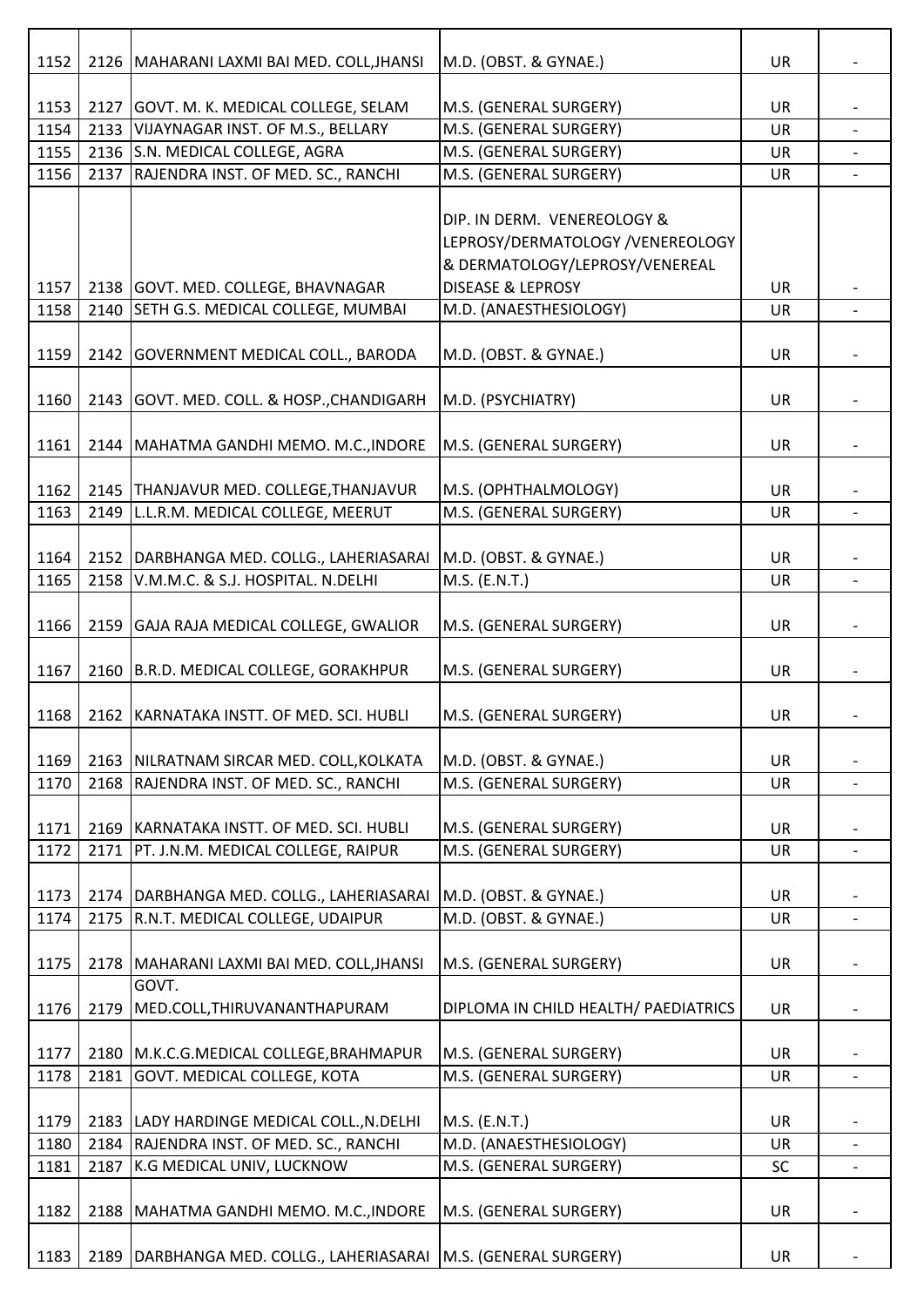| 1184 |      | 2190 DR. V.M. GOVT. MEDICAL COLLEGE                           | M.S. (OPHTHALMOLOGY)                  | UR        | $\overline{\phantom{0}}$ |
|------|------|---------------------------------------------------------------|---------------------------------------|-----------|--------------------------|
| 1185 |      | 2192 V.M.M.C. & S.J. HOSPITAL. N.DELHI                        | M.S. (E.N.T.)                         | <b>UR</b> |                          |
| 1186 |      | 2193 INDRA GANDHI MED. COLL., SHIMLA                          | M.D. (OBST. & GYNAE.)                 | UR        |                          |
|      |      |                                                               |                                       |           |                          |
| 1187 |      | 2195   MAHATMA GANDHI MEMO. M.C., INDORE                      | M.S. (GENERAL SURGERY)                | UR        |                          |
|      |      |                                                               |                                       |           |                          |
|      |      |                                                               |                                       | <b>UR</b> |                          |
| 1188 |      | 2197 NILRATNAM SIRCAR MED. COLL, KOLKATA                      | M.D. (OBST. & GYNAE.)                 |           |                          |
| 1189 |      | 2202 R.N.T. MEDICAL COLLEGE, UDAIPUR                          | M.D. (OBST. & GYNAE.)                 | UR        |                          |
| 1190 |      | 2206 GOVT. MEDICAL COLLEGE, PATIALA                           | M.D. (OBST. & GYNAE.)                 | UR        | $\overline{\phantom{a}}$ |
| 1191 |      | 2207 KILPAUK MEDICAL COLLEGE, CHENNAI                         | M.D. (ANAESTHESIOLOGY)                | UR        |                          |
| 1192 |      | 2209 ESI-PGIMSR, ANDHERI (E), MUMBAI                          | M.S. (GENERAL SURGERY)                | UR        | $\overline{\phantom{a}}$ |
|      |      |                                                               |                                       |           |                          |
| 1193 |      | 2214 UNIV. COLL. OF MED. SCIENCE, N.DELHI                     | M.D. (GENERAL MEDICINE)               | <b>SC</b> |                          |
|      |      |                                                               |                                       |           |                          |
| 1194 |      | 2217 CENTRAL INST. OF PSYCHIATRY, RANCHI                      | M.D. (PSYCHIATRY)                     | UR        |                          |
|      |      | GOVT.                                                         |                                       |           |                          |
| 1195 | 2218 | MED.COLL, THIRUVANANTHAPURAM                                  | DIPLOMA IN CHILD HEALTH/ PAEDIATRICS  | UR        |                          |
|      |      |                                                               |                                       |           |                          |
|      |      | 2219 SARDAR PATEL MED. COLLEGE, BIKANER                       |                                       | <b>UR</b> |                          |
| 1196 |      |                                                               | M.D. (OBST. & GYNAE.)                 |           |                          |
| 1197 |      | 2222 GOA MEDICAL COLLEGE, PANAJI, GOA                         | M.S. (GENERAL SURGERY)                | UR        |                          |
| 1198 |      | 2223 SETH G.S. MEDICAL COLLEGE, MUMBAI                        | M.D. (ANAESTHESIOLOGY)                | UR        | $\overline{\phantom{0}}$ |
|      |      |                                                               |                                       |           |                          |
| 1199 |      | 2224 KASTURBA HOSPITAL, NEW DELHI                             | DIPLOMA IN CHILD HEALTH/ PAEDIATRICS  | <b>UR</b> |                          |
| 1200 |      | 2225 E.S.I.- P.G.I.M.S.R., BANGLORE                           | M.S. (GENERAL SURGERY)                | OBC       |                          |
| 1201 |      | 2226 SETH G.S. MEDICAL COLLEGE, MUMBAI                        | M.D. (ANAESTHESIOLOGY)                | UR        | $\overline{\phantom{0}}$ |
|      |      |                                                               |                                       |           |                          |
| 1202 | 2227 | GOVERNMENT MEDICAL COLLEGE, SURAT                             | M.D. (OBST. & GYNAE.)                 | <b>UR</b> |                          |
| 1203 |      | 2231 TATA MEMORIAL CENTRE, MUMBAI                             | M.D. (RADIO-THERAPY)                  | UR        | $\overline{\phantom{a}}$ |
| 1204 |      | 2236 GOVT. MEDICAL COLLEGE, PATIALA                           | M.S. (OPHTHALMOLOGY)                  | UR        |                          |
| 1205 | 2238 | <b>GMC HALDWANI</b>                                           | M.D. (OBST. & GYNAE.)                 | UR        | $\overline{\phantom{a}}$ |
|      |      |                                                               |                                       |           |                          |
|      |      |                                                               |                                       |           |                          |
| 1206 |      | 2239 SETH G.S. MEDICAL COLLEGE, MUMBAI                        | DIPLOMA IN CHILD HEALTH/ PAEDIATRICS  | UR        |                          |
|      |      |                                                               |                                       |           |                          |
| 1207 |      | 2240   MAHATMA GANDHI MEMO. M.C., INDORE                      | M.S. (GENERAL SURGERY)                | UR        |                          |
|      |      | Mandya Institute of Medical Sciences,                         |                                       |           |                          |
| 1208 |      | 2254 Mandya                                                   | M.S. (OPHTHALMOLOGY)                  | UR        |                          |
| 1209 |      | 2255 S.C.B. MEDICAL COLLEGE, CUTTACK                          | M.D. (ANAESTHESIOLOGY)                | UR        | $\overline{\phantom{a}}$ |
|      |      |                                                               |                                       |           |                          |
| 1210 |      | 2256 GUWAHATI MEDICAL COLLEGE, GUWAHATI M.D. (OBST. & GYNAE.) |                                       | UR        |                          |
|      |      |                                                               |                                       |           |                          |
| 1211 |      | 2257   GOVERNMENT MEDICAL COLLEGE, SURAT                      | M.D. (OBST. & GYNAE.)                 | <b>UR</b> |                          |
| 1212 |      | 2259 R.N.T. MEDICAL COLLEGE, UDAIPUR                          | M.S. (GENERAL SURGERY)                | <b>UR</b> |                          |
| 1213 | 2260 | V.M.M.C. & S.J. HOSPITAL. N.DELHI                             | M.S. (E.N.T.)                         | OBC       |                          |
|      |      |                                                               |                                       |           |                          |
|      |      |                                                               |                                       |           |                          |
| 1214 |      | 2262 SARDAR PATEL MED. COLLEGE, BIKANER                       | M.D. (OBST. & GYNAE.)                 | <b>UR</b> |                          |
| 1215 |      | 2263 GOVT. MEDICAL COLLEGE, NANDED                            | M.S. (GENERAL SURGERY)                | UR        |                          |
|      |      |                                                               |                                       |           |                          |
| 1216 |      | 2266 MADRAS MEDICAL COLLEGE, CHENNAI                          | DIPLOMA IN CHILD HEALTH/ PAEDIATRICS  | <b>UR</b> |                          |
| 1217 | 2267 | GANDHI MEDICAL COLLEGE, BHOPAL                                | M.S. (GENERAL SURGERY)                | UR        | $\overline{\phantom{a}}$ |
|      |      |                                                               | M.D. (TUBERCULOSIS & RESP. DISEASES)/ |           |                          |
| 1218 |      | 2272 Pt.DEENDAYAL UPAD.MED.COLL, RAJKOT                       | PULMONARY MEDICINE                    | UR        |                          |
| 1219 |      | 2273 INDRA GANDHI MED. COLL., SHIMLA                          | M.D. (RADIO-DIAGNOSIS)                | SC        | $\overline{a}$           |
|      |      |                                                               |                                       |           |                          |
| 1220 |      | 2277 L.TILAK MUNICIPAL MED.COLL., MUMBAI                      | M.D. (ANAESTHESIOLOGY)                | <b>UR</b> |                          |
| 1221 |      | 2278 S.C.B. MEDICAL COLLEGE, CUTTACK                          | M.D. (ANAESTHESIOLOGY)                | UR        |                          |
|      |      |                                                               |                                       |           |                          |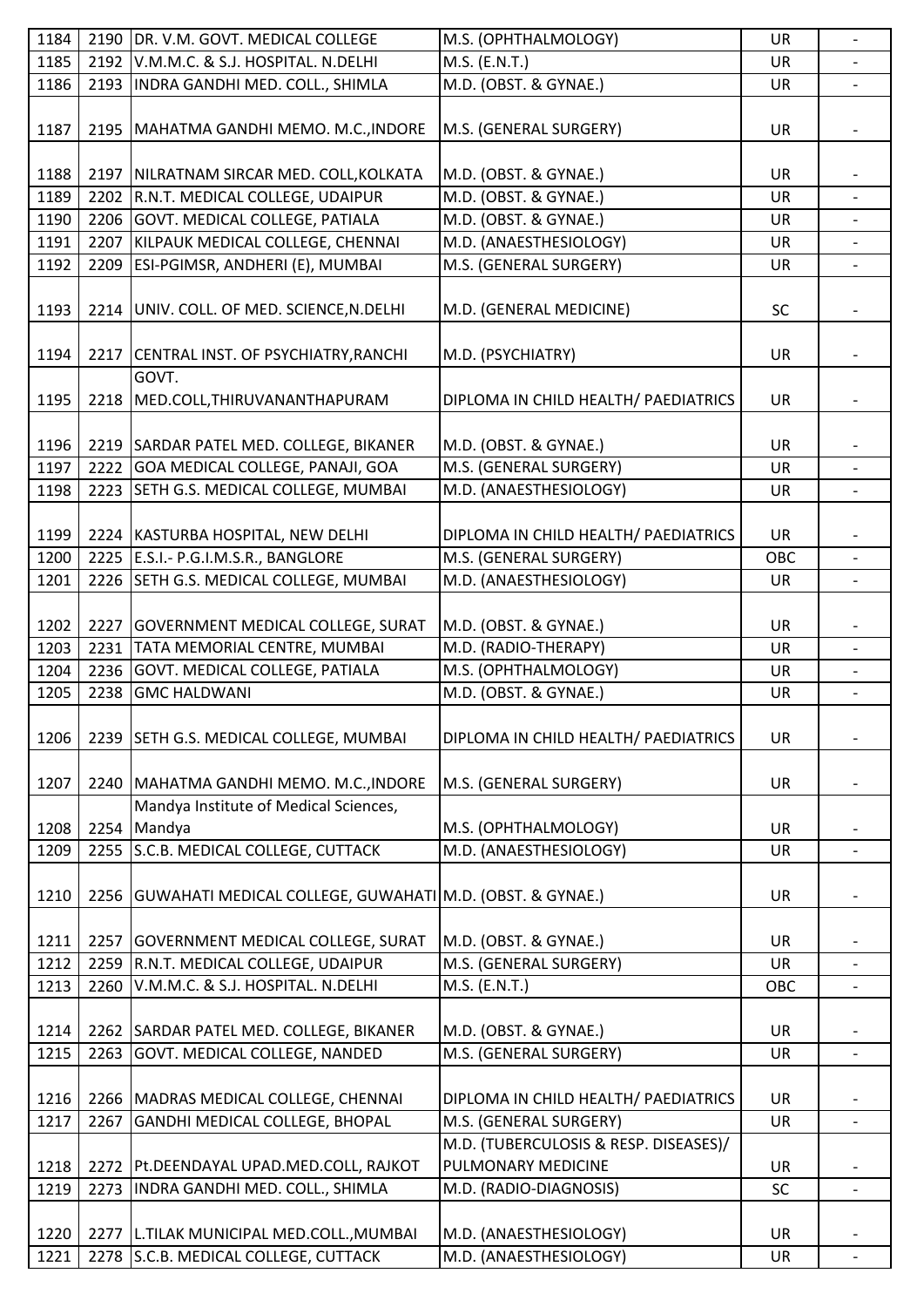| 1222 |      | 2279 DR. V.M. GOVT. MEDICAL COLLEGE         | M.S. (GENERAL SURGERY)               | UR        | $\overline{\phantom{a}}$ |
|------|------|---------------------------------------------|--------------------------------------|-----------|--------------------------|
|      |      |                                             |                                      |           |                          |
| 1223 |      | 2282 KARNATAKA INSTT. OF MED. SCI. HUBLI    | M.D. (ANAESTHESIOLOGY)               | UR        |                          |
| 1224 |      | 2285 V.S.S. MEDICAL COLLEGE, BURLA          | M.S. (GENERAL SURGERY)               | <b>UR</b> |                          |
| 1225 |      | 2287 GOVT. MEDICAL COLLEGE, PATIALA         | M.D. (OBST. & GYNAE.)                | UR        |                          |
| 1226 |      | 2288 MEDICAL COLLEGE, KOLKATA               | M.S. (GENERAL SURGERY)               | UR        |                          |
|      |      |                                             |                                      |           |                          |
| 1227 |      | 2290 KARNATAKA INSTT. OF MED. SCI. HUBLI    | M.S. (E.N.T.)                        | UR        | $\overline{\phantom{a}}$ |
|      |      |                                             |                                      |           |                          |
| 1228 |      | 2291 THANJAVUR MED. COLLEGE, THANJAVUR      | M.D. (ANAESTHESIOLOGY)               | UR        |                          |
| 1229 |      | 2292 GRANT MEDICAL COLLEGE, MUMBAI          | M.D. (PSYCHIATRY)                    | <b>UR</b> | $\overline{a}$           |
|      |      |                                             |                                      |           |                          |
| 1230 |      | 2293 SARDAR PATEL MED. COLLEGE, BIKANER     | M.D. (OBST. & GYNAE.)                | UR        |                          |
| 1231 |      | 2296 DR. V.M. GOVT. MEDICAL COLLEGE         | M.S. (GENERAL SURGERY)               | <b>UR</b> |                          |
| 1232 |      | 2297 GOVERNMENT MEDICAL COLLEGE, MIRAJ      | M.S. (GENERAL SURGERY)               | <b>UR</b> |                          |
|      |      |                                             |                                      |           |                          |
| 1233 |      | 2301 JAWAHAR LAL NEHRU MED.COLL., AJMER     | M.D. (OBST. & GYNAE.)                | UR        |                          |
|      |      |                                             |                                      |           |                          |
| 1234 |      | 2302   DARBHANGA MED. COLLG., LAHERIASARAI  | M.S. (GENERAL SURGERY)               | UR        |                          |
|      |      |                                             |                                      |           |                          |
| 1235 |      | 2304 CALCUTTA NATIONAL MED.COLL, KOLKATA    | M.D. (OBST. & GYNAE.)                | UR        |                          |
|      |      |                                             |                                      |           |                          |
| 1236 |      | 2305 GOVERNMENT MEDICAL COLLEGE, SURAT      | M.S. (GENERAL SURGERY)               | UR        |                          |
| 1237 |      | 2306 SETH G.S. MEDICAL COLLEGE, MUMBAI      | M.S. (E.N.T.)                        | UR        |                          |
|      |      |                                             |                                      |           |                          |
| 1238 |      | 2309 JAWAHAR LAL NEHRU MED.COLL., AJMER     | M.D. (OBST. & GYNAE.)                | UR        | $\overline{\phantom{a}}$ |
|      |      |                                             |                                      |           |                          |
| 1239 |      | 2311 M.K.C.G.MEDICAL COLLEGE, BRAHMAPUR     | M.S. (GENERAL SURGERY)               | UR        |                          |
| 1240 | 2312 | MEDICAL COLLEGE, KOLKATA                    | M.S. (GENERAL SURGERY)               | <b>UR</b> | $\overline{\phantom{0}}$ |
|      |      |                                             |                                      |           |                          |
| 1241 |      | 2313 THANJAVUR MED. COLLEGE, THANJAVUR      | M.D. (ANAESTHESIOLOGY)               | UR        |                          |
|      |      |                                             |                                      |           |                          |
|      |      | GOVT.                                       |                                      |           |                          |
| 1242 | 2317 | MED.COLL, THIRUVANANTHAPURAM                | DIPLOMA IN ORTHOPAEDICS              | UR        |                          |
| 1243 | 2322 | <b>TATA MEMORIAL CENTRE, MUMBAI</b>         | M.D. (ANAESTHESIOLOGY)               | UR        |                          |
|      |      |                                             |                                      |           |                          |
| 1244 |      | 2327 L.TILAK MUNICIPAL MED.COLL., MUMBAI    | M.D. (ANAESTHESIOLOGY)               | UR        |                          |
|      |      |                                             |                                      |           |                          |
| 1245 |      | 2328 JWAHAR LAL NEHRU M.C. AMU, ALIGARH     | M.S. (OPHTHALMOLOGY)                 | UR        |                          |
| 1246 |      | 2331 S.N. MEDICAL COLLEGE, AGRA             | M.S. (OPHTHALMOLOGY)                 | UR        |                          |
| 1247 | 2333 | <b>TATA MEMORIAL CENTRE, MUMBAI</b>         | M.D. (RADIO-THERAPY)                 | UR        |                          |
|      |      |                                             |                                      |           |                          |
| 1248 |      | 2338   BURDWAN MEDICAL COLLEGE, BURDWAN     | M.D. (OBST. & GYNAE.)                | UR        |                          |
|      |      |                                             |                                      |           |                          |
| 1249 |      | 2341 T.D. MEDICAL COLLEGE, ALAPPUZHA        | DIPLOMA IN CHILD HEALTH/ PAEDIATRICS | UR        |                          |
|      |      |                                             |                                      |           |                          |
| 1250 |      | 2342 NILRATNAM SIRCAR MED. COLL, KOLKATA    | M.S. (GENERAL SURGERY)               | <b>UR</b> |                          |
| 1251 |      | 2346   GOVT.MEDICAL COLLEGE, AMRITSAR       | M.D. (OBST. & GYNAE.)                | UR        |                          |
| 1252 |      | 2351 DR. R.P.G. MEDICAL COLLEGE, TANDA      | M.S. (GENERAL SURGERY)               | UR        |                          |
|      |      |                                             |                                      |           |                          |
|      |      |                                             |                                      |           |                          |
| 1253 |      | 2352 JWAHAR LAL NEHRU M.C. AMU, ALIGARH     | M.S. (OPHTHALMOLOGY)                 | UR        |                          |
|      |      |                                             |                                      |           |                          |
| 1254 |      | 2356   MAHARANI LAXMI BAI MED. COLL, JHANSI | M.S. (OPHTHALMOLOGY)                 | UR        |                          |
|      |      |                                             |                                      |           |                          |
| 1255 |      | 2357 Pt.DEENDAYAL UPAD.MED.COLL, RAJKOT     | M.S. (OPHTHALMOLOGY)                 | UR        |                          |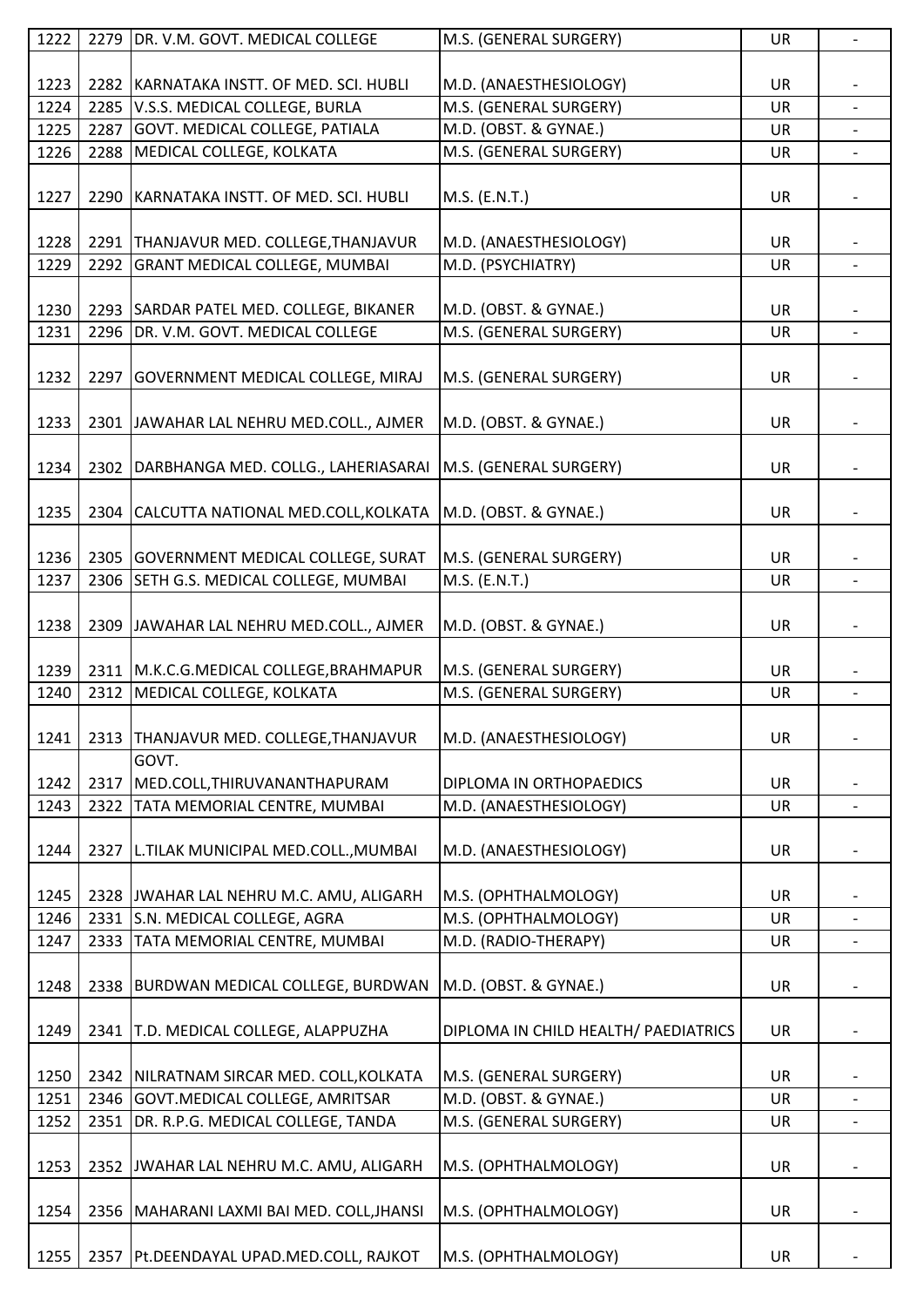| 1256 |      | 2359   MADRAS MEDICAL COLLEGE, CHENNAI     | M.D. (PAEDIATRICS)                    | SC        | $\overline{\phantom{a}}$ |
|------|------|--------------------------------------------|---------------------------------------|-----------|--------------------------|
|      |      |                                            |                                       |           |                          |
| 1257 |      | 2360   INST.OF MED.SCIENCES, BHU, VARANASI | M.D. (ANAESTHESIOLOGY)                | UR        |                          |
| 1258 |      | 2361 GANDHI MEDICAL COLLEGE, BHOPAL        | M.S. (GENERAL SURGERY)                | <b>UR</b> |                          |
|      |      |                                            |                                       |           |                          |
| 1259 |      | 2364 GOVERNMENT MEDICAL COLL., BARODA      | M.S. (GENERAL SURGERY)                | UR        |                          |
| 1260 |      | 2366 GANDHI MEDICAL COLLEGE, BHOPAL        | M.S. (GENERAL SURGERY)                | <b>UR</b> |                          |
| 1261 |      | 2367 INDRA GANDHI MED. COLL., SHIMLA       | M.D. (OBST. & GYNAE.)                 | UR        |                          |
| 1262 |      | 2368 GRANT MEDICAL COLLEGE, MUMBAI         | M.D. (ANAESTHESIOLOGY)                | <b>UR</b> |                          |
|      |      |                                            |                                       |           |                          |
| 1263 |      | 2379 GAJA RAJA MEDICAL COLLEGE, GWALIOR    | M.S. (GENERAL SURGERY)                | <b>UR</b> |                          |
|      |      |                                            |                                       |           |                          |
| 1264 |      | 2380 KARNATAKA INSTT. OF MED. SCI. HUBLI   | M.S. (E.N.T.)                         | UR        |                          |
|      |      | GOVT.                                      |                                       |           |                          |
| 1265 |      | 2383 MED.COLL, THIRUVANANTHAPURAM          | M.D. (PATHOLOGY)                      | UR        |                          |
|      |      |                                            |                                       |           |                          |
| 1266 |      | 2384 JAWAHAR LAL NEHRU MED.COLL., AJMER    | M.D. (OBST. & GYNAE.)                 | <b>UR</b> |                          |
|      |      |                                            |                                       |           |                          |
|      |      |                                            | DIP. IN DERM. VENEREOLOGY &           |           |                          |
|      |      |                                            | LEPROSY/DERMATOLOGY /VENEREOLOGY      |           |                          |
|      |      |                                            | & DERMATOLOGY/LEPROSY/VENEREAL        |           |                          |
| 1267 |      | 2388 S.N. MEDICAL COLLEGE, AGRA            | <b>DISEASE &amp; LEPROSY</b>          | UR        |                          |
| 1268 |      | 2389 GOA MEDICAL COLLEGE, PANAJI, GOA      | M.S. (OPHTHALMOLOGY)                  | <b>UR</b> |                          |
| 1269 |      | 2391 S.C.B. MEDICAL COLLEGE, CUTTACK       | M.S. (OPHTHALMOLOGY)                  | UR        |                          |
|      |      |                                            |                                       |           |                          |
| 1270 |      | 2392 CALCUTTA NATIONAL MED.COLL, KOLKATA   | M.S. (GENERAL SURGERY)                | <b>UR</b> |                          |
| 1271 |      | 2393 B.J. MEDICAL COLLEGE, PUNE            | M.S. (E.N.T.)                         | UR        | $\overline{\phantom{a}}$ |
|      |      | UP Rural Inst. of Medical Sciences, SAFAI, |                                       |           |                          |
| 1272 |      | 2394 ETAWAH                                | M.S. (GENERAL SURGERY)                | UR        |                          |
| 1273 | 2395 | NEIGRIHMS, SHILLONG                        | M.S. (GENERAL SURGERY)                | <b>UR</b> | $\overline{\phantom{0}}$ |
|      |      |                                            | M.D. (TUBERCULOSIS & RESP. DISEASES)/ |           |                          |
| 1274 |      | 2396 BURDWAN MEDICAL COLLEGE, BURDWAN      | PULMONARY MEDICINE                    | UR        |                          |
| 1275 |      | 2397 SANJAY GANDHI P.G.INST., LUCKNOW      | M.D. (ANAESTHESIOLOGY)                | UR        |                          |
| 1276 |      | 2398 K.G MEDICAL UNIV, LUCKNOW             | M.D. (ANAESTHESIOLOGY)                | UR        | $\overline{\phantom{a}}$ |
|      |      |                                            |                                       |           |                          |
| 1277 |      | 2399 MADRAS MEDICAL COLLEGE, CHENNAI       | DIPLOMA IN CHILD HEALTH/ PAEDIATRICS  | <b>UR</b> |                          |
|      |      |                                            |                                       |           |                          |
| 1278 |      | 2401 L.TILAK MUNICIPAL MED.COLL., MUMBAI   | M.D. (ANAESTHESIOLOGY)                | UR        |                          |
|      |      |                                            |                                       |           |                          |
| 1279 |      | 2402 CALCUTTA NATIONAL MED.COLL, KOLKATA   | M.S. (GENERAL SURGERY)                | UR        |                          |
| 1280 | 2403 | KILPAUK MEDICAL COLLEGE, CHENNAI           | M.D. (ANAESTHESIOLOGY)                | UR        |                          |
|      |      |                                            |                                       |           |                          |
| 1281 |      | 2407   M.K.C.G.MEDICAL COLLEGE, BRAHMAPUR  | M.S. (GENERAL SURGERY)                | UR        |                          |
|      |      |                                            |                                       |           |                          |
| 1282 |      | 2408 JWAHAR LAL NEHRU M.C. AMU, ALIGARH    | M.S. (OPHTHALMOLOGY)                  | UR        |                          |
| 1283 |      | 2411 GOVT. MEDICAL COLLEGE, KOTA           | M.S. (GENERAL SURGERY)                | UR        | $\overline{\phantom{a}}$ |
|      |      |                                            |                                       |           |                          |
| 1284 |      | 2412 GOVERNMENT MEDICAL COLLEGE, SURAT     | M.S. (GENERAL SURGERY)                | UR        |                          |
|      |      |                                            |                                       |           |                          |
|      |      |                                            |                                       |           |                          |
| 1285 |      | 2414   L.TILAK MUNICIPAL MED.COLL., MUMBAI | M.D. (ANAESTHESIOLOGY)                | UR        |                          |
| 1286 |      | 2419 V.S.S. MEDICAL COLLEGE, BURLA         | M.S. (OPHTHALMOLOGY)                  | UR        |                          |
| 1287 |      | 2420 TATA MEMORIAL CENTRE, MUMBAI          | M.D. (ANAESTHESIOLOGY)                | UR        |                          |
| 1288 | 2422 | GOVT. MEDICAL COLLEGE, LATUR               | M.S. (GENERAL SURGERY)                | UR        | $\overline{\phantom{a}}$ |
| 1289 |      | 2424 COIMBATORE MED. COLL., COIMBATORE     |                                       | <b>UR</b> |                          |
|      |      |                                            | M.D. (ANAESTHESIOLOGY)                |           |                          |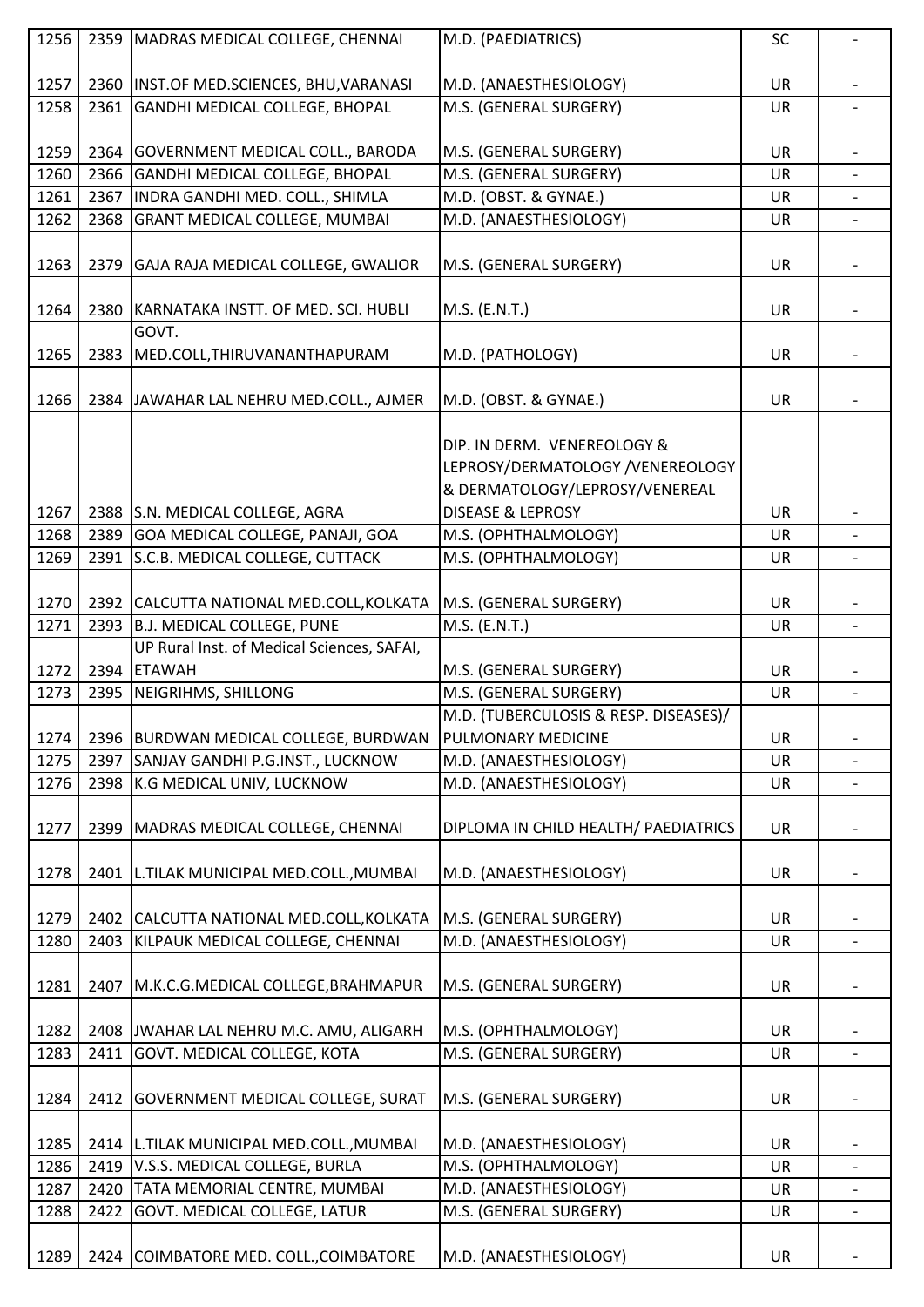| 1290 |      | 2426 GRANT MEDICAL COLLEGE, MUMBAI        | M.D. (ANAESTHESIOLOGY)                | UR        | $\overline{\phantom{0}}$ |
|------|------|-------------------------------------------|---------------------------------------|-----------|--------------------------|
|      |      |                                           |                                       |           |                          |
| 1291 |      | 2427 UNIV. COLL. OF MED. SCIENCE, N.DELHI | M.S. (E.N.T.)                         | OBC       |                          |
| 1292 | 2428 | <b>GRANT MEDICAL COLLEGE, MUMBAI</b>      | M.D. (ANAESTHESIOLOGY)                | <b>UR</b> | $\blacksquare$           |
|      |      |                                           |                                       |           |                          |
|      |      |                                           |                                       |           |                          |
| 1293 |      | 2431 S.R.T.R. MEDICAL COLLEGE, AMBAJOGAI  | M.S. (GENERAL SURGERY)                | UR        |                          |
| 1294 |      | 2434 V.S.S. MEDICAL COLLEGE, BURLA        | M.S. (GENERAL SURGERY)                | UR        |                          |
|      |      |                                           |                                       |           |                          |
| 1295 |      | 2435 GOVERNMENT MEDICAL COLL., BARODA     | M.S. (GENERAL SURGERY)                | <b>UR</b> |                          |
| 1296 |      | 2436 TATA MEMORIAL CENTRE, MUMBAI         | M.D. (PATHOLOGY)                      | UR        |                          |
|      |      |                                           |                                       |           |                          |
| 1297 | 2437 | INST.OF MED.SCIENCES, BHU, VARANASI       | M.D. (ANAESTHESIOLOGY)                | OBC       |                          |
|      |      |                                           |                                       |           |                          |
| 1298 |      | 2438 JWAHAR LAL NEHRU M.C. AMU, ALIGARH   | M.D. (ANAESTHESIOLOGY)                | <b>UR</b> |                          |
| 1299 |      | 2439 GANDHI MEDICAL COLLEGE, BHOPAL       | M.S. (OPHTHALMOLOGY)                  | UR        |                          |
|      |      | <b>GOVERMENT MEDICAL COLLEGE,</b>         |                                       |           |                          |
|      |      |                                           |                                       |           |                          |
| 1300 | 2441 | Kozhikode                                 | DIP.IN GYNAE. & OBST.                 | UR        |                          |
|      |      |                                           | M.D. (TUBERCULOSIS & RESP. DISEASES)/ |           |                          |
| 1301 |      | 2443 JAWAHAR LAL NEHRU MED.COLL., AJMER   | PULMONARY MEDICINE                    | UR        |                          |
|      |      |                                           |                                       |           |                          |
| 1302 |      | 2447 GAJA RAJA MEDICAL COLLEGE, GWALIOR   | M.S. (GENERAL SURGERY)                | <b>UR</b> |                          |
|      |      |                                           |                                       |           |                          |
| 1303 |      | 2450   MAHATMA GANDHI MEMO. M.C., INDORE  | M.S. (OPHTHALMOLOGY)                  | UR        |                          |
|      |      | GOVERMENT MEDICAL COLLEGE,                |                                       |           |                          |
| 1304 |      | 2452 Kozhikode                            | M.D. (PHYSICAL MED. & REHABILITATION) | UR        |                          |
| 1305 |      | 2455 R.N.T. MEDICAL COLLEGE, UDAIPUR      | M.S. (GENERAL SURGERY)                | <b>UR</b> |                          |
| 1306 |      | 2456   PT. J.N.M. MEDICAL COLLEGE, RAIPUR | M.S. (GENERAL SURGERY)                | UR        |                          |
|      |      |                                           |                                       |           |                          |
| 1307 |      | 2459 COIMBATORE MED. COLL., COIMBATORE    | M.D. (PAEDIATRICS)                    | <b>SC</b> |                          |
| 1308 | 2462 | <b>GOVT. MEDICAL COLLEGE, PATIALA</b>     | M.S. (GENERAL SURGERY)                | UR        | $\overline{\phantom{a}}$ |
|      |      |                                           |                                       |           |                          |
|      |      |                                           |                                       |           |                          |
| 1309 |      | 2464 L.TILAK MUNICIPAL MED.COLL., MUMBAI  | M.D. (GENERAL MEDICINE)               | SC        |                          |
|      |      |                                           |                                       |           |                          |
| 1310 |      | 2465 M.K.C.G.MEDICAL COLLEGE, BRAHMAPUR   | M.S. (GENERAL SURGERY)                | UR        |                          |
| 1311 |      | 2466 S.S. MEDICAL COLLEGE, REWA           | M.S. (GENERAL SURGERY)                | UR        | $\overline{\phantom{a}}$ |
| 1312 |      | 2472 SHRI V.N.G.MEDICAL C., YAVATMAL      | M.S. (OPHTHALMOLOGY)                  | UR        |                          |
|      |      |                                           |                                       |           |                          |
| 1313 |      | 2473 GOVERNMENT MEDICAL COLL., BARODA     | M.S. (GENERAL SURGERY)                | <b>UR</b> |                          |
|      |      |                                           |                                       |           |                          |
| 1314 |      | 2474 SHRI M.P. SHAH MED. COLL., JAMNAGAR  | M.S. (GENERAL SURGERY)                | <b>UR</b> |                          |
|      |      |                                           |                                       |           |                          |
| 1315 |      | 2476 JWAHAR LAL NEHRU M.C. AMU, ALIGARH   | M.S. (OPHTHALMOLOGY)                  | <b>UR</b> |                          |
| 1316 |      | 2477 V.S.S. MEDICAL COLLEGE, BURLA        | M.S. (GENERAL SURGERY)                | UR        |                          |
|      |      |                                           |                                       |           |                          |
| 1317 |      | 2478 COIMBATORE MED. COLL., COIMBATORE    | M.D. (ANAESTHESIOLOGY)                | UR        |                          |
|      |      |                                           |                                       |           |                          |
| 1318 |      | 2484 SHRI M.P. SHAH MED. COLL., JAMNAGAR  | M.D. (OBST. & GYNAE.)                 | <b>UR</b> |                          |
| 1319 |      | 2485 R.N.T. MEDICAL COLLEGE, UDAIPUR      | M.S. (GENERAL SURGERY)                | UR        |                          |
|      |      | 2489 P.G.I.M.E.R., DR. R.M.L. HOSP., N.D. | M.S. (E.N.T.)                         |           |                          |
| 1320 |      |                                           |                                       | UR        | $\overline{\phantom{0}}$ |
| 1321 |      | 2491 V.S.S. MEDICAL COLLEGE, BURLA        | M.S. (GENERAL SURGERY)                | UR        |                          |
| 1322 |      | 2493   INDRA GANDHI MED. COLL., SHIMLA    | M.S. (OPHTHALMOLOGY)                  | UR        |                          |
|      |      |                                           |                                       |           |                          |
| 1323 |      | 2495   PT. J.N.M. MEDICAL COLLEGE, RAIPUR | DIPLOMA IN CHILD HEALTH/ PAEDIATRICS  | <b>UR</b> |                          |
|      |      |                                           |                                       |           |                          |
| 1324 |      | 2496   INST.OF P.G.MED.EDU.&RES., KOLKATA | M.D. (ANAESTHESIOLOGY)                | UR        |                          |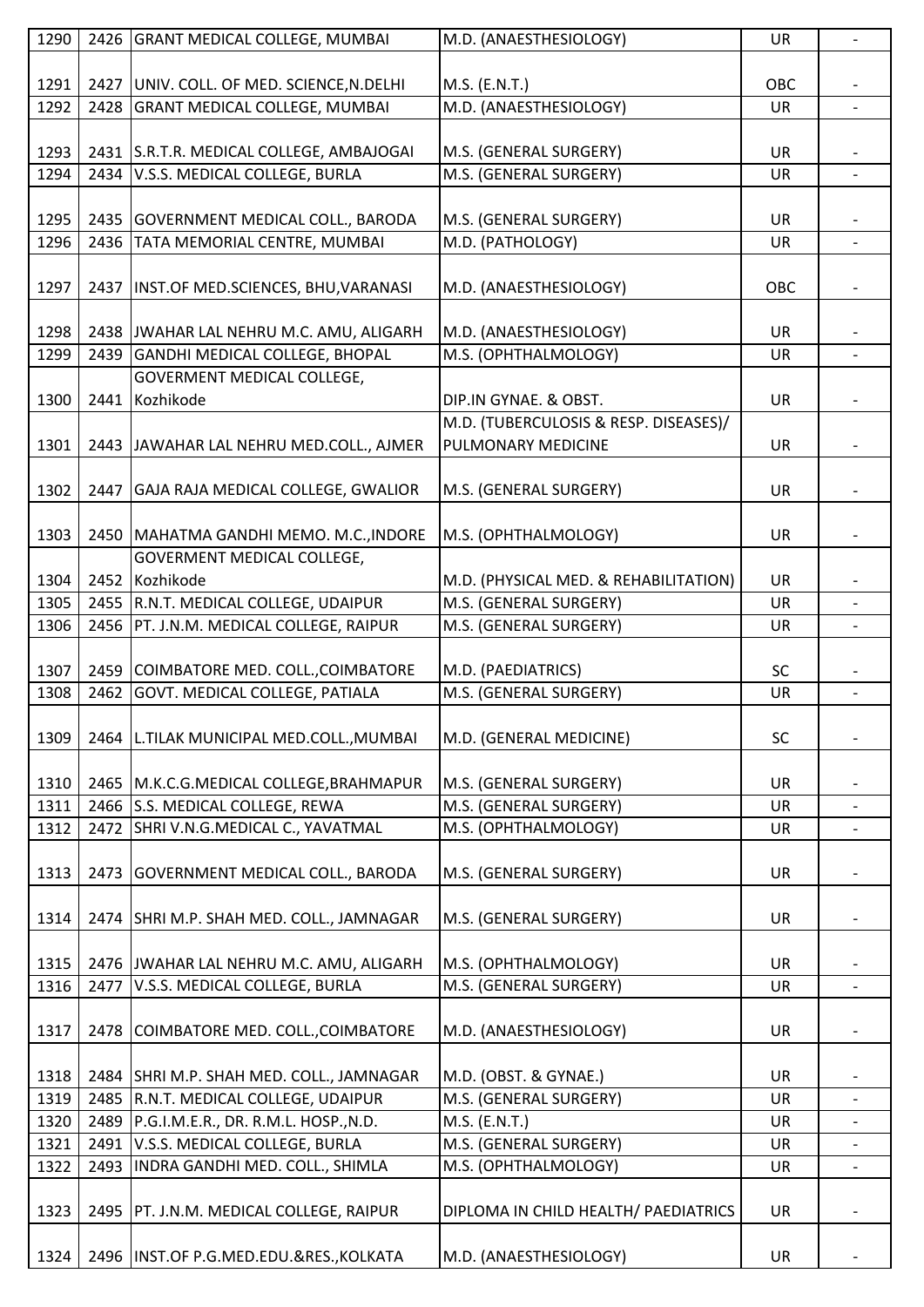| 1325 |      | 2498 JAWAHAR LAL NEHRU MED.COLL., AJMER                            | M.D. (OBST. & GYNAE.)                 | UR        |                |
|------|------|--------------------------------------------------------------------|---------------------------------------|-----------|----------------|
| 1326 |      | 2500 GOVT. MEDICAL COLLEGE, PATIALA                                | M.S. (GENERAL SURGERY)                | <b>UR</b> |                |
| 1327 |      | 2505 GOVT. MEDICAL COLLEGE, KOTTAYAM                               | M.D. (GENERAL MEDICINE)               | <b>SC</b> | $\blacksquare$ |
|      |      | REGIONAL INST OF MEDICAL SCIENCE,                                  |                                       |           |                |
| 1328 | 2507 | <b>IMPHAL</b>                                                      | M.D. (OBST. & GYNAE.)                 | UR        |                |
| 1329 | 2509 | R.N.T. MEDICAL COLLEGE, UDAIPUR                                    | M.S. (GENERAL SURGERY)                | <b>UR</b> | $\overline{a}$ |
|      |      |                                                                    |                                       |           |                |
| 1330 |      | 2510   MAULANA AZAD MEDICAL COLL., N.DELHI                         | DIPLOMA IN CHILD HEALTH/ PAEDIATRICS  | OBC       |                |
| 1331 |      | 2512 L.L.R.M. MEDICAL COLLEGE, MEERUT                              | M.S. (OPHTHALMOLOGY)                  | <b>UR</b> |                |
|      |      |                                                                    |                                       |           |                |
| 1332 |      | 2513 GOVERNMENT MEDICAL COLLEGE, SURAT                             | M.S. (OPHTHALMOLOGY)                  | <b>UR</b> |                |
|      |      |                                                                    | M.D. (TUBERCULOSIS & RESP. DISEASES)/ |           |                |
| 1333 |      | 2514 SARDAR PATEL MED. COLLEGE, BIKANER                            | PULMONARY MEDICINE                    | UR        |                |
|      |      |                                                                    |                                       |           |                |
| 1334 |      | 2516   GUWAHATI MEDICAL COLLEGE, GUWAHATI   M.S. (GENERAL SURGERY) |                                       | UR        |                |
|      |      |                                                                    |                                       |           |                |
| 1335 |      | 2521 CHENGALPATTU M. C., CHENGALPATTU                              | M.D. (ANAESTHESIOLOGY)                | UR        |                |
|      |      |                                                                    | MD (DERM., VENE. & LEPROSY)/          |           |                |
|      |      |                                                                    | (DERMATOLOGY)/(SKIN & VENEREAL        |           |                |
| 1336 |      | 2525 S.M.S. MEDICAL COLLEGE, JAIPUR                                | DISEASES)/(VENEREOLOGY)               | <b>SC</b> |                |
| 1337 |      | 2530 TATA MEMORIAL CENTRE, MUMBAI                                  | M.D. (RADIO-THERAPY)                  | UR        |                |
| 1338 |      | 2531 S.S. MEDICAL COLLEGE, REWA                                    | M.S. (GENERAL SURGERY)                | UR        | $\blacksquare$ |
|      |      |                                                                    | M.D. (TUBERCULOSIS & RESP. DISEASES)/ |           |                |
| 1339 |      | 2533 SARDAR PATEL MED. COLLEGE, BIKANER                            | PULMONARY MEDICINE                    | <b>UR</b> |                |
| 1340 |      | 2535 S.M.S. MEDICAL COLLEGE, JAIPUR                                | M.D. (ANAESTHESIOLOGY)                | <b>UR</b> | $\overline{a}$ |
|      |      |                                                                    |                                       |           |                |
| 1341 |      | 2536 GOVERNMENT MEDICAL COLL., BARODA                              | M.S. (GENERAL SURGERY)                | UR        |                |
|      |      |                                                                    |                                       |           |                |
|      |      |                                                                    | DIP. IN DERM. VENEREOLOGY &           |           |                |
|      |      |                                                                    | LEPROSY/DERMATOLOGY /VENEREOLOGY      |           |                |
|      |      |                                                                    | & DERMATOLOGY/LEPROSY/VENEREAL        |           |                |
| 1342 |      | 2540 MADRAS MEDICAL COLLEGE, CHENNAI                               | <b>DISEASE &amp; LEPROSY</b>          | UR        |                |
|      |      |                                                                    |                                       |           |                |
| 1343 |      | 2541 NORTH BENGAL MED. COLL, DARJEELING                            | M.D. (OBST. & GYNAE.)                 | UR        |                |
|      |      |                                                                    |                                       |           |                |
| 1344 |      | 2543   GUWAHATI MEDICAL COLLEGE, GUWAHATI   M.S. (GENERAL SURGERY) |                                       | UR        |                |
|      |      |                                                                    | M.D. (TUBERCULOSIS & RESP. DISEASES)/ |           |                |
| 1345 |      | 2544 GOVT. MEDICAL COLLEGE, PATIALA                                | PULMONARY MEDICINE                    | UR        |                |
|      |      |                                                                    |                                       |           |                |
| 1346 |      | 2545   JHALAWAR MEDICAL COLLEGE, JHALAWAR   M.D. (OBST. & GYNAE.)  |                                       | UR        |                |
|      |      |                                                                    |                                       |           |                |
| 1347 |      | 2550 CHENGALPATTU M. C., CHENGALPATTU                              | M.D. (ANAESTHESIOLOGY)                | <b>UR</b> |                |
| 1348 |      | 2551 SETH G.S. MEDICAL COLLEGE, MUMBAI                             | M.D. (PATHOLOGY)                      | UR        |                |
|      |      |                                                                    |                                       |           |                |
| 1349 |      | 2557 GOVERNMENT MEDICAL COLL., BARODA                              | M.S. (GENERAL SURGERY)                | UR        |                |
|      |      | TOPIWALA NATIONAL MED.COLL.,                                       |                                       |           |                |
| 1350 |      | 2558 MUMBAI                                                        | DIPLOMA IN CHILD HEALTH/ PAEDIATRICS  | UR        |                |
|      |      |                                                                    |                                       |           |                |
| 1351 |      | 2559 GOVT. MED. COLL. & HOSP., CHANDIGARH                          | M.D. (ANAESTHESIOLOGY)                | <b>UR</b> |                |
|      |      |                                                                    |                                       |           |                |
| 1352 |      | 2560 K.G MEDICAL UNIV, LUCKNOW                                     | DIPLOMA IN CHILD HEALTH/ PAEDIATRICS  | UR        |                |
|      |      |                                                                    |                                       |           |                |
| 1353 |      | 2561   GUWAHATI MEDICAL COLLEGE, GUWAHATI   M.S. (GENERAL SURGERY) |                                       | UR        |                |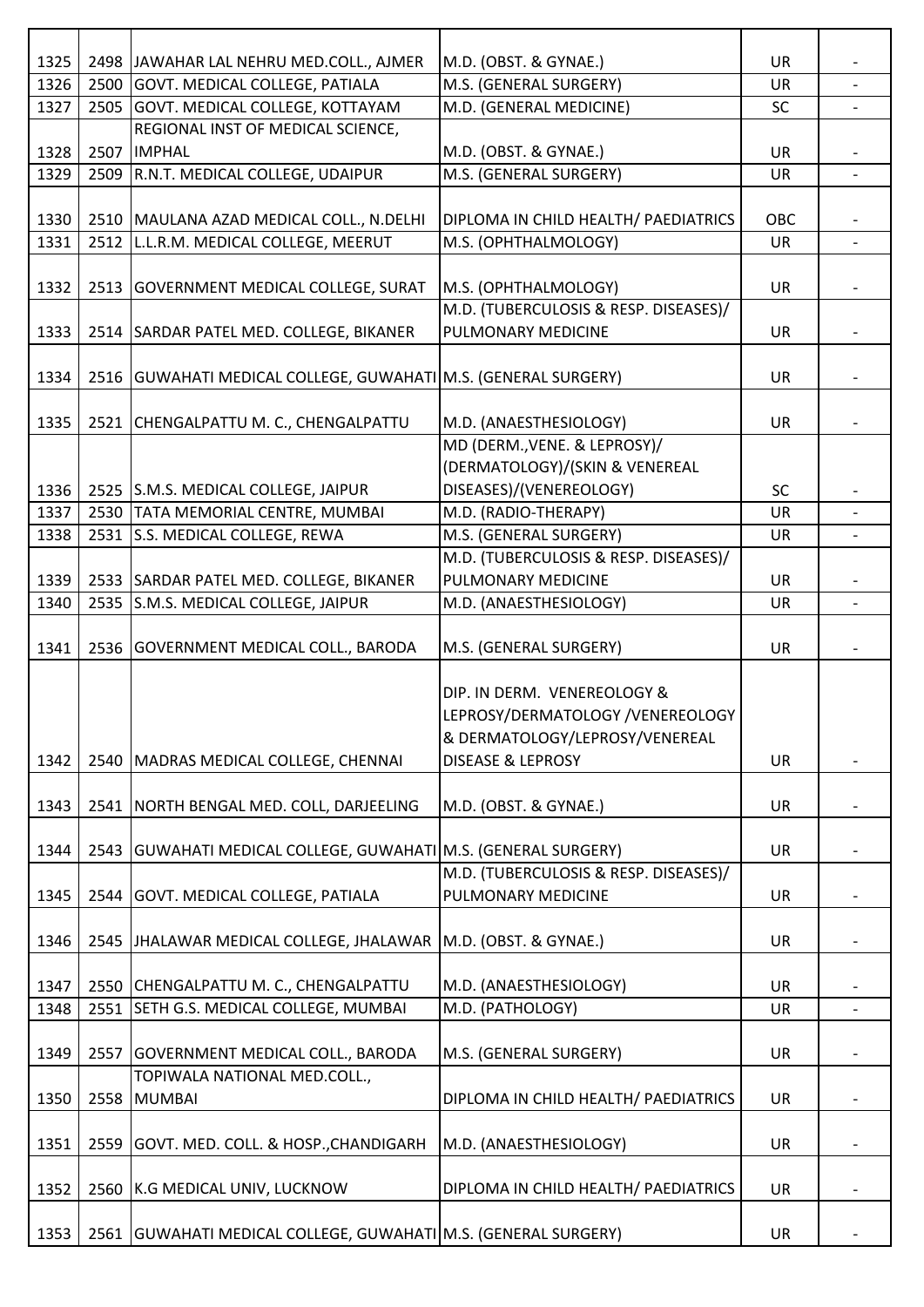|              |              | UP Rural Inst. of Medical Sciences, SAFAI,                        | M.D. (TUBERCULOSIS & RESP. DISEASES)/ |           |                          |
|--------------|--------------|-------------------------------------------------------------------|---------------------------------------|-----------|--------------------------|
| 1354         | 2563         | <b>ETAWAH</b>                                                     | PULMONARY MEDICINE                    | UR        |                          |
|              |              |                                                                   |                                       |           |                          |
| 1355         |              | 2565 BURDWAN MEDICAL COLLEGE, BURDWAN                             | M.D. (OBST. & GYNAE.)                 | <b>UR</b> |                          |
|              |              |                                                                   |                                       |           |                          |
| 1356         |              | 2576 Pt.DEENDAYAL UPAD.MED.COLL, RAJKOT                           | M.S. (GENERAL SURGERY)                | <b>UR</b> |                          |
| 1357         | 2581         | <b>GRANT MEDICAL COLLEGE, MUMBAI</b>                              | M.D. (ANAESTHESIOLOGY)                | <b>UR</b> |                          |
|              |              |                                                                   | M.D. (TUBERCULOSIS & RESP. DISEASES)/ |           |                          |
|              |              |                                                                   | PULMONARY MEDICINE                    |           |                          |
| 1358         |              | 2582 DR. S.N. MEDICAL COLLEGE, JODHPUR                            |                                       | UR        |                          |
| 1359         | 2584         | <b>GRANT MEDICAL COLLEGE, MUMBAI</b>                              | M.D. (ANAESTHESIOLOGY)                | UR        |                          |
|              |              |                                                                   |                                       |           |                          |
| 1360         |              | 2585 GUWAHATI MEDICAL COLLEGE, GUWAHATI M.D. (OBST. & GYNAE.)     |                                       | <b>UR</b> |                          |
| 1361         | 2587         | TATA MEMORIAL CENTRE, MUMBAI                                      | M.D. (ANAESTHESIOLOGY)                | <b>UR</b> |                          |
| 1362         | 2589         | GOVT. MEDICAL COLLEGE, AMRITSAR                                   | M.S. (GENERAL SURGERY)                | <b>UR</b> |                          |
| 1363         | 2590         | <b>PATNA MEDICAL COLLEGE</b>                                      | M.S. (OPHTHALMOLOGY)                  | UR        |                          |
|              |              |                                                                   |                                       |           |                          |
| 1364         |              | 2591 SARDAR PATEL MED. COLLEGE, BIKANER                           | M.S. (GENERAL SURGERY)                | UR        |                          |
|              |              |                                                                   |                                       |           |                          |
| 1365         |              | 2593 GURU GOVIND SINGH MED. C. FARIDKOT                           | M.S. (GENERAL SURGERY)                | UR        |                          |
|              |              |                                                                   |                                       |           |                          |
| 1366         |              | 2594   L.TILAK MUNICIPAL MED.COLL., MUMBAI                        | M.S. (E.N.T.)                         | UR        |                          |
| 1367         |              | 2595 GOVT. MEDICAL COLLEGE, PATIALA                               | M.S. (OPHTHALMOLOGY)                  | UR        |                          |
|              |              |                                                                   |                                       |           |                          |
| 1368         | 2600         | JAWAHAR LAL NEHRU MED.COLL., AJMER                                | M.S. (GENERAL SURGERY)                | UR        |                          |
|              |              | MIDNAPORE MEDICAL COLLEGE,                                        |                                       |           |                          |
| 1369         |              | 2605 MIDNAPUR                                                     | M.S. (GENERAL SURGERY)                | <b>UR</b> |                          |
| 1370         | 2606         | P.G.I.M.E.R., DR. R.M.L. HOSP., N.D.                              | M.S. (E.N.T.)                         | OBC       |                          |
|              |              |                                                                   |                                       |           |                          |
| 1371         |              | 2608 S.R.T.R. MEDICAL COLLEGE, AMBAJOGAI                          | M.D. (OBST. & GYNAE.)                 | <b>UR</b> |                          |
| 1372         |              | 2610 K.G MEDICAL UNIV, LUCKNOW                                    | M.D. (PSYCHIATRY)                     | UR        |                          |
| 1373         |              | 2611 VIJAYNAGAR INST. OF M.S., BELLARY                            | M.S. (E.N.T.)                         | <b>UR</b> |                          |
|              |              |                                                                   | M.D. (ANAESTHESIOLOGY)                |           |                          |
| 1374         | 2613         | S.C.B. MEDICAL COLLEGE, CUTTACK                                   |                                       | <b>UR</b> |                          |
| 1375         | 2614         | DR. R.P.G. MEDICAL COLLEGE, TANDA                                 | M.S. (GENERAL SURGERY)                | <b>UR</b> |                          |
|              |              |                                                                   |                                       |           |                          |
| 1376         |              | 2615 GUWAHATI MEDICAL COLLEGE, GUWAHATI M.D. (OBST. & GYNAE.)     |                                       | UR        |                          |
|              |              | REGIONAL INST OF MEDICAL SCIENCE,                                 |                                       |           |                          |
| 1377         | 2616         | <b>IMPHAL</b>                                                     | M.D. (OBST. & GYNAE.)                 | OBC       |                          |
|              |              |                                                                   | M.D. (TUBERCULOSIS & RESP. DISEASES)/ |           |                          |
| 1378         | 2617         | GOVT.MEDICAL COLLEGE, AMRITSAR                                    | PULMONARY MEDICINE                    | <b>UR</b> |                          |
|              |              |                                                                   | M.D. (PREVENTIVE & SOCIAL MEDICINE)/  |           |                          |
| 1379         |              | 2618   MAULANA AZAD MEDICAL COLL., N.DELHI                        | <b>COMMUNITY MEDICINE</b>             | <b>UR</b> |                          |
|              |              | Agartala Govt. Medical College & G.B. Pant                        |                                       |           |                          |
| 1380         | 2622         | Hospital, Agartala                                                | M.S. (GENERAL SURGERY)                | UR        |                          |
|              |              | MIDNAPORE MEDICAL COLLEGE,                                        |                                       |           |                          |
| 1381         | 2623         | MIDNAPUR                                                          | M.S. (OPHTHALMOLOGY)                  | <b>UR</b> |                          |
| 1382         |              | 2624 GOVT. MEDICAL COLLEGE, PATIALA                               | M.D. (RADIO-DIAGNOSIS)                | SC        |                          |
| 1383         | 2626         | RAJENDRA INST. OF MED. SC., RANCHI                                | M.S. (OPHTHALMOLOGY)                  | UR        |                          |
|              |              |                                                                   |                                       |           |                          |
| 1384         | 2627         | P.G.I.M.E.R., DR. R.M.L. HOSP., N.D.                              | DIPLOMA IN CHILD HEALTH/ PAEDIATRICS  | OBC       |                          |
|              |              |                                                                   |                                       |           |                          |
| 1385         | 2628         | BURDWAN MEDICAL COLLEGE, BURDWAN                                  | M.S. (GENERAL SURGERY)                | <b>UR</b> |                          |
| 1386         |              |                                                                   |                                       |           |                          |
|              |              |                                                                   |                                       |           |                          |
|              | 2629         | GANDHI MEDICAL COLLEGE, BHOPAL                                    | M.S. (OPHTHALMOLOGY)                  | <b>UR</b> | $\overline{a}$           |
| 1387<br>1388 | 2632<br>2637 | PT. B.D.SHARMA PGIMS., ROHTAK<br>ESI-POST GRAD.INST.MED.SCI.&REC. | M.S. (E.N.T.)<br>M.S. (OPHTHALMOLOGY) | UR<br>OBC | $\overline{\phantom{0}}$ |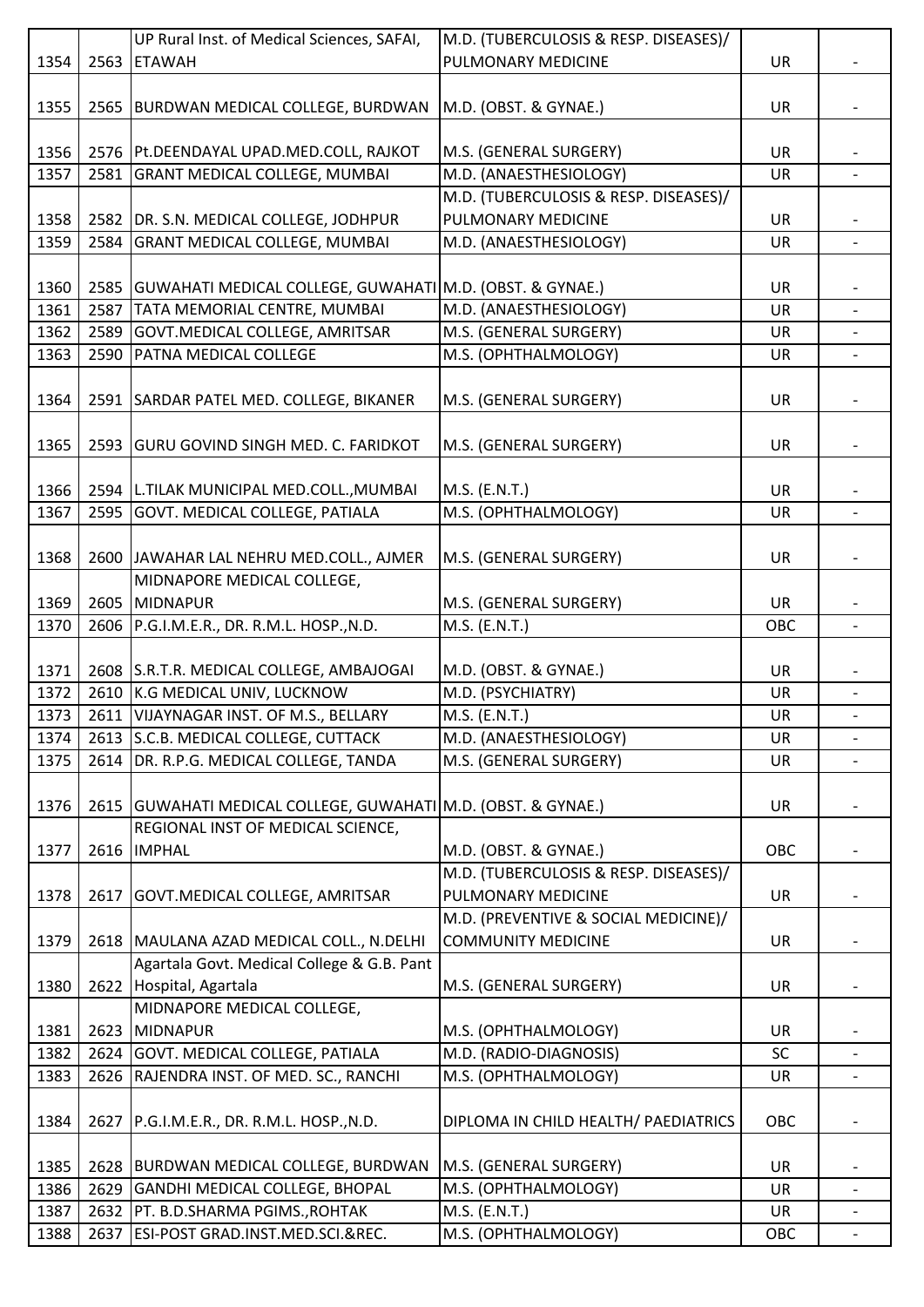|      |                                                               | M.D. (TUBERCULOSIS & RESP. DISEASES)/                      |           |                          |
|------|---------------------------------------------------------------|------------------------------------------------------------|-----------|--------------------------|
| 1389 | 2645 GOVT. MEDICAL COLLEGE, KOTA                              | PULMONARY MEDICINE                                         | UR        |                          |
| 1390 | 2647 TIRUNELVELI MED. COLL., TIRUNELVELI                      | M.D. (PAEDIATRICS)                                         | SC        |                          |
|      | TOPIWALA NATIONAL MED.COLL.,                                  |                                                            |           |                          |
| 1391 | 2648 MUMBAI                                                   | M.D. (ANAESTHESIOLOGY)                                     | <b>UR</b> |                          |
|      | REGIONAL INST OF MEDICAL SCIENCE,                             |                                                            |           |                          |
| 1392 | 2652 IMPHAL                                                   | M.S. (GENERAL SURGERY)                                     | UR        |                          |
|      | REGIONAL INST OF MEDICAL SCIENCE,                             |                                                            |           |                          |
| 1393 | 2653 IMPHAL                                                   | M.S. (GENERAL SURGERY)                                     | UR        |                          |
|      |                                                               |                                                            |           |                          |
| 1394 | 2657   SHRI M.P. SHAH MED. COLL., JAMNAGAR                    | M.S. (GENERAL SURGERY)                                     | UR        |                          |
| 1395 | 2658 R.N.T. MEDICAL COLLEGE, UDAIPUR                          | $M.S.$ (E.N.T.)                                            | <b>UR</b> | $\blacksquare$           |
|      |                                                               |                                                            |           |                          |
| 1396 | 2660 M.K.C.G.MEDICAL COLLEGE, BRAHMAPUR                       | M.S. (OPHTHALMOLOGY)                                       | <b>UR</b> |                          |
| 1397 | 2662 GMC HALDWANI                                             | M.S. (GENERAL SURGERY)                                     | UR        |                          |
| 1398 | 2665 K.G MEDICAL UNIV, LUCKNOW                                | M.D. (ANAESTHESIOLOGY)                                     | UR        | $\overline{\phantom{0}}$ |
|      |                                                               |                                                            |           |                          |
|      |                                                               |                                                            |           |                          |
| 1399 | 2667   BANGALORE MEDICAL COLL., BANGALORE                     | M.D. (PAEDIATRICS)                                         | <b>SC</b> |                          |
|      | BANKURA SAMMILANI MED.COLL,                                   |                                                            |           |                          |
| 1400 | 2670 BANKURA                                                  | M.S. (GENERAL SURGERY)                                     | UR        |                          |
| 1401 | 2671 GOVT.MEDICAL COLLEGE, AMRITSAR                           | M.S. (GENERAL SURGERY)                                     | UR        |                          |
|      |                                                               |                                                            |           |                          |
| 1402 | 2673 GUWAHATI MEDICAL COLLEGE, GUWAHATI M.D. (OBST. & GYNAE.) |                                                            | UR        |                          |
| 1403 | 2676 GANDHI MEDICAL COLLEGE, BHOPAL                           | M.S. (OPHTHALMOLOGY)                                       | <b>UR</b> |                          |
| 1404 | 2677 R.N.T. MEDICAL COLLEGE, UDAIPUR                          | M.D. (RADIO-DIAGNOSIS)                                     | <b>SC</b> |                          |
| 1405 | 2679 S.C.B. MEDICAL COLLEGE, CUTTACK                          | M.D. (ANAESTHESIOLOGY)                                     | <b>UR</b> | $\overline{\phantom{a}}$ |
|      |                                                               |                                                            |           |                          |
| 1406 | 2683 K.G MEDICAL UNIV, LUCKNOW                                | DIPLOMA IN CHILD HEALTH/ PAEDIATRICS                       | UR        |                          |
| 1407 | 2684 GRANT MEDICAL COLLEGE, MUMBAI                            | M.S. (E.N.T.)                                              | UR        |                          |
| 1408 | 2685 STANLEY MEDICAL COLLEGE, CHENNAI                         | M.D. (GENERAL MEDICINE)                                    | <b>SC</b> |                          |
| 1409 | 2686 TATA MEMORIAL CENTRE, MUMBAI                             | M.D. (ANAESTHESIOLOGY)                                     | <b>UR</b> | $\overline{\phantom{a}}$ |
| 1410 | 2687   PT. B.D.SHARMA PGIMS., ROHTAK                          | M.D. (GENERAL MEDICINE)                                    | <b>SC</b> | $\overline{\phantom{0}}$ |
| 1411 | 2688 S.M.S. MEDICAL COLLEGE, JAIPUR                           | M.D. (PSYCHIATRY)                                          | <b>UR</b> |                          |
| 1412 | 2689 PATNA MEDICAL COLLEGE                                    | M.S. (OPHTHALMOLOGY)                                       | UR        |                          |
| 1413 | 2690 GOVT. MEDICAL COLLEGE, PATIALA                           | M.D. (PAEDIATRICS)                                         | <b>SC</b> | $\overline{\phantom{a}}$ |
|      |                                                               |                                                            |           |                          |
| 1414 | 2692 GUWAHATI MEDICAL COLLEGE, GUWAHATI M.D. (OBST. & GYNAE.) |                                                            | UR        |                          |
|      |                                                               |                                                            |           |                          |
| 1415 | 2695 ASSAM MEDICAL COLLEGE, DIBRUGARH                         | M.D. (OBST. & GYNAE.)                                      | UR        |                          |
| 1416 | 2698 K.G MEDICAL UNIV, LUCKNOW                                | M.S. (E.N.T.)                                              | UR        |                          |
|      |                                                               |                                                            |           |                          |
| 1417 | 2700 SHRI M.P. SHAH MED. COLL., JAMNAGAR                      | M.S. (GENERAL SURGERY)                                     | UR        |                          |
|      | BANKURA SAMMILANI MED.COLL,                                   |                                                            |           |                          |
| 1418 | 2702 BANKURA                                                  | M.D. (OBST. & GYNAE.)                                      | UR        |                          |
|      |                                                               |                                                            |           |                          |
| 1419 |                                                               |                                                            | <b>UR</b> |                          |
|      | 2704   MADURAI MEDICAL COLLEGE, MADURAI                       | M.D. (PSYCHIATRY)<br>M.D. (TUBERCULOSIS & RESP. DISEASES)/ |           |                          |
|      |                                                               |                                                            |           |                          |
| 1420 | 2707 GOVT.MEDICAL COLLEGE, AMRITSAR                           | PULMONARY MEDICINE                                         | <b>UR</b> |                          |
|      |                                                               | M.D. (TUBERCULOSIS & RESP. DISEASES)/                      |           |                          |
| 1421 | 2708 GOVT. MEDICAL COLLEGE, KOTA                              | PULMONARY MEDICINE                                         | <b>UR</b> |                          |
|      |                                                               |                                                            |           |                          |
| 1422 | 2709   INST.OF MED.SCIENCES, BHU, VARANASI                    | M.D. (ANAESTHESIOLOGY)                                     | OBC       |                          |
| 1423 | 2710 K.G MEDICAL UNIV, LUCKNOW                                | M.D. (PSYCHIATRY)                                          | <b>UR</b> |                          |
| 1424 | 2714 PATNA MEDICAL COLLEGE                                    | M.S. (OPHTHALMOLOGY)                                       | UR        | $\overline{\phantom{a}}$ |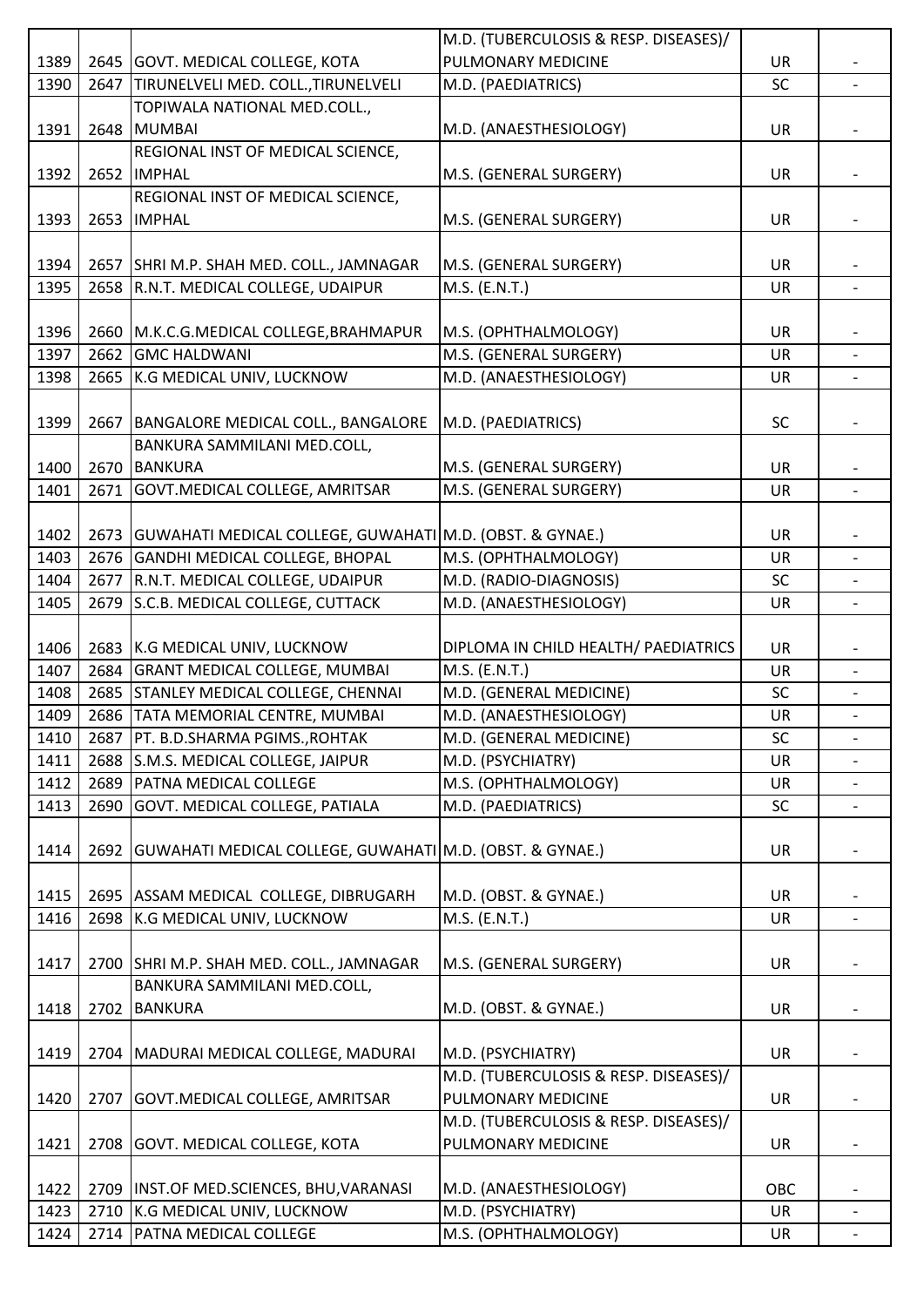| 1425 | 2717 | MYSORE MED.COLL.& RES.INST., MYSORE        | DIPLOMA IN CHILD HEALTH/ PAEDIATRICS | <b>UR</b> |                          |
|------|------|--------------------------------------------|--------------------------------------|-----------|--------------------------|
| 1426 | 2718 | <b>TATA MEMORIAL CENTRE, MUMBAI</b>        | M.D. (ANAESTHESIOLOGY)               | UR        |                          |
|      |      | REGIONAL INST OF MEDICAL SCIENCE,          |                                      |           |                          |
| 1427 | 2723 | <b>IMPHAL</b>                              | M.S. (GENERAL SURGERY)               | <b>UR</b> |                          |
| 1428 |      | 2726   PT. J.N.M. MEDICAL COLLEGE, RAIPUR  | M.S. (OPHTHALMOLOGY)                 | UR        |                          |
| 1429 | 2727 | TIRUNELVELI MED. COLL., TIRUNELVELI        | M.D. (ANAESTHESIOLOGY)               | UR        |                          |
|      |      |                                            |                                      |           |                          |
| 1430 | 2729 | Pt.DEENDAYAL UPAD.MED.COLL, RAJKOT         | M.S. (GENERAL SURGERY)               | UR        |                          |
|      |      |                                            |                                      |           |                          |
| 1431 |      | 2730   MADRAS MEDICAL COLLEGE, CHENNAI     | DIPLOMA IN CHILD HEALTH/ PAEDIATRICS | UR        |                          |
|      |      |                                            |                                      |           |                          |
| 1432 |      | 2731   BURDWAN MEDICAL COLLEGE, BURDWAN    | M.S. (GENERAL SURGERY)               | <b>UR</b> |                          |
|      |      |                                            |                                      |           |                          |
| 1433 |      | 2733 BURDWAN MEDICAL COLLEGE, BURDWAN      | M.S. (GENERAL SURGERY)               | <b>UR</b> |                          |
|      |      | BANKURA SAMMILANI MED.COLL,                |                                      |           |                          |
| 1434 | 2734 | <b>BANKURA</b>                             | M.D. (OBST. & GYNAE.)                | <b>UR</b> |                          |
|      |      |                                            |                                      |           |                          |
| 1435 |      | 2738 SHRI M.P. SHAH MED. COLL., JAMNAGAR   | M.S. (GENERAL SURGERY)               | UR        |                          |
|      |      | MIDNAPORE MEDICAL COLLEGE,                 |                                      |           |                          |
| 1436 | 2740 | MIDNAPUR                                   | M.D. (OBST. & GYNAE.)                | <b>UR</b> |                          |
|      |      |                                            |                                      |           |                          |
| 1437 |      | 2741 LADY HARDINGE MEDICAL COLL., N.DELHI  | M.D. (GENERAL MEDICINE)              | <b>SC</b> |                          |
|      |      |                                            |                                      |           |                          |
| 1438 |      | 2742   INST.OF MED.SCIENCES, BHU, VARANASI | M.S. (ORTHOPAEDICS)                  | <b>SC</b> |                          |
| 1439 | 2743 | T.D. MEDICAL COLLEGE, ALAPPUZHA            | M.D. (PSYCHIATRY)                    | <b>UR</b> |                          |
|      |      |                                            |                                      |           |                          |
| 1440 | 2745 | SHRI M.P. SHAH MED. COLL., JAMNAGAR        | M.S. (GENERAL SURGERY)               | <b>UR</b> |                          |
| 1441 | 2746 | SILCHAR MEDICAL COLLEGE, SILCHAR           | M.D. (OBST. & GYNAE.)                | <b>UR</b> |                          |
| 1442 | 2749 | K.G MEDICAL UNIV, LUCKNOW                  | M.D. (ANAESTHESIOLOGY)               | UR        |                          |
|      |      | <b>BANKURA SAMMILANI MED.COLL,</b>         |                                      |           |                          |
| 1443 |      | 2751 BANKURA                               | M.S. (GENERAL SURGERY)               | <b>UR</b> |                          |
| 1444 | 2752 | K.A.P.V.G.M.COLL,TIRUCHIRAPPALLLI          | M.D. (ANAESTHESIOLOGY)               | UR        |                          |
| 1445 | 2754 | GOVT. MEDICAL COLLEGE, NAGPUR              | M.S. (E.N.T.)                        | UR        | $\overline{\phantom{a}}$ |
| 1446 | 2755 | MADRAS MEDICAL COLLEGE, CHENNAI            | DIP. IN T.B. & CHEST DISEASES        | <b>UR</b> |                          |
| 1447 | 2757 | K.G MEDICAL UNIV, LUCKNOW                  | M.D. (ANAESTHESIOLOGY)               | UR        |                          |
|      |      |                                            |                                      |           |                          |
| 1448 |      | 2763 MADURAI MEDICAL COLLEGE, MADURAI      | M.D. (GENERAL MEDICINE)              | <b>SC</b> |                          |
|      |      | GOVT.                                      |                                      |           |                          |
| 1449 | 2765 | MED.COLL, THIRUVANANTHAPURAM               | DIP.IN GYNAE. & OBST.                | <b>UR</b> |                          |
| 1450 | 2767 | P.G.I.M.E.R., DR. R.M.L. HOSP., N.D.       | M.D. (PATHOLOGY)                     | <b>UR</b> |                          |
| 1451 | 2768 | SANJAY GANDHI P.G.INST., LUCKNOW           | M.D. (PATHOLOGY)                     | <b>UR</b> |                          |
|      |      |                                            |                                      |           |                          |
| 1452 |      | 2770 GAJA RAJA MEDICAL COLLEGE, GWALIOR    | M.S. (OPHTHALMOLOGY)                 | UR        |                          |
|      |      | TOPIWALA NATIONAL MED.COLL.,               |                                      |           |                          |
| 1453 | 2771 | <b>MUMBAI</b>                              | M.D. (ANAESTHESIOLOGY)               | UR        |                          |
| 1454 | 2773 | MADRAS MEDICAL COLLEGE, CHENNAI            | DIP. IN T.B. & CHEST DISEASES        | <b>UR</b> |                          |
|      |      |                                            |                                      |           |                          |
| 1455 | 2777 | <b>STANLEY MEDICAL COLLEGE, CHENNAI</b>    | DIPLOMA IN CHILD HEALTH/ PAEDIATRICS | <b>UR</b> |                          |
| 1456 |      | 2783 GMC HALDWANI                          | M.S. (GENERAL SURGERY)               | UR        |                          |
|      |      | TOPIWALA NATIONAL MED.COLL.,               |                                      |           |                          |
| 1457 | 2784 | <b>MUMBAI</b>                              | M.D. (ANAESTHESIOLOGY)               | <b>UR</b> |                          |
| 1458 | 2787 | GOVT. MEDICAL COLLEGE, AMRITSAR            | M.S. (GENERAL SURGERY)               | <b>UR</b> | $\overline{\phantom{a}}$ |
| 1459 | 2790 | MADRAS MEDICAL COLLEGE, CHENNAI            | M.D. (PSYCHIATRY)                    | <b>UR</b> |                          |
| 1460 |      | 2792 R.N.T. MEDICAL COLLEGE, UDAIPUR       | M.S. (OPHTHALMOLOGY)                 | UR        |                          |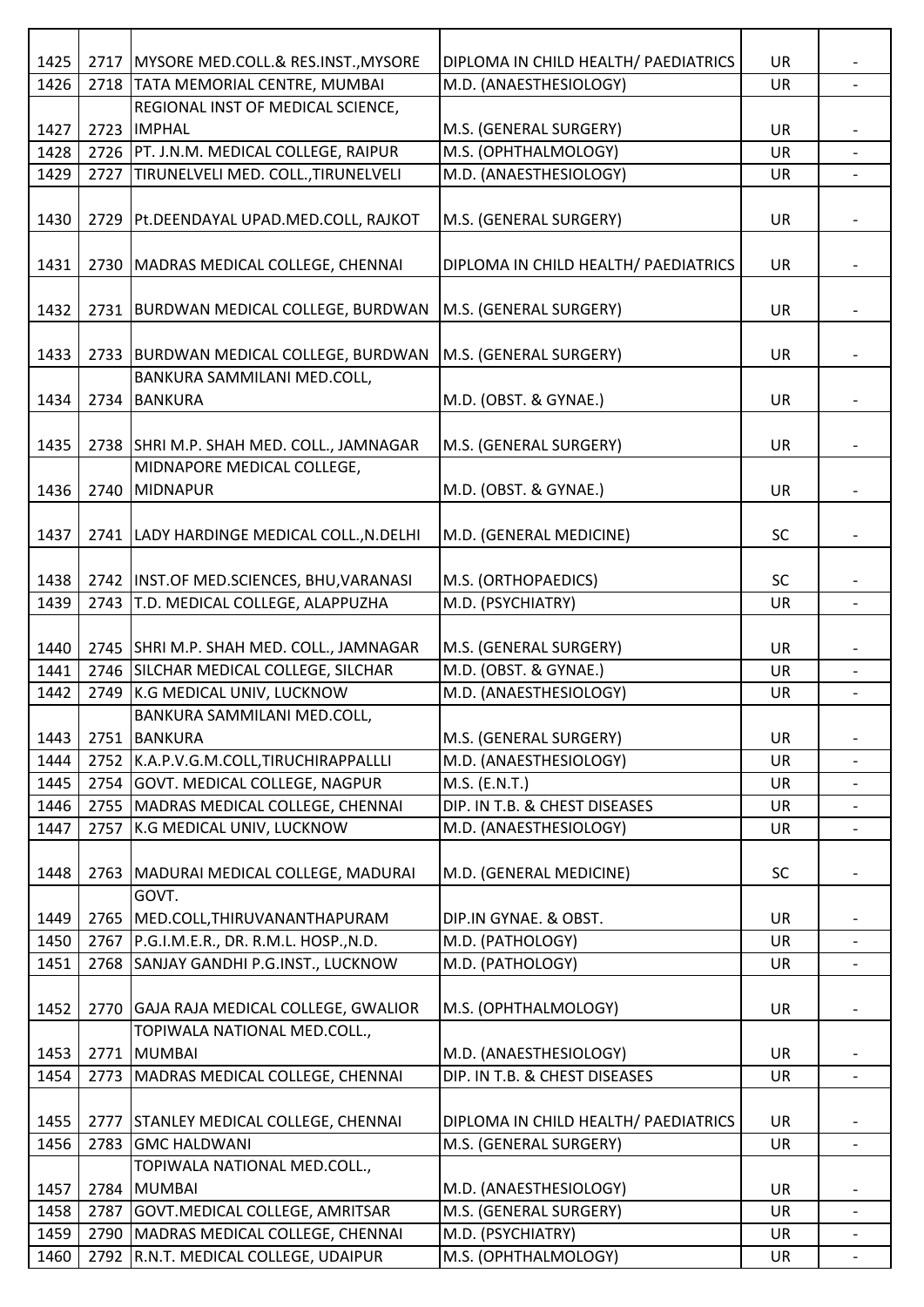| 2795 GOVERNMENT MEDICAL COLL., BARODA<br>1462<br>K.G MEDICAL UNIV, LUCKNOW<br>M.D. (ANAESTHESIOLOGY)<br>2796<br>UR<br>1463<br>2800 NORTH BENGAL MED. COLL, DARJEELING<br>M.S. (GENERAL SURGERY)<br><b>UR</b><br>1464<br>R.G. KAR MEDICAL COLLEGE, KOLKATA<br>M.S. (E.N.T.)<br>2804<br>UR<br>$\blacksquare$<br>DARBHANGA MED. COLLG., LAHERIASARAI<br>M.S. (OPHTHALMOLOGY)<br>1465<br>2810<br><b>UR</b><br>1466<br>SETH G.S. MEDICAL COLLEGE, MUMBAI<br>M.D. (PATHOLOGY)<br>2814<br><b>UR</b><br>DIP. IN T.B. & CHEST DISEASES<br>1467<br>2815<br>MADRAS MEDICAL COLLEGE, CHENNAI<br>UR<br>PT. B.D.SHARMA PGIMS., ROHTAK<br>M.S. (E.N.T.)<br>1468<br>2816<br>UR<br>1469<br>SARDAR PATEL MED. COLLEGE, BIKANER<br>2817<br>M.S. (OPHTHALMOLOGY)<br><b>UR</b><br>2820 BANGALORE MEDICAL COLL., BANGALORE<br>DIPLOMA IN CHILD HEALTH/ PAEDIATRICS<br>1470<br><b>UR</b><br>RAJENDRA INST. OF MED. SC., RANCHI<br>1471<br>M.S. (OPHTHALMOLOGY)<br>UR<br>2823<br>$\overline{\phantom{a}}$<br>1472<br>2826 GOVERNMENT MEDICAL COLL., BARODA<br>M.S. (OPHTHALMOLOGY)<br>UR<br>1473<br>2827<br>GUWAHATI MEDICAL COLLEGE, GUWAHATI M.S. (GENERAL SURGERY)<br><b>UR</b><br>1474<br>2829<br>V.M.M.C. & S.J. HOSPITAL. N.DELHI<br>M.D. (PATHOLOGY)<br><b>UR</b><br>BANGALORE MEDICAL COLL., BANGALORE<br>DIP.IN GYNAE. & OBST.<br>1475<br>2833<br>UR<br>1476<br>2835 ASSAM MEDICAL COLLEGE, DIBRUGARH<br>M.S. (GENERAL SURGERY)<br><b>UR</b><br>REGIONAL INST OF MEDICAL SCIENCE,<br><b>IMPHAL</b><br>M.S. (GENERAL SURGERY)<br>2841<br>OBC<br>1477<br>GOVT.<br>1478<br>2842<br>MED.COLL, THIRUVANANTHAPURAM<br>DIP.IN GYNAE. & OBST.<br>UR<br>S.C.B. MEDICAL COLLEGE, CUTTACK<br>M.D. (ANAESTHESIOLOGY)<br>1479<br>2843<br>UR<br>$\overline{\phantom{0}}$<br>1480<br>DIP.IN GYNAE. & OBST.<br>2844   PATNA MEDICAL COLLEGE<br>UR<br>1481<br>2845<br>K.G MEDICAL UNIV, LUCKNOW<br>M.D. (ANAESTHESIOLOGY)<br>UR<br>$\overline{\phantom{0}}$<br>REGIONAL INST OF MEDICAL SCIENCE,<br>2853<br><b>IMPHAL</b><br>M.D. (OBST. & GYNAE.)<br>1482<br>OBC<br>1483<br>M.S. (ORTHOPAEDICS)<br>PT. B.D.SHARMA PGIMS., ROHTAK<br><b>SC</b><br>2854<br>SILCHAR MEDICAL COLLEGE, SILCHAR<br>M.S. (GENERAL SURGERY)<br>1484<br>2855<br>UR<br>MIDNAPORE MEDICAL COLLEGE,<br>2859<br>MIDNAPUR<br>M.D. (OBST. & GYNAE.)<br>1485<br><b>UR</b><br>1486<br>2862 GOVERNMENT MEDICAL COLL., BARODA<br>M.D. (RADIO-DIAGNOSIS)<br><b>SC</b><br>S.C.B. MEDICAL COLLEGE, CUTTACK<br>M.D. (ANAESTHESIOLOGY)<br>1487<br>2863<br>UR<br>DIP. IN DERM. VENEREOLOGY &<br>LEPROSY/DERMATOLOGY /VENEREOLOGY<br>& DERMATOLOGY/LEPROSY/VENEREAL<br>1488<br><b>DISEASE &amp; LEPROSY</b><br>2865<br>L.L.R.M. MEDICAL COLLEGE, MEERUT<br><b>UR</b><br>1489<br>2867<br>ASSAM MEDICAL COLLEGE, DIBRUGARH<br>M.D. (OBST. & GYNAE.)<br>UR<br>1490<br>2872<br>Kanyakumari Medical College, Nagercoil<br>M.D. (ANAESTHESIOLOGY)<br>UR<br>DIP. IN DERM. VENEREOLOGY &<br>LEPROSY/DERMATOLOGY /VENEREOLOGY<br>& DERMATOLOGY/LEPROSY/VENEREAL<br><b>DISEASE &amp; LEPROSY</b><br>1491<br>2873 MADRAS MEDICAL COLLEGE, CHENNAI<br>UR |      |  |                                      |           |  |
|---------------------------------------------------------------------------------------------------------------------------------------------------------------------------------------------------------------------------------------------------------------------------------------------------------------------------------------------------------------------------------------------------------------------------------------------------------------------------------------------------------------------------------------------------------------------------------------------------------------------------------------------------------------------------------------------------------------------------------------------------------------------------------------------------------------------------------------------------------------------------------------------------------------------------------------------------------------------------------------------------------------------------------------------------------------------------------------------------------------------------------------------------------------------------------------------------------------------------------------------------------------------------------------------------------------------------------------------------------------------------------------------------------------------------------------------------------------------------------------------------------------------------------------------------------------------------------------------------------------------------------------------------------------------------------------------------------------------------------------------------------------------------------------------------------------------------------------------------------------------------------------------------------------------------------------------------------------------------------------------------------------------------------------------------------------------------------------------------------------------------------------------------------------------------------------------------------------------------------------------------------------------------------------------------------------------------------------------------------------------------------------------------------------------------------------------------------------------------------------------------------------------------------------------------------------------------------------------------------------------------------------------------------------------------------------------------------------------------------------------------------------------------------------------------------------------------------------------------------------------------------------------------------------------------------------------------------------------------------------------------------------------------------------------------------------------|------|--|--------------------------------------|-----------|--|
|                                                                                                                                                                                                                                                                                                                                                                                                                                                                                                                                                                                                                                                                                                                                                                                                                                                                                                                                                                                                                                                                                                                                                                                                                                                                                                                                                                                                                                                                                                                                                                                                                                                                                                                                                                                                                                                                                                                                                                                                                                                                                                                                                                                                                                                                                                                                                                                                                                                                                                                                                                                                                                                                                                                                                                                                                                                                                                                                                                                                                                                                     | 1461 |  | DIPLOMA IN CHILD HEALTH/ PAEDIATRICS | <b>UR</b> |  |
|                                                                                                                                                                                                                                                                                                                                                                                                                                                                                                                                                                                                                                                                                                                                                                                                                                                                                                                                                                                                                                                                                                                                                                                                                                                                                                                                                                                                                                                                                                                                                                                                                                                                                                                                                                                                                                                                                                                                                                                                                                                                                                                                                                                                                                                                                                                                                                                                                                                                                                                                                                                                                                                                                                                                                                                                                                                                                                                                                                                                                                                                     |      |  |                                      |           |  |
|                                                                                                                                                                                                                                                                                                                                                                                                                                                                                                                                                                                                                                                                                                                                                                                                                                                                                                                                                                                                                                                                                                                                                                                                                                                                                                                                                                                                                                                                                                                                                                                                                                                                                                                                                                                                                                                                                                                                                                                                                                                                                                                                                                                                                                                                                                                                                                                                                                                                                                                                                                                                                                                                                                                                                                                                                                                                                                                                                                                                                                                                     |      |  |                                      |           |  |
|                                                                                                                                                                                                                                                                                                                                                                                                                                                                                                                                                                                                                                                                                                                                                                                                                                                                                                                                                                                                                                                                                                                                                                                                                                                                                                                                                                                                                                                                                                                                                                                                                                                                                                                                                                                                                                                                                                                                                                                                                                                                                                                                                                                                                                                                                                                                                                                                                                                                                                                                                                                                                                                                                                                                                                                                                                                                                                                                                                                                                                                                     |      |  |                                      |           |  |
|                                                                                                                                                                                                                                                                                                                                                                                                                                                                                                                                                                                                                                                                                                                                                                                                                                                                                                                                                                                                                                                                                                                                                                                                                                                                                                                                                                                                                                                                                                                                                                                                                                                                                                                                                                                                                                                                                                                                                                                                                                                                                                                                                                                                                                                                                                                                                                                                                                                                                                                                                                                                                                                                                                                                                                                                                                                                                                                                                                                                                                                                     |      |  |                                      |           |  |
|                                                                                                                                                                                                                                                                                                                                                                                                                                                                                                                                                                                                                                                                                                                                                                                                                                                                                                                                                                                                                                                                                                                                                                                                                                                                                                                                                                                                                                                                                                                                                                                                                                                                                                                                                                                                                                                                                                                                                                                                                                                                                                                                                                                                                                                                                                                                                                                                                                                                                                                                                                                                                                                                                                                                                                                                                                                                                                                                                                                                                                                                     |      |  |                                      |           |  |
|                                                                                                                                                                                                                                                                                                                                                                                                                                                                                                                                                                                                                                                                                                                                                                                                                                                                                                                                                                                                                                                                                                                                                                                                                                                                                                                                                                                                                                                                                                                                                                                                                                                                                                                                                                                                                                                                                                                                                                                                                                                                                                                                                                                                                                                                                                                                                                                                                                                                                                                                                                                                                                                                                                                                                                                                                                                                                                                                                                                                                                                                     |      |  |                                      |           |  |
|                                                                                                                                                                                                                                                                                                                                                                                                                                                                                                                                                                                                                                                                                                                                                                                                                                                                                                                                                                                                                                                                                                                                                                                                                                                                                                                                                                                                                                                                                                                                                                                                                                                                                                                                                                                                                                                                                                                                                                                                                                                                                                                                                                                                                                                                                                                                                                                                                                                                                                                                                                                                                                                                                                                                                                                                                                                                                                                                                                                                                                                                     |      |  |                                      |           |  |
|                                                                                                                                                                                                                                                                                                                                                                                                                                                                                                                                                                                                                                                                                                                                                                                                                                                                                                                                                                                                                                                                                                                                                                                                                                                                                                                                                                                                                                                                                                                                                                                                                                                                                                                                                                                                                                                                                                                                                                                                                                                                                                                                                                                                                                                                                                                                                                                                                                                                                                                                                                                                                                                                                                                                                                                                                                                                                                                                                                                                                                                                     |      |  |                                      |           |  |
|                                                                                                                                                                                                                                                                                                                                                                                                                                                                                                                                                                                                                                                                                                                                                                                                                                                                                                                                                                                                                                                                                                                                                                                                                                                                                                                                                                                                                                                                                                                                                                                                                                                                                                                                                                                                                                                                                                                                                                                                                                                                                                                                                                                                                                                                                                                                                                                                                                                                                                                                                                                                                                                                                                                                                                                                                                                                                                                                                                                                                                                                     |      |  |                                      |           |  |
|                                                                                                                                                                                                                                                                                                                                                                                                                                                                                                                                                                                                                                                                                                                                                                                                                                                                                                                                                                                                                                                                                                                                                                                                                                                                                                                                                                                                                                                                                                                                                                                                                                                                                                                                                                                                                                                                                                                                                                                                                                                                                                                                                                                                                                                                                                                                                                                                                                                                                                                                                                                                                                                                                                                                                                                                                                                                                                                                                                                                                                                                     |      |  |                                      |           |  |
|                                                                                                                                                                                                                                                                                                                                                                                                                                                                                                                                                                                                                                                                                                                                                                                                                                                                                                                                                                                                                                                                                                                                                                                                                                                                                                                                                                                                                                                                                                                                                                                                                                                                                                                                                                                                                                                                                                                                                                                                                                                                                                                                                                                                                                                                                                                                                                                                                                                                                                                                                                                                                                                                                                                                                                                                                                                                                                                                                                                                                                                                     |      |  |                                      |           |  |
|                                                                                                                                                                                                                                                                                                                                                                                                                                                                                                                                                                                                                                                                                                                                                                                                                                                                                                                                                                                                                                                                                                                                                                                                                                                                                                                                                                                                                                                                                                                                                                                                                                                                                                                                                                                                                                                                                                                                                                                                                                                                                                                                                                                                                                                                                                                                                                                                                                                                                                                                                                                                                                                                                                                                                                                                                                                                                                                                                                                                                                                                     |      |  |                                      |           |  |
|                                                                                                                                                                                                                                                                                                                                                                                                                                                                                                                                                                                                                                                                                                                                                                                                                                                                                                                                                                                                                                                                                                                                                                                                                                                                                                                                                                                                                                                                                                                                                                                                                                                                                                                                                                                                                                                                                                                                                                                                                                                                                                                                                                                                                                                                                                                                                                                                                                                                                                                                                                                                                                                                                                                                                                                                                                                                                                                                                                                                                                                                     |      |  |                                      |           |  |
|                                                                                                                                                                                                                                                                                                                                                                                                                                                                                                                                                                                                                                                                                                                                                                                                                                                                                                                                                                                                                                                                                                                                                                                                                                                                                                                                                                                                                                                                                                                                                                                                                                                                                                                                                                                                                                                                                                                                                                                                                                                                                                                                                                                                                                                                                                                                                                                                                                                                                                                                                                                                                                                                                                                                                                                                                                                                                                                                                                                                                                                                     |      |  |                                      |           |  |
|                                                                                                                                                                                                                                                                                                                                                                                                                                                                                                                                                                                                                                                                                                                                                                                                                                                                                                                                                                                                                                                                                                                                                                                                                                                                                                                                                                                                                                                                                                                                                                                                                                                                                                                                                                                                                                                                                                                                                                                                                                                                                                                                                                                                                                                                                                                                                                                                                                                                                                                                                                                                                                                                                                                                                                                                                                                                                                                                                                                                                                                                     |      |  |                                      |           |  |
|                                                                                                                                                                                                                                                                                                                                                                                                                                                                                                                                                                                                                                                                                                                                                                                                                                                                                                                                                                                                                                                                                                                                                                                                                                                                                                                                                                                                                                                                                                                                                                                                                                                                                                                                                                                                                                                                                                                                                                                                                                                                                                                                                                                                                                                                                                                                                                                                                                                                                                                                                                                                                                                                                                                                                                                                                                                                                                                                                                                                                                                                     |      |  |                                      |           |  |
|                                                                                                                                                                                                                                                                                                                                                                                                                                                                                                                                                                                                                                                                                                                                                                                                                                                                                                                                                                                                                                                                                                                                                                                                                                                                                                                                                                                                                                                                                                                                                                                                                                                                                                                                                                                                                                                                                                                                                                                                                                                                                                                                                                                                                                                                                                                                                                                                                                                                                                                                                                                                                                                                                                                                                                                                                                                                                                                                                                                                                                                                     |      |  |                                      |           |  |
|                                                                                                                                                                                                                                                                                                                                                                                                                                                                                                                                                                                                                                                                                                                                                                                                                                                                                                                                                                                                                                                                                                                                                                                                                                                                                                                                                                                                                                                                                                                                                                                                                                                                                                                                                                                                                                                                                                                                                                                                                                                                                                                                                                                                                                                                                                                                                                                                                                                                                                                                                                                                                                                                                                                                                                                                                                                                                                                                                                                                                                                                     |      |  |                                      |           |  |
|                                                                                                                                                                                                                                                                                                                                                                                                                                                                                                                                                                                                                                                                                                                                                                                                                                                                                                                                                                                                                                                                                                                                                                                                                                                                                                                                                                                                                                                                                                                                                                                                                                                                                                                                                                                                                                                                                                                                                                                                                                                                                                                                                                                                                                                                                                                                                                                                                                                                                                                                                                                                                                                                                                                                                                                                                                                                                                                                                                                                                                                                     |      |  |                                      |           |  |
|                                                                                                                                                                                                                                                                                                                                                                                                                                                                                                                                                                                                                                                                                                                                                                                                                                                                                                                                                                                                                                                                                                                                                                                                                                                                                                                                                                                                                                                                                                                                                                                                                                                                                                                                                                                                                                                                                                                                                                                                                                                                                                                                                                                                                                                                                                                                                                                                                                                                                                                                                                                                                                                                                                                                                                                                                                                                                                                                                                                                                                                                     |      |  |                                      |           |  |
|                                                                                                                                                                                                                                                                                                                                                                                                                                                                                                                                                                                                                                                                                                                                                                                                                                                                                                                                                                                                                                                                                                                                                                                                                                                                                                                                                                                                                                                                                                                                                                                                                                                                                                                                                                                                                                                                                                                                                                                                                                                                                                                                                                                                                                                                                                                                                                                                                                                                                                                                                                                                                                                                                                                                                                                                                                                                                                                                                                                                                                                                     |      |  |                                      |           |  |
|                                                                                                                                                                                                                                                                                                                                                                                                                                                                                                                                                                                                                                                                                                                                                                                                                                                                                                                                                                                                                                                                                                                                                                                                                                                                                                                                                                                                                                                                                                                                                                                                                                                                                                                                                                                                                                                                                                                                                                                                                                                                                                                                                                                                                                                                                                                                                                                                                                                                                                                                                                                                                                                                                                                                                                                                                                                                                                                                                                                                                                                                     |      |  |                                      |           |  |
|                                                                                                                                                                                                                                                                                                                                                                                                                                                                                                                                                                                                                                                                                                                                                                                                                                                                                                                                                                                                                                                                                                                                                                                                                                                                                                                                                                                                                                                                                                                                                                                                                                                                                                                                                                                                                                                                                                                                                                                                                                                                                                                                                                                                                                                                                                                                                                                                                                                                                                                                                                                                                                                                                                                                                                                                                                                                                                                                                                                                                                                                     |      |  |                                      |           |  |
|                                                                                                                                                                                                                                                                                                                                                                                                                                                                                                                                                                                                                                                                                                                                                                                                                                                                                                                                                                                                                                                                                                                                                                                                                                                                                                                                                                                                                                                                                                                                                                                                                                                                                                                                                                                                                                                                                                                                                                                                                                                                                                                                                                                                                                                                                                                                                                                                                                                                                                                                                                                                                                                                                                                                                                                                                                                                                                                                                                                                                                                                     |      |  |                                      |           |  |
|                                                                                                                                                                                                                                                                                                                                                                                                                                                                                                                                                                                                                                                                                                                                                                                                                                                                                                                                                                                                                                                                                                                                                                                                                                                                                                                                                                                                                                                                                                                                                                                                                                                                                                                                                                                                                                                                                                                                                                                                                                                                                                                                                                                                                                                                                                                                                                                                                                                                                                                                                                                                                                                                                                                                                                                                                                                                                                                                                                                                                                                                     |      |  |                                      |           |  |
|                                                                                                                                                                                                                                                                                                                                                                                                                                                                                                                                                                                                                                                                                                                                                                                                                                                                                                                                                                                                                                                                                                                                                                                                                                                                                                                                                                                                                                                                                                                                                                                                                                                                                                                                                                                                                                                                                                                                                                                                                                                                                                                                                                                                                                                                                                                                                                                                                                                                                                                                                                                                                                                                                                                                                                                                                                                                                                                                                                                                                                                                     |      |  |                                      |           |  |
|                                                                                                                                                                                                                                                                                                                                                                                                                                                                                                                                                                                                                                                                                                                                                                                                                                                                                                                                                                                                                                                                                                                                                                                                                                                                                                                                                                                                                                                                                                                                                                                                                                                                                                                                                                                                                                                                                                                                                                                                                                                                                                                                                                                                                                                                                                                                                                                                                                                                                                                                                                                                                                                                                                                                                                                                                                                                                                                                                                                                                                                                     |      |  |                                      |           |  |
|                                                                                                                                                                                                                                                                                                                                                                                                                                                                                                                                                                                                                                                                                                                                                                                                                                                                                                                                                                                                                                                                                                                                                                                                                                                                                                                                                                                                                                                                                                                                                                                                                                                                                                                                                                                                                                                                                                                                                                                                                                                                                                                                                                                                                                                                                                                                                                                                                                                                                                                                                                                                                                                                                                                                                                                                                                                                                                                                                                                                                                                                     |      |  |                                      |           |  |
|                                                                                                                                                                                                                                                                                                                                                                                                                                                                                                                                                                                                                                                                                                                                                                                                                                                                                                                                                                                                                                                                                                                                                                                                                                                                                                                                                                                                                                                                                                                                                                                                                                                                                                                                                                                                                                                                                                                                                                                                                                                                                                                                                                                                                                                                                                                                                                                                                                                                                                                                                                                                                                                                                                                                                                                                                                                                                                                                                                                                                                                                     |      |  |                                      |           |  |
|                                                                                                                                                                                                                                                                                                                                                                                                                                                                                                                                                                                                                                                                                                                                                                                                                                                                                                                                                                                                                                                                                                                                                                                                                                                                                                                                                                                                                                                                                                                                                                                                                                                                                                                                                                                                                                                                                                                                                                                                                                                                                                                                                                                                                                                                                                                                                                                                                                                                                                                                                                                                                                                                                                                                                                                                                                                                                                                                                                                                                                                                     |      |  |                                      |           |  |
|                                                                                                                                                                                                                                                                                                                                                                                                                                                                                                                                                                                                                                                                                                                                                                                                                                                                                                                                                                                                                                                                                                                                                                                                                                                                                                                                                                                                                                                                                                                                                                                                                                                                                                                                                                                                                                                                                                                                                                                                                                                                                                                                                                                                                                                                                                                                                                                                                                                                                                                                                                                                                                                                                                                                                                                                                                                                                                                                                                                                                                                                     |      |  |                                      |           |  |
|                                                                                                                                                                                                                                                                                                                                                                                                                                                                                                                                                                                                                                                                                                                                                                                                                                                                                                                                                                                                                                                                                                                                                                                                                                                                                                                                                                                                                                                                                                                                                                                                                                                                                                                                                                                                                                                                                                                                                                                                                                                                                                                                                                                                                                                                                                                                                                                                                                                                                                                                                                                                                                                                                                                                                                                                                                                                                                                                                                                                                                                                     |      |  |                                      |           |  |
|                                                                                                                                                                                                                                                                                                                                                                                                                                                                                                                                                                                                                                                                                                                                                                                                                                                                                                                                                                                                                                                                                                                                                                                                                                                                                                                                                                                                                                                                                                                                                                                                                                                                                                                                                                                                                                                                                                                                                                                                                                                                                                                                                                                                                                                                                                                                                                                                                                                                                                                                                                                                                                                                                                                                                                                                                                                                                                                                                                                                                                                                     |      |  |                                      |           |  |
|                                                                                                                                                                                                                                                                                                                                                                                                                                                                                                                                                                                                                                                                                                                                                                                                                                                                                                                                                                                                                                                                                                                                                                                                                                                                                                                                                                                                                                                                                                                                                                                                                                                                                                                                                                                                                                                                                                                                                                                                                                                                                                                                                                                                                                                                                                                                                                                                                                                                                                                                                                                                                                                                                                                                                                                                                                                                                                                                                                                                                                                                     |      |  |                                      |           |  |
|                                                                                                                                                                                                                                                                                                                                                                                                                                                                                                                                                                                                                                                                                                                                                                                                                                                                                                                                                                                                                                                                                                                                                                                                                                                                                                                                                                                                                                                                                                                                                                                                                                                                                                                                                                                                                                                                                                                                                                                                                                                                                                                                                                                                                                                                                                                                                                                                                                                                                                                                                                                                                                                                                                                                                                                                                                                                                                                                                                                                                                                                     |      |  |                                      |           |  |
|                                                                                                                                                                                                                                                                                                                                                                                                                                                                                                                                                                                                                                                                                                                                                                                                                                                                                                                                                                                                                                                                                                                                                                                                                                                                                                                                                                                                                                                                                                                                                                                                                                                                                                                                                                                                                                                                                                                                                                                                                                                                                                                                                                                                                                                                                                                                                                                                                                                                                                                                                                                                                                                                                                                                                                                                                                                                                                                                                                                                                                                                     |      |  |                                      |           |  |
|                                                                                                                                                                                                                                                                                                                                                                                                                                                                                                                                                                                                                                                                                                                                                                                                                                                                                                                                                                                                                                                                                                                                                                                                                                                                                                                                                                                                                                                                                                                                                                                                                                                                                                                                                                                                                                                                                                                                                                                                                                                                                                                                                                                                                                                                                                                                                                                                                                                                                                                                                                                                                                                                                                                                                                                                                                                                                                                                                                                                                                                                     |      |  |                                      |           |  |
|                                                                                                                                                                                                                                                                                                                                                                                                                                                                                                                                                                                                                                                                                                                                                                                                                                                                                                                                                                                                                                                                                                                                                                                                                                                                                                                                                                                                                                                                                                                                                                                                                                                                                                                                                                                                                                                                                                                                                                                                                                                                                                                                                                                                                                                                                                                                                                                                                                                                                                                                                                                                                                                                                                                                                                                                                                                                                                                                                                                                                                                                     |      |  |                                      |           |  |
|                                                                                                                                                                                                                                                                                                                                                                                                                                                                                                                                                                                                                                                                                                                                                                                                                                                                                                                                                                                                                                                                                                                                                                                                                                                                                                                                                                                                                                                                                                                                                                                                                                                                                                                                                                                                                                                                                                                                                                                                                                                                                                                                                                                                                                                                                                                                                                                                                                                                                                                                                                                                                                                                                                                                                                                                                                                                                                                                                                                                                                                                     |      |  |                                      |           |  |
|                                                                                                                                                                                                                                                                                                                                                                                                                                                                                                                                                                                                                                                                                                                                                                                                                                                                                                                                                                                                                                                                                                                                                                                                                                                                                                                                                                                                                                                                                                                                                                                                                                                                                                                                                                                                                                                                                                                                                                                                                                                                                                                                                                                                                                                                                                                                                                                                                                                                                                                                                                                                                                                                                                                                                                                                                                                                                                                                                                                                                                                                     |      |  |                                      |           |  |
|                                                                                                                                                                                                                                                                                                                                                                                                                                                                                                                                                                                                                                                                                                                                                                                                                                                                                                                                                                                                                                                                                                                                                                                                                                                                                                                                                                                                                                                                                                                                                                                                                                                                                                                                                                                                                                                                                                                                                                                                                                                                                                                                                                                                                                                                                                                                                                                                                                                                                                                                                                                                                                                                                                                                                                                                                                                                                                                                                                                                                                                                     |      |  |                                      |           |  |
|                                                                                                                                                                                                                                                                                                                                                                                                                                                                                                                                                                                                                                                                                                                                                                                                                                                                                                                                                                                                                                                                                                                                                                                                                                                                                                                                                                                                                                                                                                                                                                                                                                                                                                                                                                                                                                                                                                                                                                                                                                                                                                                                                                                                                                                                                                                                                                                                                                                                                                                                                                                                                                                                                                                                                                                                                                                                                                                                                                                                                                                                     |      |  |                                      |           |  |
|                                                                                                                                                                                                                                                                                                                                                                                                                                                                                                                                                                                                                                                                                                                                                                                                                                                                                                                                                                                                                                                                                                                                                                                                                                                                                                                                                                                                                                                                                                                                                                                                                                                                                                                                                                                                                                                                                                                                                                                                                                                                                                                                                                                                                                                                                                                                                                                                                                                                                                                                                                                                                                                                                                                                                                                                                                                                                                                                                                                                                                                                     |      |  |                                      |           |  |
|                                                                                                                                                                                                                                                                                                                                                                                                                                                                                                                                                                                                                                                                                                                                                                                                                                                                                                                                                                                                                                                                                                                                                                                                                                                                                                                                                                                                                                                                                                                                                                                                                                                                                                                                                                                                                                                                                                                                                                                                                                                                                                                                                                                                                                                                                                                                                                                                                                                                                                                                                                                                                                                                                                                                                                                                                                                                                                                                                                                                                                                                     |      |  |                                      |           |  |
|                                                                                                                                                                                                                                                                                                                                                                                                                                                                                                                                                                                                                                                                                                                                                                                                                                                                                                                                                                                                                                                                                                                                                                                                                                                                                                                                                                                                                                                                                                                                                                                                                                                                                                                                                                                                                                                                                                                                                                                                                                                                                                                                                                                                                                                                                                                                                                                                                                                                                                                                                                                                                                                                                                                                                                                                                                                                                                                                                                                                                                                                     |      |  |                                      |           |  |
|                                                                                                                                                                                                                                                                                                                                                                                                                                                                                                                                                                                                                                                                                                                                                                                                                                                                                                                                                                                                                                                                                                                                                                                                                                                                                                                                                                                                                                                                                                                                                                                                                                                                                                                                                                                                                                                                                                                                                                                                                                                                                                                                                                                                                                                                                                                                                                                                                                                                                                                                                                                                                                                                                                                                                                                                                                                                                                                                                                                                                                                                     |      |  |                                      |           |  |
|                                                                                                                                                                                                                                                                                                                                                                                                                                                                                                                                                                                                                                                                                                                                                                                                                                                                                                                                                                                                                                                                                                                                                                                                                                                                                                                                                                                                                                                                                                                                                                                                                                                                                                                                                                                                                                                                                                                                                                                                                                                                                                                                                                                                                                                                                                                                                                                                                                                                                                                                                                                                                                                                                                                                                                                                                                                                                                                                                                                                                                                                     |      |  |                                      |           |  |
|                                                                                                                                                                                                                                                                                                                                                                                                                                                                                                                                                                                                                                                                                                                                                                                                                                                                                                                                                                                                                                                                                                                                                                                                                                                                                                                                                                                                                                                                                                                                                                                                                                                                                                                                                                                                                                                                                                                                                                                                                                                                                                                                                                                                                                                                                                                                                                                                                                                                                                                                                                                                                                                                                                                                                                                                                                                                                                                                                                                                                                                                     |      |  |                                      |           |  |
|                                                                                                                                                                                                                                                                                                                                                                                                                                                                                                                                                                                                                                                                                                                                                                                                                                                                                                                                                                                                                                                                                                                                                                                                                                                                                                                                                                                                                                                                                                                                                                                                                                                                                                                                                                                                                                                                                                                                                                                                                                                                                                                                                                                                                                                                                                                                                                                                                                                                                                                                                                                                                                                                                                                                                                                                                                                                                                                                                                                                                                                                     |      |  |                                      |           |  |
|                                                                                                                                                                                                                                                                                                                                                                                                                                                                                                                                                                                                                                                                                                                                                                                                                                                                                                                                                                                                                                                                                                                                                                                                                                                                                                                                                                                                                                                                                                                                                                                                                                                                                                                                                                                                                                                                                                                                                                                                                                                                                                                                                                                                                                                                                                                                                                                                                                                                                                                                                                                                                                                                                                                                                                                                                                                                                                                                                                                                                                                                     |      |  |                                      |           |  |
|                                                                                                                                                                                                                                                                                                                                                                                                                                                                                                                                                                                                                                                                                                                                                                                                                                                                                                                                                                                                                                                                                                                                                                                                                                                                                                                                                                                                                                                                                                                                                                                                                                                                                                                                                                                                                                                                                                                                                                                                                                                                                                                                                                                                                                                                                                                                                                                                                                                                                                                                                                                                                                                                                                                                                                                                                                                                                                                                                                                                                                                                     |      |  |                                      |           |  |
|                                                                                                                                                                                                                                                                                                                                                                                                                                                                                                                                                                                                                                                                                                                                                                                                                                                                                                                                                                                                                                                                                                                                                                                                                                                                                                                                                                                                                                                                                                                                                                                                                                                                                                                                                                                                                                                                                                                                                                                                                                                                                                                                                                                                                                                                                                                                                                                                                                                                                                                                                                                                                                                                                                                                                                                                                                                                                                                                                                                                                                                                     |      |  |                                      |           |  |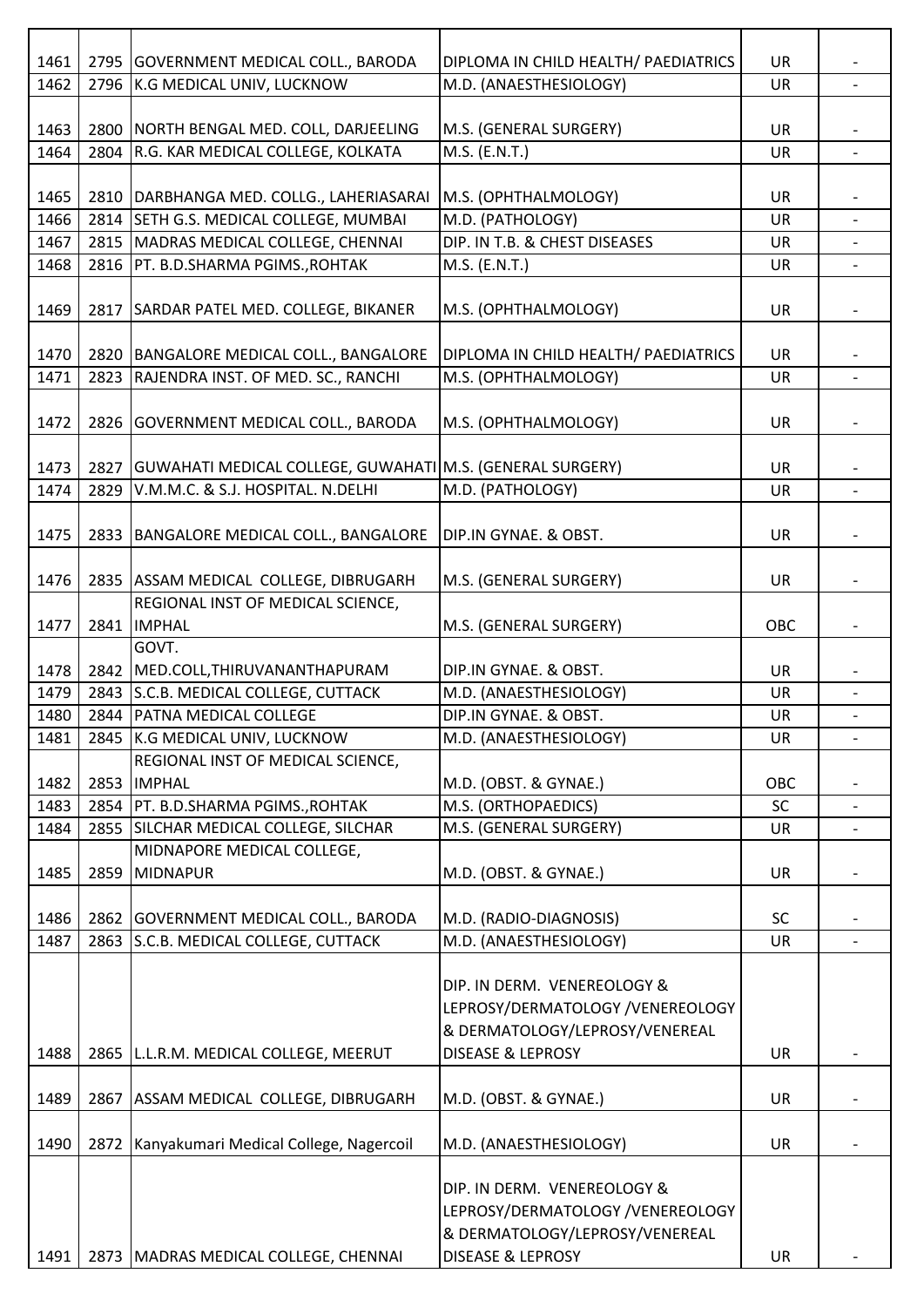| 1492 |      | 2874 K.G MEDICAL UNIV, LUCKNOW                 | DIPLOMA IN CHILD HEALTH/ PAEDIATRICS | UR        |                          |
|------|------|------------------------------------------------|--------------------------------------|-----------|--------------------------|
| 1493 | 2875 | <b>GOVERMENT MEDICAL COLLEGE,</b><br>Kozhikode | M.D. (PATHOLOGY)                     | <b>UR</b> |                          |
|      |      |                                                |                                      |           |                          |
| 1494 |      | 2877 ASSAM MEDICAL COLLEGE, DIBRUGARH          | M.D. (OBST. & GYNAE.)                | UR        |                          |
| 1495 |      | 2882 ASSAM MEDICAL COLLEGE, DIBRUGARH          | M.D. (OBST. & GYNAE.)                | UR        |                          |
| 1496 | 2883 | GOVT. MEDICAL COLLEGE, AURANGABAD              | DIPLOMA IN CHILD HEALTH/ PAEDIATRICS | <b>UR</b> |                          |
| 1497 | 2887 | DARBHANGA MED. COLLG., LAHERIASARAI            | M.S. (OPHTHALMOLOGY)                 | UR        |                          |
| 1498 | 2889 | GOVT. MEDICAL COLLEGE, AMRITSAR                | M.S. (OPHTHALMOLOGY)                 | <b>UR</b> |                          |
|      |      |                                                |                                      |           |                          |
| 1499 | 2893 | S.M.S. MEDICAL COLLEGE, JAIPUR                 | M.D. (RADIO-THERAPY)                 | <b>UR</b> |                          |
| 1500 | 2895 | SANJAY GANDHI P.G.INST., LUCKNOW               | M.D. (RADIO-THERAPY)                 | UR        |                          |
| 1501 |      | 2899 ASSAM MEDICAL COLLEGE, DIBRUGARH          | M.S. (GENERAL SURGERY)               | UR        |                          |
| 1502 |      | 2905 G.S.V.M. MEDICAL COLLEGE, KANPUR          | M.S. (E.N.T.)                        | UR        |                          |
|      |      | Dr. RAM MANOHAR LOHIA INSTITUTE OF             |                                      |           |                          |
| 1503 |      | 2908 MEDICAL SCIENCE, LUCKNOW                  | M.D. (ANAESTHESIOLOGY)               | <b>UR</b> |                          |
| 1504 | 2910 | <b>PATNA MEDICAL COLLEGE</b>                   | M.D. (ANAESTHESIOLOGY)               | <b>UR</b> |                          |
| 1505 |      |                                                |                                      | <b>UR</b> |                          |
|      |      | 2911 B.J. MEDICAL COLLEGE, PUNE                | M.D. (ANAESTHESIOLOGY)               |           |                          |
| 1506 | 2913 | PT. B.D.SHARMA PGIMS., ROHTAK                  | M.S. (E.N.T.)                        | UR        |                          |
|      |      |                                                |                                      |           |                          |
| 1507 |      | 2914 ASSAM MEDICAL COLLEGE, DIBRUGARH          | M.S. (GENERAL SURGERY)               | UR        |                          |
| 1508 | 2917 | NETAJI S.C. BOSE G.M.C, JABALPUR               | M.S. (OPHTHALMOLOGY)                 | UR        | $\overline{\phantom{a}}$ |
|      |      | GOVERMENT MEDICAL COLLEGE,                     |                                      |           |                          |
| 1509 | 2920 | Kozhikode                                      | DIPLOMA IN ORTHOPAEDICS              | UR        |                          |
|      |      |                                                |                                      |           |                          |
| 1510 |      | 2921 ASSAM MEDICAL COLLEGE, DIBRUGARH          | M.S. (GENERAL SURGERY)               | <b>UR</b> |                          |
| 1511 |      | 2922 RAJENDRA INST. OF MED. SC., RANCHI        | DIPLOMA IN ORTHOPAEDICS              | UR        | $\overline{\phantom{0}}$ |
| 1512 | 2925 | K.A.P.V.G.M.COLL,TIRUCHIRAPPALLLI              | M.D. (ANAESTHESIOLOGY)               | UR        |                          |
| 1513 | 2931 | ASSAM MEDICAL COLLEGE, DIBRUGARH               | M.S. (GENERAL SURGERY)               | <b>UR</b> |                          |
|      |      | REGIONAL INST OF MEDICAL SCIENCE,              |                                      |           |                          |
| 1514 | 2932 | <b>IMPHAL</b>                                  | M.S. (GENERAL SURGERY)               | OBC       |                          |
| 1515 |      | 2933 S.M.S. MEDICAL COLLEGE, JAIPUR            | M.D. (ANAESTHESIOLOGY)               | <b>UR</b> |                          |
|      |      |                                                |                                      |           |                          |
| 1516 |      | 2935 JWAHAR LAL NEHRU M.C. AMU, ALIGARH        | M.D. (ANAESTHESIOLOGY)               | OBC       |                          |
|      |      | REGIONAL INST OF MEDICAL SCIENCE,              |                                      |           |                          |
| 1517 | 2938 | <b>IMPHAL</b>                                  | M.S. (GENERAL SURGERY)               | OBC       |                          |
|      |      |                                                |                                      |           |                          |
| 1518 |      | 2943 GOVT. MEDICAL COLLEGE, AURANGABAD         | DIPLOMA IN ORTHOPAEDICS              | <b>UR</b> |                          |
| 1519 | 2945 | R.G. KAR MEDICAL COLLEGE, KOLKATA              | M.D. (ANAESTHESIOLOGY)               | UR        |                          |
| 1520 | 2946 | INDRA GANDHI MED. COLL., SHIMLA                | M.D. (PSYCHIATRY)                    | <b>UR</b> | $\overline{\phantom{a}}$ |
|      |      |                                                |                                      |           |                          |
| 1521 | 2948 | UNIV. COLL. OF MED. SCIENCE, N. DELHI          | M.D. (PATHOLOGY)                     | <b>UR</b> |                          |
|      |      |                                                |                                      |           |                          |
| 1522 | 2951 | INST.OF P.G.MED.EDU.&RES., KOLKATA             | M.D. (ANAESTHESIOLOGY)               | UR        |                          |
| 1523 | 2954 | GOVT. MEDICAL COLLEGE, PATIALA                 | M.S. (OPHTHALMOLOGY)                 | <b>UR</b> | $\overline{\phantom{a}}$ |
|      |      |                                                |                                      |           |                          |
| 1524 | 2955 | S.M.S. MEDICAL COLLEGE, JAIPUR                 | DIPLOMA IN CHILD HEALTH/ PAEDIATRICS | UR        |                          |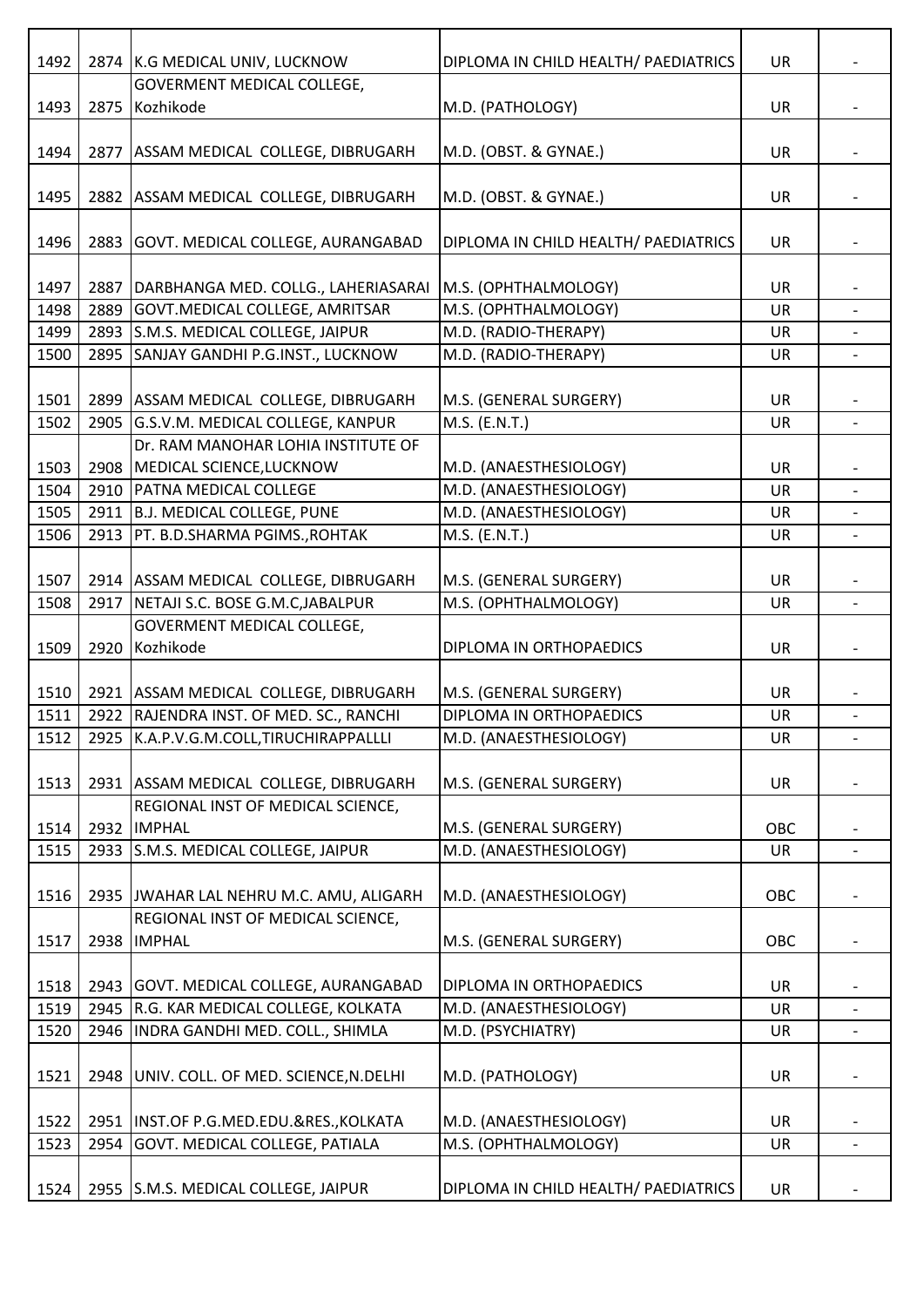|      |      |                                                                    | DIP. IN DERM. VENEREOLOGY &          |           |                          |
|------|------|--------------------------------------------------------------------|--------------------------------------|-----------|--------------------------|
|      |      |                                                                    | LEPROSY/DERMATOLOGY /VENEREOLOGY     |           |                          |
|      |      |                                                                    | & DERMATOLOGY/LEPROSY/VENEREAL       |           |                          |
|      |      |                                                                    | <b>DISEASE &amp; LEPROSY</b>         |           |                          |
| 1525 |      | 2957 GOA MEDICAL COLLEGE, PANAJI, GOA                              |                                      | UR        |                          |
| 1526 |      | 2958 GANDHI MEDICAL COLLEGE, BHOPAL                                | M.S. (E.N.T.)                        | <b>UR</b> |                          |
| 1527 |      | 2960 S.S. MEDICAL COLLEGE, REWA                                    | M.S. (OPHTHALMOLOGY)                 | UR        |                          |
|      |      |                                                                    |                                      |           |                          |
|      |      |                                                                    | DIP. IN DERM. VENEREOLOGY &          |           |                          |
|      |      |                                                                    | LEPROSY/DERMATOLOGY /VENEREOLOGY     |           |                          |
|      |      |                                                                    | & DERMATOLOGY/LEPROSY/VENEREAL       |           |                          |
| 1528 |      | 2963 MADRAS MEDICAL COLLEGE, CHENNAI                               | <b>DISEASE &amp; LEPROSY</b>         | UR        |                          |
|      |      | GOVERMENT MEDICAL COLLEGE,                                         |                                      |           |                          |
| 1529 |      | 2964 Kozhikode                                                     | DIP.IN GYNAE. & OBST.                | UR        |                          |
| 1530 |      | 2969 B.J. MEDICAL COLLEGE, AHMEDABAD                               | M.D. (ANAESTHESIOLOGY)               | UR        |                          |
|      |      | Indira Gandhi Institute of Medical Sciences,                       |                                      |           |                          |
| 1531 |      | 2970 Patna, Bihar                                                  | M.D. (ANAESTHESIOLOGY)               | UR        |                          |
| 1532 |      | 2972 MADRAS MEDICAL COLLEGE, CHENNAI                               | M.D. (PATHOLOGY)                     | <b>UR</b> |                          |
|      |      |                                                                    |                                      |           |                          |
|      |      |                                                                    |                                      |           |                          |
| 1533 |      | 2974   MADURAI MEDICAL COLLEGE, MADURAI                            | DIP.IN GYNAE. & OBST.                | UR        |                          |
|      |      |                                                                    |                                      |           |                          |
| 1534 |      | 2976   MYSORE MED.COLL.& RES.INST., MYSORE                         | DIP.IN GYNAE. & OBST.                | <b>UR</b> |                          |
| 1535 |      | 2977 R.G. KAR MEDICAL COLLEGE, KOLKATA                             | M.D. (ANAESTHESIOLOGY)               | <b>UR</b> |                          |
|      |      |                                                                    |                                      |           |                          |
| 1536 |      | 2978   MADURAI MEDICAL COLLEGE, MADURAI                            | DIPLOMA IN CHILD HEALTH/ PAEDIATRICS | <b>UR</b> |                          |
|      |      | GOVT.                                                              |                                      |           |                          |
| 1537 |      | 2981 MED.COLL, THIRUVANANTHAPURAM                                  | DIPLOMA IN ORTHOPAEDICS              | UR        |                          |
|      |      |                                                                    |                                      |           |                          |
| 1538 |      | 2982   DARBHANGA MED. COLLG., LAHERIASARAI                         | M.S. (OPHTHALMOLOGY)                 | UR        |                          |
| 1539 |      | 2983 S.S. MEDICAL COLLEGE, REWA                                    | M.S. (OPHTHALMOLOGY)                 | <b>UR</b> |                          |
|      |      |                                                                    |                                      |           |                          |
| 1540 |      | 2984 ASSAM MEDICAL COLLEGE, DIBRUGARH                              | DIP.IN GYNAE. & OBST.                | <b>UR</b> |                          |
|      |      |                                                                    | M.D. (PREVENTIVE & SOCIAL MEDICINE)/ |           |                          |
| 1541 |      | 2986   BANGALORE MEDICAL COLL., BANGALORE                          | <b>COMMUNITY MEDICINE</b>            | <b>UR</b> |                          |
| 1542 |      | 2988 RAJENDRA INST. OF MED. SC., RANCHI                            | M.D. (ANAESTHESIOLOGY)               | UR        |                          |
|      |      |                                                                    |                                      |           |                          |
| 1543 |      |                                                                    |                                      | <b>UR</b> |                          |
|      |      | 2989   INST.OF P.G.MED.EDU.&RES., KOLKATA                          | M.S. (E.N.T.)                        |           |                          |
| 1544 | 2991 | GOVT. MEDICAL COLLEGE, KOTA                                        | M.S. (OPHTHALMOLOGY)                 | UR        |                          |
|      |      |                                                                    |                                      |           |                          |
| 1545 |      | 2996 GOVERNMENT MEDICAL COLLEGE, MIRAJ                             | M.D. (ANAESTHESIOLOGY)               | UR        |                          |
| 1546 |      | 2998 B.J. MEDICAL COLLEGE, AHMEDABAD                               | M.D. (ANAESTHESIOLOGY)               | UR        |                          |
|      |      |                                                                    |                                      |           |                          |
| 1547 |      | 3001 GOVT. MED. COLL. & HOSP., CHANDIGARH                          | M.S. (E.N.T.)                        | <b>UR</b> |                          |
| 1548 |      | 3003 GOVT. MEDICAL COLLEGE, KOTTAYAM                               | M.D. (PATHOLOGY)                     | UR        |                          |
|      |      |                                                                    |                                      |           |                          |
| 1549 |      | 3004 GOVT. MEDICAL COLLEGE, NAGPUR                                 | DIPLOMA IN CHILD HEALTH/ PAEDIATRICS | <b>UR</b> |                          |
|      |      |                                                                    |                                      |           |                          |
| 1550 |      | 3008   MADURAI MEDICAL COLLEGE, MADURAI                            | DIPLOMA IN CHILD HEALTH/ PAEDIATRICS | UR        |                          |
|      |      |                                                                    |                                      |           |                          |
| 1551 |      | 3011   GUWAHATI MEDICAL COLLEGE, GUWAHATI   M.D. (ANAESTHESIOLOGY) |                                      | UR        |                          |
|      |      |                                                                    |                                      |           |                          |
| 1552 |      | 3018  INST.OF P.G.MED.EDU.&RES., KOLKATA                           | M.D. (ANAESTHESIOLOGY)               | <b>UR</b> |                          |
| 1553 |      | 3019 MADRAS MEDICAL COLLEGE, CHENNAI                               | DIP.IN GYNAE. & OBST.                | UR        | $\overline{\phantom{a}}$ |
|      |      |                                                                    |                                      |           |                          |
| 1554 |      |                                                                    |                                      |           |                          |
|      |      | 3025   SARDAR PATEL MED. COLLEGE, BIKANER                          | M.S. (OPHTHALMOLOGY)                 | UR        |                          |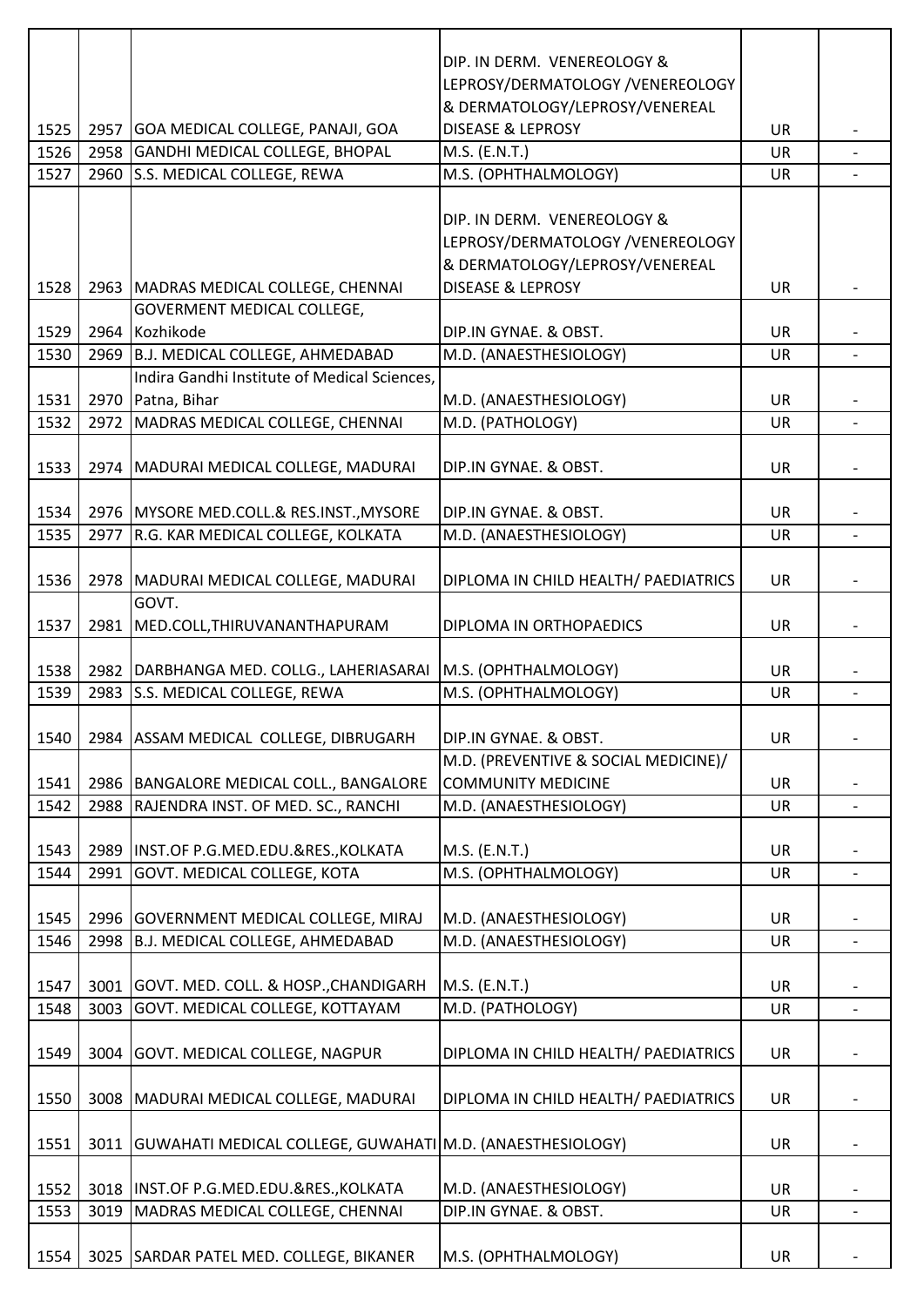| 1555 | 3027 | R.G. KAR MEDICAL COLLEGE, KOLKATA                              | M.S. (E.N.T.)                        | <b>UR</b> | $\overline{\phantom{0}}$ |
|------|------|----------------------------------------------------------------|--------------------------------------|-----------|--------------------------|
| 1556 | 3028 | <b>GOVT. MEDICAL COLLEGE, THRISSUR</b>                         | M.D. (PATHOLOGY)                     | UR        |                          |
|      |      |                                                                |                                      |           |                          |
|      |      |                                                                | DIP. IN DERM. VENEREOLOGY &          |           |                          |
|      |      |                                                                | LEPROSY/DERMATOLOGY /VENEREOLOGY     |           |                          |
|      |      |                                                                | & DERMATOLOGY/LEPROSY/VENEREAL       |           |                          |
| 1557 |      | 3030 MADRAS MEDICAL COLLEGE, CHENNAI                           | <b>DISEASE &amp; LEPROSY</b>         | <b>UR</b> |                          |
| 1558 | 3033 | MADRAS MEDICAL COLLEGE, CHENNAI                                | M.D. (PSYCHIATRY)                    | UR        |                          |
|      |      |                                                                |                                      |           |                          |
| 1559 |      | 3034 STANLEY MEDICAL COLLEGE, CHENNAI                          | DIPLOMA IN CHILD HEALTH/ PAEDIATRICS | <b>UR</b> |                          |
|      |      |                                                                |                                      |           |                          |
| 1560 |      | 3036   MAULANA AZAD MEDICAL COLL., N.DELHI                     | M.D. (RADIO-THERAPY)                 | <b>UR</b> |                          |
|      |      | REGIONAL INST OF MEDICAL SCIENCE,                              |                                      |           |                          |
| 1561 | 3042 | <b>IMPHAL</b>                                                  | M.S. (OPHTHALMOLOGY)                 | <b>UR</b> |                          |
| 1562 | 3043 | K.G MEDICAL UNIV, LUCKNOW                                      | DIPLOMA IN ORTHOPAEDICS              | UR        |                          |
|      |      |                                                                |                                      |           |                          |
| 1563 | 3044 | JWAHAR LAL NEHRU M.C. AMU, ALIGARH                             | M.S. (E.N.T.)                        | <b>UR</b> |                          |
| 1564 | 3045 | Govt Theni Medical College, Theni                              | M.D. (ANAESTHESIOLOGY)               | <b>UR</b> | $\overline{\phantom{0}}$ |
|      |      |                                                                |                                      |           |                          |
| 1565 | 3049 | GUWAHATI MEDICAL COLLEGE, GUWAHATI M.S. (OPHTHALMOLOGY)        |                                      | <b>UR</b> |                          |
| 1566 | 3054 | GOVT.MEDICAL COLLEGE, AMRITSAR                                 | M.D. (PSYCHIATRY)                    | UR        | $\overline{a}$           |
|      |      |                                                                |                                      |           |                          |
|      |      | 3056 SHRI M.P. SHAH MED. COLL., JAMNAGAR                       | M.S. (OPHTHALMOLOGY)                 | UR        |                          |
| 1567 |      |                                                                |                                      |           |                          |
|      |      |                                                                |                                      |           |                          |
| 1568 | 3057 | MYSORE MED.COLL.& RES.INST., MYSORE                            | DIPLOMA IN CHILD HEALTH/ PAEDIATRICS | <b>UR</b> |                          |
| 1569 | 3058 | B.J. MEDICAL COLLEGE, AHMEDABAD                                | M.D. (ANAESTHESIOLOGY)               | <b>UR</b> |                          |
|      |      |                                                                |                                      |           |                          |
| 1570 |      | 3060  INDIRA GANDHI GOVT.MED.COLL, NAGPUR                      | DIPLOMA IN CHILD HEALTH/ PAEDIATRICS | UR        |                          |
|      |      | TOPIWALA NATIONAL MED.COLL.,                                   |                                      |           |                          |
| 1571 |      | 3061 MUMBAI                                                    | M.D. (GENERAL MEDICINE)              | <b>SC</b> |                          |
| 1572 |      | 3065 B.J. MEDICAL COLLEGE, AHMEDABAD                           | M.S. (E.N.T.)                        | <b>UR</b> |                          |
|      |      |                                                                |                                      |           |                          |
| 1573 |      | 3066 RAJENDRA INST. OF MED. SC., RANCHI                        | DIPLOMA IN CHILD HEALTH/ PAEDIATRICS | <b>UR</b> |                          |
| 1574 | 3067 | DR. V.M. GOVT. MEDICAL COLLEGE                                 | M.D. (ANAESTHESIOLOGY)               | UR        |                          |
|      |      |                                                                |                                      |           |                          |
| 1575 |      | 3068   M.K.C.G.MEDICAL COLLEGE, BRAHMAPUR                      | M.S. (OPHTHALMOLOGY)                 | <b>UR</b> |                          |
| 1576 | 3069 | K.G MEDICAL UNIV, LUCKNOW                                      | DIP.IN GYNAE. & OBST.                | UR        |                          |
| 1577 | 3070 | <b>GMC HALDWANI</b>                                            | M.S. (OPHTHALMOLOGY)                 | <b>UR</b> |                          |
| 1578 | 3072 | V.S.S. MEDICAL COLLEGE, BURLA                                  | M.D. (RADIO-DIAGNOSIS)               | <b>SC</b> |                          |
| 1579 |      | 3073 S.C.B. MEDICAL COLLEGE, CUTTACK                           | M.D. (ANAESTHESIOLOGY)               | UR        | $\overline{\phantom{0}}$ |
| 1580 | 3076 | SETH G.S. MEDICAL COLLEGE, MUMBAI                              | M.D. (PAEDIATRICS)                   | <b>SC</b> |                          |
|      |      |                                                                |                                      |           |                          |
| 1581 | 3079 | MAHATMA GANDHI MEMO. M.C., INDORE                              | M.S. (E.N.T.)                        | <b>UR</b> |                          |
| 1582 | 3081 | S.N. MEDICAL COLLEGE, AGRA                                     | M.D. (ANAESTHESIOLOGY)               | <b>UR</b> | $\overline{\phantom{a}}$ |
|      |      |                                                                |                                      |           |                          |
| 1583 |      | 3084   GUWAHATI MEDICAL COLLEGE, GUWAHATI M.S. (OPHTHALMOLOGY) |                                      | <b>UR</b> |                          |
| 1584 | 3088 | GOA MEDICAL COLLEGE, PANAJI, GOA                               | M.D. (ANAESTHESIOLOGY)               | UR        | $\overline{\phantom{a}}$ |
| 1585 | 3089 | GOVT. MEDICAL COLLEGE, PATIALA                                 | M.D. (PSYCHIATRY)                    | UR        |                          |
| 1586 | 3097 | G.S.V.M. MEDICAL COLLEGE, KANPUR                               | M.D. (ANAESTHESIOLOGY)               | <b>UR</b> | $\overline{\phantom{0}}$ |
|      |      |                                                                |                                      |           |                          |
| 1587 |      | 3105 MOTI LAL NEHRU MED. COLL, ALLAHABAD                       | M.D. (ANAESTHESIOLOGY)               | <b>UR</b> |                          |
| 1588 | 3108 | GOVT. MEDICAL COLLEGE, NAGPUR                                  | M.D. (ANAESTHESIOLOGY)               | <b>UR</b> | $\overline{\phantom{a}}$ |
|      |      |                                                                |                                      |           |                          |
| 1589 |      | 3110 S.M.S. MEDICAL COLLEGE, JAIPUR                            | DIPLOMA IN CHILD HEALTH/ PAEDIATRICS | <b>UR</b> |                          |
| 1590 |      | 3113 S.M.S. MEDICAL COLLEGE, JAIPUR                            | M.D. (ANAESTHESIOLOGY)               | UR        |                          |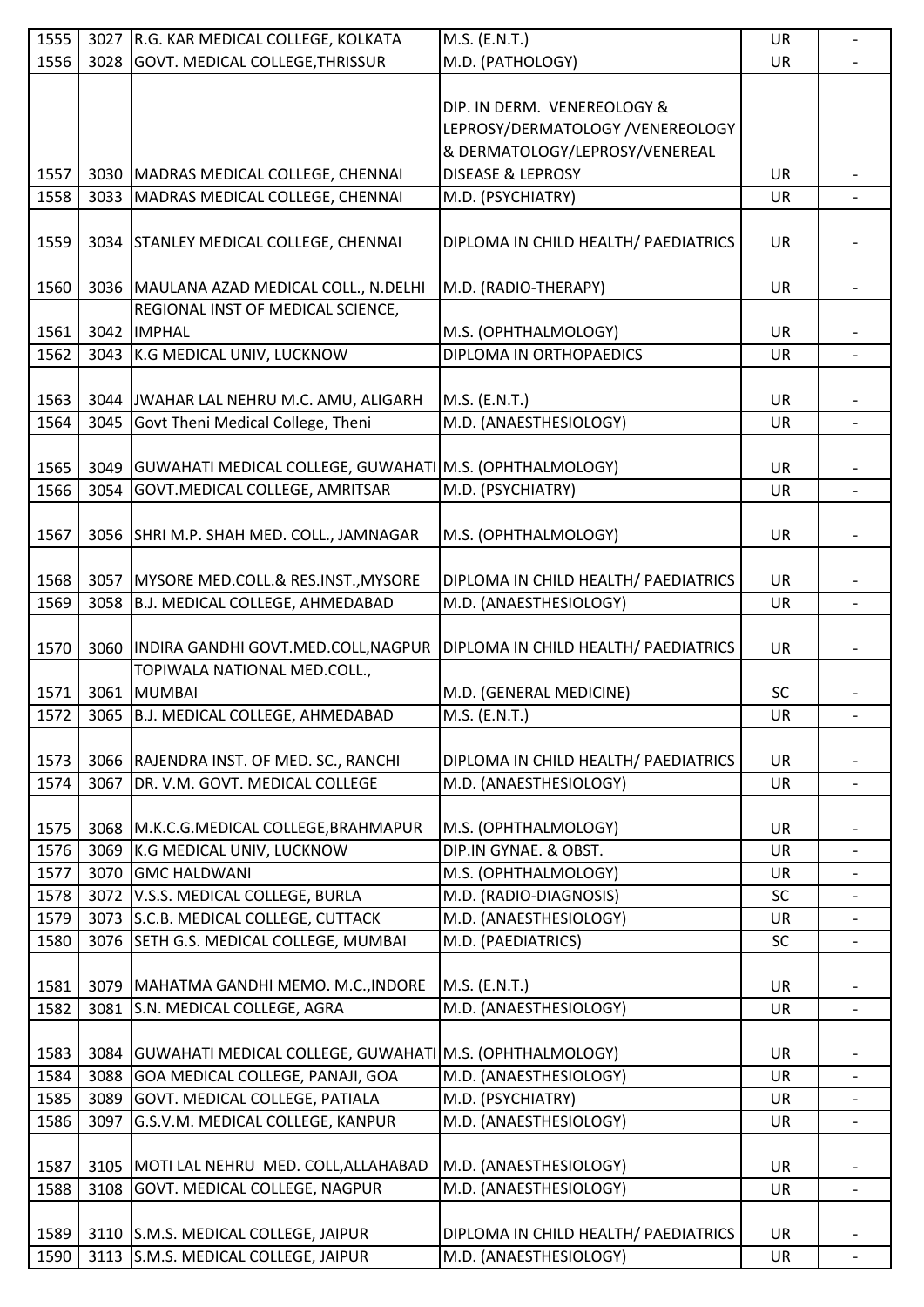| 1591 |      | 3117 GOVT. MEDICAL COLLEGE, THRISSUR       | M.D. (PSYCHIATRY)                    | UR        | $\overline{\phantom{a}}$ |
|------|------|--------------------------------------------|--------------------------------------|-----------|--------------------------|
|      |      |                                            |                                      |           |                          |
| 1592 |      | 3119   MOTI LAL NEHRU MED. COLL, ALLAHABAD | M.S. (E.N.T.)                        | UR        |                          |
| 1593 |      | 3121 GOVT. MEDICAL COLLEGE, NAGPUR         | M.D. (ANAESTHESIOLOGY)               | UR        |                          |
|      |      |                                            |                                      |           |                          |
| 1594 |      | 3122 L.L.R.M. MEDICAL COLLEGE, MEERUT      | DIPLOMA IN CHILD HEALTH/ PAEDIATRICS | UR        |                          |
| 1595 |      | 3123 DR. V.M. GOVT. MEDICAL COLLEGE        | M.D. (ANAESTHESIOLOGY)               | UR        |                          |
| 1596 |      | 3124 SANJAY GANDHI P.G.INST., LUCKNOW      | M.D. (PATHOLOGY)                     | UR        |                          |
| 1597 |      | 3128   DR. S.N. MEDICAL COLLEGE, JODHPUR   | M.S. (E.N.T.)                        | UR        |                          |
|      |      |                                            |                                      |           |                          |
| 1598 |      | 3130 JWAHAR LAL NEHRU M.C. AMU, ALIGARH    | DIPLOMA IN CHILD HEALTH/ PAEDIATRICS | UR        |                          |
| 1599 |      | 3140 PATNA MEDICAL COLLEGE                 | M.S. (E.N.T.)                        | UR        |                          |
| 1600 |      | 3145 B.J. MEDICAL COLLEGE, AHMEDABAD       | M.D. (ANAESTHESIOLOGY)               | UR        |                          |
| 1601 |      | 3146 S.M.S. MEDICAL COLLEGE, JAIPUR        | M.D. (ANAESTHESIOLOGY)               | UR        |                          |
| 1602 |      | 3151 MADRAS MEDICAL COLLEGE, CHENNAI       | DIP.IN GYNAE. & OBST.                |           |                          |
|      |      |                                            |                                      | UR        |                          |
|      |      |                                            |                                      |           |                          |
| 1603 |      | 3152 CALCUTTA NATIONAL MED.COLL, KOLKATA   | M.S. (E.N.T.)                        | UR        |                          |
|      |      |                                            |                                      |           |                          |
| 1604 |      | 3154 GOVT. MEDICAL COLLEGE, KOTTAYAM       | DIPLOMA IN OPHTHALMOLOGY/DOMS        | UR        |                          |
|      |      |                                            |                                      |           |                          |
| 1605 |      | 3159 COIMBATORE MED. COLL., COIMBATORE     | DIPLOMA IN CHILD HEALTH/ PAEDIATRICS | <b>UR</b> |                          |
| 1606 |      | 3164 S.C.B. MEDICAL COLLEGE, CUTTACK       | M.S. (E.N.T.)                        | UR        | $\blacksquare$           |
|      |      |                                            |                                      |           |                          |
| 1607 |      | 3165 LADY HARDINGE MEDICAL COLL., N.DELHI  | M.D. (PATHOLOGY)                     | UR        |                          |
| 1608 | 3167 | PT. B.D.SHARMA PGIMS., ROHTAK              | DIP.IN GYNAE. & OBST.                | <b>UR</b> | $\overline{a}$           |
| 1609 | 3169 | K.G MEDICAL UNIV, LUCKNOW                  | M.D. (RADIO-THERAPY)                 | UR        |                          |
|      |      |                                            |                                      |           |                          |
| 1610 |      | 3170   MAHATMA GANDHI MEMO. M.C., INDORE   | M.D. (ANAESTHESIOLOGY)               | UR        |                          |
|      |      |                                            |                                      |           |                          |
| 1611 |      | 3171  INDIRA GANDHI GOVT.MED.COLL, NAGPUR  | M.D. (ANAESTHESIOLOGY)               | <b>UR</b> |                          |
| 1612 |      | 3175 S.C.B. MEDICAL COLLEGE, CUTTACK       | M.S. (E.N.T.)                        | UR        |                          |
| 1613 |      | 3177 S.M.S. MEDICAL COLLEGE, JAIPUR        | M.D. (ANAESTHESIOLOGY)               | <b>UR</b> |                          |
| 1614 | 3178 | GOVT. MEDICAL COLLEGE, NAGPUR              | M.D. (ANAESTHESIOLOGY)               | <b>UR</b> |                          |
|      |      |                                            |                                      |           |                          |
| 1615 |      | 3181 GOVT. MEDICAL COLLEGE, AURANGABAD     | M.D. (ANAESTHESIOLOGY)               | UR        |                          |
| 1616 |      | 3182 TATA MEMORIAL CENTRE, MUMBAI          | M.D. (PALLIATIVE MEDICINE)           | UR        |                          |
| 1617 |      | 3183 V.M.M.C. & S.J. HOSPITAL. N.DELHI     | M.D. (PATHOLOGY)                     | <b>UR</b> |                          |
| 1618 |      | 3184 R.N.T. MEDICAL COLLEGE, UDAIPUR       | $M.S.$ (E.N.T.)                      | <b>UR</b> |                          |
|      |      |                                            |                                      |           |                          |
| 1619 |      | 3186   M.K.C.G.MEDICAL COLLEGE, BRAHMAPUR  | M.S. (OPHTHALMOLOGY)                 | UR        |                          |
| 1620 | 3187 | GOVT. MEDICAL COLLEGE, THRISSUR            | M.D. (PSYCHIATRY)                    | UR        |                          |
|      |      | GOVERMENT MEDICAL COLLEGE,                 |                                      |           |                          |
| 1621 | 3190 | Kozhikode                                  | DIPLOMA IN OTO-RHINO-LARYNGOLOGY     | <b>UR</b> |                          |
|      |      |                                            |                                      |           |                          |
|      |      |                                            | DIP. IN DERM. VENEREOLOGY &          |           |                          |
|      |      |                                            | LEPROSY/DERMATOLOGY /VENEREOLOGY     |           |                          |
|      |      |                                            | & DERMATOLOGY/LEPROSY/VENEREAL       |           |                          |
| 1622 |      | 3194 VIJAYNAGAR INST. OF M.S., BELLARY     | <b>DISEASE &amp; LEPROSY</b>         | UR        |                          |
|      |      |                                            |                                      |           |                          |
| 1623 |      | 3195   MAHATMA GANDHI MEMO. M.C., INDORE   | DIPLOMA IN CHILD HEALTH/ PAEDIATRICS | UR        |                          |
| 1624 | 3197 | STANLEY MEDICAL COLLEGE, CHENNAI           | DIPLOMA IN ORTHOPAEDICS              | UR        |                          |
|      |      |                                            |                                      |           |                          |
| 1625 |      | 3199 KILPAUK MEDICAL COLLEGE, CHENNAI      | DIPLOMA IN CHILD HEALTH/ PAEDIATRICS | UR        |                          |
|      |      |                                            |                                      |           |                          |
|      |      |                                            |                                      |           |                          |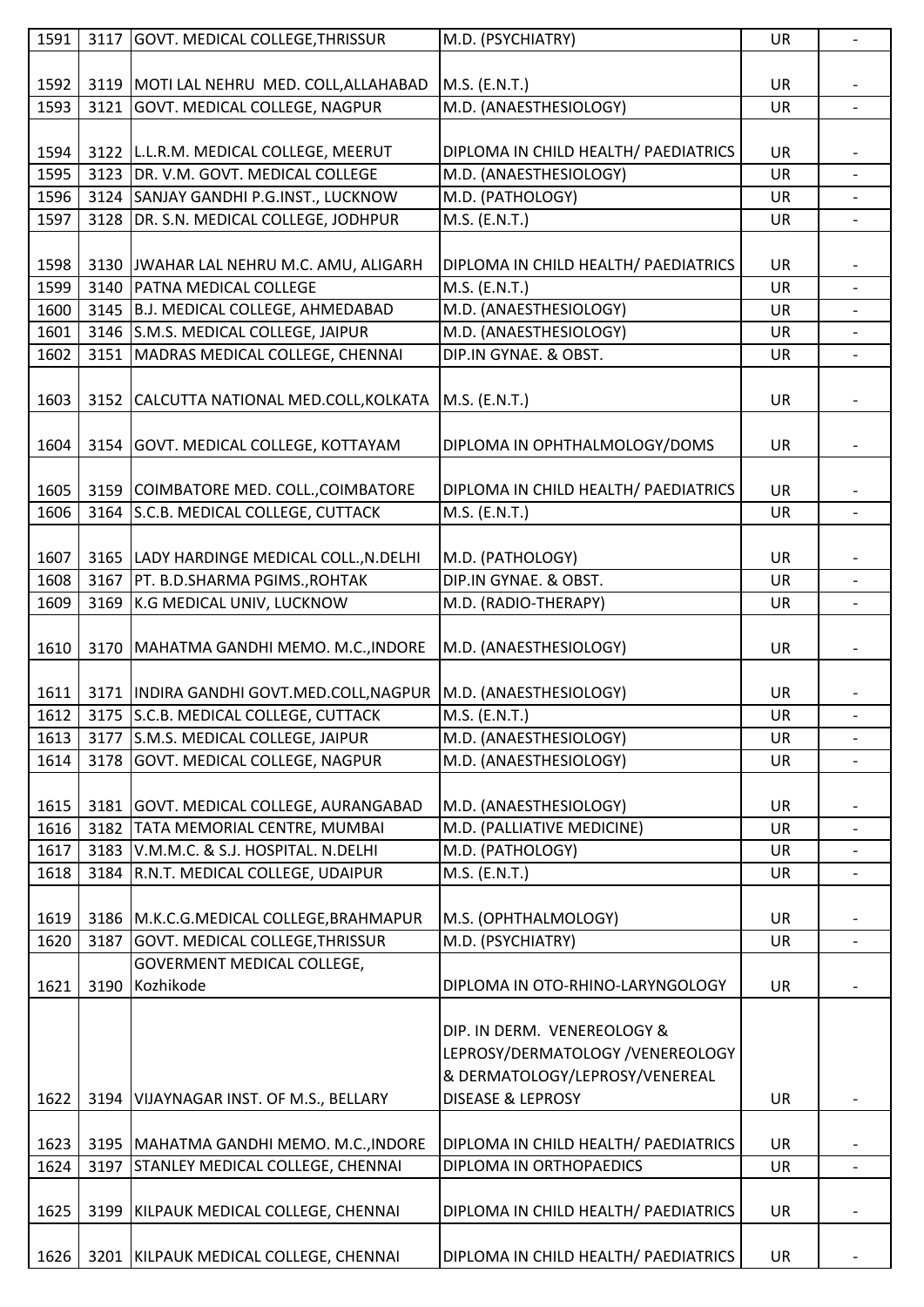| 1627 |      | 3204 DR. R.P.G. MEDICAL COLLEGE, TANDA     | M.S. (OPHTHALMOLOGY)                 | UR        |                          |
|------|------|--------------------------------------------|--------------------------------------|-----------|--------------------------|
|      |      |                                            |                                      |           |                          |
| 1628 |      | 3206 KARNATAKA INSTT. OF MED. SCI. HUBLI   | DIPLOMA IN ORTHOPAEDICS              | UR        |                          |
| 1629 |      | 3207 S.N. MEDICAL COLLEGE, AGRA            | M.D. (ANAESTHESIOLOGY)               | UR        | $\overline{\phantom{a}}$ |
|      |      |                                            |                                      |           |                          |
| 1630 |      | 3209   MAHATMA GANDHI MEMO. M.C., INDORE   | M.S. (E.N.T.)                        | UR        |                          |
| 1631 |      | 3211 GOVT. MEDICAL COLLEGE, KOTTAYAM       | M.D. (PATHOLOGY)                     | UR        |                          |
|      |      |                                            |                                      |           |                          |
|      |      |                                            |                                      |           |                          |
| 1632 |      | 3213 ASSAM MEDICAL COLLEGE, DIBRUGARH      | M.S. (OPHTHALMOLOGY)                 | UR        |                          |
|      |      |                                            |                                      |           |                          |
| 1633 |      | 3215   BANGALORE MEDICAL COLL., BANGALORE  | M.D. (PATHOLOGY)                     | UR        |                          |
| 1634 |      | 3220 R.N.T. MEDICAL COLLEGE, UDAIPUR       | M.D. (PSYCHIATRY)                    | <b>UR</b> |                          |
| 1635 |      | 3222 GOVT. MEDICAL COLLEGE, THRISSUR       | M.D. (PATHOLOGY)                     | UR        | $\overline{\phantom{0}}$ |
|      |      |                                            |                                      |           |                          |
| 1636 |      | 3225   MAHATMA GANDHI MEMO. M.C., INDORE   | M.D. (ANAESTHESIOLOGY)               | UR        |                          |
| 1637 |      | 3228 MADRAS MEDICAL COLLEGE, CHENNAI       | M.D. (OBST. & GYNAE.)                | SC        | $\overline{\phantom{a}}$ |
| 1638 |      | 3230 MADRAS MEDICAL COLLEGE, CHENNAI       | DIP. IN T.B. & CHEST DISEASES        | UR        |                          |
|      |      |                                            |                                      |           |                          |
| 1639 |      | 3231 GOVERNMENT MEDICAL COLL., BARODA      | M.S. (E.N.T.)                        | UR        |                          |
| 1640 |      | 3242 R.G. KAR MEDICAL COLLEGE, KOLKATA     | M.D. (ANAESTHESIOLOGY)               | UR        |                          |
| 1641 |      | 3243 PATNA MEDICAL COLLEGE                 | M.S. (E.N.T.)                        | <b>UR</b> | $\overline{a}$           |
|      |      |                                            |                                      |           |                          |
| 1642 |      | 3244   Pt.DEENDAYAL UPAD.MED.COLL, RAJKOT  | DIPLOMA IN CHILD HEALTH/ PAEDIATRICS | UR        |                          |
| 1643 |      | 3246   PT. J.N.M. MEDICAL COLLEGE, RAIPUR  | M.D. (ANAESTHESIOLOGY)               | UR        |                          |
|      |      |                                            |                                      |           |                          |
|      |      | GOVERMENT MEDICAL COLLEGE,                 |                                      |           |                          |
| 1644 |      | 3248 Kozhikode                             | DIPLOMA IN ANAESTHESIOLOGY           | <b>UR</b> |                          |
|      |      |                                            |                                      |           |                          |
| 1645 |      | 3249 JWAHAR LAL NEHRU M.C. AMU, ALIGARH    | M.D. (PATHOLOGY)                     | <b>UR</b> |                          |
| 1646 |      | 3250 G.S.V.M. MEDICAL COLLEGE, KANPUR      | DIP.IN GYNAE. & OBST.                | UR        |                          |
|      |      |                                            |                                      |           |                          |
| 1647 |      | 3251 GOA MEDICAL COLLEGE, PANAJI, GOA      | DIPLOMA IN CHILD HEALTH/ PAEDIATRICS | <b>UR</b> |                          |
| 1648 |      | 3255 V.S.S. MEDICAL COLLEGE, BURLA         | M.S. (E.N.T.)                        | UR        | $\overline{\phantom{a}}$ |
| 1649 |      | 3258 GANDHI MEDICAL COLLEGE, BHOPAL        | M.S. (E.N.T.)                        | <b>UR</b> |                          |
| 1650 |      | 3259 Govt Medical College, Ernakulam       | M.D. (PSYCHIATRY)                    | <b>UR</b> |                          |
| 1651 | 3263 | MADRAS MEDICAL COLLEGE, CHENNAI            | DIP. IN T.B. & CHEST DISEASES        | <b>UR</b> | $\overline{\phantom{a}}$ |
|      |      |                                            |                                      |           |                          |
| 1652 |      | 3264 PATNA MEDICAL COLLEGE                 | DIPLOMA IN CHILD HEALTH/ PAEDIATRICS | UR        |                          |
| 1653 |      | 3267 K.G MEDICAL UNIV, LUCKNOW             | M.D. (RADIO-THERAPY)                 | <b>UR</b> |                          |
| 1654 |      | 3269 SILCHAR MEDICAL COLLEGE, SILCHAR      | M.S. (OPHTHALMOLOGY)                 | UR        |                          |
| 1655 |      | 3270 NEIGRIHMS, SHILLONG                   | M.D. (PATHOLOGY)                     | <b>UR</b> | $\overline{\phantom{0}}$ |
|      |      |                                            |                                      |           |                          |
|      |      |                                            |                                      |           |                          |
| 1656 |      | 3271 GAJA RAJA MEDICAL COLLEGE, GWALIOR    | M.S. (E.N.T.)                        | UR        |                          |
| 1657 |      | 3273 B.J. MEDICAL COLLEGE, AHMEDABAD       | M.D. (ANAESTHESIOLOGY)               | UR        |                          |
| 1658 |      | 3278 MADRAS MEDICAL COLLEGE, CHENNAI       | DIPLOMA IN ORTHOPAEDICS              | UR        | $\overline{\phantom{a}}$ |
| 1659 |      | 3284 PATNA MEDICAL COLLEGE                 | DIPLOMA IN ORTHOPAEDICS              | UR        |                          |
|      |      |                                            |                                      |           |                          |
| 1660 |      | 3285   MAULANA AZAD MEDICAL COLL., N.DELHI | DIPLOMA IN OPHTHALMOLOGY/DOMS        | <b>UR</b> |                          |
|      |      |                                            |                                      |           |                          |
|      |      |                                            | DIP. IN DERM. VENEREOLOGY &          |           |                          |
|      |      |                                            | LEPROSY/DERMATOLOGY /VENEREOLOGY     |           |                          |
|      |      |                                            | & DERMATOLOGY/LEPROSY/VENEREAL       |           |                          |
| 1661 |      | 3286 RAJENDRA INST. OF MED. SC., RANCHI    | <b>DISEASE &amp; LEPROSY</b>         | <b>UR</b> |                          |
|      |      | REGIONAL INST OF MEDICAL SCIENCE,          |                                      |           |                          |
| 1662 |      | 3295  IMPHAL                               | M.D. (RADIO-DIAGNOSIS)               | <b>SC</b> |                          |
| 1663 |      | 3296 B.J. MEDICAL COLLEGE, AHMEDABAD       | M.D. (ANAESTHESIOLOGY)               | UR        |                          |
|      |      |                                            |                                      |           |                          |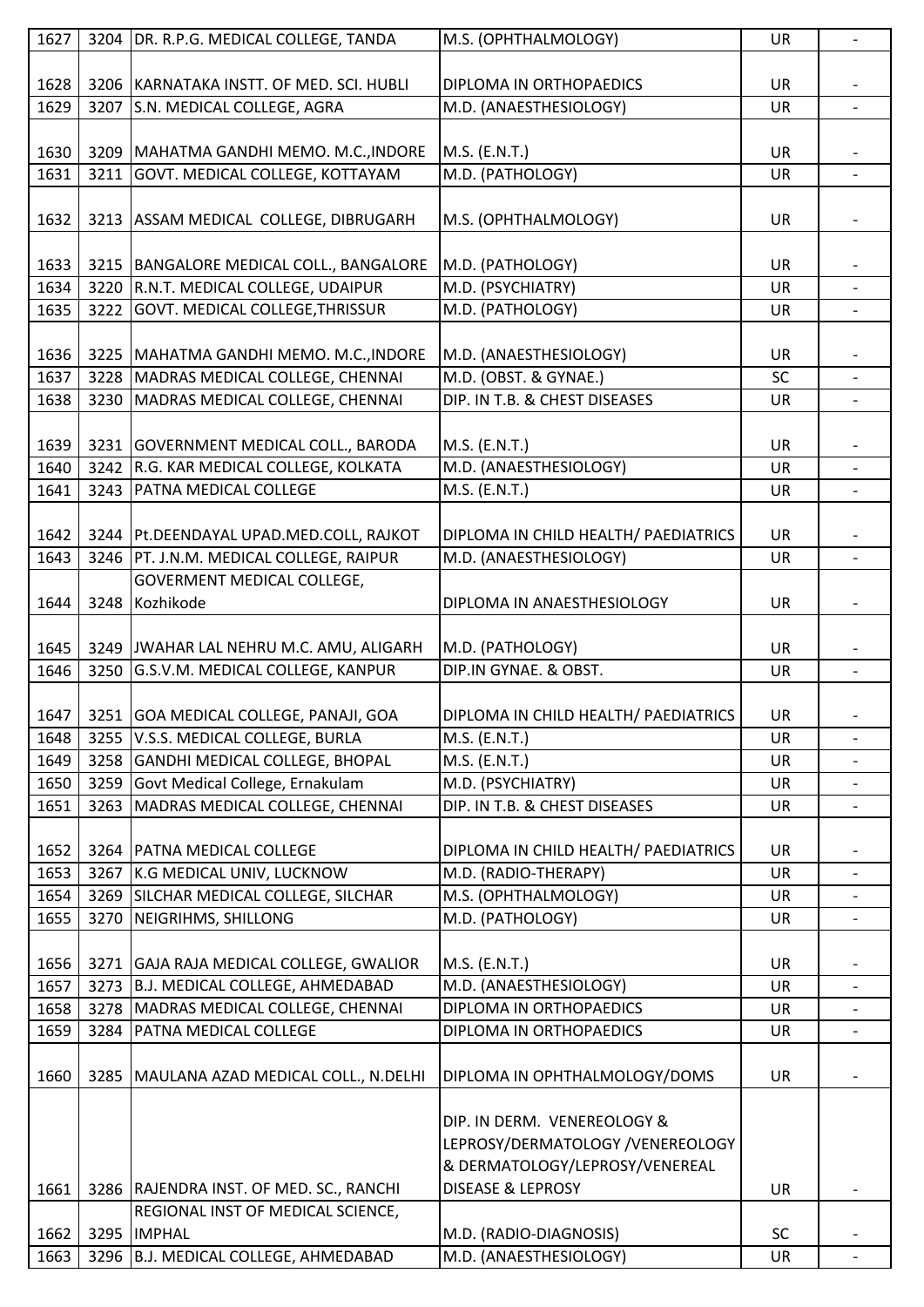| 1664 |      | 3303 SARDAR PATEL MED. COLLEGE, BIKANER                                     | M.D. (RADIO-THERAPY)                 | <b>UR</b> |                          |
|------|------|-----------------------------------------------------------------------------|--------------------------------------|-----------|--------------------------|
| 1665 |      | 3304 V.S.S. MEDICAL COLLEGE, BURLA                                          | M.D. (ANAESTHESIOLOGY)               | UR        |                          |
| 1666 |      | 3308 PATNA MEDICAL COLLEGE                                                  | DIPLOMA IN ORTHOPAEDICS              | <b>UR</b> |                          |
| 1667 |      | 3311   PT. J.N.M. MEDICAL COLLEGE, RAIPUR                                   | M.S. (E.N.T.)                        | <b>UR</b> |                          |
|      |      |                                                                             |                                      |           |                          |
| 1668 |      | 3312 GOVERNMENT MEDICAL COLLEGE, MIRAJ                                      | DIPLOMA IN CHILD HEALTH/ PAEDIATRICS | <b>UR</b> |                          |
| 1669 |      | 3316 S.M.S. MEDICAL COLLEGE, JAIPUR                                         | M.D. (PSYCHIATRY)                    | <b>UR</b> | $\overline{\phantom{a}}$ |
|      |      |                                                                             |                                      |           |                          |
| 1670 |      | 3317   MAULANA AZAD MEDICAL COLL., N.DELHI                                  | DIPLOMA IN ANAESTHESIOLOGY           | UR        |                          |
|      |      |                                                                             |                                      |           |                          |
| 1671 |      | 3322 MAULANA AZAD MEDICAL COLL., N.DELHI                                    | DIPLOMA IN ANAESTHESIOLOGY           | UR        |                          |
| 1672 |      | 3324 SETH G.S. MEDICAL COLLEGE, MUMBAI                                      | DIP.IN GYNAE. & OBST.                | <b>UR</b> | $\overline{\phantom{a}}$ |
| 1673 |      | 3325 B.J. MEDICAL COLLEGE, AHMEDABAD                                        | M.D. (ANAESTHESIOLOGY)               | UR        |                          |
| 1674 |      | 3327   PT. J.N.M. MEDICAL COLLEGE, RAIPUR                                   | DIPLOMA IN ORTHOPAEDICS              | UR        |                          |
|      |      |                                                                             |                                      |           |                          |
| 1675 |      | 3328 MOTI LAL NEHRU MED. COLL, ALLAHABAD                                    | M.D. (ANAESTHESIOLOGY)               | <b>UR</b> |                          |
| 1676 |      | 3332 B.J. MEDICAL COLLEGE, AHMEDABAD                                        | M.D. (ANAESTHESIOLOGY)               | <b>UR</b> | $\overline{\phantom{a}}$ |
| 1677 |      | 3334 SILCHAR MEDICAL COLLEGE, SILCHAR                                       | M.S. (OPHTHALMOLOGY)                 | UR        |                          |
|      |      |                                                                             |                                      |           |                          |
| 1678 |      | 3335 MYSORE MED.COLL.& RES.INST., MYSORE                                    | M.D. (PAEDIATRICS)                   | SC        |                          |
|      |      |                                                                             |                                      |           |                          |
| 1679 |      | 3345 SHRI M.P. SHAH MED. COLL., JAMNAGAR                                    | M.S. (E.N.T.)                        | <b>UR</b> |                          |
|      |      |                                                                             | MD (DERM., VENE. & LEPROSY)/         |           |                          |
|      |      |                                                                             | (DERMATOLOGY)/(SKIN & VENEREAL       |           |                          |
|      |      |                                                                             | DISEASES)/(VENEREOLOGY)              |           |                          |
| 1680 |      | 3347   LADY HARDINGE MEDICAL COLL., N.DELHI<br>3356   PATNA MEDICAL COLLEGE | DIP.IN GYNAE. & OBST.                | <b>ST</b> |                          |
| 1681 |      |                                                                             |                                      | UR        | $\overline{\phantom{0}}$ |
| 1682 |      | 3358 S.M.S. MEDICAL COLLEGE, JAIPUR                                         | M.D. (ANAESTHESIOLOGY)               | UR        |                          |
| 1683 |      | 3360 V.S.S. MEDICAL COLLEGE, BURLA                                          | M.D. (ANAESTHESIOLOGY)               | <b>UR</b> |                          |
| 1684 |      | 3361 KILPAUK MEDICAL COLLEGE, CHENNAI                                       | M.D. (GENERAL MEDICINE)              | SC        | $\overline{\phantom{0}}$ |
| 1685 |      | 3363   PT. B.D.SHARMA PGIMS., ROHTAK                                        | DIPLOMA IN ORTHOPAEDICS              | <b>UR</b> |                          |
| 1686 |      | 3364 MADRAS MEDICAL COLLEGE, CHENNAI                                        | DIPLOMA IN ORTHOPAEDICS              | <b>UR</b> |                          |
| 1687 | 3371 | TIRUNELVELI MED. COLL., TIRUNELVELI                                         | M.D. (PATHOLOGY)                     | UR        |                          |
|      |      |                                                                             |                                      |           |                          |
| 1688 |      | 3373 CENTRAL INST. OF PSYCHIATRY, RANCHI                                    | M.D. (PSYCHIATRY)                    | OBC       |                          |
|      |      | GOVERMENT MEDICAL COLLEGE,                                                  | M.D. (PREVENTIVE & SOCIAL MEDICINE)/ |           |                          |
| 1689 |      | 3376 Kozhikode                                                              | <b>COMMUNITY MEDICINE</b>            | UR        | $\overline{\phantom{a}}$ |
|      |      |                                                                             | M.D. (PREVENTIVE & SOCIAL MEDICINE)/ |           |                          |
| 1690 |      | 3380   BANGALORE MEDICAL COLL., BANGALORE                                   | <b>COMMUNITY MEDICINE</b>            | UR        |                          |
| 1691 |      | 3383 B.J. MEDICAL COLLEGE, AHMEDABAD                                        | M.D. (ANAESTHESIOLOGY)               | <b>UR</b> |                          |
|      |      |                                                                             |                                      |           |                          |
| 1692 |      | 3385   BANGALORE MEDICAL COLL., BANGALORE                                   | DIP.IN GYNAE. & OBST.                | <b>UR</b> |                          |
| 1693 |      | 3388 TATA MEMORIAL CENTRE, MUMBAI                                           | M.D. (PATHOLOGY)                     | <b>UR</b> |                          |
| 1694 | 3389 | DR. S.N. MEDICAL COLLEGE, JODHPUR                                           | M.D. (ANAESTHESIOLOGY)               | <b>UR</b> | $\overline{\phantom{a}}$ |
| 1695 |      | 3391 NETAJI S.C. BOSE G.M.C, JABALPUR                                       | DIPLOMA IN ORTHOPAEDICS              | <b>UR</b> |                          |
| 1696 |      | 3394 R.G. KAR MEDICAL COLLEGE, KOLKATA                                      | M.D. (ANAESTHESIOLOGY)               | UR        | $\overline{\phantom{a}}$ |
|      |      |                                                                             |                                      |           |                          |
| 1697 |      | 3395 GOVT. MEDICAL COLLEGE, AURANGABAD                                      | M.D. (ANAESTHESIOLOGY)               | <b>UR</b> |                          |
| 1698 |      | 3398 S.M.S. MEDICAL COLLEGE, JAIPUR                                         | M.D. (ANAESTHESIOLOGY)               | <b>UR</b> | $\overline{\phantom{0}}$ |
| 1699 |      | 3400 R.G. KAR MEDICAL COLLEGE, KOLKATA                                      | M.D. (PSYCHIATRY)                    | UR        |                          |
|      |      | GOVERMENT MEDICAL COLLEGE,                                                  |                                      |           |                          |
| 1700 |      | 3403 Kozhikode                                                              | M.S. (OPHTHALMOLOGY)                 | <b>UR</b> | PH                       |
| 1701 |      | 3406 S.M.S. MEDICAL COLLEGE, JAIPUR                                         | M.D. (ANAESTHESIOLOGY)               | UR        |                          |
| 1702 |      | 3410 MADRAS MEDICAL COLLEGE, CHENNAI                                        | DIP.IN GYNAE. & OBST.                | <b>UR</b> |                          |
| 1703 |      | 3411 MADRAS MEDICAL COLLEGE, CHENNAI                                        | DIP.IN GYNAE. & OBST.                | UR        |                          |
|      |      |                                                                             |                                      |           |                          |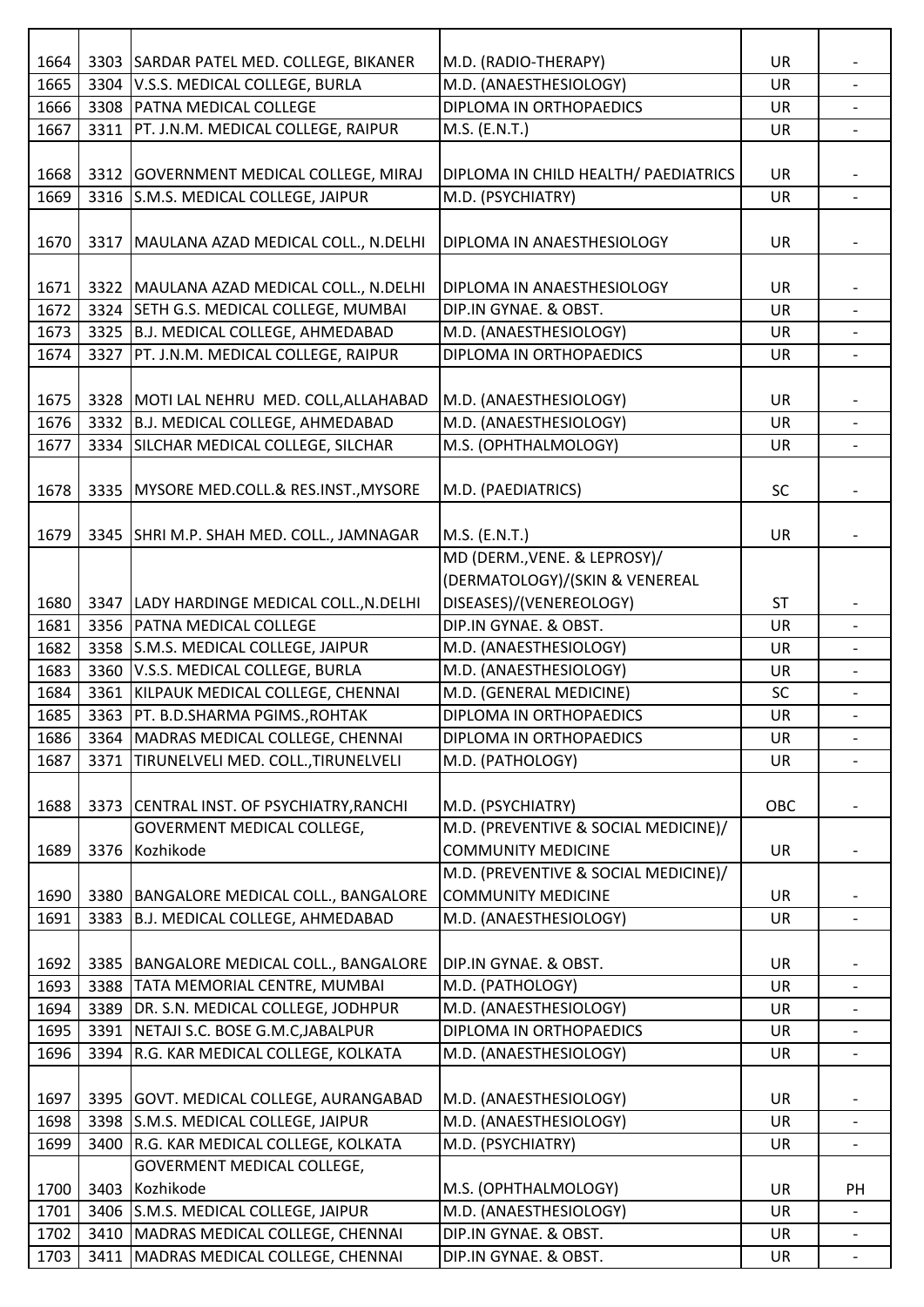| 1704<br>1705 |      | 3412   INST.OF MED.SCIENCES, BHU, VARANASI<br>3415 K.G MEDICAL UNIV, LUCKNOW | M.D. (PSYCHIATRY)<br>M.D. (PATHOLOGY)            | OBC       |                          |
|--------------|------|------------------------------------------------------------------------------|--------------------------------------------------|-----------|--------------------------|
|              |      |                                                                              |                                                  | UR        |                          |
| 1706         |      | 3416 G.S.V.M. MEDICAL COLLEGE, KANPUR                                        | DIPLOMA IN CHILD HEALTH/ PAEDIATRICS             | UR        |                          |
| 1707         | 3417 | B.J. MEDICAL COLLEGE, AHMEDABAD                                              | M.D. (ANAESTHESIOLOGY)                           | UR        |                          |
| 1708         |      | 3418 SETH G.S. MEDICAL COLLEGE, MUMBAI                                       | DIP.IN GYNAE. & OBST.                            | <b>UR</b> |                          |
| 1709         |      | 3419   B.J. MEDICAL COLLEGE, AHMEDABAD                                       | M.D. (ANAESTHESIOLOGY)                           | UR        |                          |
|              |      |                                                                              |                                                  |           |                          |
| 1710         |      | 3421 GOVERNMENT MEDICAL COLL., BARODA                                        | M.D. (PSYCHIATRY)                                | UR        |                          |
|              |      |                                                                              |                                                  |           |                          |
| 1711         |      | 3423 SARDAR PATEL MED. COLLEGE, BIKANER                                      | DIPLOMA IN CHILD HEALTH/ PAEDIATRICS             | <b>UR</b> |                          |
| 1712         |      | 3425 B.J. MEDICAL COLLEGE, AHMEDABAD                                         | M.D. (ANAESTHESIOLOGY)                           | UR        | $\overline{\phantom{0}}$ |
|              |      |                                                                              |                                                  |           |                          |
| 1713         |      | 3426 INST.OF P.G.MED.EDU.&RES., KOLKATA                                      | M.D. (ANAESTHESIOLOGY)                           | UR        |                          |
|              |      |                                                                              | M.D. IN TRANSFUSION MEDICINE/                    |           |                          |
|              |      |                                                                              | IMMUNO-HAEMATOLOGY & BLOOD                       |           |                          |
| 1714         |      | 3427 TATA MEMORIAL CENTRE, MUMBAI                                            | <b>TRANSFUSION</b>                               | UR        |                          |
|              |      |                                                                              |                                                  |           |                          |
| 1715         |      | 3429 CHENGALPATTU M. C., CHENGALPATTU                                        | M.D. (PSYCHIATRY)                                | UR        |                          |
| 1716         |      | 3430 K.G MEDICAL UNIV, LUCKNOW                                               | M.D. (PATHOLOGY)                                 | <b>UR</b> | $\overline{a}$           |
|              |      |                                                                              |                                                  |           |                          |
| 1717         |      | 3433 R.N.T. MEDICAL COLLEGE, UDAIPUR                                         | DIPLOMA IN CHILD HEALTH/ PAEDIATRICS             | UR        |                          |
|              |      |                                                                              |                                                  |           |                          |
| 1718<br>1719 | 3437 | 3436 INST.OF P.G.MED.EDU.&RES., KOLKATA<br>INDRA GANDHI MED. COLL., SHIMLA   | M.D. (ANAESTHESIOLOGY)<br>M.D. (ANAESTHESIOLOGY) | UR        |                          |
|              |      |                                                                              |                                                  | <b>UR</b> |                          |
| 1720         |      | 3441 G.S.V.M. MEDICAL COLLEGE, KANPUR                                        | DIPLOMA IN CHILD HEALTH/ PAEDIATRICS             | <b>UR</b> |                          |
| 1721         |      | 3442 GANDHI MEDICAL COLLEGE, BHOPAL                                          | M.D. (ANAESTHESIOLOGY)                           | UR        |                          |
|              |      |                                                                              |                                                  |           |                          |
| 1722         |      | 3449   GUWAHATI MEDICAL COLLEGE, GUWAHATI M.D. (ANAESTHESIOLOGY)             |                                                  | <b>UR</b> |                          |
| 1723         | 3450 | GOVT. MEDICAL COLLEGE, LATUR                                                 | M.D. (ANAESTHESIOLOGY)                           | UR        | $\overline{\phantom{0}}$ |
|              |      |                                                                              |                                                  |           |                          |
| 1724         |      | 3453 BANGALORE MEDICAL COLL., BANGALORE                                      | DIPLOMA IN ORTHOPAEDICS                          | UR        |                          |
|              |      |                                                                              |                                                  |           |                          |
| 1725         |      | 3458 L.TILAK MUNICIPAL MED.COLL., MUMBAI                                     | DIP.IN GYNAE. & OBST.                            | UR        |                          |
| 1726         |      | 3459 NALANDA MEDICAL COLLEGE, PATNA                                          | M.S. (E.N.T.)                                    | UR        | $\overline{\phantom{0}}$ |
|              |      |                                                                              |                                                  |           |                          |
| 1727         |      | 3462 L.TILAK MUNICIPAL MED.COLL., MUMBAI                                     | DIP.IN GYNAE. & OBST.                            | UR        |                          |
|              |      |                                                                              |                                                  |           |                          |
| 1728         |      | 3464   MAHATMA GANDHI MEMO. M.C., INDORE                                     | M.D. (ANAESTHESIOLOGY)                           | UR        |                          |
| 1729         |      | 3466 L.L.R.M. MEDICAL COLLEGE, MEERUT                                        | M.D. (ANAESTHESIOLOGY)                           | UR        |                          |
|              |      |                                                                              |                                                  |           |                          |
| 1730         |      | 3479   R.N.T. MEDICAL COLLEGE, UDAIPUR                                       | DIPLOMA IN CHILD HEALTH/ PAEDIATRICS             | UR        |                          |
| 1731         | 3481 | INDRA GANDHI MED. COLL., SHIMLA                                              | M.D. (ANAESTHESIOLOGY)                           | UR        |                          |
|              |      |                                                                              |                                                  |           |                          |
| 1732         |      | 3484 S.N. MEDICAL COLLEGE, AGRA                                              | DIPLOMA IN CHILD HEALTH/ PAEDIATRICS             | <b>UR</b> |                          |
| 1733         |      | 3485   MEDICAL COLLEGE, KOLKATA                                              | M.D. (ANAESTHESIOLOGY)                           | UR        |                          |
|              |      |                                                                              |                                                  |           |                          |
| 1734         |      | 3486   DARBHANGA MED. COLLG., LAHERIASARAI                                   | M.D. (ANAESTHESIOLOGY)                           | UR        |                          |
|              |      |                                                                              |                                                  |           |                          |
| 1735         | 3487 | BANGALORE MEDICAL COLL., BANGALORE                                           | DIP.IN GYNAE. & OBST.                            | <b>UR</b> |                          |
|              |      |                                                                              |                                                  |           |                          |
| 1736         |      | 3489   M.K.C.G.MEDICAL COLLEGE, BRAHMAPUR                                    | M.D. (ANAESTHESIOLOGY)                           | UR        |                          |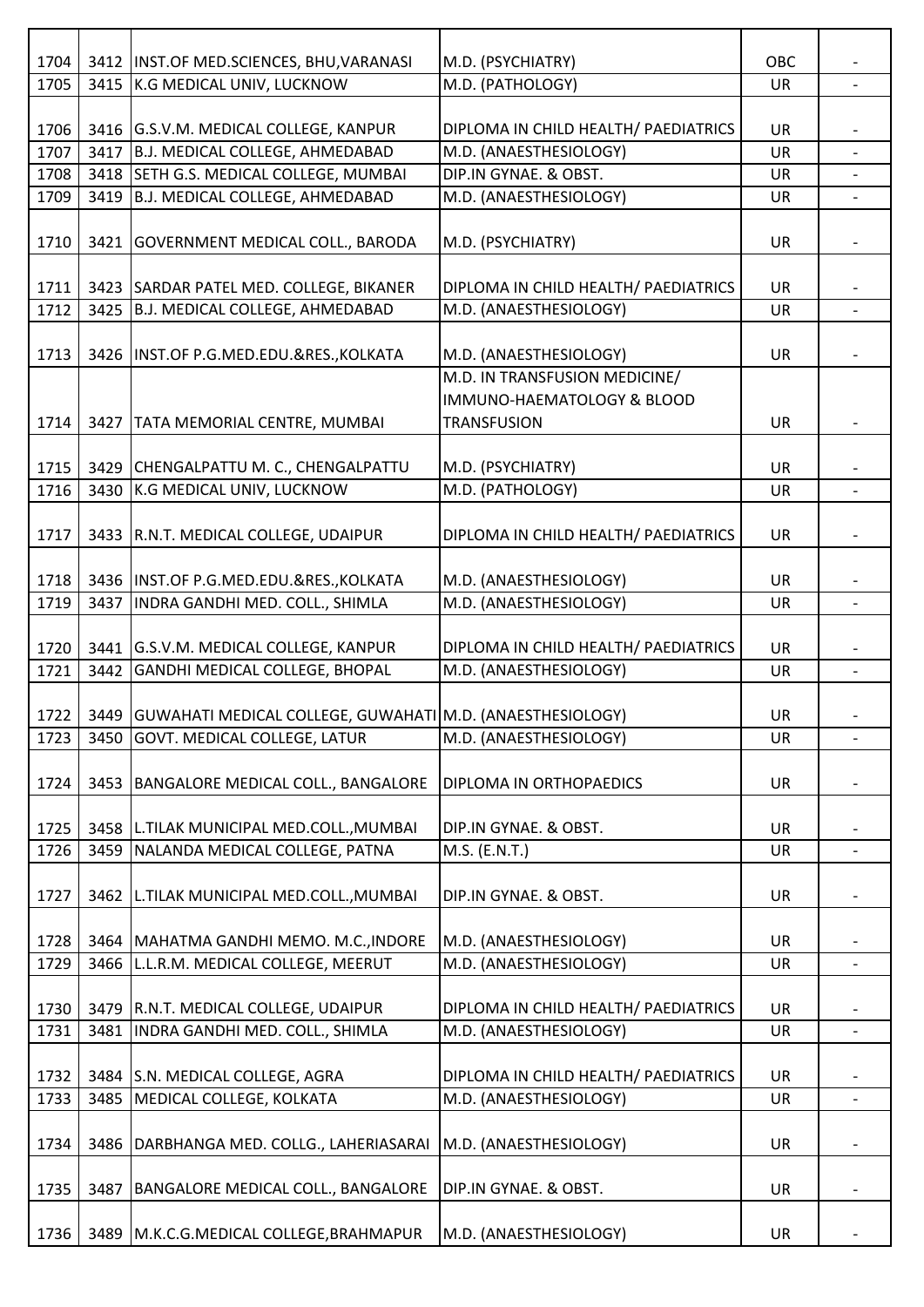| 1737 |      | 3490   INST.OF MED.SCIENCES, BHU, VARANASI            | M.D. (GENERAL MEDICINE)              | <b>SC</b> |                          |
|------|------|-------------------------------------------------------|--------------------------------------|-----------|--------------------------|
|      |      |                                                       |                                      |           |                          |
| 1738 |      | 3492 JWAHAR LAL NEHRU M.C. AMU, ALIGARH               | DIPLOMA IN CHILD HEALTH/ PAEDIATRICS | UR        |                          |
| 1739 |      | 3494 DR. S.N. MEDICAL COLLEGE, JODHPUR                | M.D. (ANAESTHESIOLOGY)               | <b>UR</b> |                          |
|      |      | GOVT.                                                 |                                      |           |                          |
| 1740 |      | 3499   MED.COLL, THIRUVANANTHAPURAM                   | DIPLOMA IN ORTHOPAEDICS              | UR        |                          |
| 1741 | 3500 | GOVT. MEDICAL COLLEGE, KOTTAYAM                       | M.D. (PATHOLOGY)                     | UR        | $\overline{\phantom{a}}$ |
|      |      |                                                       |                                      |           |                          |
| 1742 |      | 3504 B.R.D. MEDICAL COLLEGE, GORAKHPUR                | DIP.IN GYNAE. & OBST.                | UR        |                          |
| 1743 |      | 3507 GANDHI MEDICAL COLLEGE, BHOPAL                   | M.D. (ANAESTHESIOLOGY)               | UR        |                          |
| 1744 |      | 3511 GANDHI MEDICAL COLLEGE, BHOPAL                   | M.D. (ANAESTHESIOLOGY)               | UR        |                          |
|      |      |                                                       |                                      |           |                          |
| 1745 |      | 3513 JWAHAR LAL NEHRU M.C. AMU, ALIGARH               | M.S. (E.N.T.)                        | OBC       |                          |
| 1746 |      | 3515 GOVT. MEDICAL COLLEGE, KOTTAYAM                  | <b>DIPLOMA IN ORTHOPAEDICS</b>       | UR        |                          |
|      |      |                                                       |                                      |           |                          |
| 1747 |      | 3521   MAHARANI LAXMI BAI MED. COLL, JHANSI           | M.D. (ANAESTHESIOLOGY)               | UR        |                          |
| 1748 |      | 3525 MEDICAL COLLEGE, KOLKATA                         | M.D. (ANAESTHESIOLOGY)               | UR        | $\blacksquare$           |
|      |      | GOVT.                                                 |                                      |           |                          |
| 1749 |      | 3533   MED.COLL, THIRUVANANTHAPURAM                   | DIP.IN GYNAE. & OBST.                | UR        |                          |
|      |      |                                                       |                                      |           |                          |
|      |      |                                                       | DIP. IN DERM. VENEREOLOGY &          |           |                          |
|      |      |                                                       | LEPROSY/DERMATOLOGY /VENEREOLOGY     |           |                          |
|      |      |                                                       | & DERMATOLOGY/LEPROSY/VENEREAL       |           |                          |
| 1750 |      | 3534 RAJENDRA INST. OF MED. SC., RANCHI               | <b>DISEASE &amp; LEPROSY</b>         | UR        |                          |
|      |      |                                                       |                                      |           |                          |
| 1751 |      | 3542 M.K.C.G.MEDICAL COLLEGE, BRAHMAPUR               | M.D. (ANAESTHESIOLOGY)               | UR        |                          |
| 1752 |      | 3545 GOVT. MEDICAL COLLEGE, KOTA                      | M.D. (PSYCHIATRY)                    | <b>UR</b> |                          |
|      |      |                                                       |                                      |           |                          |
| 1753 |      | 3547 JWAHAR LAL NEHRU M.C. AMU, ALIGARH               | DIPLOMA IN CHILD HEALTH/ PAEDIATRICS | OBC       |                          |
|      |      |                                                       |                                      |           |                          |
| 1754 |      | 3548 GUWAHATI MEDICAL COLLEGE, GUWAHATI M.S. (E.N.T.) |                                      | UR        |                          |
| 1755 |      | 3559 K.G MEDICAL UNIV, LUCKNOW                        | DIP.IN GYNAE. & OBST.                | UR        |                          |
| 1756 |      | 3562 GRANT MEDICAL COLLEGE, MUMBAI                    | M.D. (PATHOLOGY)                     | UR        |                          |
|      |      |                                                       |                                      |           | $\overline{\phantom{0}}$ |
|      |      |                                                       |                                      |           |                          |
| 1757 |      | 3564 GANDHI MEDICAL COLLEGE, BHOPAL                   | DIPLOMA IN CHILD HEALTH/ PAEDIATRICS | UR        |                          |
|      |      | REGIONAL INST OF MEDICAL SCIENCE,                     |                                      |           |                          |
| 1758 |      | 3570  IMPHAL                                          | M.D. (ANAESTHESIOLOGY)               | OBC       |                          |
| 1759 |      | 3573 MEDICAL COLLEGE, KOLKATA                         | M.D. (ANAESTHESIOLOGY)               | UR        | $\overline{\phantom{a}}$ |
|      |      |                                                       |                                      |           |                          |
| 1760 |      | 3574 Pt.DEENDAYAL UPAD.MED.COLL, RAJKOT               | M.D. (PSYCHIATRY)                    | <b>UR</b> |                          |
|      |      |                                                       |                                      |           |                          |
| 1761 |      | 3575   THANJAVUR MED. COLLEGE, THANJAVUR              | M.D. (GENERAL MEDICINE)              | <b>SC</b> |                          |
|      |      |                                                       |                                      |           |                          |
| 1762 |      | 3580 PATNA MEDICAL COLLEGE                            | DIPLOMA IN CHILD HEALTH/ PAEDIATRICS | <b>UR</b> |                          |
| 1763 |      | 3581   PT. J.N.M. MEDICAL COLLEGE, RAIPUR             | M.D. (ANAESTHESIOLOGY)               | UR        |                          |
|      |      |                                                       |                                      |           |                          |
| 1764 |      | 3584 SHRI M.P. SHAH MED. COLL., JAMNAGAR              | M.D. (ANAESTHESIOLOGY)               | <b>UR</b> |                          |
| 1765 |      | 3588 G.S.V.M. MEDICAL COLLEGE, KANPUR                 | DIP.IN GYNAE. & OBST.                | <b>UR</b> | $\overline{\phantom{0}}$ |
| 1766 |      | 3595 DR. S.N. MEDICAL COLLEGE, JODHPUR                | M.D. (ANAESTHESIOLOGY)               | UR        |                          |
|      |      |                                                       |                                      |           |                          |
| 1767 |      | 3597   MAHARANI LAXMI BAI MED. COLL, JHANSI           | M.D. (ANAESTHESIOLOGY)               | <b>UR</b> |                          |
| 1768 | 3599 | MEDICAL COLLEGE, KOLKATA                              | M.D. (ANAESTHESIOLOGY)               | <b>UR</b> | $\overline{\phantom{a}}$ |
|      |      |                                                       |                                      |           |                          |
| 1769 |      | 3603 BURDWAN MEDICAL COLLEGE, BURDWAN                 | M.D. (PSYCHIATRY)                    | <b>UR</b> |                          |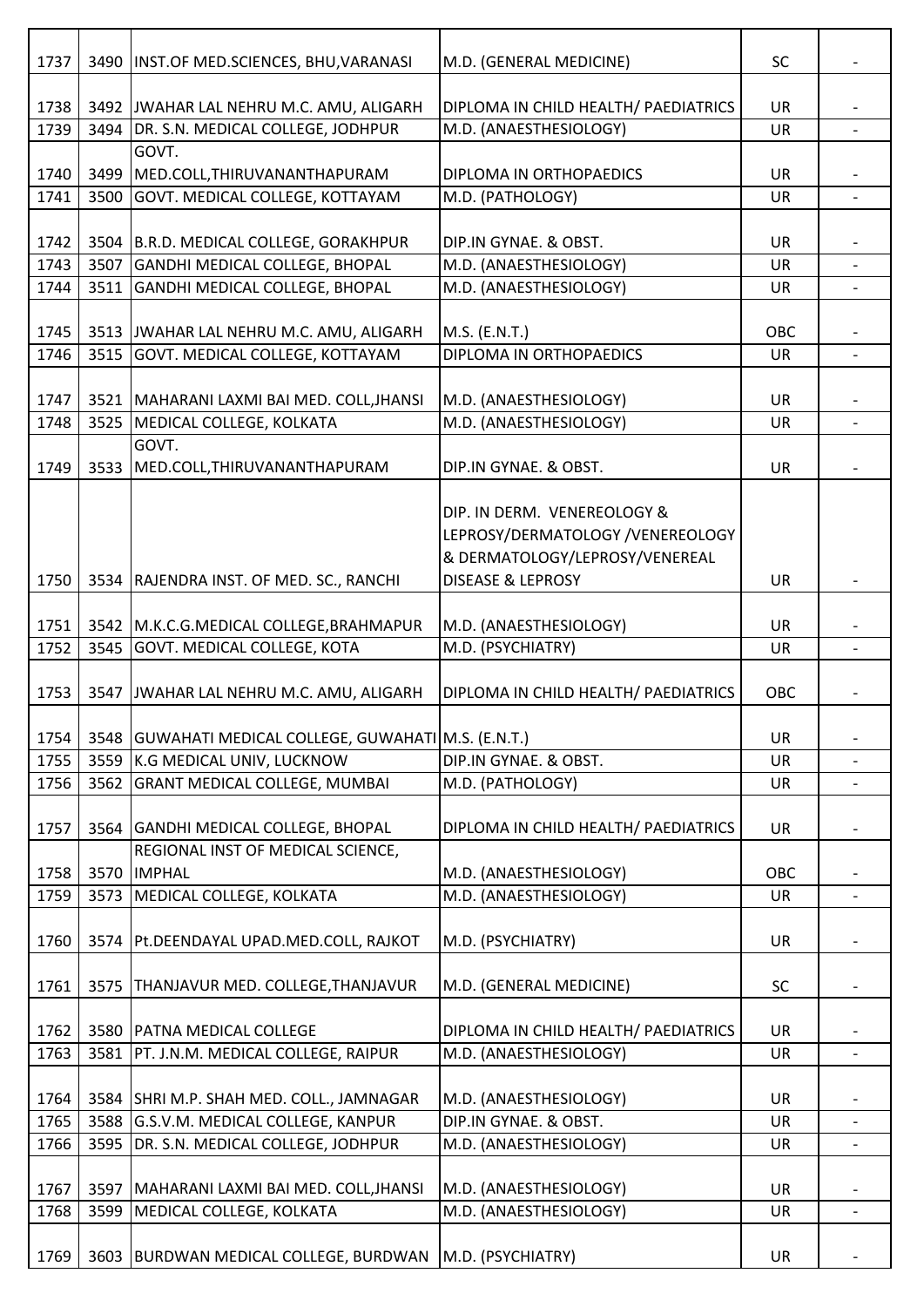| 1770 |      | 3605 MADRAS MEDICAL COLLEGE, CHENNAI        | DIPLOMA IN ANAESTHESIOLOGY           | UR        |                          |
|------|------|---------------------------------------------|--------------------------------------|-----------|--------------------------|
| 1771 | 3607 | GANDHI MEDICAL COLLEGE, BHOPAL              | M.D. (ANAESTHESIOLOGY)               | UR        |                          |
|      |      |                                             |                                      |           |                          |
| 1772 |      | 3613   MAHARANI LAXMI BAI MED. COLL, JHANSI | DIPLOMA IN CHILD HEALTH/ PAEDIATRICS | UR        |                          |
| 1773 |      | 3614 S.C.B. MEDICAL COLLEGE, CUTTACK        | M.D. (RADIO-THERAPY)                 | <b>UR</b> |                          |
| 1774 |      | 3623 K.G MEDICAL UNIV, LUCKNOW              | M.D. (PATHOLOGY)                     | UR        |                          |
|      |      |                                             |                                      |           |                          |
| 1775 |      | 3626   MOTI LAL NEHRU MED. COLL, ALLAHABAD  | M.D. (PATHOLOGY)                     | UR        |                          |
|      |      |                                             |                                      |           |                          |
| 1776 |      | 3636   MAHATMA GANDHI MEMO. M.C., INDORE    | DIPLOMA IN CHILD HEALTH/ PAEDIATRICS | UR        |                          |
| 1777 |      | 3644 TIRUNELVELI MED. COLL., TIRUNELVELI    | M.D. (GENERAL MEDICINE)              | SC        |                          |
| 1778 |      | 3645 RAJENDRA INST. OF MED. SC., RANCHI     | DIPLOMA IN ORTHOPAEDICS              | UR        |                          |
|      |      |                                             |                                      |           |                          |
| 1779 |      | 3646 CALCUTTA NATIONAL MED.COLL, KOLKATA    | M.D. (ANAESTHESIOLOGY)               | UR        |                          |
|      |      |                                             |                                      |           |                          |
| 1780 |      | 3647   BURDWAN MEDICAL COLLEGE, BURDWAN     | M.D. (ANAESTHESIOLOGY)               | UR        |                          |
|      |      |                                             |                                      |           |                          |
| 1781 |      | 3648 MYSORE MED.COLL.& RES.INST., MYSORE    | DIP.IN GYNAE. & OBST.                | UR        |                          |
|      |      |                                             |                                      |           |                          |
| 1782 |      | 3657 BURDWAN MEDICAL COLLEGE, BURDWAN       | M.D. (ANAESTHESIOLOGY)               | UR        |                          |
|      |      |                                             |                                      |           |                          |
| 1783 |      | 3670 M.K.C.G.MEDICAL COLLEGE, BRAHMAPUR     | M.D. (ANAESTHESIOLOGY)               | UR        |                          |
|      |      |                                             |                                      |           |                          |
| 1784 |      | 3671 GOVERNMENT MEDICAL COLL., BARODA       | M.D. (ANAESTHESIOLOGY)               | UR        |                          |
|      |      |                                             |                                      |           |                          |
| 1785 |      | 3673   MAULANA AZAD MEDICAL COLL., N.DELHI  | M.D. (PATHOLOGY)                     | OBC       |                          |
|      |      |                                             |                                      |           |                          |
| 1786 |      | 3677 GOVERNMENT MEDICAL COLL., BARODA       | M.D. (ANAESTHESIOLOGY)               | UR        |                          |
|      |      | Dr. RAM MANOHAR LOHIA INSTITUTE OF          |                                      |           |                          |
| 1787 |      | 3678 MEDICAL SCIENCE, LUCKNOW               | M.D. (RADIO-THERAPY)                 | UR        |                          |
| 1788 |      | 3680 SHRI V.N.G.MEDICAL C., YAVATMAL        | M.S. (E.N.T.)                        | <b>UR</b> | $\overline{\phantom{a}}$ |
|      |      |                                             |                                      |           |                          |
| 1789 |      | 3683 GAJA RAJA MEDICAL COLLEGE, GWALIOR     | M.D. (ANAESTHESIOLOGY)               | UR        |                          |
|      |      |                                             |                                      |           |                          |
| 1790 |      | 3684 GOVERNMENT MEDICAL COLL., BARODA       | M.D. (ANAESTHESIOLOGY)               | UR        |                          |
| 1791 |      | 3686   PT. B.D.SHARMA PGIMS., ROHTAK        | M.D. (PATHOLOGY)                     | <b>UR</b> |                          |
|      |      |                                             | M.D. IN TRANSFUSION MEDICINE/        |           |                          |
|      |      |                                             | IMMUNO-HAEMATOLOGY & BLOOD           |           |                          |
| 1792 |      | 3687   TATA MEMORIAL CENTRE, MUMBAI         | <b>TRANSFUSION</b>                   | UR        |                          |
|      |      |                                             |                                      |           |                          |
| 1793 |      | 3688  INSTITUTE OF CHILD HEALTH, KOLKATA    | DIPLOMA IN CHILD HEALTH/ PAEDIATRICS | <b>UR</b> |                          |
|      |      |                                             |                                      |           |                          |
| 1794 |      | 3689   L.TILAK MUNICIPAL MED.COLL., MUMBAI  | M.S. (ORTHOPAEDICS)                  | <b>SC</b> |                          |
|      |      |                                             |                                      |           |                          |
| 1795 |      | 3691 B.R.D. MEDICAL COLLEGE, GORAKHPUR      | M.D. (ANAESTHESIOLOGY)               | UR        |                          |
| 1796 |      | 3693 GOVT. MEDICAL COLLEGE, PATIALA         | M.D. (ANAESTHESIOLOGY)               | UR        |                          |
| 1797 |      | 3694   PATNA MEDICAL COLLEGE                | DIP.IN GYNAE. & OBST.                | UR        |                          |
|      |      |                                             |                                      |           |                          |
| 1798 |      | 3696 M.K.C.G.MEDICAL COLLEGE, BRAHMAPUR     | M.S. (E.N.T.)                        | UR        |                          |
|      |      | UP Rural Inst. of Medical Sciences, SAFAI,  |                                      |           |                          |
| 1799 |      | 3699 ETAWAH                                 | M.D. (ANAESTHESIOLOGY)               | UR        |                          |
|      |      |                                             |                                      |           |                          |
| 1800 |      | 3701   LADY HARDINGE MEDICAL COLL., N.DELHI | M.D. (OBST. & GYNAE.)                | <b>SC</b> |                          |
|      |      |                                             |                                      |           |                          |
| 1801 |      | 3703 SHRI M.P. SHAH MED. COLL., JAMNAGAR    | M.D. (ANAESTHESIOLOGY)               | UR        |                          |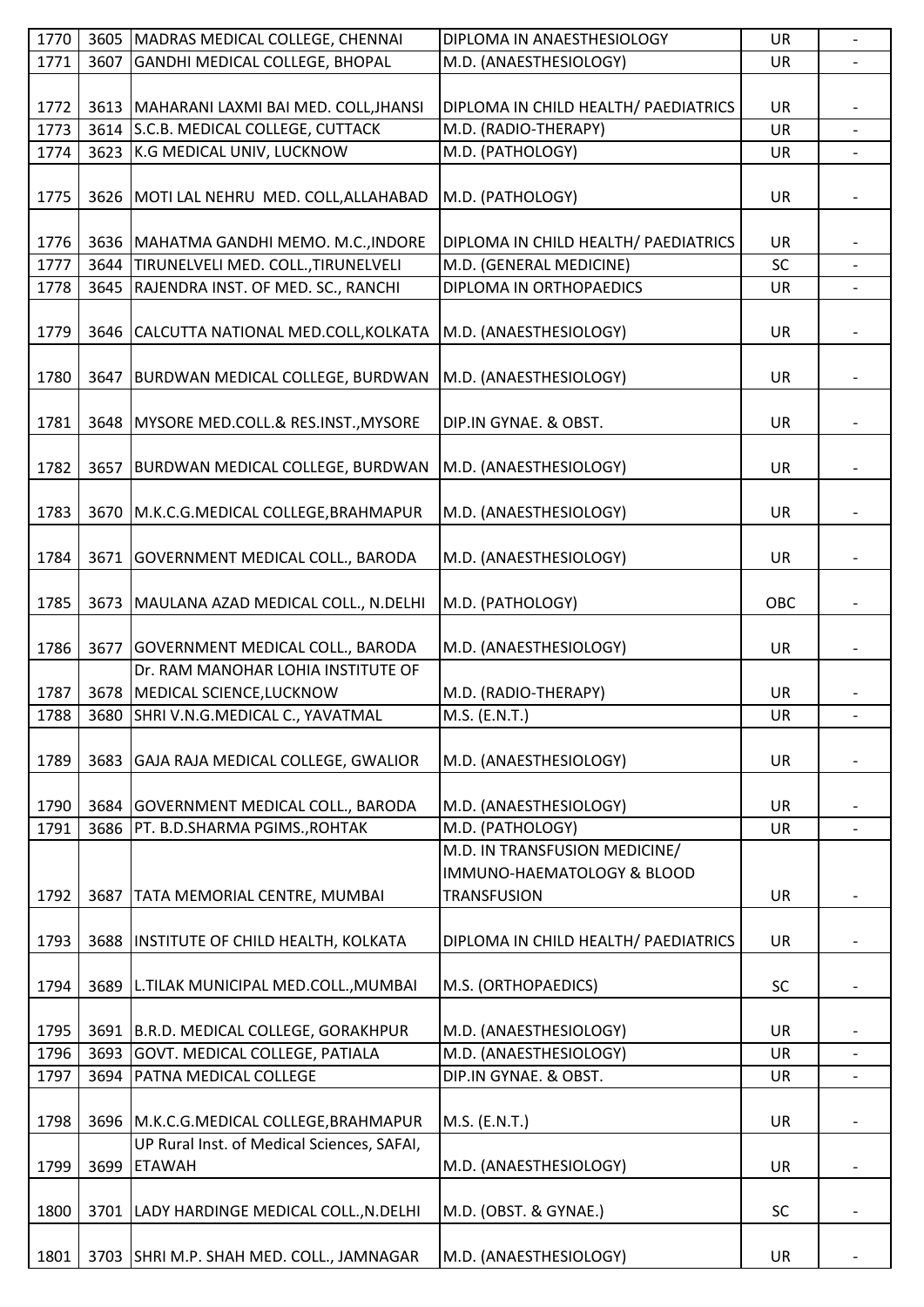| 1802 | 3705 S.N. MEDICAL COLLEGE, AGRA               | DIPLOMA IN ORTHOPAEDICS              | UR        | $\overline{\phantom{a}}$ |
|------|-----------------------------------------------|--------------------------------------|-----------|--------------------------|
| 1803 | 3706 SETH G.S. MEDICAL COLLEGE, MUMBAI        | M.D. (PATHOLOGY)                     | <b>UR</b> |                          |
|      |                                               |                                      |           |                          |
| 1804 | 3714  INST.OF MED.SCIENCES, BHU, VARANASI     | M.D. (PATHOLOGY)                     | OBC       |                          |
| 1805 | 3715 NETAJI S.C. BOSE G.M.C, JABALPUR         | M.S. (E.N.T.)                        | UR        |                          |
|      |                                               |                                      |           |                          |
| 1806 | 3717 JAWAHAR LAL NEHRU MED.COLL., AJMER       | M.S. (E.N.T.)                        | <b>UR</b> |                          |
| 1807 | 3723 K.G MEDICAL UNIV, LUCKNOW                | DIP.IN GYNAE. & OBST.                | <b>UR</b> |                          |
|      |                                               |                                      |           | $\overline{\phantom{0}}$ |
|      |                                               |                                      |           |                          |
| 1808 | 3724 SARDAR PATEL MED. COLLEGE, BIKANER       | M.D. (PSYCHIATRY)                    | UR        |                          |
| 1809 | 3728 NETAJI S.C. BOSE G.M.C, JABALPUR         | M.D. (ANAESTHESIOLOGY)               | UR        | $\overline{\phantom{a}}$ |
|      |                                               | M.D. IN TRANSFUSION MEDICINE/        |           |                          |
|      |                                               | IMMUNO-HAEMATOLOGY & BLOOD           |           |                          |
| 1810 | 3733 SANJAY GANDHI P.G.INST., LUCKNOW         | <b>TRANSFUSION</b>                   | <b>UR</b> |                          |
| 1811 | 3735 MADRAS MEDICAL COLLEGE, CHENNAI          | M.D. (PATHOLOGY)                     | UR        |                          |
|      | GOVT.                                         | M.D. (PREVENTIVE & SOCIAL MEDICINE)/ |           |                          |
| 1812 | 3736   MED.COLL, THIRUVANANTHAPURAM           | <b>COMMUNITY MEDICINE</b>            | UR        |                          |
|      |                                               |                                      |           |                          |
| 1813 | 3739   MAULANA AZAD MEDICAL COLL., N.DELHI    | <b>DIPLOMA IN OPHTHALMOLOGY/DOMS</b> | OBC       |                          |
| 1814 | 3744 DR. S.N. MEDICAL COLLEGE, JODHPUR        | M.D. (ANAESTHESIOLOGY)               | UR        |                          |
| 1815 | 3746 MEDICAL COLLEGE, KOLKATA                 | M.D. (PATHOLOGY)                     | <b>UR</b> |                          |
| 1816 | 3748 B.J. MEDICAL COLLEGE, PUNE               | DIP.IN GYNAE. & OBST.                | UR        |                          |
| 1817 | 3751 B.J. MEDICAL COLLEGE, AHMEDABAD          | M.D. (GENERAL MEDICINE)              | <b>SC</b> | $\overline{\phantom{0}}$ |
|      |                                               |                                      |           |                          |
| 1818 | 3753 KARNATAKA INSTT. OF MED. SCI. HUBLI      | DIP.IN GYNAE. & OBST.                | UR        |                          |
| 1819 | 3756 S.C.B. MEDICAL COLLEGE, CUTTACK          | M.D. (PSYCHIATRY)                    | UR        |                          |
|      |                                               |                                      |           |                          |
| 1820 | 3760 S.N. MEDICAL COLLEGE, AGRA               | DIP.IN GYNAE. & OBST.                | <b>UR</b> | $\overline{\phantom{a}}$ |
| 1821 | 3761 GOVT. MEDICAL COLLEGE, PATIALA           | M.D. (ANAESTHESIOLOGY)               | <b>UR</b> | $\overline{a}$           |
| 1822 | 3766 NETAJI S.C. BOSE G.M.C, JABALPUR         | M.S. (E.N.T.)                        | UR        |                          |
| 1823 | 3769 MADRAS MEDICAL COLLEGE, CHENNAI          | DIP.IN GYNAE. & OBST.                | UR        | $\overline{\phantom{a}}$ |
| 1824 | 3774 DR. S.N. MEDICAL COLLEGE, JODHPUR        | M.D. (ANAESTHESIOLOGY)               | UR        |                          |
| 1825 | 3779 S.M.S. MEDICAL COLLEGE, JAIPUR           | DIP.IN GYNAE. & OBST.                | UR        | $\blacksquare$           |
| 1826 | 3780 MADRAS MEDICAL COLLEGE, CHENNAI          | DIP.IN GYNAE. & OBST.                | <b>UR</b> |                          |
| 1827 | 3781 GOVT. MEDICAL COLLEGE, PATIALA           | M.S. (E.N.T.)                        | <b>UR</b> |                          |
|      |                                               |                                      |           |                          |
| 1828 | 3785 SARDAR PATEL MED. COLLEGE, BIKANER       | M.D. (RADIO-DIAGNOSIS)               | <b>SC</b> |                          |
|      |                                               |                                      |           |                          |
| 1829 | 3786 Pt.DEENDAYAL UPAD.MED.COLL, RAJKOT       | M.D. (ANAESTHESIOLOGY)               | UR        |                          |
| 1830 | 3787 R.N.T. MEDICAL COLLEGE, UDAIPUR          | M.D. (ANAESTHESIOLOGY)               | UR        | $\overline{\phantom{a}}$ |
|      |                                               |                                      |           |                          |
| 1831 | 3790 SHRI M.P. SHAH MED. COLL., JAMNAGAR      | M.D. (ANAESTHESIOLOGY)               | UR        |                          |
|      |                                               | M.D. (PREVENTIVE & SOCIAL MEDICINE)/ |           |                          |
| 1832 | 3791 V.M.M.C. & S.J. HOSPITAL. N.DELHI        | <b>COMMUNITY MEDICINE</b>            | <b>UR</b> |                          |
| 1833 | 3797 V.M.M.C. & S.J. HOSPITAL. N.DELHI        | M.D. (PHARMACOLOGY)                  | UR        | $\overline{\phantom{a}}$ |
| 1834 | 3799 GOVT.MEDICAL COLLEGE, AMRITSAR           | M.D. (ANAESTHESIOLOGY)               | UR        |                          |
| 1835 | 3800 S.C.B. MEDICAL COLLEGE, CUTTACK          | M.D. (PSYCHIATRY)                    | UR        |                          |
| 1836 | 3805 T.D. MEDICAL COLLEGE, ALAPPUZHA          | M.D. (PATHOLOGY)                     | <b>UR</b> |                          |
|      |                                               |                                      |           |                          |
| 1837 | 3812 S.M.S. MEDICAL COLLEGE, JAIPUR           | DIP.IN GYNAE. & OBST.                | UR        |                          |
| 1838 | 3815 B.J. MEDICAL COLLEGE, PUNE               | DIP.IN GYNAE. & OBST.                | UR        | $\overline{\phantom{a}}$ |
|      |                                               |                                      |           |                          |
| 1839 | 3825 KARNATAKA INSTT. OF MED. SCI. HUBLI      | DIP.IN GYNAE. & OBST.                | <b>UR</b> | $\overline{\phantom{a}}$ |
|      | Dr. B.C. Roy Post Graduate Inst. of Pediatric |                                      |           |                          |
| 1840 | 3826 Sciences, Kolkata                        | DIPLOMA IN CHILD HEALTH/ PAEDIATRICS | UR        |                          |
|      |                                               |                                      |           |                          |
| 1841 | 3827   NETAJI S.C. BOSE G.M.C, JABALPUR       | DIPLOMA IN CHILD HEALTH/ PAEDIATRICS | UR        |                          |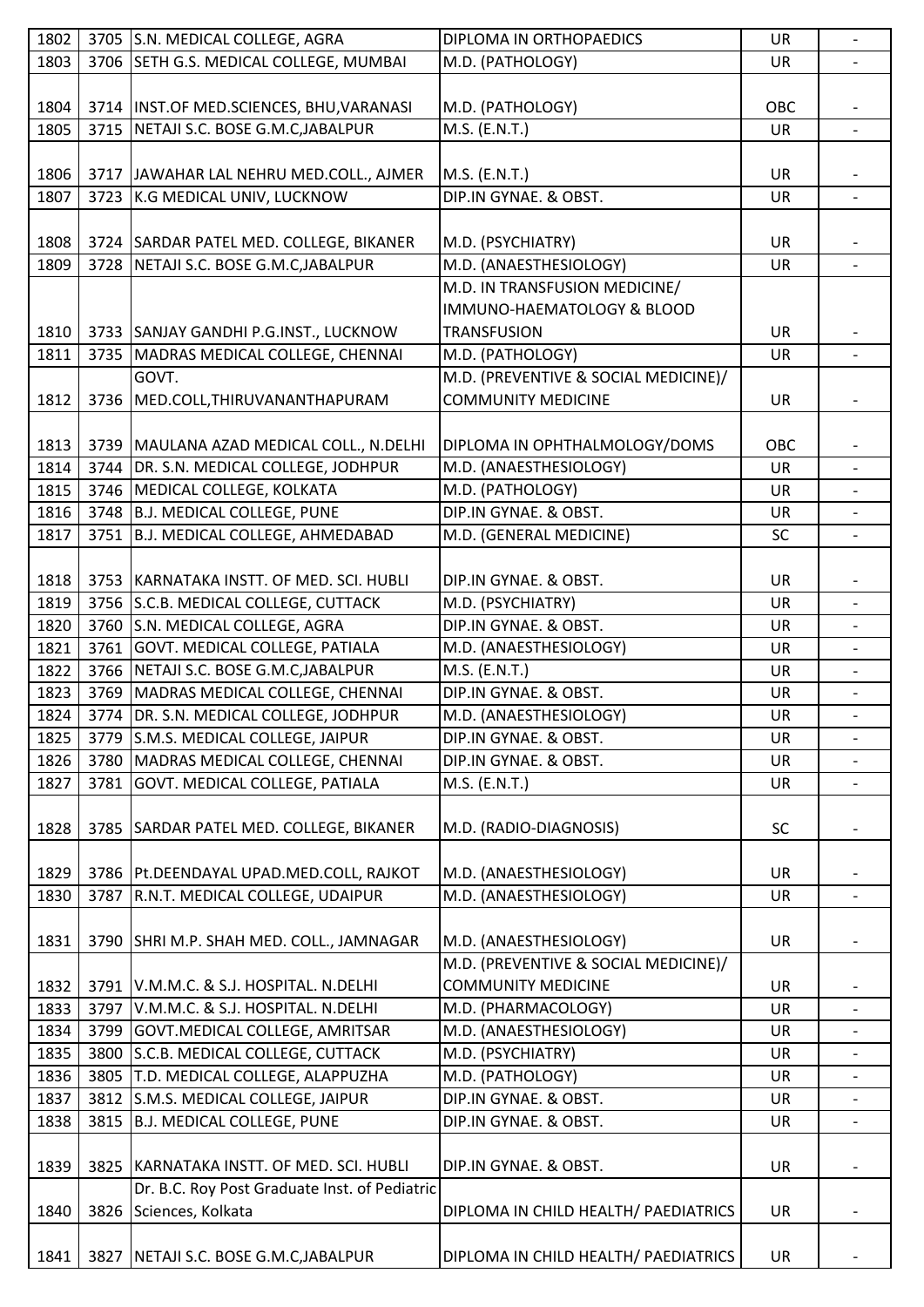|      |      |                                               |                                      | UR        |                          |
|------|------|-----------------------------------------------|--------------------------------------|-----------|--------------------------|
| 1842 |      | 3833 GAJA RAJA MEDICAL COLLEGE, GWALIOR       | DIPLOMA IN CHILD HEALTH/ PAEDIATRICS |           |                          |
| 1843 | 3835 | B.J. MEDICAL COLLEGE, PUNE                    | DIP.IN GYNAE. & OBST.                | UR        |                          |
| 1844 | 3839 | L.TILAK MUNICIPAL MED.COLL., MUMBAI           | M.D. (GENERAL MEDICINE)              | SC        |                          |
| 1845 | 3840 | MAHARANI LAXMI BAI MED. COLL, JHANSI          | DIPLOMA IN ORTHOPAEDICS              | <b>UR</b> |                          |
| 1846 |      | 3846 GAJA RAJA MEDICAL COLLEGE, GWALIOR       | DIPLOMA IN CHILD HEALTH/ PAEDIATRICS | UR        |                          |
| 1847 |      | 3850 L.TILAK MUNICIPAL MED.COLL., MUMBAI      | M.D. (PAEDIATRICS)                   | <b>SC</b> |                          |
| 1848 | 3856 | PT. J.N.M. MEDICAL COLLEGE, RAIPUR            | DIPLOMA IN ORTHOPAEDICS              | <b>UR</b> |                          |
| 1849 | 3857 | GOVT. MEDICAL COLLEGE, PATIALA                | M.S. (E.N.T.)                        | <b>UR</b> |                          |
| 1850 | 3859 | GOVT. MED. COLLEGE, BHAVNAGAR                 | M.D. (PSYCHIATRY)                    | <b>UR</b> |                          |
|      |      | Dr. B.C. Roy Post Graduate Inst. of Pediatric |                                      |           |                          |
| 1851 | 3861 | Sciences, Kolkata                             | DIPLOMA IN CHILD HEALTH/ PAEDIATRICS | <b>UR</b> |                          |
| 1852 | 3862 | S.N. MEDICAL COLLEGE, AGRA                    | DIP.IN GYNAE. & OBST.                | UR        |                          |
|      |      |                                               |                                      |           |                          |
| 1853 | 3868 | B.J. MEDICAL COLLEGE, AHMEDABAD               | DIPLOMA IN OPHTHALMOLOGY/DOMS        | <b>UR</b> |                          |
|      |      |                                               |                                      | <b>UR</b> |                          |
| 1854 | 3869 | KARNATAKA INSTT. OF MED. SCI. HUBLI           | DIPLOMA IN ORTHOPAEDICS              |           |                          |
| 1855 |      | 3872 GMC HALDWANI                             | M.S. (E.N.T.)                        | <b>UR</b> |                          |
| 1856 | 3875 | GOVT. MEDICAL COLLEGE, AMRITSAR               | M.D. (RADIO-DIAGNOSIS)               | <b>SC</b> |                          |
| 1857 | 3882 | KARNATAKA INSTT. OF MED. SCI. HUBLI           | DIPLOMA IN ORTHOPAEDICS              | <b>UR</b> |                          |
| 1858 | 3893 | MADRAS MEDICAL COLLEGE, CHENNAI               | DIP.IN GYNAE. & OBST.                | <b>UR</b> |                          |
| 1859 | 3897 | <b>GOVT. MEDICAL COLLEGE, LATUR</b>           | M.D. (RADIO-DIAGNOSIS)               | <b>SC</b> |                          |
|      |      |                                               |                                      |           |                          |
| 1860 | 3898 | BURDWAN MEDICAL COLLEGE, BURDWAN              | M.S. (E.N.T.)                        | UR        |                          |
| 1861 |      | 3901 GOVT. MEDICAL COLLEGE, AURANGABAD        | M.D. (GENERAL MEDICINE)              | SC        |                          |
| 1862 | 3906 | <b>GURU GOVIND SINGH MED. C. FARIDKOT</b>     | M.S. (E.N.T.)                        | UR        |                          |
| 1863 |      | 3912 S.S. MEDICAL COLLEGE, REWA               | DIPLOMA IN CHILD HEALTH/ PAEDIATRICS | UR        |                          |
| 1864 |      | 3918  INST.OF MED.SCIENCES, BHU, VARANASI     | M.D. (PHARMACOLOGY)                  | <b>UR</b> |                          |
| 1865 | 3919 | BANGALORE MEDICAL COLL., BANGALORE            | M.D. (RADIO-DIAGNOSIS)               | <b>ST</b> |                          |
| 1866 | 3922 | ALL INDIA INS OF HYG. & PUB. HEALTH           | DIPLOMA IN PUBLIC HEALTH             | UR        | $\overline{\phantom{0}}$ |
|      |      | GOVERMENT MEDICAL COLLEGE,                    |                                      |           |                          |
| 1867 | 3924 | Kozhikode                                     | DIPLOMA IN ANAESTHESIOLOGY           | UR        |                          |
|      |      |                                               |                                      |           |                          |
| 1868 | 3930 | SARDAR PATEL MED. COLLEGE, BIKANER            | M.D. (ANAESTHESIOLOGY)               | <b>UR</b> |                          |
| 1869 | 3931 | B.R.D. MEDICAL COLLEGE, GORAKHPUR             | DIPLOMA IN ORTHOPAEDICS              | UR        |                          |
|      |      |                                               |                                      |           |                          |
| 1870 |      | 3939   BURDWAN MEDICAL COLLEGE, BURDWAN       | M.D. (ANAESTHESIOLOGY)               | <b>UR</b> |                          |
| 1871 | 3942 | <b>STANLEY MEDICAL COLLEGE, CHENNAI</b>       | M.D. (PATHOLOGY)                     | UR        | $\overline{\phantom{0}}$ |
| 1872 | 3944 | SARDAR PATEL MED. COLLEGE, BIKANER            | M.D. (ANAESTHESIOLOGY)               | UR        |                          |
|      |      |                                               |                                      |           |                          |
| 1873 | 3947 | Pt.DEENDAYAL UPAD.MED.COLL, RAJKOT            | M.D. (ANAESTHESIOLOGY)               | <b>UR</b> |                          |
| 1874 | 3948 | NETAJI S.C. BOSE G.M.C, JABALPUR              | M.D. (RADIO-DIAGNOSIS)               | <b>SC</b> | $\overline{\phantom{0}}$ |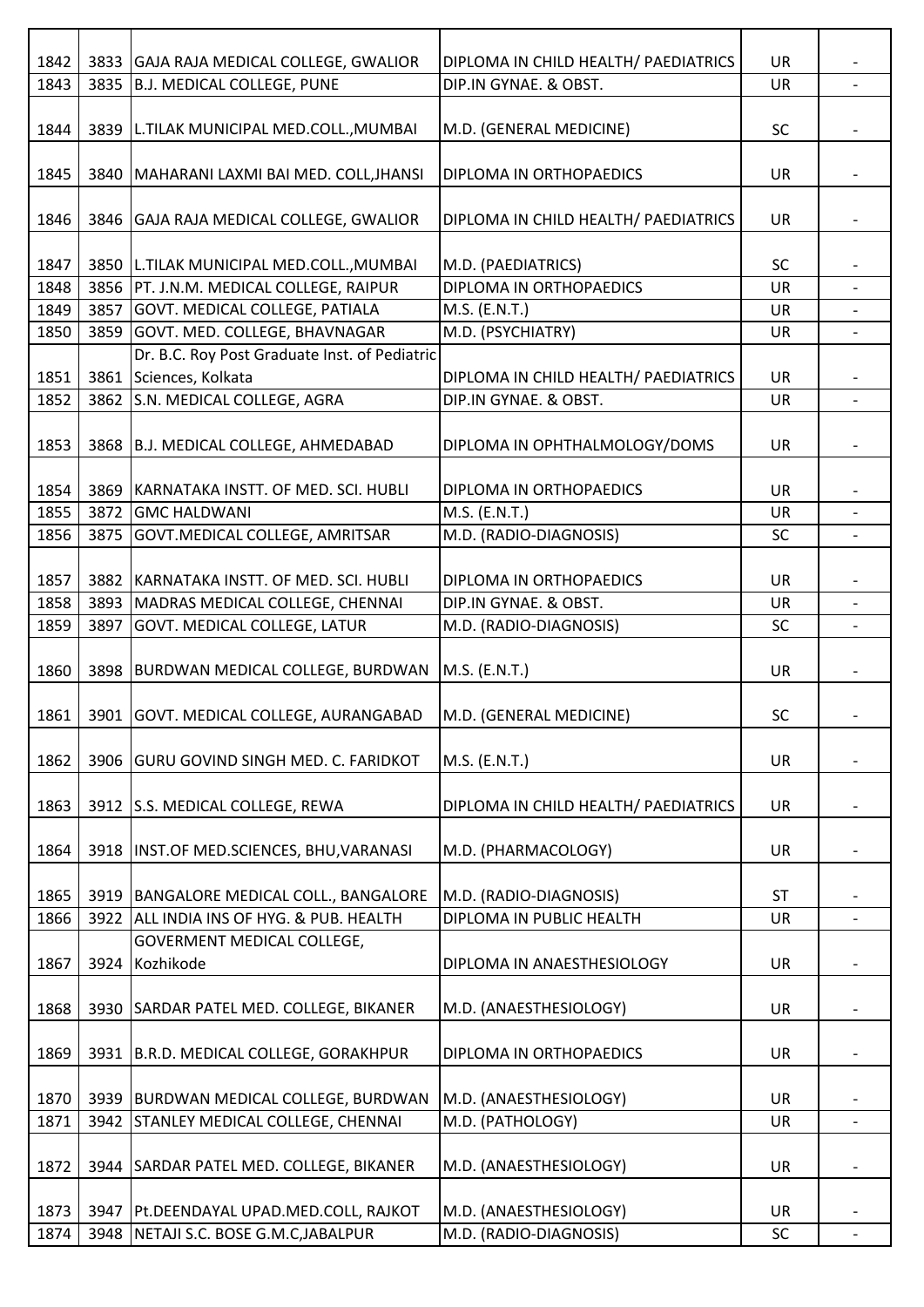| 1875         |      |                                                                        |                                                                 |                 |                          |
|--------------|------|------------------------------------------------------------------------|-----------------------------------------------------------------|-----------------|--------------------------|
| 1876         |      | 3953 S.S. MEDICAL COLLEGE, REWA<br>3958 S.M.S. MEDICAL COLLEGE, JAIPUR | DIPLOMA IN CHILD HEALTH/ PAEDIATRICS<br>M.D. (GENERAL MEDICINE) | UR<br><b>SC</b> |                          |
| 1877         | 3967 | MADRAS MEDICAL COLLEGE, CHENNAI                                        | DIPLOMA IN DIABETOLOGY                                          | UR              |                          |
|              |      | GOVT.                                                                  |                                                                 |                 |                          |
| 1878         |      | 3971   MED.COLL, THIRUVANANTHAPURAM                                    | DIP.IN GYNAE. & OBST.                                           | UR              |                          |
|              |      |                                                                        |                                                                 |                 |                          |
| 1879         |      | 3975 NORTH BENGAL MED. COLL, DARJEELING                                | M.D. (PSYCHIATRY)                                               | UR              |                          |
|              |      |                                                                        |                                                                 |                 |                          |
| 1880         |      | 3979   Pt.DEENDAYAL UPAD.MED.COLL, RAJKOT                              | M.D. (ANAESTHESIOLOGY)                                          | <b>UR</b>       |                          |
|              |      |                                                                        |                                                                 |                 |                          |
| 1881         |      | 3980 SHRI M.P. SHAH MED. COLL., JAMNAGAR                               | M.D. (ANAESTHESIOLOGY)                                          | UR              |                          |
|              |      | MIDNAPORE MEDICAL COLLEGE,                                             |                                                                 |                 |                          |
| 1882         |      | 3986 MIDNAPUR                                                          | M.S. (E.N.T.)                                                   | UR              |                          |
|              |      | GOVERMENT MEDICAL COLLEGE,                                             |                                                                 |                 |                          |
| 1883         |      | 3990 Kozhikode                                                         | DIPLOMA IN OTO-RHINO-LARYNGOLOGY                                | UR              |                          |
| 1884         | 3992 | <b>GMC HALDWANI</b>                                                    | M.D. (ANAESTHESIOLOGY)                                          | <b>UR</b>       |                          |
|              |      |                                                                        |                                                                 |                 |                          |
| 1885         |      | 3995 ASSAM MEDICAL COLLEGE, DIBRUGARH                                  | M.S. (E.N.T.)                                                   | UR              |                          |
|              |      |                                                                        |                                                                 |                 |                          |
| 1886         |      | 3998 SHRI M.P. SHAH MED. COLL., JAMNAGAR                               | M.D. (ANAESTHESIOLOGY)                                          | UR              |                          |
| 1887         |      | 4004 GANDHI MEDICAL COLLEGE, BHOPAL                                    | DIPLOMA IN ORTHOPAEDICS                                         | <b>UR</b>       |                          |
| 1888         |      | 4006 GOVT. MEDICAL COLLEGE, KOTA                                       | M.D. (ANAESTHESIOLOGY)                                          | UR              | $\overline{\phantom{a}}$ |
|              |      |                                                                        |                                                                 |                 |                          |
| 1889<br>1890 | 4019 | 4010 KARNATAKA INSTT. OF MED. SCI. HUBLI                               | DIP.IN GYNAE. & OBST.                                           | UR<br><b>SC</b> | $\blacksquare$           |
|              |      | DR. R.P.G. MEDICAL COLLEGE, TANDA                                      | M.D. (RADIO-DIAGNOSIS)                                          |                 |                          |
| 1891         |      | 4020 JAWAHAR LAL NEHRU MED.COLL., AJMER                                | M.D. (ANAESTHESIOLOGY)                                          | UR              |                          |
|              |      | REGIONAL INST OF MEDICAL SCIENCE,                                      |                                                                 |                 |                          |
| 1892         | 4021 | <b>IMPHAL</b>                                                          | M.D. (PSYCHIATRY)                                               | UR              |                          |
|              |      |                                                                        |                                                                 |                 |                          |
| 1893         |      | 4026 GOVT. MEDICAL COLLEGE, KOTTAYAM                                   | DIPLOMA IN OTO-RHINO-LARYNGOLOGY                                | UR              |                          |
| 1894         |      | 4028 DR. R.P.G. MEDICAL COLLEGE, TANDA                                 | M.D. (ANAESTHESIOLOGY)                                          | UR              |                          |
|              |      | Chittaranjan Seva Sadan Sishu Sadan                                    |                                                                 |                 |                          |
| 1895         | 4031 | College of Obset., Kolkata                                             | DIPLOMA IN CHILD HEALTH/ PAEDIATRICS                            | <b>UR</b>       |                          |
|              |      |                                                                        |                                                                 |                 |                          |
| 1896         |      | 4044 GOVT. MED. COLL. & HOSP., CHANDIGARH                              | M.D. (PATHOLOGY)                                                | UR              |                          |
|              |      |                                                                        |                                                                 |                 |                          |
| 1897         |      | 4045   MAHATMA GANDHI MEMO. M.C., INDORE                               | DIP.IN GYNAE. & OBST.                                           | UR              |                          |
| 1898         |      | 4046 NETAJI S.C. BOSE G.M.C, JABALPUR                                  | DIPLOMA IN ORTHOPAEDICS                                         | UR              | $\overline{\phantom{a}}$ |
| 1899         |      | 4049 GOVT. MEDICAL COLLEGE, NAGPUR                                     | DIP.IN GYNAE. & OBST.                                           | UR              |                          |
|              |      |                                                                        |                                                                 |                 |                          |
| 1900         |      | 4059 SHRI M.P. SHAH MED. COLL., JAMNAGAR                               | M.D. (ANAESTHESIOLOGY)                                          | <b>UR</b>       |                          |
|              |      |                                                                        |                                                                 |                 |                          |
| 1901         |      | 4060 GUWAHATI MEDICAL COLLEGE, GUWAHATI M.D. (GENERAL MEDICINE)        |                                                                 | SC              |                          |
|              |      | REGIONAL INST OF MEDICAL SCIENCE,                                      |                                                                 |                 |                          |
| 1902         |      | 4065  IMPHAL                                                           | M.D. (PSYCHIATRY)                                               | OBC             |                          |
|              |      |                                                                        |                                                                 |                 |                          |
| 1903         |      | 4068 JWAHAR LAL NEHRU M.C. AMU, ALIGARH                                | DIP.IN GYNAE. & OBST.                                           | <b>UR</b>       |                          |
| 1904         |      | BANKURA SAMMILANI MED.COLL,<br>4069 BANKURA                            | M.D. (ANAESTHESIOLOGY)                                          | <b>UR</b>       |                          |
| 1905         |      | 4073 SILCHAR MEDICAL COLLEGE, SILCHAR                                  | M.D. (ANAESTHESIOLOGY)                                          | UR              | $\overline{\phantom{a}}$ |
|              |      | MIDNAPORE MEDICAL COLLEGE,                                             |                                                                 |                 |                          |
| 1906         | 4075 | MIDNAPUR                                                               | M.D. (ANAESTHESIOLOGY)                                          | UR              |                          |
|              |      |                                                                        |                                                                 |                 |                          |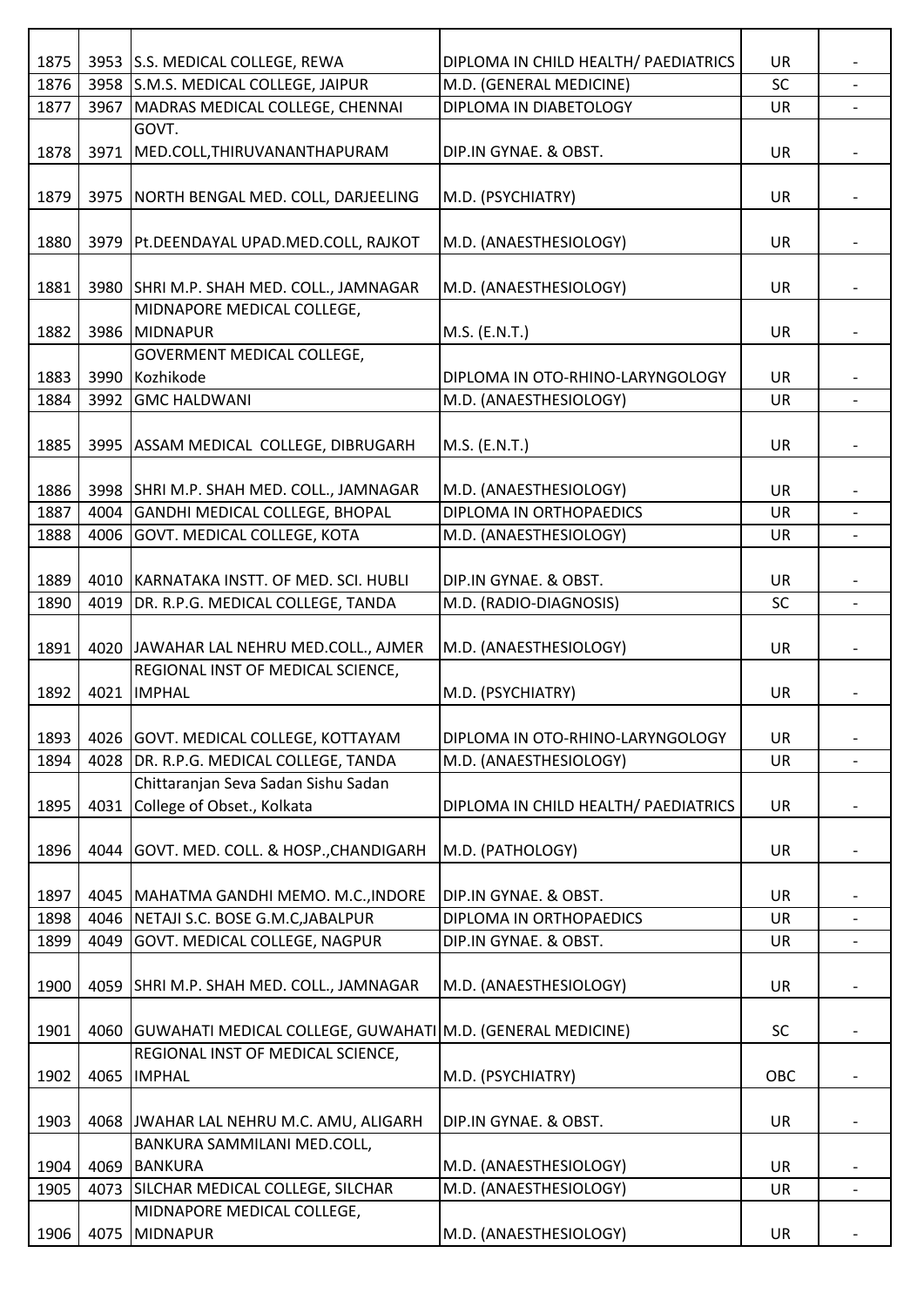| 1907<br>4089 BANKURA<br>M.D. (ANAESTHESIOLOGY)<br><b>UR</b><br>GOVT.<br>4100 MED.COLL, THIRUVANANTHAPURAM<br>1908<br>DIPLOMA IN ANAESTHESIOLOGY<br><b>UR</b><br>1909<br>4102 JHALAWAR MEDICAL COLLEGE, JHALAWAR M.D. (ANAESTHESIOLOGY)<br>UR<br>4106 GRANT MEDICAL COLLEGE, MUMBAI<br>M.D. (PATHOLOGY)<br>1910<br><b>UR</b><br>4115 GRANT MEDICAL COLLEGE, MUMBAI<br>M.D. (PAEDIATRICS)<br>1911<br><b>SC</b><br>$\overline{\phantom{a}}$<br>1912<br>4116 COIMBATORE MED. COLL., COIMBATORE<br>M.D. (GENERAL MEDICINE)<br><b>SC</b><br>1913<br>4117 MAHATMA GANDHI MEMO. M.C., INDORE<br>UR<br>DIP.IN GYNAE. & OBST.<br>1914<br>4122 THANJAVUR MED. COLLEGE, THANJAVUR<br><b>UR</b><br>DIPLOMA IN ORTHOPAEDICS<br>4134 GOVT. MEDICAL COLLEGE, NAGPUR<br>1915<br>DIP.IN GYNAE. & OBST.<br>UR<br>4135 GOVT. MED. COLLEGE, BHAVNAGAR<br>1916<br>M.D. (ANAESTHESIOLOGY)<br><b>UR</b><br>1917<br>4136 GUWAHATI MEDICAL COLLEGE, GUWAHATI DIPLOMA IN CHILD HEALTH/ PAEDIATRICS<br>UR<br>M.D. (RADIO-THERAPY)<br>4137   PT. B.D.SHARMA PGIMS., ROHTAK<br>1918<br>UR<br>1919<br>4142 BANGALORE MEDICAL COLL., BANGALORE<br><b>UR</b><br>DIPLOMA IN OPHTHALMOLOGY/DOMS<br>4154 GOVT. MEDICAL COLLEGE, NAGPUR<br>DIP.IN GYNAE. & OBST.<br>1920<br>UR<br>1921<br>4155   MAHATMA GANDHI MEMO. M.C., INDORE<br>DIP.IN GYNAE. & OBST.<br>UR<br>4158 GUWAHATI MEDICAL COLLEGE, GUWAHATI M.D. (PSYCHIATRY)<br>1922<br>UR<br>4165   R.N.T. MEDICAL COLLEGE, UDAIPUR<br>DIP.IN GYNAE. & OBST.<br>1923<br>UR<br>$\overline{\phantom{a}}$<br>1924<br>4168 MEDICAL COLLEGE, KOLKATA<br>DIPLOMA IN ORTHOPAEDICS<br><b>UR</b><br>MEDICAL COLLEGE, KOLKATA<br>1925<br>4173<br>DIPLOMA IN ORTHOPAEDICS<br>UR<br>1926   4178   B.J. MEDICAL COLLEGE, PUNE<br><b>UR</b><br>DIPLOMA IN OPHTHALMOLOGY/DOMS<br>1927<br>4180 K.G MEDICAL UNIV, LUCKNOW<br>M.S. (ORTHOPAEDICS)<br><b>SC</b><br>$\overline{\phantom{a}}$<br>4182 MEDICAL COLLEGE, KOLKATA<br>M.D. (RADIO-THERAPY)<br>1928<br>UR<br>4186   PATNA MEDICAL COLLEGE<br>DIPLOMA IN ANAESTHESIOLOGY<br>1929<br>UR<br>$\overline{\phantom{0}}$<br>1930<br>4188 SILCHAR MEDICAL COLLEGE, SILCHAR<br>M.D. (ANAESTHESIOLOGY)<br><b>UR</b><br>4192 GOVT. MEDICAL COLLEGE, KOTTAYAM<br>DIPLOMA IN ANAESTHESIOLOGY<br>1931<br>UR<br>4193 RAJENDRA INST. OF MED. SC., RANCHI<br>1932<br>DIP.IN GYNAE. & OBST.<br><b>UR</b><br>$\blacksquare$<br>M.D. (PREVENTIVE & SOCIAL MEDICINE)/<br><b>COMMUNITY MEDICINE</b><br>1933<br>4195 LADY HARDINGE MEDICAL COLL., N.DELHI<br>OBC<br>4200 GRANT MEDICAL COLLEGE, MUMBAI<br>SC<br>1934<br>M.S. (ORTHOPAEDICS)<br>4206 V.M.M.C. & S.J. HOSPITAL. N.DELHI<br>M.D. (PATHOLOGY)<br>1935<br>OBC<br>M.D. (OBST. & GYNAE.)<br>4213 K.G MEDICAL UNIV, LUCKNOW<br>1936<br>SC<br>$\overline{\phantom{0}}$<br>1937<br>4216 JHALAWAR MEDICAL COLLEGE, JHALAWAR M.D. (ANAESTHESIOLOGY)<br><b>UR</b><br>1938<br>4218 ASSAM MEDICAL COLLEGE, DIBRUGARH<br>M.S. (E.N.T.)<br><b>UR</b><br>1939<br>4226   MADURAI MEDICAL COLLEGE, MADURAI<br>M.S. (ORTHOPAEDICS)<br><b>SC</b><br>4236 RAJENDRA INST. OF MED. SC., RANCHI<br>DIP.IN GYNAE. & OBST.<br>1940<br><b>UR</b><br>$\overline{\phantom{a}}$<br>4239 INST.OF P.G.MED.EDU.&RES., KOLKATA<br>1941<br>M.D. (PHYSICAL MED. & REHABILITATION)<br><b>UR</b><br>TOPIWALA NATIONAL MED.COLL.,<br>4244 MUMBAI<br>M.D. (PATHOLOGY)<br>1942<br><b>UR</b><br>1943<br>4246   BANGALORE MEDICAL COLL., BANGALORE<br>M.D. (GENERAL MEDICINE)<br><b>SC</b> |  | BANKURA SAMMILANI MED.COLL, |  |  |
|--------------------------------------------------------------------------------------------------------------------------------------------------------------------------------------------------------------------------------------------------------------------------------------------------------------------------------------------------------------------------------------------------------------------------------------------------------------------------------------------------------------------------------------------------------------------------------------------------------------------------------------------------------------------------------------------------------------------------------------------------------------------------------------------------------------------------------------------------------------------------------------------------------------------------------------------------------------------------------------------------------------------------------------------------------------------------------------------------------------------------------------------------------------------------------------------------------------------------------------------------------------------------------------------------------------------------------------------------------------------------------------------------------------------------------------------------------------------------------------------------------------------------------------------------------------------------------------------------------------------------------------------------------------------------------------------------------------------------------------------------------------------------------------------------------------------------------------------------------------------------------------------------------------------------------------------------------------------------------------------------------------------------------------------------------------------------------------------------------------------------------------------------------------------------------------------------------------------------------------------------------------------------------------------------------------------------------------------------------------------------------------------------------------------------------------------------------------------------------------------------------------------------------------------------------------------------------------------------------------------------------------------------------------------------------------------------------------------------------------------------------------------------------------------------------------------------------------------------------------------------------------------------------------------------------------------------------------------------------------------------------------------------------------------------------------------------------------------------------------------------------------------------------------------------------------------------------------------------------------------------------------------------------------------------------------------------------------------------------------------------------------------------------------------------------------------|--|-----------------------------|--|--|
|                                                                                                                                                                                                                                                                                                                                                                                                                                                                                                                                                                                                                                                                                                                                                                                                                                                                                                                                                                                                                                                                                                                                                                                                                                                                                                                                                                                                                                                                                                                                                                                                                                                                                                                                                                                                                                                                                                                                                                                                                                                                                                                                                                                                                                                                                                                                                                                                                                                                                                                                                                                                                                                                                                                                                                                                                                                                                                                                                                                                                                                                                                                                                                                                                                                                                                                                                                                                                                            |  |                             |  |  |
|                                                                                                                                                                                                                                                                                                                                                                                                                                                                                                                                                                                                                                                                                                                                                                                                                                                                                                                                                                                                                                                                                                                                                                                                                                                                                                                                                                                                                                                                                                                                                                                                                                                                                                                                                                                                                                                                                                                                                                                                                                                                                                                                                                                                                                                                                                                                                                                                                                                                                                                                                                                                                                                                                                                                                                                                                                                                                                                                                                                                                                                                                                                                                                                                                                                                                                                                                                                                                                            |  |                             |  |  |
|                                                                                                                                                                                                                                                                                                                                                                                                                                                                                                                                                                                                                                                                                                                                                                                                                                                                                                                                                                                                                                                                                                                                                                                                                                                                                                                                                                                                                                                                                                                                                                                                                                                                                                                                                                                                                                                                                                                                                                                                                                                                                                                                                                                                                                                                                                                                                                                                                                                                                                                                                                                                                                                                                                                                                                                                                                                                                                                                                                                                                                                                                                                                                                                                                                                                                                                                                                                                                                            |  |                             |  |  |
|                                                                                                                                                                                                                                                                                                                                                                                                                                                                                                                                                                                                                                                                                                                                                                                                                                                                                                                                                                                                                                                                                                                                                                                                                                                                                                                                                                                                                                                                                                                                                                                                                                                                                                                                                                                                                                                                                                                                                                                                                                                                                                                                                                                                                                                                                                                                                                                                                                                                                                                                                                                                                                                                                                                                                                                                                                                                                                                                                                                                                                                                                                                                                                                                                                                                                                                                                                                                                                            |  |                             |  |  |
|                                                                                                                                                                                                                                                                                                                                                                                                                                                                                                                                                                                                                                                                                                                                                                                                                                                                                                                                                                                                                                                                                                                                                                                                                                                                                                                                                                                                                                                                                                                                                                                                                                                                                                                                                                                                                                                                                                                                                                                                                                                                                                                                                                                                                                                                                                                                                                                                                                                                                                                                                                                                                                                                                                                                                                                                                                                                                                                                                                                                                                                                                                                                                                                                                                                                                                                                                                                                                                            |  |                             |  |  |
|                                                                                                                                                                                                                                                                                                                                                                                                                                                                                                                                                                                                                                                                                                                                                                                                                                                                                                                                                                                                                                                                                                                                                                                                                                                                                                                                                                                                                                                                                                                                                                                                                                                                                                                                                                                                                                                                                                                                                                                                                                                                                                                                                                                                                                                                                                                                                                                                                                                                                                                                                                                                                                                                                                                                                                                                                                                                                                                                                                                                                                                                                                                                                                                                                                                                                                                                                                                                                                            |  |                             |  |  |
|                                                                                                                                                                                                                                                                                                                                                                                                                                                                                                                                                                                                                                                                                                                                                                                                                                                                                                                                                                                                                                                                                                                                                                                                                                                                                                                                                                                                                                                                                                                                                                                                                                                                                                                                                                                                                                                                                                                                                                                                                                                                                                                                                                                                                                                                                                                                                                                                                                                                                                                                                                                                                                                                                                                                                                                                                                                                                                                                                                                                                                                                                                                                                                                                                                                                                                                                                                                                                                            |  |                             |  |  |
|                                                                                                                                                                                                                                                                                                                                                                                                                                                                                                                                                                                                                                                                                                                                                                                                                                                                                                                                                                                                                                                                                                                                                                                                                                                                                                                                                                                                                                                                                                                                                                                                                                                                                                                                                                                                                                                                                                                                                                                                                                                                                                                                                                                                                                                                                                                                                                                                                                                                                                                                                                                                                                                                                                                                                                                                                                                                                                                                                                                                                                                                                                                                                                                                                                                                                                                                                                                                                                            |  |                             |  |  |
|                                                                                                                                                                                                                                                                                                                                                                                                                                                                                                                                                                                                                                                                                                                                                                                                                                                                                                                                                                                                                                                                                                                                                                                                                                                                                                                                                                                                                                                                                                                                                                                                                                                                                                                                                                                                                                                                                                                                                                                                                                                                                                                                                                                                                                                                                                                                                                                                                                                                                                                                                                                                                                                                                                                                                                                                                                                                                                                                                                                                                                                                                                                                                                                                                                                                                                                                                                                                                                            |  |                             |  |  |
|                                                                                                                                                                                                                                                                                                                                                                                                                                                                                                                                                                                                                                                                                                                                                                                                                                                                                                                                                                                                                                                                                                                                                                                                                                                                                                                                                                                                                                                                                                                                                                                                                                                                                                                                                                                                                                                                                                                                                                                                                                                                                                                                                                                                                                                                                                                                                                                                                                                                                                                                                                                                                                                                                                                                                                                                                                                                                                                                                                                                                                                                                                                                                                                                                                                                                                                                                                                                                                            |  |                             |  |  |
|                                                                                                                                                                                                                                                                                                                                                                                                                                                                                                                                                                                                                                                                                                                                                                                                                                                                                                                                                                                                                                                                                                                                                                                                                                                                                                                                                                                                                                                                                                                                                                                                                                                                                                                                                                                                                                                                                                                                                                                                                                                                                                                                                                                                                                                                                                                                                                                                                                                                                                                                                                                                                                                                                                                                                                                                                                                                                                                                                                                                                                                                                                                                                                                                                                                                                                                                                                                                                                            |  |                             |  |  |
|                                                                                                                                                                                                                                                                                                                                                                                                                                                                                                                                                                                                                                                                                                                                                                                                                                                                                                                                                                                                                                                                                                                                                                                                                                                                                                                                                                                                                                                                                                                                                                                                                                                                                                                                                                                                                                                                                                                                                                                                                                                                                                                                                                                                                                                                                                                                                                                                                                                                                                                                                                                                                                                                                                                                                                                                                                                                                                                                                                                                                                                                                                                                                                                                                                                                                                                                                                                                                                            |  |                             |  |  |
|                                                                                                                                                                                                                                                                                                                                                                                                                                                                                                                                                                                                                                                                                                                                                                                                                                                                                                                                                                                                                                                                                                                                                                                                                                                                                                                                                                                                                                                                                                                                                                                                                                                                                                                                                                                                                                                                                                                                                                                                                                                                                                                                                                                                                                                                                                                                                                                                                                                                                                                                                                                                                                                                                                                                                                                                                                                                                                                                                                                                                                                                                                                                                                                                                                                                                                                                                                                                                                            |  |                             |  |  |
|                                                                                                                                                                                                                                                                                                                                                                                                                                                                                                                                                                                                                                                                                                                                                                                                                                                                                                                                                                                                                                                                                                                                                                                                                                                                                                                                                                                                                                                                                                                                                                                                                                                                                                                                                                                                                                                                                                                                                                                                                                                                                                                                                                                                                                                                                                                                                                                                                                                                                                                                                                                                                                                                                                                                                                                                                                                                                                                                                                                                                                                                                                                                                                                                                                                                                                                                                                                                                                            |  |                             |  |  |
|                                                                                                                                                                                                                                                                                                                                                                                                                                                                                                                                                                                                                                                                                                                                                                                                                                                                                                                                                                                                                                                                                                                                                                                                                                                                                                                                                                                                                                                                                                                                                                                                                                                                                                                                                                                                                                                                                                                                                                                                                                                                                                                                                                                                                                                                                                                                                                                                                                                                                                                                                                                                                                                                                                                                                                                                                                                                                                                                                                                                                                                                                                                                                                                                                                                                                                                                                                                                                                            |  |                             |  |  |
|                                                                                                                                                                                                                                                                                                                                                                                                                                                                                                                                                                                                                                                                                                                                                                                                                                                                                                                                                                                                                                                                                                                                                                                                                                                                                                                                                                                                                                                                                                                                                                                                                                                                                                                                                                                                                                                                                                                                                                                                                                                                                                                                                                                                                                                                                                                                                                                                                                                                                                                                                                                                                                                                                                                                                                                                                                                                                                                                                                                                                                                                                                                                                                                                                                                                                                                                                                                                                                            |  |                             |  |  |
|                                                                                                                                                                                                                                                                                                                                                                                                                                                                                                                                                                                                                                                                                                                                                                                                                                                                                                                                                                                                                                                                                                                                                                                                                                                                                                                                                                                                                                                                                                                                                                                                                                                                                                                                                                                                                                                                                                                                                                                                                                                                                                                                                                                                                                                                                                                                                                                                                                                                                                                                                                                                                                                                                                                                                                                                                                                                                                                                                                                                                                                                                                                                                                                                                                                                                                                                                                                                                                            |  |                             |  |  |
|                                                                                                                                                                                                                                                                                                                                                                                                                                                                                                                                                                                                                                                                                                                                                                                                                                                                                                                                                                                                                                                                                                                                                                                                                                                                                                                                                                                                                                                                                                                                                                                                                                                                                                                                                                                                                                                                                                                                                                                                                                                                                                                                                                                                                                                                                                                                                                                                                                                                                                                                                                                                                                                                                                                                                                                                                                                                                                                                                                                                                                                                                                                                                                                                                                                                                                                                                                                                                                            |  |                             |  |  |
|                                                                                                                                                                                                                                                                                                                                                                                                                                                                                                                                                                                                                                                                                                                                                                                                                                                                                                                                                                                                                                                                                                                                                                                                                                                                                                                                                                                                                                                                                                                                                                                                                                                                                                                                                                                                                                                                                                                                                                                                                                                                                                                                                                                                                                                                                                                                                                                                                                                                                                                                                                                                                                                                                                                                                                                                                                                                                                                                                                                                                                                                                                                                                                                                                                                                                                                                                                                                                                            |  |                             |  |  |
|                                                                                                                                                                                                                                                                                                                                                                                                                                                                                                                                                                                                                                                                                                                                                                                                                                                                                                                                                                                                                                                                                                                                                                                                                                                                                                                                                                                                                                                                                                                                                                                                                                                                                                                                                                                                                                                                                                                                                                                                                                                                                                                                                                                                                                                                                                                                                                                                                                                                                                                                                                                                                                                                                                                                                                                                                                                                                                                                                                                                                                                                                                                                                                                                                                                                                                                                                                                                                                            |  |                             |  |  |
|                                                                                                                                                                                                                                                                                                                                                                                                                                                                                                                                                                                                                                                                                                                                                                                                                                                                                                                                                                                                                                                                                                                                                                                                                                                                                                                                                                                                                                                                                                                                                                                                                                                                                                                                                                                                                                                                                                                                                                                                                                                                                                                                                                                                                                                                                                                                                                                                                                                                                                                                                                                                                                                                                                                                                                                                                                                                                                                                                                                                                                                                                                                                                                                                                                                                                                                                                                                                                                            |  |                             |  |  |
|                                                                                                                                                                                                                                                                                                                                                                                                                                                                                                                                                                                                                                                                                                                                                                                                                                                                                                                                                                                                                                                                                                                                                                                                                                                                                                                                                                                                                                                                                                                                                                                                                                                                                                                                                                                                                                                                                                                                                                                                                                                                                                                                                                                                                                                                                                                                                                                                                                                                                                                                                                                                                                                                                                                                                                                                                                                                                                                                                                                                                                                                                                                                                                                                                                                                                                                                                                                                                                            |  |                             |  |  |
|                                                                                                                                                                                                                                                                                                                                                                                                                                                                                                                                                                                                                                                                                                                                                                                                                                                                                                                                                                                                                                                                                                                                                                                                                                                                                                                                                                                                                                                                                                                                                                                                                                                                                                                                                                                                                                                                                                                                                                                                                                                                                                                                                                                                                                                                                                                                                                                                                                                                                                                                                                                                                                                                                                                                                                                                                                                                                                                                                                                                                                                                                                                                                                                                                                                                                                                                                                                                                                            |  |                             |  |  |
|                                                                                                                                                                                                                                                                                                                                                                                                                                                                                                                                                                                                                                                                                                                                                                                                                                                                                                                                                                                                                                                                                                                                                                                                                                                                                                                                                                                                                                                                                                                                                                                                                                                                                                                                                                                                                                                                                                                                                                                                                                                                                                                                                                                                                                                                                                                                                                                                                                                                                                                                                                                                                                                                                                                                                                                                                                                                                                                                                                                                                                                                                                                                                                                                                                                                                                                                                                                                                                            |  |                             |  |  |
|                                                                                                                                                                                                                                                                                                                                                                                                                                                                                                                                                                                                                                                                                                                                                                                                                                                                                                                                                                                                                                                                                                                                                                                                                                                                                                                                                                                                                                                                                                                                                                                                                                                                                                                                                                                                                                                                                                                                                                                                                                                                                                                                                                                                                                                                                                                                                                                                                                                                                                                                                                                                                                                                                                                                                                                                                                                                                                                                                                                                                                                                                                                                                                                                                                                                                                                                                                                                                                            |  |                             |  |  |
|                                                                                                                                                                                                                                                                                                                                                                                                                                                                                                                                                                                                                                                                                                                                                                                                                                                                                                                                                                                                                                                                                                                                                                                                                                                                                                                                                                                                                                                                                                                                                                                                                                                                                                                                                                                                                                                                                                                                                                                                                                                                                                                                                                                                                                                                                                                                                                                                                                                                                                                                                                                                                                                                                                                                                                                                                                                                                                                                                                                                                                                                                                                                                                                                                                                                                                                                                                                                                                            |  |                             |  |  |
|                                                                                                                                                                                                                                                                                                                                                                                                                                                                                                                                                                                                                                                                                                                                                                                                                                                                                                                                                                                                                                                                                                                                                                                                                                                                                                                                                                                                                                                                                                                                                                                                                                                                                                                                                                                                                                                                                                                                                                                                                                                                                                                                                                                                                                                                                                                                                                                                                                                                                                                                                                                                                                                                                                                                                                                                                                                                                                                                                                                                                                                                                                                                                                                                                                                                                                                                                                                                                                            |  |                             |  |  |
|                                                                                                                                                                                                                                                                                                                                                                                                                                                                                                                                                                                                                                                                                                                                                                                                                                                                                                                                                                                                                                                                                                                                                                                                                                                                                                                                                                                                                                                                                                                                                                                                                                                                                                                                                                                                                                                                                                                                                                                                                                                                                                                                                                                                                                                                                                                                                                                                                                                                                                                                                                                                                                                                                                                                                                                                                                                                                                                                                                                                                                                                                                                                                                                                                                                                                                                                                                                                                                            |  |                             |  |  |
|                                                                                                                                                                                                                                                                                                                                                                                                                                                                                                                                                                                                                                                                                                                                                                                                                                                                                                                                                                                                                                                                                                                                                                                                                                                                                                                                                                                                                                                                                                                                                                                                                                                                                                                                                                                                                                                                                                                                                                                                                                                                                                                                                                                                                                                                                                                                                                                                                                                                                                                                                                                                                                                                                                                                                                                                                                                                                                                                                                                                                                                                                                                                                                                                                                                                                                                                                                                                                                            |  |                             |  |  |
|                                                                                                                                                                                                                                                                                                                                                                                                                                                                                                                                                                                                                                                                                                                                                                                                                                                                                                                                                                                                                                                                                                                                                                                                                                                                                                                                                                                                                                                                                                                                                                                                                                                                                                                                                                                                                                                                                                                                                                                                                                                                                                                                                                                                                                                                                                                                                                                                                                                                                                                                                                                                                                                                                                                                                                                                                                                                                                                                                                                                                                                                                                                                                                                                                                                                                                                                                                                                                                            |  |                             |  |  |
|                                                                                                                                                                                                                                                                                                                                                                                                                                                                                                                                                                                                                                                                                                                                                                                                                                                                                                                                                                                                                                                                                                                                                                                                                                                                                                                                                                                                                                                                                                                                                                                                                                                                                                                                                                                                                                                                                                                                                                                                                                                                                                                                                                                                                                                                                                                                                                                                                                                                                                                                                                                                                                                                                                                                                                                                                                                                                                                                                                                                                                                                                                                                                                                                                                                                                                                                                                                                                                            |  |                             |  |  |
|                                                                                                                                                                                                                                                                                                                                                                                                                                                                                                                                                                                                                                                                                                                                                                                                                                                                                                                                                                                                                                                                                                                                                                                                                                                                                                                                                                                                                                                                                                                                                                                                                                                                                                                                                                                                                                                                                                                                                                                                                                                                                                                                                                                                                                                                                                                                                                                                                                                                                                                                                                                                                                                                                                                                                                                                                                                                                                                                                                                                                                                                                                                                                                                                                                                                                                                                                                                                                                            |  |                             |  |  |
|                                                                                                                                                                                                                                                                                                                                                                                                                                                                                                                                                                                                                                                                                                                                                                                                                                                                                                                                                                                                                                                                                                                                                                                                                                                                                                                                                                                                                                                                                                                                                                                                                                                                                                                                                                                                                                                                                                                                                                                                                                                                                                                                                                                                                                                                                                                                                                                                                                                                                                                                                                                                                                                                                                                                                                                                                                                                                                                                                                                                                                                                                                                                                                                                                                                                                                                                                                                                                                            |  |                             |  |  |
|                                                                                                                                                                                                                                                                                                                                                                                                                                                                                                                                                                                                                                                                                                                                                                                                                                                                                                                                                                                                                                                                                                                                                                                                                                                                                                                                                                                                                                                                                                                                                                                                                                                                                                                                                                                                                                                                                                                                                                                                                                                                                                                                                                                                                                                                                                                                                                                                                                                                                                                                                                                                                                                                                                                                                                                                                                                                                                                                                                                                                                                                                                                                                                                                                                                                                                                                                                                                                                            |  |                             |  |  |
|                                                                                                                                                                                                                                                                                                                                                                                                                                                                                                                                                                                                                                                                                                                                                                                                                                                                                                                                                                                                                                                                                                                                                                                                                                                                                                                                                                                                                                                                                                                                                                                                                                                                                                                                                                                                                                                                                                                                                                                                                                                                                                                                                                                                                                                                                                                                                                                                                                                                                                                                                                                                                                                                                                                                                                                                                                                                                                                                                                                                                                                                                                                                                                                                                                                                                                                                                                                                                                            |  |                             |  |  |
|                                                                                                                                                                                                                                                                                                                                                                                                                                                                                                                                                                                                                                                                                                                                                                                                                                                                                                                                                                                                                                                                                                                                                                                                                                                                                                                                                                                                                                                                                                                                                                                                                                                                                                                                                                                                                                                                                                                                                                                                                                                                                                                                                                                                                                                                                                                                                                                                                                                                                                                                                                                                                                                                                                                                                                                                                                                                                                                                                                                                                                                                                                                                                                                                                                                                                                                                                                                                                                            |  |                             |  |  |
|                                                                                                                                                                                                                                                                                                                                                                                                                                                                                                                                                                                                                                                                                                                                                                                                                                                                                                                                                                                                                                                                                                                                                                                                                                                                                                                                                                                                                                                                                                                                                                                                                                                                                                                                                                                                                                                                                                                                                                                                                                                                                                                                                                                                                                                                                                                                                                                                                                                                                                                                                                                                                                                                                                                                                                                                                                                                                                                                                                                                                                                                                                                                                                                                                                                                                                                                                                                                                                            |  |                             |  |  |
|                                                                                                                                                                                                                                                                                                                                                                                                                                                                                                                                                                                                                                                                                                                                                                                                                                                                                                                                                                                                                                                                                                                                                                                                                                                                                                                                                                                                                                                                                                                                                                                                                                                                                                                                                                                                                                                                                                                                                                                                                                                                                                                                                                                                                                                                                                                                                                                                                                                                                                                                                                                                                                                                                                                                                                                                                                                                                                                                                                                                                                                                                                                                                                                                                                                                                                                                                                                                                                            |  |                             |  |  |
|                                                                                                                                                                                                                                                                                                                                                                                                                                                                                                                                                                                                                                                                                                                                                                                                                                                                                                                                                                                                                                                                                                                                                                                                                                                                                                                                                                                                                                                                                                                                                                                                                                                                                                                                                                                                                                                                                                                                                                                                                                                                                                                                                                                                                                                                                                                                                                                                                                                                                                                                                                                                                                                                                                                                                                                                                                                                                                                                                                                                                                                                                                                                                                                                                                                                                                                                                                                                                                            |  |                             |  |  |
|                                                                                                                                                                                                                                                                                                                                                                                                                                                                                                                                                                                                                                                                                                                                                                                                                                                                                                                                                                                                                                                                                                                                                                                                                                                                                                                                                                                                                                                                                                                                                                                                                                                                                                                                                                                                                                                                                                                                                                                                                                                                                                                                                                                                                                                                                                                                                                                                                                                                                                                                                                                                                                                                                                                                                                                                                                                                                                                                                                                                                                                                                                                                                                                                                                                                                                                                                                                                                                            |  |                             |  |  |
|                                                                                                                                                                                                                                                                                                                                                                                                                                                                                                                                                                                                                                                                                                                                                                                                                                                                                                                                                                                                                                                                                                                                                                                                                                                                                                                                                                                                                                                                                                                                                                                                                                                                                                                                                                                                                                                                                                                                                                                                                                                                                                                                                                                                                                                                                                                                                                                                                                                                                                                                                                                                                                                                                                                                                                                                                                                                                                                                                                                                                                                                                                                                                                                                                                                                                                                                                                                                                                            |  |                             |  |  |
|                                                                                                                                                                                                                                                                                                                                                                                                                                                                                                                                                                                                                                                                                                                                                                                                                                                                                                                                                                                                                                                                                                                                                                                                                                                                                                                                                                                                                                                                                                                                                                                                                                                                                                                                                                                                                                                                                                                                                                                                                                                                                                                                                                                                                                                                                                                                                                                                                                                                                                                                                                                                                                                                                                                                                                                                                                                                                                                                                                                                                                                                                                                                                                                                                                                                                                                                                                                                                                            |  |                             |  |  |
|                                                                                                                                                                                                                                                                                                                                                                                                                                                                                                                                                                                                                                                                                                                                                                                                                                                                                                                                                                                                                                                                                                                                                                                                                                                                                                                                                                                                                                                                                                                                                                                                                                                                                                                                                                                                                                                                                                                                                                                                                                                                                                                                                                                                                                                                                                                                                                                                                                                                                                                                                                                                                                                                                                                                                                                                                                                                                                                                                                                                                                                                                                                                                                                                                                                                                                                                                                                                                                            |  |                             |  |  |
|                                                                                                                                                                                                                                                                                                                                                                                                                                                                                                                                                                                                                                                                                                                                                                                                                                                                                                                                                                                                                                                                                                                                                                                                                                                                                                                                                                                                                                                                                                                                                                                                                                                                                                                                                                                                                                                                                                                                                                                                                                                                                                                                                                                                                                                                                                                                                                                                                                                                                                                                                                                                                                                                                                                                                                                                                                                                                                                                                                                                                                                                                                                                                                                                                                                                                                                                                                                                                                            |  |                             |  |  |
|                                                                                                                                                                                                                                                                                                                                                                                                                                                                                                                                                                                                                                                                                                                                                                                                                                                                                                                                                                                                                                                                                                                                                                                                                                                                                                                                                                                                                                                                                                                                                                                                                                                                                                                                                                                                                                                                                                                                                                                                                                                                                                                                                                                                                                                                                                                                                                                                                                                                                                                                                                                                                                                                                                                                                                                                                                                                                                                                                                                                                                                                                                                                                                                                                                                                                                                                                                                                                                            |  |                             |  |  |
|                                                                                                                                                                                                                                                                                                                                                                                                                                                                                                                                                                                                                                                                                                                                                                                                                                                                                                                                                                                                                                                                                                                                                                                                                                                                                                                                                                                                                                                                                                                                                                                                                                                                                                                                                                                                                                                                                                                                                                                                                                                                                                                                                                                                                                                                                                                                                                                                                                                                                                                                                                                                                                                                                                                                                                                                                                                                                                                                                                                                                                                                                                                                                                                                                                                                                                                                                                                                                                            |  |                             |  |  |
|                                                                                                                                                                                                                                                                                                                                                                                                                                                                                                                                                                                                                                                                                                                                                                                                                                                                                                                                                                                                                                                                                                                                                                                                                                                                                                                                                                                                                                                                                                                                                                                                                                                                                                                                                                                                                                                                                                                                                                                                                                                                                                                                                                                                                                                                                                                                                                                                                                                                                                                                                                                                                                                                                                                                                                                                                                                                                                                                                                                                                                                                                                                                                                                                                                                                                                                                                                                                                                            |  |                             |  |  |
|                                                                                                                                                                                                                                                                                                                                                                                                                                                                                                                                                                                                                                                                                                                                                                                                                                                                                                                                                                                                                                                                                                                                                                                                                                                                                                                                                                                                                                                                                                                                                                                                                                                                                                                                                                                                                                                                                                                                                                                                                                                                                                                                                                                                                                                                                                                                                                                                                                                                                                                                                                                                                                                                                                                                                                                                                                                                                                                                                                                                                                                                                                                                                                                                                                                                                                                                                                                                                                            |  |                             |  |  |
|                                                                                                                                                                                                                                                                                                                                                                                                                                                                                                                                                                                                                                                                                                                                                                                                                                                                                                                                                                                                                                                                                                                                                                                                                                                                                                                                                                                                                                                                                                                                                                                                                                                                                                                                                                                                                                                                                                                                                                                                                                                                                                                                                                                                                                                                                                                                                                                                                                                                                                                                                                                                                                                                                                                                                                                                                                                                                                                                                                                                                                                                                                                                                                                                                                                                                                                                                                                                                                            |  |                             |  |  |
|                                                                                                                                                                                                                                                                                                                                                                                                                                                                                                                                                                                                                                                                                                                                                                                                                                                                                                                                                                                                                                                                                                                                                                                                                                                                                                                                                                                                                                                                                                                                                                                                                                                                                                                                                                                                                                                                                                                                                                                                                                                                                                                                                                                                                                                                                                                                                                                                                                                                                                                                                                                                                                                                                                                                                                                                                                                                                                                                                                                                                                                                                                                                                                                                                                                                                                                                                                                                                                            |  |                             |  |  |
|                                                                                                                                                                                                                                                                                                                                                                                                                                                                                                                                                                                                                                                                                                                                                                                                                                                                                                                                                                                                                                                                                                                                                                                                                                                                                                                                                                                                                                                                                                                                                                                                                                                                                                                                                                                                                                                                                                                                                                                                                                                                                                                                                                                                                                                                                                                                                                                                                                                                                                                                                                                                                                                                                                                                                                                                                                                                                                                                                                                                                                                                                                                                                                                                                                                                                                                                                                                                                                            |  |                             |  |  |
|                                                                                                                                                                                                                                                                                                                                                                                                                                                                                                                                                                                                                                                                                                                                                                                                                                                                                                                                                                                                                                                                                                                                                                                                                                                                                                                                                                                                                                                                                                                                                                                                                                                                                                                                                                                                                                                                                                                                                                                                                                                                                                                                                                                                                                                                                                                                                                                                                                                                                                                                                                                                                                                                                                                                                                                                                                                                                                                                                                                                                                                                                                                                                                                                                                                                                                                                                                                                                                            |  |                             |  |  |
|                                                                                                                                                                                                                                                                                                                                                                                                                                                                                                                                                                                                                                                                                                                                                                                                                                                                                                                                                                                                                                                                                                                                                                                                                                                                                                                                                                                                                                                                                                                                                                                                                                                                                                                                                                                                                                                                                                                                                                                                                                                                                                                                                                                                                                                                                                                                                                                                                                                                                                                                                                                                                                                                                                                                                                                                                                                                                                                                                                                                                                                                                                                                                                                                                                                                                                                                                                                                                                            |  |                             |  |  |
|                                                                                                                                                                                                                                                                                                                                                                                                                                                                                                                                                                                                                                                                                                                                                                                                                                                                                                                                                                                                                                                                                                                                                                                                                                                                                                                                                                                                                                                                                                                                                                                                                                                                                                                                                                                                                                                                                                                                                                                                                                                                                                                                                                                                                                                                                                                                                                                                                                                                                                                                                                                                                                                                                                                                                                                                                                                                                                                                                                                                                                                                                                                                                                                                                                                                                                                                                                                                                                            |  |                             |  |  |
|                                                                                                                                                                                                                                                                                                                                                                                                                                                                                                                                                                                                                                                                                                                                                                                                                                                                                                                                                                                                                                                                                                                                                                                                                                                                                                                                                                                                                                                                                                                                                                                                                                                                                                                                                                                                                                                                                                                                                                                                                                                                                                                                                                                                                                                                                                                                                                                                                                                                                                                                                                                                                                                                                                                                                                                                                                                                                                                                                                                                                                                                                                                                                                                                                                                                                                                                                                                                                                            |  |                             |  |  |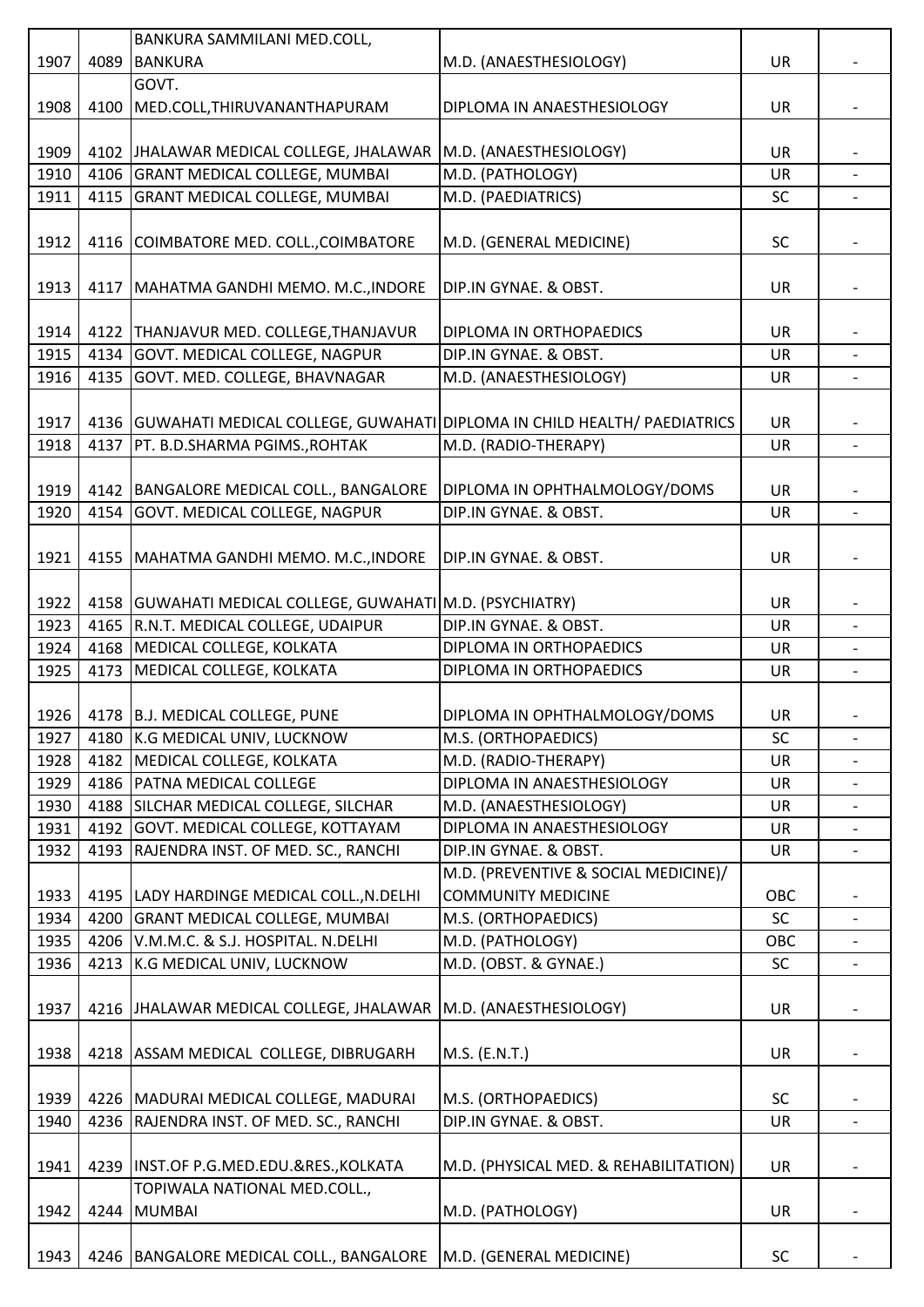| 1944 | 4250 | PT. B.D.SHARMA PGIMS., ROHTAK              | M.D. (PATHOLOGY)                      | UR        | $\overline{a}$           |
|------|------|--------------------------------------------|---------------------------------------|-----------|--------------------------|
|      |      | Agartala Govt. Medical College & G.B. Pant |                                       |           |                          |
| 1945 | 4251 | Hospital, Agartala                         | M.D. (ANAESTHESIOLOGY)                | <b>UR</b> |                          |
| 1946 | 4252 | G.S.V.M. MEDICAL COLLEGE, KANPUR           | M.D. (PATHOLOGY)                      | <b>UR</b> | $\blacksquare$           |
|      |      |                                            |                                       |           |                          |
| 1947 |      | 4253   MAHATMA GANDHI MEMO. M.C., INDORE   | M.D. (PATHOLOGY)                      | <b>UR</b> |                          |
|      |      | <b>GOVERMENT MEDICAL COLLEGE,</b>          |                                       |           |                          |
|      |      |                                            |                                       |           |                          |
| 1948 | 4254 | Kozhikode                                  | DIPLOMA IN ANAESTHESIOLOGY            | <b>UR</b> |                          |
| 1949 | 4260 | <b>GRANT MEDICAL COLLEGE, MUMBAI</b>       | M.D. (PATHOLOGY)                      | UR        |                          |
| 1950 | 4263 | S.M.S. MEDICAL COLLEGE, JAIPUR             | M.D. (PATHOLOGY)                      | <b>UR</b> |                          |
|      |      |                                            | M.D. (PREVENTIVE & SOCIAL MEDICINE)/  |           |                          |
| 1951 | 4270 | STANLEY MEDICAL COLLEGE, CHENNAI           | <b>COMMUNITY MEDICINE</b>             | <b>UR</b> |                          |
|      |      | GOVT.                                      |                                       |           |                          |
| 1952 | 4275 | MED.COLL, THIRUVANANTHAPURAM               | DIPLOMA IN ANAESTHESIOLOGY            | UR        |                          |
|      |      |                                            |                                       |           |                          |
| 1953 |      | 4276   PT. B.D.SHARMA PGIMS., ROHTAK       | DIPLOMA IN OPHTHALMOLOGY/DOMS         | <b>UR</b> |                          |
|      |      |                                            |                                       |           |                          |
| 1954 |      | 4280 JWAHAR LAL NEHRU M.C. AMU, ALIGARH    | DIP.IN GYNAE. & OBST.                 | <b>UR</b> |                          |
|      |      | TOPIWALA NATIONAL MED.COLL.,               |                                       |           |                          |
| 1955 | 4283 | <b>MUMBAI</b>                              | M.D. (PATHOLOGY)                      | <b>UR</b> |                          |
|      |      |                                            |                                       |           |                          |
|      |      |                                            |                                       |           |                          |
| 1956 |      | 4286 ASSAM MEDICAL COLLEGE, DIBRUGARH      | DIPLOMA IN CHILD HEALTH/ PAEDIATRICS  | <b>UR</b> |                          |
| 1957 | 4287 | MEDICAL COLLEGE, KOLKATA                   | M.D. (PATHOLOGY)                      | UR        | $\blacksquare$           |
| 1958 | 4295 | <b>PATNA MEDICAL COLLEGE</b>               | M.D. (BIOCHEMISTRY)                   | <b>UR</b> |                          |
| 1959 | 4301 | S.M.S. MEDICAL COLLEGE, JAIPUR             | M.D. (PATHOLOGY)                      | <b>UR</b> |                          |
|      |      |                                            | M.D. (PREVENTIVE & SOCIAL MEDICINE)/  |           |                          |
| 1960 |      | 4306 UNIV. COLL. OF MED. SCIENCE, N.DELHI  | <b>COMMUNITY MEDICINE</b>             | UR        |                          |
| 1961 | 4314 | GOVT. MEDICAL COLLEGE, NAGPUR              | DIP. IN T.B. & CHEST DISEASES         | UR        | $\overline{\phantom{0}}$ |
|      |      |                                            |                                       |           |                          |
| 1962 | 4315 | L.TILAK MUNICIPAL MED.COLL., MUMBAI        | M.D. (PATHOLOGY)                      | <b>UR</b> |                          |
|      |      |                                            |                                       |           |                          |
| 1963 | 4325 | ASSAM MEDICAL COLLEGE, DIBRUGARH           | M.D. (PSYCHIATRY)                     | UR        |                          |
| 1964 | 4326 | S.N. MEDICAL COLLEGE, AGRA                 | DIP.IN GYNAE. & OBST.                 | <b>UR</b> |                          |
| 1965 | 4330 | PT. B.D.SHARMA PGIMS., ROHTAK              | M.D. (PATHOLOGY)                      | UR        |                          |
| 1966 | 4333 | RAJENDRA INST. OF MED. SC., RANCHI         | DIP.IN GYNAE. & OBST.                 | <b>UR</b> |                          |
| 1967 | 4339 | GANDHI MEDICAL COLLEGE, BHOPAL             | M.D. (RADIO-THERAPY)                  | <b>UR</b> |                          |
|      |      |                                            |                                       |           |                          |
|      |      |                                            |                                       |           |                          |
| 1968 | 4345 | MOTI LAL NEHRU MED. COLL, ALLAHABAD        | M.D. (PATHOLOGY)                      | <b>UR</b> |                          |
|      |      |                                            |                                       |           |                          |
| 1969 | 4350 | MAULANA AZAD MEDICAL COLL., N.DELHI        | DIP.IN MEDICAL RADIO-DIAGNOSIS        | <b>SC</b> |                          |
|      |      |                                            |                                       |           |                          |
| 1970 |      | 4351   MADRAS MEDICAL COLLEGE, CHENNAI     | M.D. (PHYSICAL MED. & REHABILITATION) | <b>UR</b> |                          |
|      |      |                                            |                                       |           |                          |
| 1971 | 4353 | INST.OF P.G.MED.EDU.&RES., KOLKATA         | M.D. (RADIO-THERAPY)                  | <b>UR</b> |                          |
|      |      |                                            |                                       |           |                          |
| 1972 |      | 4374 COIMBATORE MED. COLL., COIMBATORE     | DIP.IN GYNAE. & OBST.                 | <b>UR</b> |                          |
| 1973 | 4375 | <b>ESI-PGIMSR, Maniktala</b>               | M.D. (PATHOLOGY)                      | UR        |                          |
|      |      |                                            |                                       |           |                          |
| 1974 | 4382 | MADURAI MEDICAL COLLEGE, MADURAI           | DIP.IN GYNAE. & OBST.                 | <b>UR</b> |                          |
| 1975 | 4386 | K.G MEDICAL UNIV, LUCKNOW                  | M.D. (GENERAL MEDICINE)               | SC        |                          |
| 1976 | 4393 | GANDHI MEDICAL COLLEGE, BHOPAL             | M.D. (RADIO-THERAPY)                  | UR        |                          |
| 1977 | 4404 | GANDHI MEDICAL COLLEGE, BHOPAL             | DIP.IN GYNAE. & OBST.                 | UR        |                          |
|      |      |                                            |                                       |           |                          |
|      |      | REGIONAL INST OF MEDICAL SCIENCE,          |                                       |           |                          |
| 1978 | 4406 | <b>IMPHAL</b>                              | M.D. (PHYSICAL MED. & REHABILITATION) | UR        |                          |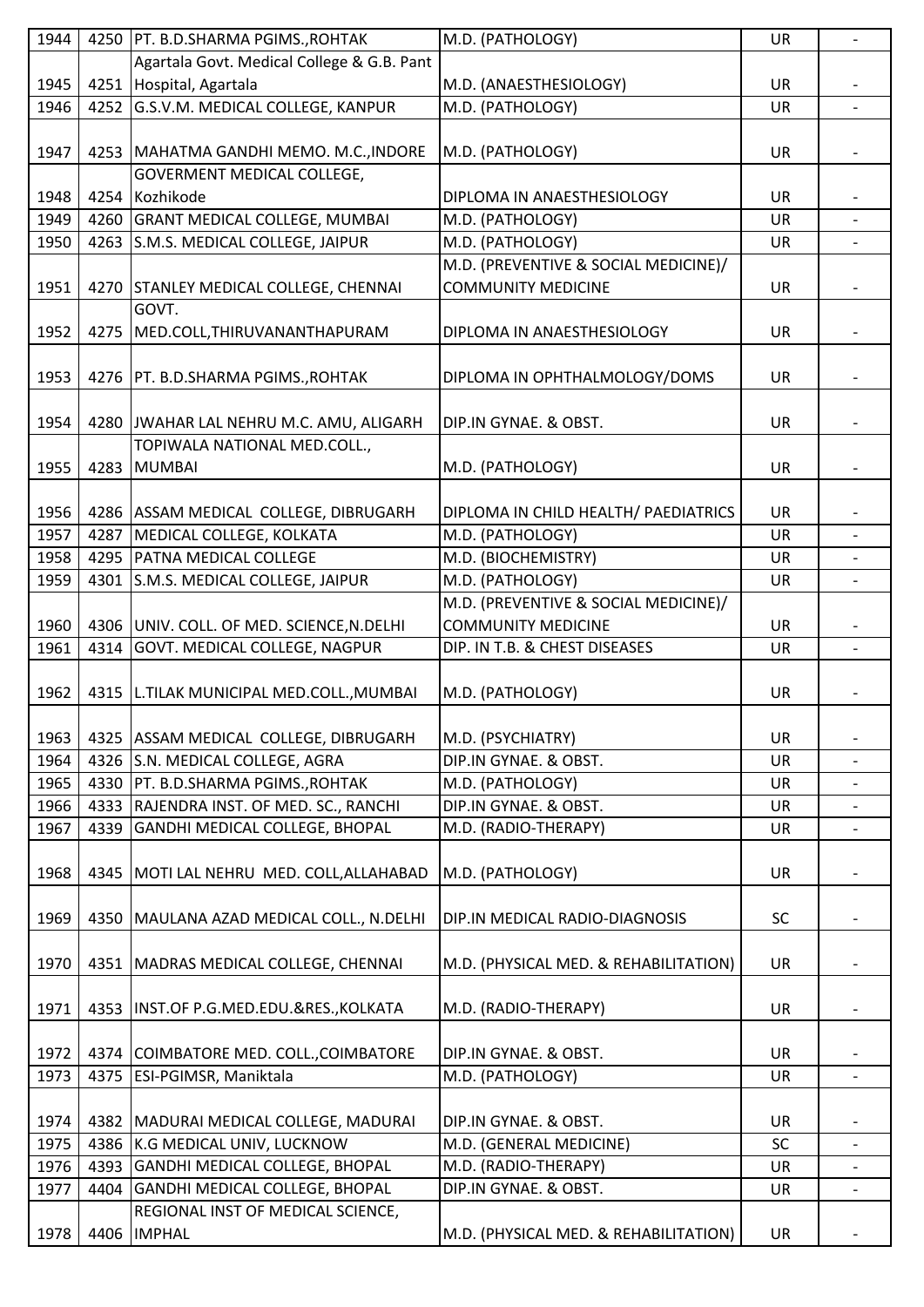| 1979 |      | 4412   INST.OF P.G.MED.EDU.&RES., KOLKATA   | M.D. (PHYSICAL MED. & REHABILITATION) | UR        |                          |
|------|------|---------------------------------------------|---------------------------------------|-----------|--------------------------|
| 1980 |      | 4415 GOVT. MEDICAL COLLEGE, KOTTAYAM        | DIP.IN GYNAE. & OBST.                 | UR        |                          |
| 1981 |      | 4416 PATNA MEDICAL COLLEGE                  | DIPLOMA IN ANAESTHESIOLOGY            | <b>UR</b> | $\overline{a}$           |
| 1982 |      | 4417 MADRAS MEDICAL COLLEGE, CHENNAI        | DIP.IN GYNAE. & OBST.                 | UR        |                          |
|      |      |                                             | M.D. (PREVENTIVE & SOCIAL MEDICINE)/  |           |                          |
| 1983 |      | 4419 UNIV. COLL. OF MED. SCIENCE, N. DELHI  | <b>COMMUNITY MEDICINE</b>             | UR        |                          |
| 1984 |      | 4421 MEDICAL COLLEGE, KOLKATA               | DIP.IN GYNAE. & OBST.                 | UR        |                          |
| 1985 |      | 4423 S.C.B. MEDICAL COLLEGE, CUTTACK        | M.D. (PATHOLOGY)                      | <b>UR</b> |                          |
|      |      | TOPIWALA NATIONAL MED.COLL.,                |                                       |           |                          |
| 1986 |      | 4431 MUMBAI                                 | M.D. (PATHOLOGY)                      | <b>UR</b> |                          |
| 1987 |      | 4440 RAJENDRA INST. OF MED. SC., RANCHI     | M.D. (PATHOLOGY)                      | UR        |                          |
|      |      |                                             |                                       |           |                          |
| 1988 |      | 4441 GURU GOVIND SINGH MED. C. FARIDKOT     | M.D. (RADIO-THERAPY)                  | <b>UR</b> |                          |
|      |      |                                             |                                       |           |                          |
| 1989 |      | 4447 JWAHAR LAL NEHRU M.C. AMU, ALIGARH     | DIP.IN GYNAE. & OBST.                 | OBC       |                          |
|      |      |                                             |                                       |           |                          |
| 1990 |      | 4448 MAHATMA GANDHI MEMO. M.C., INDORE      | DIP.IN GYNAE. & OBST.                 | UR        |                          |
| 1991 |      | 4452 MADRAS MEDICAL COLLEGE, CHENNAI        | DIP.IN GYNAE. & OBST.                 | <b>UR</b> |                          |
| 1992 |      | 4456 S.M.S. MEDICAL COLLEGE, JAIPUR         | M.D. (OBST. & GYNAE.)                 | <b>SC</b> | $\overline{\phantom{a}}$ |
|      |      |                                             |                                       |           |                          |
| 1993 |      | 4464 UNIV. COLL. OF MED. SCIENCE, N.DELHI   | M.D. (PATHOLOGY)                      | OBC       |                          |
|      |      |                                             |                                       |           |                          |
|      |      |                                             |                                       |           |                          |
| 1994 |      | 4470 S.R.T.R. MEDICAL COLLEGE, AMBAJOGAI    | DIP.IN GYNAE. & OBST.                 | UR        |                          |
| 1995 |      | 4471 T.D. MEDICAL COLLEGE, ALAPPUZHA        | DIPLOMA IN ANAESTHESIOLOGY            | UR        |                          |
|      |      | GOVT.                                       |                                       |           |                          |
| 1996 |      | 4472   MED.COLL, THIRUVANANTHAPURAM         | DIPLOMA IN OPHTHALMOLOGY/DOMS         | UR        | $\overline{\phantom{a}}$ |
|      |      |                                             |                                       |           |                          |
| 1997 |      | 4476   MAHARANI LAXMI BAI MED. COLL, JHANSI | DIP.IN GYNAE. & OBST.                 | UR        |                          |
| 1998 |      | 4478 RAJENDRA INST. OF MED. SC., RANCHI     | M.D. (PATHOLOGY)                      | <b>UR</b> | $\overline{\phantom{a}}$ |
| 1999 |      | 4482 GOVT. MEDICAL COLLEGE, KOTTAYAM        | DIP.IN GYNAE. & OBST.                 | UR        |                          |
| 2000 |      | 4483 S.M.S. MEDICAL COLLEGE, JAIPUR         | M.D. (PATHOLOGY)                      | UR        | $\overline{\phantom{a}}$ |
| 2001 |      | 4485 INDRA GANDHI MED. COLL., SHIMLA        | M.D. (PATHOLOGY)                      | UR        |                          |
| 2002 | 4488 | MADRAS MEDICAL COLLEGE, CHENNAI             | DIP.IN GYNAE. & OBST.                 | <b>UR</b> | $\overline{\phantom{0}}$ |
|      |      |                                             | M.D. (PREVENTIVE & SOCIAL MEDICINE)/  |           |                          |
| 2003 |      | 4489 UNIV. COLL. OF MED. SCIENCE, N. DELHI  | <b>COMMUNITY MEDICINE</b>             | UR        |                          |
|      |      |                                             | M.D. (PREVENTIVE & SOCIAL MEDICINE)/  |           |                          |
| 2004 |      | 4490 UNIV. COLL. OF MED. SCIENCE, N.DELHI   | <b>COMMUNITY MEDICINE</b>             | UR        |                          |
| 2005 | 4494 | SETH G.S. MEDICAL COLLEGE, MUMBAI           | DIPLOMA IN ANAESTHESIOLOGY            | UR        | $\overline{\phantom{a}}$ |
|      |      |                                             |                                       |           |                          |
| 2006 |      | 4500 L.TILAK MUNICIPAL MED.COLL., MUMBAI    | M.D. (PATHOLOGY)                      | UR        |                          |
| 2007 |      | 4501 NETAJI S.C. BOSE G.M.C, JABALPUR       | M.D. (RADIO-THERAPY)                  | <b>UR</b> |                          |
| 2008 |      | 4506 B.J. MEDICAL COLLEGE, PUNE             | M.D. (PATHOLOGY)                      | UR        |                          |
|      |      |                                             |                                       |           |                          |
| 2009 |      | 4512  INST.OF P.G.MED.EDU.&RES., KOLKATA    | M.D. (PATHOLOGY)                      | <b>UR</b> |                          |
|      |      |                                             |                                       |           |                          |
| 2010 |      | 4516 MYSORE MED.COLL.& RES.INST., MYSORE    | M.D. (PATHOLOGY)                      | <b>UR</b> |                          |
| 2011 |      | 4521 MADRAS MEDICAL COLLEGE, CHENNAI        | M.D. (OBST. & GYNAE.)                 | SC        |                          |
| 2012 |      | 4529 MEDICAL COLLEGE, KOLKATA               | DIP. IN T.B. & CHEST DISEASES         | <b>UR</b> |                          |
|      |      |                                             |                                       |           |                          |
| 2013 |      | 4534 GOVT. MEDICAL COLLEGE, NAGPUR          | DIPLOMA IN OPHTHALMOLOGY/DOMS         | UR        |                          |
|      |      |                                             |                                       |           |                          |
| 2014 |      | 4547 N.S.N.I, SPORT AUTH.OF INDIA, PATIALA  | DIP. IN SPORTS MEDICINE               | OBC       |                          |
| 2015 |      | 4560 V.M.M.C. & S.J. HOSPITAL. N.DELHI      | M.S. (GENERAL SURGERY)                | SC        |                          |
| 2016 |      | 4563 S.N. MEDICAL COLLEGE, AGRA             | M.D. (PATHOLOGY)                      | UR        |                          |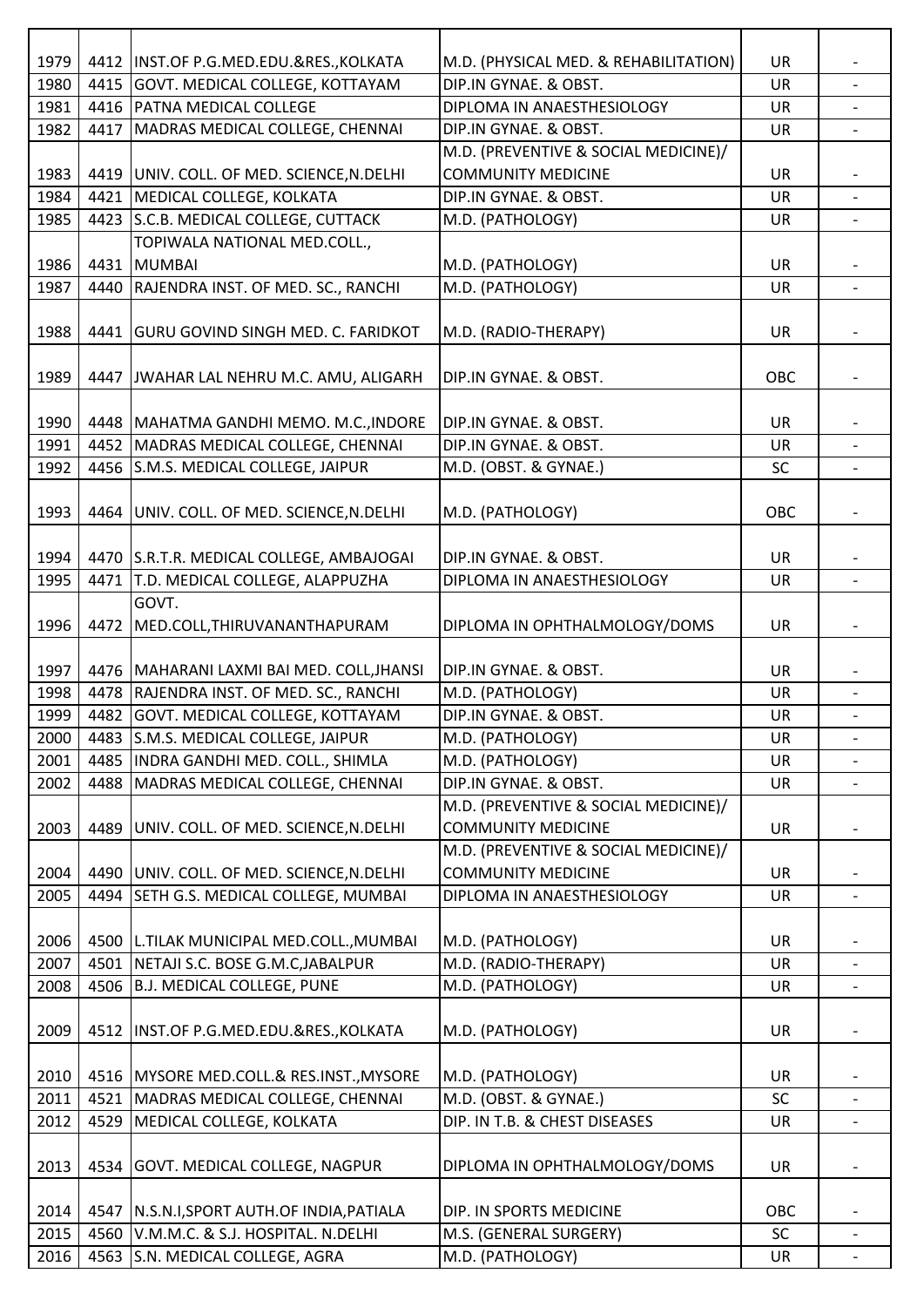| 2017 |      | 4578 GOVT.MEDICAL COLLEGE, AMRITSAR                          | M.D. (PATHOLOGY)                 | UR        | $\overline{\phantom{a}}$ |
|------|------|--------------------------------------------------------------|----------------------------------|-----------|--------------------------|
|      |      |                                                              |                                  |           |                          |
| 2018 |      | 4581 JWAHAR LAL NEHRU M.C. AMU, ALIGARH                      | M.D. (PATHOLOGY)                 | OBC       |                          |
| 2019 |      | 4582 GOVT. MEDICAL COLLEGE, LATUR                            | DIP.IN GYNAE. & OBST.            | <b>UR</b> | $\overline{a}$           |
| 2020 |      | 4587 DR. S.N. MEDICAL COLLEGE, JODHPUR                       | M.D. (RADIO-THERAPY)             | UR        |                          |
| 2021 |      | 4590 S.N. MEDICAL COLLEGE, AGRA                              | M.D. (PATHOLOGY)                 | UR        |                          |
| 2022 |      | 4593 B.J. MEDICAL COLLEGE, PUNE                              | M.D. (PATHOLOGY)                 | UR        |                          |
| 2023 | 4597 | <b>PATNA MEDICAL COLLEGE</b>                                 | DIPLOMA IN ANAESTHESIOLOGY       | UR        |                          |
| 2024 |      | 4599 T.D. MEDICAL COLLEGE, ALAPPUZHA                         | DIP.IN GYNAE. & OBST.            | <b>UR</b> |                          |
|      |      | GOVERMENT MEDICAL COLLEGE,                                   |                                  |           |                          |
| 2025 |      | 4602 Kozhikode                                               | DIPLOMA IN OPHTHALMOLOGY/DOMS    | UR        |                          |
|      |      |                                                              |                                  |           |                          |
| 2026 |      | 4607 GOVT. MEDICAL COLLEGE, AURANGABAD                       | M.S. (GENERAL SURGERY)           | <b>SC</b> |                          |
| 2027 |      | 4615 S.M.S. MEDICAL COLLEGE, JAIPUR                          | M.D. (PATHOLOGY)                 | <b>UR</b> |                          |
| 2028 |      | 4616 GANDHI MEDICAL COLLEGE, BHOPAL                          | DIP.IN GYNAE. & OBST.            | UR        |                          |
|      |      |                                                              |                                  |           |                          |
| 2029 |      | 4617 GAJA RAJA MEDICAL COLLEGE, GWALIOR                      | DIP.IN GYNAE. & OBST.            | UR        |                          |
| 2030 |      | 4619 GOVT. MEDICAL COLLEGE, NAGPUR                           | M.D. (PAEDIATRICS)               | SC        | $\overline{\phantom{a}}$ |
|      |      |                                                              |                                  |           |                          |
| 2031 |      |                                                              | M.D. (MICROBIOLOGY)              | UR        |                          |
|      |      | 4620   MAULANA AZAD MEDICAL COLL., N.DELHI                   |                                  |           |                          |
|      |      |                                                              |                                  |           |                          |
| 2032 |      | 4621 ASSAM MEDICAL COLLEGE, DIBRUGARH                        | M.D. (RADIO-THERAPY)             | UR        |                          |
|      |      |                                                              |                                  |           |                          |
| 2033 |      | 4628   MADURAI MEDICAL COLLEGE, MADURAI                      | DIP.IN GYNAE. & OBST.            | UR        |                          |
|      |      |                                                              |                                  |           |                          |
| 2034 |      | 4630   MAHATMA GANDHI MEMO. M.C., INDORE                     | M.D. (GENERAL MEDICINE)          | SC        |                          |
| 2035 |      | 4631 B.J. MEDICAL COLLEGE, AHMEDABAD                         | M.D. (PATHOLOGY)                 | UR        | $\overline{\phantom{a}}$ |
|      |      |                                                              |                                  |           |                          |
| 2036 |      | 4633 SARDAR PATEL MED. COLLEGE, BIKANER                      | M.D. (PATHOLOGY)                 | UR        |                          |
| 2037 |      | 4637 B.J. MEDICAL COLLEGE, PUNE                              | M.D. (PATHOLOGY)                 | <b>UR</b> | $\blacksquare$           |
| 2038 |      | 4648 MADRAS MEDICAL COLLEGE, CHENNAI                         | DIP.IN GYNAE. & OBST.            | UR        |                          |
| 2039 |      | 4651 GANDHI MEDICAL COLLEGE, BHOPAL                          | DIP.IN GYNAE. & OBST.            | UR        | $\overline{\phantom{a}}$ |
|      |      |                                                              |                                  |           |                          |
| 2040 |      | 4653   PT. B.D.SHARMA PGIMS., ROHTAK                         | DIPLOMA IN OPHTHALMOLOGY/DOMS    | UR        |                          |
| 2041 |      | 4660 STANLEY MEDICAL COLLEGE, CHENNAI                        | DIP.IN GYNAE. & OBST.            | <b>UR</b> |                          |
| 2042 |      | 4661 GOVT. MEDICAL COLLEGE, NAGPUR                           | M.D. (PATHOLOGY)                 | UR        |                          |
|      |      |                                                              |                                  |           |                          |
| 2043 |      | 4662 BURDWAN MEDICAL COLLEGE, BURDWAN                        | M.D. (RADIO-THERAPY)             | UR        |                          |
| 2044 | 4665 | RAJENDRA INST. OF MED. SC., RANCHI                           | M.D. (PATHOLOGY)                 | UR        | $\overline{\phantom{a}}$ |
|      |      |                                                              |                                  |           |                          |
| 2045 |      | 4670 INDIRA GANDHI GOVT.MED.COLL, NAGPUR                     | M.D. (PATHOLOGY)                 | UR        |                          |
|      |      | GOVT.                                                        |                                  |           |                          |
| 2046 | 4672 | MED.COLL, THIRUVANANTHAPURAM                                 | DIPLOMA IN OTO-RHINO-LARYNGOLOGY | UR        |                          |
|      |      |                                                              |                                  |           |                          |
| 2047 |      | 4687 GOVT. MEDICAL COLLEGE, AURANGABAD                       | DIPLOMA IN OPHTHALMOLOGY/DOMS    | UR        |                          |
|      |      |                                                              |                                  |           |                          |
| 2048 |      | 4697   GUWAHATI MEDICAL COLLEGE, GUWAHATI   M.D. (PATHOLOGY) |                                  | UR        |                          |
| 2049 |      | 4701 MEDICAL COLLEGE, KOLKATA                                | DIP.IN GYNAE. & OBST.            | <b>UR</b> |                          |
| 2050 |      | 4704 GOVT. MED. COLLEGE, BHAVNAGAR                           | DIP.IN GYNAE. & OBST.            | UR        |                          |
|      |      | GOVERMENT MEDICAL COLLEGE,                                   |                                  |           |                          |
| 2051 |      | 4711 Kozhikode                                               | DIPLOMA IN OPHTHALMOLOGY/DOMS    | UR        |                          |
| 2052 |      | 4714 B.J. MEDICAL COLLEGE, AHMEDABAD                         | DIPLOMA IN ANAESTHESIOLOGY       | UR        |                          |
| 2053 | 4730 | SETH G.S. MEDICAL COLLEGE, MUMBAI                            | DIPLOMA IN ANAESTHESIOLOGY       | UR        | $\overline{\phantom{a}}$ |
|      |      |                                                              |                                  |           |                          |
| 2054 |      | 4747 KARNATAKA INSTT. OF MED. SCI. HUBLI                     | M.D. (PATHOLOGY)                 | UR        |                          |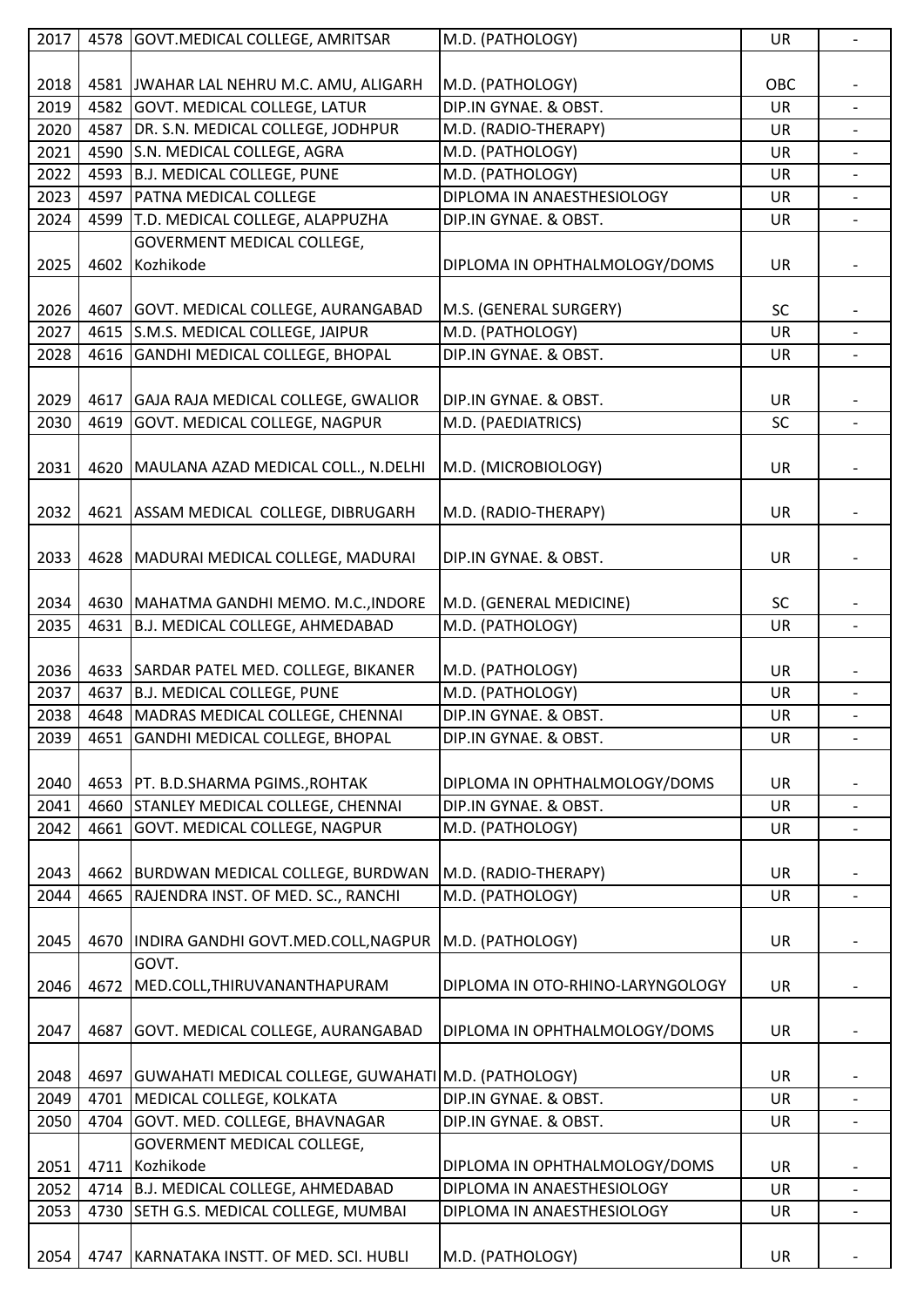| 2055 |      | 4752 PATNA MEDICAL COLLEGE                 | M.D. (BIOCHEMISTRY)                   | UR        | $\overline{a}$           |
|------|------|--------------------------------------------|---------------------------------------|-----------|--------------------------|
|      |      |                                            |                                       |           |                          |
| 2056 |      | 4753   THANJAVUR MED. COLLEGE, THANJAVUR   | M.D. (PATHOLOGY)                      | <b>UR</b> |                          |
|      |      |                                            |                                       |           |                          |
| 2057 |      |                                            | M.D. (PHYSICAL MED. & REHABILITATION) | <b>UR</b> |                          |
|      |      | 4755 K.G MEDICAL UNIV, LUCKNOW             |                                       |           |                          |
| 2058 | 4760 | MEDICAL COLLEGE, KOLKATA                   | DIP. IN T.B. & CHEST DISEASES         | <b>UR</b> | $\overline{a}$           |
| 2059 | 4768 | B.J. MEDICAL COLLEGE, AHMEDABAD            | M.D. (PATHOLOGY)                      | UR        |                          |
| 2060 |      | 4776 TIRUNELVELI MED. COLL., TIRUNELVELI   | M.D. (PATHOLOGY)                      | UR        | $\overline{\phantom{0}}$ |
| 2061 | 4778 | NETAJI S.C. BOSE G.M.C, JABALPUR           | DIP.IN GYNAE. & OBST.                 | UR        |                          |
|      |      |                                            |                                       |           |                          |
| 2062 | 4782 | ASSAM MEDICAL COLLEGE, DIBRUGARH           | M.D. (PATHOLOGY)                      | <b>UR</b> |                          |
|      |      | GOVT.                                      |                                       |           |                          |
| 2063 | 4786 | MED.COLL, THIRUVANANTHAPURAM               | DIPLOMA IN ANAESTHESIOLOGY            | UR        |                          |
|      |      |                                            | M.D. (PREVENTIVE & SOCIAL MEDICINE)/  |           |                          |
| 2064 |      | 4790   PT. B.D.SHARMA PGIMS., ROHTAK       | <b>COMMUNITY MEDICINE</b>             | UR        |                          |
|      |      |                                            |                                       |           |                          |
|      |      |                                            | DIP.IN GYNAE. & OBST.                 | OBC       |                          |
| 2065 |      | 4796 JWAHAR LAL NEHRU M.C. AMU, ALIGARH    |                                       |           |                          |
| 2066 | 4816 | GOVT. MEDICAL COLLEGE, NAGPUR              | M.D. (PATHOLOGY)                      | <b>UR</b> |                          |
|      |      |                                            |                                       |           |                          |
| 2067 |      | 4817   THANJAVUR MED. COLLEGE, THANJAVUR   | M.D. (PATHOLOGY)                      | UR        |                          |
| 2068 | 4822 | GOA MEDICAL COLLEGE, PANAJI, GOA           | M.D. (PATHOLOGY)                      | <b>UR</b> |                          |
| 2069 | 4827 | SETH G.S. MEDICAL COLLEGE, MUMBAI          | M.D. (PHARMACOLOGY)                   | UR        |                          |
| 2070 | 4834 | MEDICAL COLLEGE, KOLKATA                   | DIP.IN GYNAE. & OBST.                 | UR        |                          |
|      |      |                                            |                                       |           |                          |
| 2071 | 4837 | BANGALORE MEDICAL COLL., BANGALORE         | DIPLOMA IN OPHTHALMOLOGY/DOMS         | <b>UR</b> |                          |
| 2072 | 4840 | NETAJI S.C. BOSE G.M.C, JABALPUR           | DIP.IN GYNAE. & OBST.                 | UR        |                          |
|      |      |                                            |                                       |           |                          |
|      |      |                                            |                                       |           |                          |
| 2073 | 4841 | BANGALORE MEDICAL COLL., BANGALORE         | DIPLOMA IN OPHTHALMOLOGY/DOMS         | UR        |                          |
|      |      |                                            |                                       |           |                          |
| 2074 |      | 4849   MADRAS MEDICAL COLLEGE, CHENNAI     | DIPLOMA IN OPHTHALMOLOGY/DOMS         | <b>UR</b> |                          |
| 2075 |      | 4853 MADRAS MEDICAL COLLEGE, CHENNAI       | DIPLOMA IN ANAESTHESIOLOGY            | UR        |                          |
|      |      | REGIONAL INST OF MEDICAL SCIENCE,          |                                       |           |                          |
| 2076 | 4854 | <b>IMPHAL</b>                              | M.D. (GENERAL MEDICINE)               | <b>SC</b> |                          |
| 2077 | 4860 | MEDICAL COLLEGE, KOLKATA                   | DIP. IN T.B. & CHEST DISEASES         | UR        |                          |
|      |      |                                            |                                       |           |                          |
| 2078 |      | 4861   MAULANA AZAD MEDICAL COLL., N.DELHI | M.D. (FORENSIC MEDICINE)              | <b>UR</b> |                          |
| 2079 | 4871 | NETAJI S.C. BOSE G.M.C, JABALPUR           | DIP.IN GYNAE. & OBST.                 | <b>UR</b> |                          |
| 2080 | 4878 | MADRAS MEDICAL COLLEGE, CHENNAI            | DIPLOMA IN ANAESTHESIOLOGY            | UR        |                          |
|      |      |                                            |                                       |           |                          |
| 2081 | 4887 | MADRAS MEDICAL COLLEGE, CHENNAI            | DIPLOMA IN OTO-RHINO-LARYNGOLOGY      | <b>UR</b> |                          |
|      |      |                                            |                                       |           |                          |
| 2082 | 4888 | SETH G.S. MEDICAL COLLEGE, MUMBAI          | DIPLOMA IN ANAESTHESIOLOGY            | UR        |                          |
|      |      |                                            |                                       |           |                          |
| 2083 | 4891 | BANGALORE MEDICAL COLL., BANGALORE         | DIPLOMA IN ANAESTHESIOLOGY            | <b>UR</b> |                          |
|      |      |                                            |                                       |           |                          |
| 2084 | 4899 | UNIV. COLL. OF MED. SCIENCE, N. DELHI      | M.S. (GENERAL SURGERY)                | <b>SC</b> |                          |
|      |      |                                            |                                       |           |                          |
| 2085 | 4901 | MADURAI MEDICAL COLLEGE, MADURAI           | DIP.IN GYNAE. & OBST.                 | <b>UR</b> |                          |
|      |      |                                            |                                       |           |                          |
| 2086 | 4905 | KARNATAKA INSTT. OF MED. SCI. HUBLI        | M.D. (PATHOLOGY)                      | UR        |                          |
|      |      | REGIONAL INST OF MEDICAL SCIENCE,          |                                       |           |                          |
| 2087 | 4909 | <b>IMPHAL</b>                              | M.D. (RADIO-THERAPY)                  | OBC       |                          |
|      |      |                                            |                                       |           |                          |
| 2088 | 4911 | STANLEY MEDICAL COLLEGE, CHENNAI           | DIP.IN GYNAE. & OBST.                 | UR        |                          |
| 2089 | 4920 | RAJENDRA INST. OF MED. SC., RANCHI         | M.D. (PATHOLOGY)                      | <b>UR</b> |                          |
|      |      |                                            |                                       |           |                          |
| 2090 |      | 4921   MADURAI MEDICAL COLLEGE, MADURAI    | DIP.IN GYNAE. & OBST.                 | <b>UR</b> |                          |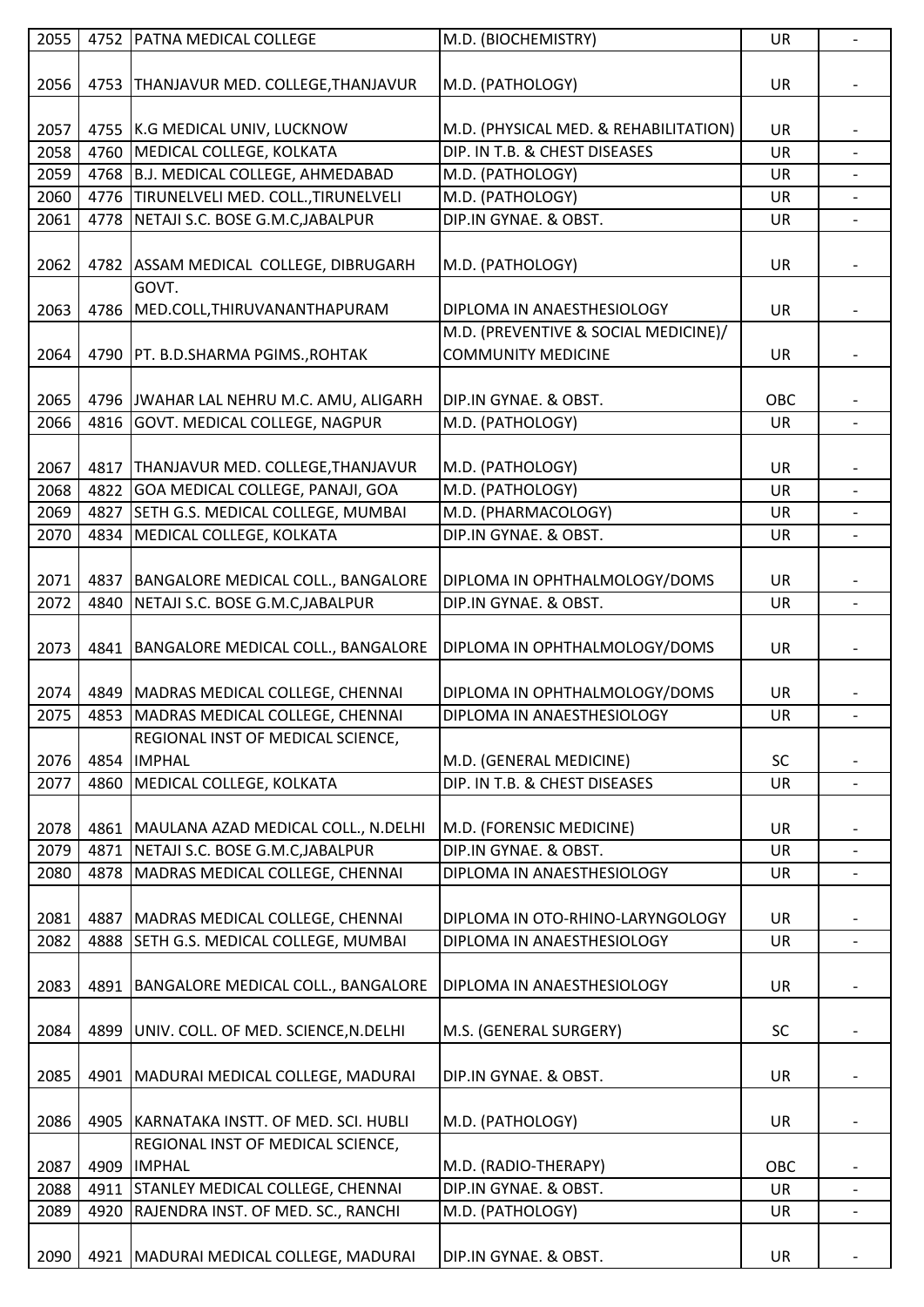|      |      |                                            | MD (DERM., VENE. & LEPROSY)/                     |           |                          |
|------|------|--------------------------------------------|--------------------------------------------------|-----------|--------------------------|
|      |      |                                            | (DERMATOLOGY)/(SKIN & VENEREAL                   |           |                          |
| 2091 |      | 4924 GOVT. MED. COLL. & HOSP., CHANDIGARH  | DISEASES)/(VENEREOLOGY)                          | <b>ST</b> |                          |
|      |      |                                            |                                                  |           |                          |
| 2092 |      | 4928   INST.OF MED.SCIENCES, BHU, VARANASI | M.D. (PAEDIATRICS)                               | <b>SC</b> |                          |
| 2093 |      | 4933 V.S.S. MEDICAL COLLEGE, BURLA         | M.D. (PATHOLOGY)                                 | <b>UR</b> | $\overline{a}$           |
|      |      |                                            |                                                  |           |                          |
| 2094 |      | 4938   INST.OF P.G.MED.EDU.&RES., KOLKATA  | M.D. (PATHOLOGY)                                 | UR        |                          |
| 2095 |      | 4941 GANDHI MEDICAL COLLEGE, BHOPAL        | M.D. (GENERAL MEDICINE)                          | <b>SC</b> |                          |
| 2096 |      | 4943 SETH G.S. MEDICAL COLLEGE, MUMBAI     | DIPLOMA IN ANAESTHESIOLOGY                       | UR        |                          |
|      |      |                                            |                                                  |           |                          |
| 2097 |      | 4959 GOVT. MEDICAL COLLEGE, AURANGABAD     | M.D. (PATHOLOGY)                                 | <b>UR</b> |                          |
|      |      |                                            |                                                  |           |                          |
| 2098 |      | 4963 B.J. MEDICAL COLLEGE, PUNE            | DIPLOMA IN OTO-RHINO-LARYNGOLOGY                 | UR        |                          |
|      |      |                                            |                                                  |           |                          |
| 2099 |      | 4964 KARNATAKA INSTT. OF MED. SCI. HUBLI   | DIPLOMA IN OPHTHALMOLOGY/DOMS                    | UR        |                          |
| 2100 | 4970 | PT. B.D.SHARMA PGIMS., ROHTAK              | DIPLOMA IN ANAESTHESIOLOGY                       | UR        | $\overline{\phantom{0}}$ |
|      |      |                                            |                                                  |           |                          |
| 2101 |      | 4987   M.K.C.G.MEDICAL COLLEGE, BRAHMAPUR  | M.D. (PATHOLOGY)                                 | UR        |                          |
|      |      |                                            |                                                  |           |                          |
| 2102 |      | 4989 NILRATNAM SIRCAR MED. COLL, KOLKATA   | M.D. (PAEDIATRICS)                               | <b>SC</b> |                          |
| 2103 |      | 4996 K.G MEDICAL UNIV, LUCKNOW             | M.D. (PAEDIATRICS)                               | SC        |                          |
| 2104 |      | 5001 GANDHI MEDICAL COLLEGE, BHOPAL        | M.D. (PATHOLOGY)                                 | UR        |                          |
|      |      |                                            |                                                  |           |                          |
| 2105 |      | 5019 THANJAVUR MED. COLLEGE, THANJAVUR     | DIP.IN GYNAE. & OBST.                            | <b>UR</b> |                          |
| 2106 |      | 5038 MADRAS MEDICAL COLLEGE, CHENNAI       | DIPLOMA IN ANAESTHESIOLOGY                       | UR        |                          |
|      |      |                                            |                                                  |           |                          |
| 2107 |      | 5060 JWAHAR LAL NEHRU M.C. AMU, ALIGARH    | M.D. (GENERAL MEDICINE)                          | <b>SC</b> |                          |
| 2108 |      | 5064 DR. S.N. MEDICAL COLLEGE, JODHPUR     | M.D. (PATHOLOGY)<br>MD (DERM., VENE. & LEPROSY)/ | UR        | $\overline{\phantom{0}}$ |
|      |      |                                            | (DERMATOLOGY)/(SKIN & VENEREAL                   |           |                          |
| 2109 |      |                                            |                                                  | <b>SC</b> |                          |
|      |      | 5074 GOVERNMENT MEDICAL COLL., BARODA      | DISEASES)/(VENEREOLOGY)                          |           |                          |
| 2110 |      | 5081 KARNATAKA INSTT. OF MED. SCI. HUBLI   | M.D. (PATHOLOGY)                                 | UR        |                          |
|      |      |                                            | M.D. (PREVENTIVE & SOCIAL MEDICINE)/             |           |                          |
| 2111 |      | 5082 V.M.M.C. & S.J. HOSPITAL. N.DELHI     | <b>COMMUNITY MEDICINE</b>                        | OBC       |                          |
| 2112 |      | 5088 MEDICAL COLLEGE, KOLKATA              | DIP.IN GYNAE. & OBST.                            | <b>UR</b> |                          |
| 2113 |      | 5091 DR. S.N. MEDICAL COLLEGE, JODHPUR     | M.D. (PATHOLOGY)                                 | <b>UR</b> |                          |
| 2114 |      | 5099 B.J. MEDICAL COLLEGE, AHMEDABAD       | M.D. (PATHOLOGY)                                 | <b>UR</b> |                          |
|      |      |                                            | M.D. (PREVENTIVE & SOCIAL MEDICINE)/             |           |                          |
| 2115 |      | 5111 SETH G.S. MEDICAL COLLEGE, MUMBAI     | <b>COMMUNITY MEDICINE</b>                        | UR        |                          |
| 2116 |      | 5118 B.J. MEDICAL COLLEGE, PUNE            | M.D. (PAEDIATRICS)                               | SC        |                          |
| 2117 |      | 5121 MEDICAL COLLEGE, KOLKATA              | DIP.IN GYNAE. & OBST.                            | <b>UR</b> |                          |
| 2118 |      | 5125 MADRAS MEDICAL COLLEGE, CHENNAI       | DIPLOMA IN ANAESTHESIOLOGY                       | <b>UR</b> |                          |
|      |      |                                            |                                                  |           |                          |
| 2119 |      | 5129 VIJAYNAGAR INST. OF M.S., BELLARY     | DIPLOMA IN OTO-RHINO-LARYNGOLOGY                 | UR        |                          |
|      |      | REGIONAL INST OF MEDICAL SCIENCE,          |                                                  |           |                          |
| 2120 |      | 5132  IMPHAL                               | M.D. (PHYSICAL MED. & REHABILITATION)            | UR        |                          |
|      |      |                                            |                                                  |           |                          |
| 2121 |      | 5138 JWAHAR LAL NEHRU M.C. AMU, ALIGARH    | DIPLOMA IN ANAESTHESIOLOGY                       | UR        |                          |
|      |      |                                            |                                                  |           |                          |
| 2122 |      | 5144  INST.OF P.G.MED.EDU.&RES., KOLKATA   | DIPLOMA IN ANAESTHESIOLOGY                       | UR        |                          |
|      |      |                                            |                                                  |           |                          |
| 2123 |      | 5149 B.R.D. MEDICAL COLLEGE, GORAKHPUR     | M.D. (PATHOLOGY)                                 | UR        |                          |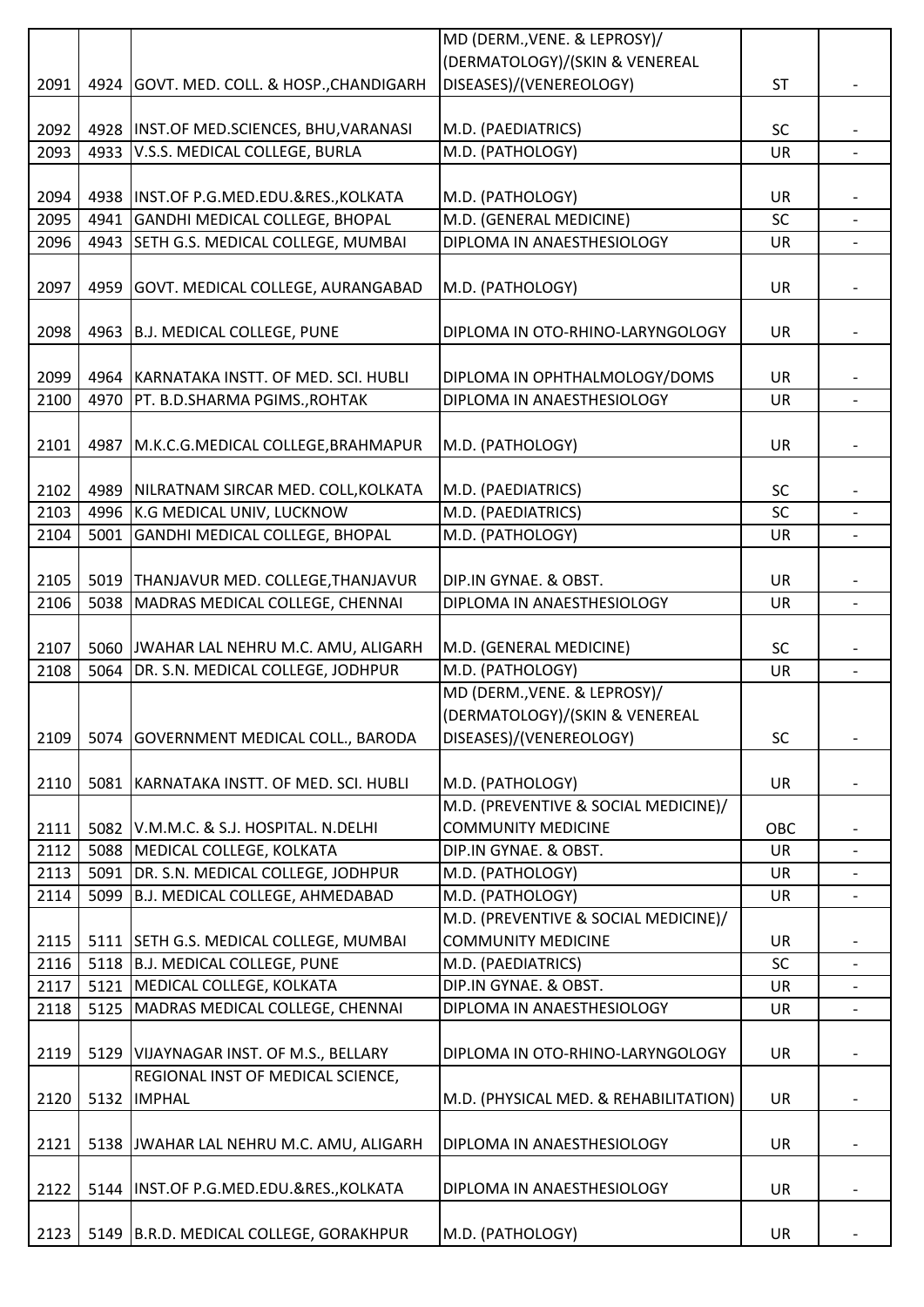| 2124 |      | 5153 RAJENDRA INST. OF MED. SC., RANCHI    | DIPLOMA IN OPHTHALMOLOGY/DOMS        | <b>UR</b> |                          |
|------|------|--------------------------------------------|--------------------------------------|-----------|--------------------------|
|      |      |                                            |                                      |           |                          |
| 2125 | 5165 | GOA MEDICAL COLLEGE, PANAJI, GOA           | M.D. (PATHOLOGY)                     | <b>UR</b> |                          |
|      |      |                                            |                                      |           |                          |
| 2126 |      | 5194 MADRAS MEDICAL COLLEGE, CHENNAI       | DIPLOMA IN OPHTHALMOLOGY/DOMS        | <b>UR</b> |                          |
|      |      |                                            |                                      |           |                          |
| 2127 | 5203 | MADRAS MEDICAL COLLEGE, CHENNAI            | DIPLOMA IN OPHTHALMOLOGY/DOMS        | UR        |                          |
|      |      |                                            | M.D. (PREVENTIVE & SOCIAL MEDICINE)/ |           |                          |
| 2128 | 5210 | KARNATAKA INSTT. OF MED. SCI. HUBLI        | <b>COMMUNITY MEDICINE</b>            | <b>UR</b> |                          |
|      |      |                                            |                                      |           |                          |
| 2129 |      | 5214   BANGALORE MEDICAL COLL., BANGALORE  | M.S. (ORTHOPAEDICS)                  | SC        |                          |
| 2130 |      | 5226 B.J. MEDICAL COLLEGE, AHMEDABAD       | M.D. (PATHOLOGY)                     | UR        |                          |
|      |      |                                            | M.D. IN TRANSFUSION MEDICINE/        |           |                          |
|      |      |                                            | IMMUNO-HAEMATOLOGY & BLOOD           |           |                          |
| 2131 |      | 5231 GURU GOVIND SINGH MED. C. FARIDKOT    | <b>TRANSFUSION</b>                   | <b>UR</b> |                          |
| 2132 | 5235 | RAJENDRA INST. OF MED. SC., RANCHI         | DIPLOMA IN ANAESTHESIOLOGY           | <b>UR</b> |                          |
|      |      |                                            |                                      |           |                          |
|      |      |                                            |                                      |           |                          |
| 2133 | 5237 | GAJA RAJA MEDICAL COLLEGE, GWALIOR         | M.D. (PATHOLOGY)                     | UR        |                          |
|      |      |                                            |                                      |           |                          |
| 2134 |      | 5243 NILRATNAM SIRCAR MED. COLL, KOLKATA   | M.D. (PATHOLOGY)                     | <b>UR</b> |                          |
|      |      | REGIONAL INST OF MEDICAL SCIENCE,          |                                      |           |                          |
| 2135 | 5252 | <b>IMPHAL</b>                              | M.D. (PATHOLOGY)                     | <b>UR</b> |                          |
|      |      |                                            |                                      |           |                          |
| 2136 |      | 5259 JAWAHAR LAL NEHRU MED.COLL., AJMER    | M.D. (PATHOLOGY)                     | UR        |                          |
|      |      |                                            | M.D. (PREVENTIVE & SOCIAL MEDICINE)/ |           |                          |
| 2137 |      | 5260 R.G. KAR MEDICAL COLLEGE, KOLKATA     | <b>COMMUNITY MEDICINE</b>            | UR        |                          |
| 2138 |      | 5262 DR. S.N. MEDICAL COLLEGE, JODHPUR     | M.D. (PAEDIATRICS)                   | SC        |                          |
| 2139 |      | 5274 SETH G.S. MEDICAL COLLEGE, MUMBAI     | M.D. (PHARMACOLOGY)                  | <b>UR</b> |                          |
| 2140 | 5275 | B.J. MEDICAL COLLEGE, AHMEDABAD            | M.D. (PATHOLOGY)                     | UR        |                          |
|      |      |                                            |                                      |           |                          |
| 2141 |      | 5276 MADURAI MEDICAL COLLEGE, MADURAI      | DIPLOMA IN ANAESTHESIOLOGY           | UR        |                          |
|      |      |                                            |                                      |           |                          |
|      |      |                                            |                                      |           |                          |
| 2142 | 5288 | <b>NILRATNAM SIRCAR MED. COLL, KOLKATA</b> | M.D. (PATHOLOGY)                     | UR        |                          |
|      |      |                                            |                                      |           |                          |
| 2143 | 5298 | KARNATAKA INSTT. OF MED. SCI. HUBLI        | DIPLOMA IN ANAESTHESIOLOGY           | <b>UR</b> |                          |
|      |      |                                            |                                      |           |                          |
| 2144 |      | 5303 GOVT. MEDICAL COLLEGE, AURANGABAD     | M.D. (PATHOLOGY)                     | UR        |                          |
| 2145 | 5317 | SETH G.S. MEDICAL COLLEGE, MUMBAI          | M.D. (PHARMACOLOGY)                  | <b>UR</b> |                          |
| 2146 | 5320 | <b>STANLEY MEDICAL COLLEGE, CHENNAI</b>    | DIPLOMA IN ANAESTHESIOLOGY           | <b>UR</b> | $\overline{\phantom{0}}$ |
| 2147 | 5331 | GOVT. MEDICAL COLLEGE, PATIALA             | M.D. (PATHOLOGY)                     | <b>UR</b> |                          |
|      |      |                                            |                                      |           |                          |
| 2148 | 5336 | MADRAS MEDICAL COLLEGE, CHENNAI            | DIPLOMA IN OPHTHALMOLOGY/DOMS        | <b>UR</b> |                          |
|      |      |                                            |                                      |           |                          |
| 2149 | 5353 | MADURAI MEDICAL COLLEGE, MADURAI           | DIPLOMA IN OPHTHALMOLOGY/DOMS        | UR        |                          |
|      |      |                                            |                                      |           |                          |
| 2150 | 5363 | GOVERNMENT MEDICAL COLL., BARODA           | M.D. (PATHOLOGY)                     | <b>UR</b> |                          |
|      |      |                                            |                                      |           |                          |
|      |      |                                            |                                      |           |                          |
| 2151 | 5365 | MADURAI MEDICAL COLLEGE, MADURAI           | DIPLOMA IN ANAESTHESIOLOGY           | <b>UR</b> |                          |
| 2152 | 5367 | R.G. KAR MEDICAL COLLEGE, KOLKATA          | M.D. (PATHOLOGY)                     | UR        | $\overline{\phantom{0}}$ |
|      |      |                                            |                                      |           |                          |
| 2153 |      | 5389 JAWAHAR LAL NEHRU MED.COLL., AJMER    | M.D. (RADIO-DIAGNOSIS)               | <b>ST</b> |                          |
| 2154 | 5406 | PT. B.D.SHARMA PGIMS., ROHTAK              | DIPLOMA IN ANAESTHESIOLOGY           | <b>UR</b> |                          |
|      |      |                                            |                                      |           |                          |
| 2155 |      | 5414 MYSORE MED.COLL.& RES.INST., MYSORE   | DIPLOMA IN OPHTHALMOLOGY/DOMS        | <b>UR</b> |                          |
| 2156 |      | 5418 L.L.R.M. MEDICAL COLLEGE, MEERUT      | M.S. (ORTHOPAEDICS)                  | SC        |                          |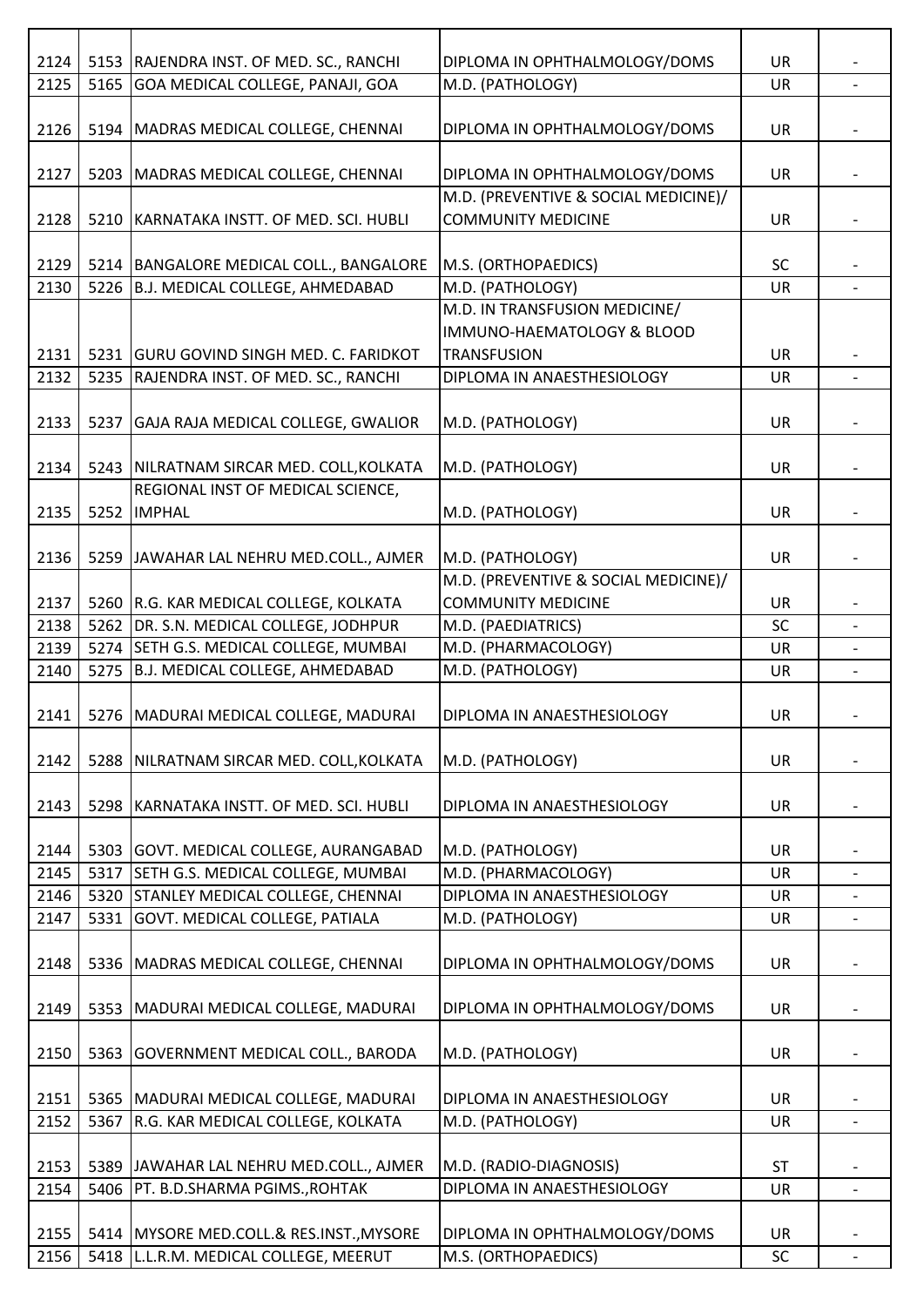| 2157 |      | 5423 GOVT. MEDICAL COLLEGE, PATIALA         | M.S. (ORTHOPAEDICS)                  | SC        |                          |
|------|------|---------------------------------------------|--------------------------------------|-----------|--------------------------|
| 2158 | 5427 | R.N.T. MEDICAL COLLEGE, UDAIPUR             | M.D. (PATHOLOGY)                     | UR        |                          |
| 2159 | 5437 | GOVT.MEDICAL COLLEGE, AMRITSAR              | M.D. (PATHOLOGY)                     | UR        |                          |
|      |      |                                             |                                      |           |                          |
| 2160 | 5446 | STANLEY MEDICAL COLLEGE, CHENNAI            | DIPLOMA IN OTO-RHINO-LARYNGOLOGY     | UR        |                          |
|      |      |                                             |                                      |           |                          |
| 2161 |      | 5470 SHRI M.P. SHAH MED. COLL., JAMNAGAR    | M.D. (PATHOLOGY)                     | <b>UR</b> |                          |
| 2162 | 5471 | R.G. KAR MEDICAL COLLEGE, KOLKATA           | M.D. (PATHOLOGY)                     | UR        |                          |
|      |      | Regional Institute of Ophthalmology,        |                                      |           |                          |
| 2163 | 5473 | Sitapur                                     | DIPLOMA IN OPHTHALMOLOGY/DOMS        | UR        |                          |
|      |      |                                             |                                      |           |                          |
| 2164 | 5490 | KARNATAKA INSTT. OF MED. SCI. HUBLI         | DIPLOMA IN ANAESTHESIOLOGY           | <b>UR</b> |                          |
|      |      |                                             |                                      |           |                          |
| 2165 |      | 5492   L.TILAK MUNICIPAL MED.COLL., MUMBAI  | DIPLOMA IN ANAESTHESIOLOGY           | UR        |                          |
| 2166 | 5493 | <b>PATNA MEDICAL COLLEGE</b>                | DIPLOMA IN CLINICAL PATHOLOGY        | UR        |                          |
|      |      |                                             |                                      |           |                          |
| 2167 | 5499 | INDIRA GANDHI GOVT.MED.COLL, NAGPUR         | DIPLOMA IN OTO-RHINO-LARYNGOLOGY     | UR        |                          |
|      |      |                                             |                                      |           |                          |
| 2168 | 5500 | JWAHAR LAL NEHRU M.C. AMU, ALIGARH          | DIPLOMA IN ANAESTHESIOLOGY           | OBC       |                          |
|      |      |                                             |                                      |           |                          |
| 2169 |      | 5504   MADURAI MEDICAL COLLEGE, MADURAI     | DIPLOMA IN OPHTHALMOLOGY/DOMS        | UR        |                          |
|      |      |                                             |                                      |           |                          |
| 2170 | 5507 | DARBHANGA MED. COLLG., LAHERIASARAI         | M.D. (MICROBIOLOGY)                  | <b>UR</b> |                          |
|      |      |                                             |                                      |           |                          |
| 2171 | 5509 |                                             |                                      |           |                          |
|      |      | L.TILAK MUNICIPAL MED.COLL., MUMBAI         | DIPLOMA IN ANAESTHESIOLOGY           | UR        |                          |
|      |      |                                             |                                      |           |                          |
| 2172 |      | 5516 MYSORE MED.COLL.& RES.INST., MYSORE    | DIPLOMA IN ANAESTHESIOLOGY           | <b>UR</b> |                          |
| 2173 | 5522 | NETAJI S.C. BOSE G.M.C, JABALPUR            | M.D. (PATHOLOGY)                     | UR        | $\overline{\phantom{0}}$ |
| 2174 | 5523 | MADRAS MEDICAL COLLEGE, CHENNAI             | DIP. IN MEDICAL RADIO-THERAPY        | UR        |                          |
|      |      |                                             | M.D. (PREVENTIVE & SOCIAL MEDICINE)/ |           |                          |
| 2175 |      | 5542 SETH G.S. MEDICAL COLLEGE, MUMBAI      | <b>COMMUNITY MEDICINE</b>            | UR        |                          |
| 2176 | 5544 | MEDICAL COLLEGE, KOLKATA                    | M.D. (GENERAL MEDICINE)              | SC        | $\overline{a}$           |
|      |      |                                             |                                      |           |                          |
| 2177 |      | 5556 L.TILAK MUNICIPAL MED.COLL., MUMBAI    | DIPLOMA IN ANAESTHESIOLOGY           | UR        |                          |
|      |      | REGIONAL INST OF MEDICAL SCIENCE,           |                                      |           |                          |
| 2178 | 5557 | <b>IMPHAL</b>                               | M.D. (PAEDIATRICS)                   | SC        |                          |
|      |      |                                             |                                      |           |                          |
| 2179 | 5558 | VIJAYNAGAR INST. OF M.S., BELLARY           | DIPLOMA IN OPHTHALMOLOGY/DOMS        | <b>UR</b> |                          |
|      |      |                                             |                                      |           |                          |
| 2180 |      | 5559   MAHARANI LAXMI BAI MED. COLL, JHANSI | M.D. (PAEDIATRICS)                   | <b>SC</b> |                          |
| 2181 | 5560 | STANLEY MEDICAL COLLEGE, CHENNAI            | DIPLOMA IN ANAESTHESIOLOGY           | UR        |                          |
|      |      |                                             |                                      |           |                          |
| 2182 | 5568 | L.TILAK MUNICIPAL MED.COLL., MUMBAI         | DIPLOMA IN ANAESTHESIOLOGY           | <b>UR</b> |                          |
|      |      |                                             | M.D. (PREVENTIVE & SOCIAL MEDICINE)/ |           |                          |
| 2183 | 5580 | G.S.V.M. MEDICAL COLLEGE, KANPUR            | <b>COMMUNITY MEDICINE</b>            | <b>UR</b> |                          |
|      |      |                                             |                                      |           |                          |
| 2184 |      | 5585 GOVERNMENT MEDICAL COLLEGE, SURAT      | M.D. (PATHOLOGY)                     | UR        |                          |
| 2185 | 5587 | PT. J.N.M. MEDICAL COLLEGE, RAIPUR          | DIPLOMA IN ANAESTHESIOLOGY           | UR        |                          |
|      |      |                                             | M.D. (PREVENTIVE & SOCIAL MEDICINE)/ |           |                          |
| 2186 |      | 5590 DR. S.N. MEDICAL COLLEGE, JODHPUR      | <b>COMMUNITY MEDICINE</b>            | <b>UR</b> |                          |
| 2187 | 5592 | DR. V.M. GOVT. MEDICAL COLLEGE              | M.D. (GENERAL MEDICINE)              | SC        |                          |
| 2188 | 5595 | R.N.T. MEDICAL COLLEGE, UDAIPUR             | DIPLOMA IN ANAESTHESIOLOGY           | <b>UR</b> |                          |
|      |      |                                             |                                      |           |                          |
| 2189 |      | 5611 MADURAI MEDICAL COLLEGE, MADURAI       | DIPLOMA IN OTO-RHINO-LARYNGOLOGY     | UR        |                          |
| 2190 |      | 5631 GRANT MEDICAL COLLEGE, MUMBAI          | DIPLOMA IN ANAESTHESIOLOGY           | UR        |                          |
|      |      |                                             |                                      |           |                          |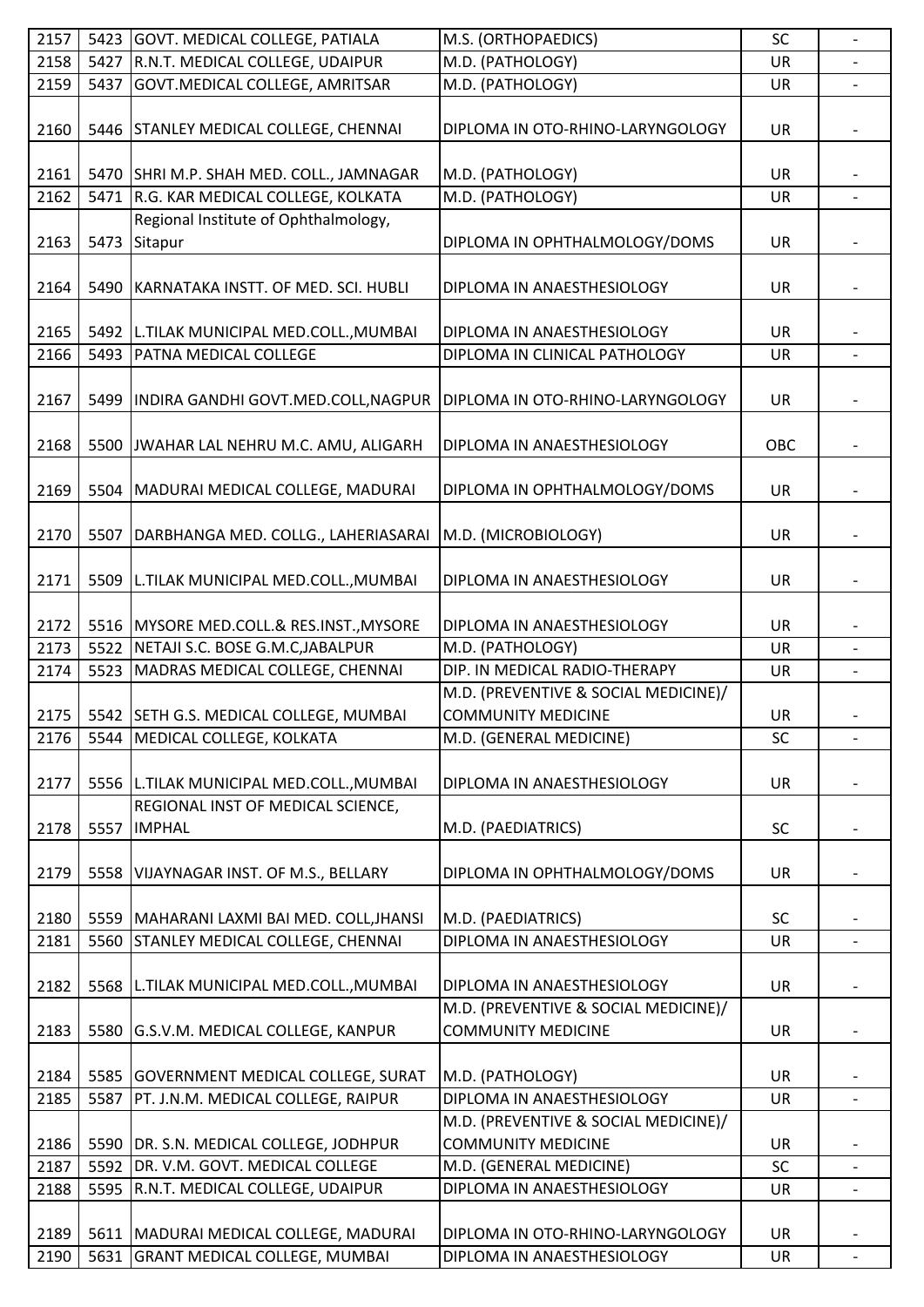| 2191 |      | 5632 CENTRAL INST. OF PSYCHIATRY, RANCHI             | PSYCHOLOGICAL MEDICINE                                            | UR        |                          |
|------|------|------------------------------------------------------|-------------------------------------------------------------------|-----------|--------------------------|
| 2192 |      | 5633   PT. J.N.M. MEDICAL COLLEGE, RAIPUR            | M.D. (GENERAL MEDICINE)                                           | <b>SC</b> |                          |
| 2193 |      | 5635 GRANT MEDICAL COLLEGE, MUMBAI                   | DIPLOMA IN ANAESTHESIOLOGY                                        | <b>UR</b> |                          |
| 2194 |      | 5648 GOVT. MEDICAL COLLEGE, KOTA                     | M.D. (PATHOLOGY)                                                  | UR        |                          |
|      |      |                                                      |                                                                   |           |                          |
| 2195 |      | 5657 GOVT. MEDICAL COLLEGE, AURANGABAD               | M.D. (PATHOLOGY)                                                  | UR        |                          |
| 2196 |      | 5670 STANLEY MEDICAL COLLEGE, CHENNAI                | DIPLOMA IN ANAESTHESIOLOGY                                        | UR        | $\overline{\phantom{0}}$ |
|      |      |                                                      |                                                                   |           |                          |
| 2197 |      | 5671   GOVERNMENT MEDICAL COLLEGE, SURAT             | M.D. (PATHOLOGY)                                                  | UR        |                          |
|      |      |                                                      | M.D. (PREVENTIVE & SOCIAL MEDICINE)/                              |           |                          |
| 2198 |      | 5676 RAJENDRA INST. OF MED. SC., RANCHI              | <b>COMMUNITY MEDICINE</b>                                         | UR        |                          |
|      |      |                                                      |                                                                   |           |                          |
| 2199 |      | 5681 SARDAR PATEL MED. COLLEGE, BIKANER              | M.D. (PATHOLOGY)                                                  | UR        |                          |
| 2200 |      | 5688 STANLEY MEDICAL COLLEGE, CHENNAI                | DIPLOMA IN ANAESTHESIOLOGY                                        | UR        |                          |
| 2201 | 5692 | <b>GMC HALDWANI</b>                                  | M.D. (PATHOLOGY)                                                  | <b>UR</b> |                          |
|      |      |                                                      |                                                                   |           |                          |
| 2202 |      | 5693 GOVERNMENT MEDICAL COLL., BARODA                | M.D. (GENERAL MEDICINE)                                           | <b>SC</b> |                          |
|      |      |                                                      |                                                                   |           |                          |
| 2203 |      | 5699 SHRI M.P. SHAH MED. COLL., JAMNAGAR             | M.D. (PATHOLOGY)                                                  | UR        |                          |
|      |      |                                                      |                                                                   |           |                          |
| 2204 |      | 5707   MAHATMA GANDHI MEMO. M.C., INDORE             | DIPLOMA IN OPHTHALMOLOGY/DOMS                                     | <b>UR</b> |                          |
|      |      |                                                      |                                                                   |           |                          |
| 2205 |      | 5711   BURDWAN MEDICAL COLLEGE, BURDWAN              | M.D. (PATHOLOGY)                                                  | UR        |                          |
|      |      |                                                      |                                                                   |           |                          |
| 2206 |      | 5713 BURDWAN MEDICAL COLLEGE, BURDWAN                | M.D. (PATHOLOGY)                                                  | UR        |                          |
| 2207 |      | 5714 GOVERNMENT MEDICAL COLL., BARODA                | DIPLOMA IN ANAESTHESIOLOGY                                        | <b>UR</b> |                          |
| 2208 |      | 5716 V.M.M.C. & S.J. HOSPITAL. N.DELHI               | M.D. (FORENSIC MEDICINE)                                          | <b>UR</b> |                          |
| 2209 |      | 5718 V.M.M.C. & S.J. HOSPITAL. N.DELHI               | M.D. (PHYSIOLOGY)                                                 | UR        | $\overline{\phantom{0}}$ |
|      |      | TOPIWALA NATIONAL MED.COLL.,                         |                                                                   |           |                          |
| 2210 |      | 5719 MUMBAI                                          | DIPLOMA IN ANAESTHESIOLOGY                                        | UR        |                          |
| 2211 |      | 5724 B.J. MEDICAL COLLEGE, PUNE                      | DIPLOMA IN ANAESTHESIOLOGY                                        | UR        |                          |
| 2212 |      | 5730 V.M.M.C. & S.J. HOSPITAL. N.DELHI               | M.D. (MICROBIOLOGY)                                               | UR        |                          |
|      |      |                                                      |                                                                   |           |                          |
| 2213 |      | 5743   MADURAI MEDICAL COLLEGE, MADURAI              | DIPLOMA IN OPHTHALMOLOGY/DOMS                                     | UR        |                          |
|      |      |                                                      |                                                                   |           |                          |
| 2214 |      | 5751   MAHATMA GANDHI MEMO. M.C., INDORE             | DIPLOMA IN OPHTHALMOLOGY/DOMS                                     | UR        |                          |
|      |      |                                                      |                                                                   |           |                          |
| 2215 |      | 5764 GOVERNMENT MEDICAL COLLEGE, MIRAJ               | M.D. (PATHOLOGY)                                                  | <b>UR</b> |                          |
|      |      |                                                      | M.D. (PREVENTIVE & SOCIAL MEDICINE)/                              |           |                          |
| 2216 |      | 5765 GOA MEDICAL COLLEGE, PANAJI, GOA                | <b>COMMUNITY MEDICINE</b>                                         | <b>UR</b> |                          |
|      |      | TOPIWALA NATIONAL MED.COLL.,                         |                                                                   |           |                          |
| 2217 |      | 5772 MUMBAI                                          | DIPLOMA IN ANAESTHESIOLOGY                                        | UR        |                          |
| 2218 |      | 5775 GOVT. MEDICAL COLLEGE, KOTTAYAM                 | M.D. (PHARMACOLOGY)                                               | UR        |                          |
| 2219 |      | Hassan Institute of Medical Sciences,<br>5784 Hassan | M.D. (PREVENTIVE & SOCIAL MEDICINE)/<br><b>COMMUNITY MEDICINE</b> | <b>UR</b> |                          |
| 2220 | 5785 | <b>GOVT. MEDICAL COLLEGE, THRISSUR</b>               | M.S. (ORTHOPAEDICS)                                               | SC        |                          |
|      |      |                                                      |                                                                   |           |                          |
| 2221 |      | 5788 COIMBATORE MED. COLL., COIMBATORE               | DIPLOMA IN ANAESTHESIOLOGY                                        | UR        |                          |
|      |      |                                                      |                                                                   |           |                          |
| 2222 |      | 5797 GAJA RAJA MEDICAL COLLEGE, GWALIOR              | DIPLOMA IN OPHTHALMOLOGY/DOMS                                     | UR        |                          |
| 2223 | 5799 | SHRI V.N.G.MEDICAL C., YAVATMAL                      | M.D. (PATHOLOGY)                                                  | UR        | $\overline{\phantom{a}}$ |
|      |      |                                                      |                                                                   |           |                          |
| 2224 |      | 5810 JWAHAR LAL NEHRU M.C. AMU, ALIGARH              | DIPLOMA IN ANAESTHESIOLOGY                                        | OBC       |                          |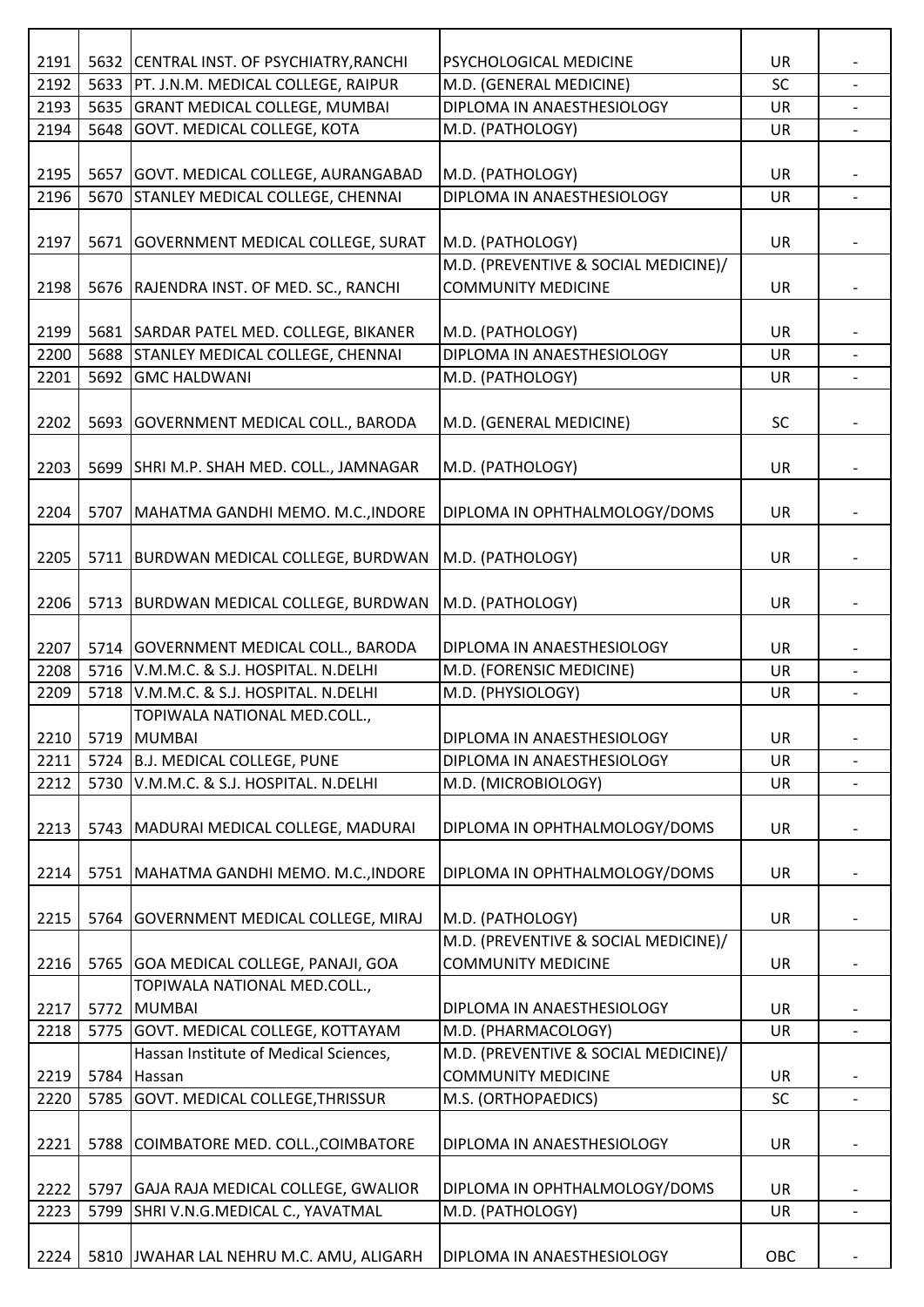| 2225 |      | 5816   DARBHANGA MED. COLLG., LAHERIASARAI | M.D. (MICROBIOLOGY)                  | <b>UR</b> |                |
|------|------|--------------------------------------------|--------------------------------------|-----------|----------------|
| 2226 | 5819 | NALANDA MEDICAL COLLEGE, PATNA             | M.D. (PHARMACOLOGY)                  | UR        |                |
|      |      |                                            |                                      |           |                |
| 2227 |      | 5821 SHRI M.P. SHAH MED. COLL., JAMNAGAR   | M.D. (PATHOLOGY)                     | UR        |                |
|      |      | TOPIWALA NATIONAL MED.COLL.,               |                                      |           |                |
| 2228 | 5827 | MUMBAI                                     | DIPLOMA IN ANAESTHESIOLOGY           | <b>UR</b> |                |
|      |      |                                            |                                      |           |                |
| 2229 | 5830 | NILRATNAM SIRCAR MED. COLL, KOLKATA        | DIPLOMA IN ANAESTHESIOLOGY           | <b>UR</b> |                |
| 2230 |      | 5836 GANDHI MEDICAL COLLEGE, BHOPAL        | DIPLOMA IN ANAESTHESIOLOGY           | UR        |                |
|      |      | BANKURA SAMMILANI MED.COLL,                |                                      |           |                |
| 2231 | 5837 | <b>BANKURA</b>                             | M.D. (PATHOLOGY)                     | UR        |                |
|      |      |                                            |                                      |           |                |
| 2232 |      | 5838 NORTH BENGAL MED. COLL, DARJEELING    | M.D. (PATHOLOGY)                     | <b>UR</b> |                |
|      |      |                                            |                                      |           |                |
| 2233 | 5847 | MADURAI MEDICAL COLLEGE, MADURAI           | DIPLOMA IN ANAESTHESIOLOGY           | UR        |                |
|      |      |                                            | MD (DERM., VENE. & LEPROSY)/         |           |                |
|      |      |                                            | (DERMATOLOGY)/(SKIN & VENEREAL       |           |                |
| 2234 |      | 5855 BANGALORE MEDICAL COLL., BANGALORE    | DISEASES)/(VENEREOLOGY)              | <b>ST</b> |                |
|      |      |                                            |                                      |           |                |
| 2235 |      | 5856 NORTH BENGAL MED. COLL, DARJEELING    | M.D. (PATHOLOGY)                     | <b>UR</b> |                |
| 2236 | 5862 | GOVT. MEDICAL COLLEGE, NAGPUR              | DIPLOMA IN ANAESTHESIOLOGY           | UR        |                |
|      |      |                                            | M.D. (PREVENTIVE & SOCIAL MEDICINE)/ |           |                |
| 2237 |      | 5880 SETH G.S. MEDICAL COLLEGE, MUMBAI     | <b>COMMUNITY MEDICINE</b>            | UR        |                |
| 2238 | 5889 | GOVT.MEDICAL COLLEGE, AMRITSAR             | DIPLOMA IN ANAESTHESIOLOGY           | UR        |                |
| 2239 | 5897 | S.C.B. MEDICAL COLLEGE, CUTTACK            | M.D. (GENERAL MEDICINE)              | SC        |                |
| 2240 | 5908 | Government Medical College, Akola          | M.D. (PATHOLOGY)                     | <b>UR</b> |                |
| 2241 | 5917 | GOVT. MEDICAL COLLEGE, NANDED              | M.D. (PATHOLOGY)                     | <b>UR</b> | $\overline{a}$ |
| 2242 | 5940 | MADRAS MEDICAL COLLEGE, CHENNAI            | M.D. (PHARMACOLOGY)                  | UR        |                |
|      |      |                                            |                                      |           |                |
| 2243 |      | 5945 GAJA RAJA MEDICAL COLLEGE, GWALIOR    | M.D. (GENERAL MEDICINE)              | SC        |                |
|      |      |                                            | M.D. (PREVENTIVE & SOCIAL MEDICINE)/ |           |                |
| 2244 | 5949 | B.R.D. MEDICAL COLLEGE, GORAKHPUR          | <b>COMMUNITY MEDICINE</b>            | UR        |                |
|      |      |                                            |                                      |           |                |
| 2245 | 5951 | MAHATMA GANDHI MEMO. M.C., INDORE          | DIPLOMA IN ANAESTHESIOLOGY           | UR        |                |
|      |      |                                            |                                      |           |                |
| 2246 |      | 5955   MADRAS MEDICAL COLLEGE, CHENNAI     | DIPLOMA IN OTO-RHINO-LARYNGOLOGY     | UR        |                |
|      |      |                                            | M.D. (PREVENTIVE & SOCIAL MEDICINE)/ |           |                |
| 2247 | 5960 | PT. J.N.M. MEDICAL COLLEGE, RAIPUR         | <b>COMMUNITY MEDICINE</b>            | <b>UR</b> |                |
|      |      |                                            |                                      |           |                |
| 2248 |      | 5962 Pt.DEENDAYAL UPAD.MED.COLL, RAJKOT    | M.D. (PATHOLOGY)                     | <b>UR</b> |                |
| 2249 | 5969 | MADRAS MEDICAL COLLEGE, CHENNAI            | PSYCHOLOGICAL MEDICINE               | UR        | $\overline{a}$ |
|      |      |                                            |                                      |           |                |
| 2250 |      | 5974 L.TILAK MUNICIPAL MED.COLL., MUMBAI   | M.D. (OBST. & GYNAE.)                | <b>SC</b> |                |
| 2251 | 5988 | R.N.T. MEDICAL COLLEGE, UDAIPUR            | DIPLOMA IN ANAESTHESIOLOGY           | UR        |                |
|      |      |                                            |                                      |           |                |
| 2252 |      | 5992 S.S. MEDICAL COLLEGE, REWA            | DIPLOMA IN OPHTHALMOLOGY/DOMS        | UR        |                |
|      |      |                                            |                                      |           |                |
| 2253 |      | 6022 ASSAM MEDICAL COLLEGE, DIBRUGARH      | M.D. (PATHOLOGY)                     | UR        |                |
| 2254 |      | 6026 GOVT. MEDICAL COLLEGE, NAGPUR         | DIPLOMA IN ANAESTHESIOLOGY           | <b>UR</b> |                |
| 2255 | 6028 | S.M.S. MEDICAL COLLEGE, JAIPUR             | M.D. (MICROBIOLOGY)                  | UR        |                |
|      |      |                                            |                                      |           |                |
| 2256 | 6037 | MADRAS MEDICAL COLLEGE, CHENNAI            | DIPLOMA IN OTO-RHINO-LARYNGOLOGY     | UR        |                |
|      |      |                                            |                                      |           |                |
| 2257 |      | 6045   THANJAVUR MED. COLLEGE, THANJAVUR   | DIPLOMA IN ANAESTHESIOLOGY           | <b>UR</b> |                |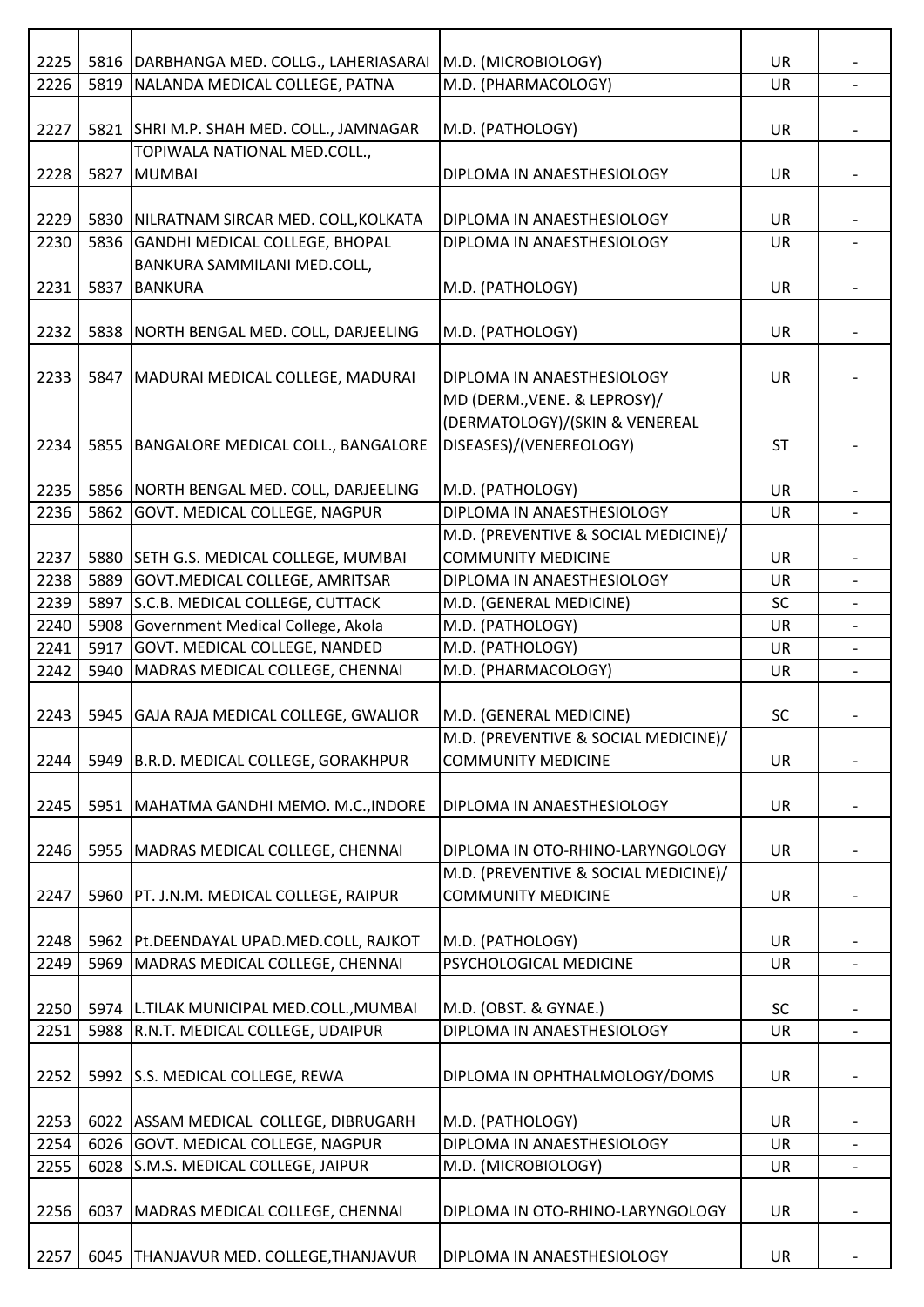| 2258 |      | 6048   MADRAS MEDICAL COLLEGE, CHENNAI     | DIPLOMA IN OTO-RHINO-LARYNGOLOGY     | UR        |                          |
|------|------|--------------------------------------------|--------------------------------------|-----------|--------------------------|
| 2259 |      | 6073 MADRAS MEDICAL COLLEGE, CHENNAI       | DIPLOMA IN OTO-RHINO-LARYNGOLOGY     | UR        |                          |
| 2260 |      | 6074 BURDWAN MEDICAL COLLEGE, BURDWAN      | M.S. (ORTHOPAEDICS)                  | SC        |                          |
| 2261 | 6076 | <b>GRANT MEDICAL COLLEGE, MUMBAI</b>       | M.D. (PHARMACOLOGY)                  | <b>UR</b> |                          |
|      |      |                                            |                                      |           |                          |
| 2262 |      | 6078 MADRAS MEDICAL COLLEGE, CHENNAI       | DIPLOMA IN OTO-RHINO-LARYNGOLOGY     | UR        |                          |
| 2263 | 6083 | SETH G.S. MEDICAL COLLEGE, MUMBAI          | M.D. (MICROBIOLOGY)                  | UR        |                          |
|      |      |                                            |                                      |           |                          |
| 2264 | 6088 | DARBHANGA MED. COLLG., LAHERIASARAI        | M.S. (ANATOMY)                       | UR        |                          |
| 2265 | 6093 | GOVT. MEDICAL COLLEGE, NAGPUR              | DIPLOMA IN ANAESTHESIOLOGY           | UR        |                          |
| 2266 | 6099 | G.S.V.M. MEDICAL COLLEGE, KANPUR           | M.D. (GENERAL MEDICINE)              | SC        |                          |
|      |      | GOVT.                                      |                                      |           |                          |
| 2267 | 6105 | MED.COLL, THIRUVANANTHAPURAM               | M.D. (PHARMACOLOGY)                  | UR        |                          |
| 2268 |      | 6108 CENTRAL INST. OF PSYCHIATRY, RANCHI   | PSYCHOLOGICAL MEDICINE               | UR        |                          |
|      |      | Jawaharlal Nehru Institute of Medical      |                                      |           |                          |
| 2269 | 6125 | <b>Sciences</b>                            | M.D. (PATHOLOGY)                     | UR        |                          |
|      |      |                                            |                                      |           |                          |
| 2270 |      | 6130 ASSAM MEDICAL COLLEGE, DIBRUGARH      | M.D. (PATHOLOGY)                     | <b>UR</b> |                          |
| 2271 | 6151 | <b>PATNA MEDICAL COLLEGE</b>               | M.D. (PHYSIOLOGY)                    | UR        | $\overline{\phantom{0}}$ |
| 2272 |      | 6165 K.G MEDICAL UNIV, LUCKNOW             | M.D. (MICROBIOLOGY)                  | UR        |                          |
|      |      |                                            | M.D. (PREVENTIVE & SOCIAL MEDICINE)/ |           |                          |
| 2273 |      | 6178   L.TILAK MUNICIPAL MED.COLL., MUMBAI | <b>COMMUNITY MEDICINE</b>            | <b>UR</b> |                          |
| 2274 | 6180 | KILPAUK MEDICAL COLLEGE, CHENNAI           | DIPLOMA IN OTO-RHINO-LARYNGOLOGY     | UR        |                          |
| 2275 |      | 6181 UNIV. COLL. OF MED. SCIENCE, N. DELHI | M.D. (MICROBIOLOGY)                  | UR        |                          |
| 2276 |      | 6185 L.L.R.M. MEDICAL COLLEGE, MEERUT      | M.D. (GENERAL MEDICINE)              | SC        |                          |
|      |      |                                            |                                      |           |                          |
| 2277 |      | 6195   NILRATNAM SIRCAR MED. COLL, KOLKATA | M.D. (GENERAL MEDICINE)              | <b>SC</b> |                          |
| 2278 |      | 6200   MAHATMA GANDHI MEMO. M.C., INDORE   | DIPLOMA IN ANAESTHESIOLOGY           | <b>UR</b> |                          |
| 2279 | 6207 | <b>PATNA MEDICAL COLLEGE</b>               | DIPLOMA IN CLINICAL PATHOLOGY        | <b>UR</b> |                          |
|      |      |                                            |                                      |           |                          |
| 2280 |      | 6213 CALCUTTA NATIONAL MED.COLL, KOLKATA   | M.D. (GENERAL MEDICINE)              | <b>SC</b> |                          |
| 2281 | 6222 | <b>PATNA MEDICAL COLLEGE</b>               | DIP. IN PHY. MEDICINE & REHAB.       | <b>UR</b> |                          |
| 2282 | 6231 | P.G.I.M.E.R., DR. R.M.L. HOSP., N.D.       | M.D. (MICROBIOLOGY)                  | <b>UR</b> | $\overline{a}$           |
|      |      |                                            |                                      |           |                          |
| 2283 | 6237 | BURDWAN MEDICAL COLLEGE, BURDWAN           | DIPLOMA IN OPHTHALMOLOGY/DOMS        | UR        | $\overline{a}$           |
|      |      |                                            |                                      |           |                          |
| 2284 |      | 6269 SARDAR PATEL MED. COLLEGE, BIKANER    | DIPLOMA IN ANAESTHESIOLOGY           | <b>UR</b> |                          |
|      |      | TOPIWALA NATIONAL MED.COLL.,               |                                      |           |                          |
| 2285 |      | 6275 MUMBAI                                | PSYCHOLOGICAL MEDICINE               | <b>UR</b> |                          |
| 2286 |      | 6298 MEDICAL COLLEGE, KOLKATA              | DIPLOMA IN ANAESTHESIOLOGY           | UR        | $\overline{\phantom{a}}$ |
| 2287 | 6307 | P.G.I.M.E.R., DR. R.M.L. HOSP., N.D.       | M.S. (OPHTHALMOLOGY)                 | <b>SC</b> |                          |
|      |      |                                            |                                      |           |                          |
| 2288 | 6309 | MOTI LAL NEHRU MED. COLL, ALLAHABAD        | M.D. (GENERAL MEDICINE)              | <b>SC</b> |                          |
|      |      |                                            |                                      |           |                          |
| 2289 |      | 6316  INDIRA GANDHI GOVT.MED.COLL, NAGPUR  | M.S. (ORTHOPAEDICS)                  | <b>SC</b> |                          |
| 2290 | 6320 | NETAJI S.C. BOSE G.M.C, JABALPUR           | M.D. (GENERAL MEDICINE)              | SC        |                          |
|      |      |                                            |                                      |           |                          |
| 2291 |      | 6324 THANJAVUR MED. COLLEGE, THANJAVUR     | DIPLOMA IN OTO-RHINO-LARYNGOLOGY     | UR        |                          |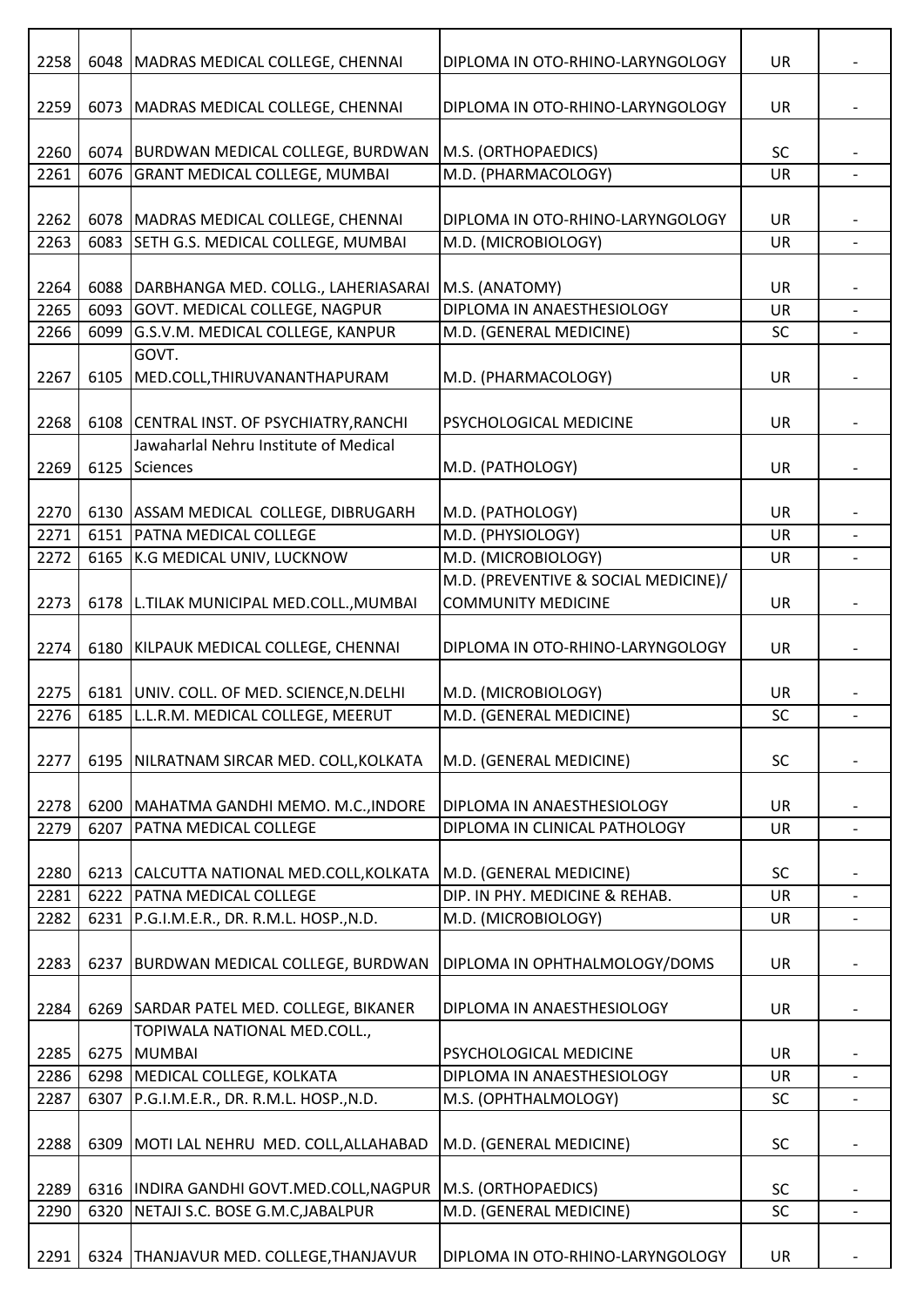|      |      | Mandya Institute of Medical Sciences,     | M.D. (PREVENTIVE & SOCIAL MEDICINE)/ |           |  |
|------|------|-------------------------------------------|--------------------------------------|-----------|--|
| 2292 | 6331 | Mandya                                    | <b>COMMUNITY MEDICINE</b>            | <b>UR</b> |  |
|      |      |                                           |                                      |           |  |
| 2293 | 6341 | MAHATMA GANDHI MEMO. M.C., INDORE         | DIPLOMA IN ANAESTHESIOLOGY           | <b>UR</b> |  |
|      |      |                                           |                                      |           |  |
|      |      |                                           |                                      |           |  |
| 2294 |      | 6348 UNIV. COLL. OF MED. SCIENCE, N.DELHI | M.D. (MICROBIOLOGY)                  | UR        |  |
|      |      |                                           |                                      |           |  |
| 2295 | 6367 | SHRI M.P. SHAH MED. COLL., JAMNAGAR       | DIPLOMA IN ANAESTHESIOLOGY           | <b>UR</b> |  |
| 2296 | 6382 | MEDICAL COLLEGE, KOLKATA                  | DIPLOMA IN ANAESTHESIOLOGY           | <b>UR</b> |  |
| 2297 | 6384 | NETAJI S.C. BOSE G.M.C.JABALPUR           | DIPLOMA IN ANAESTHESIOLOGY           | <b>UR</b> |  |
|      |      |                                           |                                      |           |  |
|      |      |                                           |                                      |           |  |
| 2298 |      | 6387 L.TILAK MUNICIPAL MED.COLL., MUMBAI  | M.D. (PHARMACOLOGY)                  | <b>UR</b> |  |
|      |      |                                           | MD (DERM., VENE. & LEPROSY)/         |           |  |
|      |      |                                           | (DERMATOLOGY)/(SKIN & VENEREAL       |           |  |
| 2299 | 6397 | <b>GOVERNMENT MEDICAL COLLEGE, SURAT</b>  | DISEASES)/(VENEREOLOGY)              | SC        |  |
|      |      | TOPIWALA NATIONAL MED.COLL.,              | M.D. (PREVENTIVE & SOCIAL MEDICINE)/ |           |  |
| 2300 |      | 6398 MUMBAI                               | <b>COMMUNITY MEDICINE</b>            | UR        |  |
| 2301 | 6399 | B.J. MEDICAL COLLEGE, AHMEDABAD           | M.S. (ORTHOPAEDICS)                  | SC        |  |
|      |      |                                           |                                      |           |  |
|      |      |                                           |                                      |           |  |
| 2302 | 6408 | MAHATMA GANDHI MEMO. M.C., INDORE         | M.D. (MICROBIOLOGY)                  | UR        |  |
|      |      |                                           |                                      |           |  |
| 2303 |      | 6413 GAJA RAJA MEDICAL COLLEGE, GWALIOR   | DIPLOMA IN ANAESTHESIOLOGY           | <b>UR</b> |  |
| 2304 | 6417 | NETAJI S.C. BOSE G.M.C, JABALPUR          | DIPLOMA IN ANAESTHESIOLOGY           | UR        |  |
|      |      |                                           |                                      |           |  |
| 2305 |      | 6438 S.R.T.R. MEDICAL COLLEGE, AMBAJOGAI  | DIPLOMA IN OTO-RHINO-LARYNGOLOGY     | <b>UR</b> |  |
|      |      |                                           |                                      |           |  |
| 2306 | 6446 | NETAJI S.C. BOSE G.M.C, JABALPUR          | DIPLOMA IN ANAESTHESIOLOGY           | <b>UR</b> |  |
| 2307 |      | 6458 GOVT.MEDICAL COLLEGE, AMRITSAR       | DIPLOMA IN ANAESTHESIOLOGY           | UR        |  |
| 2308 | 6474 | S.M.S. MEDICAL COLLEGE, JAIPUR            | M.D. (OBST. & GYNAE.)                | <b>SC</b> |  |
|      |      |                                           |                                      |           |  |
| 2309 | 6485 | MAHATMA GANDHI MEMO. M.C., INDORE         | DIPLOMA IN OTO-RHINO-LARYNGOLOGY     | UR        |  |
|      |      |                                           |                                      |           |  |
| 2310 |      | 6486 GAJA RAJA MEDICAL COLLEGE, GWALIOR   | DIPLOMA IN ANAESTHESIOLOGY           | <b>UR</b> |  |
| 2311 | 6495 | B.J. MEDICAL COLLEGE, PUNE                | M.D. (OBST. & GYNAE.)                | <b>SC</b> |  |
|      |      |                                           |                                      |           |  |
| 2312 |      | 6498 E.S.I.- P.G.I.M.S.R., BANGLORE       | M.D. (MICROBIOLOGY)                  | <b>UR</b> |  |
| 2313 | 6499 | GOVT. MEDICAL COLLEGE, THRISSUR           | M.D. (GENERAL MEDICINE)              | <b>SC</b> |  |
|      |      |                                           | M.D. (PREVENTIVE & SOCIAL MEDICINE)/ |           |  |
| 2314 |      | 6502 ALL INDIA INS OF HYG. & PUB. HEALTH  | <b>COMMUNITY MEDICINE</b>            | OBC       |  |
| 2315 |      | 6512 S.M.S. MEDICAL COLLEGE, JAIPUR       | DIP.IN MEDICAL RADIO-DIAGNOSIS       | <b>SC</b> |  |
| 2316 | 6522 | <b>PATNA MEDICAL COLLEGE</b>              | M.D. (GENERAL MEDICINE)              | <b>SC</b> |  |
|      |      |                                           |                                      |           |  |
|      |      |                                           | PSYCHOLOGICAL MEDICINE               |           |  |
| 2317 | 6535 | CENTRAL INST. OF PSYCHIATRY, RANCHI       |                                      | <b>UR</b> |  |
|      |      |                                           | M.D. (PREVENTIVE & SOCIAL MEDICINE)/ |           |  |
| 2318 |      | 6545 ALL INDIA INS OF HYG. & PUB. HEALTH  | <b>COMMUNITY MEDICINE</b>            | OBC       |  |
|      |      |                                           |                                      |           |  |
| 2319 | 6547 | THANJAVUR MED. COLLEGE, THANJAVUR         | PSYCHOLOGICAL MEDICINE               | UR        |  |
| 2320 | 6548 | <b>PATNA MEDICAL COLLEGE</b>              | M.D. (PAEDIATRICS)                   | SC        |  |
|      |      | TOPIWALA NATIONAL MED.COLL.,              | M.D. (PREVENTIVE & SOCIAL MEDICINE)/ |           |  |
| 2321 | 6558 | <b>MUMBAI</b>                             | <b>COMMUNITY MEDICINE</b>            | <b>UR</b> |  |
|      |      |                                           |                                      |           |  |
|      |      |                                           | M.D. (PREVENTIVE & SOCIAL MEDICINE)/ |           |  |
| 2322 |      | 6563 S.C.B. MEDICAL COLLEGE, CUTTACK      | <b>COMMUNITY MEDICINE</b>            | <b>UR</b> |  |
|      |      |                                           |                                      |           |  |
| 2323 |      | 6566 NORTH BENGAL MED. COLL, DARJEELING   | M.S. (ORTHOPAEDICS)                  | <b>SC</b> |  |
| 2324 | 6567 | GOA MEDICAL COLLEGE, PANAJI, GOA          | M.D. (PHARMACOLOGY)                  | UR        |  |
| 2325 | 6572 | GOVT. MEDICAL COLLEGE, AMRITSAR           | DIPLOMA IN ANAESTHESIOLOGY           | UR        |  |
|      |      |                                           |                                      |           |  |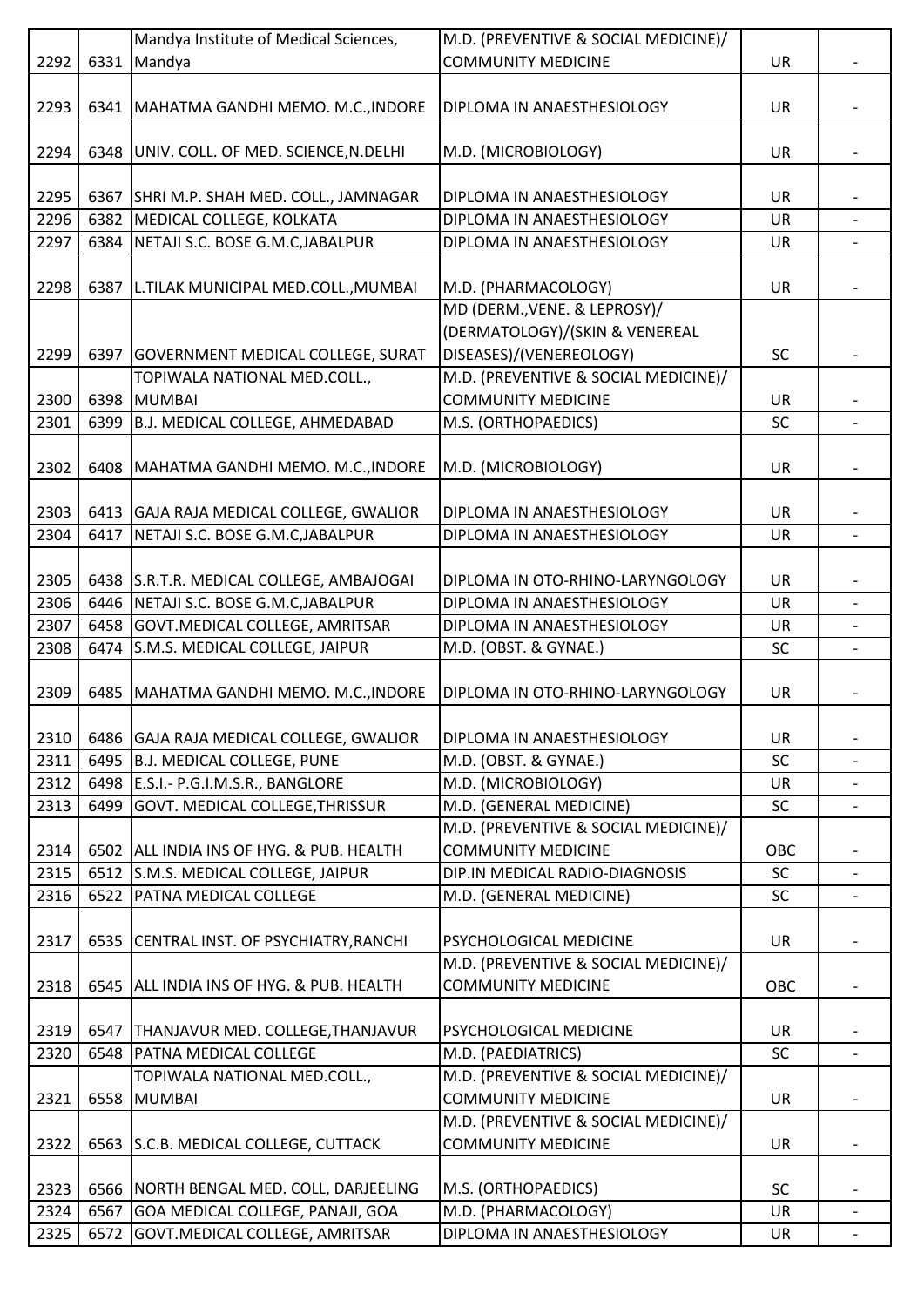| 2326 |      | 6575 GUWAHATI MEDICAL COLLEGE, GUWAHATI DIPLOMA IN ANAESTHESIOLOGY |                                                                   | UR        |                          |
|------|------|--------------------------------------------------------------------|-------------------------------------------------------------------|-----------|--------------------------|
| 2327 | 6582 | DR. V.M. GOVT. MEDICAL COLLEGE                                     | DIPLOMA IN OTO-RHINO-LARYNGOLOGY                                  | UR        |                          |
| 2328 |      | 6588   INST.OF P.G.MED.EDU.&RES., KOLKATA                          | M.D. (BIOCHEMISTRY)                                               | UR        |                          |
| 2329 |      | 6599 GUWAHATI MEDICAL COLLEGE, GUWAHATI DIPLOMA IN ANAESTHESIOLOGY |                                                                   | UR        |                          |
| 2330 | 6616 | <b>K.G MEDICAL UNIV, LUCKNOW</b>                                   | M.D. (MICROBIOLOGY)                                               | <b>UR</b> | $\overline{a}$           |
| 2331 | 6642 | GOVT. MEDICAL COLLEGE, THRISSUR                                    | M.D. (PHARMACOLOGY)                                               | UR        |                          |
| 2332 | 6661 | Raichur Institute of Medical Sciences,<br>Raichur                  | M.D. (PREVENTIVE & SOCIAL MEDICINE)/<br><b>COMMUNITY MEDICINE</b> | UR        |                          |
| 2333 | 6674 | THANJAVUR MED. COLLEGE, THANJAVUR                                  | M.S. (ORTHOPAEDICS)                                               | SC        |                          |
| 2334 |      | 6686 B.J. MEDICAL COLLEGE, AHMEDABAD                               | M.D. (PREVENTIVE & SOCIAL MEDICINE)/<br><b>COMMUNITY MEDICINE</b> | UR        |                          |
| 2335 |      | 6708   LADY HARDINGE MEDICAL COLL., N.DELHI                        | M.D. (FORENSIC MEDICINE)                                          | OBC       |                          |
| 2336 | 6713 | DARBHANGA MED. COLLG., LAHERIASARAI                                | M.D. (PREVENTIVE & SOCIAL MEDICINE)/<br><b>COMMUNITY MEDICINE</b> | <b>UR</b> |                          |
| 2337 |      | 6714   L.TILAK MUNICIPAL MED.COLL., MUMBAI                         | PSYCHOLOGICAL MEDICINE                                            | UR        |                          |
|      |      |                                                                    | M.D. (PREVENTIVE & SOCIAL MEDICINE)/                              |           |                          |
| 2338 |      | 6769 MOTI LAL NEHRU MED. COLL, ALLAHABAD                           | <b>COMMUNITY MEDICINE</b>                                         | UR        |                          |
| 2339 |      | 6808 SHRI M.P. SHAH MED. COLL., JAMNAGAR                           | M.D. (GENERAL MEDICINE)                                           | SC        |                          |
| 2340 |      | 6848 COIMBATORE MED. COLL., COIMBATORE                             | M.D. (OBST. & GYNAE.)                                             | SC        |                          |
| 2341 |      | 6852 MEDICAL COLLEGE, KOLKATA                                      | DIPLOMA IN OTO-RHINO-LARYNGOLOGY                                  | UR        |                          |
| 2342 |      | 6854   NALANDA MEDICAL COLLEGE, PATNA                              | M.D. (FORENSIC MEDICINE)                                          | UR        |                          |
|      |      | TOPIWALA NATIONAL MED.COLL.,                                       | M.D. (PREVENTIVE & SOCIAL MEDICINE)/                              |           |                          |
| 2343 | 6861 | <b>MUMBAI</b>                                                      | <b>COMMUNITY MEDICINE</b>                                         | UR        |                          |
| 2344 |      | 6864 CENTRAL INST. OF PSYCHIATRY, RANCHI                           | PSYCHOLOGICAL MEDICINE                                            | <b>UR</b> |                          |
| 2345 | 6884 | GANDHI MEDICAL COLLEGE, BHOPAL                                     | M.D. (PAEDIATRICS)                                                | SC        |                          |
| 2346 | 6903 | SETH G.S. MEDICAL COLLEGE, MUMBAI                                  | M.S. (GENERAL SURGERY)                                            | <b>ST</b> |                          |
| 2347 | 6904 | GOVT.<br>MED.COLL, THIRUVANANTHAPURAM                              | M.D. (OBST. & GYNAE.)                                             | <b>SC</b> |                          |
| 2348 |      | 6913 S.C.B. MEDICAL COLLEGE, CUTTACK                               | M.D. (PAEDIATRICS)                                                | SC        | $\overline{\phantom{a}}$ |
| 2349 |      | TOPIWALA NATIONAL MED.COLL.,<br>6915 MUMBAI                        | DIP.IN MEDICAL RADIO-DIAGNOSIS                                    | <b>SC</b> |                          |
| 2350 |      | 6932 MYSORE MED.COLL.& RES.INST., MYSORE                           | M.D. (PHARMACOLOGY)                                               | <b>UR</b> |                          |
| 2351 | 6940 | S.C.B. MEDICAL COLLEGE, CUTTACK                                    | M.D. (PHARMACOLOGY)                                               | <b>UR</b> |                          |
| 2352 | 6947 | MADRAS MEDICAL COLLEGE, CHENNAI                                    | M.D. (PHYSIOLOGY)                                                 | <b>UR</b> |                          |
|      |      | Agartala Govt. Medical College & G.B. Pant                         | M.D. (PREVENTIVE & SOCIAL MEDICINE)/                              |           |                          |
| 2353 | 6958 | Hospital, Agartala                                                 | <b>COMMUNITY MEDICINE</b>                                         | UR        |                          |
| 2354 |      | 6982 M.K.C.G.MEDICAL COLLEGE, BRAHMAPUR                            | M.D. (GENERAL MEDICINE)                                           | SC        |                          |
| 2355 |      | 7015   Pt.DEENDAYAL UPAD.MED.COLL, RAJKOT                          | M.D. (GENERAL MEDICINE)                                           | <b>SC</b> |                          |
| 2356 |      | 7022 S.C.B. MEDICAL COLLEGE, CUTTACK                               | M.D. (MICROBIOLOGY)                                               | UR        |                          |
|      |      |                                                                    |                                                                   |           |                          |
| 2357 |      | 7032 UNIV. COLL. OF MED. SCIENCE, N. DELHI                         | M.S. (OPHTHALMOLOGY)                                              | SC        |                          |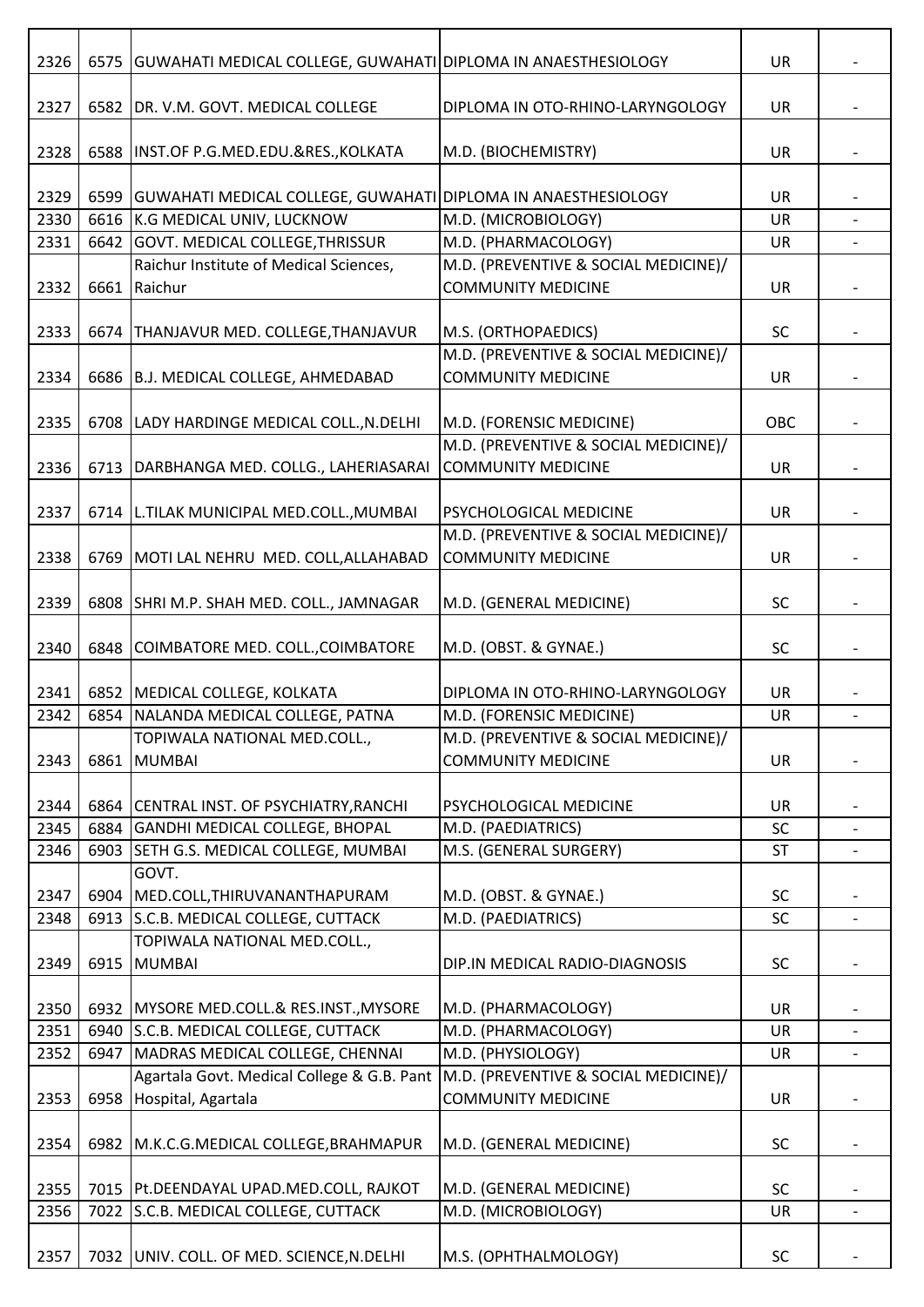| 2358 |      | 7070 SCHOOL OF TROPICAL MED., KOLKATA                        | DIP. IN TROPICAL MEDICINE & HYGIENE  | UR        |                          |
|------|------|--------------------------------------------------------------|--------------------------------------|-----------|--------------------------|
| 2359 | 7087 | TOPIWALA NATIONAL MED.COLL.,<br><b>MUMBAI</b>                | M.D. (PHARMACOLOGY)                  | UR        |                          |
|      |      | TOPIWALA NATIONAL MED.COLL.,                                 |                                      |           |                          |
| 2360 |      | 7114 MUMBAI                                                  | PSYCHOLOGICAL MEDICINE               | UR        |                          |
|      |      | <b>GOVERMENT MEDICAL COLLEGE,</b>                            |                                      |           |                          |
| 2361 |      | 7123 Kozhikode                                               | M.D. (MICROBIOLOGY)                  | UR        |                          |
|      |      | UP Rural Inst. of Medical Sciences, SAFAI,                   | M.D. (PREVENTIVE & SOCIAL MEDICINE)/ |           |                          |
| 2362 |      | 7172 ETAWAH                                                  | <b>COMMUNITY MEDICINE</b>            | UR        |                          |
| 2363 |      | 7182 NORTH BENGAL MED. COLL, DARJEELING                      | M.D. (GENERAL MEDICINE)              | <b>SC</b> |                          |
|      |      | TOPIWALA NATIONAL MED.COLL.,                                 |                                      |           |                          |
| 2364 |      | 7215 MUMBAI                                                  | M.D. (PHARMACOLOGY)                  | UR        |                          |
| 2365 |      | 7223 DR. S.N. MEDICAL COLLEGE, JODHPUR                       | M.S. (ORTHOPAEDICS)                  | <b>SC</b> |                          |
|      |      |                                                              |                                      |           |                          |
| 2366 |      | 7226 JWAHAR LAL NEHRU M.C. AMU, ALIGARH                      | M.D. (MICROBIOLOGY)                  | UR        |                          |
|      |      | Agartala Govt. Medical College & G.B. Pant                   |                                      |           |                          |
| 2367 |      | 7238 Hospital, Agartala                                      | M.D. (FORENSIC MEDICINE)             | UR        |                          |
|      |      |                                                              |                                      |           |                          |
| 2368 |      | 7273   DARBHANGA MED. COLLG., LAHERIASARAI                   | M.D. (PHARMACOLOGY)                  | UR        |                          |
| 2369 |      | 7286   MEDICAL COLLEGE, KOLKATA                              | M.D. (MICROBIOLOGY)                  | UR        |                          |
| 2370 |      | 7288 SETH G.S. MEDICAL COLLEGE, MUMBAI                       | M.D. (MICROBIOLOGY)                  | UR        |                          |
| 2371 |      | 7310 B.J. MEDICAL COLLEGE, AHMEDABAD                         | M.D. (PHARMACOLOGY)                  | UR        |                          |
| 2372 |      | 7313 GOVT. MEDICAL COLLEGE, NAGPUR                           | M.S. (OPHTHALMOLOGY)                 | <b>SC</b> |                          |
| 2373 |      | 7317 GOA MEDICAL COLLEGE, PANAJI, GOA                        | M.D. (PHARMACOLOGY)                  | <b>UR</b> |                          |
| 2374 | 7322 | PT. B.D.SHARMA PGIMS., ROHTAK                                | M.D. (PHARMACOLOGY)                  | UR        |                          |
|      |      |                                                              |                                      |           |                          |
| 2375 |      | 7327   INST.OF P.G.MED.EDU.&RES., KOLKATA                    | M.D. (RADIO-DIAGNOSIS)               | <b>ST</b> |                          |
| 2376 | 7337 | VIJAYNAGAR INST. OF M.S., BELLARY                            | M.D. (PHARMACOLOGY)                  | UR        | $\overline{\phantom{0}}$ |
|      |      |                                                              |                                      |           |                          |
| 2377 |      | 7350 JJHALAWAR MEDICAL COLLEGE, JHALAWAR M.S. (ORTHOPAEDICS) |                                      | <b>SC</b> |                          |
|      |      |                                                              |                                      |           |                          |
| 2378 |      | 7358 M.K.C.G.MEDICAL COLLEGE, BRAHMAPUR                      | M.S. (ORTHOPAEDICS)                  | <b>SC</b> |                          |
|      |      |                                                              | M.D. (PREVENTIVE & SOCIAL MEDICINE)/ |           |                          |
| 2379 |      | 7398 GANDHI MEDICAL COLLEGE, BHOPAL                          | <b>COMMUNITY MEDICINE</b>            | <b>UR</b> |                          |
| 2380 |      | 7426 R.N.T. MEDICAL COLLEGE, UDAIPUR                         | M.D. (GENERAL MEDICINE)              | <b>SC</b> |                          |
|      |      |                                                              |                                      |           |                          |
| 2381 |      | 7430 CENTRAL INST. OF PSYCHIATRY, RANCHI                     | PSYCHOLOGICAL MEDICINE               | OBC       |                          |
| 2382 |      | 7436 MADRAS MEDICAL COLLEGE, CHENNAI                         | DIPLOMA IN CLINICAL PATHOLOGY        | <b>UR</b> | $\blacksquare$           |
| 2383 |      | 7444   PATNA MEDICAL COLLEGE                                 | M.D. (OBST. & GYNAE.)                | <b>SC</b> |                          |
| 2384 |      | 7449 GRANT MEDICAL COLLEGE, MUMBAI                           | M.D. (MICROBIOLOGY)                  | UR        | $\overline{\phantom{a}}$ |
|      |      |                                                              |                                      |           |                          |
| 2385 |      | 7466 L.TILAK MUNICIPAL MED.COLL., MUMBAI                     | M.S. (ORTHOPAEDICS)                  | <b>ST</b> |                          |
|      |      |                                                              |                                      |           |                          |
| 2386 |      | 7483 BANGALORE MEDICAL COLL., BANGALORE                      | M.S. (GENERAL SURGERY)               | <b>SC</b> |                          |
| 2387 |      | 7510 MADRAS MEDICAL COLLEGE, CHENNAI                         | M.D. (MICROBIOLOGY)                  | <b>UR</b> |                          |
|      |      |                                                              | MD (DERM., VENE. & LEPROSY)/         |           |                          |
|      |      |                                                              | (DERMATOLOGY)/(SKIN & VENEREAL       |           |                          |
| 2388 |      | 7532 NILRATNAM SIRCAR MED. COLL, KOLKATA                     | DISEASES)/(VENEREOLOGY)              | SC        |                          |
| 2389 |      | 7543 GOVT. MEDICAL COLLEGE, LATUR                            | M.D. (PAEDIATRICS)                   | SC        |                          |
|      |      | UP Rural Inst. of Medical Sciences, SAFAI,                   |                                      |           |                          |
| 2390 | 7547 | ETAWAH                                                       | M.D. (MICROBIOLOGY)                  | <b>UR</b> |                          |
|      |      |                                                              |                                      |           |                          |
| 2391 |      | 7559 SARDAR PATEL MED. COLLEGE, BIKANER                      | M.D. (OBST. & GYNAE.)                | SC        |                          |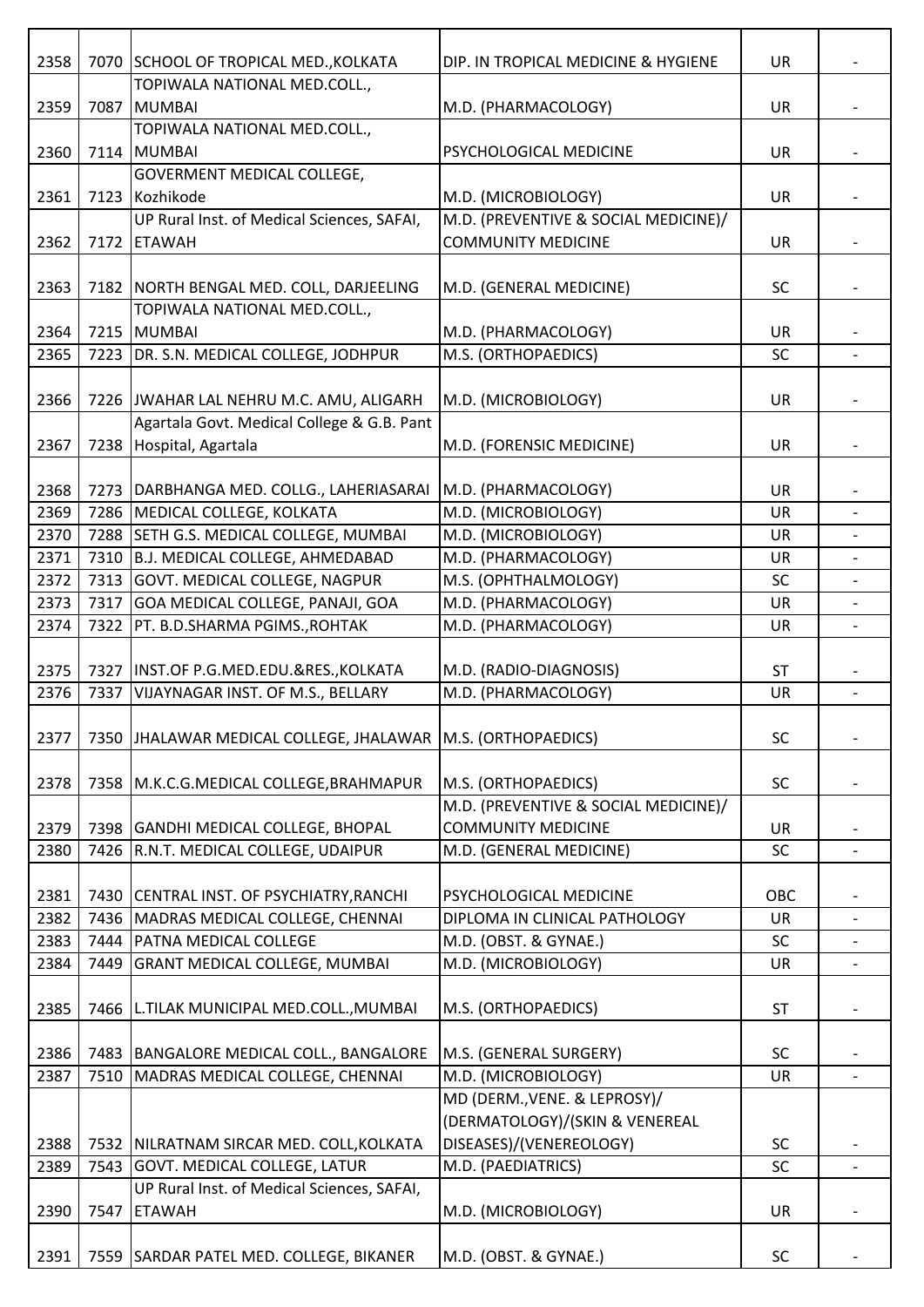| 2392 | 7560 | JWAHAR LAL NEHRU M.C. AMU, ALIGARH                                     | M.D. (PHARMACOLOGY)                                               | <b>UR</b> |                   |
|------|------|------------------------------------------------------------------------|-------------------------------------------------------------------|-----------|-------------------|
| 2393 | 7581 | DARBHANGA MED. COLLG., LAHERIASARAI                                    | M.D. (PHARMACOLOGY)                                               | UR        |                   |
| 2394 |      | 7596   MAHATMA GANDHI MEMO. M.C., INDORE                               | M.D. (PAEDIATRICS)                                                | <b>SC</b> |                   |
| 2395 | 7644 | GOVT.MEDICAL COLLEGE, AMRITSAR                                         | M.D. (PAEDIATRICS)                                                | SC        |                   |
|      |      | MIDNAPORE MEDICAL COLLEGE,                                             |                                                                   |           |                   |
| 2396 | 7672 | MIDNAPUR                                                               | M.D. (GENERAL MEDICINE)                                           | <b>SC</b> |                   |
| 2397 |      | 7675 R.G. KAR MEDICAL COLLEGE, KOLKATA                                 | M.S. (GENERAL SURGERY)                                            | SC        |                   |
| 2398 | 7678 | MADRAS MEDICAL COLLEGE, CHENNAI                                        | M.D. (MICROBIOLOGY)                                               | UR        |                   |
|      |      |                                                                        |                                                                   |           |                   |
| 2399 |      | 7721   DARBHANGA MED. COLLG., LAHERIASARAI                             | M.S. (ANATOMY)                                                    | UR        |                   |
|      |      | UP Rural Inst. of Medical Sciences, SAFAI,                             |                                                                   |           |                   |
| 2400 | 7739 | <b>ETAWAH</b>                                                          | M.D. (GENERAL MEDICINE)                                           | SC        |                   |
| 2401 | 7752 | V.M.M.C. & S.J. HOSPITAL. N.DELHI                                      | M.D. (ANAESTHESIOLOGY)                                            | SC        |                   |
| 2402 | 7754 | KILPAUK MEDICAL COLLEGE, CHENNAI                                       | M.D. (BIOCHEMISTRY)                                               | UR        |                   |
|      |      |                                                                        |                                                                   |           |                   |
| 2403 |      | 7767 GAJA RAJA MEDICAL COLLEGE, GWALIOR                                | DIPLOMA IN CLINICAL PATHOLOGY                                     | UR        |                   |
| 2404 | 7774 | GANDHI MEDICAL COLLEGE, BHOPAL                                         | M.D. (OBST. & GYNAE.)                                             | <b>SC</b> | $\blacksquare$    |
| 2405 | 7775 | RAJENDRA INST. OF MED. SC., RANCHI                                     | DIPLOMA IN CLINICAL PATHOLOGY                                     | <b>UR</b> |                   |
| 2406 | 7795 | GOVT. MEDICAL COLLEGE, NAGPUR                                          | M.D. (PHARMACOLOGY)                                               | <b>UR</b> |                   |
|      |      |                                                                        | MD (DERM., VENE. & LEPROSY)/                                      |           |                   |
|      |      |                                                                        | (DERMATOLOGY)/(SKIN & VENEREAL                                    |           |                   |
|      |      |                                                                        |                                                                   | <b>ST</b> |                   |
| 2407 |      | 7796   PT. B.D.SHARMA PGIMS., ROHTAK<br>NALANDA MEDICAL COLLEGE, PATNA | DISEASES)/(VENEREOLOGY)<br>M.S. (ANATOMY)                         |           |                   |
| 2408 | 7805 |                                                                        |                                                                   | UR        |                   |
| 2409 | 7811 | MADRAS MEDICAL COLLEGE, CHENNAI                                        | M.D. (BIOCHEMISTRY)                                               | <b>UR</b> | $\qquad \qquad -$ |
|      | 7850 | GOVERMENT MEDICAL COLLEGE,<br>Kozhikode                                |                                                                   |           |                   |
| 2410 |      |                                                                        | M.S. (GENERAL SURGERY)                                            | <b>SC</b> |                   |
|      |      |                                                                        |                                                                   |           |                   |
| 2411 |      | 7865 CENTRAL INST. OF PSYCHIATRY, RANCHI                               | <b>PSYCHOLOGICAL MEDICINE</b>                                     | OBC       |                   |
|      |      |                                                                        | M.D. (PREVENTIVE & SOCIAL MEDICINE)/                              |           |                   |
| 2412 | 7866 | M.K.C.G.MEDICAL COLLEGE, BRAHMAPUR                                     | <b>COMMUNITY MEDICINE</b>                                         | UR        |                   |
|      |      |                                                                        |                                                                   |           |                   |
| 2413 | 7868 | GOVT. MEDICAL COLLEGE, AURANGABAD                                      | M.S. (OPHTHALMOLOGY)                                              | <b>SC</b> |                   |
|      |      |                                                                        |                                                                   |           |                   |
| 2414 | 7878 | DARBHANGA MED. COLLG., LAHERIASARAI                                    | M.D. (PHYSIOLOGY)                                                 | UR        |                   |
|      |      |                                                                        |                                                                   |           |                   |
| 2415 |      | 7895   RAJENDRA INST. OF MED. SC., RANCHI                              | DIP. IN TROPICAL MEDICINE & HYGIENE                               | <b>UR</b> |                   |
| 2416 | 7896 | ESI-POST GRAD.INST.MED.SCI.&REC.                                       | M.D. (OBST. & GYNAE.)                                             | SC        |                   |
|      |      |                                                                        |                                                                   |           |                   |
| 2417 | 7898 | INDIRA GANDHI GOVT.MED.COLL, NAGPUR                                    | M.D. (PHARMACOLOGY)                                               | UR        |                   |
|      |      |                                                                        |                                                                   |           |                   |
| 2418 |      | 7900 SARDAR PATEL MED. COLLEGE, BIKANER                                | M.D. (GENERAL MEDICINE)                                           | <b>SC</b> |                   |
| 2419 |      | 7906   PT. B.D.SHARMA PGIMS., ROHTAK                                   | M.D. (MICROBIOLOGY)                                               | UR        |                   |
|      |      | TOPIWALA NATIONAL MED.COLL.,                                           |                                                                   |           |                   |
| 2420 | 7916 | <b>MUMBAI</b>                                                          | M.D. (MICROBIOLOGY)                                               | UR        |                   |
|      |      |                                                                        |                                                                   |           |                   |
| 2421 | 7917 | GOVT. MED. COLL. & HOSP., CHANDIGARH                                   | M.D. (FORENSIC MEDICINE)                                          | UR        |                   |
|      |      | UP Rural Inst. of Medical Sciences, SAFAI,                             | M.D. (PREVENTIVE & SOCIAL MEDICINE)/                              |           |                   |
| 2422 | 7945 | <b>ETAWAH</b>                                                          | <b>COMMUNITY MEDICINE</b>                                         | UR        |                   |
|      |      |                                                                        |                                                                   |           |                   |
| 2423 |      |                                                                        |                                                                   |           |                   |
|      | 7960 | DARBHANGA MED. COLLG., LAHERIASARAI                                    | M.D. (GENERAL MEDICINE)                                           | <b>SC</b> |                   |
| 2424 |      | 7968 GOVT. MEDICAL COLLEGE, NANDED                                     | M.D. (PREVENTIVE & SOCIAL MEDICINE)/<br><b>COMMUNITY MEDICINE</b> | UR        |                   |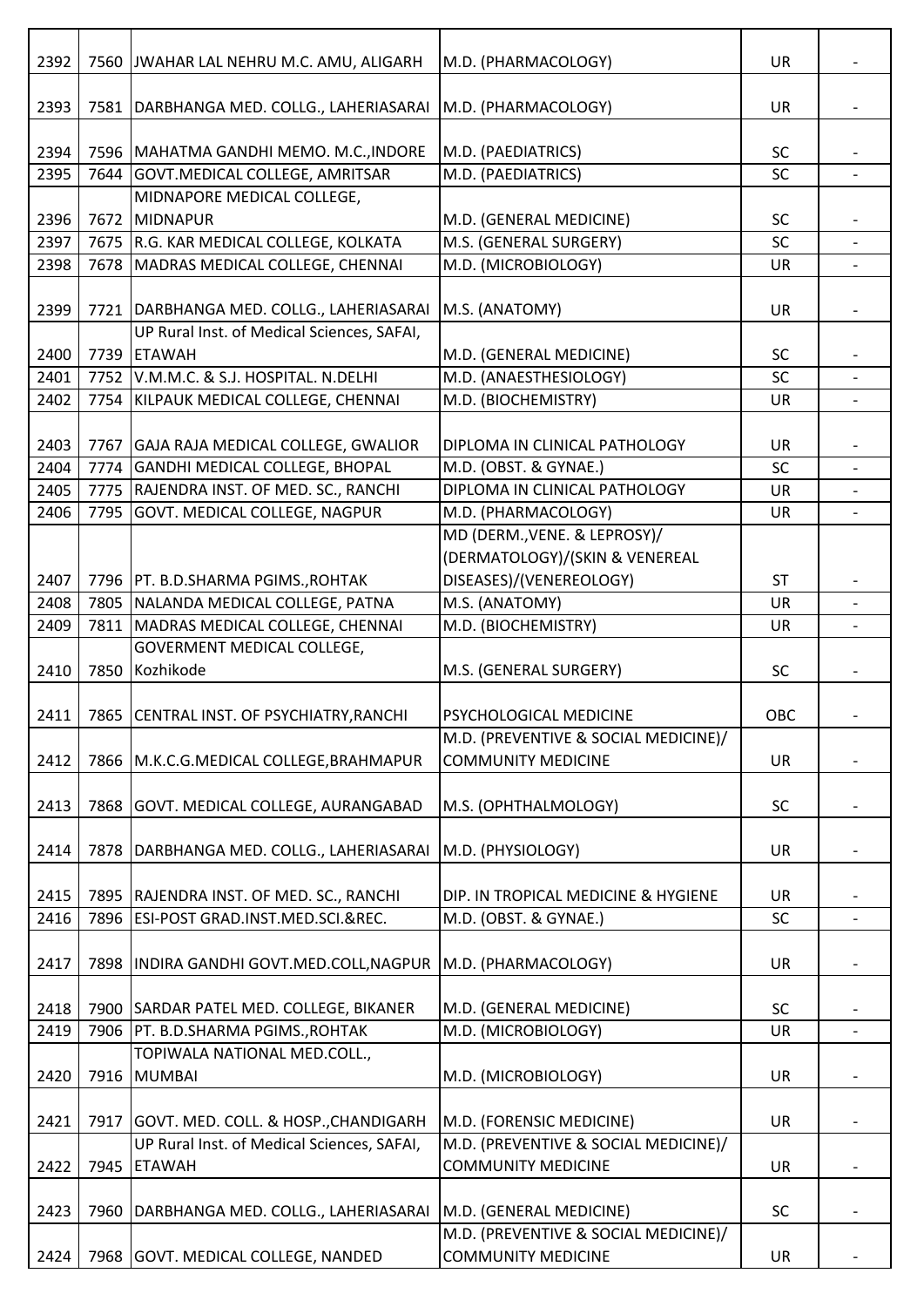| 2425 |      | 7985 RAJENDRA INST. OF MED. SC., RANCHI    | M.D. (MICROBIOLOGY)                  | <b>UR</b> | $\qquad \qquad \blacksquare$ |
|------|------|--------------------------------------------|--------------------------------------|-----------|------------------------------|
| 2426 | 7992 | STANLEY MEDICAL COLLEGE, CHENNAI           | DIP.IN MEDICAL RADIO-DIAGNOSIS       | SC        |                              |
|      |      |                                            |                                      |           |                              |
| 2427 |      | 7993 GOVERNMENT MEDICAL COLL., BARODA      | M.D. (PAEDIATRICS)                   | <b>SC</b> |                              |
|      |      |                                            |                                      |           |                              |
| 2428 |      | 8048 CENTRAL INST. OF PSYCHIATRY, RANCHI   | PSYCHOLOGICAL MEDICINE               | OBC       |                              |
|      |      |                                            |                                      |           |                              |
| 2429 | 8049 | RAJENDRA INST. OF MED. SC., RANCHI         | M.S. (GENERAL SURGERY)               | SC        |                              |
| 2430 | 8061 | GOVT. MEDICAL COLLEGE, LATUR               | M.D. (GENERAL MEDICINE)              | SC        |                              |
| 2431 | 8064 | <b>B.J. MEDICAL COLLEGE, PUNE</b>          | DIP.IN MEDICAL RADIO-DIAGNOSIS       | SC        |                              |
| 2432 | 8077 | L.L.R.M. MEDICAL COLLEGE, MEERUT           | M.D. (PHARMACOLOGY)                  | UR        |                              |
| 2433 | 8093 | DR. R.P.G. MEDICAL COLLEGE, TANDA          | M.D. (PAEDIATRICS)                   | SC        |                              |
|      |      | GOVT.                                      |                                      |           |                              |
| 2434 | 8104 | MED.COLL, THIRUVANANTHAPURAM               | M.D. (PHYSIOLOGY)                    | UR        |                              |
| 2435 |      | 8135 S.M.S. MEDICAL COLLEGE, JAIPUR        | M.D. (MICROBIOLOGY)                  | UR        |                              |
| 2436 |      | 8171 V.S.S. MEDICAL COLLEGE, BURLA         | M.D. (GENERAL MEDICINE)              | <b>SC</b> |                              |
| 2437 | 8172 | V.S.S. MEDICAL COLLEGE, BURLA              | M.D. (GENERAL MEDICINE)              | SC        |                              |
| 2438 | 8176 | DR. R.P.G. MEDICAL COLLEGE, TANDA          | M.D. (GENERAL MEDICINE)              | SC        |                              |
| 2439 | 8183 | DR. S.N. MEDICAL COLLEGE, JODHPUR          | M.D. (PHARMACOLOGY)                  | UR        | $\overline{a}$               |
|      |      | GOVT.                                      |                                      |           |                              |
|      |      |                                            |                                      |           |                              |
| 2440 | 8193 | MED.COLL, THIRUVANANTHAPURAM               | M.D. (MICROBIOLOGY)                  | <b>UR</b> |                              |
|      |      |                                            |                                      |           |                              |
| 2441 |      | 8195   INST.OF MED.SCIENCES, BHU, VARANASI | M.S. (GENERAL SURGERY)               | <b>SC</b> |                              |
|      |      |                                            |                                      |           |                              |
| 2442 |      | 8207 JWAHAR LAL NEHRU M.C. AMU, ALIGARH    | M.D. (MICROBIOLOGY)                  | <b>UR</b> |                              |
| 2443 | 8228 | S.M.S. MEDICAL COLLEGE, JAIPUR             | M.S. (GENERAL SURGERY)               | <b>SC</b> |                              |
|      |      |                                            |                                      |           |                              |
| 2444 | 8229 | GOVERNMENT MEDICAL COLLEGE, SURAT          | M.D. (MICROBIOLOGY)                  | <b>UR</b> |                              |
|      |      |                                            |                                      |           |                              |
|      |      |                                            |                                      |           |                              |
|      |      |                                            |                                      |           |                              |
| 2445 |      | 8288 VALLABHBHAI PATEL CHEST INST., DELHI  | M.D. (MICROBIOLOGY)                  | OBC       |                              |
| 2446 | 8301 | <b>PATNA MEDICAL COLLEGE</b>               | M.D. (RADIO-DIAGNOSIS)               | <b>ST</b> | $\overline{\phantom{0}}$     |
| 2447 |      | 8311 NETAJI S.C. BOSE G.M.C, JABALPUR      | M.D. (PAEDIATRICS)                   | SC        |                              |
|      |      |                                            | M.D. (PREVENTIVE & SOCIAL MEDICINE)/ |           |                              |
| 2448 | 8347 | GOVT. MEDICAL COLLEGE, LATUR               | <b>COMMUNITY MEDICINE</b>            | <b>UR</b> |                              |
|      |      |                                            |                                      |           |                              |
| 2449 | 8354 | UNIV. COLL. OF MED. SCIENCE, N. DELHI      | M.D. (ANAESTHESIOLOGY)               | <b>SC</b> |                              |
|      |      |                                            |                                      |           |                              |
| 2450 |      | 8371 GOVERNMENT MEDICAL COLL., BARODA      | M.D. (PHARMACOLOGY)                  | UR        |                              |
| 2451 |      | 8386 GOVT. MEDICAL COLLEGE, THRISSUR       | M.D. (OBST. & GYNAE.)                | SC        |                              |
| 2452 | 8415 | S.S. MEDICAL COLLEGE, REWA                 | M.D. (PAEDIATRICS)                   | SC        | $\overline{\phantom{0}}$     |
| 2453 | 8434 | GOVT. MEDICAL COLLEGE, KOTTAYAM            | M.D. (FORENSIC MEDICINE)             | UR        |                              |
|      |      |                                            |                                      |           |                              |
|      |      |                                            |                                      |           |                              |
| 2454 | 8460 | KARNATAKA INSTT. OF MED. SCI. HUBLI        | M.S. (ORTHOPAEDICS)                  | <b>ST</b> |                              |
|      |      |                                            |                                      |           |                              |
| 2455 |      | 8485   M.K.C.G.MEDICAL COLLEGE, BRAHMAPUR  | M.D. (MICROBIOLOGY)                  | <b>UR</b> |                              |
| 2456 | 8491 | GOVT. MEDICAL COLLEGE, PATIALA             | M.D. (OBST. & GYNAE.)                | <b>SC</b> |                              |
| 2457 |      | 8524 MEDICAL COLLEGE, KOLKATA              | M.D. (OBST. & GYNAE.)                | SC        |                              |
| 2458 | 8538 | S.M.S. MEDICAL COLLEGE, JAIPUR             | M.D. (MICROBIOLOGY)                  | <b>UR</b> |                              |
| 2459 | 8544 | S.M.S. MEDICAL COLLEGE, JAIPUR             | DIPLOMA IN PUBLIC HEALTH             | UR        |                              |
| 2460 | 8572 | DR. V.M. GOVT. MEDICAL COLLEGE             | M.S. (GENERAL SURGERY)               | SC        | $\overline{a}$               |
| 2461 | 8575 | RAJENDRA INST. OF MED. SC., RANCHI         | M.D. (OBST. & GYNAE.)                | SC        |                              |
| 2462 | 8581 | MADRAS MEDICAL COLLEGE, CHENNAI            | DIPLOMA IN PUBLIC HEALTH             | UR        | $\overline{\phantom{0}}$     |
|      |      |                                            |                                      |           |                              |
| 2463 | 8604 | UNIV. COLL. OF MED. SCIENCE, N. DELHI      | M.D. (GENERAL MEDICINE)              | <b>ST</b> |                              |
| 2464 |      | 8614 GOVT. MEDICAL COLLEGE, KOTA           | M.D. (GENERAL MEDICINE)              | SC        | $\blacksquare$               |
| 2465 | 8624 | MEDICAL COLLEGE, KOLKATA                   | M.S. (GENERAL SURGERY)               | SC        |                              |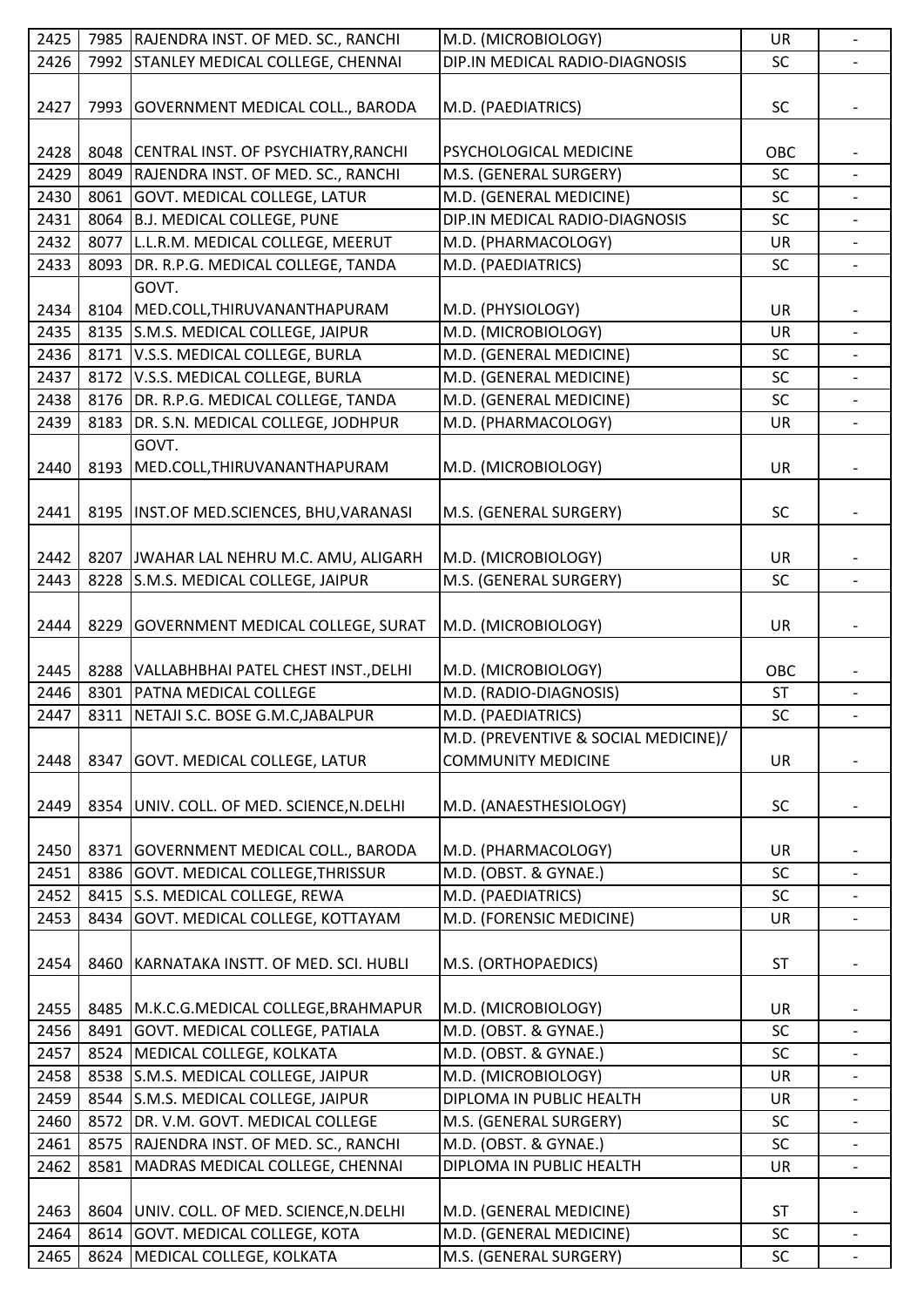|      |      | UP Rural Inst. of Medical Sciences, SAFAI,                                |                                       |           |                          |
|------|------|---------------------------------------------------------------------------|---------------------------------------|-----------|--------------------------|
| 2466 | 8631 | <b>ETAWAH</b>                                                             | M.D. (PAEDIATRICS)                    | SC        |                          |
|      |      |                                                                           | M.D. (TUBERCULOSIS & RESP. DISEASES)/ |           |                          |
| 2467 |      | 8642 SETH G.S. MEDICAL COLLEGE, MUMBAI                                    | PULMONARY MEDICINE                    | <b>SC</b> |                          |
|      |      |                                                                           |                                       |           |                          |
| 2468 |      | 8652 ASSAM MEDICAL COLLEGE, DIBRUGARH                                     | M.D. (GENERAL MEDICINE)               | <b>SC</b> |                          |
|      |      |                                                                           |                                       |           |                          |
| 2469 | 8659 | MAHATMA GANDHI MEMO. M.C., INDORE                                         | DIP.IN MEDICAL RADIO-DIAGNOSIS        | <b>SC</b> |                          |
| 2470 | 8665 | R.N.T. MEDICAL COLLEGE, UDAIPUR                                           | M.D. (PAEDIATRICS)                    | SC        |                          |
| 2471 | 8668 | SETH G.S. MEDICAL COLLEGE, MUMBAI                                         | M.D. (PAEDIATRICS)                    | <b>ST</b> |                          |
|      |      |                                                                           | M.D. (PREVENTIVE & SOCIAL MEDICINE)/  |           |                          |
| 2472 | 8679 | GOVERNMENT MEDICAL COLL., BARODA                                          | <b>COMMUNITY MEDICINE</b>             | UR        |                          |
| 2473 | 8681 | R.G. KAR MEDICAL COLLEGE, KOLKATA                                         | M.D. (PHARMACOLOGY)                   | <b>UR</b> | $\overline{\phantom{a}}$ |
|      |      | MIDNAPORE MEDICAL COLLEGE,                                                |                                       |           |                          |
| 2474 | 8682 | MIDNAPUR                                                                  | M.D. (PAEDIATRICS)                    | <b>SC</b> |                          |
|      |      |                                                                           |                                       |           |                          |
| 2475 | 8688 | LADY HARDINGE MEDICAL COLL., N. DELHI                                     | M.S. (ANATOMY)                        | <b>UR</b> |                          |
|      |      |                                                                           | M.D. (PREVENTIVE & SOCIAL MEDICINE)/  |           |                          |
| 2476 |      | 8702 JAWAHAR LAL NEHRU MED.COLL., AJMER                                   | <b>COMMUNITY MEDICINE</b>             | UR        |                          |
|      |      |                                                                           |                                       |           |                          |
| 2477 |      | 8706 MOTI LAL NEHRU MED. COLL, ALLAHABAD                                  | M.S. (GENERAL SURGERY)                | SC        |                          |
| 2478 | 8714 | S.C.B. MEDICAL COLLEGE, CUTTACK                                           | M.D. (OBST. & GYNAE.)                 | <b>SC</b> |                          |
|      |      |                                                                           |                                       |           |                          |
|      |      |                                                                           |                                       |           |                          |
| 2479 |      | 8791   MADRAS MEDICAL COLLEGE, CHENNAI                                    | DIPLOMA IN CHILD HEALTH/ PAEDIATRICS  | <b>SC</b> |                          |
|      |      |                                                                           |                                       |           |                          |
| 2480 |      | 8800 JWAHAR LAL NEHRU M.C. AMU, ALIGARH                                   | M.S. (GENERAL SURGERY)                | <b>SC</b> |                          |
|      |      |                                                                           | M.D. (PREVENTIVE & SOCIAL MEDICINE)/  |           |                          |
| 2481 |      | 8806 JHALAWAR MEDICAL COLLEGE, JHALAWAR                                   | <b>COMMUNITY MEDICINE</b>             | <b>UR</b> |                          |
| 2482 | 8819 | GOVT. MEDICAL COLLEGE, THRISSUR                                           | M.D. (MICROBIOLOGY)                   | UR        |                          |
|      |      |                                                                           |                                       |           |                          |
| 2483 |      | 8846   GUWAHATI MEDICAL COLLEGE, GUWAHATI   DIPLOMA IN CLINICAL PATHOLOGY |                                       | UR        |                          |
|      |      |                                                                           | M.D. (TUBERCULOSIS & RESP. DISEASES)/ |           |                          |
| 2484 | 8847 | GOA MEDICAL COLLEGE, PANAJI, GOA                                          | PULMONARY MEDICINE                    | SC        |                          |
| 2485 | 8849 | GOVT. MEDICAL COLLEGE, THRISSUR                                           | M.D. (MICROBIOLOGY)                   | <b>UR</b> |                          |
|      |      |                                                                           | M.D. (PREVENTIVE & SOCIAL MEDICINE)/  |           |                          |
| 2486 | 8855 | JHALAWAR MEDICAL COLLEGE, JHALAWAR                                        | <b>COMMUNITY MEDICINE</b>             | <b>UR</b> |                          |
| 2487 | 8863 | PT. B.D.SHARMA PGIMS., ROHTAK                                             | M.D. (FORENSIC MEDICINE)              | <b>UR</b> | $\overline{\phantom{0}}$ |
|      |      |                                                                           |                                       |           |                          |
| 2488 |      | 8868 S.R.T.R. MEDICAL COLLEGE, AMBAJOGAI                                  | M.S. (GENERAL SURGERY)                | <b>SC</b> |                          |
|      |      |                                                                           |                                       |           |                          |
| 2489 |      | 8874 SARDAR PATEL MED. COLLEGE, BIKANER                                   | M.D. (PHYSIOLOGY)                     | <b>UR</b> |                          |
| 2490 | 8882 | DR. S.N. MEDICAL COLLEGE, JODHPUR                                         | M.D. (MICROBIOLOGY)                   | <b>UR</b> |                          |
| 2491 | 8901 | B.J. MEDICAL COLLEGE, AHMEDABAD                                           | M.D. (MICROBIOLOGY)                   | UR        |                          |
|      |      |                                                                           |                                       |           |                          |
| 2492 | 8909 | Pt.DEENDAYAL UPAD.MED.COLL, RAJKOT                                        | M.D. (PAEDIATRICS)                    | SC        |                          |
|      |      |                                                                           | M.D. (PREVENTIVE & SOCIAL MEDICINE)/  |           |                          |
| 2493 | 8959 | GOVERNMENT MEDICAL COLL., BARODA                                          | <b>COMMUNITY MEDICINE</b>             | <b>UR</b> |                          |
| 2494 | 8976 | GOVT. MED. COLLEGE, BHAVNAGAR                                             | M.D. (PAEDIATRICS)                    | SC        |                          |
|      |      |                                                                           | M.D. (PREVENTIVE & SOCIAL MEDICINE)/  |           |                          |
| 2495 |      | 8983 GUWAHATI MEDICAL COLLEGE, GUWAHATI COMMUNITY MEDICINE                |                                       | UR        |                          |
|      |      |                                                                           |                                       |           |                          |
| 2496 |      | 9024   MADURAI MEDICAL COLLEGE, MADURAI                                   | DIP.IN MEDICAL RADIO-DIAGNOSIS        | SC        |                          |
| 2497 | 9034 | RAJENDRA INST. OF MED. SC., RANCHI                                        | M.S. (ANATOMY)                        | <b>UR</b> | $\overline{\phantom{a}}$ |
| 2498 |      | 9042 GOVT. MEDICAL COLLEGE, KOTA                                          | M.D. (MICROBIOLOGY)                   | <b>UR</b> |                          |
| 2499 |      | 9050 VIJAYNAGAR INST. OF M.S., BELLARY                                    | DIPLOMA IN CLINICAL PATHOLOGY         | UR        |                          |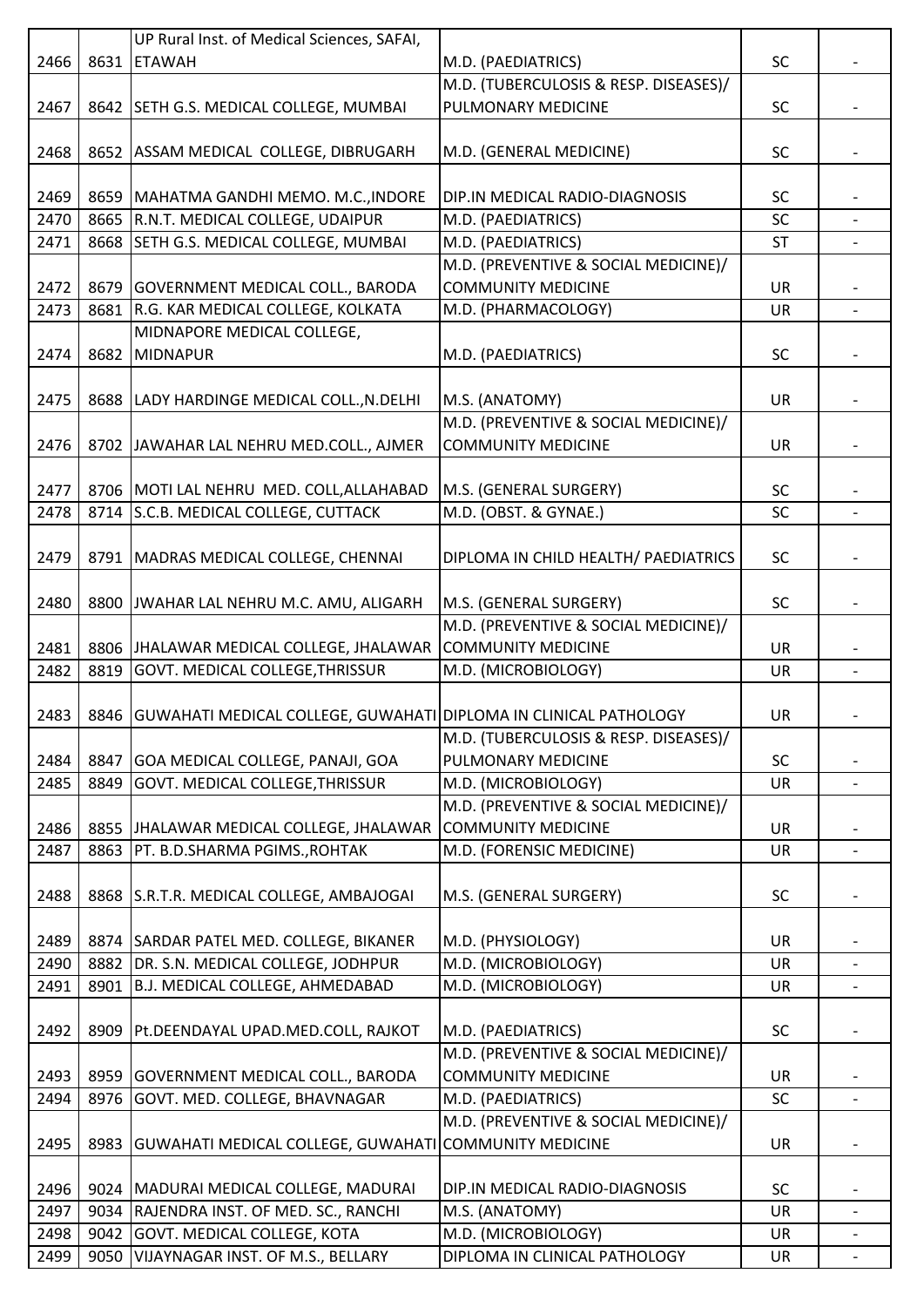| 2500 |      | 9054   MADURAI MEDICAL COLLEGE, MADURAI                                                  | M.S. (GENERAL SURGERY)                         | <b>SC</b> |                          |
|------|------|------------------------------------------------------------------------------------------|------------------------------------------------|-----------|--------------------------|
|      |      |                                                                                          | M.D. (PREVENTIVE & SOCIAL MEDICINE)/           |           |                          |
| 2501 |      | 9061 SHRI M.P. SHAH MED. COLL., JAMNAGAR                                                 | <b>COMMUNITY MEDICINE</b>                      | UR        |                          |
|      |      |                                                                                          | M.D. (PREVENTIVE & SOCIAL MEDICINE)/           |           |                          |
| 2502 | 9067 | NORTH BENGAL MED. COLL, DARJEELING                                                       | <b>COMMUNITY MEDICINE</b>                      | UR        |                          |
|      |      |                                                                                          | M.D. (PREVENTIVE & SOCIAL MEDICINE)/           |           |                          |
| 2503 | 9073 | GOVT. MEDICAL COLLEGE, PATIALA                                                           | <b>COMMUNITY MEDICINE</b>                      | <b>UR</b> |                          |
|      |      |                                                                                          |                                                |           |                          |
| 2504 |      | 9075   SHRI M.P. SHAH MED. COLL., JAMNAGAR<br>UP Rural Inst. of Medical Sciences, SAFAI, | M.D. (MICROBIOLOGY)                            | UR        |                          |
| 2505 | 9092 | <b>ETAWAH</b>                                                                            | M.D. (PHARMACOLOGY)                            | <b>UR</b> |                          |
| 2506 |      | 9106 RAJENDRA INST. OF MED. SC., RANCHI                                                  | DIP.IN MEDICAL RADIO-DIAGNOSIS                 | SC        |                          |
| 2507 | 9137 | RAJENDRA INST. OF MED. SC., RANCHI                                                       | M.D. (PHARMACOLOGY)                            | UR        |                          |
|      |      |                                                                                          |                                                |           |                          |
| 2508 |      | 9174 GOVT. MED. COLL. & HOSP., CHANDIGARH                                                | M.S. (GENERAL SURGERY)                         | SC        |                          |
| 2509 | 9178 | RAJENDRA INST. OF MED. SC., RANCHI                                                       | M.D. (MICROBIOLOGY)                            | <b>UR</b> |                          |
|      |      |                                                                                          |                                                |           |                          |
| 2510 | 9188 | MAHARANI LAXMI BAI MED. COLL, JHANSI                                                     | M.S. (GENERAL SURGERY)                         | SC        |                          |
|      |      |                                                                                          |                                                |           |                          |
| 2511 |      | 9203 ASSAM MEDICAL COLLEGE, DIBRUGARH                                                    | M.D. (PAEDIATRICS)                             | <b>SC</b> |                          |
| 2512 | 9204 | INDRA GANDHI MED. COLL., SHIMLA                                                          | M.D. (OBST. & GYNAE.)                          | SC        |                          |
| 2513 | 9222 | RAJENDRA INST. OF MED. SC., RANCHI                                                       | M.D. (PHARMACOLOGY)                            | <b>UR</b> | $\blacksquare$           |
|      |      |                                                                                          |                                                |           |                          |
| 2514 |      | 9228 SETH G.S. MEDICAL COLLEGE, MUMBAI                                                   | DIPLOMA IN CHILD HEALTH/ PAEDIATRICS           | <b>SC</b> |                          |
|      |      |                                                                                          |                                                |           |                          |
| 2515 |      | 9240 JWAHAR LAL NEHRU M.C. AMU, ALIGARH                                                  | M.D. (OBST. & GYNAE.)                          | <b>SC</b> |                          |
|      |      |                                                                                          |                                                |           |                          |
| 2516 |      | 9244 BURDWAN MEDICAL COLLEGE, BURDWAN                                                    | M.D. (PHARMACOLOGY)                            | <b>UR</b> |                          |
| 2517 | 9250 | <b>B.J. MEDICAL COLLEGE, PUNE</b>                                                        | M.D. (MICROBIOLOGY)                            | UR        | $\overline{\phantom{0}}$ |
|      |      |                                                                                          | M.D. (TUBERCULOSIS & RESP. DISEASES)/          |           |                          |
| 2518 |      | 9268 GRANT MEDICAL COLLEGE, MUMBAI                                                       | PULMONARY MEDICINE                             | <b>SC</b> |                          |
|      |      |                                                                                          |                                                |           |                          |
| 2519 |      | 9346 L.TILAK MUNICIPAL MED.COLL., MUMBAI                                                 | M.D. (MICROBIOLOGY)                            | UR        |                          |
| 2520 | 9350 | RAJENDRA INST. OF MED. SC., RANCHI                                                       | M.S. (GENERAL SURGERY)                         | <b>SC</b> |                          |
| 2521 | 9412 | <b>PATNA MEDICAL COLLEGE</b>                                                             | DIP.IN MEDICAL RADIO-DIAGNOSIS                 | SC        |                          |
|      |      |                                                                                          | M.D. (PREVENTIVE & SOCIAL MEDICINE)/           |           |                          |
| 2522 | 9429 | Pt.DEENDAYAL UPAD.MED.COLL, RAJKOT                                                       | <b>COMMUNITY MEDICINE</b>                      | <b>UR</b> |                          |
|      |      | UP Rural Inst. of Medical Sciences, SAFAI,                                               |                                                |           |                          |
| 2523 |      | 9435 ETAWAH<br>NETAJI S.C. BOSE G.M.C, JABALPUR                                          | M.D. (OBST. & GYNAE.)<br>M.D. (OBST. & GYNAE.) | <b>SC</b> |                          |
| 2524 | 9437 |                                                                                          | M.D. (PREVENTIVE & SOCIAL MEDICINE)/           | SC        |                          |
| 2525 | 9452 | GOVT. MED. COLLEGE, BHAVNAGAR                                                            | <b>COMMUNITY MEDICINE</b>                      | <b>UR</b> |                          |
|      |      |                                                                                          | M.D. (TUBERCULOSIS & RESP. DISEASES)/          |           |                          |
| 2526 | 9455 | TIRUNELVELI MED. COLL., TIRUNELVELI                                                      | PULMONARY MEDICINE                             | <b>SC</b> |                          |
|      |      |                                                                                          |                                                |           |                          |
| 2527 |      | 9467   Pt.DEENDAYAL UPAD.MED.COLL, RAJKOT                                                | M.D. (PHARMACOLOGY)                            | UR        |                          |
| 2528 | 9483 | V.M.M.C. & S.J. HOSPITAL. N.DELHI                                                        | M.D. (BIOCHEMISTRY)                            | OBC       |                          |
|      |      |                                                                                          |                                                |           |                          |
|      |      |                                                                                          | DIP. IN DERM. VENEREOLOGY &                    |           |                          |
|      |      |                                                                                          | LEPROSY/DERMATOLOGY /VENEREOLOGY               |           |                          |
|      |      |                                                                                          | & DERMATOLOGY/LEPROSY/VENEREAL                 |           |                          |
| 2529 |      | 9498   KARNATAKA INSTT. OF MED. SCI. HUBLI                                               | <b>DISEASE &amp; LEPROSY</b>                   | <b>SC</b> |                          |
| 2530 |      | 9524 SHRI V.N.G.MEDICAL C., YAVATMAL                                                     | M.S. (GENERAL SURGERY)                         | SC        |                          |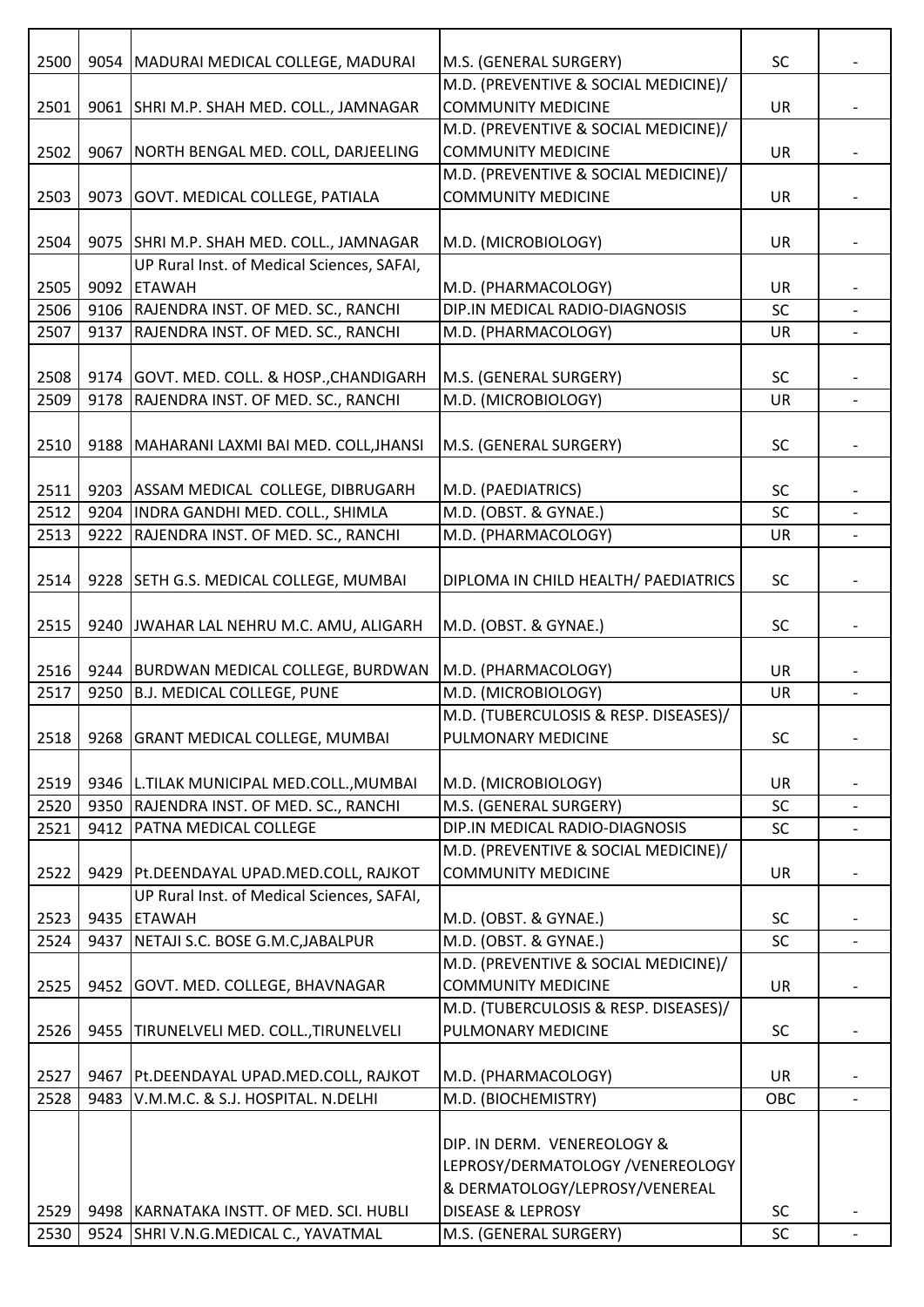|      |      | UP Rural Inst. of Medical Sciences, SAFAI,                       |                                |           |                          |
|------|------|------------------------------------------------------------------|--------------------------------|-----------|--------------------------|
| 2531 | 9531 | <b>ETAWAH</b>                                                    | M.D. (BIOCHEMISTRY)            | UR        |                          |
|      |      | GOVT.                                                            |                                |           |                          |
| 2532 | 9537 | MED.COLL, THIRUVANANTHAPURAM                                     | M.D. (ANAESTHESIOLOGY)         | <b>SC</b> |                          |
|      |      |                                                                  |                                |           |                          |
| 2533 |      | 9576 THANJAVUR MED. COLLEGE, THANJAVUR                           | M.S. (GENERAL SURGERY)         | <b>SC</b> |                          |
| 2534 |      | 9589 S.C.B. MEDICAL COLLEGE, CUTTACK                             | M.S. (OPHTHALMOLOGY)           | SC        |                          |
|      |      |                                                                  |                                |           |                          |
| 2535 |      | 9590  INDIRA GANDHI GOVT.MED.COLL, NAGPUR   M.D. (MICROBIOLOGY)  |                                | UR        |                          |
|      |      |                                                                  |                                |           |                          |
| 2536 |      | 9660   MADURAI MEDICAL COLLEGE, MADURAI                          | M.S. (GENERAL SURGERY)         | <b>SC</b> |                          |
|      |      |                                                                  |                                |           |                          |
|      |      |                                                                  |                                |           |                          |
| 2537 |      | 9674   GUWAHATI MEDICAL COLLEGE, GUWAHATI M.D. (MICROBIOLOGY)    |                                | UR        |                          |
| 2538 |      | 9675 K.G MEDICAL UNIV, LUCKNOW                                   | M.D. (PHYSIOLOGY)              | <b>UR</b> |                          |
|      |      |                                                                  |                                |           |                          |
| 2539 |      | 9703  INST.OF P.G.MED.EDU.&RES., KOLKATA                         | M.S. (GENERAL SURGERY)         | <b>SC</b> |                          |
| 2540 |      | 9759 PT. J.N.M. MEDICAL COLLEGE, RAIPUR                          | M.D. (OBST. & GYNAE.)          | SC        |                          |
| 2541 |      | 9776 S.C.B. MEDICAL COLLEGE, CUTTACK                             | M.D. (PHARMACOLOGY)            | UR        | $\overline{\phantom{0}}$ |
|      |      |                                                                  | MD (DERM., VENE. & LEPROSY)/   |           |                          |
|      |      |                                                                  | (DERMATOLOGY)/(SKIN & VENEREAL |           |                          |
| 2542 |      | 9789   MEDICAL COLLEGE, KOLKATA                                  | DISEASES)/(VENEREOLOGY)        | <b>ST</b> |                          |
|      |      | GOVT.                                                            |                                |           |                          |
| 2543 |      | 9791 MED.COLL, THIRUVANANTHAPURAM                                | M.S. (OPHTHALMOLOGY)           | <b>SC</b> |                          |
|      |      | GOVT.                                                            |                                |           |                          |
| 2544 | 9832 | MED.COLL, THIRUVANANTHAPURAM                                     | M.S. (E.N.T.)                  | <b>SC</b> |                          |
| 2545 |      | 9833 ALL INDIA INS OF HYG. & PUB. HEALTH                         | DIPLOMA IN PUBLIC HEALTH       | OBC       |                          |
| 2546 |      | 9838 KILPAUK MEDICAL COLLEGE, CHENNAI                            | M.S. (GENERAL SURGERY)         | SC        |                          |
|      |      |                                                                  |                                |           |                          |
| 2547 |      | 9839 B.R.D. MEDICAL COLLEGE, GORAKHPUR                           | M.D. (OBST. & GYNAE.)          | <b>SC</b> |                          |
|      |      |                                                                  |                                |           |                          |
| 2548 |      | 9898 CALCUTTA NATIONAL MED.COLL, KOLKATA   M.D. (OBST. & GYNAE.) |                                | <b>SC</b> |                          |
|      |      |                                                                  |                                |           |                          |
| 2549 |      | 9904 BURDWAN MEDICAL COLLEGE, BURDWAN                            | M.D. (PHARMACOLOGY)            | <b>UR</b> |                          |
| 2550 | 9909 | S.C.B. MEDICAL COLLEGE, CUTTACK                                  | M.D. (FORENSIC MEDICINE)       | UR        |                          |
|      |      | GOVT.                                                            |                                |           |                          |
|      |      |                                                                  |                                |           |                          |
| 2551 | 9919 | MED.COLL, THIRUVANANTHAPURAM                                     | DIPLOMA IN PUBLIC HEALTH       | UR        |                          |
| 2552 |      | 9922 GOA MEDICAL COLLEGE, PANAJI, GOA                            | M.D. (OBST. & GYNAE.)          | <b>SC</b> |                          |
| 2553 | 9924 | GOVT. MEDICAL COLLEGE, NAGPUR                                    | M.S. (ORTHOPAEDICS)            | <b>ST</b> |                          |
|      |      |                                                                  |                                |           |                          |
| 2554 |      | 9932   Pt.DEENDAYAL UPAD.MED.COLL, RAJKOT                        | M.D. (OBST. & GYNAE.)          | <b>SC</b> |                          |
|      |      |                                                                  |                                |           |                          |
| 2555 |      | 9949   GUWAHATI MEDICAL COLLEGE, GUWAHATI   M.D. (MICROBIOLOGY)  |                                | UR        |                          |
| 2556 | 9951 | <b>PATNA MEDICAL COLLEGE</b>                                     | M.S. (GENERAL SURGERY)         | SC        |                          |
| 2557 | 9959 | <b>GRANT MEDICAL COLLEGE, MUMBAI</b>                             | M.D. (BIOCHEMISTRY)            | UR        | $\overline{\phantom{a}}$ |
|      |      |                                                                  |                                |           |                          |
| 2558 |      | 9963   LADY HARDINGE MEDICAL COLL., N.DELHI                      | M.D. (OBST. & GYNAE.)          | <b>ST</b> |                          |
| 2559 | 9967 | GOVT. MEDICAL COLLEGE, KOTTAYAM                                  | M.S. (ANATOMY)                 | UR        | $\overline{\phantom{a}}$ |
|      |      |                                                                  |                                |           |                          |
| 2560 |      | 9984 M.K.C.G.MEDICAL COLLEGE, BRAHMAPUR                          | M.D. (PHARMACOLOGY)            | UR        |                          |
| 2561 |      | 10041 B.J. MEDICAL COLLEGE, PUNE                                 | M.D. (ANAESTHESIOLOGY)         | SC        |                          |
| 2562 |      | 10047 GOVT. MEDICAL COLLEGE, LATUR                               | M.D. (PHARMACOLOGY)            | UR        |                          |
|      |      |                                                                  |                                |           |                          |
| 2563 |      | 10055 COIMBATORE MED. COLL., COIMBATORE                          | M.S. (GENERAL SURGERY)         | <b>SC</b> |                          |
| 2564 |      | 10069 GOVT. MEDICAL COLLEGE, KOTA                                | M.D. (MICROBIOLOGY)            | UR        |                          |
|      |      |                                                                  |                                |           |                          |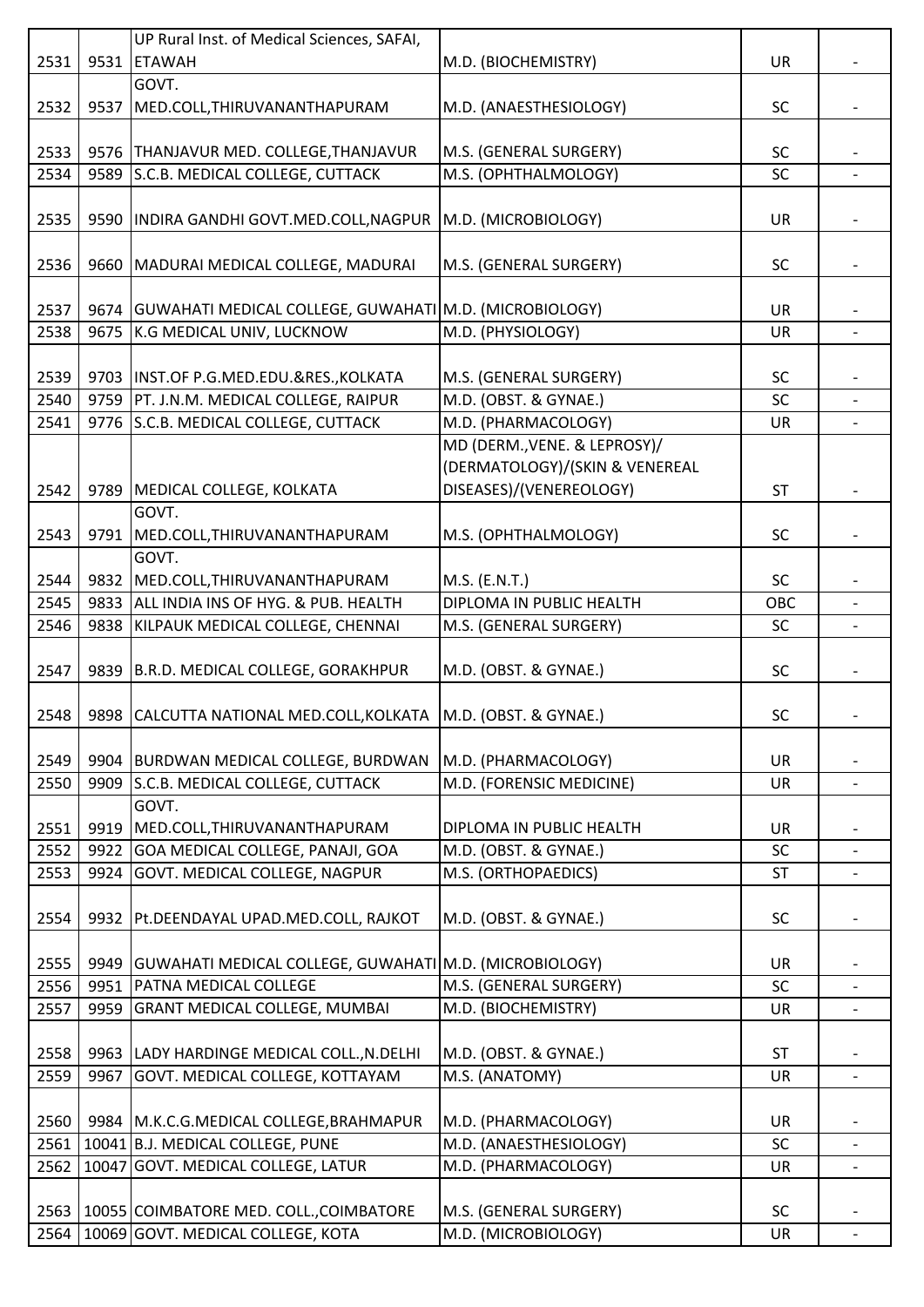|      | BANKURA SAMMILANI MED.COLL,                         |                                       |           |                          |
|------|-----------------------------------------------------|---------------------------------------|-----------|--------------------------|
|      | 2565   10081   BANKURA                              | M.D. (OBST. & GYNAE.)                 | SC        |                          |
|      | 2566   10118 DR. S.N. MEDICAL COLLEGE, JODHPUR      | M.S. (GENERAL SURGERY)                | SC        |                          |
| 2567 | 10129 SCHOOL OF TROPICAL MED., KOLKATA              | M.D. (MICROBIOLOGY)                   | <b>UR</b> |                          |
|      |                                                     |                                       |           |                          |
|      | 2568   10133 KARNATAKA INSTT. OF MED. SCI. HUBLI    | M.S. (GENERAL SURGERY)                | <b>SC</b> |                          |
|      | 2569   10207 G.S.V.M. MEDICAL COLLEGE, KANPUR       | M.S. (GENERAL SURGERY)                | SC        |                          |
| 2570 | 10262 R.N.T. MEDICAL COLLEGE, UDAIPUR               | M.D. (OBST. & GYNAE.)                 | SC        |                          |
|      | 2571   10271   R.N.T. MEDICAL COLLEGE, UDAIPUR      | M.S. (GENERAL SURGERY)                | SC        |                          |
|      | 2572 10297 REGIONAL CANCER CENTRE                   | M.D. (RADIO-THERAPY)                  | <b>SC</b> |                          |
|      | Belgaum Institute of Medical Sciences,              |                                       |           |                          |
| 2573 | 10300 Belgaum                                       | M.D. (MICROBIOLOGY)                   | <b>UR</b> |                          |
|      |                                                     |                                       |           |                          |
| 2574 | 10333 GAJA RAJA MEDICAL COLLEGE, GWALIOR            | M.D. (OBST. & GYNAE.)                 | <b>SC</b> |                          |
|      |                                                     |                                       |           |                          |
| 2575 | 10403 INST.OF P.G.MED.EDU.&RES., KOLKATA            | M.D. (ANAESTHESIOLOGY)                | SC        |                          |
|      |                                                     |                                       |           |                          |
| 2576 | 10420 JWAHAR LAL NEHRU M.C. AMU, ALIGARH            | M.D. (PHYSIOLOGY)                     | UR        |                          |
|      |                                                     |                                       |           |                          |
|      |                                                     |                                       | <b>SC</b> |                          |
|      | 2577   10429 GOVT. M. K. MEDICAL COLLEGE, SELAM     | M.S. (GENERAL SURGERY)                |           |                          |
|      |                                                     |                                       |           |                          |
|      | 2578   10430   P.G.I.M.E.R., DR. R.M.L. HOSP., N.D. | DIPLOMA IN CHILD HEALTH/ PAEDIATRICS  | <b>SC</b> |                          |
|      | 2579   10461 S.M.S. MEDICAL COLLEGE, JAIPUR         | M.D. (GENERAL MEDICINE)               | <b>ST</b> |                          |
| 2580 | 10482 Govt Vellore Medical College, Vellore         | M.S. (GENERAL SURGERY)                | SC        |                          |
|      |                                                     | M.D. (TUBERCULOSIS & RESP. DISEASES)/ |           |                          |
|      | 2581   10492 S.C.B. MEDICAL COLLEGE, CUTTACK        | PULMONARY MEDICINE                    | <b>SC</b> |                          |
| 2582 | 10507 E.S.I.- P.G.I.M.S.R., BANGLORE                | M.S. (GENERAL SURGERY)                | <b>SC</b> | $\overline{\phantom{a}}$ |
|      |                                                     |                                       |           |                          |
|      | 2583   10525 GOVT. MED. COLL. & HOSP., CHANDIGARH   | M.D. (BIOCHEMISTRY)                   | UR        |                          |
|      | 2584 10530 B.J. MEDICAL COLLEGE, AHMEDABAD          | M.S. (GENERAL SURGERY)                | <b>SC</b> | $\blacksquare$           |
|      |                                                     |                                       |           |                          |
|      | 2585   10538 GOVT. MEDICAL COLLEGE, PATIALA         | M.D. (MICROBIOLOGY)                   | <b>UR</b> |                          |
|      | 2586   10559 K.A.P.V.G.M.COLL, TIRUCHIRAPPALLLI     | M.S. (GENERAL SURGERY)                | SC        |                          |
| 2587 | 10571 PT. B.D.SHARMA PGIMS., ROHTAK                 | M.D. (BIOCHEMISTRY)                   | UR        |                          |
|      |                                                     |                                       |           |                          |
|      | 2588   10572 L.TILAK MUNICIPAL MED.COLL., MUMBAI    | M.S. (GENERAL SURGERY)                | <b>ST</b> |                          |
|      | 2589   10588 T.D. MEDICAL COLLEGE, ALAPPUZHA        | M.S. (OPHTHALMOLOGY)                  | SC        |                          |
| 2590 | 10594 S.C.B. MEDICAL COLLEGE, CUTTACK               | M.D. (PHYSIOLOGY)                     | <b>UR</b> |                          |
|      |                                                     |                                       |           |                          |
|      | 2591   10655 GAJA RAJA MEDICAL COLLEGE, GWALIOR     | M.D. (MICROBIOLOGY)                   | UR        |                          |
| 2592 | 10657 V.S.S. MEDICAL COLLEGE, BURLA                 | M.D. (OBST. & GYNAE.)                 | SC        |                          |
|      |                                                     |                                       |           |                          |
|      | 2593   10667 L.TILAK MUNICIPAL MED.COLL., MUMBAI    | M.D. (GENERAL MEDICINE)               | <b>ST</b> |                          |
|      | 2594   10672 NALANDA MEDICAL COLLEGE, PATNA         | M.S. (GENERAL SURGERY)                | SC        |                          |
| 2595 | 10673 S.M.S. MEDICAL COLLEGE, JAIPUR                | M.S. (OPHTHALMOLOGY)                  | SC        | $\overline{\phantom{a}}$ |
|      | 2596   10688 PT. B.D.SHARMA PGIMS., ROHTAK          | M.D. (BIOCHEMISTRY)                   | UR        |                          |
| 2597 | 10693 PT. B.D.SHARMA PGIMS., ROHTAK                 | M.D. (OBST. & GYNAE.)                 | <b>ST</b> | $\overline{\phantom{a}}$ |
|      | 2598   10694 SETH G.S. MEDICAL COLLEGE, MUMBAI      | M.D. (PATHOLOGY)                      | SC        |                          |
| 2599 | 10704 GANDHI MEDICAL COLLEGE, BHOPAL                | M.S. (GENERAL SURGERY)                | <b>SC</b> |                          |
|      |                                                     |                                       |           |                          |
|      | 2600   10732 MOTI LAL NEHRU MED. COLL, ALLAHABAD    | M.S. (ANATOMY)                        | UR        |                          |
| 2601 | 10742 B.J. MEDICAL COLLEGE, PUNE                    | M.D. (GENERAL MEDICINE)               | <b>ST</b> |                          |
|      | 2602   10775 GOVT.MEDICAL COLLEGE, AMRITSAR         | M.D. (MICROBIOLOGY)                   | <b>UR</b> |                          |
| 2603 | 10810 GOVT.MEDICAL COLLEGE, AMRITSAR                | M.D. (MICROBIOLOGY)                   | UR        | $\overline{\phantom{a}}$ |
|      |                                                     |                                       |           |                          |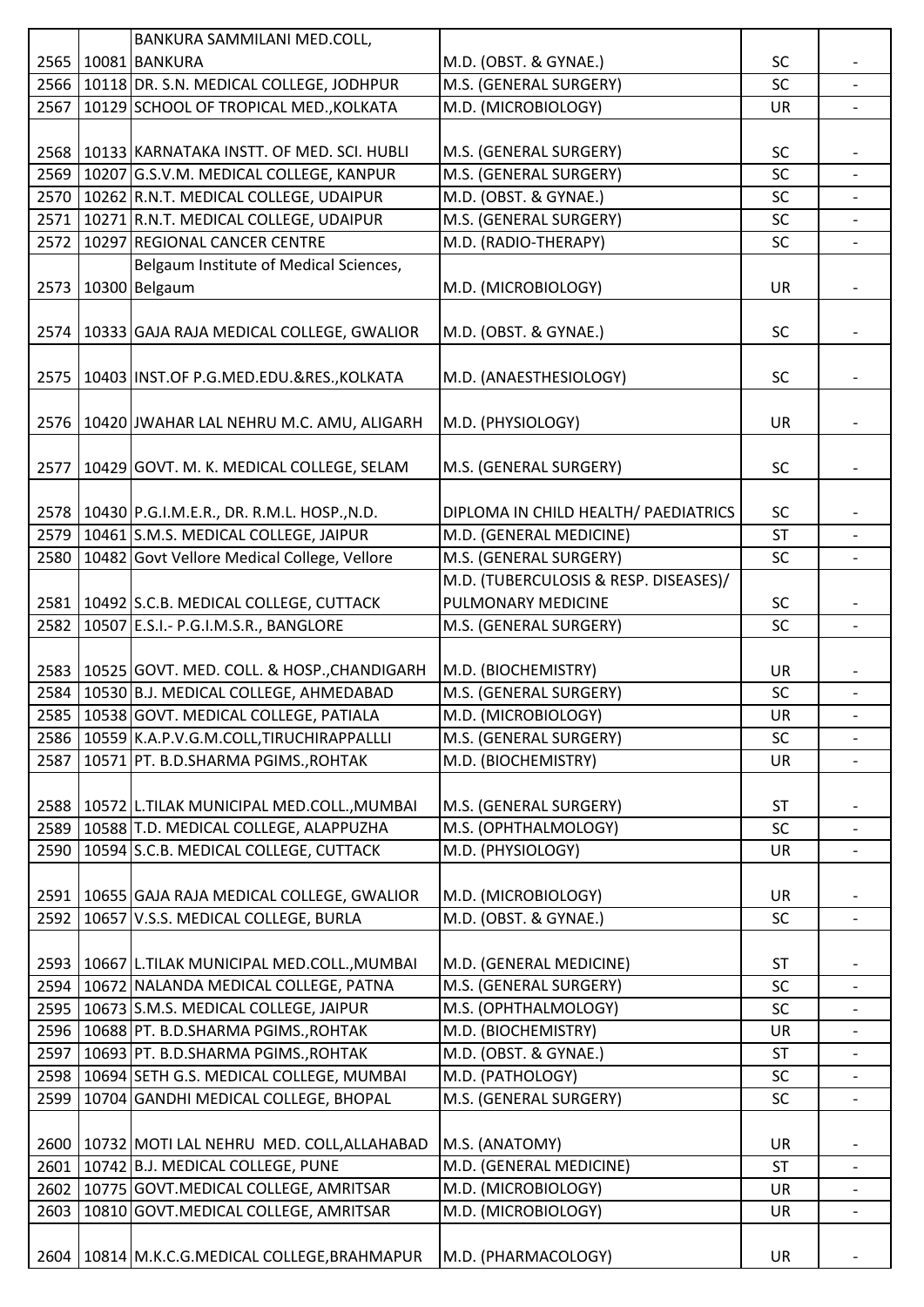|      | 2605   10827 SETH G.S. MEDICAL COLLEGE, MUMBAI     | M.D. (ANAESTHESIOLOGY)                | SC        |                |
|------|----------------------------------------------------|---------------------------------------|-----------|----------------|
| 2606 | 10835 GOA MEDICAL COLLEGE, PANAJI, GOA             | M.S. (GENERAL SURGERY)                | SC        |                |
|      |                                                    |                                       |           |                |
| 2607 | 10837 DARBHANGA MED. COLLG., LAHERIASARAI          | M.S. (GENERAL SURGERY)                | <b>SC</b> |                |
| 2608 | 10847 R.G. KAR MEDICAL COLLEGE, KOLKATA            | M.D. (MICROBIOLOGY)                   | UR        |                |
| 2609 | 10857 S.N. MEDICAL COLLEGE, AGRA                   | M.S. (GENERAL SURGERY)                | <b>SC</b> |                |
|      |                                                    |                                       |           |                |
| 2610 | 10868 MAULANA AZAD MEDICAL COLL., N.DELHI          | M.S. (E.N.T.)                         | <b>SC</b> |                |
|      | BANKURA SAMMILANI MED.COLL,                        |                                       |           |                |
| 2611 | 10946 BANKURA                                      | M.S. (GENERAL SURGERY)                | <b>SC</b> |                |
|      | Mandya Institute of Medical Sciences,              |                                       |           |                |
| 2612 | 10962 Mandya                                       | M.D. (BIOCHEMISTRY)                   | <b>UR</b> |                |
|      |                                                    |                                       |           |                |
| 2613 | 10991 GAJA RAJA MEDICAL COLLEGE, GWALIOR           | M.D. (MICROBIOLOGY)                   | UR        |                |
|      |                                                    |                                       |           |                |
|      | 2614   11004 INST.OF MED.SCIENCES, BHU, VARANASI   | M.D. (ANAESTHESIOLOGY)                | <b>SC</b> |                |
|      |                                                    |                                       |           |                |
| 2615 | 11014 LADY HARDINGE MEDICAL COLL., N.DELHI         | M.D. (ANAESTHESIOLOGY)                | <b>SC</b> |                |
|      |                                                    |                                       |           |                |
|      | 2616   11022   INST.OF P.G.MED.EDU.&RES., KOLKATA  | M.D. (OBST. & GYNAE.)                 | <b>ST</b> |                |
|      | <b>BPS Government Medical College for</b>          |                                       |           |                |
|      | 2617   11026   Women, Sonepat                      | M.D. (BIOCHEMISTRY)                   | UR        |                |
|      | 11028 DR. R.P.G. MEDICAL COLLEGE, TANDA            | M.D. (OBST. & GYNAE.)                 |           |                |
| 2618 |                                                    |                                       | <b>SC</b> |                |
| 2619 | 11043 B.J. MEDICAL COLLEGE, PUNE                   | DIPLOMA IN ORTHOPAEDICS               | SC        |                |
|      | <b>GOVERMENT MEDICAL COLLEGE,</b>                  |                                       |           |                |
|      | 2620 11057 Kozhikode                               | M.S. (ORTHOPAEDICS)                   | <b>ST</b> |                |
|      |                                                    |                                       |           |                |
| 2621 | 11068 INST.OF P.G.MED.EDU.&RES., KOLKATA           | M.D. (BIOCHEMISTRY)                   | UR        |                |
|      |                                                    |                                       |           |                |
|      | 2622   11086 MAHATMA GANDHI MEMO. M.C., INDORE     | M.S. (OPHTHALMOLOGY)                  | <b>SC</b> |                |
|      | 2623 11090 MEDICAL COLLEGE, KOLKATA                | M.D. (ANAESTHESIOLOGY)                | SC        |                |
|      |                                                    |                                       |           |                |
|      | 2624   11103 SARDAR PATEL MED. COLLEGE, BIKANER    | M.D. (MICROBIOLOGY)                   | <b>UR</b> |                |
|      | TOPIWALA NATIONAL MED.COLL.,                       |                                       |           |                |
|      | 2625   11128 MUMBAI                                | M.D. (PHYSIOLOGY)                     | UR        |                |
|      | 2626   11130 GOVT. MEDICAL COLLEGE, AMRITSAR       | M.S. (GENERAL SURGERY)                | <b>SC</b> |                |
| 2627 | 11132 GRANT MEDICAL COLLEGE, MUMBAI                | M.D. (ANAESTHESIOLOGY)                | <b>SC</b> |                |
|      | 2628   11140 GMC HALDWANI                          | M.D. (OBST. & GYNAE.)                 | <b>SC</b> |                |
| 2629 | 11154 V.S.S. MEDICAL COLLEGE, BURLA                | M.D. (PHARMACOLOGY)                   | <b>UR</b> |                |
|      |                                                    |                                       |           |                |
|      | 2630   11156 M.G.M. MEDICAL COLLEGE, JAMSHEDPUR    | M.S. (ANATOMY)                        | UR        |                |
| 2631 | 11183 K.G MEDICAL UNIV, LUCKNOW                    | M.D. (ANAESTHESIOLOGY)                | <b>SC</b> | $\blacksquare$ |
|      |                                                    |                                       |           |                |
| 2632 | 11189 BURDWAN MEDICAL COLLEGE, BURDWAN             | M.D. (FORENSIC MEDICINE)              | UR        |                |
| 2633 | 11225 MEDICAL COLLEGE, KOLKATA                     | M.S. (E.N.T.)                         | <b>SC</b> | $\overline{a}$ |
|      |                                                    |                                       |           |                |
|      | 2634   11236 SARDAR PATEL MED. COLLEGE, BIKANER    | M.S. (GENERAL SURGERY)                | <b>SC</b> |                |
|      |                                                    |                                       |           |                |
| 2635 | 11254 CHENGALPATTU M. C., CHENGALPATTU             | M.S. (GENERAL SURGERY)                | <b>SC</b> |                |
| 2636 | 11291 GOVT. MED. COLLEGE, BHAVNAGAR                | M.D. (MICROBIOLOGY)                   | <b>UR</b> |                |
|      |                                                    |                                       |           |                |
|      | 2637   11292   CENTRAL INST. OF PSYCHIATRY, RANCHI | M.D. (PSYCHIATRY)                     | <b>SC</b> |                |
| 2638 | 11346 S.M.S. MEDICAL COLLEGE, JAIPUR               | M.D. (PHYSIOLOGY)                     | UR        |                |
|      |                                                    | M.D. (TUBERCULOSIS & RESP. DISEASES)/ |           |                |
|      | 2639   11373   GOVT. MEDICAL COLLEGE, NANDED       | PULMONARY MEDICINE                    | SC        |                |
|      |                                                    |                                       |           |                |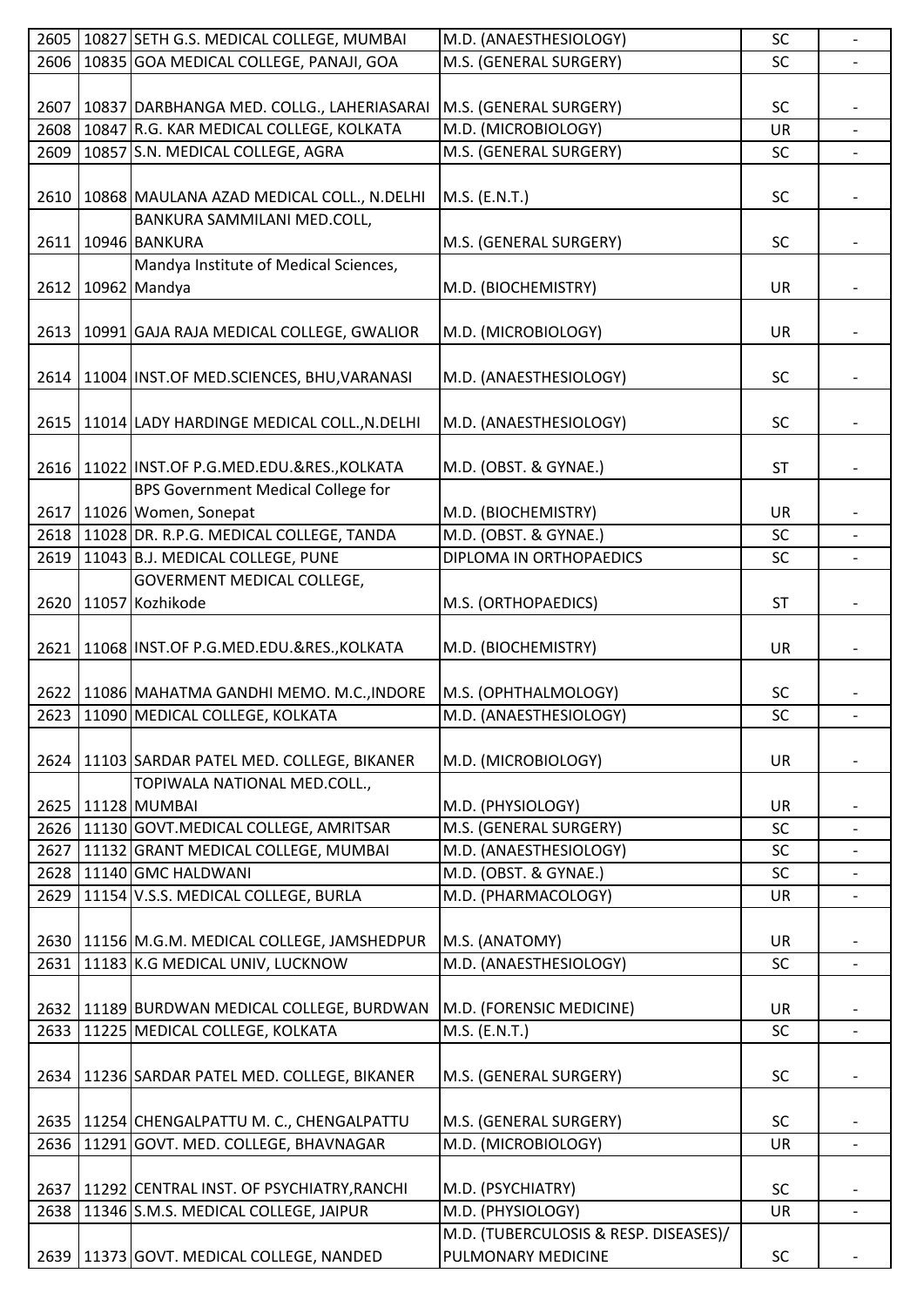|      | 2640   11383 R.G. KAR MEDICAL COLLEGE, KOLKATA                            | M.D. (ANAESTHESIOLOGY)           | SC        |                          |
|------|---------------------------------------------------------------------------|----------------------------------|-----------|--------------------------|
|      |                                                                           |                                  |           |                          |
|      |                                                                           | DIP. IN DERM. VENEREOLOGY &      |           |                          |
|      |                                                                           | LEPROSY/DERMATOLOGY /VENEREOLOGY |           |                          |
|      |                                                                           | & DERMATOLOGY/LEPROSY/VENEREAL   |           |                          |
|      | 2641   11411   MADRAS MEDICAL COLLEGE, CHENNAI                            | <b>DISEASE &amp; LEPROSY</b>     | <b>SC</b> |                          |
|      | REGIONAL INST OF MEDICAL SCIENCE,                                         |                                  |           |                          |
| 2642 | 11430 IMPHAL                                                              | M.D. (BIOCHEMISTRY)              | OBC       |                          |
|      |                                                                           |                                  |           |                          |
|      | 2643   11442 DARBHANGA MED. COLLG., LAHERIASARAI   M.S. (GENERAL SURGERY) |                                  | <b>SC</b> |                          |
|      |                                                                           |                                  |           |                          |
|      | 2644   11449 L.TILAK MUNICIPAL MED.COLL., MUMBAI                          | DIPLOMA IN PUBLIC HEALTH         | <b>UR</b> |                          |
|      |                                                                           |                                  |           |                          |
|      | 2645   11480 GOVERNMENT MEDICAL COLL., BARODA                             | M.D. (BIOCHEMISTRY)              | <b>UR</b> |                          |
| 2646 | 11489 PT. B.D.SHARMA PGIMS., ROHTAK                                       | M.D. (ANAESTHESIOLOGY)           | SC        |                          |
|      |                                                                           |                                  |           |                          |
| 2647 | 11495 CALCUTTA NATIONAL MED.COLL, KOLKATA                                 | M.D. (ANAESTHESIOLOGY)           | <b>SC</b> |                          |
|      |                                                                           |                                  |           |                          |
|      | 2648   11525   MAHATMA GANDHI MEMO. M.C., INDORE                          | M.S. (GENERAL SURGERY)           | SC        |                          |
|      |                                                                           |                                  |           |                          |
|      | 2649   11552 S.R.T.R. MEDICAL COLLEGE, AMBAJOGAI                          | M.D. (MICROBIOLOGY)              | <b>UR</b> |                          |
|      | 2650   11560 R.G. KAR MEDICAL COLLEGE, KOLKATA                            | M.D. (PHYSIOLOGY)                | UR        |                          |
| 2651 | 11567 S.M.S. MEDICAL COLLEGE, JAIPUR                                      | M.D. (OBST. & GYNAE.)            | <b>ST</b> |                          |
|      | 2652   11571 GOVT. MEDICAL COLLEGE, PATIALA                               | M.S. (GENERAL SURGERY)           | SC        |                          |
|      | 2653   11585 GRANT MEDICAL COLLEGE, MUMBAI                                | M.S. (ANATOMY)                   | <b>UR</b> |                          |
|      |                                                                           |                                  |           |                          |
| 2654 | 11591 GURU GOVIND SINGH MED. C. FARIDKOT                                  | M.S. (OPHTHALMOLOGY)             | <b>SC</b> |                          |
|      | TOPIWALA NATIONAL MED.COLL.,                                              |                                  |           |                          |
|      | 2655   11622 MUMBAI                                                       | M.D. (PSYCHIATRY)                | <b>SC</b> |                          |
|      | MIDNAPORE MEDICAL COLLEGE,                                                |                                  |           |                          |
|      | 2656 11623 MIDNAPUR                                                       | M.D. (FORENSIC MEDICINE)         | <b>UR</b> |                          |
| 2657 | 11647 S.C.B. MEDICAL COLLEGE, CUTTACK                                     | M.D. (PHYSIOLOGY)                | UR        | $\overline{a}$           |
|      |                                                                           |                                  |           |                          |
| 2658 | 11666 BANGALORE MEDICAL COLL., BANGALORE                                  | M.S. (ANATOMY)                   | UR        |                          |
|      |                                                                           |                                  |           |                          |
|      | 2659   11683 GURU GOVIND SINGH MED. C. FARIDKOT                           | M.D. (MICROBIOLOGY)              | <b>UR</b> |                          |
| 2660 | 11744 PT. B.D.SHARMA PGIMS., ROHTAK                                       | DIPLOMA IN ANAESTHESIOLOGY       | SC        |                          |
| 2661 | 11748 SHRI V.N.G.MEDICAL C., YAVATMAL                                     | M.D. (MICROBIOLOGY)              | UR        |                          |
|      |                                                                           |                                  |           |                          |
| 2662 | 11798 L.TILAK MUNICIPAL MED.COLL., MUMBAI                                 | M.D. (ANAESTHESIOLOGY)           | SC        |                          |
| 2663 | 11819 S.N. MEDICAL COLLEGE, AGRA                                          | M.D. (GENERAL MEDICINE)          | <b>ST</b> |                          |
|      |                                                                           |                                  |           |                          |
|      | 2664   11832 MAHATMA GANDHI MEMO. M.C., INDORE                            | M.S. (ORTHOPAEDICS)              | <b>ST</b> |                          |
| 2665 | 11848 PATNA MEDICAL COLLEGE                                               | M.S. (ORTHOPAEDICS)              | <b>ST</b> | $\overline{\phantom{a}}$ |
|      | BANKURA SAMMILANI MED.COLL,                                               |                                  |           |                          |
|      | 2666   11888   BANKURA                                                    | M.D. (MICROBIOLOGY)              | <b>UR</b> |                          |
| 2667 | 11910 NETAJI S.C. BOSE G.M.C, JABALPUR                                    | M.D. (PHYSIOLOGY)                | UR        | $\overline{\phantom{0}}$ |
| 2668 | 11916 GOVT. MEDICAL COLLEGE, KOTTAYAM                                     | M.S. (OPHTHALMOLOGY)             | SC        |                          |
|      | REGIONAL INST OF MEDICAL SCIENCE,                                         |                                  |           |                          |
|      | 2669   11922   IMPHAL                                                     | M.D. (PHYSIOLOGY)                | <b>UR</b> |                          |
| 2670 | 11925 L.L.R.M. MEDICAL COLLEGE, MEERUT                                    | M.S. (ANATOMY)                   | <b>UR</b> |                          |
|      |                                                                           |                                  |           |                          |
|      | 2671   11941   M.K.C.G.MEDICAL COLLEGE, BRAHMAPUR                         | M.S. (GENERAL SURGERY)           | <b>SC</b> |                          |
| 2672 | 11971 NETAJI S.C. BOSE G.M.C.JABALPUR                                     | M.S. (GENERAL SURGERY)           | SC        | $\overline{\phantom{a}}$ |
|      | 2673   11993 SETH G.S. MEDICAL COLLEGE, MUMBAI                            | M.D. (OBST. & GYNAE.)            | <b>ST</b> |                          |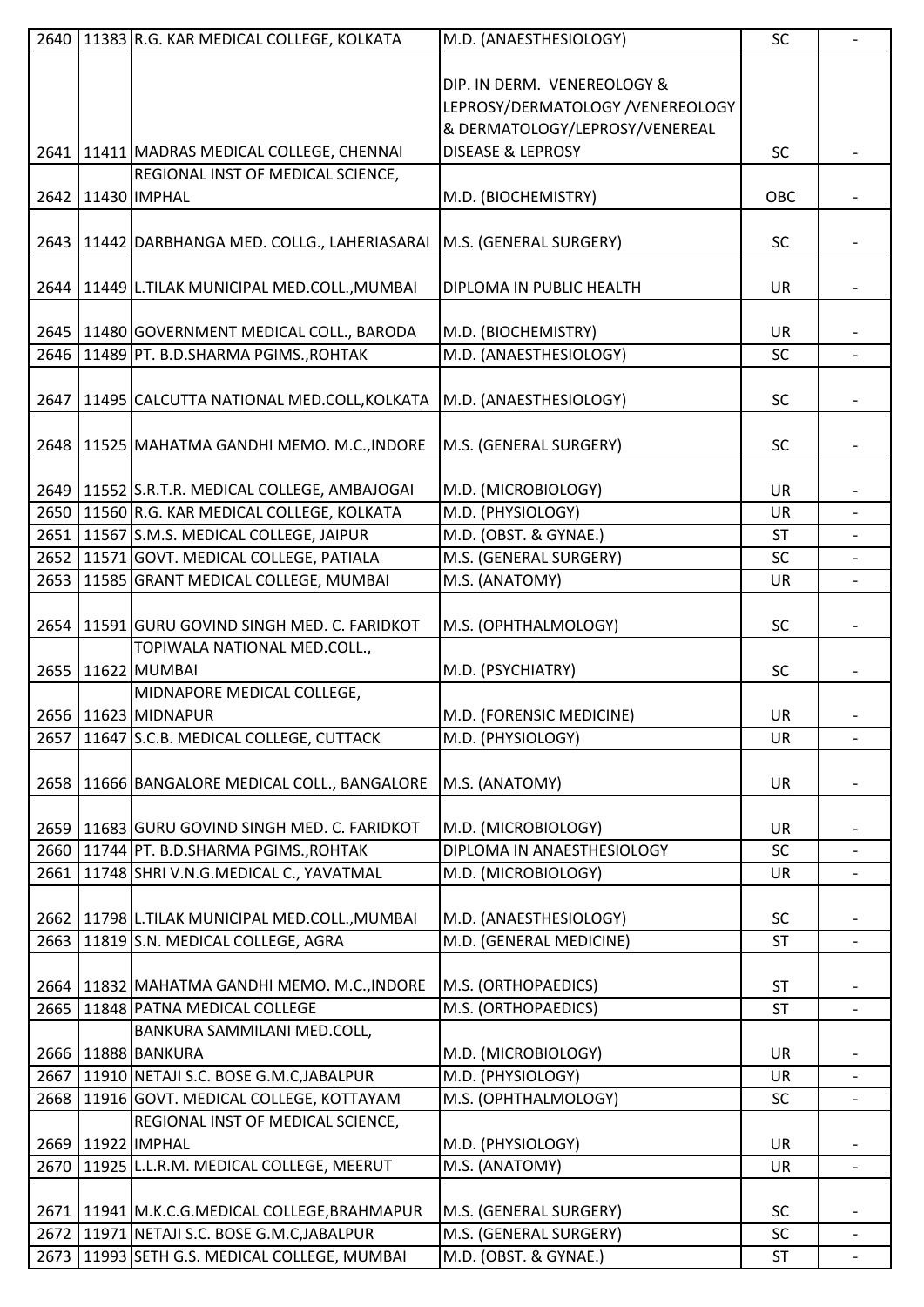|      | 2674   12033 RAJENDRA INST. OF MED. SC., RANCHI   | M.D. (PAEDIATRICS)                   | <b>ST</b> | $\blacksquare$           |
|------|---------------------------------------------------|--------------------------------------|-----------|--------------------------|
| 2675 | 12036 MADRAS MEDICAL COLLEGE, CHENNAI             | M.D. (ANAESTHESIOLOGY)               | SC        |                          |
|      |                                                   |                                      |           |                          |
|      | 2676   12059 GOVERNMENT MEDICAL COLLEGE, SURAT    | M.S. (GENERAL SURGERY)               | <b>SC</b> |                          |
|      | 2677 12063 GOVT. MEDICAL COLLEGE, PATIALA         | M.D. (BIOCHEMISTRY)                  | UR        |                          |
|      | 2678   12093 R.N.T. MEDICAL COLLEGE, UDAIPUR      | M.D. (BIOCHEMISTRY)                  | <b>UR</b> |                          |
|      |                                                   |                                      |           |                          |
|      | 2679   12128 NILRATNAM SIRCAR MED. COLL, KOLKATA  | M.D. (BIOCHEMISTRY)                  | UR        |                          |
|      | 2680 12149 S.C.B. MEDICAL COLLEGE, CUTTACK        | M.S. (ORTHOPAEDICS)                  | <b>ST</b> | $\overline{\phantom{a}}$ |
|      |                                                   |                                      |           |                          |
|      | 2681 12160 P.G.I.M.E.R., DR. R.M.L. HOSP., N.D.   | M.S. (E.N.T.)                        | SC        |                          |
|      | 2682   12184 GOVT. MEDICAL COLLEGE, PATIALA       | M.S. (GENERAL SURGERY)               | SC        |                          |
|      | 2683   12217   MEDICAL COLLEGE, KOLKATA           | DIP.IN GYNAE. & OBST.                | SC        |                          |
|      | 2684   12240 E.S.I. - P.G.I.M.S.R., BANGLORE      | M.D. (ANAESTHESIOLOGY)               | SC        |                          |
|      | 2685   12244 S.M.S. MEDICAL COLLEGE, JAIPUR       | M.D. (ANAESTHESIOLOGY)               | SC        |                          |
|      | REGIONAL INST OF MEDICAL SCIENCE,                 |                                      |           |                          |
|      | 2686   12252   IMPHAL                             | M.D. (MICROBIOLOGY)                  | <b>ST</b> |                          |
|      | 2687   12262 GOVT. MEDICAL COLLEGE, NAGPUR        | DIPLOMA IN PUBLIC HEALTH             | UR        |                          |
| 2688 | 12296 L.L.R.M. MEDICAL COLLEGE, MEERUT            | M.S. (ORTHOPAEDICS)                  | ST        | $\overline{\phantom{a}}$ |
|      |                                                   |                                      |           |                          |
|      | 2689   12303   INST.OF P.G.MED.EDU.&RES., KOLKATA | M.S. (ANATOMY)                       | <b>UR</b> |                          |
| 2690 | 12331 V.S.S. MEDICAL COLLEGE, BURLA               | M.S. (GENERAL SURGERY)               | SC        | $\overline{\phantom{a}}$ |
|      | TOPIWALA NATIONAL MED.COLL.,                      |                                      |           |                          |
|      | 2691   12339   MUMBAI                             | M.D. (ANAESTHESIOLOGY)               | <b>SC</b> |                          |
| 2692 | 12364 GOVT. MEDICAL COLLEGE, LATUR                | M.D. (FORENSIC MEDICINE)             | UR        |                          |
|      |                                                   |                                      |           |                          |
|      |                                                   |                                      | <b>UR</b> |                          |
|      | 2693   12387 INST.OF P.G.MED.EDU.&RES., KOLKATA   | M.D. (PHYSIOLOGY)                    |           |                          |
|      |                                                   |                                      |           |                          |
| 2694 | 12394 MYSORE MED.COLL.& RES.INST., MYSORE         | M.S. (ANATOMY)                       | UR        |                          |
|      |                                                   |                                      |           |                          |
|      | 2695   12399 K.G MEDICAL UNIV, LUCKNOW            | DIPLOMA IN CHILD HEALTH/ PAEDIATRICS | <b>SC</b> |                          |
|      | 2696   12422 DR. R.P.G. MEDICAL COLLEGE, TANDA    | M.D. (ANAESTHESIOLOGY)               | SC        |                          |
| 2697 | 12430 GANDHI MEDICAL COLLEGE, BHOPAL              | M.S. (OPHTHALMOLOGY)                 | <b>SC</b> |                          |
|      | UP Rural Inst. of Medical Sciences, SAFAI,        |                                      |           |                          |
| 2698 | 12458 ETAWAH                                      | M.D. (PHYSIOLOGY)                    | UR        |                          |
|      |                                                   |                                      |           |                          |
|      | 2699   12467 INDIRA GANDHI GOVT.MED.COLL, NAGPUR  | M.D. (BIOCHEMISTRY)                  | UR        |                          |
| 2700 | 12490 MADRAS MEDICAL COLLEGE, CHENNAI             | M.D. (PATHOLOGY)                     | SC        | $\overline{\phantom{0}}$ |
|      |                                                   |                                      |           |                          |
| 2701 | 12501 M.K.C.G.MEDICAL COLLEGE, BRAHMAPUR          | M.D. (BIOCHEMISTRY)                  | <b>UR</b> |                          |
|      |                                                   |                                      |           |                          |
|      | 2702   12505   STANLEY MEDICAL COLLEGE, CHENNAI   | DIPLOMA IN CHILD HEALTH/ PAEDIATRICS | <b>SC</b> |                          |
|      | 2703   12512   MEDICAL COLLEGE, KOLKATA           | M.D. (PAEDIATRICS)                   | <b>ST</b> |                          |
| 2704 | 12517 GOVT. MEDICAL COLLEGE, NAGPUR               | DIP.IN MEDICAL RADIO-DIAGNOSIS       | <b>ST</b> |                          |
|      | UP Rural Inst. of Medical Sciences, SAFAI,        |                                      |           |                          |
|      | 2705 22542 ETAWAH                                 | M.D. (PHYSIOLOGY)                    | <b>UR</b> |                          |
|      | 2706   12565   PATNA MEDICAL COLLEGE              | M.D. (PSYCHIATRY)                    | SC        |                          |
|      |                                                   |                                      |           |                          |
| 2707 | 12591 GOVT. MED. COLLEGE, BHAVNAGAR               | M.D. (PHYSIOLOGY)                    | <b>UR</b> |                          |
|      | TOPIWALA NATIONAL MED.COLL.,                      |                                      |           |                          |
|      | 2708   12593   MUMBAI                             | M.D. (PATHOLOGY)                     | <b>SC</b> |                          |
| 2709 | 12601 PATNA MEDICAL COLLEGE                       | M.D. (ANAESTHESIOLOGY)               | SC        |                          |
|      |                                                   |                                      |           |                          |
| 2710 | 12608 ASSAM MEDICAL COLLEGE, DIBRUGARH            | M.S. (GENERAL SURGERY)               | <b>SC</b> |                          |
|      |                                                   |                                      |           |                          |
|      | 2711   12626 SHRI M.P. SHAH MED. COLL., JAMNAGAR  | M.S. (OPHTHALMOLOGY)                 | <b>SC</b> |                          |
|      | 2712 12640 S.N. MEDICAL COLLEGE, AGRA             | M.D. (ANAESTHESIOLOGY)               | SC        |                          |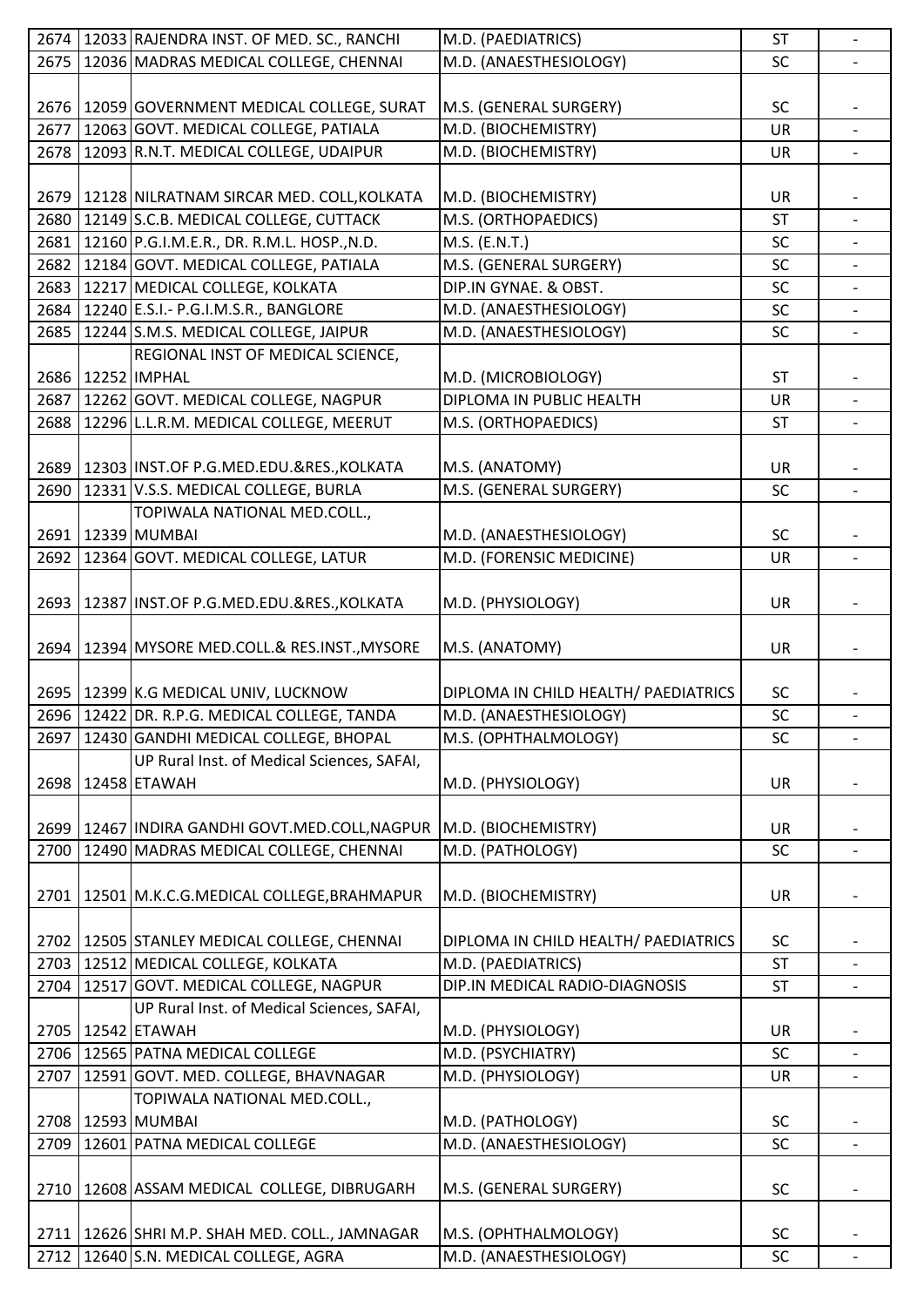|      | 2713   12654 GOVT. MEDICAL COLLEGE, LATUR          | M.D. (PHYSIOLOGY)                            | UR              | $\overline{\phantom{a}}$ |
|------|----------------------------------------------------|----------------------------------------------|-----------------|--------------------------|
|      | 2714 12658 PT. B.D.SHARMA PGIMS., ROHTAK           | M.D. (PHYSIOLOGY)                            | UR              |                          |
|      | 2715   12693   PT. J.N.M. MEDICAL COLLEGE, RAIPUR  | DIP.IN MEDICAL RADIO-DIAGNOSIS               | <b>ST</b>       |                          |
|      | BPS Government Medical College for                 |                                              |                 |                          |
|      | 2716   12698   Women, Sonepat                      | M.D. (PHYSIOLOGY)                            | UR              |                          |
|      |                                                    |                                              |                 |                          |
|      | 2717   12710 NILRATNAM SIRCAR MED. COLL, KOLKATA   | M.S. (OPHTHALMOLOGY)                         | <b>SC</b>       |                          |
|      | 2718   12736 VIJAYNAGAR INST. OF M.S., BELLARY     | M.D. (OBST. & GYNAE.)                        |                 |                          |
| 2719 | 12770 GOVT. MEDICAL COLLEGE, KOTTAYAM              | DIPLOMA IN ANAESTHESIOLOGY                   | <b>ST</b><br>SC |                          |
|      |                                                    |                                              |                 |                          |
|      |                                                    |                                              |                 |                          |
|      | 2720   12779   MADURAI MEDICAL COLLEGE, MADURAI    | M.D. (ANAESTHESIOLOGY)                       | <b>SC</b>       |                          |
|      |                                                    |                                              |                 |                          |
|      | 2721   12781 SHRI M.P. SHAH MED. COLL., JAMNAGAR   | M.S. (GENERAL SURGERY)                       | <b>SC</b>       |                          |
|      |                                                    |                                              |                 |                          |
|      | 2722   12782 L.TILAK MUNICIPAL MED.COLL., MUMBAI   | M.D. (ANAESTHESIOLOGY)                       | <b>SC</b>       |                          |
|      | 2723 12800 GOVT. MED. COLLEGE, BHAVNAGAR           | M.S. (GENERAL SURGERY)                       | SC              |                          |
|      | 2724 12821 S.S. MEDICAL COLLEGE, REWA              | M.S. (GENERAL SURGERY)                       | SC              |                          |
|      | 2725 12825 STANLEY MEDICAL COLLEGE, CHENNAI        | M.S. (E.N.T.)                                | SC              | $\blacksquare$           |
|      | 2726 12844 SCHOOL OF TROPICAL MED., KOLKATA        | M.D. (TROPICAL MEDICINE)                     | SC              |                          |
|      | REGIONAL INST OF MEDICAL SCIENCE,                  |                                              |                 |                          |
|      | 2727 12858 IMPHAL                                  | M.S. (OPHTHALMOLOGY)                         | SC              |                          |
| 2728 | 12871 GOVT. MEDICAL COLLEGE, PATIALA               | M.D. (BIOCHEMISTRY)                          | UR              |                          |
|      |                                                    | M.D. (TUBERCULOSIS & RESP. DISEASES)/        |                 |                          |
|      | 2729   12908 Pt.DEENDAYAL UPAD.MED.COLL, RAJKOT    | PULMONARY MEDICINE                           | SC              |                          |
|      | Agartala Govt. Medical College & G.B. Pant         |                                              |                 |                          |
|      | 2730   12924 Hospital, Agartala                    | M.D. (OBST. & GYNAE.)                        | <b>SC</b>       |                          |
|      |                                                    |                                              |                 |                          |
| 2731 | 12984 GANDHI MEDICAL COLLEGE, BHOPAL               | DIPLOMA IN CHILD HEALTH/ PAEDIATRICS         | SC              |                          |
|      |                                                    |                                              |                 |                          |
|      | 2732   13005 BURDWAN MEDICAL COLLEGE, BURDWAN      | M.D. (BIOCHEMISTRY)                          | <b>UR</b>       |                          |
|      | 2733   13019 GOVT. MEDICAL COLLEGE, NAGPUR         | M.D. (BIOCHEMISTRY)                          | <b>UR</b>       |                          |
|      |                                                    |                                              |                 |                          |
|      | 2734   13032   MOTI LAL NEHRU MED. COLL, ALLAHABAD |                                              | <b>ST</b>       |                          |
|      | 13042 PT. B.D.SHARMA PGIMS., ROHTAK                | M.D. (GENERAL MEDICINE)<br>M.D. (PHYSIOLOGY) |                 |                          |
| 2735 |                                                    |                                              | UR              |                          |
|      |                                                    | M.D. (TUBERCULOSIS & RESP. DISEASES)/        |                 |                          |
|      | 2736   13134   DR. S.N. MEDICAL COLLEGE, JODHPUR   | PULMONARY MEDICINE                           | <b>SC</b>       |                          |
|      |                                                    |                                              |                 |                          |
|      | 2737   13174   THANJAVUR MED. COLLEGE, THANJAVUR   | M.D. (ANAESTHESIOLOGY)                       | <b>SC</b>       |                          |
|      | 2738   13191 VIJAYNAGAR INST. OF M.S., BELLARY     | M.S. (E.N.T.)                                | SC              |                          |
| 2739 | 13214 PT. J.N.M. MEDICAL COLLEGE, RAIPUR           | M.D. (PHYSIOLOGY)                            | UR              |                          |
|      |                                                    |                                              |                 |                          |
|      |                                                    | DIP. IN DERM. VENEREOLOGY &                  |                 |                          |
|      |                                                    | LEPROSY/DERMATOLOGY /VENEREOLOGY             |                 |                          |
|      |                                                    | & DERMATOLOGY/LEPROSY/VENEREAL               |                 |                          |
|      | 2740   13237 MADRAS MEDICAL COLLEGE, CHENNAI       | <b>DISEASE &amp; LEPROSY</b>                 | <b>SC</b>       |                          |
|      |                                                    |                                              |                 |                          |
|      | 2741   13240 JAWAHAR LAL NEHRU MED.COLL., AJMER    | M.D. (PSYCHIATRY)                            | <b>SC</b>       |                          |
|      |                                                    |                                              |                 |                          |
|      | 2742   13254   M.K.C.G.MEDICAL COLLEGE, BRAHMAPUR  | M.D. (BIOCHEMISTRY)                          | <b>UR</b>       |                          |
|      | 2743   13260 S.C.B. MEDICAL COLLEGE, CUTTACK       | M.D. (ANAESTHESIOLOGY)                       | <b>ST</b>       |                          |
|      | 2744   13264 SETH G.S. MEDICAL COLLEGE, MUMBAI     | M.S. (ANATOMY)                               | UR              |                          |
| 2745 | 13265 GANDHI MEDICAL COLLEGE, BHOPAL               | M.D. (PAEDIATRICS)                           | <b>ST</b>       |                          |
|      |                                                    |                                              |                 |                          |
|      | 2746   13267 DARBHANGA MED. COLLG., LAHERIASARAI   | M.S. (E.N.T.)                                | <b>SC</b>       |                          |
| 2747 | 13282 S.M.S. MEDICAL COLLEGE, JAIPUR               | M.D. (ANAESTHESIOLOGY)                       | SC              |                          |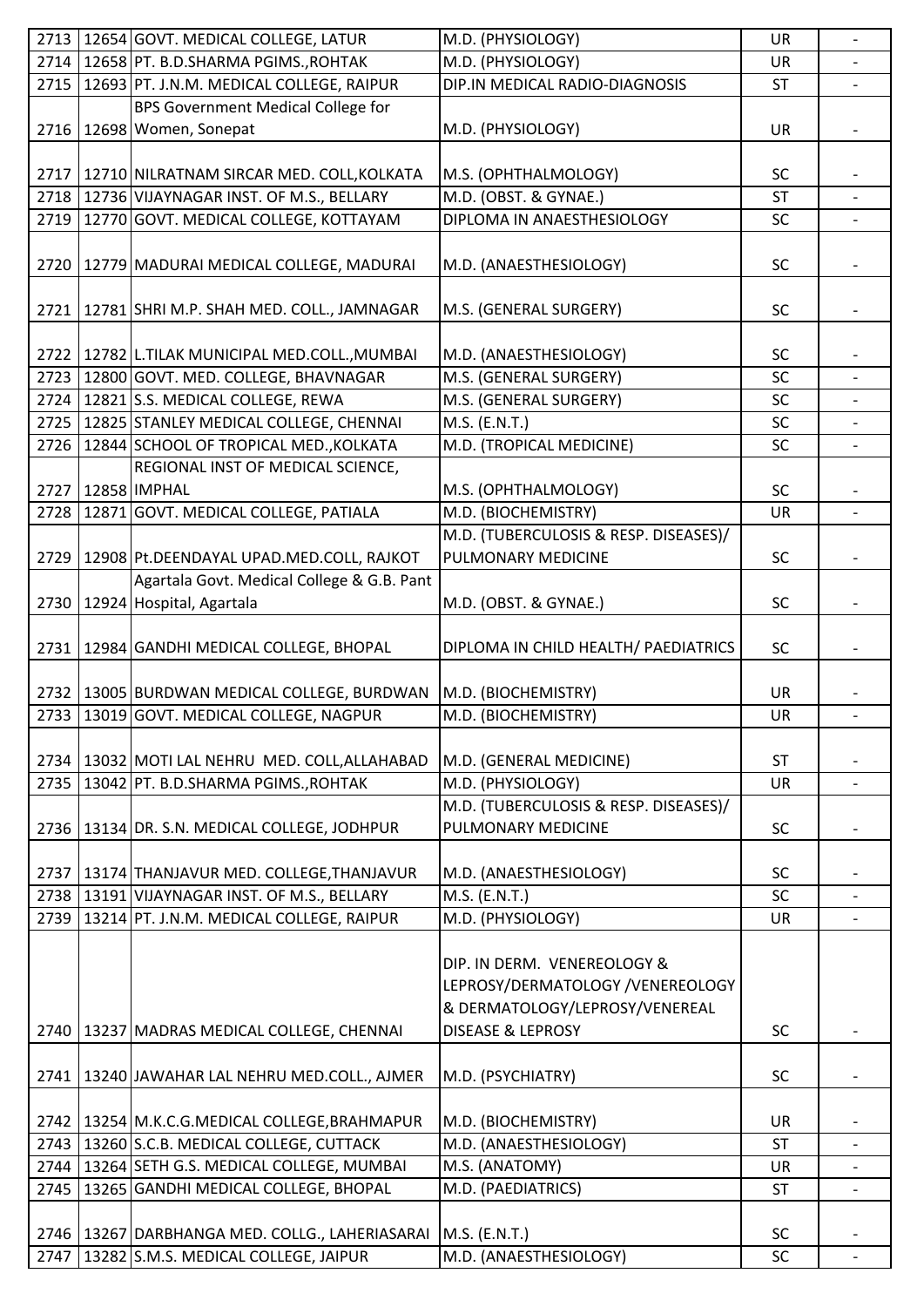|      | 2748 3298 MEDICAL COLLEGE, KOLKATA                                                  | DIPLOMA IN ORTHOPAEDICS              | SC        |                              |
|------|-------------------------------------------------------------------------------------|--------------------------------------|-----------|------------------------------|
|      | 2749   13317 GOVT. MEDICAL COLLEGE, AMRITSAR                                        | M.D. (BIOCHEMISTRY)                  | <b>UR</b> | $\overline{\phantom{a}}$     |
|      | 2750 13383 B.J. MEDICAL COLLEGE, AHMEDABAD                                          | M.D. (ANAESTHESIOLOGY)               | SC        |                              |
|      |                                                                                     |                                      |           |                              |
|      | 2751   13386   MAHATMA GANDHI MEMO. M.C., INDORE                                    | M.D. (PSYCHIATRY)                    | SC        |                              |
|      | 2752 13405 Jorhat Medical College                                                   | M.S. (ANATOMY)                       | UR        |                              |
|      |                                                                                     |                                      |           |                              |
|      | 2753   13415   MAHATMA GANDHI MEMO. M.C., INDORE                                    | M.D. (GENERAL MEDICINE)              | <b>ST</b> |                              |
|      | 2754 13429 B.J. MEDICAL COLLEGE, PUNE                                               | DIP.IN MEDICAL RADIO-DIAGNOSIS       | <b>ST</b> | $\overline{\phantom{a}}$     |
|      | 2755   13435 DR. V.M. GOVT. MEDICAL COLLEGE                                         | M.D. (GENERAL MEDICINE)              | <b>ST</b> |                              |
|      | 2756   13465 GOVT. MEDICAL COLLEGE, KOTA                                            | M.D. (PSYCHIATRY)                    | SC        |                              |
|      |                                                                                     |                                      |           |                              |
|      | 2757   13498 JJWAHAR LAL NEHRU M.C. AMU, ALIGARH                                    | DIPLOMA IN CHILD HEALTH/ PAEDIATRICS | <b>SC</b> |                              |
| 2758 | 13583 MADRAS MEDICAL COLLEGE, CHENNAI                                               | DIPLOMA IN ORTHOPAEDICS              | SC        | $\overline{\phantom{a}}$     |
|      |                                                                                     |                                      |           |                              |
|      |                                                                                     |                                      | SC        |                              |
|      | 2759   13596 NORTH BENGAL MED. COLL, DARJEELING                                     | M.D. (ANAESTHESIOLOGY)               |           |                              |
|      | 2760 13597 GOVT. MEDICAL COLLEGE, KOTA                                              | M.D. (BIOCHEMISTRY)                  | UR        |                              |
|      | 2761   13598 S.C.B. MEDICAL COLLEGE, CUTTACK                                        | M.D. (GENERAL MEDICINE)              | <b>ST</b> |                              |
| 2762 | 13603 S.M.S. MEDICAL COLLEGE, JAIPUR                                                | M.D. (PHYSIOLOGY)                    | <b>UR</b> |                              |
|      |                                                                                     |                                      |           |                              |
| 2763 | 13650 PATNA MEDICAL COLLEGE                                                         | DIPLOMA IN CHILD HEALTH/ PAEDIATRICS | <b>SC</b> | $\overline{\phantom{a}}$     |
|      | GOVT.                                                                               |                                      |           |                              |
| 2764 | 13665 MED.COLL, THIRUVANANTHAPURAM                                                  | DIPLOMA IN CHILD HEALTH/ PAEDIATRICS | <b>SC</b> |                              |
|      |                                                                                     |                                      |           |                              |
| 2765 | 13693 Pt.DEENDAYAL UPAD.MED.COLL, RAJKOT                                            | M.D. (OBST. & GYNAE.)                | UR        | PH                           |
|      | REGIONAL INST OF MEDICAL SCIENCE,                                                   |                                      |           |                              |
|      | 2766   13696   IMPHAL                                                               | M.S. (ANATOMY)                       | <b>UR</b> |                              |
|      | 2767   13712 B.J. MEDICAL COLLEGE, AHMEDABAD                                        | M.D. (ANAESTHESIOLOGY)               | SC        | $\overline{\phantom{a}}$     |
|      | 2768 13761 V.S.S. MEDICAL COLLEGE, BURLA                                            | M.D. (PHYSIOLOGY)                    | UR        |                              |
|      | 2769   13804 V.S.S. MEDICAL COLLEGE, BURLA                                          | M.S. (E.N.T.)                        | SC        | $\overline{\phantom{a}}$     |
|      | 2770 13816 PT. B.D.SHARMA PGIMS., ROHTAK                                            | M.S. (ANATOMY)                       | <b>UR</b> | $\overline{\phantom{a}}$     |
|      | 2771   13825 G.S.V.M. MEDICAL COLLEGE, KANPUR                                       | M.S. (E.N.T.)                        | SC        |                              |
|      | 2772 3845 V.M.M.C. & S.J. HOSPITAL. N.DELHI                                         | M.D. (PAEDIATRICS)                   | SC        | PH                           |
|      |                                                                                     |                                      |           |                              |
|      | 2773   13912 GUWAHATI MEDICAL COLLEGE, GUWAHATI M.D. IN EMERGENCY AND CRITICAL CARE |                                      | SC        |                              |
| 2774 | 13913 R.G. KAR MEDICAL COLLEGE, KOLKATA                                             | M.S. (ORTHOPAEDICS)                  | <b>ST</b> |                              |
| 2775 | 13971 MADRAS MEDICAL COLLEGE, CHENNAI                                               | M.D. (RADIO-THERAPY)                 | SC        |                              |
|      |                                                                                     |                                      |           |                              |
| 2776 | 14019 GOVT. MED. COLL. & HOSP., CHANDIGARH                                          | M.D. (PATHOLOGY)                     | SC        |                              |
| 2777 | 14047 S.M.S. MEDICAL COLLEGE, JAIPUR                                                | M.S. (E.N.T.)                        | SC        | $\overline{\phantom{a}}$     |
|      |                                                                                     |                                      |           |                              |
|      |                                                                                     |                                      |           |                              |
|      | 2778   14129 KARNATAKA INSTT. OF MED. SCI. HUBLI                                    | DIPLOMA IN CHILD HEALTH/ PAEDIATRICS | <b>SC</b> |                              |
| 2779 | 14150 B.J. MEDICAL COLLEGE, AHMEDABAD                                               | M.D. (ANAESTHESIOLOGY)               | SC        |                              |
| 2780 | 14153 MADRAS MEDICAL COLLEGE, CHENNAI                                               | M.D. (OBST. & GYNAE.)                | <b>ST</b> |                              |
|      |                                                                                     |                                      |           |                              |
| 2781 | 14155 SARDAR PATEL MED. COLLEGE, BIKANER                                            | M.D. (PHYSIOLOGY)                    | <b>UR</b> |                              |
|      | GOVT.                                                                               | M.D. (PREVENTIVE & SOCIAL MEDICINE)/ |           |                              |
| 2782 | 14246 MED.COLL, THIRUVANANTHAPURAM                                                  | <b>COMMUNITY MEDICINE</b>            | SC        | $\qquad \qquad \blacksquare$ |
|      |                                                                                     |                                      |           |                              |
| 2783 | 14275 S.N. MEDICAL COLLEGE, AGRA                                                    | DIPLOMA IN CHILD HEALTH/ PAEDIATRICS | <b>SC</b> |                              |
| 2784 | 14293 GOVT. MEDICAL COLLEGE, KOTA                                                   | M.D. (ANAESTHESIOLOGY)               | SC        |                              |
| 2785 | 14322 MEDICAL COLLEGE, KOLKATA                                                      | M.S. (ANATOMY)                       | <b>UR</b> | $\overline{\phantom{a}}$     |
| 2786 | 14347 GOVT. MEDICAL COLLEGE, PATIALA                                                | M.D. (PHYSIOLOGY)                    | UR        |                              |
| 2787 | 14412 PT. J.N.M. MEDICAL COLLEGE, RAIPUR                                            | DIPLOMA IN ORTHOPAEDICS              | SC        | $\overline{\phantom{a}}$     |
|      |                                                                                     |                                      |           |                              |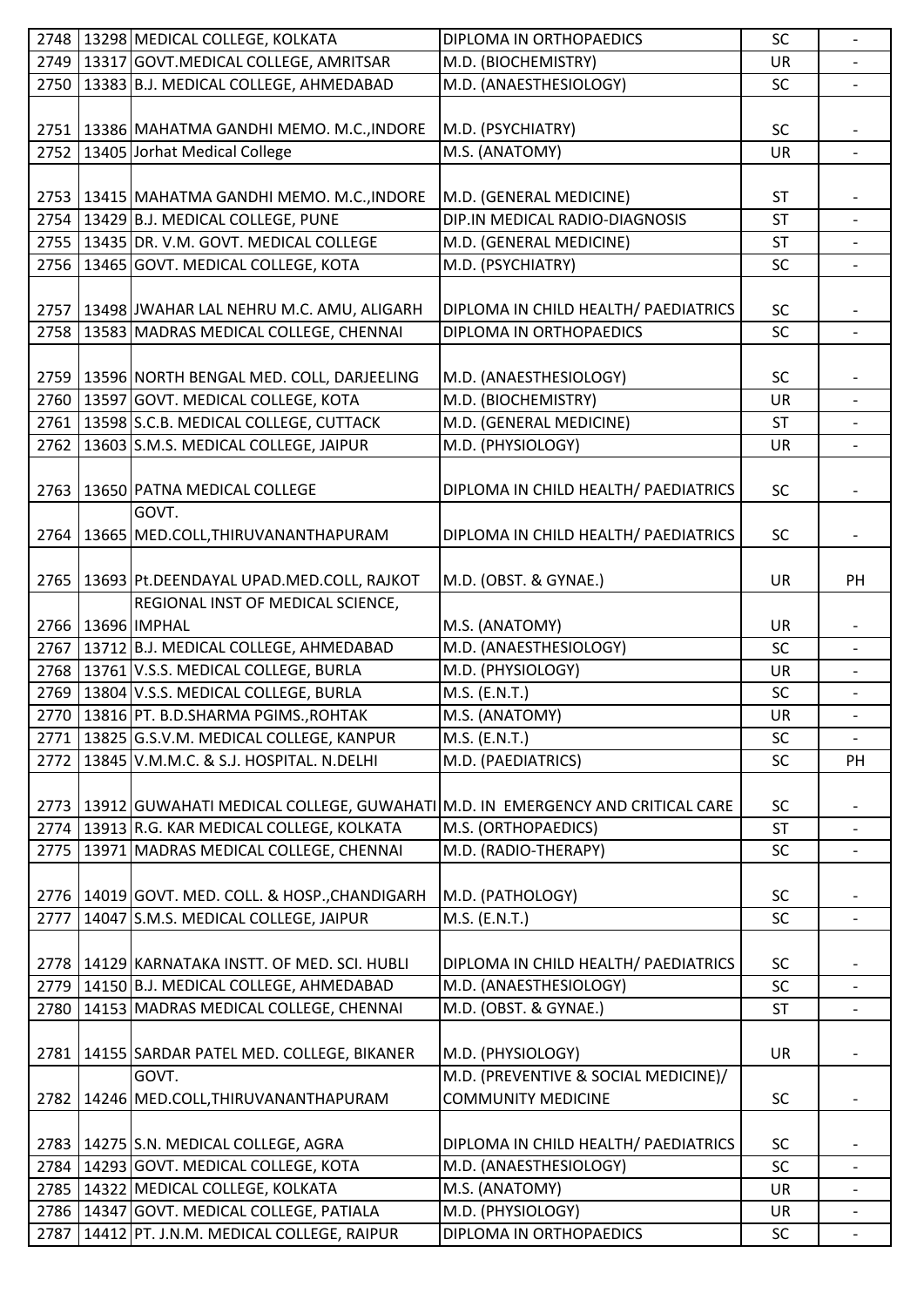| 2788 | 14418 M.K.C.G.MEDICAL COLLEGE, BRAHMAPUR                                                    | M.D. (ANAESTHESIOLOGY)                                            | <b>SC</b>              |                          |
|------|---------------------------------------------------------------------------------------------|-------------------------------------------------------------------|------------------------|--------------------------|
|      |                                                                                             |                                                                   |                        |                          |
| 2790 | 2789   14455 M.K.C.G.MEDICAL COLLEGE, BRAHMAPUR<br>14477 S.C.B. MEDICAL COLLEGE, CUTTACK    | M.D. (PHYSIOLOGY)<br>M.D. (ANAESTHESIOLOGY)                       | UR<br>SC               |                          |
|      |                                                                                             |                                                                   |                        |                          |
|      | 2791   14484 SHRI M.P. SHAH MED. COLL., JAMNAGAR                                            | M.S. (E.N.T.)                                                     | <b>SC</b>              |                          |
| 2792 | 14515 GOVT. MEDICAL COLLEGE, NANDED                                                         | M.S. (E.N.T.)                                                     | SC                     |                          |
|      |                                                                                             |                                                                   |                        |                          |
| 2793 | 14546 GOVERNMENT MEDICAL COLL., BARODA                                                      | M.D. (ANAESTHESIOLOGY)                                            | <b>SC</b>              |                          |
|      |                                                                                             |                                                                   | <b>UR</b>              |                          |
| 2795 | 2794   14581 SHRI M.P. SHAH MED. COLL., JAMNAGAR<br>14590 R.G. KAR MEDICAL COLLEGE, KOLKATA | M.D. (PHYSIOLOGY)<br>M.D. (RADIO-THERAPY)                         | SC                     |                          |
|      |                                                                                             |                                                                   |                        |                          |
| 2796 | 14620 UNIV. COLL. OF MED. SCIENCE, N.DELHI                                                  | M.D. (PATHOLOGY)                                                  | SC                     |                          |
|      |                                                                                             |                                                                   |                        |                          |
| 2797 | 14623 ASSAM MEDICAL COLLEGE, DIBRUGARH                                                      | M.D. (PSYCHIATRY)                                                 | SC                     |                          |
|      |                                                                                             |                                                                   |                        |                          |
|      | 2798 14651 GAJA RAJA MEDICAL COLLEGE, GWALIOR                                               | DIPLOMA IN CHILD HEALTH/ PAEDIATRICS                              | <b>SC</b>              |                          |
| 2799 | 14659 GOVT. MEDICAL COLLEGE, PATIALA                                                        | M.S. (ANATOMY)                                                    | UR                     |                          |
|      |                                                                                             | M.D. (PREVENTIVE & SOCIAL MEDICINE)/<br><b>COMMUNITY MEDICINE</b> | SC                     |                          |
|      | 2800   14705 INST.OF MED.SCIENCES, BHU, VARANASI                                            |                                                                   |                        |                          |
|      | 2801   14745 LADY HARDINGE MEDICAL COLL., N.DELHI                                           | M.D. (PATHOLOGY)                                                  | SC                     |                          |
| 2802 | 14752 V.M.M.C. & S.J. HOSPITAL. N.DELHI                                                     | M.D. (PATHOLOGY)                                                  | <b>SC</b>              |                          |
|      |                                                                                             |                                                                   |                        |                          |
| 2803 | 14817 JAWAHAR LAL NEHRU MED.COLL., AJMER                                                    | M.D. (ANAESTHESIOLOGY)                                            | <b>SC</b>              |                          |
|      |                                                                                             |                                                                   |                        |                          |
| 2804 | 14834 SHRI M.P. SHAH MED. COLL., JAMNAGAR                                                   | M.D. (PSYCHIATRY)                                                 | <b>SC</b>              |                          |
|      | 2805   14856 GOVT. MEDICAL COLLEGE, AMRITSAR                                                |                                                                   | SC                     |                          |
| 2806 | 14867 GANDHI MEDICAL COLLEGE, BHOPAL                                                        | DIPLOMA IN CHILD HEALTH/ PAEDIATRICS<br>M.D. (GENERAL MEDICINE)   | <b>ST</b>              | $\overline{\phantom{a}}$ |
| 2807 | 14934 R.N.T. MEDICAL COLLEGE, UDAIPUR                                                       | M.D. (ANAESTHESIOLOGY)                                            | SC                     |                          |
|      |                                                                                             |                                                                   |                        |                          |
| 2808 | 14950 S.R.T.R. MEDICAL COLLEGE, AMBAJOGAI                                                   | M.D. (PATHOLOGY)                                                  | <b>SC</b>              |                          |
|      | BANKURA SAMMILANI MED.COLL,                                                                 |                                                                   |                        |                          |
|      | 2809   15000 BANKURA                                                                        | M.D. (ANAESTHESIOLOGY)                                            | <b>SC</b>              |                          |
|      |                                                                                             |                                                                   |                        |                          |
|      | 2810   15023   PT. J.N.M. MEDICAL COLLEGE, RAIPUR                                           | DIPLOMA IN CHILD HEALTH/ PAEDIATRICS                              | <b>SC</b>              |                          |
| 2811 | 15058 R.G. KAR MEDICAL COLLEGE, KOLKATA                                                     | M.S. (GENERAL SURGERY)                                            | <b>ST</b>              | $\overline{\phantom{a}}$ |
|      | 2812   15067   SARDAR PATEL MED. COLLEGE, BIKANER                                           | M.D. (ANAESTHESIOLOGY)                                            | SC                     |                          |
|      |                                                                                             |                                                                   |                        |                          |
| 2813 | 15116 RAJENDRA INST. OF MED. SC., RANCHI                                                    | DIPLOMA IN CHILD HEALTH/ PAEDIATRICS                              | <b>SC</b>              |                          |
|      |                                                                                             | M.D. (PREVENTIVE & SOCIAL MEDICINE)/                              |                        |                          |
| 2814 | 15175 PT. B.D.SHARMA PGIMS., ROHTAK                                                         | <b>COMMUNITY MEDICINE</b>                                         | SC                     |                          |
|      |                                                                                             |                                                                   |                        |                          |
| 2815 | 15195 JWAHAR LAL NEHRU M.C. AMU, ALIGARH                                                    | DIPLOMA IN ORTHOPAEDICS                                           | <b>SC</b>              |                          |
|      |                                                                                             |                                                                   |                        |                          |
| 2817 | 2816   15220 JJWAHAR LAL NEHRU M.C. AMU, ALIGARH<br>15248 GOVT. MEDICAL COLLEGE, KOTTAYAM   | M.D. (PATHOLOGY)<br>DIPLOMA IN ORTHOPAEDICS                       | <b>SC</b><br><b>SC</b> |                          |
|      |                                                                                             |                                                                   |                        |                          |
|      | 2818   15264   GUWAHATI MEDICAL COLLEGE, GUWAHATI   M.D. (PSYCHIATRY)                       |                                                                   | <b>SC</b>              |                          |
| 2819 | 15269 INDRA GANDHI MED. COLL., SHIMLA                                                       | M.D. (PATHOLOGY)                                                  | <b>SC</b>              | $\overline{\phantom{a}}$ |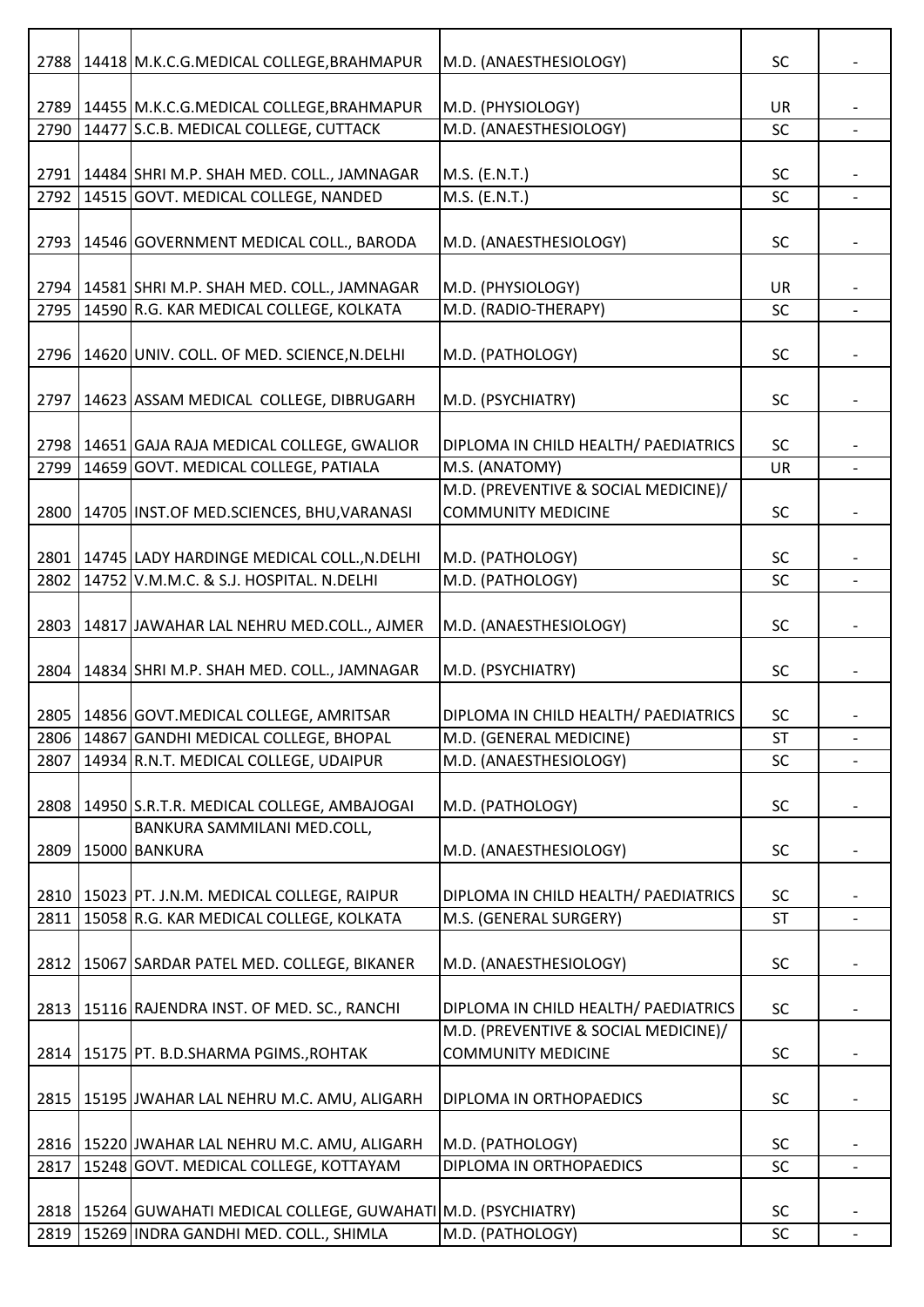| 2820 | 15274 MADURAI MEDICAL COLLEGE, MADURAI                         | DIP.IN GYNAE. & OBST.                 | SC        |                          |
|------|----------------------------------------------------------------|---------------------------------------|-----------|--------------------------|
|      | 2821   15275   S.S. MEDICAL COLLEGE, REWA                      | DIPLOMA IN CHILD HEALTH/ PAEDIATRICS  | <b>SC</b> |                          |
|      | 2822   15324 G.S.V.M. MEDICAL COLLEGE, KANPUR                  | DIP.IN GYNAE. & OBST.                 | SC        |                          |
|      |                                                                |                                       |           |                          |
| 2823 | 15326 S.M.S. MEDICAL COLLEGE, JAIPUR                           | M.D. (PHYSICAL MED. & REHABILITATION) | SC        |                          |
|      | 2824   15331 LADY HARDINGE MEDICAL COLL., N.DELHI              | M.S. (GENERAL SURGERY)                | <b>ST</b> |                          |
| 2825 | 15347 S.S. MEDICAL COLLEGE, REWA                               | M.D. (ANAESTHESIOLOGY)                | SC        |                          |
|      |                                                                |                                       |           |                          |
|      | 2826   15381   INST.OF P.G.MED.EDU.&RES., KOLKATA              | M.S. (GENERAL SURGERY)                | <b>ST</b> |                          |
| 2827 | 15435 SILCHAR MEDICAL COLLEGE, SILCHAR                         | M.D. (ANAESTHESIOLOGY)                | SC        |                          |
|      | GOVT.                                                          |                                       |           |                          |
|      | 2828   15473   MED.COLL, THIRUVANANTHAPURAM                    | DIPLOMA IN ORTHOPAEDICS               | SC        |                          |
|      | 2829   15519 B.J. MEDICAL COLLEGE, PUNE                        | M.D. (RADIO-DIAGNOSIS)                | UR        | PH                       |
|      | 2830   15543 PT. B.D.SHARMA PGIMS., ROHTAK                     | M.S. (GENERAL SURGERY)                | <b>ST</b> |                          |
|      | 2831   15564 SETH G.S. MEDICAL COLLEGE, MUMBAI                 | DIPLOMA IN ANAESTHESIOLOGY            | <b>SC</b> |                          |
|      | 2832   15600 MADRAS MEDICAL COLLEGE, CHENNAI                   | DIP.IN GYNAE. & OBST.                 | SC        |                          |
|      | REGIONAL INST OF MEDICAL SCIENCE,                              |                                       |           |                          |
|      | 2833 35630 IMPHAL                                              | M.S. (ANATOMY)                        | OBC       |                          |
|      |                                                                |                                       |           |                          |
| 2834 | 15643 SARDAR PATEL MED. COLLEGE, BIKANER                       | M.D. (PAEDIATRICS)                    | <b>ST</b> |                          |
|      |                                                                |                                       |           |                          |
|      | 2835   15683 MAHARANI LAXMI BAI MED. COLL, JHANSI              | DIPLOMA IN ORTHOPAEDICS               | SC        | $\overline{\phantom{a}}$ |
|      | Jawaharlal Nehru Institute of Medical                          |                                       |           |                          |
|      |                                                                |                                       |           |                          |
|      | 2836   15695 Sciences                                          | M.S. (ANATOMY)                        | UR        |                          |
| 2837 | 15723 VIJAYNAGAR INST. OF M.S., BELLARY                        | DIP.IN GYNAE. & OBST.                 | SC        | $\overline{\phantom{a}}$ |
|      | 2838   15765 GOVT. MEDICAL COLLEGE, KOTTAYAM                   | M.S. (ORTHOPAEDICS)                   | <b>ST</b> |                          |
| 2839 | 15788 PT. B.D.SHARMA PGIMS., ROHTAK                            | M.D. (PATHOLOGY)                      | SC        | $\overline{\phantom{a}}$ |
|      |                                                                |                                       |           |                          |
| 2840 | 15853 MADURAI MEDICAL COLLEGE, MADURAI                         | M.D. (PHARMACOLOGY)                   | SC        |                          |
| 2841 | 15878 NETAJI S.C. BOSE G.M.C, JABALPUR                         | M.S. (ANATOMY)                        | <b>UR</b> |                          |
|      | <b>GOVERMENT MEDICAL COLLEGE,</b>                              |                                       |           |                          |
|      | 2842   15901 Kozhikode                                         | DIP.IN GYNAE. & OBST.                 | <b>SC</b> |                          |
|      | 2843   15949 GOA MEDICAL COLLEGE, PANAJI, GOA                  | DIPLOMA IN PUBLIC HEALTH              | SC        |                          |
|      | 2844   15981 K.G MEDICAL UNIV, LUCKNOW                         | M.S. (GENERAL SURGERY)                | <b>ST</b> | $\overline{\phantom{0}}$ |
| 2845 | 15994 S.M.S. MEDICAL COLLEGE, JAIPUR                           | M.D. (PATHOLOGY)                      | SC        |                          |
|      |                                                                |                                       |           |                          |
| 2846 | 16007 BANGALORE MEDICAL COLL., BANGALORE                       | DIP. IN T.B. & CHEST DISEASES         | SC        |                          |
| 2847 | 16017 S.C.B. MEDICAL COLLEGE, CUTTACK                          | M.S. (ANATOMY)                        | <b>UR</b> |                          |
| 2848 | 16078 GANDHI MEDICAL COLLEGE, BHOPAL                           | DIP.IN GYNAE. & OBST.                 | <b>SC</b> | $\overline{\phantom{a}}$ |
|      | TOPIWALA NATIONAL MED.COLL.,                                   |                                       |           |                          |
| 2849 | 16084 MUMBAI                                                   | M.S. (OPHTHALMOLOGY)                  | <b>ST</b> |                          |
| 2850 | 16091 GOVT. MEDICAL COLLEGE, NAGPUR                            | M.D. (MICROBIOLOGY)                   | SC        |                          |
|      |                                                                |                                       |           |                          |
| 2851 | 16098 GAJA RAJA MEDICAL COLLEGE, GWALIOR                       | M.D. (GENERAL MEDICINE)               | <b>ST</b> | $\overline{\phantom{a}}$ |
| 2852 | 16132 SILCHAR MEDICAL COLLEGE, SILCHAR                         | M.D. (PAEDIATRICS)                    | <b>ST</b> |                          |
| 2853 | 16182 DR. S.N. MEDICAL COLLEGE, JODHPUR                        | M.D. (GENERAL MEDICINE)               | <b>ST</b> | $\overline{\phantom{a}}$ |
|      |                                                                | M.D. (PREVENTIVE & SOCIAL MEDICINE)/  |           |                          |
| 2854 | 16209 SETH G.S. MEDICAL COLLEGE, MUMBAI                        | <b>COMMUNITY MEDICINE</b>             | <b>SC</b> | $\overline{\phantom{a}}$ |
|      |                                                                |                                       |           |                          |
| 2855 | 16227 DARBHANGA MED. COLLG., LAHERIASARAI                      | M.D. (GENERAL MEDICINE)               | <b>ST</b> |                          |
|      |                                                                |                                       |           |                          |
| 2856 | 16259   MOTI LAL NEHRU MED. COLL, ALLAHABAD   M.D. (PATHOLOGY) |                                       | SC        |                          |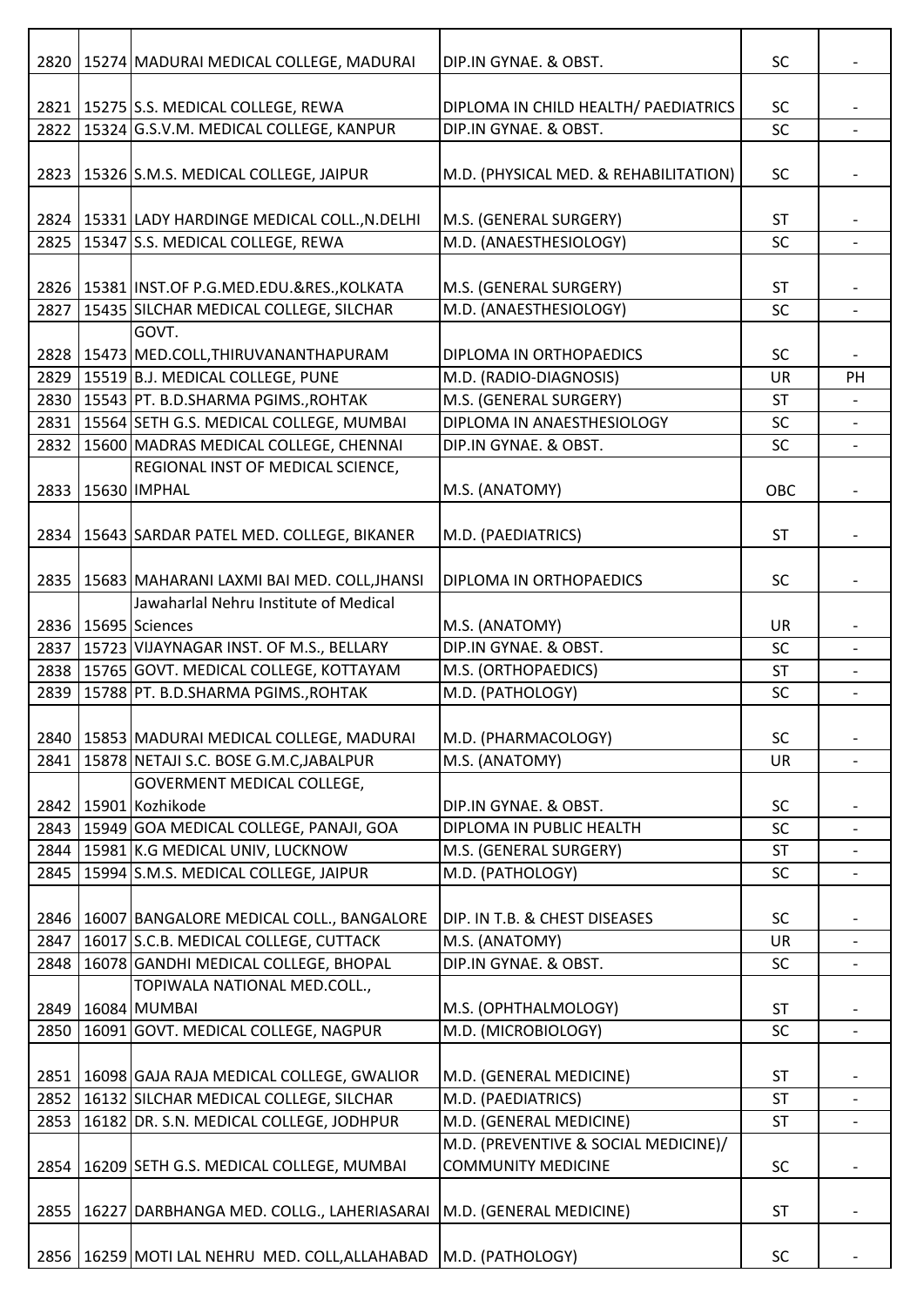|      | 2857   16295 GOVT. MEDICAL COLLEGE, THRISSUR                            | M.D. (GENERAL MEDICINE)               | ST        | $\overline{\phantom{a}}$ |
|------|-------------------------------------------------------------------------|---------------------------------------|-----------|--------------------------|
|      |                                                                         |                                       |           |                          |
|      | 2858   16320 KARNATAKA INSTT. OF MED. SCI. HUBLI                        | M.D. (PATHOLOGY)                      | <b>SC</b> |                          |
| 2859 | 16348 R.N.T. MEDICAL COLLEGE, UDAIPUR                                   | M.D. (GENERAL MEDICINE)               | <b>ST</b> |                          |
|      |                                                                         |                                       |           |                          |
|      | 2860   16365   GUWAHATI MEDICAL COLLEGE, GUWAHATI   M.S. (ORTHOPAEDICS) |                                       | <b>ST</b> |                          |
| 2861 | 16377 SILCHAR MEDICAL COLLEGE, SILCHAR                                  | M.S. (E.N.T.)                         | <b>SC</b> |                          |
|      |                                                                         |                                       |           |                          |
|      |                                                                         |                                       |           |                          |
| 2862 | 16383 L.TILAK MUNICIPAL MED.COLL., MUMBAI                               | DIPLOMA IN ANAESTHESIOLOGY            | <b>SC</b> |                          |
|      |                                                                         |                                       |           |                          |
| 2863 | 16393 LADY HARDINGE MEDICAL COLL., N.DELHI                              | M.D. (MICROBIOLOGY)                   | <b>SC</b> |                          |
|      | Dr. RAM MANOHAR LOHIA INSTITUTE OF                                      |                                       |           |                          |
|      | 2864   16490   MEDICAL SCIENCE, LUCKNOW                                 | M.D. (PATHOLOGY)                      | <b>SC</b> |                          |
|      | 2865   16534 GANDHI MEDICAL COLLEGE, BHOPAL                             | M.D. (OBST. & GYNAE.)                 | <b>ST</b> |                          |
|      | 2866 16542 NETAJI S.C. BOSE G.M.C.JABALPUR                              | M.D. (PAEDIATRICS)                    | <b>ST</b> |                          |
|      |                                                                         |                                       |           |                          |
| 2867 | 16650 MADRAS MEDICAL COLLEGE, CHENNAI                                   | DIPLOMA IN OTO-RHINO-LARYNGOLOGY      | <b>SC</b> |                          |
| 2868 | 16704 NETAJI S.C. BOSE G.M.C, JABALPUR                                  | DIP.IN GYNAE. & OBST.                 | SC        | $\blacksquare$           |
|      | 2869 16711 MEDICAL COLLEGE, KOLKATA                                     | DIP.IN GYNAE. & OBST.                 | SC        |                          |
|      | 2870 16721 PATNA MEDICAL COLLEGE                                        | M.D. (PATHOLOGY)                      | <b>SC</b> |                          |
| 2871 | 16724 MEDICAL COLLEGE, KOLKATA                                          | M.D. (GENERAL MEDICINE)               | <b>ST</b> |                          |
|      |                                                                         |                                       |           |                          |
| 2872 | 16734 SARDAR PATEL MED. COLLEGE, BIKANER                                | M.D. (PATHOLOGY)                      | <b>SC</b> |                          |
|      |                                                                         |                                       |           |                          |
|      |                                                                         | M.D. (GENERAL MEDICINE)               |           |                          |
|      | 2873   16762   Pt. DEENDAYAL UPAD. MED. COLL, RAJKOT                    |                                       | <b>ST</b> |                          |
| 2874 | 16794 G.S.V.M. MEDICAL COLLEGE, KANPUR                                  | M.S. (GENERAL SURGERY)                | <b>ST</b> |                          |
|      | UP Rural Inst. of Medical Sciences, SAFAI,                              |                                       |           |                          |
| 2875 | 16843 ETAWAH                                                            | M.D. (OBST. & GYNAE.)                 | <b>ST</b> |                          |
|      |                                                                         |                                       |           |                          |
| 2876 | 16860 GAJA RAJA MEDICAL COLLEGE, GWALIOR                                | DIP.IN GYNAE. & OBST.                 | <b>SC</b> |                          |
|      |                                                                         |                                       |           |                          |
|      | 2877   16937 MAHATMA GANDHI MEMO. M.C., INDORE                          | DIP. IN T.B. & CHEST DISEASES         | SC        |                          |
|      | 2878   17024 L.L.R.M. MEDICAL COLLEGE, MEERUT                           | DIP.IN GYNAE. & OBST.                 | SC        |                          |
| 2879 | 17026 S.S. MEDICAL COLLEGE, REWA                                        | M.D. (GENERAL MEDICINE)               | ST        |                          |
| 2880 | 17092 SETH G.S. MEDICAL COLLEGE, MUMBAI                                 | M.D. (ANAESTHESIOLOGY)                | <b>ST</b> |                          |
| 2881 | 17123 B.J. MEDICAL COLLEGE, AHMEDABAD                                   | M.D. (PATHOLOGY)                      | <b>SC</b> |                          |
| 2882 | 17125 MADRAS MEDICAL COLLEGE, CHENNAI                                   | PSYCHOLOGICAL MEDICINE                | SC        |                          |
|      |                                                                         |                                       |           |                          |
| 2883 | 17150 UNIV. COLL. OF MED. SCIENCE, N.DELHI                              | M.D. (FORENSIC MEDICINE)              | <b>SC</b> |                          |
|      | GOVT.                                                                   |                                       |           |                          |
|      | 2884   17175   MED.COLL, THIRUVANANTHAPURAM                             | DIP.IN GYNAE. & OBST.                 | <b>SC</b> |                          |
| 2885 | 17273 GOVT. MEDICAL COLLEGE, KOTA                                       | M.D. (GENERAL MEDICINE)               | <b>ST</b> |                          |
| 2886 | 17290 ESI-POST GRAD.INST.MED.SCI.&REC.                                  | M.D. (ANAESTHESIOLOGY)                | <b>ST</b> |                          |
|      |                                                                         |                                       |           |                          |
| 2887 | 17330 MAHATMA GANDHI MEMO. M.C., INDORE                                 | DIPLOMA IN ANAESTHESIOLOGY            | <b>SC</b> |                          |
|      |                                                                         |                                       |           | $\blacksquare$           |
| 2888 | 17333 PATNA MEDICAL COLLEGE                                             | DIP.IN GYNAE. & OBST.                 | <b>SC</b> |                          |
|      |                                                                         |                                       |           |                          |
| 2889 | 17347 SETH G.S. MEDICAL COLLEGE, MUMBAI                                 | DIPLOMA IN OPHTHALMOLOGY/DOMS         | <b>SC</b> |                          |
| 2890 | 17397 GOVT.MEDICAL COLLEGE, AMRITSAR                                    | M.D. (GENERAL MEDICINE)               | <b>ST</b> | $\overline{a}$           |
|      | GOVT.                                                                   |                                       |           |                          |
|      | 2891   17461   MED.COLL, THIRUVANANTHAPURAM                             | M.D. (PATHOLOGY)                      | <b>SC</b> |                          |
|      | 2892   17479 PT. B.D.SHARMA PGIMS., ROHTAK                              | M.D. (PHARMACOLOGY)                   | SC        |                          |
| 2893 | 17505 TIRUNELVELI MED. COLL., TIRUNELVELI                               | M.D. (MICROBIOLOGY)                   | SC        | $\overline{\phantom{a}}$ |
|      | GOVT.                                                                   |                                       |           |                          |
|      | 2894   17523   MED.COLL, THIRUVANANTHAPURAM                             | M.D. (PHYSICAL MED. & REHABILITATION) | <b>SC</b> |                          |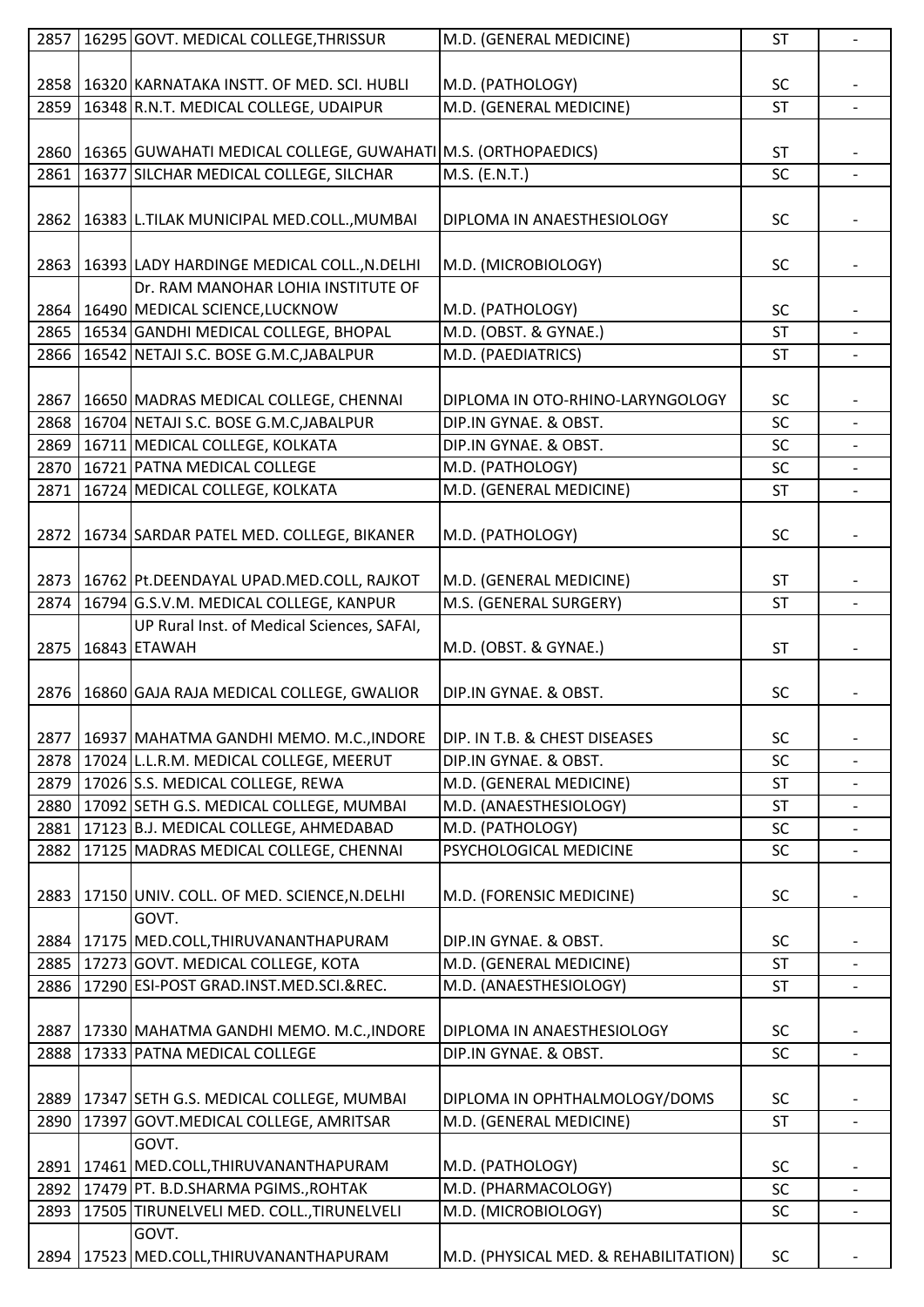| 2895 | 17540 V.S.S. MEDICAL COLLEGE, BURLA                                    | M.D. (GENERAL MEDICINE)              | <b>ST</b> |                |
|------|------------------------------------------------------------------------|--------------------------------------|-----------|----------------|
|      |                                                                        |                                      |           |                |
| 2896 | 17544 INS. OF NUC.MED.& AL.SCI., NEW DELHI                             | DIP IN RADIATION MEDICINE            | <b>SC</b> |                |
|      |                                                                        |                                      |           |                |
| 2897 | 17576 T.D. MEDICAL COLLEGE, ALAPPUZHA                                  | DIPLOMA IN OPHTHALMOLOGY/DOMS        | <b>SC</b> |                |
|      |                                                                        |                                      |           |                |
| 2898 | 17581 JWAHAR LAL NEHRU M.C. AMU, ALIGARH                               | DIP. IN MEDICAL RADIO-THERAPY        | <b>SC</b> |                |
|      |                                                                        |                                      |           |                |
|      |                                                                        |                                      |           |                |
| 2899 | 17689 BURDWAN MEDICAL COLLEGE, BURDWAN                                 | M.D. (PATHOLOGY)                     | <b>SC</b> |                |
|      |                                                                        |                                      |           |                |
|      | 2900   17712 MADURAI MEDICAL COLLEGE, MADURAI                          | DIPLOMA IN OTO-RHINO-LARYNGOLOGY     | <b>SC</b> |                |
| 2901 | 17720 K.G MEDICAL UNIV, LUCKNOW                                        | M.S. (OPHTHALMOLOGY)                 | <b>ST</b> |                |
|      |                                                                        |                                      |           |                |
| 2902 | 17743 L.TILAK MUNICIPAL MED.COLL., MUMBAI                              | DIPLOMA IN OPHTHALMOLOGY/DOMS        | <b>SC</b> |                |
|      |                                                                        | M.D. (PREVENTIVE & SOCIAL MEDICINE)/ |           |                |
| 2903 | 17779 GOVT. MEDICAL COLLEGE, THRISSUR                                  | <b>COMMUNITY MEDICINE</b>            | <b>SC</b> |                |
| 2904 | 17821 S.C.B. MEDICAL COLLEGE, CUTTACK                                  | M.D. (PATHOLOGY)                     | SC        |                |
| 2905 | 17922 S.M.S. MEDICAL COLLEGE, JAIPUR                                   | M.S. (OPHTHALMOLOGY)                 | <b>ST</b> |                |
| 2906 | 17955 KILPAUK MEDICAL COLLEGE, CHENNAI                                 | M.D. (GENERAL MEDICINE)              | <b>ST</b> |                |
|      |                                                                        | M.D. (PREVENTIVE & SOCIAL MEDICINE)/ |           |                |
| 2907 | 18001 BANGALORE MEDICAL COLL., BANGALORE                               | <b>COMMUNITY MEDICINE</b>            | <b>SC</b> |                |
| 2908 | 18048 MADRAS MEDICAL COLLEGE, CHENNAI                                  | DIP. IN T.B. & CHEST DISEASES        | SC        |                |
|      |                                                                        |                                      |           |                |
| 2909 | 18069 M.K.C.G.MEDICAL COLLEGE, BRAHMAPUR                               | M.D. (PATHOLOGY)                     | SC        |                |
|      |                                                                        |                                      |           |                |
| 2910 | 18134 JWAHAR LAL NEHRU M.C. AMU, ALIGARH                               | DIPLOMA IN OPHTHALMOLOGY/DOMS        | <b>SC</b> |                |
|      |                                                                        |                                      |           |                |
| 2911 | 18137 COIMBATORE MED. COLL., COIMBATORE                                | M.D. (GENERAL MEDICINE)              | <b>ST</b> |                |
|      |                                                                        |                                      |           |                |
| 2912 | 18223 GAJA RAJA MEDICAL COLLEGE, GWALIOR                               | M.D. (OBST. & GYNAE.)                | <b>ST</b> |                |
|      |                                                                        |                                      |           |                |
| 2913 | 18257 GUWAHATI MEDICAL COLLEGE, GUWAHATI DIPLOMA IN OPHTHALMOLOGY/DOMS |                                      | SC        |                |
|      |                                                                        |                                      |           |                |
|      |                                                                        |                                      |           |                |
| 2914 | 18285 THANJAVUR MED. COLLEGE, THANJAVUR                                | M.D. (GENERAL MEDICINE)              | <b>ST</b> |                |
| 2915 | 18338 VIJAYNAGAR INST. OF M.S., BELLARY                                | DIPLOMA IN ANAESTHESIOLOGY           | SC        | $\blacksquare$ |
|      |                                                                        |                                      |           |                |
| 2916 | 18355 KARNATAKA INSTT. OF MED. SCI. HUBLI                              | DIPLOMA IN OPHTHALMOLOGY/DOMS        | <b>SC</b> |                |
| 2917 | 18473 S.M.S. MEDICAL COLLEGE, JAIPUR                                   | M.S. (GENERAL SURGERY)               | ST        |                |
|      |                                                                        |                                      |           |                |
| 2918 | 18568 DARBHANGA MED. COLLG., LAHERIASARAI                              | M.D. (PATHOLOGY)                     | <b>SC</b> |                |
|      |                                                                        |                                      |           |                |
|      | 2919   18598   MEDICAL COLLEGE, KOLKATA                                | DIPLOMA IN OPHTHALMOLOGY/DOMS        | <b>SC</b> |                |
| 2920 | 18642 GOVT. MEDICAL COLLEGE, PATIALA                                   | DIPLOMA IN ANAESTHESIOLOGY           | SC        |                |
|      |                                                                        |                                      |           |                |
| 2921 | 18944 MOTI LAL NEHRU MED. COLL, ALLAHABAD                              | M.S. (OPHTHALMOLOGY)                 | ST        |                |
|      |                                                                        |                                      |           |                |
| 2922 | 18995 MADRAS MEDICAL COLLEGE, CHENNAI                                  | DIPLOMA IN OPHTHALMOLOGY/DOMS        | <b>SC</b> |                |
|      |                                                                        | M.D. (PREVENTIVE & SOCIAL MEDICINE)/ |           |                |
| 2923 | 19134 S.N. MEDICAL COLLEGE, AGRA                                       | <b>COMMUNITY MEDICINE</b>            | <b>SC</b> |                |
| 2924 | 19304 STANLEY MEDICAL COLLEGE, CHENNAI                                 | M.D. (OBST. & GYNAE.)                | ST        |                |
|      |                                                                        |                                      |           |                |
| 2925 | 19305   MADURAI MEDICAL COLLEGE, MADURAI                               | DIPLOMA IN OPHTHALMOLOGY/DOMS        | SC        |                |
|      |                                                                        | M.D. (PREVENTIVE & SOCIAL MEDICINE)/ |           |                |
|      | 2926 19361 S.M.S. MEDICAL COLLEGE, JAIPUR                              | <b>COMMUNITY MEDICINE</b>            | SC        |                |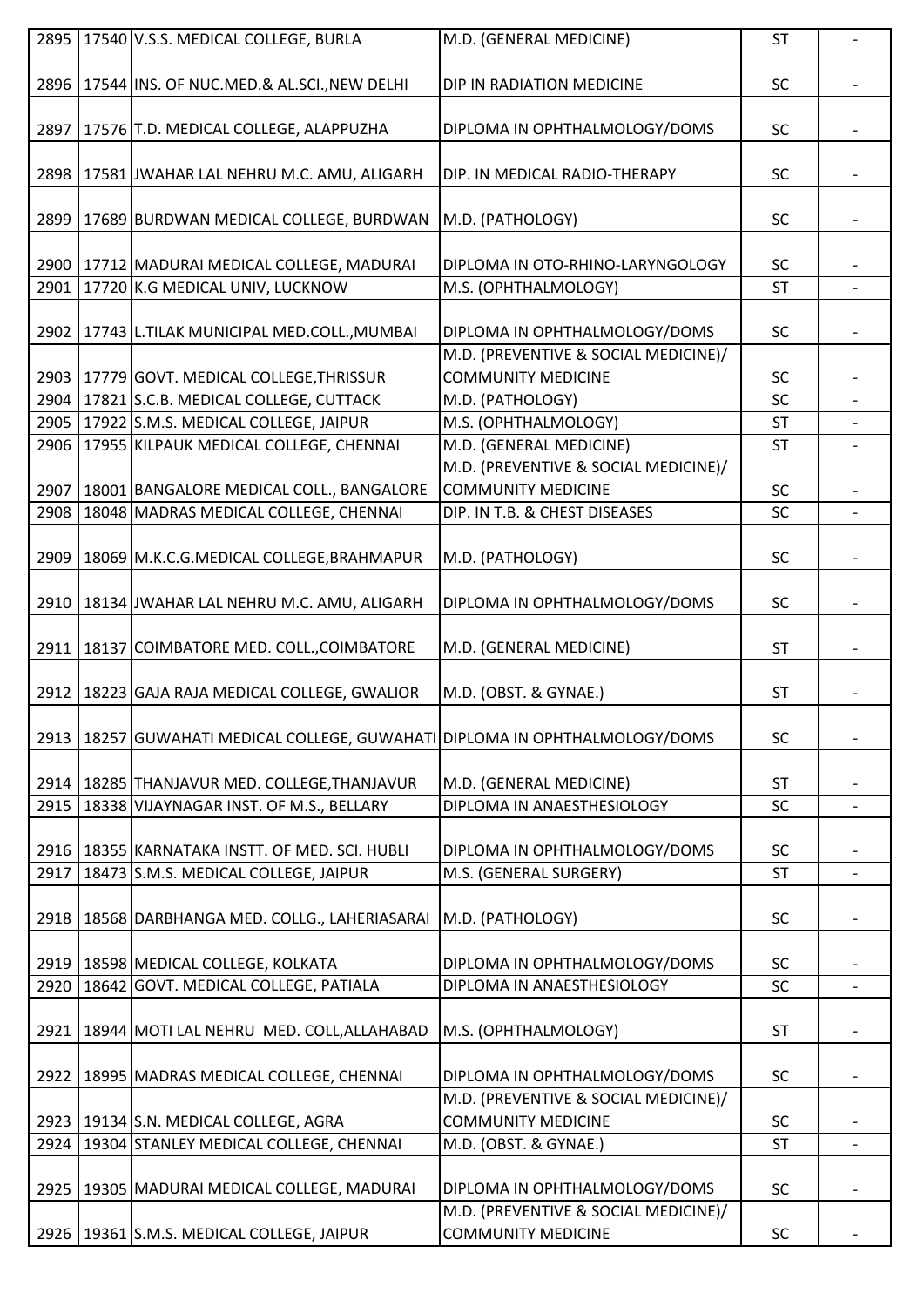| 2927 | 19407 MADURAI MEDICAL COLLEGE, MADURAI                              | DIPLOMA IN ANAESTHESIOLOGY            | <b>SC</b> |                          |
|------|---------------------------------------------------------------------|---------------------------------------|-----------|--------------------------|
| 2928 | 19409 SETH G.S. MEDICAL COLLEGE, MUMBAI                             | M.D. (PATHOLOGY)                      | <b>ST</b> |                          |
|      |                                                                     |                                       |           |                          |
| 2929 |                                                                     |                                       |           |                          |
|      | 19453 THANJAVUR MED. COLLEGE, THANJAVUR                             | DIP. IN T.B. & CHEST DISEASES         | <b>SC</b> |                          |
|      |                                                                     |                                       |           |                          |
| 2930 | 19456 MYSORE MED.COLL.& RES.INST., MYSORE                           | M.S. (GENERAL SURGERY)                | <b>ST</b> |                          |
|      |                                                                     |                                       |           |                          |
| 2931 | 19493 KARNATAKA INSTT. OF MED. SCI. HUBLI                           | DIPLOMA IN OTO-RHINO-LARYNGOLOGY      | <b>SC</b> |                          |
|      |                                                                     |                                       |           |                          |
| 2932 | 19606 KARNATAKA INSTT. OF MED. SCI. HUBLI                           | M.S. (GENERAL SURGERY)                | <b>ST</b> |                          |
| 2933 | 19615 S.S. MEDICAL COLLEGE, REWA                                    | M.D. (PAEDIATRICS)                    | <b>ST</b> |                          |
|      | <b>GOVERMENT MEDICAL COLLEGE,</b>                                   |                                       |           |                          |
|      | 2934   19632   Kozhikode                                            | DIPLOMA IN CHILD HEALTH/ PAEDIATRICS  | <b>ST</b> |                          |
| 2935 | 19653 R.N.T. MEDICAL COLLEGE, UDAIPUR                               | DIPLOMA IN ANAESTHESIOLOGY            | SC        |                          |
|      |                                                                     | M.D. (PREVENTIVE & SOCIAL MEDICINE)/  |           |                          |
| 2936 | 19724 PT. J.N.M. MEDICAL COLLEGE, RAIPUR                            | <b>COMMUNITY MEDICINE</b>             | <b>SC</b> |                          |
|      |                                                                     |                                       |           |                          |
| 2937 | 19799 NATIONAL INST. OF HEALTH & FW, DELHI                          | DIPLOMA IN HEALTH ADMINISTRATION      | <b>SC</b> |                          |
|      |                                                                     |                                       |           |                          |
|      |                                                                     |                                       |           |                          |
| 2938 | 19845 GUWAHATI MEDICAL COLLEGE, GUWAHATI DIPLOMA IN ANAESTHESIOLOGY |                                       | <b>SC</b> |                          |
|      |                                                                     | M.D. (TUBERCULOSIS & RESP. DISEASES)/ |           |                          |
| 2939 | 19857 GOVERNMENT MEDICAL COLL., BARODA                              | PULMONARY MEDICINE                    | <b>ST</b> |                          |
|      |                                                                     |                                       |           |                          |
| 2940 | 19873 CENTRAL INST. OF PSYCHIATRY, RANCHI                           | PSYCHOLOGICAL MEDICINE                | <b>SC</b> |                          |
|      |                                                                     |                                       |           |                          |
| 2941 | 19907 PATNA MEDICAL COLLEGE                                         | DIPLOMA IN CHILD HEALTH/ PAEDIATRICS  | <b>ST</b> |                          |
| 2942 | 19967 E.S.I.- P.G.I.M.S.R., BANGLORE                                | M.D. (OBST. & GYNAE.)                 | <b>ST</b> | $\blacksquare$           |
|      |                                                                     |                                       |           |                          |
| 2943 | 19999 NILRATNAM SIRCAR MED. COLL, KOLKATA                           | M.S. (OPHTHALMOLOGY)                  | <b>ST</b> |                          |
|      | TOPIWALA NATIONAL MED.COLL.,                                        |                                       |           |                          |
| 2944 | 20074 MUMBAI                                                        | M.D. (PSYCHIATRY)                     | <b>ST</b> | $\overline{a}$           |
|      |                                                                     |                                       |           |                          |
| 2945 | 20146 GOVERNMENT MEDICAL COLL., BARODA                              | DIPLOMA IN OPHTHALMOLOGY/DOMS         | <b>SC</b> |                          |
| 2946 | 20186 GOVT. MEDICAL COLLEGE, NAGPUR                                 | M.S. (GENERAL SURGERY)                | <b>ST</b> | $\overline{\phantom{0}}$ |
|      |                                                                     |                                       |           |                          |
|      | Shimoga Institute of Medical Science,                               | M.D. (PREVENTIVE & SOCIAL MEDICINE)/  |           |                          |
| 2947 | 20207 Shimoga                                                       | <b>COMMUNITY MEDICINE</b>             | <b>SC</b> |                          |
|      | GOVERMENT MEDICAL COLLEGE,                                          |                                       |           |                          |
| 2948 | 20214 Kozhikode                                                     | M.S. (ANATOMY)                        | <b>SC</b> |                          |
|      |                                                                     |                                       |           |                          |
| 2949 | 20217 K.G MEDICAL UNIV, LUCKNOW                                     | DIPLOMA IN CHILD HEALTH/ PAEDIATRICS  | <b>ST</b> |                          |
|      |                                                                     |                                       |           |                          |
| 2950 | 20330 MAULANA AZAD MEDICAL COLL., N.DELHI                           | M.D. (PHYSIOLOGY)                     | <b>SC</b> |                          |
|      |                                                                     |                                       |           |                          |
| 2951 | 20347 BURDWAN MEDICAL COLLEGE, BURDWAN                              | M.D. (PHYSIOLOGY)                     | SC        |                          |
|      |                                                                     |                                       |           |                          |
| 2952 | 20370 B.R.D. MEDICAL COLLEGE, GORAKHPUR                             | DIPLOMA IN ANAESTHESIOLOGY            | <b>SC</b> |                          |
| 2953 | 20427 GOA MEDICAL COLLEGE, PANAJI, GOA                              | M.D. (OBST. & GYNAE.)                 | <b>ST</b> |                          |
|      |                                                                     |                                       |           |                          |
| 2954 | 20476 Pt.DEENDAYAL UPAD.MED.COLL, RAJKOT                            | PSYCHOLOGICAL MEDICINE                | SC        |                          |
|      |                                                                     |                                       |           |                          |
| 2955 | 20494 MEDICAL COLLEGE, KOLKATA                                      | DIP. IN T.B. & CHEST DISEASES         | <b>SC</b> |                          |
| 2956 | 20578 K.A.P.V.G.M.COLL, TIRUCHIRAPPALLLI                            | M.D. (OBST. & GYNAE.)                 | <b>ST</b> |                          |
| 2957 | 20654 B.J. MEDICAL COLLEGE, PUNE                                    | M.D. (ANAESTHESIOLOGY)                | <b>ST</b> |                          |
|      |                                                                     |                                       |           |                          |
|      | 2958   20722 GANDHI MEDICAL COLLEGE, BHOPAL                         | DIPLOMA IN OTO-RHINO-LARYNGOLOGY      | SC        |                          |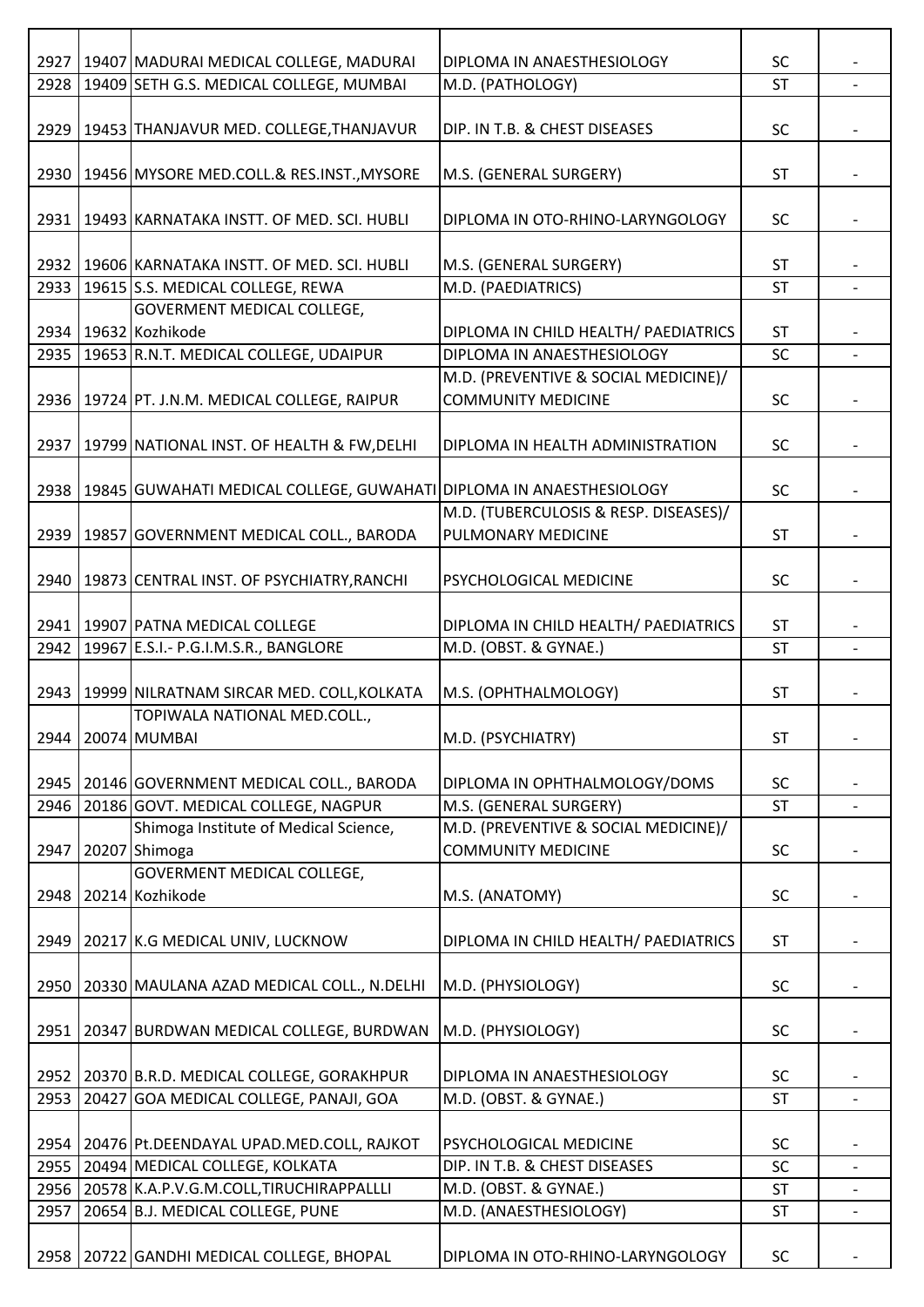|      | 2959   20786 JJWAHAR LAL NEHRU M.C. AMU, ALIGARH                                    | M.S. (GENERAL SURGERY)                           | <b>ST</b>              |                |
|------|-------------------------------------------------------------------------------------|--------------------------------------------------|------------------------|----------------|
| 2960 | 21023 S.C.B. MEDICAL COLLEGE, CUTTACK                                               | M.D. (MICROBIOLOGY)                              | SC                     |                |
|      |                                                                                     | M.D. (TUBERCULOSIS & RESP. DISEASES)/            |                        |                |
| 2961 | 21058 S.C.B. MEDICAL COLLEGE, CUTTACK                                               | PULMONARY MEDICINE                               | <b>ST</b>              |                |
|      | <b>GOVERMENT MEDICAL COLLEGE,</b>                                                   |                                                  |                        |                |
| 2962 | 21080 Kozhikode                                                                     | DIPLOMA IN CLINICAL PATHOLOGY                    | <b>SC</b>              |                |
|      |                                                                                     |                                                  |                        |                |
| 2963 | 21139 M.K.C.G.MEDICAL COLLEGE, BRAHMAPUR                                            | M.D. (OBST. & GYNAE.)                            | <b>ST</b>              |                |
|      | GOVT.                                                                               |                                                  |                        |                |
|      | 2964   21244   MED.COLL, THIRUVANANTHAPURAM                                         | M.S. (GENERAL SURGERY)                           | <b>ST</b>              |                |
|      |                                                                                     |                                                  |                        |                |
| 2965 | 21285 GOVERNMENT MEDICAL COLLEGE, SURAT                                             | M.D. IN EMERGENCY AND CRITICAL CARE              | ST                     |                |
| 2966 | 21399 NALANDA MEDICAL COLLEGE, PATNA                                                | M.D. (PHARMACOLOGY)                              | SC                     | $\overline{a}$ |
|      | GOVT.                                                                               |                                                  |                        |                |
|      | 2967 21428 MED.COLL, THIRUVANANTHAPURAM                                             | PSYCHOLOGICAL MEDICINE                           | <b>SC</b>              |                |
| 2968 | 21431 SETH G.S. MEDICAL COLLEGE, MUMBAI                                             | M.D. (FORENSIC MEDICINE)                         | <b>SC</b>              |                |
|      |                                                                                     |                                                  |                        |                |
| 2969 | 21443 GOVT. MEDICAL COLLEGE, AURANGABAD                                             | M.D. (PHARMACOLOGY)                              | SC                     |                |
|      |                                                                                     |                                                  |                        |                |
|      | 2970   21451 GAJA RAJA MEDICAL COLLEGE, GWALIOR                                     | DIPLOMA IN OTO-RHINO-LARYNGOLOGY                 | <b>SC</b>              |                |
|      |                                                                                     |                                                  |                        |                |
|      | 2971 21579 INST.OF P.G.MED.EDU.&RES., KOLKATA                                       | DIP. IN MEDICAL RADIO-THERAPY                    | <b>SC</b>              |                |
| 2972 | 21663 NETAJI S.C. BOSE G.M.C, JABALPUR                                              | M.D. (ANAESTHESIOLOGY)                           | <b>ST</b>              |                |
|      |                                                                                     | M.D. (PREVENTIVE & SOCIAL MEDICINE)/             |                        |                |
|      | 2973 21891 INDIRA GANDHI GOVT.MED.COLL, NAGPUR                                      | <b>COMMUNITY MEDICINE</b>                        | <b>SC</b>              |                |
| 2974 | 21959 S.N. MEDICAL COLLEGE, AGRA                                                    | M.S. (OPHTHALMOLOGY)                             | <b>ST</b>              |                |
|      |                                                                                     |                                                  |                        |                |
|      | 2975 22016 JAWAHAR LAL NEHRU MED.COLL., AJMER                                       | M.S. (OPHTHALMOLOGY)                             | <b>ST</b>              |                |
| 2976 | 22084 RAJENDRA INST. OF MED. SC., RANCHI                                            | DIPLOMA IN CLINICAL PATHOLOGY                    | SC                     | $\overline{a}$ |
|      | TOPIWALA NATIONAL MED.COLL.,                                                        |                                                  |                        |                |
|      | 2977 22149 MUMBAI                                                                   | M.D. (ANAESTHESIOLOGY)                           | <b>ST</b>              |                |
| 2978 | 22228 G.S.V.M. MEDICAL COLLEGE, KANPUR                                              | M.S. (OPHTHALMOLOGY)                             | <b>ST</b>              |                |
|      |                                                                                     |                                                  |                        |                |
| 2979 | 22258 MAULANA AZAD MEDICAL COLL., N.DELHI                                           | M.D. (PATHOLOGY)                                 | <b>ST</b>              |                |
|      |                                                                                     | M.D. (PREVENTIVE & SOCIAL MEDICINE)/             |                        |                |
|      | 2980   22389 GANDHI MEDICAL COLLEGE, BHOPAL                                         | <b>COMMUNITY MEDICINE</b>                        | SC                     |                |
|      | UP Rural Inst. of Medical Sciences, SAFAI,                                          | M.D. (PREVENTIVE & SOCIAL MEDICINE)/             |                        |                |
| 2981 | 22444 ETAWAH                                                                        | <b>COMMUNITY MEDICINE</b>                        | <b>SC</b>              |                |
|      |                                                                                     |                                                  |                        |                |
| 2982 | 22517 MADURAI MEDICAL COLLEGE, MADURAI                                              | M.S. (GENERAL SURGERY)                           | <b>ST</b>              |                |
|      | TOPIWALA NATIONAL MED.COLL.,                                                        |                                                  |                        |                |
| 2983 | 22527 MUMBAI                                                                        | M.D. (FORENSIC MEDICINE)                         | SC                     |                |
|      |                                                                                     | M.D. (TUBERCULOSIS & RESP. DISEASES)/            |                        |                |
| 2984 | 22641 V.S.S. MEDICAL COLLEGE, BURLA                                                 | PULMONARY MEDICINE                               | <b>ST</b>              |                |
|      |                                                                                     |                                                  |                        |                |
|      | 2985   22803 SARDAR PATEL MED. COLLEGE, BIKANER                                     | M.S. (GENERAL SURGERY)                           | <b>ST</b>              |                |
|      |                                                                                     |                                                  |                        |                |
| 2986 | 22866 BANGALORE MEDICAL COLL., BANGALORE                                            | M.D. (ANAESTHESIOLOGY)                           | <b>ST</b>              |                |
|      |                                                                                     |                                                  |                        |                |
| 2987 | 22874 INST.OF MED.SCIENCES, BHU, VARANASI                                           | M.S. (E.N.T.)                                    | <b>ST</b><br><b>ST</b> |                |
| 2988 | 22907 NETAJI S.C. BOSE G.M.C, JABALPUR                                              | M.S. (GENERAL SURGERY)                           |                        |                |
|      |                                                                                     |                                                  |                        |                |
|      |                                                                                     |                                                  |                        |                |
| 2990 | 2989 22917 COIMBATORE MED. COLL., COIMBATORE<br>22929 V.S.S. MEDICAL COLLEGE, BURLA | M.S. (GENERAL SURGERY)<br>M.S. (GENERAL SURGERY) | <b>ST</b><br><b>ST</b> |                |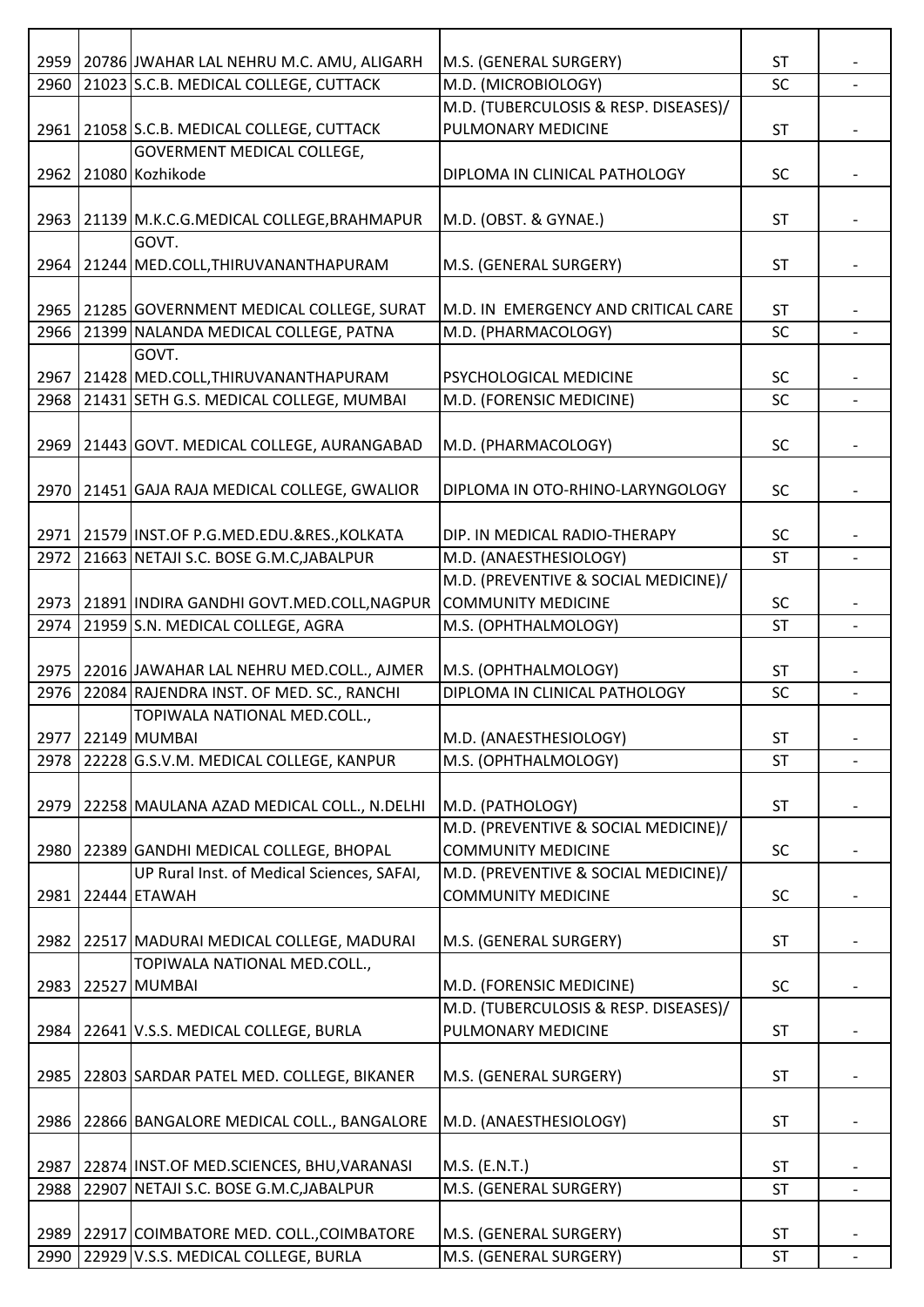| 2991 | 22997 GOVT. MED. COLLEGE, BHAVNAGAR                              | DIPLOMA IN CHILD HEALTH/ PAEDIATRICS | <b>ST</b> |                          |
|------|------------------------------------------------------------------|--------------------------------------|-----------|--------------------------|
|      | REGIONAL INST OF MEDICAL SCIENCE,                                |                                      |           |                          |
| 2992 | 23024 IMPHAL                                                     | M.D. (ANAESTHESIOLOGY)               | <b>ST</b> | $\overline{\phantom{a}}$ |
|      |                                                                  |                                      |           |                          |
|      | 2993   23032   MYSORE MED.COLL.& RES.INST., MYSORE               | M.D. (PHARMACOLOGY)                  | <b>SC</b> |                          |
| 2994 | 23065 V.M.M.C. & S.J. HOSPITAL. N.DELHI                          | M.S. (ANATOMY)                       | SC        |                          |
|      | REGIONAL INST OF MEDICAL SCIENCE,                                |                                      |           |                          |
| 2995 | 23098 IMPHAL                                                     | M.D. (MICROBIOLOGY)                  | <b>SC</b> |                          |
|      | BANKURA SAMMILANI MED.COLL,                                      |                                      |           |                          |
|      | 2996   23131   BANKURA                                           | M.D. (PHARMACOLOGY)                  | <b>SC</b> | $\overline{\phantom{a}}$ |
|      |                                                                  |                                      |           |                          |
| 2997 | 23218 JAWAHAR LAL NEHRU MED.COLL., AJMER                         | M.S. (GENERAL SURGERY)               | <b>ST</b> |                          |
|      |                                                                  |                                      |           |                          |
|      | 2998   23349 INDIRA GANDHI GOVT.MED.COLL, NAGPUR   M.S. (E.N.T.) |                                      | <b>ST</b> |                          |
|      | 2999 23503 ALL INDIA INS OF HYG. & PUB. HEALTH                   | DIPLOMA IN PUBLIC HEALTH             | SC        | $\overline{\phantom{a}}$ |
|      |                                                                  |                                      |           |                          |
| 3000 | 23888 MADRAS MEDICAL COLLEGE, CHENNAI                            | M.S. (E.N.T.)                        | <b>ST</b> |                          |
| 3001 | 24005 S.N. MEDICAL COLLEGE, AGRA                                 | M.D. (PAEDIATRICS)                   | UR        | PH                       |
|      |                                                                  |                                      |           |                          |
|      | 3002 24242 JAWAHAR LAL NEHRU MED.COLL., AJMER                    | M.D. (MICROBIOLOGY)                  | <b>SC</b> |                          |
| 3003 | 24556 S.M.S. MEDICAL COLLEGE, JAIPUR                             | M.D. (MICROBIOLOGY)                  | SC        |                          |
|      |                                                                  |                                      |           |                          |
| 3004 | 24575 DARBHANGA MED. COLLG., LAHERIASARAI                        | $M.S.$ (E.N.T.)                      | <b>ST</b> |                          |
| 3005 | 24636 Government Medical College, Akola                          | M.D. (MICROBIOLOGY)                  | SC        |                          |
|      |                                                                  |                                      |           |                          |
| 3006 | 24669 GURU GOVIND SINGH MED. C. FARIDKOT                         | M.S. (OPHTHALMOLOGY)                 | <b>ST</b> |                          |
|      |                                                                  |                                      |           |                          |
| 3007 | 24679 JAWAHAR LAL NEHRU MED.COLL., AJMER                         | M.D. (FORENSIC MEDICINE)             | <b>SC</b> |                          |
| 3008 | 24680 PATNA MEDICAL COLLEGE                                      | M.D. (ANAESTHESIOLOGY)               | <b>ST</b> |                          |
| 3009 | 24745 S.N. MEDICAL COLLEGE, AGRA                                 | M.D. (PSYCHIATRY)                    | <b>ST</b> | $\overline{\phantom{a}}$ |
|      |                                                                  |                                      |           |                          |
|      | 3010 24750 DARBHANGA MED. COLLG., LAHERIASARAI M.D. (PHYSIOLOGY) |                                      | SC        | $\overline{\phantom{a}}$ |
|      |                                                                  |                                      |           |                          |
| 3011 | 24791 GOVERNMENT MEDICAL COLL., BARODA                           | M.D. (PHARMACOLOGY)                  | SC        |                          |
|      | <b>GOVERMENT MEDICAL COLLEGE,</b>                                |                                      |           |                          |
|      | 3012 24860 Kozhikode                                             | M.D. (PHYSIOLOGY)                    | SC        |                          |
|      | 3013 24977 S.C.B. MEDICAL COLLEGE, CUTTACK                       | M.D. (BIOCHEMISTRY)                  | <b>SC</b> |                          |
| 3014 | 24986 KILPAUK MEDICAL COLLEGE, CHENNAI                           | M.D. (PAEDIATRICS)                   | UR        | PH                       |
| 3015 | 24989 B.J. MEDICAL COLLEGE, AHMEDABAD                            | M.D. (ANAESTHESIOLOGY)               | <b>ST</b> |                          |
| 3016 | 25002 PT. B.D.SHARMA PGIMS., ROHTAK                              | DIPLOMA IN ANAESTHESIOLOGY           | <b>ST</b> |                          |
| 3017 | 25119 GOVT. MEDICAL COLLEGE, PATIALA                             | M.S. (GENERAL SURGERY)               | <b>ST</b> |                          |
|      |                                                                  |                                      |           |                          |
| 3018 |                                                                  | M.D. (ANAESTHESIOLOGY)               | <b>ST</b> |                          |
|      | 25201 CALCUTTA NATIONAL MED.COLL, KOLKATA                        |                                      |           |                          |
|      |                                                                  |                                      |           |                          |
| 3019 | 25206 M.K.C.G.MEDICAL COLLEGE, BRAHMAPUR                         | M.D. (PHARMACOLOGY)                  | SC        |                          |
|      |                                                                  |                                      |           |                          |
|      | 3020   25310 UNIV. COLL. OF MED. SCIENCE, N.DELHI                | M.D. (PHYSIOLOGY)                    | SC        |                          |
| 3021 | 25348 SILCHAR MEDICAL COLLEGE, SILCHAR                           | M.D. (MICROBIOLOGY)                  | SC        |                          |
| 3022 | 25389 TIRUNELVELI MED. COLL., TIRUNELVELI                        | M.S. (GENERAL SURGERY)               | <b>ST</b> | $\overline{\phantom{a}}$ |
|      | Hassan Institute of Medical Sciences,                            |                                      |           |                          |
|      | 3023 25443 Hassan                                                | M.D. (PHYSIOLOGY)                    | SC        | $\overline{\phantom{a}}$ |
|      |                                                                  |                                      |           |                          |
| 3024 | 25482 GOVERNMENT MEDICAL COLL., BARODA                           | M.D. IN EMERGENCY AND CRITICAL CARE  | <b>ST</b> |                          |
|      |                                                                  |                                      |           |                          |
| 3025 | 25581 VIJAYNAGAR INST. OF M.S., BELLARY                          | DIPLOMA IN CHILD HEALTH/ PAEDIATRICS | ST        |                          |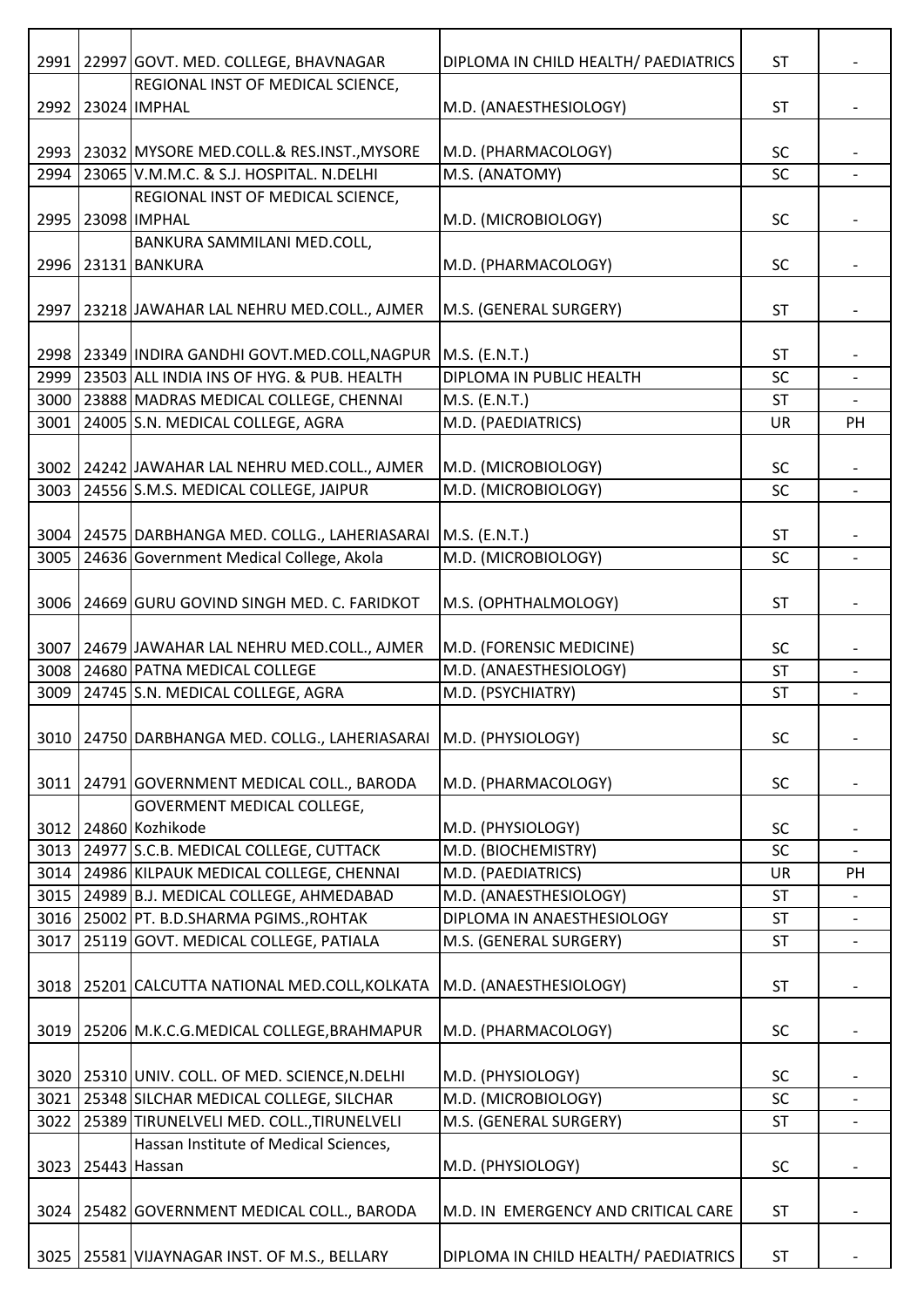|      | 3026   25582 B.R.D. MEDICAL COLLEGE, GORAKHPUR                                     | M.S. (OPHTHALMOLOGY)                 | <b>ST</b> |                          |
|------|------------------------------------------------------------------------------------|--------------------------------------|-----------|--------------------------|
| 3027 | 25815 V.S.S. MEDICAL COLLEGE, BURLA                                                | M.D. (PHARMACOLOGY)                  | SC        |                          |
|      |                                                                                    |                                      |           |                          |
| 3028 | 25821 UNIV. COLL. OF MED. SCIENCE, N.DELHI                                         | M.D. (PATHOLOGY)                     | <b>ST</b> |                          |
|      |                                                                                    |                                      |           |                          |
|      | 3029 25823 GANDHI MEDICAL COLLEGE, BHOPAL                                          | DIPLOMA IN CHILD HEALTH/ PAEDIATRICS | <b>ST</b> |                          |
|      | 3030 25930 S.M.S. MEDICAL COLLEGE, JAIPUR                                          | M.S. (E.N.T.)                        | <b>ST</b> |                          |
|      | 3031 26003 INDRA GANDHI MED. COLL., SHIMLA                                         | M.D. (ANAESTHESIOLOGY)               | ST        | $\overline{\phantom{a}}$ |
|      | 3032 26153 T.D. MEDICAL COLLEGE, ALAPPUZHA                                         | M.D. (ANAESTHESIOLOGY)               | <b>ST</b> |                          |
|      |                                                                                    |                                      |           |                          |
| 3033 | 26221 M.K.C.G.MEDICAL COLLEGE, BRAHMAPUR                                           | M.D. (ANAESTHESIOLOGY)               | <b>ST</b> |                          |
|      | UP Rural Inst. of Medical Sciences, SAFAI,                                         |                                      |           |                          |
|      | 3034 26250 ETAWAH                                                                  | M.D. (ANAESTHESIOLOGY)               | <b>ST</b> |                          |
|      | 3035 26288 B.J. MEDICAL COLLEGE, AHMEDABAD                                         | M.D. (ANAESTHESIOLOGY)               | <b>ST</b> |                          |
|      | 3036 26460 PATNA MEDICAL COLLEGE                                                   | DIP.IN GYNAE. & OBST.                | <b>ST</b> | $\overline{\phantom{a}}$ |
|      |                                                                                    |                                      |           |                          |
| 3037 | 26561 KARNATAKA INSTT. OF MED. SCI. HUBLI                                          | M.D. (ANAESTHESIOLOGY)               | <b>ST</b> | $\overline{\phantom{a}}$ |
|      |                                                                                    |                                      |           |                          |
|      | 3038   26565   MADURAI MEDICAL COLLEGE, MADURAI                                    | M.D. (ANAESTHESIOLOGY)               | <b>ST</b> |                          |
| 3039 | 26574 GOVT. MED. COLLEGE, BHAVNAGAR                                                | M.D. (BIOCHEMISTRY)                  | SC        | $\overline{\phantom{a}}$ |
|      |                                                                                    |                                      |           |                          |
|      | 3040   26684 ASSAM MEDICAL COLLEGE, DIBRUGARH                                      | M.S. (OPHTHALMOLOGY)                 | <b>ST</b> |                          |
|      | 3041 27172 SETH G.S. MEDICAL COLLEGE, MUMBAI                                       | M.D. (GENERAL MEDICINE)              | UR        | <b>PH</b>                |
|      | 3042 27173 GOVT. MEDICAL COLLEGE, PATIALA                                          | M.S. (E.N.T.)                        | <b>ST</b> |                          |
|      |                                                                                    |                                      |           |                          |
| 3043 | 27380 GURU GOVIND SINGH MED. C. FARIDKOT                                           | M.D. (ANAESTHESIOLOGY)               | <b>ST</b> |                          |
| 3044 | 27386 MADRAS MEDICAL COLLEGE, CHENNAI                                              | M.D. GERIATRICS                      | <b>ST</b> | $\overline{\phantom{a}}$ |
|      |                                                                                    |                                      |           |                          |
|      | 3045 27424 MADURAI MEDICAL COLLEGE, MADURAI                                        | M.S. (E.N.T.)                        | <b>ST</b> | $\overline{\phantom{a}}$ |
|      |                                                                                    |                                      |           |                          |
|      | 3046 27459 KIDWAI MEMORIAL INST. OF ONCOLOGY                                       | M.D. (RADIO-THERAPY)                 | <b>ST</b> |                          |
|      |                                                                                    |                                      |           |                          |
| 3047 | 27565 JWAHAR LAL NEHRU M.C. AMU, ALIGARH                                           | M.D. (PHYSIOLOGY)                    | SC        |                          |
|      |                                                                                    |                                      |           |                          |
| 3048 | 27585 THANJAVUR MED. COLLEGE, THANJAVUR                                            | M.S. (E.N.T.)                        | ST        |                          |
| 3049 | 27612 PATNA MEDICAL COLLEGE                                                        | M.D. (PATHOLOGY)                     | ST        | $\overline{\phantom{0}}$ |
|      |                                                                                    |                                      |           |                          |
| 3050 | 27616 JWAHAR LAL NEHRU M.C. AMU, ALIGARH                                           | DIPLOMA IN ORTHOPAEDICS              | <b>ST</b> |                          |
|      |                                                                                    |                                      |           |                          |
| 3051 | 27721 STANLEY MEDICAL COLLEGE, CHENNAI                                             | DIPLOMA IN CHILD HEALTH/ PAEDIATRICS | <b>ST</b> |                          |
|      |                                                                                    |                                      |           |                          |
| 3052 | 27750 Pt.DEENDAYAL UPAD.MED.COLL, RAJKOT                                           | M.D. (PATHOLOGY)                     | <b>ST</b> |                          |
| 3053 | 27794 B.J. MEDICAL COLLEGE, PUNE                                                   | M.D. (PHYSIOLOGY)                    | SC        |                          |
| 3054 | 27884 GOVT.MEDICAL COLLEGE, AMRITSAR                                               | M.D. (PHYSIOLOGY)                    | SC        |                          |
| 3055 | 27900 GOVT. MEDICAL COLLEGE, PATIALA                                               | M.S. (ANATOMY)                       | SC        |                          |
|      | TOPIWALA NATIONAL MED.COLL.,                                                       |                                      |           |                          |
| 3056 | 28074 MUMBAI                                                                       | M.D. (PATHOLOGY)                     | ST        |                          |
|      |                                                                                    |                                      |           |                          |
| 3057 | 28150 NETAJI S.C. BOSE G.M.C, JABALPUR                                             | DIPLOMA IN CHILD HEALTH/ PAEDIATRICS | ST        |                          |
|      |                                                                                    |                                      |           |                          |
|      |                                                                                    |                                      |           | PH                       |
| 3058 | 28155 L.TILAK MUNICIPAL MED.COLL., MUMBAI<br>28190 B.J. MEDICAL COLLEGE, AHMEDABAD | M.D. (GENERAL MEDICINE)              | <b>UR</b> |                          |
| 3059 |                                                                                    | M.D. (RADIO-THERAPY)                 | UR        | PH                       |
| 3060 | 28359 MADRAS MEDICAL COLLEGE, CHENNAI                                              | M.D. (PSYCHIATRY)                    | ST        | $\overline{\phantom{a}}$ |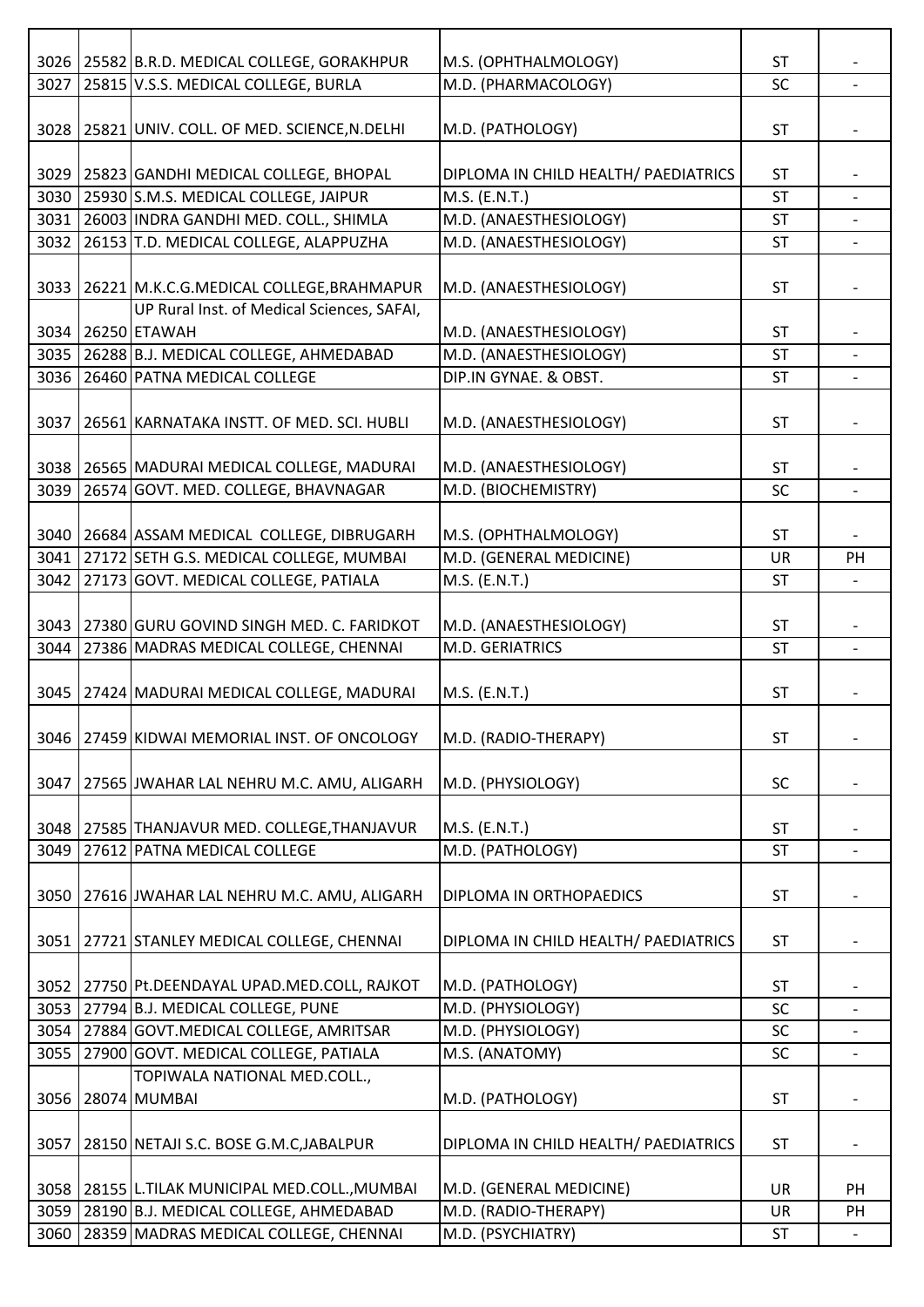| 3061 | 28366 GOVT.MEDICAL COLLEGE, AMRITSAR                                          | DIPLOMA IN CHILD HEALTH/ PAEDIATRICS | <b>ST</b> |                          |
|------|-------------------------------------------------------------------------------|--------------------------------------|-----------|--------------------------|
| 3062 | 28400 GOVT. MEDICAL COLLEGE, KOTTAYAM                                         | DIPLOMA IN ORTHOPAEDICS              | <b>ST</b> |                          |
| 3063 | 28461 Govt Medical College, Ernakulam                                         | M.D. (PATHOLOGY)                     | <b>ST</b> | $\overline{\phantom{a}}$ |
| 3064 | 28505 GUWAHATI MEDICAL COLLEGE, GUWAHATI DIPLOMA IN CHILD HEALTH/ PAEDIATRICS |                                      | <b>ST</b> |                          |
| 3065 | 28633 LADY HARDINGE MEDICAL COLL., N.DELHI                                    | M.D. (PHYSIOLOGY)                    | <b>ST</b> |                          |
| 3066 | 28648 PT. J.N.M. MEDICAL COLLEGE, RAIPUR                                      | M.D. (BIOCHEMISTRY)                  | SC        | $\overline{\phantom{a}}$ |
| 3067 | 28686 KARNATAKA INSTT. OF MED. SCI. HUBLI                                     | DIP.IN GYNAE. & OBST.                | <b>ST</b> | $\overline{\phantom{a}}$ |
| 3068 | 28693 MAHATMA GANDHI MEMO. M.C., INDORE                                       | DIP.IN GYNAE. & OBST.                | <b>ST</b> |                          |
| 3069 | 28725 V.S.S. MEDICAL COLLEGE, BURLA                                           | M.D. (BIOCHEMISTRY)                  | SC        | $\blacksquare$           |
| 3070 | 28809 MADRAS MEDICAL COLLEGE, CHENNAI                                         | M.D. (GENERAL MEDICINE)              | UR        | PH                       |
|      | 3071 28821 GOVT. MED. COLLEGE, BHAVNAGAR                                      | M.D. (PHYSIOLOGY)                    | SC        |                          |
| 3072 | 28990 GURU GOVIND SINGH MED. C. FARIDKOT                                      | M.D. (PHYSIOLOGY)                    | SC        | $\overline{\phantom{a}}$ |
|      | 3073   29015   MADURAI MEDICAL COLLEGE, MADURAI                               | DIP.IN MEDICAL RADIO-DIAGNOSIS       | UR        | PH                       |
|      | 3074   29465   PATNA MEDICAL COLLEGE                                          | M.D. (MICROBIOLOGY)                  | ST        |                          |
|      | 3075   29466 MADRAS MEDICAL COLLEGE, CHENNAI                                  | M.D. (PATHOLOGY)                     | <b>ST</b> |                          |
| 3076 | 29503 STANLEY MEDICAL COLLEGE, CHENNAI                                        | DIP.IN GYNAE. & OBST.                | <b>ST</b> | $\overline{\phantom{a}}$ |
|      | 3077   29557 MADRAS MEDICAL COLLEGE, CHENNAI                                  | DIPLOMA IN CHILD HEALTH/ PAEDIATRICS | <b>ST</b> | $\overline{\phantom{a}}$ |
|      | 3078   29731   M.K.C.G.MEDICAL COLLEGE, BRAHMAPUR                             | M.D. (PATHOLOGY)                     | <b>ST</b> |                          |
| 3079 | 29858 DR. S.N. MEDICAL COLLEGE, JODHPUR                                       | M.D. (PHYSIOLOGY)                    | SC        | $\blacksquare$           |
| 3080 | 29900 PT. B.D.SHARMA PGIMS., ROHTAK                                           | M.D. (PATHOLOGY)                     | <b>ST</b> |                          |
|      | <b>GOVERMENT MEDICAL COLLEGE,</b><br>3081 30215 Kozhikode                     | DIP. IN T.B. & CHEST DISEASES        | ST        |                          |
|      |                                                                               | M.D. (PREVENTIVE & SOCIAL MEDICINE)/ |           |                          |
| 3082 | 30274 GRANT MEDICAL COLLEGE, MUMBAI                                           | <b>COMMUNITY MEDICINE</b>            | ST        |                          |
|      | GOVERMENT MEDICAL COLLEGE,                                                    |                                      |           |                          |
| 3083 | 30303 Kozhikode                                                               | DIP.IN GYNAE. & OBST.                | <b>ST</b> |                          |
|      |                                                                               |                                      |           |                          |
| 3084 | 30710 MYSORE MED.COLL.& RES.INST., MYSORE                                     | DIPLOMA IN ANAESTHESIOLOGY           | <b>ST</b> |                          |
| 3085 | 30773 S.M.S. MEDICAL COLLEGE, JAIPUR                                          | M.D. (PATHOLOGY)                     | <b>ST</b> |                          |
|      | REGIONAL INST OF MEDICAL SCIENCE,<br>3086 30834 IMPHAL                        | M.D. (PHYSIOLOGY)                    | SC        |                          |
| 3087 | 30926 MEDICAL COLLEGE, KOLKATA                                                | DIP. IN T.B. & CHEST DISEASES        | <b>ST</b> |                          |
|      |                                                                               |                                      |           |                          |
| 3088 | 30982 GOVERNMENT MEDICAL COLLEGE, MIRAJ<br>GOVT.                              | M.D. (PHYSIOLOGY)                    | SC        |                          |
|      | 3089 31007 MED.COLL, THIRUVANANTHAPURAM                                       | DIP.IN GYNAE. & OBST.                | <b>ST</b> |                          |
| 3090 | 31093 E.S.I. - P.G.I.M.S.R., BANGLORE                                         | M.D. (BIOCHEMISTRY)                  | <b>ST</b> |                          |
| 3091 | 31282 K.G MEDICAL UNIV, LUCKNOW                                               | M.D. (ANAESTHESIOLOGY)               | UR        | PH                       |
| 3092 | 31294 CALCUTTA NATIONAL MED.COLL, KOLKATA                                     | DIPLOMA IN ANAESTHESIOLOGY           | <b>ST</b> | $\overline{\phantom{a}}$ |
| 3093 | 31376 S.R.T.R. MEDICAL COLLEGE, AMBAJOGAI                                     | M.D. (PATHOLOGY)                     | <b>ST</b> |                          |
|      | 3094   31430 COIMBATORE MED. COLL., COIMBATORE                                | M.D. (PATHOLOGY)                     | <b>ST</b> |                          |
| 3095 | 31585 K.G MEDICAL UNIV, LUCKNOW                                               | M.D. (PATHOLOGY)                     | <b>ST</b> | $\overline{\phantom{a}}$ |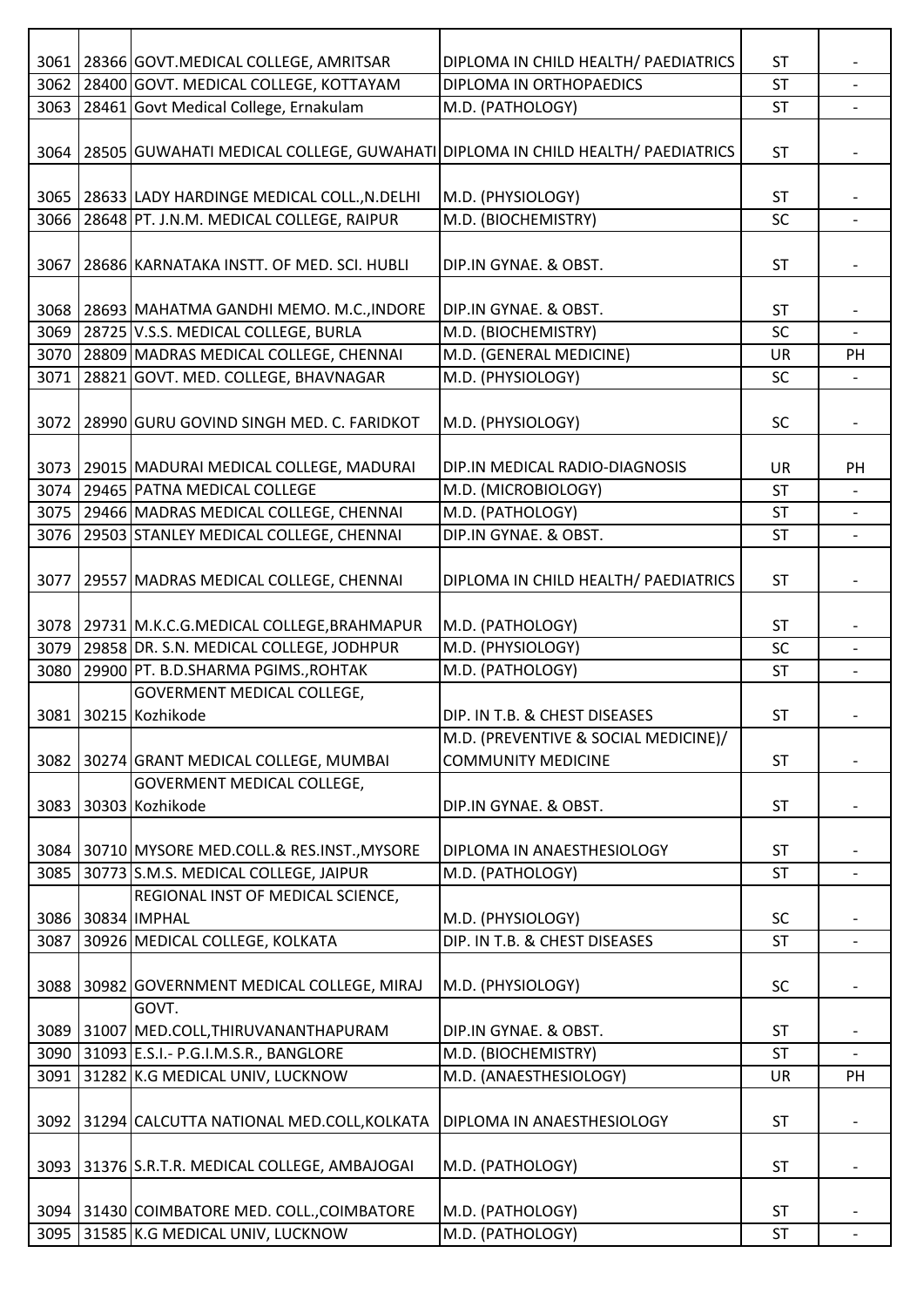| 3096 | 31648 MAHARANI LAXMI BAI MED. COLL, JHANSI                              | M.D. (PATHOLOGY)                                                  | ST        |                          |
|------|-------------------------------------------------------------------------|-------------------------------------------------------------------|-----------|--------------------------|
| 3097 | 31663 JWAHAR LAL NEHRU M.C. AMU, ALIGARH                                | DIPLOMA IN ANAESTHESIOLOGY                                        | <b>ST</b> |                          |
|      | 3098 31700 JWAHAR LAL NEHRU M.C. AMU, ALIGARH                           | M.D. (PATHOLOGY)                                                  | <b>ST</b> | $\overline{\phantom{a}}$ |
| 3099 | GOVT.<br>31802 MED.COLL, THIRUVANANTHAPURAM                             | PSYCHOLOGICAL MEDICINE                                            | <b>ST</b> |                          |
|      | 3100 32108 GOVT. M. K. MEDICAL COLLEGE, SELAM                           | M.D. (PATHOLOGY)                                                  | <b>ST</b> |                          |
|      | GOVT.<br>3101 32113 MED.COLL, THIRUVANANTHAPURAM                        | DIPLOMA IN ANAESTHESIOLOGY                                        | <b>ST</b> |                          |
| 3102 | 32134 RAJENDRA INST. OF MED. SC., RANCHI                                | M.D. (MICROBIOLOGY)                                               | <b>ST</b> |                          |
|      | 3103 32188 GOVERNMENT MEDICAL COLLEGE, SURAT                            | M.D. (PHARMACOLOGY)                                               | <b>ST</b> |                          |
| 3104 | 32294 GOVT. MEDICAL COLLEGE, NANDED                                     | DIPLOMA IN ANAESTHESIOLOGY                                        | ST        | $\overline{\phantom{a}}$ |
|      | GOVT.<br>3105 32632 MED.COLL, THIRUVANANTHAPURAM                        | M.D. (PHYSICAL MED. & REHABILITATION)                             | <b>ST</b> |                          |
| 3106 | 32840 MADRAS MEDICAL COLLEGE, CHENNAI                                   | DIPLOMA IN ANAESTHESIOLOGY                                        | <b>ST</b> |                          |
| 3107 | 33188 MADURAI MEDICAL COLLEGE, MADURAI                                  | DIPLOMA IN ANAESTHESIOLOGY                                        | <b>ST</b> |                          |
|      | 3108 33529 GAJA RAJA MEDICAL COLLEGE, GWALIOR                           | DIPLOMA IN OPHTHALMOLOGY/DOMS                                     | <b>ST</b> |                          |
|      | 3109   33542   MADURAI MEDICAL COLLEGE, MADURAI                         | DIPLOMA IN OPHTHALMOLOGY/DOMS                                     | <b>ST</b> | $\overline{\phantom{a}}$ |
| 3110 | 33663 GOVT. MEDICAL COLLEGE, KOTTAYAM                                   | M.D. (PREVENTIVE & SOCIAL MEDICINE)/<br><b>COMMUNITY MEDICINE</b> | <b>ST</b> |                          |
|      | 3111   33793   GUWAHATI MEDICAL COLLEGE, GUWAHATI   M.D. (MICROBIOLOGY) |                                                                   | <b>ST</b> |                          |
|      | 3112 34161 INST.OF P.G.MED.EDU.&RES., KOLKATA                           | <b>PSYCHOLOGICAL MEDICINE</b>                                     | <b>ST</b> |                          |
|      | 3113 34294 P.G.I.M.E.R., DR. R.M.L. HOSP., N.D.                         | M.D. (MICROBIOLOGY)                                               | <b>ST</b> |                          |
| 3114 | BANKURA SAMMILANI MED.COLL,<br>34429 BANKURA                            | M.D. (PREVENTIVE & SOCIAL MEDICINE)/<br><b>COMMUNITY MEDICINE</b> | <b>ST</b> |                          |
| 3115 | 34824 L.TILAK MUNICIPAL MED.COLL., MUMBAI                               | M.D. (PREVENTIVE & SOCIAL MEDICINE)/<br><b>COMMUNITY MEDICINE</b> | <b>ST</b> |                          |
| 3116 | 35068 MEDICAL COLLEGE, KOLKATA                                          | DIPLOMA IN OPHTHALMOLOGY/DOMS                                     | <b>ST</b> |                          |
|      | UP Rural Inst. of Medical Sciences, SAFAI,                              | M.D. (PREVENTIVE & SOCIAL MEDICINE)/                              |           |                          |
| 3117 | 35105 ETAWAH                                                            | <b>COMMUNITY MEDICINE</b>                                         | <b>ST</b> |                          |
|      | 3118 35549 JAWAHAR LAL NEHRU MED.COLL., AJMER                           | M.D. (GENERAL MEDICINE)                                           | UR        | PH                       |
| 3119 | 35728 GOVT. MEDICAL COLLEGE, AURANGABAD                                 | M.D. (MICROBIOLOGY)                                               | <b>ST</b> |                          |
|      | GOVT.<br>3120 36229 MED.COLL, THIRUVANANTHAPURAM                        | M.D. (FORENSIC MEDICINE)                                          | <b>ST</b> |                          |
|      | 3121   36271 DARBHANGA MED. COLLG., LAHERIASARAI                        | M.D. (PHYSIOLOGY)                                                 | <b>ST</b> |                          |
|      | 3122 36283 GOVT. MEDICAL COLLEGE, NANDED                                | M.D. (FORENSIC MEDICINE)                                          | <b>ST</b> | $\overline{\phantom{a}}$ |
| 3123 | 36758 V.M.M.C. & S.J. HOSPITAL. N.DELHI                                 | M.S. (ANATOMY)                                                    | <b>ST</b> |                          |
|      | 3124 37039 GOVT. MEDICAL COLLEGE, PATIALA                               | M.D. (OBST. & GYNAE.)                                             | UR        | PH                       |
|      | 3125 37194 R.G. KAR MEDICAL COLLEGE, KOLKATA                            | M.D. (FORENSIC MEDICINE)                                          | ST        |                          |
|      | 3126 37493 Government Medical College, Akola                            | M.D. (PHARMACOLOGY)                                               | ST        |                          |
|      | 3127 37772 RAJENDRA INST. OF MED. SC., RANCHI                           | M.D. (PHYSIOLOGY)                                                 | ST        | $\overline{\phantom{a}}$ |
|      | 3128 37804 K.G MEDICAL UNIV, LUCKNOW                                    | M.S. (ANATOMY)                                                    | <b>ST</b> |                          |